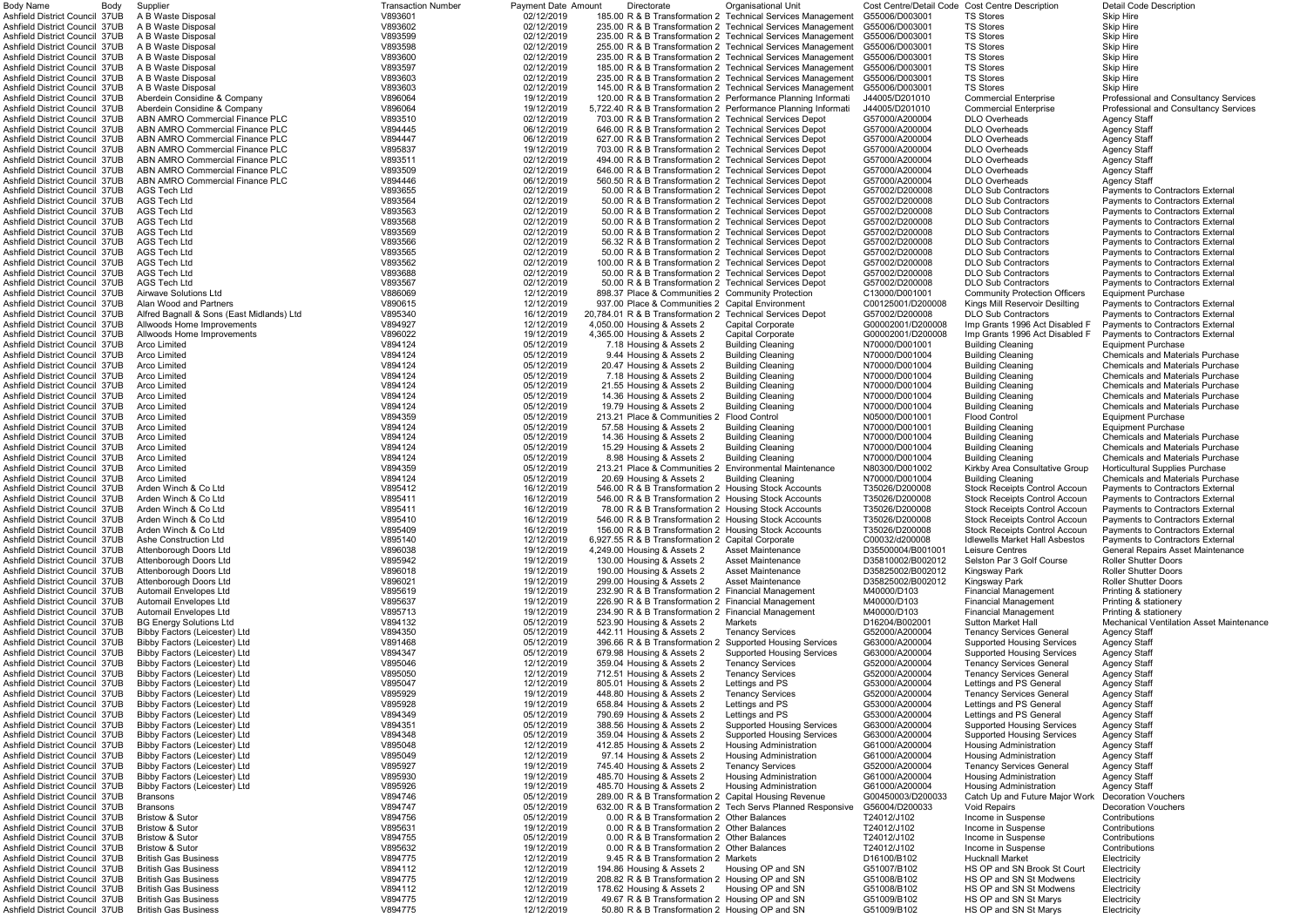| Ashfield District Council 37UB  | <b>British Gas Business</b> | V894775 | 12/12/2019 | 110.09 R & B Transformation 2 Housing OP and SN   |                   | G51009/B102 | HS OP and SN St Marys                      |             |
|---------------------------------|-----------------------------|---------|------------|---------------------------------------------------|-------------------|-------------|--------------------------------------------|-------------|
| Ashfield District Council 37UB  | <b>British Gas Business</b> |         |            |                                                   |                   |             |                                            | Electricity |
|                                 |                             | V894112 | 12/12/2019 | 251.40 Housing & Assets 2                         | Housing OP and SN | G51009/B102 | HS OP and SN St Marys                      | Electricity |
| Ashfield District Council 37UB  | <b>British Gas Business</b> | V894775 | 12/12/2019 | 11.79 R & B Transformation 2 Housing OP and SN    |                   | G51012/B102 | HS OP and SN St Helens                     | Electricity |
| Ashfield District Council 37UB  | <b>British Gas Business</b> | V894111 | 12/12/2019 | -300.85 Housing & Assets 2                        | Housing OP and SN | G51012/B102 | HS OP and SN St Helens                     | Electricity |
| Ashfield District Council  37UB | <b>British Gas Business</b> | V894899 | 12/12/2019 | 301.56 R & B Transformation 2 Housing OP and SN   |                   | G51013/B102 | HS OP and SN Darlison Court                | Electricity |
| Ashfield District Council 37UB  | <b>British Gas Business</b> | V894775 | 12/12/2019 | 27.97 R & B Transformation 2 Housing OP and SN    |                   | G51013/B102 | HS OP and SN Darlison Court                | Electricity |
| Ashfield District Council 37UB  | <b>British Gas Business</b> | V894112 | 12/12/2019 | 964.34 Housing & Assets 2                         | Housing OP and SN | G51015/B102 | HS OP and SN Sherwood Court                | Electricity |
| Ashfield District Council 37UB  | <b>British Gas Business</b> | V894775 | 12/12/2019 | 27.28 R & B Transformation 2 Housing OP and SN    |                   | G51017/B102 | HS OP and SN Chatsworth Drive Electricity  |             |
| Ashfield District Council 37UB  | <b>British Gas Business</b> | V894775 | 12/12/2019 |                                                   |                   | G51017/B102 | HS OP and SN Chatsworth Drive              |             |
|                                 |                             |         |            | 38.34 R & B Transformation 2 Housing OP and SN    |                   |             |                                            | Electricity |
| Ashfield District Council 37UB  | <b>British Gas Business</b> | V894775 | 12/12/2019 | 42.71 R & B Transformation 2 Housing OP and SN    |                   | G51017/B102 | HS OP and SN Chatsworth Drive              | Electricity |
| Ashfield District Council  37UB | <b>British Gas Business</b> | V894112 | 12/12/2019 | 138.25 Housing & Assets 2                         | Housing OP and SN | G51017/B102 | HS OP and SN Chatsworth Drive              | Electricity |
| Ashfield District Council 37UB  | <b>British Gas Business</b> | V894112 | 12/12/2019 | 361.33 Housing & Assets 2                         | Housing OP and SN | G51019/B102 | HS OP and SN Langton Brookhill             | Electricity |
| Ashfield District Council 37UB  | <b>British Gas Business</b> | V894112 | 12/12/2019 | 122.06 Housing & Assets 2                         | Housing OP and SN | G51020/B102 | HS OP and SN Beechwood                     | Electricity |
| Ashfield District Council 37UB  | <b>British Gas Business</b> | V890509 | 12/12/2019 | 5.60 R & B Transformation 2 Housing OP and SN     |                   | G51021/B102 | HS OP and SN Brand Court                   | Electricity |
| Ashfield District Council 37UB  | <b>British Gas Business</b> | V890510 | 12/12/2019 | 5.79 R & B Transformation 2 Housing OP and SN     |                   | G51021/B102 | HS OP and SN Brand Court                   | Electricity |
| Ashfield District Council 37UB  |                             |         |            |                                                   |                   |             |                                            |             |
|                                 | <b>British Gas Business</b> | V890513 | 12/12/2019 | 5.42 R & B Transformation 2 Housing OP and SN     |                   | G51021/B102 | HS OP and SN Brand Court                   | Electricity |
| Ashfield District Council 37UB  | <b>British Gas Business</b> | V894304 | 12/12/2019 | -5.42 R & B Transformation 2 Housing OP and SN    |                   | G51021/B102 | HS OP and SN Brand Court                   | Electricity |
| Ashfield District Council 37UB  | <b>British Gas Business</b> | V894305 | 12/12/2019 | -5.79 R & B Transformation 2 Housing OP and SN    |                   | G51021/B102 | HS OP and SN Brand Court                   | Electricity |
| Ashfield District Council 37UB  | <b>British Gas Business</b> | V894112 | 12/12/2019 | 9.89 Housing & Assets 2                           | Markets           | D16100/B102 | <b>Hucknall Market</b>                     | Electricity |
| Ashfield District Council  37UB | <b>British Gas Business</b> | V894775 | 12/12/2019 | 242.55 R & B Transformation 2 Housing OP and SN   |                   | G51007/B102 | HS OP and SN Brook St Court                | Electricity |
| Ashfield District Council  37UB | <b>British Gas Business</b> | V894775 | 12/12/2019 | 25.88 R & B Transformation 2 Housing OP and SN    |                   | G51009/B102 | HS OP and SN St Marys                      | Electricity |
| Ashfield District Council 37UB  | <b>British Gas Business</b> | V894775 | 12/12/2019 | 20.58 R & B Transformation 2 Housing OP and SN    |                   | G51012/B102 | HS OP and SN St Helens                     | Electricity |
| Ashfield District Council 37UB  | <b>British Gas Business</b> | V894111 | 12/12/2019 | -4,977.45 Housing & Assets 2                      | Housing OP and SN | G51012/B102 | HS OP and SN St Helens                     | Electricity |
| Ashfield District Council 37UB  | <b>British Gas Business</b> | V894112 | 12/12/2019 | 461.55 Housing & Assets 2                         | Housing OP and SN | G51012/B102 | HS OP and SN St Helens                     | Electricity |
|                                 |                             |         |            |                                                   |                   | G51013/B102 |                                            |             |
| Ashfield District Council  37UB | <b>British Gas Business</b> | V894112 | 12/12/2019 | 21.42 Housing & Assets 2                          | Housing OP and SN |             | HS OP and SN Darlison Court                | Electricity |
| Ashfield District Council 37UB  | <b>British Gas Business</b> | V894775 | 12/12/2019 | 101.17 R & B Transformation 2 Housing OP and SN   |                   | G51015/B102 | HS OP and SN Sherwood Court                | Electricity |
| Ashfield District Council 37UB  | <b>British Gas Business</b> | V894775 | 12/12/2019 | 124.45 R & B Transformation 2 Housing OP and SN   |                   | G51015/B102 | HS OP and SN Sherwood Court                | Electricity |
| Ashfield District Council  37UB | <b>British Gas Business</b> | V894775 | 12/12/2019 | 680.09 R & B Transformation 2 Housing OP and SN   |                   | G51015/B102 | HS OP and SN Sherwood Court                | Electricity |
| Ashfield District Council 37UB  | <b>British Gas Business</b> | V894112 | 12/12/2019 | 202.20 Housing & Assets 2                         | Housing OP and SN | G51015/B102 | HS OP and SN Sherwood Court                | Electricity |
| Ashfield District Council 37UB  | <b>British Gas Business</b> | V894308 | 12/12/2019 | -27.45 R & B Transformation 2 Housing OP and SN   |                   | G51021/B102 | HS OP and SN Brand Court                   | Electricity |
| Ashfield District Council 37UB  | <b>British Gas Business</b> | V894309 | 12/12/2019 | -32.92 R & B Transformation 2 Housing OP and SN   |                   | G51021/B102 | HS OP and SN Brand Court                   | Electricity |
| Ashfield District Council 37UB  | <b>British Gas Business</b> | V894310 | 12/12/2019 | -31.99 R & B Transformation 2 Housing OP and SN   |                   | G51021/B102 | HS OP and SN Brand Court                   | Electricity |
|                                 |                             |         |            |                                                   |                   |             |                                            |             |
| Ashfield District Council 37UB  | <b>British Gas Business</b> | V894847 | 12/12/2019 | 23.27 R & B Transformation 2 Housing OP and SN    |                   | G51021/B102 | HS OP and SN Brand Court                   | Electricity |
| Ashfield District Council  37UB | <b>British Gas Business</b> | V894848 | 12/12/2019 | 15.76 R & B Transformation 2 Housing OP and SN    |                   | G51021/B102 | HS OP and SN Brand Court                   | Electricity |
| Ashfield District Council 37UB  | <b>British Gas Business</b> | V894849 | 12/12/2019 | 28.46 R & B Transformation 2 Housing OP and SN    |                   | G51021/B102 | HS OP and SN Brand Court                   | Electricity |
| Ashfield District Council 37UB  | <b>British Gas Business</b> | V894851 | 12/12/2019 | 4.41 R & B Transformation 2 Housing OP and SN     |                   | G51021/B102 | HS OP and SN Brand Court                   | Electricity |
| Ashfield District Council  37UB | <b>British Gas Business</b> | V894853 | 12/12/2019 | 14.88 R & B Transformation 2 Housing OP and SN    |                   | G51021/B102 | HS OP and SN Brand Court                   | Electricity |
| Ashfield District Council 37UB  | <b>British Gas Business</b> | V894855 | 12/12/2019 | 14.43 R & B Transformation 2 Housing OP and SN    |                   | G51021/B102 | HS OP and SN Brand Court                   | Electricity |
| Ashfield District Council 37UB  | <b>British Gas Business</b> | V894775 | 12/12/2019 | -7.11 R & B Transformation 2 Housing OP and SN    |                   | G51021/B102 | HS OP and SN Brand Court                   | Electricity |
| Ashfield District Council 37UB  | <b>British Gas Business</b> | V894775 | 12/12/2019 | -6.75 R & B Transformation 2 Housing OP and SN    |                   | G51021/B102 | HS OP and SN Brand Court                   |             |
|                                 |                             |         |            |                                                   |                   |             |                                            | Electricity |
| Ashfield District Council 37UB  | <b>British Gas Business</b> | V894775 | 12/12/2019 | -6.32 R & B Transformation 2 Housing OP and SN    |                   | G51021/B102 | HS OP and SN Brand Court                   | Electricity |
| Ashfield District Council  37UB | <b>British Gas Business</b> | V894775 | 12/12/2019 | -5.64 R & B Transformation 2 Housing OP and SN    |                   | G51021/B102 | HS OP and SN Brand Court                   | Electricity |
| Ashfield District Council 37UB  | <b>British Gas Business</b> | V894775 | 12/12/2019 | -4.04 R & B Transformation 2 Housing OP and SN    |                   | G51021/B102 | HS OP and SN Brand Court                   | Electricity |
| Ashfield District Council 37UB  | <b>British Gas Business</b> | V894775 | 12/12/2019 | 15.04 R & B Transformation 2 Housing OP and SN    |                   | G51021/B102 | HS OP and SN Brand Court                   | Electricity |
| Ashfield District Council 37UB  | <b>British Gas Business</b> | V894775 | 12/12/2019 | 15.56 R & B Transformation 2 Housing OP and SN    |                   | G51021/B102 | HS OP and SN Brand Court                   | Electricity |
| Ashfield District Council 37UB  | <b>British Gas Business</b> | V894775 | 12/12/2019 | 114.80 R & B Transformation 2 Housing OP and SN   |                   | G51021/B102 | HS OP and SN Brand Court                   | Electricity |
| Ashfield District Council 37UB  | <b>British Gas Business</b> | V894775 | 12/12/2019 | 35.90 R & B Transformation 2 Housing OP and SN    |                   | G51017/B102 | HS OP and SN Chatsworth Drive              | Electricity |
|                                 |                             |         |            |                                                   |                   |             |                                            |             |
| Ashfield District Council 37UB  | <b>British Gas Business</b> | V894775 | 12/12/2019 | 13.50 R & B Transformation 2 Housing OP and SN    |                   | G51019/B102 | HS OP and SN Langton Brookhill Electricity |             |
| Ashfield District Council 37UB  | <b>British Gas Business</b> | V894775 | 12/12/2019 | 526.23 R & B Transformation 2 Housing OP and SN   |                   | G51020/B102 | HS OP and SN Beechwood                     | Electricity |
| Ashfield District Council 37UB  | <b>British Gas Business</b> | V890511 | 12/12/2019 | 5.98 R & B Transformation 2 Housing OP and SN     |                   | G51021/B102 | HS OP and SN Brand Court                   | Electricity |
| Ashfield District Council 37UB  | <b>British Gas Business</b> | V890512 | 12/12/2019 | 5.79 R & B Transformation 2 Housing OP and SN     |                   | G51021/B102 | HS OP and SN Brand Court                   | Electricity |
| Ashfield District Council 37UB  | <b>British Gas Business</b> | V890514 | 12/12/2019 | 6.31 R & B Transformation 2 Housing OP and SN     |                   | G51021/B102 | HS OP and SN Brand Court                   | Electricity |
| Ashfield District Council 37UB  | <b>British Gas Business</b> | V894301 | 12/12/2019 | -5.60 R & B Transformation 2 Housing OP and SN    |                   | G51021/B102 | HS OP and SN Brand Court                   | Electricity |
| Ashfield District Council 37UB  | <b>British Gas Business</b> | V894302 | 12/12/2019 | -5.79 R & B Transformation 2 Housing OP and SN    |                   | G51021/B102 | HS OP and SN Brand Court                   | Electricity |
|                                 |                             |         |            |                                                   |                   |             |                                            |             |
| Ashfield District Council 37UB  | <b>British Gas Business</b> | V894303 | 12/12/2019 | -5.98 R & B Transformation 2 Housing OP and SN    |                   | G51021/B102 | HS OP and SN Brand Court                   | Electricity |
| Ashfield District Council 37UB  | <b>British Gas Business</b> | V894306 | 12/12/2019 | -6.31 R & B Transformation 2 Housing OP and SN    |                   | G51021/B102 | HS OP and SN Brand Court                   | Electricity |
| Ashfield District Council 37UB  | <b>British Gas Business</b> | V894307 | 12/12/2019 | -26.62 R & B Transformation 2 Housing OP and SN   |                   | G51021/B102 | HS OP and SN Brand Court                   | Electricity |
| Ashfield District Council 37UB  | <b>British Gas Business</b> | V894850 | 12/12/2019 | 15.27 R & B Transformation 2 Housing OP and SN    |                   | G51021/B102 | HS OP and SN Brand Court                   | Electricity |
| Ashfield District Council 37UB  | <b>British Gas Business</b> | V894852 | 12/12/2019 | 24.01 R & B Transformation 2 Housing OP and SN    |                   | G51021/B102 | HS OP and SN Brand Court                   | Electricity |
| Ashfield District Council 37UB  | <b>British Gas Business</b> | V894854 | 12/12/2019 | 14.44 R & B Transformation 2 Housing OP and SN    |                   | G51021/B102 | HS OP and SN Brand Court                   | Electricity |
| Ashfield District Council 37UB  | <b>British Gas Business</b> | V894856 | 12/12/2019 | 15.58 R & B Transformation 2 Housing OP and SN    |                   | G51021/B102 | HS OP and SN Brand Court                   | Electricity |
| Ashfield District Council 37UB  | <b>British Gas Business</b> | V894775 | 12/12/2019 | -10.82 R & B Transformation 2 Housing OP and SN   |                   | G51021/B102 | HS OP and SN Brand Court                   |             |
| Ashfield District Council 37UB  | <b>British Gas Business</b> | V894775 | 12/12/2019 | -7.84 R & B Transformation 2 Housing OP and SN    |                   | G51021/B102 | HS OP and SN Brand Court                   | Electricity |
|                                 |                             |         |            |                                                   |                   |             |                                            | Electricity |
| Ashfield District Council 37UB  | <b>British Gas Business</b> | V894775 | 12/12/2019 | 1,637.00 R & B Transformation 2 Housing OP and SN |                   | G51021/B102 | HS OP and SN Brand Court                   | Electricity |
| Ashfield District Council 37UB  | <b>British Gas Business</b> | V894112 | 12/12/2019 | 22.04 Housing & Assets 2                          | Housing OP and SN | G51021/B102 | HS OP and SN Brand Court                   | Electricity |
| Ashfield District Council 37UB  | <b>British Gas Business</b> | V894775 | 12/12/2019 | 19.87 R & B Transformation 2 Housing OP and SN    |                   | G51022/B102 | HS OP and SN Summerhill                    | Electricity |
| Ashfield District Council 37UB  | <b>British Gas Business</b> | V894775 | 12/12/2019 | 23.48 R & B Transformation 2 Housing OP and SN    |                   | G51022/B102 | HS OP and SN Summerhill                    | Electricity |
| Ashfield District Council 37UB  | <b>British Gas Business</b> | V894775 | 12/12/2019 | 59.84 R & B Transformation 2 Housing OP and SN    |                   | G51022/B102 | HS OP and SN Summerhill                    | Electricity |
| Ashfield District Council 37UB  | <b>British Gas Business</b> | V894112 | 12/12/2019 | 75.07 Housing & Assets 2                          | Housing OP and SN | G51022/B102 | HS OP and SN Summerhill                    | Electricity |
| Ashfield District Council  37UB | <b>British Gas Business</b> | V894112 | 12/12/2019 | 240.99 Housing & Assets 2                         | Housing OP and SN | G51022/B102 | HS OP and SN Summerhill                    | Electricity |
| Ashfield District Council 37UB  | <b>British Gas Business</b> | V894775 | 12/12/2019 | 88.96 R & B Transformation 2 Housing OP and SN    |                   | G51023/B102 | HS OP and SN Nuncar Court                  | Electricity |
|                                 |                             |         |            |                                                   |                   |             |                                            |             |
| Ashfield District Council 37UB  | <b>British Gas Business</b> | V894112 | 12/12/2019 | 194.54 Housing & Assets 2                         | Housing OP and SN | G51023/B102 | HS OP and SN Nuncar Court                  | Electricity |
| Ashfield District Council 37UB  | <b>British Gas Business</b> | V894775 | 12/12/2019 | 76.29 R & B Transformation 2 Housing OP and SN    |                   | G51024/B102 | HS OP and SN Stoneyford                    | Electricity |
| Ashfield District Council 37UB  | <b>British Gas Business</b> | V894112 | 12/12/2019 | 53.78 Housing & Assets 2                          | Housing OP and SN | G51024/B102 | HS OP and SN Stoneyford                    | Electricity |
| Ashfield District Council 37UB  | <b>British Gas Business</b> | V894775 | 12/12/2019 | 310.63 R & B Transformation 2 Housing OP and SN   |                   | G51028/B102 | HS OP and SN Desmond Court                 | Electricity |
| Ashfield District Council 37UB  | <b>British Gas Business</b> | V894112 | 12/12/2019 | 203.88 Housing & Assets 2                         | Housing OP and SN | G51028/B102 | HS OP and SN Desmond Court                 | Electricity |
| Ashfield District Council 37UB  | <b>British Gas Business</b> | V894775 | 12/12/2019 | 18.25 R & B Transformation 2 Housing OP and SN    |                   | G51029/B102 | HS OP and SN Brierley Rd House Electricity |             |
| Ashfield District Council 37UB  | <b>British Gas Business</b> | V894775 | 12/12/2019 | 18.69 R & B Transformation 2 Housing OP and SN    |                   | G51029/B102 | HS OP and SN Brierley Rd House Electricity |             |
| Ashfield District Council 37UB  | <b>British Gas Business</b> | V894112 | 12/12/2019 | 63.48 Housing & Assets 2                          | Housing OP and SN | G51029/B102 | HS OP and SN Brierley Rd House Electricity |             |
| Ashfield District Council 37UB  | <b>British Gas Business</b> | V894775 | 12/12/2019 | 37.43 R & B Transformation 2 Housing OP and SN    |                   | G51030/B102 | HS OP and SN Titchfield Court              | Electricity |
|                                 |                             |         |            |                                                   |                   |             |                                            |             |
| Ashfield District Council 37UB  | <b>British Gas Business</b> | V894775 | 12/12/2019 | 457.49 R & B Transformation 2 Housing OP and SN   |                   | G51030/B102 | HS OP and SN Titchfield Court              | Electricity |
| Ashfield District Council 37UB  | <b>British Gas Business</b> | V894112 | 12/12/2019 | 338.89 Housing & Assets 2                         | Housing OP and SN | G51030/B102 | HS OP and SN Titchfield Court              | Electricity |
| Ashfield District Council 37UB  | <b>British Gas Business</b> | V894775 | 12/12/2019 | 44.15 R & B Transformation 2 Housing OP and SN    |                   | G51032/B102 | HS OP and SN Goodall Crescent Electricity  |             |
| Ashfield District Council 37UB  | <b>British Gas Business</b> | V894775 | 12/12/2019 | 52.31 R & B Transformation 2 Housing OP and SN    |                   | G51032/B102 | HS OP and SN Goodall Crescent Electricity  |             |
| Ashfield District Council 37UB  | <b>British Gas Business</b> | V894775 | 12/12/2019 | 53.99 R & B Transformation 2 Housing OP and SN    |                   | G51032/B102 | HS OP and SN Goodall Crescent              | Electricity |
| Ashfield District Council 37UB  | <b>British Gas Business</b> | V894775 | 12/12/2019 | 55.42 R & B Transformation 2 Housing OP and SN    |                   | G51032/B102 | HS OP and SN Goodall Crescent Electricity  |             |
| Ashfield District Council 37UB  | <b>British Gas Business</b> | V894775 | 12/12/2019 | 59.77 R & B Transformation 2 Housing OP and SN    |                   | G51032/B102 | HS OP and SN Goodall Crescent              | Electricity |
| Ashfield District Council 37UB  | <b>British Gas Business</b> | V894775 | 12/12/2019 | 63.68 R & B Transformation 2 Housing OP and SN    |                   | G51032/B102 | HS OP and SN Goodall Crescent              | Electricity |
|                                 |                             |         |            |                                                   |                   |             |                                            |             |
| Ashfield District Council 37UB  | <b>British Gas Business</b> | V894112 | 12/12/2019 | 485.45 Housing & Assets 2                         | Housing OP and SN | G51032/B102 | HS OP and SN Goodall Crescent Electricity  |             |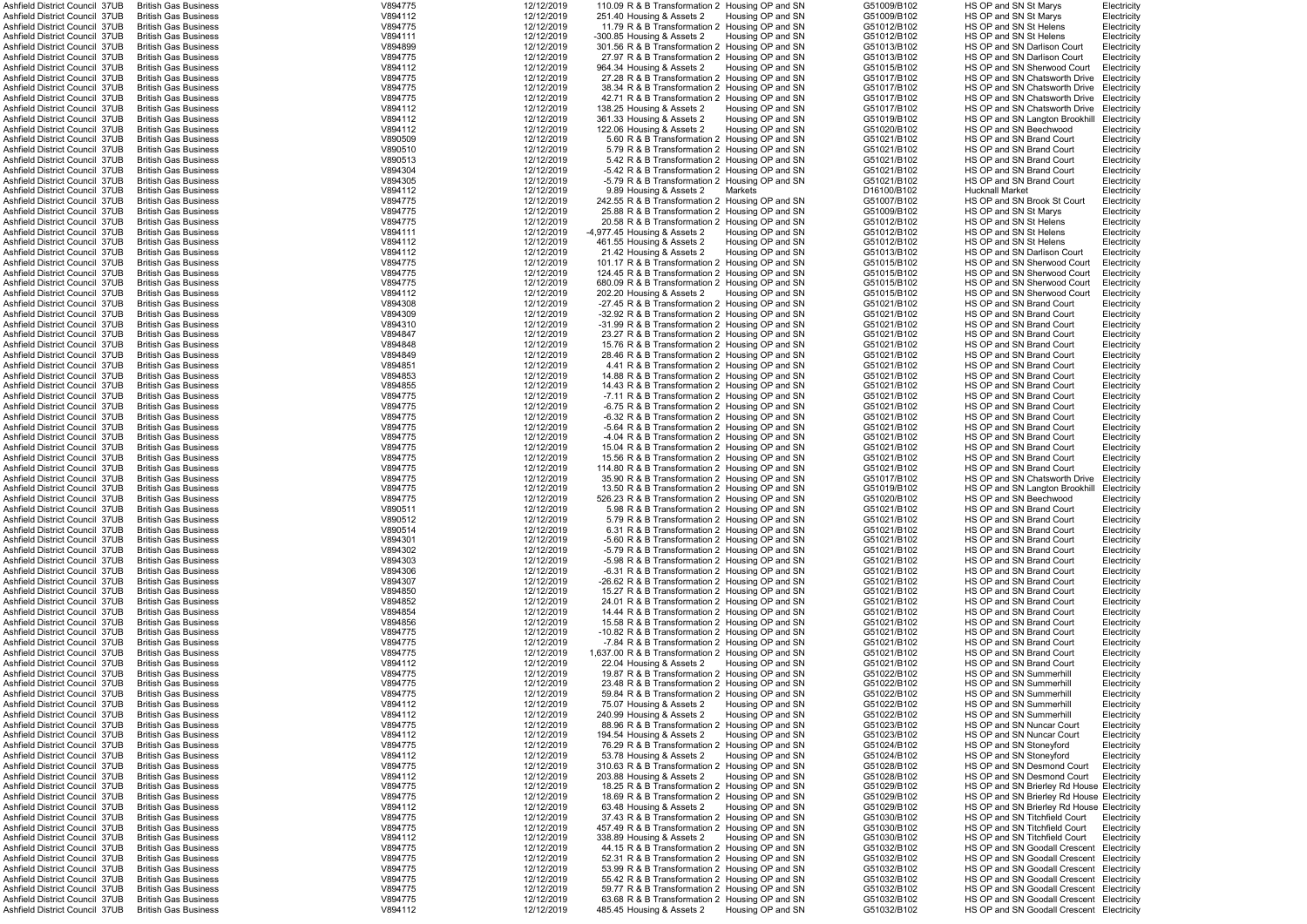| Ashfield District Council 37UB                                   | <b>British Gas Business</b>                                | V894775            | 12/12/2019               | 61.06 R & B Transformation 2 Housing OP and SN       |                                        | G51033/B102                | HS OP and SN Brickyard Drive                              | Electricity                |
|------------------------------------------------------------------|------------------------------------------------------------|--------------------|--------------------------|------------------------------------------------------|----------------------------------------|----------------------------|-----------------------------------------------------------|----------------------------|
| Ashfield District Council 37UB                                   | <b>British Gas Business</b>                                |                    |                          |                                                      |                                        |                            |                                                           |                            |
|                                                                  |                                                            | V894112            | 12/12/2019               | 83.16 Housing & Assets 2                             | Housing OP and SN                      | G51033/B102                | HS OP and SN Brickyard Drive                              | Electricity                |
| Ashfield District Council 37UB                                   | <b>British Gas Business</b>                                | V894112            | 12/12/2019               | 68.00 Housing & Assets 2                             | Housing OP and SN                      | G51034/B102                | HS OP and SN West End Court                               | Electricity                |
| Ashfield District Council 37UB                                   | <b>British Gas Business</b>                                | V894775            | 12/12/2019               | 17.39 R & B Transformation 2 Housing OP and SN       |                                        | G51036/B102                | HS OP and SN Holgate Walk                                 | Electricity                |
| Ashfield District Council 37UB                                   | <b>British Gas Business</b>                                | V894775            | 12/12/2019               | 18.22 R & B Transformation 2 Housing OP and SN       |                                        | G51036/B102                | HS OP and SN Holgate Walk                                 | Electricity                |
| Ashfield District Council 37UB                                   | <b>British Gas Business</b>                                | V894112            | 12/12/2019               | 31.02 Housing & Assets 2                             | Housing OP and SN                      | G51036/B102                | HS OP and SN Holgate Walk                                 | Electricity                |
| Ashfield District Council 37UB                                   | <b>British Gas Business</b>                                | V894775            | 12/12/2019               | 34.77 R & B Transformation 2 Housing OP and SN       |                                        | G51037/B102                | HS OP and SN Truman Drive                                 | Electricity                |
| Ashfield District Council  37UB                                  | <b>British Gas Business</b>                                | V894775            | 12/12/2019               | 38.21 R & B Transformation 2 Housing OP and SN       |                                        | G51038/B102                | HS OP and SN Stanton Court                                | Electricity                |
|                                                                  |                                                            |                    |                          |                                                      |                                        |                            |                                                           |                            |
| Ashfield District Council  37UB                                  | <b>British Gas Business</b>                                | V894775            | 12/12/2019               | 18.08 R & B Transformation 2 Housing OP and SN       |                                        | G51039/B102                | HS OP and SN Willowbridge                                 | Electricity                |
| Ashfield District Council 37UB                                   | <b>British Gas Business</b>                                | V894775            | 12/12/2019               | 19.20 R & B Transformation 2 Housing OP and SN       |                                        | G51039/B102                | HS OP and SN Willowbridge                                 | Electricity                |
| Ashfield District Council 37UB                                   | <b>British Gas Business</b>                                | V894775            | 12/12/2019               | 33.32 R & B Transformation 2 Housing OP and SN       |                                        | G51040/B102                | HS OP and SN Deepdale                                     | Electricity                |
| Ashfield District Council  37UB                                  | <b>British Gas Business</b>                                | V894775            | 12/12/2019               | 17.25 R & B Transformation 2 Housing OP and SN       |                                        | G51042/B102                | HS OP and SN Westbourne Road Electricity                  |                            |
| Ashfield District Council 37UB                                   | <b>British Gas Business</b>                                | V894775            | 12/12/2019               | 17.80 R & B Transformation 2 Housing OP and SN       |                                        | G51042/B102                | HS OP and SN Westbourne Road Electricity                  |                            |
| Ashfield District Council 37UB                                   | <b>British Gas Business</b>                                | V894775            | 12/12/2019               | 30.61 R & B Transformation 2 Housing OP and SN       |                                        | G51042/B102                | HS OP and SN Westbourne Road Electricity                  |                            |
|                                                                  |                                                            |                    |                          |                                                      |                                        |                            |                                                           |                            |
| Ashfield District Council 37UB                                   | <b>British Gas Business</b>                                | V894112            | 12/12/2019               | 162.42 Housing & Assets 2                            | Housing OP and SN                      | G51042/B102                | HS OP and SN Westbourne Road Electricity                  |                            |
| Ashfield District Council 37UB                                   | <b>British Gas Business</b>                                | V894775            | 12/12/2019               | 12.23 R & B Transformation 2 Housing OP and SN       |                                        | G51043/B102                | HS OP and SN Willow Crescent                              | Electricity                |
| Ashfield District Council  37UB                                  | <b>British Gas Business</b>                                | V894775            | 12/12/2019               | 19.57 R & B Transformation 2 Housing OP and SN       |                                        | G51043/B102                | HS OP and SN Willow Crescent                              | Electricity                |
| Ashfield District Council 37UB                                   | <b>British Gas Business</b>                                | V894775            | 12/12/2019               | 22.21 R & B Transformation 2 Housing OP and SN       |                                        | G51043/B102                | HS OP and SN Willow Crescent                              | Electricity                |
| Ashfield District Council 37UB                                   | <b>British Gas Business</b>                                | V894775            | 12/12/2019               | 24.05 R & B Transformation 2 Housing OP and SN       |                                        | G51043/B102                | HS OP and SN Willow Crescent                              | Electricity                |
| Ashfield District Council 37UB                                   | <b>British Gas Business</b>                                | V894775            | 12/12/2019               | 14.18 R & B Transformation 2 Housing OP and SN       |                                        | G51044/B102                | HS OP and SN Cowpes Close                                 | Electricity                |
|                                                                  |                                                            |                    |                          |                                                      |                                        |                            |                                                           |                            |
| Ashfield District Council  37UB                                  | <b>British Gas Business</b>                                | V894112            | 12/12/2019               | 24.12 Housing & Assets 2                             | Housing OP and SN                      | G51044/B102                | HS OP and SN Cowpes Close                                 | Electricity                |
| Ashfield District Council 37UB                                   | <b>British Gas Business</b>                                | V894775            | 12/12/2019               | 21.16 R & B Transformation 2 Housing OP and SN       |                                        | G51045/B102                | HS OP and SN Carsic Road                                  | Electricity                |
| Ashfield District Council 37UB                                   | <b>British Gas Business</b>                                | V894112            | 12/12/2019               | 16.94 Housing & Assets 2                             | Housing OP and SN                      | G51045/B102                | HS OP and SN Carsic Road                                  | Electricity                |
| Ashfield District Council 37UB                                   | <b>British Gas Business</b>                                | V894775            | 12/12/2019               | 18.83 R & B Transformation 2 Housing OP and SN       |                                        | G51046/B102                | HS OP and SN Caunts Crescent                              | Electricity                |
| Ashfield District Council 37UB                                   | <b>British Gas Business</b>                                | V894775            | 12/12/2019               | 19.71 R & B Transformation 2 Housing OP and SN       |                                        | G51046/B102                | HS OP and SN Caunts Crescent                              | Electricity                |
| Ashfield District Council 37UB                                   | <b>British Gas Business</b>                                | V894112            | 12/12/2019               | 79.77 Housing & Assets 2                             | Housing OP and SN                      | G51046/B102                | HS OP and SN Caunts Crescent                              | Electricity                |
|                                                                  |                                                            |                    |                          |                                                      |                                        |                            |                                                           |                            |
| Ashfield District Council 37UB                                   | <b>British Gas Business</b>                                | V894775            | 12/12/2019               | 32.56 R & B Transformation 2 Housing OP and SN       |                                        | G51048/B102                | HS OP and SN Northwood Ave                                | Electricity                |
| Ashfield District Council 37UB                                   | <b>British Gas Business</b>                                | V894775            | 12/12/2019               | 17.94 R & B Transformation 2 Housing OP and SN       |                                        | G51049/B102                | HS OP and SN Jephson Buildings Electricity                |                            |
| Ashfield District Council 37UB                                   | <b>British Gas Business</b>                                | V894775            | 12/12/2019               | 28.52 R & B Transformation 2 Housing OP and SN       |                                        | G51049/B102                | HS OP and SN Jephson Buildings Electricity                |                            |
| Ashfield District Council 37UB                                   | <b>British Gas Business</b>                                | V894112            | 12/12/2019               | 54.52 Housing & Assets 2                             | Housing OP and SN                      | G51049/B102                | HS OP and SN Jephson Buildings Electricity                |                            |
| Ashfield District Council 37UB                                   | <b>British Gas Business</b>                                | V894775            | 12/12/2019               | 8.79 R & B Transformation 2 Housing OP and SN        |                                        | G51050/B102                | HS OP and SN Butlers Close                                | Electricity                |
|                                                                  |                                                            |                    |                          |                                                      |                                        |                            |                                                           |                            |
| Ashfield District Council 37UB                                   | <b>British Gas Business</b>                                | V894775            | 12/12/2019               | 18.68 R & B Transformation 2 Housing OP and SN       |                                        | G51051/B102                | HS OP and SN Peveril Street                               | Electricity                |
| Ashfield District Council  37UB                                  | <b>British Gas Business</b>                                | V894775            | 12/12/2019               | 22.68 R & B Transformation 2 Housing OP and SN       |                                        | G51052/B102                | HS OP and SN St Andrews Close Electricity                 |                            |
| Ashfield District Council  37UB                                  | <b>British Gas Business</b>                                | V894112            | 12/12/2019               | 38.76 Housing & Assets 2 Housing OP and SN           |                                        | G51052/B102                | HS OP and SN St Andrews Close Electricity                 |                            |
| Ashfield District Council 37UB                                   | <b>British Gas Business</b>                                | V894775            | 12/12/2019               | 18.64 R & B Transformation 2 Housing OP and SN       |                                        | G51053/B102                | HS OP and SN Rockwood Walk                                | Electricity                |
| Ashfield District Council 37UB                                   | <b>British Gas Business</b>                                | V894112            | 12/12/2019               | 15.44 Housing & Assets 2                             | Housing OP and SN                      | G51053/B102                | HS OP and SN Rockwood Walk                                | Electricity                |
| Ashfield District Council 37UB                                   | <b>British Gas Business</b>                                | V894775            | 12/12/2019               | 11.70 R & B Transformation 2 Housing OP and SN       |                                        | G51055/B102                | HS OP and SN Broomhill Road                               | Electricity                |
|                                                                  |                                                            |                    |                          |                                                      |                                        |                            |                                                           |                            |
| Ashfield District Council 37UB                                   | <b>British Gas Business</b>                                | V894775            | 12/12/2019               | 12.57 R & B Transformation 2 Housing OP and SN       |                                        | G51055/B102                | HS OP and SN Broomhill Road                               | Electricity                |
| Ashfield District Council 37UB                                   | <b>British Gas Business</b>                                | V894775            | 12/12/2019               | 14.52 R & B Transformation 2 Housing OP and SN       |                                        | G51056/B102                | HS OP and SN Clare Road                                   | Electricity                |
| Ashfield District Council 37UB                                   | <b>British Gas Business</b>                                | V894775            | 12/12/2019               | 26.49 R & B Transformation 2 Housing OP and SN       |                                        | G51056/B102                | HS OP and SN Clare Road                                   | Electricity                |
| Ashfield District Council 37UB                                   | <b>British Gas Business</b>                                | V894111            | 12/12/2019               | -35.65 Housing & Assets 2                            | Housing OP and SN                      | G51056/B102                | HS OP and SN Clare Road                                   | Electricity                |
| Ashfield District Council 37UB                                   | <b>British Gas Business</b>                                | V894112            | 12/12/2019               | 70.72 Housing & Assets 2                             | Housing OP and SN                      | G51056/B102                | HS OP and SN Clare Road                                   | Electricity                |
| Ashfield District Council 37UB                                   | <b>British Gas Business</b>                                | V894775            | 12/12/2019               | 19.47 R & B Transformation 2 Housing OP and SN       |                                        | G51058/B102                |                                                           |                            |
|                                                                  |                                                            |                    |                          |                                                      |                                        |                            | HS OP and SN Leamington Hall                              | Electricity                |
| Ashfield District Council 37UB                                   | <b>British Gas Business</b>                                | V894112            | 12/12/2019               | 17.52 Housing & Assets 2                             | Housing OP and SN                      | G51059/B102                | HS OP and SN Northfields Close                            | Electricity                |
| Ashfield District Council 37UB                                   | <b>British Gas Business</b>                                | V894112            | 12/12/2019               | 57.03 Housing & Assets 2                             | Housing OP and SN                      | G51060/B102                | HS OP and SN Twitchell View                               | Electricity                |
| Ashfield District Council 37UB                                   | <b>British Gas Business</b>                                | V894775            | 12/12/2019               | 17.39 R & B Transformation 2 Housing OP and SN       |                                        | G51062/B102                | HS OP and SN Priestsic Road                               | Electricity                |
| Ashfield District Council 37UB                                   | <b>British Gas Business</b>                                | V894112            | 12/12/2019               | 17.11 Housing & Assets 2                             | Housing OP and SN                      | G51062/B102                | HS OP and SN Priestsic Road                               | Electricity                |
| Ashfield District Council 37UB                                   | <b>British Gas Business</b>                                | V894112            | 12/12/2019               | 13.16 Housing & Assets 2                             | Housing OP and SN                      | G51063/B102                | HS OP and SN Annesley Road                                | Electricity                |
|                                                                  |                                                            |                    |                          |                                                      |                                        |                            |                                                           |                            |
| Ashfield District Council 37UB                                   | <b>British Gas Business</b>                                | V894775            | 12/12/2019               | -6.97 R & B Transformation 2 Housing OP and SN       |                                        | G51021/B102                | HS OP and SN Brand Court                                  | Electricity                |
| Ashfield District Council 37UB                                   | <b>British Gas Business</b>                                | V894775            | 12/12/2019               | -6.54 R & B Transformation 2 Housing OP and SN       |                                        | G51021/B102                | HS OP and SN Brand Court                                  | Electricity                |
| Ashfield District Council 37UB                                   | <b>British Gas Business</b>                                | V894775            | 12/12/2019               | 2.33 R & B Transformation 2 Housing OP and SN        |                                        | G51021/B102                | HS OP and SN Brand Court                                  | Electricity                |
| Ashfield District Council 37UB                                   | <b>British Gas Business</b>                                | V894775            | 12/12/2019               | 31.79 R & B Transformation 2 Housing OP and SN       |                                        | G51021/B102                | HS OP and SN Brand Court                                  | Electricity                |
| Ashfield District Council 37UB                                   | <b>British Gas Business</b>                                | V894112            | 12/12/2019               | 672.01 Housing & Assets 2 Housing OP and SN          |                                        | G51021/B102                | HS OP and SN Brand Court                                  | Electricity                |
| Ashfield District Council 37UB                                   | <b>British Gas Business</b>                                | V894775            | 12/12/2019               | 43.62 R & B Transformation 2 Housing OP and SN       |                                        | G51022/B102                | HS OP and SN Summerhill                                   | Electricity                |
|                                                                  |                                                            |                    |                          |                                                      |                                        |                            |                                                           |                            |
| Ashfield District Council 37UB                                   | <b>British Gas Business</b>                                | V894775            | 12/12/2019               | 396.01 R & B Transformation 2 Housing OP and SN      |                                        | G51022/B102                | HS OP and SN Summerhill                                   | Electricity                |
| Ashfield District Council 37UB                                   | <b>British Gas Business</b>                                | V894775            | 12/12/2019               | 410.28 R & B Transformation 2 Housing OP and SN      |                                        | G51023/B102                | HS OP and SN Nuncar Court                                 | Electricity                |
| Ashfield District Council 37UB                                   | <b>British Gas Business</b>                                | V894112            | 12/12/2019               | 17.92 Housing & Assets 2 Housing OP and SN           |                                        | G51027/B102                | HS OP and SN Beauvale Court                               | Electricity                |
| Ashfield District Council  37UB                                  | <b>British Gas Business</b>                                | V894775            | 12/12/2019               | 31.01 R & B Transformation 2 Housing OP and SN       |                                        | G51029/B102                | HS OP and SN Brierley Rd House Electricity                |                            |
| Ashfield District Council 37UB                                   | <b>British Gas Business</b>                                | V894775            | 12/12/2019               | 41.51 R & B Transformation 2 Housing OP and SN       |                                        | G51032/B102                | HS OP and SN Goodall Crescent                             | Electricity                |
| Ashfield District Council 37UB                                   | <b>British Gas Business</b>                                | V894775            | 12/12/2019               | 45.80 R & B Transformation 2 Housing OP and SN       |                                        | G51032/B102                | HS OP and SN Goodall Crescent                             | Electricity                |
|                                                                  | <b>British Gas Business</b>                                | V894775            | 12/12/2019               | 49.15 R & B Transformation 2 Housing OP and SN       |                                        | G51032/B102                | HS OP and SN Goodall Crescent                             |                            |
| Ashfield District Council  37UB                                  |                                                            |                    |                          |                                                      |                                        |                            |                                                           | Electricity                |
| Ashfield District Council 37UB                                   | <b>British Gas Business</b>                                | V894775            | 12/12/2019               | 54.91 R & B Transformation 2 Housing OP and SN       |                                        | G51032/B102                | HS OP and SN Goodall Crescent                             | Electricity                |
| Ashfield District Council 37UB                                   | <b>British Gas Business</b>                                | V894775            | 12/12/2019               | 8.64 R & B Transformation 2 Housing OP and SN        |                                        | G51033/B102                | HS OP and SN Brickyard Drive                              | Electricity                |
| Ashfield District Council 37UB                                   | <b>British Gas Business</b>                                | V894775            | 12/12/2019               | 10.70 R & B Transformation 2 Housing OP and SN       |                                        | G51033/B102                | HS OP and SN Brickyard Drive                              | Electricity                |
| Ashfield District Council 37UB                                   | <b>British Gas Business</b>                                | V894775            | 12/12/2019               | 66.48 R & B Transformation 2 Housing OP and SN       |                                        | G51034/B102                | HS OP and SN West End Court                               | Electricity                |
| Ashfield District Council 37UB                                   | <b>British Gas Business</b>                                | V894775            | 12/12/2019               | 30.47 R & B Transformation 2 Housing OP and SN       |                                        | G51035/B102                | HS OP and SN Eastwell Court                               | Electricity                |
| Ashfield District Council 37UB                                   | <b>British Gas Business</b>                                | V894112            | 12/12/2019               | 30.75 Housing & Assets 2                             | Housing OP and SN                      | G51035/B102                | HS OP and SN Eastwell Court                               | Electricity                |
| Ashfield District Council 37UB                                   | <b>British Gas Business</b>                                | V894112            | 12/12/2019               | 27.97 Housing & Assets 2                             | Housing OP and SN                      | G51037/B102                | HS OP and SN Truman Drive                                 |                            |
|                                                                  |                                                            |                    |                          |                                                      |                                        |                            |                                                           | Electricity                |
| Ashfield District Council 37UB                                   | <b>British Gas Business</b>                                | V894112            | 12/12/2019               | 37.32 Housing & Assets 2                             | Housing OP and SN                      | G51038/B102                | HS OP and SN Stanton Court                                | Electricity                |
| Ashfield District Council  37UB                                  | <b>British Gas Business</b>                                | V894775            | 12/12/2019               | 14.95 R & B Transformation 2 Housing OP and SN       |                                        | G51039/B102                | HS OP and SN Willowbridge                                 | Electricity                |
| Ashfield District Council 37UB                                   | <b>British Gas Business</b>                                | V894775            | 12/12/2019               | 17.39 R & B Transformation 2 Housing OP and SN       |                                        | G51039/B102                | HS OP and SN Willowbridge                                 | Electricity                |
| Ashfield District Council 37UB                                   | <b>British Gas Business</b>                                | V894112            | 12/12/2019               | 60.13 Housing & Assets 2                             | Housing OP and SN                      | G51039/B102                | HS OP and SN Willowbridge                                 | Electricity                |
| Ashfield District Council 37UB                                   | <b>British Gas Business</b>                                | V894112            | 12/12/2019               | 33.72 Housing & Assets 2                             | Housing OP and SN                      | G51040/B102                | HS OP and SN Deepdale                                     | Electricity                |
|                                                                  | <b>British Gas Business</b>                                | V894775            | 12/12/2019               | 13.90 R & B Transformation 2 Housing OP and SN       |                                        | G51041/B102                | HS OP and SN The Oval                                     |                            |
| Ashfield District Council  37UB                                  |                                                            |                    |                          |                                                      |                                        |                            |                                                           | Electricity                |
| Ashfield District Council 37UB                                   | <b>British Gas Business</b>                                | V894775            | 12/12/2019               | 19.33 R & B Transformation 2 Housing OP and SN       |                                        | G51041/B102                | HS OP and SN The Oval                                     | Electricity                |
| Ashfield District Council 37UB                                   | <b>British Gas Business</b>                                | V894112            | 12/12/2019               | 28.09 Housing & Assets 2                             | Housing OP and SN                      | G51041/B102                | HS OP and SN The Oval                                     | Electricity                |
| Ashfield District Council 37UB                                   | <b>British Gas Business</b>                                | V894775            | 12/12/2019               | 23.51 R & B Transformation 2 Housing OP and SN       |                                        | G51042/B102                | HS OP and SN Westbourne Road                              | Electricity                |
| Ashfield District Council  37UB                                  | <b>British Gas Business</b>                                | V894112            | 12/12/2019               | 108.02 Housing & Assets 2                            | Housing OP and SN                      | G51043/B102                | HS OP and SN Willow Crescent                              | Electricity                |
| Ashfield District Council 37UB                                   | <b>British Gas Business</b>                                | V894775            | 12/12/2019               | 15.78 R & B Transformation 2 Housing OP and SN       |                                        | G51044/B102                | HS OP and SN Cowpes Close                                 | Electricity                |
| Ashfield District Council 37UB                                   | <b>British Gas Business</b>                                | V894775            | 12/12/2019               | 13.88 R & B Transformation 2 Housing OP and SN       |                                        | G51046/B102                | HS OP and SN Caunts Crescent                              | Electricity                |
|                                                                  |                                                            | V894775            |                          |                                                      |                                        |                            |                                                           |                            |
| Ashfield District Council 37UB                                   | <b>British Gas Business</b>                                |                    | 12/12/2019               | 15.19 R & B Transformation 2 Housing OP and SN       |                                        | G51046/B102                | HS OP and SN Caunts Crescent                              | Electricity                |
| Ashfield District Council 37UB                                   | <b>British Gas Business</b>                                | V894775            | 12/12/2019               | 64.30 R & B Transformation 2 Housing OP and SN       |                                        | G51047/B102                | HS OP and SN Lammas Close                                 | Electricity                |
| Ashfield District Council 37UB                                   | <b>British Gas Business</b>                                | V894112            | 12/12/2019               | 53.63 Housing & Assets 2                             | Housing OP and SN                      | G51047/B102                | HS OP and SN Lammas Close                                 | Electricity                |
| Ashfield District Council 37UB                                   | <b>British Gas Business</b>                                | V894775            | 12/12/2019               | 17.52 R & B Transformation 2 Housing OP and SN       |                                        | G51048/B102                | HS OP and SN Northwood Ave                                | Electricity                |
| Ashfield District Council 37UB                                   | <b>British Gas Business</b>                                | V894112            | 12/12/2019               | 45.51 Housing & Assets 2                             | Housing OP and SN                      | G51048/B102                | HS OP and SN Northwood Ave                                | Electricity                |
| Ashfield District Council 37UB                                   | <b>British Gas Business</b>                                | V894775            | 12/12/2019               | 18.92 R & B Transformation 2 Housing OP and SN       |                                        | G51049/B102                | HS OP and SN Jephson Buildings Electricity                |                            |
| Ashfield District Council 37UB                                   |                                                            |                    |                          |                                                      |                                        |                            |                                                           |                            |
|                                                                  |                                                            |                    |                          |                                                      |                                        |                            |                                                           |                            |
|                                                                  | <b>British Gas Business</b>                                | V894775            | 12/12/2019               | 15.78 R & B Transformation 2 Housing OP and SN       |                                        | G51050/B102                | HS OP and SN Butlers Close                                | Electricity                |
| Ashfield District Council 37UB<br>Ashfield District Council 37UB | <b>British Gas Business</b><br><b>British Gas Business</b> | V894112<br>V894112 | 12/12/2019<br>12/12/2019 | 18.01 Housing & Assets 2<br>15.80 Housing & Assets 2 | Housing OP and SN<br>Housing OP and SN | G51050/B102<br>G51051/B102 | HS OP and SN Butlers Close<br>HS OP and SN Peveril Street | Electricity<br>Electricity |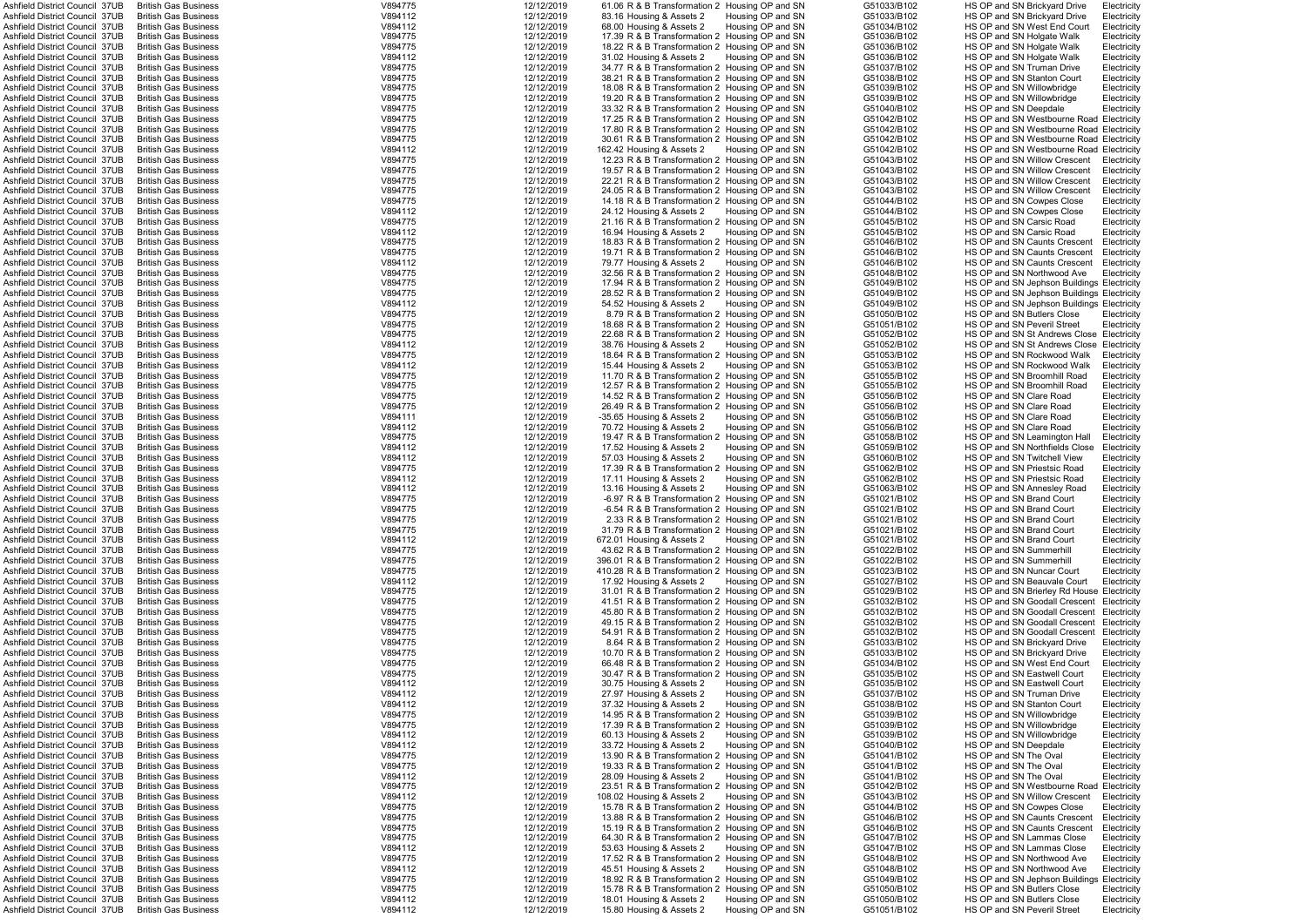| AShfield District Council 37UB                                   | <b>British Gas Business</b>                                                | V894775            | 12/12/2019               | 15.90 R & B Transformation 2 Housing OP and SN                                                              |                          | G51054/B102                      | HS OP and SN St Marys Way                                                    | Electricity                                                                 |
|------------------------------------------------------------------|----------------------------------------------------------------------------|--------------------|--------------------------|-------------------------------------------------------------------------------------------------------------|--------------------------|----------------------------------|------------------------------------------------------------------------------|-----------------------------------------------------------------------------|
| Ashfield District Council 37UB                                   | <b>British Gas Business</b>                                                | V894775            | 12/12/2019               | 16.18 R & B Transformation 2 Housing OP and SN                                                              |                          | G51054/B102                      | HS OP and SN St Marys Way                                                    | Electricity                                                                 |
| Ashfield District Council  37UB                                  | <b>British Gas Business</b>                                                | V894775            | 12/12/2019               | 18.22 R & B Transformation 2 Housing OP and SN                                                              |                          | G51054/B102                      | HS OP and SN St Marys Way                                                    | Electricity                                                                 |
| Ashfield District Council 37UB                                   | <b>British Gas Business</b>                                                | V894112            | 12/12/2019               | 40.49 Housing & Assets 2                                                                                    | Housing OP and SN        | G51054/B102                      | HS OP and SN St Marys Way                                                    | Electricity                                                                 |
| Ashfield District Council 37UB                                   | <b>British Gas Business</b>                                                | V894112            | 12/12/2019               | 23.76 Housing & Assets 2                                                                                    | Housing OP and SN        | G51055/B102                      | HS OP and SN Broomhill Road                                                  | Electricity                                                                 |
| Ashfield District Council 37UB                                   | <b>British Gas Business</b>                                                | V894775            | 12/12/2019               | 35.58 R & B Transformation 2 Housing OP and SN                                                              |                          | G51057/B102                      | HS OP and SN Central Western A Electricity                                   |                                                                             |
|                                                                  | <b>British Gas Business</b>                                                | V894112            | 12/12/2019               | 31.06 Housing & Assets 2                                                                                    | Housing OP and SN        |                                  | HS OP and SN Central Western A Electricity                                   |                                                                             |
| Ashfield District Council  37UB                                  |                                                                            |                    |                          |                                                                                                             |                          | G51057/B102                      |                                                                              |                                                                             |
| Ashfield District Council 37UB                                   | <b>British Gas Business</b>                                                | V894775            | 12/12/2019               | 19.75 R & B Transformation 2 Housing OP and SN                                                              |                          | G51058/B102                      | HS OP and SN Leamington Hall                                                 | Electricity                                                                 |
| Ashfield District Council 37UB                                   | <b>British Gas Business</b>                                                | V894112            | 12/12/2019               | 38.69 Housing & Assets 2                                                                                    | Housing OP and SN        | G51058/B102                      | HS OP and SN Leamington Hall                                                 | Electricity                                                                 |
| Ashfield District Council  37UB                                  | <b>British Gas Business</b>                                                | V894775            | 12/12/2019               | 26.70 R & B Transformation 2 Housing OP and SN                                                              |                          | G51059/B102                      | HS OP and SN Northfields Close                                               | Electricity                                                                 |
| Ashfield District Council  37UB                                  | <b>British Gas Business</b>                                                | V894775            | 12/12/2019               | 22.95 R & B Transformation 2 Housing OP and SN                                                              |                          | G51060/B102                      | HS OP and SN Twitchell View                                                  | Electricity                                                                 |
| Ashfield District Council 37UB                                   | <b>British Gas Business</b>                                                | V894775            | 12/12/2019               | 23.51 R & B Transformation 2 Housing OP and SN                                                              |                          | G51060/B102                      | HS OP and SN Twitchell View                                                  | Electricity                                                                 |
| Ashfield District Council 37UB                                   | <b>British Gas Business</b>                                                | V894775            | 12/12/2019               | 26.44 R & B Transformation 2 Housing OP and SN                                                              |                          | G51060/B102                      | HS OP and SN Twitchell View                                                  | Electricity                                                                 |
|                                                                  |                                                                            |                    |                          |                                                                                                             |                          |                                  |                                                                              |                                                                             |
| Ashfield District Council 37UB                                   | <b>British Gas Business</b>                                                | V894775            | 12/12/2019               | 14.64 R & B Transformation 2 Housing OP and SN                                                              |                          | G51061/B102                      | HS OP and SN George Street                                                   | Electricity                                                                 |
| Ashfield District Council 37UB                                   | <b>British Gas Business</b>                                                | V894775            | 12/12/2019               | 16.27 R & B Transformation 2 Housing OP and SN                                                              |                          | G51061/B102                      | HS OP and SN George Street                                                   | Electricity                                                                 |
| Ashfield District Council 37UB                                   | <b>British Gas Business</b>                                                | V894775            | 12/12/2019               | 16.41 R & B Transformation 2 Housing OP and SN                                                              |                          | G51061/B102                      | HS OP and SN George Street                                                   | Electricity                                                                 |
| Ashfield District Council 37UB                                   | <b>British Gas Business</b>                                                | V894775            | 12/12/2019               | 16.55 R & B Transformation 2 Housing OP and SN                                                              |                          | G51061/B102                      | HS OP and SN George Street                                                   | Electricity                                                                 |
| Ashfield District Council 37UB                                   | <b>British Gas Business</b>                                                | V894112            | 12/12/2019               | 54.32 Housing & Assets 2                                                                                    | Housing OP and SN        | G51061/B102                      | HS OP and SN George Street                                                   | Electricity                                                                 |
| Ashfield District Council  37UB                                  | <b>British Gas Business</b>                                                | V894775            | 12/12/2019               | 14.98 R & B Transformation 2 Housing OP and SN                                                              |                          | G51063/B102                      | HS OP and SN Annesley Road                                                   | Electricity                                                                 |
| Ashfield District Council 37UB                                   | <b>British Gas Business</b>                                                | V894120            | 12/12/2019               | -1,069.47 R & B Transformation 2 Sundry Creditors Total Account                                             |                          | T06033/D400                      | Utilities AHL Stores Holding                                                 | Internal Expenses                                                           |
|                                                                  |                                                                            |                    |                          |                                                                                                             |                          |                                  |                                                                              |                                                                             |
| Ashfield District Council 37UB                                   | <b>Bronbury Services Ltd</b>                                               | V896071            | 19/12/2019               | 2,059.79 Housing & Assets 2                                                                                 | <b>Capital Corporate</b> | G00002001/D200008                | Imp Grants 1996 Act Disabled F                                               | Payments to Contractors External                                            |
| Ashfield District Council 37UB                                   | <b>Bronbury Services Ltd</b>                                               | V894780            | 05/12/2019               | 6,120.00 Housing & Assets 2                                                                                 | <b>Capital Corporate</b> | G00002001/D200008                | Imp Grants 1996 Act Disabled F                                               | <b>Payments to Contractors External</b>                                     |
| Ashfield District Council 37UB                                   | <b>Bronbury Services Ltd</b>                                               | V894780            | 05/12/2019               | 4,080.00 Housing & Assets 2                                                                                 | <b>Capital Corporate</b> | G00002001/D200008                | Imp Grants 1996 Act Disabled F                                               | Payments to Contractors External                                            |
| Ashfield District Council 37UB                                   | <b>Bronbury Services Ltd</b>                                               | V896071            | 19/12/2019               | 1,373.19 Housing & Assets 2                                                                                 | <b>Capital Corporate</b> | G00002001/D200008                | Imp Grants 1996 Act Disabled F                                               | <b>Payments to Contractors External</b>                                     |
| Ashfield District Council 37UB                                   | <b>Broxtowe Borough Council</b>                                            | V895814            | 19/12/2019               | 2.413.59 Place & Communities 2 Community Protection                                                         |                          | C13002/D200008                   | CCTV                                                                         | Payments to Contractors External                                            |
| Ashfield District Council 37UB                                   | Burbage Iron Craft Ltd t/a Cannock Gates Ltd                               | V893452            | 02/12/2019               | 495.00 R & B Transformation 2 Housing Stock Accounts                                                        |                          | T35026/D200008                   | <b>Stock Receipts Control Accoun</b>                                         | Payments to Contractors External                                            |
|                                                                  |                                                                            |                    |                          |                                                                                                             |                          |                                  |                                                                              |                                                                             |
| Ashfield District Council 37UB                                   | <b>BWB Consulting Limited</b>                                              | V894106            | 05/12/2019               | 860.00 Place & Communities 2 Environmental Maintenance                                                      |                          | N80000/D200008                   | <b>Environmental Maintenance</b>                                             | <b>Payments to Contractors External</b>                                     |
| Ashfield District Council 37UB                                   | Cash & Carry Windows Ltd                                                   | V894689            | 06/12/2019               | 596.50 R & B Transformation 2 Technical Services Depot                                                      |                          | G57002/D200008                   | <b>DLO Sub Contractors</b>                                                   | Payments to Contractors External                                            |
| Ashfield District Council 37UB                                   | Cash & Carry Windows Ltd                                                   | V895380            | 16/12/2019               | 700.00 R & B Transformation 2 Technical Services Depot                                                      |                          | G57002/D200008                   | <b>DLO Sub Contractors</b>                                                   | Payments to Contractors External                                            |
| Ashfield District Council 37UB                                   | Cash & Carry Windows Ltd                                                   | V895834            | 19/12/2019               | 90.25 R & B Transformation 2 Technical Services Depot                                                       |                          | G57002/D200008                   | <b>DLO Sub Contractors</b>                                                   | Payments to Contractors External                                            |
| Ashfield District Council 37UB                                   | Cash & Carry Windows Ltd                                                   | V895834            | 19/12/2019               | 90.25 R & B Transformation 2 Technical Services Depot                                                       |                          | G57002/D200008                   | <b>DLO Sub Contractors</b>                                                   | Payments to Contractors External                                            |
|                                                                  |                                                                            |                    |                          |                                                                                                             |                          |                                  |                                                                              |                                                                             |
| Ashfield District Council  37UB                                  | Cash & Carry Windows Ltd                                                   | V895834            | 19/12/2019               | 118.75 R & B Transformation 2 Technical Services Depot                                                      |                          | G57002/D200008                   | <b>DLO Sub Contractors</b>                                                   | Payments to Contractors External                                            |
| Ashfield District Council 37UB                                   | Cash & Carry Windows Ltd                                                   | V895834            | 19/12/2019               | 90.25 R & B Transformation 2 Technical Services Depot                                                       |                          | G57002/D200008                   | <b>DLO Sub Contractors</b>                                                   | <b>Payments to Contractors External</b>                                     |
| Ashfield District Council  37UB                                  | Cash & Carry Windows Ltd                                                   | V895834            | 19/12/2019               | 90.25 R & B Transformation 2 Technical Services Depot                                                       |                          | G57002/D200008                   | <b>DLO Sub Contractors</b>                                                   | Payments to Contractors External                                            |
| Ashfield District Council  37UB                                  | Cash & Carry Windows Ltd                                                   | V895834            | 19/12/2019               | 90.25 R & B Transformation 2 Technical Services Depot                                                       |                          | G57002/D200008                   | <b>DLO Sub Contractors</b>                                                   | <b>Payments to Contractors External</b>                                     |
| Ashfield District Council  37UB                                  | Cash & Carry Windows Ltd                                                   | V895834            | 19/12/2019               | 90.25 R & B Transformation 2 Technical Services Depot                                                       |                          | G57002/D200008                   | <b>DLO Sub Contractors</b>                                                   | <b>Payments to Contractors External</b>                                     |
|                                                                  |                                                                            |                    |                          |                                                                                                             |                          |                                  |                                                                              |                                                                             |
| Ashfield District Council 37UB                                   | Cash & Carry Windows Ltd                                                   | V895834            | 19/12/2019               | 90.25 R & B Transformation 2 Technical Services Depot                                                       |                          | G57002/D200008                   | <b>DLO Sub Contractors</b>                                                   | Payments to Contractors External                                            |
| Ashfield District Council 37UB                                   | Cash & Carry Windows Ltd                                                   | V895834            | 19/12/2019               | 90.25 R & B Transformation 2 Technical Services Depot                                                       |                          | G57002/D200008                   | <b>DLO Sub Contractors</b>                                                   | Payments to Contractors External                                            |
| Ashfield District Council 37UB                                   | Cash & Carry Windows Ltd                                                   | V895834            | 19/12/2019               | 90.25 R & B Transformation 2 Technical Services Depot                                                       |                          | G57002/D200008                   | <b>DLO Sub Contractors</b>                                                   | Payments to Contractors External                                            |
| Ashfield District Council 37UB                                   | Cash & Carry Windows Ltd                                                   | V895834            | 19/12/2019               | 90.25 R & B Transformation 2 Technical Services Depot                                                       |                          | G57002/D200008                   | <b>DLO Sub Contractors</b>                                                   | Payments to Contractors External                                            |
| Ashfield District Council 37UB                                   | Cash & Carry Windows Ltd                                                   | V895834            | 19/12/2019               | 90.25 R & B Transformation 2 Technical Services Depot                                                       |                          | G57002/D200008                   | <b>DLO Sub Contractors</b>                                                   | Payments to Contractors External                                            |
|                                                                  |                                                                            | V895834            |                          |                                                                                                             |                          |                                  |                                                                              |                                                                             |
| Ashfield District Council 37UB                                   | Cash & Carry Windows Ltd                                                   |                    | 19/12/2019               | 90.25 R & B Transformation 2 Technical Services Depot                                                       |                          | G57002/D200008                   | <b>DLO Sub Contractors</b>                                                   | Payments to Contractors External                                            |
| Ashfield District Council 37UB                                   | Cash & Carry Windows Ltd                                                   | V895834            | 19/12/2019               | 90.25 R & B Transformation 2 Technical Services Depot                                                       |                          | G57002/D200008                   | <b>DLO Sub Contractors</b>                                                   | <b>Payments to Contractors External</b>                                     |
| Ashfield District Council  37UB                                  | Cash & Carry Windows Ltd                                                   | V895834            | 19/12/2019               | 180.50 R & B Transformation 2 Technical Services Depot                                                      |                          | G57002/D200008                   | <b>DLO Sub Contractors</b>                                                   | Payments to Contractors External                                            |
| Ashfield District Council 37UB                                   | Cash & Carry Windows Ltd                                                   | V895834            | 19/12/2019               | 90.25 R & B Transformation 2 Technical Services Depot                                                       |                          | G57002/D200008                   | <b>DLO Sub Contractors</b>                                                   | Payments to Contractors External                                            |
| Ashfield District Council 37UB                                   | Cash & Carry Windows Ltd                                                   | V895834            | 19/12/2019               | 90.25 R & B Transformation 2 Technical Services Depot                                                       |                          | G57002/D200008                   | <b>DLO Sub Contractors</b>                                                   | <b>Payments to Contractors External</b>                                     |
| Ashfield District Council 37UB                                   | Cash & Carry Windows Ltd                                                   | V895823            | 19/12/2019               | 1,894.00 R & B Transformation 2 Technical Services Depot                                                    |                          | G57002/D200008                   | <b>DLO Sub Contractors</b>                                                   | Payments to Contractors External                                            |
|                                                                  |                                                                            |                    |                          |                                                                                                             |                          |                                  |                                                                              |                                                                             |
| Ashfield District Council 37UB                                   | Cash & Carry Windows Ltd                                                   | V895834            | 19/12/2019               | 90.25 R & B Transformation 2 Technical Services Depot                                                       |                          | G57002/D200008                   | <b>DLO Sub Contractors</b>                                                   | <b>Payments to Contractors External</b>                                     |
| Ashfield District Council 37UB                                   | Cash & Carry Windows Ltd                                                   | V895834            | 19/12/2019               | 304.95 R & B Transformation 2 Technical Services Depot                                                      |                          | G57002/D200008                   | <b>DLO Sub Contractors</b>                                                   | Payments to Contractors External                                            |
| Ashfield District Council 37UB                                   | Cash & Carry Windows Ltd                                                   | V895834            | 19/12/2019               | 180.50 R & B Transformation 2 Technical Services Depot                                                      |                          | G57002/D200008                   | <b>DLO Sub Contractors</b>                                                   | Payments to Contractors External                                            |
| Ashfield District Council 37UB                                   | Cash & Carry Windows Ltd                                                   | V895834            | 19/12/2019               | 90.25 R & B Transformation 2 Technical Services Depot                                                       |                          | G57002/D200008                   | <b>DLO Sub Contractors</b>                                                   | Payments to Contractors External                                            |
| Ashfield District Council 37UB                                   | Cash & Carry Windows Ltd                                                   | V895834            | 19/12/2019               | 90.25 R & B Transformation 2 Technical Services Depot                                                       |                          | G57002/D200008                   | <b>DLO Sub Contractors</b>                                                   | Payments to Contractors External                                            |
|                                                                  |                                                                            |                    |                          |                                                                                                             |                          |                                  |                                                                              |                                                                             |
| Ashfield District Council 37UB                                   | Cash & Carry Windows Ltd                                                   | V895834            | 19/12/2019               | 90.25 R & B Transformation 2 Technical Services Depot                                                       |                          | G57002/D200008                   | <b>DLO Sub Contractors</b>                                                   | Payments to Contractors External                                            |
| Ashfield District Council 37UB                                   | Cash & Carry Windows Ltd                                                   | V895834            | 19/12/2019               | 90.25 R & B Transformation 2 Technical Services Depot                                                       |                          | G57002/D200008                   | <b>DLO Sub Contractors</b>                                                   | <b>Payments to Contractors External</b>                                     |
| Ashfield District Council 37UB                                   | Cash & Carry Windows Ltd                                                   | V895834            | 19/12/2019               | 90.25 R & B Transformation 2 Technical Services Depot                                                       |                          | G57002/D200008                   | <b>DLO Sub Contractors</b>                                                   | Payments to Contractors External                                            |
| Ashfield District Council 37UB                                   | Cash & Carry Windows Ltd                                                   | V895834            | 19/12/2019               | 180.50 R & B Transformation 2 Technical Services Depot                                                      |                          | G57002/D200008                   | <b>DLO Sub Contractors</b>                                                   | Payments to Contractors External                                            |
| Ashfield District Council 37UB                                   | <b>CDMS Sub-Surface Engineering LTD</b>                                    | V895606            | 19/12/2019               | 2.200.00 Place & Communities 2 Flood Control                                                                |                          | N05000/D200008                   | <b>Flood Control</b>                                                         | Payments to Contractors External                                            |
|                                                                  |                                                                            |                    |                          |                                                                                                             |                          |                                  |                                                                              | <b>Chemicals and Materials Purchase</b>                                     |
| Ashfield District Council 37UB                                   | Certas Energy UK Ltd t/a Pace Fuelcare                                     | V894048            | 05/12/2019               | 18,180.00 Place & Communities 2 Stock Account                                                               |                          | T35001/D001004                   | <b>Fuel Stocks</b>                                                           |                                                                             |
| Ashfield District Council 37UB                                   | Certas Energy UK Ltd t/a Pace Fuelcare                                     | V895585            | 12/12/2019               | 19.175.81 Place & Communities 2 Stock Account                                                               |                          | T35001/D001004                   | <b>Fuel Stocks</b>                                                           | <b>Chemicals and Materials Purchase</b>                                     |
| Ashfield District Council 37UB                                   | Certas Energy UK Ltd t/a Pace Fuelcare                                     | V895591            | 19/12/2019               | 488.43 Place & Communities 2 Stock Account                                                                  |                          | T35001/D001004                   | <b>Fuel Stocks</b>                                                           | <b>Chemicals and Materials Purchase</b>                                     |
| Ashfield District Council 37UB                                   | Certas Energy UK Ltd t/a Pace Fuelcare                                     | V894051            | 05/12/2019               | 380.45 Place & Communities 2 Stock Account                                                                  |                          | T35001/D001004                   | <b>Fuel Stocks</b>                                                           | <b>Chemicals and Materials Purchase</b>                                     |
| Ashfield District Council 37UB                                   | Chapel End Innovation Ltd                                                  | V894096            | 05/12/2019               | 462.50 Place & Communities 2 Waste Collection                                                               |                          | G60001/d001004                   |                                                                              | Waste Collection and Managemen Chemicals and Materials Purchase             |
| Ashfield District Council 37UB                                   | Chartered Institute of Housing                                             | V894757            | 19/12/2019               | 310.00 R & B Transformation 2 Housing Revenue Account                                                       |                          | G23000/D201007                   | <b>Housing Revenue Account</b>                                               | Membership/Subscriptions                                                    |
|                                                                  |                                                                            |                    | 19/12/2019               |                                                                                                             |                          |                                  |                                                                              |                                                                             |
| Ashfield District Council 37UB                                   | Chartered Institute of Housing                                             | V894758            |                          | 310.00 R & B Transformation 2 Housing Revenue Account                                                       |                          | G23000/D201007                   | Housing Revenue Account                                                      | Membership/Subscriptions                                                    |
| Ashfield District Council 37UB                                   | Chemodex Ltd                                                               | V894325            | 05/12/2019               | 266.50 Place & Communities 2 Stock Account                                                                  |                          | T35004/C005                      | <b>Vehicle Lubricants</b>                                                    | Lubricants                                                                  |
| Ashfield District Council 37UB                                   | Chemodex Ltd                                                               | V894326            | 05/12/2019               | 16.25 Place & Communities 2 Stock Account                                                                   |                          | T35004/C005                      | Vehicle Lubricants                                                           | Lubricants                                                                  |
| Ashfield District Council 37UB                                   | Chemodex Ltd                                                               | V894118            | 05/12/2019               | 92.25 Place & Communities 2 Stock Account                                                                   |                          | T35004/C005                      | <b>Vehicle Lubricants</b>                                                    | Lubricants                                                                  |
| Ashfield District Council  37UB                                  | Chemodex Ltd                                                               | V894324            | 05/12/2019               | 162.50 Place & Communities 2 Stock Account                                                                  |                          | T35001/D001004                   | <b>Fuel Stocks</b>                                                           | <b>Chemicals and Materials Purchase</b>                                     |
| Ashfield District Council  37UB                                  | Chemodex Ltd                                                               | V894325            | 05/12/2019               | 704.52 Place & Communities 2 Stock Account                                                                  |                          | T35004/C005                      | <b>Vehicle Lubricants</b>                                                    | Lubricants                                                                  |
| Ashfield District Council 37UB                                   | <b>CILEx</b>                                                               | V895633            | 19/12/2019               | 2,424.00 R & B Transformation 2 Legal Services                                                              |                          | B41000/A342                      | <b>Legal Services</b>                                                        | Employee Membership Subscriptio                                             |
| Ashfield District Council 37UB                                   | City Plumbing Supplies Holdings Ltd                                        | V893654            | 02/12/2019               | 120.36 R & B Transformation 2 Technical Services Depot                                                      |                          | G57000/D001004                   | <b>DLO Overheads</b>                                                         | <b>Chemicals and Materials Purchase</b>                                     |
|                                                                  |                                                                            |                    |                          |                                                                                                             |                          |                                  |                                                                              |                                                                             |
| Ashfield District Council 37UB                                   | City Plumbing Supplies Holdings Ltd                                        | V893625            | 02/12/2019               | 97.20 R & B Transformation 2 Technical Services Depot                                                       |                          | G57000/D001004                   | <b>DLO Overheads</b>                                                         | <b>Chemicals and Materials Purchase</b>                                     |
| Ashfield District Council  37UB                                  | City Plumbing Supplies Holdings Ltd                                        | V893625            | 02/12/2019               | 97.50 R & B Transformation 2 Technical Services Depot                                                       |                          | G57000/D001004                   | <b>DLO Overheads</b>                                                         | <b>Chemicals and Materials Purchase</b>                                     |
| Ashfield District Council 37UB                                   | City Plumbing Supplies Holdings Ltd                                        | V893625            | 02/12/2019               | 446.62 R & B Transformation 2 Technical Services Depot                                                      |                          | G57000/D001004                   | <b>DLO Overheads</b>                                                         | <b>Chemicals and Materials Purchase</b>                                     |
| Ashfield District Council 37UB                                   | City Plumbing Supplies Holdings Ltd                                        | V893614            | 02/12/2019               | 21.76 R & B Transformation 2 Technical Services Depot                                                       |                          | G57000/D001004                   | <b>DLO Overheads</b>                                                         | <b>Chemicals and Materials Purchase</b>                                     |
| Ashfield District Council 37UB                                   | City Plumbing Supplies Holdings Ltd                                        | V893617            | 02/12/2019               | 31.71 R & B Transformation 2 Technical Services Depot                                                       |                          | G57000/D001004                   | <b>DLO Overheads</b>                                                         | <b>Chemicals and Materials Purchase</b>                                     |
|                                                                  |                                                                            |                    |                          |                                                                                                             |                          |                                  |                                                                              |                                                                             |
| Ashfield District Council  37UB                                  | City Plumbing Supplies Holdings Ltd                                        | V893612            | 02/12/2019               | 24.24 R & B Transformation 2 Technical Services Depot                                                       |                          | G57000/D001004                   | <b>DLO Overheads</b>                                                         | <b>Chemicals and Materials Purchase</b>                                     |
| Ashfield District Council 37UB                                   | City Plumbing Supplies Holdings Ltd                                        | V893624            | 02/12/2019               | 51.48 R & B Transformation 2 Housing Stock Accounts                                                         |                          | T35026/D200008                   | <b>Stock Receipts Control Accoun</b>                                         | Payments to Contractors External                                            |
| Ashfield District Council 37UB                                   | City Plumbing Supplies Holdings Ltd                                        | V893491            | 02/12/2019               | 134.40 R & B Transformation 2 Housing Stock Accounts                                                        |                          | T35026/D200008                   | <b>Stock Receipts Control Accoun</b>                                         | <b>Payments to Contractors External</b>                                     |
| Ashfield District Council 37UB                                   | City Plumbing Supplies Holdings Ltd                                        | V893623            | 02/12/2019               | 111.34 R & B Transformation 2 Housing Stock Accounts                                                        |                          | T35026/D200008                   | Stock Receipts Control Accoun                                                | <b>Payments to Contractors External</b>                                     |
| Ashfield District Council 37UB                                   | City Plumbing Supplies Holdings Ltd                                        | V893619            | 02/12/2019               | 123.65 R & B Transformation 2 Housing Stock Accounts                                                        |                          | T35026/D200008                   | Stock Receipts Control Accoun                                                | Payments to Contractors External                                            |
| Ashfield District Council 37UB                                   |                                                                            | V893494            |                          |                                                                                                             |                          |                                  |                                                                              |                                                                             |
|                                                                  | City Plumbing Supplies Holdings Ltd                                        |                    | 02/12/2019               | 206.67 R & B Transformation 2 Housing Stock Accounts                                                        |                          | T35026/D200008                   | <b>Stock Receipts Control Accoun</b>                                         | Payments to Contractors External                                            |
| Ashfield District Council 37UB                                   | City Plumbing Supplies Holdings Ltd                                        | V893629            | 02/12/2019               | 80.16 R & B Transformation 2 Housing Stock Accounts                                                         |                          | T35026/D200008                   | <b>Stock Receipts Control Accoun</b>                                         | <b>Payments to Contractors External</b>                                     |
| Ashfield District Council 37UB                                   | City Plumbing Supplies Holdings Ltd                                        | V893613            | 02/12/2019               | 20.70 R & B Transformation 2 Housing Stock Accounts                                                         |                          | T35026/D200008                   | Stock Receipts Control Accoun                                                | <b>Payments to Contractors External</b>                                     |
| Ashfield District Council 37UB                                   | City Plumbing Supplies Holdings Ltd                                        | V893616            | 02/12/2019               | 93.20 R & B Transformation 2 Housing Stock Accounts                                                         |                          | T35026/D200008                   | <b>Stock Receipts Control Accoun</b>                                         | <b>Payments to Contractors External</b>                                     |
| Ashfield District Council 37UB                                   | City Plumbing Supplies Holdings Ltd                                        | V893492            | 02/12/2019               | 637.86 R & B Transformation 2 Housing Stock Accounts                                                        |                          | T35026/D200008                   | <b>Stock Receipts Control Accoun</b>                                         | <b>Payments to Contractors External</b>                                     |
|                                                                  |                                                                            |                    |                          |                                                                                                             |                          |                                  |                                                                              |                                                                             |
|                                                                  |                                                                            |                    |                          |                                                                                                             |                          |                                  |                                                                              |                                                                             |
| Ashfield District Council 37UB                                   | City Plumbing Supplies Holdings Ltd                                        | V893495            | 02/12/2019               | 7.60 R & B Transformation 2 Housing Stock Accounts                                                          |                          | T35026/D200008                   | <b>Stock Receipts Control Accoun</b>                                         | <b>Payments to Contractors External</b>                                     |
| Ashfield District Council 37UB<br>Ashfield District Council 37UB | City Plumbing Supplies Holdings Ltd<br>City Plumbing Supplies Holdings Ltd | V893489<br>V893490 | 02/12/2019<br>02/12/2019 | 377.28 R & B Transformation 2 Housing Stock Accounts<br>37.24 R & B Transformation 2 Housing Stock Accounts |                          | T35026/D200008<br>T35026/D200008 | <b>Stock Receipts Control Accoun</b><br><b>Stock Receipts Control Accoun</b> | <b>Payments to Contractors External</b><br>Payments to Contractors External |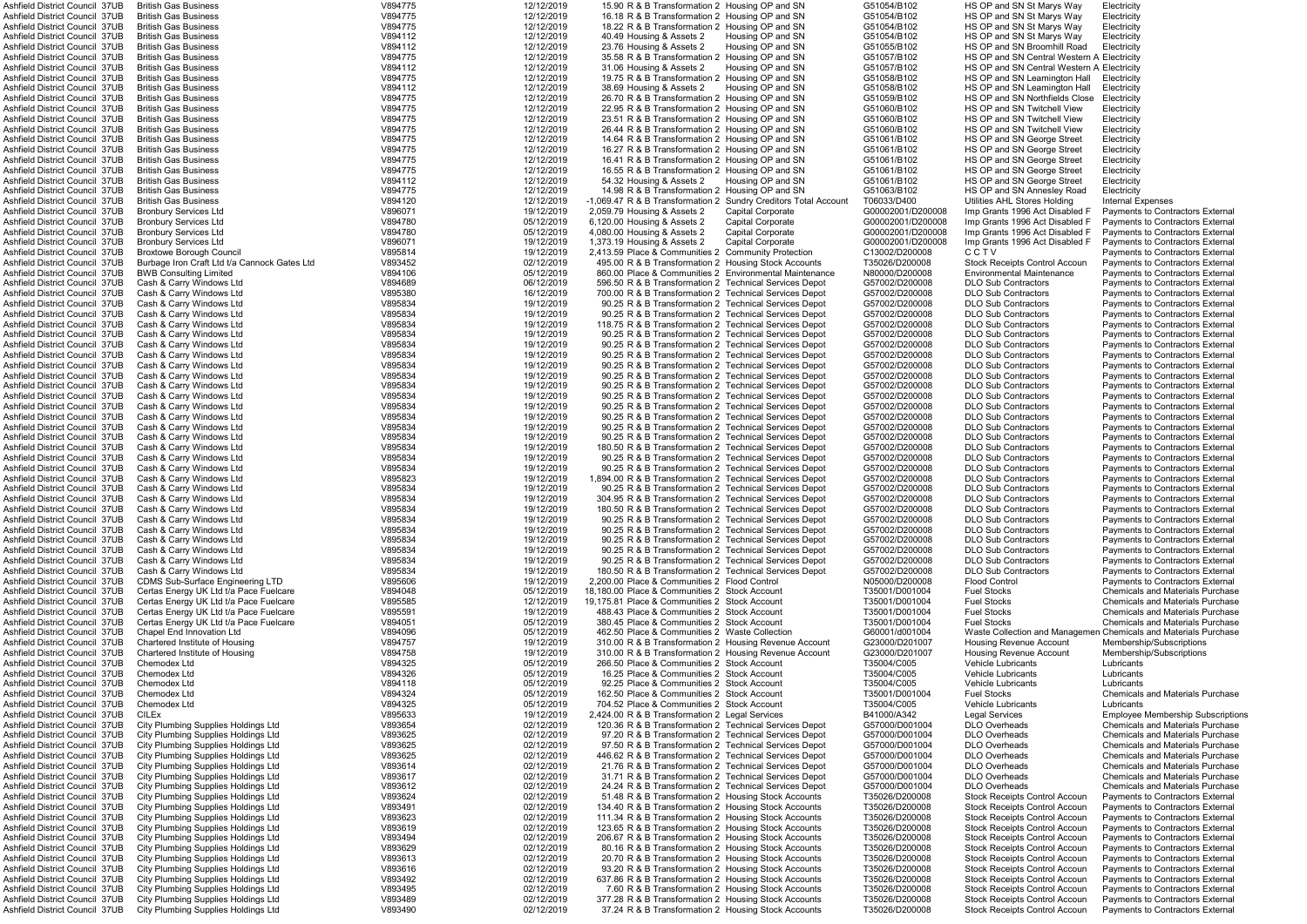| Ashfield District Council 37UB        | City Plumbing Supplies Holdings Ltd | V894507 | 06/12/2019 | 14.98 R & B Transformation 2 Technical Services Depot  | G57000/D001004 | <b>DLO Overheads</b>                 | <b>Chemicals and Materials Purchase</b> |
|---------------------------------------|-------------------------------------|---------|------------|--------------------------------------------------------|----------------|--------------------------------------|-----------------------------------------|
|                                       |                                     |         |            |                                                        |                |                                      |                                         |
| Ashfield District Council 37UB        | City Plumbing Supplies Holdings Ltd | V894503 | 06/12/2019 | 22.81 R & B Transformation 2 Technical Services Depot  | G57000/D001004 | <b>DLO Overheads</b>                 | <b>Chemicals and Materials Purchase</b> |
| Ashfield District Council 37UB        | City Plumbing Supplies Holdings Ltd | V894508 | 06/12/2019 | 76.62 R & B Transformation 2 Technical Services Depot  | G57000/D001004 | <b>DLO Overheads</b>                 | <b>Chemicals and Materials Purchase</b> |
| Ashfield District Council 37UB        | City Plumbing Supplies Holdings Ltd | V894506 | 06/12/2019 | 28.62 R & B Transformation 2 Technical Services Depot  | G57000/D001004 | <b>DLO Overheads</b>                 | <b>Chemicals and Materials Purchase</b> |
| Ashfield District Council 37UB        | City Plumbing Supplies Holdings Ltd | V894505 | 06/12/2019 | 19.23 R & B Transformation 2 Technical Services Depot  | G57000/D001004 | <b>DLO Overheads</b>                 | <b>Chemicals and Materials Purchase</b> |
| Ashfield District Council 37UB        | City Plumbing Supplies Holdings Ltd | V894511 | 06/12/2019 | 35.57 R & B Transformation 2 Technical Services Depot  | G57000/D001004 | <b>DLO Overheads</b>                 | <b>Chemicals and Materials Purchase</b> |
| Ashfield District Council 37UB        | City Plumbing Supplies Holdings Ltd | V894504 | 06/12/2019 | 165.30 R & B Transformation 2 Technical Services Depot | G57000/D001004 | <b>DLO Overheads</b>                 | <b>Chemicals and Materials Purchase</b> |
| Ashfield District Council 37UB        | City Plumbing Supplies Holdings Ltd | V894517 | 06/12/2019 | 34.74 R & B Transformation 2 Housing Stock Accounts    | T35026/D200008 | Stock Receipts Control Accour        | <b>Payments to Contractors External</b> |
| Ashfield District Council 37UB        | City Plumbing Supplies Holdings Ltd | V894515 | 06/12/2019 | 22.80 R & B Transformation 2 Housing Stock Accounts    | T35026/D200008 | <b>Stock Receipts Control Accoun</b> | Payments to Contractors External        |
| Ashfield District Council 37UB        |                                     | V894514 | 06/12/2019 | 257.16 R & B Transformation 2 Housing Stock Accounts   | T35026/D200008 | <b>Stock Receipts Control Accoun</b> | Payments to Contractors External        |
|                                       | City Plumbing Supplies Holdings Ltd |         |            |                                                        |                |                                      |                                         |
| Ashfield District Council 37UB        | City Plumbing Supplies Holdings Ltd | V894514 | 06/12/2019 | 97.50 R & B Transformation 2 Housing Stock Accounts    | T35026/D200008 | <b>Stock Receipts Control Accoun</b> | Payments to Contractors External        |
| Ashfield District Council 37UB        | City Plumbing Supplies Holdings Ltd | V894502 | 06/12/2019 | 991.30 R & B Transformation 2 Housing Stock Accounts   | T35026/D200008 | <b>Stock Receipts Control Accoun</b> | Payments to Contractors External        |
| Ashfield District Council 37UB        | City Plumbing Supplies Holdings Ltd | V894516 | 06/12/2019 | 7.20 R & B Transformation 2 Housing Stock Accounts     | T35026/D200008 | <b>Stock Receipts Control Accoun</b> | <b>Payments to Contractors External</b> |
| Ashfield District Council 37UB        | City Plumbing Supplies Holdings Ltd | V894516 | 06/12/2019 | 136.80 R & B Transformation 2 Housing Stock Accounts   | T35026/D200008 | <b>Stock Receipts Control Accoun</b> | <b>Payments to Contractors External</b> |
| Ashfield District Council 37UB        | City Plumbing Supplies Holdings Ltd | V894513 | 06/12/2019 | 225.38 R & B Transformation 2 Housing Stock Accounts   | T35026/D200008 | <b>Stock Receipts Control Accoun</b> | Payments to Contractors External        |
| Ashfield District Council 37UB        | City Plumbing Supplies Holdings Ltd | V894512 | 06/12/2019 | 418.10 R & B Transformation 2 Housing Stock Accounts   | T35026/D200008 | <b>Stock Receipts Control Accour</b> | Payments to Contractors External        |
| Ashfield District Council 37UB        | City Plumbing Supplies Holdings Ltd | V894516 | 06/12/2019 | 260.88 R & B Transformation 2 Housing Stock Accounts   | T35026/D200008 | <b>Stock Receipts Control Accour</b> | Payments to Contractors External        |
| Ashfield District Council 37UB        | City Plumbing Supplies Holdings Ltd | V894513 | 06/12/2019 | 314.02 R & B Transformation 2 Housing Stock Accounts   | T35026/D200008 | <b>Stock Receipts Control Accour</b> | Payments to Contractors Externa         |
| Ashfield District Council 37UB        | City Plumbing Supplies Holdings Ltd | V894516 | 06/12/2019 | 203.20 R & B Transformation 2 Housing Stock Accounts   | T35026/D200008 | <b>Stock Receipts Control Accoun</b> | Payments to Contractors External        |
|                                       |                                     |         |            |                                                        |                |                                      |                                         |
| Ashfield District Council 37UB        | City Plumbing Supplies Holdings Ltd | V894513 | 06/12/2019 | 116.46 R & B Transformation 2 Housing Stock Accounts   | T35026/D200008 | <b>Stock Receipts Control Accoun</b> | Payments to Contractors External        |
| Ashfield District Council 37UB        | City Plumbing Supplies Holdings Ltd | V895541 | 16/12/2019 | 14.98 R & B Transformation 2 Technical Services Depot  | G57000/D001004 | <b>DLO Overheads</b>                 | <b>Chemicals and Materials Purchase</b> |
| Ashfield District Council 37UB        | City Plumbing Supplies Holdings Ltd | V89554  | 16/12/2019 | 14.98 R & B Transformation 2 Technical Services Depot  | G57000/D001004 | <b>DLO Overheads</b>                 | <b>Chemicals and Materials Purchase</b> |
| Ashfield District Council 37UB        | City Plumbing Supplies Holdings Ltd | V895544 | 16/12/2019 | 2.75 R & B Transformation 2 Technical Services Depot   | G57000/D001004 | <b>DLO Overheads</b>                 | <b>Chemicals and Materials Purchase</b> |
| Ashfield District Council 37UB        | City Plumbing Supplies Holdings Ltd | V895527 | 16/12/2019 | 78.69 R & B Transformation 2 Technical Services Depot  | G57000/D001004 | <b>DLO Overheads</b>                 | <b>Chemicals and Materials Purchase</b> |
| Ashfield District Council 37UB        | City Plumbing Supplies Holdings Ltd | V895527 | 16/12/2019 | 93.66 R & B Transformation 2 Technical Services Depot  | G57000/D001004 | <b>DLO Overheads</b>                 | <b>Chemicals and Materials Purchase</b> |
| Ashfield District Council 37UB        | City Plumbing Supplies Holdings Ltd | V895529 | 16/12/2019 | 5.29 R & B Transformation 2 Technical Services Depot   | G57000/D001004 | <b>DLO Overheads</b>                 | <b>Chemicals and Materials Purchase</b> |
| Ashfield District Council 37UB        | City Plumbing Supplies Holdings Ltd | V895533 | 16/12/2019 | 45.70 R & B Transformation 2 Technical Services Depot  | G57000/D001004 | <b>DLO Overheads</b>                 | <b>Chemicals and Materials Purchase</b> |
| Ashfield District Council 37UB        | City Plumbing Supplies Holdings Ltd | V895531 | 16/12/2019 | 10.08 R & B Transformation 2 Technical Services Depot  | G57000/D001004 | <b>DLO Overheads</b>                 | <b>Chemicals and Materials Purchase</b> |
| Ashfield District Council 37UB        | City Plumbing Supplies Holdings Ltd | V895540 | 16/12/2019 | 12.18 R & B Transformation 2 Housing Stock Accounts    | T35026/D200008 | <b>Stock Receipts Control Accoun</b> | <b>Payments to Contractors External</b> |
|                                       |                                     |         |            | 3.50 R & B Transformation 2 Housing Stock Accounts     |                |                                      |                                         |
| Ashfield District Council 37UB        | City Plumbing Supplies Holdings Ltd | V895540 | 16/12/2019 |                                                        | T35026/D200008 | <b>Stock Receipts Control Accoun</b> | <b>Payments to Contractors External</b> |
| Ashfield District Council 37UB        | City Plumbing Supplies Holdings Ltd | V895540 | 16/12/2019 | 21.06 R & B Transformation 2 Housing Stock Accounts    | T35026/D200008 | <b>Stock Receipts Control Accoun</b> | Payments to Contractors External        |
| Ashfield District Council 37UB        | City Plumbing Supplies Holdings Ltd | V895540 | 16/12/2019 | 79.20 R & B Transformation 2 Housing Stock Accounts    | T35026/D200008 | Stock Receipts Control Accoun        | Payments to Contractors External        |
| Ashfield District Council 37UB        | City Plumbing Supplies Holdings Ltd | V895540 | 16/12/2019 | 44.40 R & B Transformation 2 Housing Stock Accounts    | T35026/D200008 | Stock Receipts Control Accoun        | Payments to Contractors External        |
| Ashfield District Council 37UB        | City Plumbing Supplies Holdings Ltd | V895540 | 16/12/2019 | 55.20 R & B Transformation 2 Housing Stock Accounts    | T35026/D200008 | <b>Stock Receipts Control Accour</b> | Payments to Contractors Externa         |
| Ashfield District Council 37UB        | City Plumbing Supplies Holdings Ltd | V895540 | 16/12/2019 | 111.84 R & B Transformation 2 Housing Stock Accounts   | T35026/D200008 | <b>Stock Receipts Control Accour</b> | Payments to Contractors External        |
| Ashfield District Council 37UB        | City Plumbing Supplies Holdings Ltd | V895540 | 16/12/2019 | 75.33 R & B Transformation 2 Housing Stock Accounts    | T35026/D200008 | <b>Stock Receipts Control Accoun</b> | Payments to Contractors External        |
| Ashfield District Council 37UB        | City Plumbing Supplies Holdings Ltd | V895547 | 16/12/2019 | 125.22 R & B Transformation 2 Housing Stock Accounts   | T35026/D200008 | <b>Stock Receipts Control Accoun</b> | Payments to Contractors External        |
| Ashfield District Council 37UB        | City Plumbing Supplies Holdings Ltd | V895547 | 16/12/2019 | 56.00 R & B Transformation 2 Housing Stock Accounts    | T35026/D200008 | <b>Stock Receipts Control Accoun</b> | Payments to Contractors External        |
| Ashfield District Council 37UB        | City Plumbing Supplies Holdings Ltd | V895547 | 16/12/2019 | 65.68 R & B Transformation 2 Housing Stock Accounts    | T35026/D200008 | <b>Stock Receipts Control Accoun</b> | Payments to Contractors External        |
| Ashfield District Council 37UB        |                                     | V895538 | 16/12/2019 | 28.82 R & B Transformation 2 Housing Stock Accounts    | T35026/D200008 |                                      |                                         |
|                                       | City Plumbing Supplies Holdings Ltd |         |            |                                                        |                | Stock Receipts Control Accoun        | Payments to Contractors External        |
| Ashfield District Council 37UB        | City Plumbing Supplies Holdings Ltd | V895547 | 16/12/2019 | 55.20 R & B Transformation 2 Housing Stock Accounts    | T35026/D200008 | Stock Receipts Control Accoun        | Payments to Contractors External        |
| Ashfield District Council 37UB        | City Plumbing Supplies Holdings Ltd | V895547 | 16/12/2019 | 12.60 R & B Transformation 2 Housing Stock Accounts    | T35026/D200008 | <b>Stock Receipts Control Accour</b> | Payments to Contractors External        |
| Ashfield District Council 37UB        | City Plumbing Supplies Holdings Ltd | V895539 | 16/12/2019 | 9.56 R & B Transformation 2 Housing Stock Accounts     | T35026/D200008 | <b>Stock Receipts Control Accour</b> | Payments to Contractors External        |
| Ashfield District Council 37UB        | City Plumbing Supplies Holdings Ltd | V895539 | 16/12/2019 | 450.76 R & B Transformation 2 Housing Stock Accounts   | T35026/D200008 | <b>Stock Receipts Control Accoun</b> | Payments to Contractors External        |
| Ashfield District Council 37UB        | City Plumbing Supplies Holdings Ltd | V895539 | 16/12/2019 | 39.60 R & B Transformation 2 Housing Stock Accounts    | T35026/D200008 | Stock Receipts Control Accoun        | Pavments to Contractors External        |
| Ashfield District Council  37UB       | City Plumbing Supplies Holdings Ltd | V895539 | 16/12/2019 | 267.92 R & B Transformation 2 Housing Stock Accounts   | T35026/D200008 | <b>Stock Receipts Control Accoun</b> | Pavments to Contractors External        |
| Ashfield District Council  37UB       | City Plumbing Supplies Holdings Ltd | V895539 | 16/12/2019 | 144.66 R & B Transformation 2 Housing Stock Accounts   | T35026/D200008 | <b>Stock Receipts Control Accoun</b> | Payments to Contractors External        |
| Ashfield District Council 37UB        | City Plumbing Supplies Holdings Ltd | V895539 | 16/12/2019 | 50.40 R & B Transformation 2 Housing Stock Accounts    | T35026/D200008 | <b>Stock Receipts Control Accoun</b> | Payments to Contractors External        |
| Ashfield District Council 37UB        | City Plumbing Supplies Holdings Ltd | V895539 | 16/12/2019 | 471.03 R & B Transformation 2 Housing Stock Accounts   | T35026/D200008 | <b>Stock Receipts Control Accoun</b> | Payments to Contractors External        |
| Ashfield District Council 37UB        | City Plumbing Supplies Holdings Ltd | V895539 | 16/12/2019 | 187.99 R & B Transformation 2 Housing Stock Accounts   | T35026/D200008 | <b>Stock Receipts Control Accoun</b> | Payments to Contractors External        |
|                                       |                                     |         |            |                                                        |                |                                      |                                         |
| Ashfield District Council 37UB        | City Plumbing Supplies Holdings Ltd | V895545 | 16/12/2019 | 101.20 R & B Transformation 2 Housing Stock Accounts   | T35026/D200008 | <b>Stock Receipts Control Accoun</b> | Payments to Contractors External        |
| Ashfield District Council 37UB        | City Plumbing Supplies Holdings Ltd | V895545 | 16/12/2019 | 162.32 R & B Transformation 2 Housing Stock Accounts   | T35026/D200008 | <b>Stock Receipts Control Accoun</b> | Payments to Contractors External        |
| Ashfield District Council 37UB        | City Plumbing Supplies Holdings Ltd | V895545 | 16/12/2019 | 501.72 R & B Transformation 2 Housing Stock Accounts   | T35026/D200008 | <b>Stock Receipts Control Accoun</b> | Payments to Contractors External        |
| Ashfield District Council 37UB        | City Plumbing Supplies Holdings Ltd | V895545 | 16/12/2019 | 130.95 R & B Transformation 2 Housing Stock Accounts   | T35026/D200008 | <b>Stock Receipts Control Accoun</b> | <b>Payments to Contractors External</b> |
| Ashfield District Council 37UB        | City Plumbing Supplies Holdings Ltd | V895545 | 16/12/2019 | 133.68 R & B Transformation 2 Housing Stock Accounts   | T35026/D200008 | <b>Stock Receipts Control Accoun</b> | Payments to Contractors External        |
| Ashfield District Council 37UB        | City Plumbing Supplies Holdings Ltd | V895545 | 16/12/2019 | 167.76 R & B Transformation 2 Housing Stock Accounts   | T35026/D200008 | <b>Stock Receipts Control Accoun</b> | Payments to Contractors External        |
| Ashfield District Council 37UB        | City Plumbing Supplies Holdings Ltd | V895545 | 16/12/2019 | 139.44 R & B Transformation 2 Housing Stock Accounts   | T35026/D200008 | Stock Receipts Control Accoun        | Payments to Contractors External        |
| Ashfield District Council 37UB        | City Plumbing Supplies Holdings Ltd | V895542 | 16/12/2019 | 18.40 R & B Transformation 2 Housing Stock Accounts    | T35026/D200008 | <b>Stock Receipts Control Accoun</b> | Pavments to Contractors External        |
| Ashfield District Council 37UB        | City Plumbing Supplies Holdings Ltd | V895542 | 16/12/2019 | 22.05 R & B Transformation 2 Housing Stock Accounts    | T35026/D200008 | <b>Stock Receipts Control Accour</b> | Payments to Contractors Externa         |
| Ashfield District Council 37UB        | City Plumbing Supplies Holdings Ltd | V895542 | 16/12/2019 | 35.73 R & B Transformation 2 Housing Stock Accounts    | T35026/D200008 | <b>Stock Receipts Control Accoun</b> |                                         |
|                                       |                                     |         |            | 190.60 R & B Transformation 2 Housing Stock Accounts   | T35026/D200008 |                                      | Payments to Contractors External        |
| Ashfield District Council 37UB        | City Plumbing Supplies Holdings Ltd | V895542 | 16/12/2019 |                                                        |                | <b>Stock Receipts Control Accoun</b> | <b>Payments to Contractors External</b> |
| Ashfield District Council 37UB        | City Plumbing Supplies Holdings Ltd | V895542 | 16/12/2019 | 5.20 R & B Transformation 2 Housing Stock Accounts     | T35026/D200008 | <b>Stock Receipts Control Accoun</b> | Payments to Contractors External        |
| Ashfield District Council 37UB        | City Plumbing Supplies Holdings Ltd | V895542 | 16/12/2019 | 241.92 R & B Transformation 2 Housing Stock Accounts   | T35026/D200008 | <b>Stock Receipts Control Accoun</b> | Payments to Contractors External        |
| Ashfield District Council 37UB        | City Plumbing Supplies Holdings Ltd | V895542 | 16/12/2019 | 153.75 R & B Transformation 2 Housing Stock Accounts   | T35026/D200008 | <b>Stock Receipts Control Accoun</b> | Payments to Contractors External        |
| Ashfield District Council 37UB        | City Plumbing Supplies Holdings Ltd | V895542 | 16/12/2019 | 203.20 R & B Transformation 2 Housing Stock Accounts   | T35026/D200008 | <b>Stock Receipts Control Accoun</b> | <b>Payments to Contractors External</b> |
| Ashfield District Council  37UB       | City Plumbing Supplies Holdings Ltd | V895542 | 16/12/2019 | 40.00 R & B Transformation 2 Housing Stock Accounts    | T35026/D200008 | <b>Stock Receipts Control Accoun</b> | Payments to Contractors External        |
| Ashfield District Council 37UB        | City Plumbing Supplies Holdings Ltd | V895542 | 16/12/2019 | 146.30 R & B Transformation 2 Housing Stock Accounts   | T35026/D200008 | <b>Stock Receipts Control Accoun</b> | Payments to Contractors External        |
| Ashfield District Council 37UB        | City Plumbing Supplies Holdings Ltd | V895549 | 16/12/2019 | 48.00 R & B Transformation 2 Housing Stock Accounts    | T35026/D200008 | <b>Stock Receipts Control Accoun</b> | Payments to Contractors External        |
| Ashfield District Council 37UB        | City Plumbing Supplies Holdings Ltd | V895549 | 16/12/2019 | 23.60 R & B Transformation 2 Housing Stock Accounts    | T35026/D200008 | <b>Stock Receipts Control Accoun</b> | Payments to Contractors External        |
| Ashfield District Council 37UB        | City Plumbing Supplies Holdings Ltd | V895549 | 16/12/2019 | 20.55 R & B Transformation 2 Housing Stock Accounts    | T35026/D200008 | <b>Stock Receipts Control Accoun</b> | <b>Payments to Contractors External</b> |
| Ashfield District Council 37UB        | City Plumbing Supplies Holdings Ltd | V895549 | 16/12/2019 | 20.50 R & B Transformation 2 Housing Stock Accounts    | T35026/D200008 | <b>Stock Receipts Control Accoun</b> | Payments to Contractors External        |
| Ashfield District Council 37UB        | City Plumbing Supplies Holdings Ltd | V895523 | 16/12/2019 | 158.40 R & B Transformation 2 Housing Stock Accounts   | T35026/D200008 | <b>Stock Receipts Control Accoun</b> | Payments to Contractors External        |
|                                       |                                     |         |            |                                                        |                |                                      |                                         |
| Ashfield District Council 37UB        | City Plumbing Supplies Holdings Ltd | V895523 | 16/12/2019 | 195.96 R & B Transformation 2 Housing Stock Accounts   | T35026/D200008 | Stock Receipts Control Accoun        | Payments to Contractors External        |
| Ashfield District Council 37UB        | City Plumbing Supplies Holdings Ltd | V895535 | 16/12/2019 | 113.55 R & B Transformation 2 Housing Stock Accounts   | T35026/D200008 | <b>Stock Receipts Control Accoun</b> | Payments to Contractors External        |
| Ashfield District Council 37UB        | City Plumbing Supplies Holdings Ltd | V895523 | 16/12/2019 | 16.42 R & B Transformation 2 Housing Stock Accounts    | T35026/D200008 | <b>Stock Receipts Control Accour</b> | Payments to Contractors External        |
| Ashfield District Council 37UB        | City Plumbing Supplies Holdings Ltd | V895523 | 16/12/2019 | 48.99 R & B Transformation 2 Housing Stock Accounts    | T35026/D200008 | <b>Stock Receipts Control Accoun</b> | Payments to Contractors External        |
| Ashfield District Council 37UB        | City Plumbing Supplies Holdings Ltd | V893654 | 02/12/2019 | 120.36 R & B Transformation 2 Technical Services Depot | G57000/D001004 | <b>DLO Overheads</b>                 | <b>Chemicals and Materials Purchase</b> |
| Ashfield District Council 37UB        | City Plumbing Supplies Holdings Ltd | V893625 | 02/12/2019 | 59.58 R & B Transformation 2 Technical Services Depot  | G57000/D001004 | <b>DLO Overheads</b>                 | <b>Chemicals and Materials Purchase</b> |
| Ashfield District Council 37UB        | City Plumbing Supplies Holdings Ltd | V893621 | 02/12/2019 | 16.05 R & B Transformation 2 Technical Services Depot  | G57000/D001004 | <b>DLO Overheads</b>                 | <b>Chemicals and Materials Purchase</b> |
| Ashfield District Council 37UB        | City Plumbing Supplies Holdings Ltd | V893622 | 02/12/2019 | 23.23 R & B Transformation 2 Technical Services Depot  | G57000/D001004 | <b>DLO Overheads</b>                 | <b>Chemicals and Materials Purchase</b> |
| Ashfield District Council 37UB        | City Plumbing Supplies Holdings Ltd | V893628 | 02/12/2019 | 21.76 R & B Transformation 2 Technical Services Depot  | G57000/D001004 | <b>DLO Overheads</b>                 | <b>Chemicals and Materials Purchase</b> |
|                                       |                                     | V893618 |            |                                                        |                |                                      |                                         |
| Ashfield District Council  37UB       | City Plumbing Supplies Holdings Ltd |         | 02/12/2019 | 57.12 R & B Transformation 2 Technical Services Depot  | G57000/D001004 | <b>DLO Overheads</b>                 | <b>Chemicals and Materials Purchase</b> |
| Ashfield District Council 37UB        | City Plumbing Supplies Holdings Ltd | V893618 | 02/12/2019 | 13.02 R & B Transformation 2 Technical Services Depot  | G57000/D001004 | <b>DLO Overheads</b>                 | <b>Chemicals and Materials Purchase</b> |
| Ashfield District Council 37UB        | City Plumbing Supplies Holdings Ltd | V893618 | 02/12/2019 | 72.36 R & B Transformation 2 Technical Services Depot  | G57000/D001004 | <b>DLO Overheads</b>                 | <b>Chemicals and Materials Purchase</b> |
| Ashfield District Council 37UB        | City Plumbing Supplies Holdings Ltd | V893611 | 02/12/2019 | 1.99 R & B Transformation 2 Technical Services Depot   | G57000/D001004 | <b>DLO Overheads</b>                 | <b>Chemicals and Materials Purchase</b> |
| <b>Ashfield District Council 37UB</b> | City Plumbing Supplies Holdings Ltd | V893496 | 02/12/2019 | 32.20 R & B Transformation 2 Technical Services Depot  | G57000/D001004 | <b>DLO Overheads</b>                 | <b>Chemicals and Materials Purchase</b> |
| Ashfield District Council 37UB        | City Plumbing Supplies Holdings Ltd | V893416 | 02/12/2019 | -8.85 R & B Transformation 2 Housing Stock Accounts    | T35026/D200008 | <b>Stock Receipts Control Accoun</b> | Payments to Contractors External        |
| Ashfield District Council 37UB        | City Plumbing Supplies Holdings Ltd | V893626 | 02/12/2019 | 21.36 R & B Transformation 2 Housing Stock Accounts    | T35026/D200008 | <b>Stock Receipts Control Accoun</b> | Payments to Contractors External        |
| Ashfield District Council 37UB        | City Plumbing Supplies Holdings Ltd | V895546 | 16/12/2019 | 55.20 R & B Transformation 2 Housing Stock Accounts    | T35026/D200008 | <b>Stock Receipts Control Accoun</b> | Payments to Contractors External        |
|                                       |                                     |         |            |                                                        |                |                                      |                                         |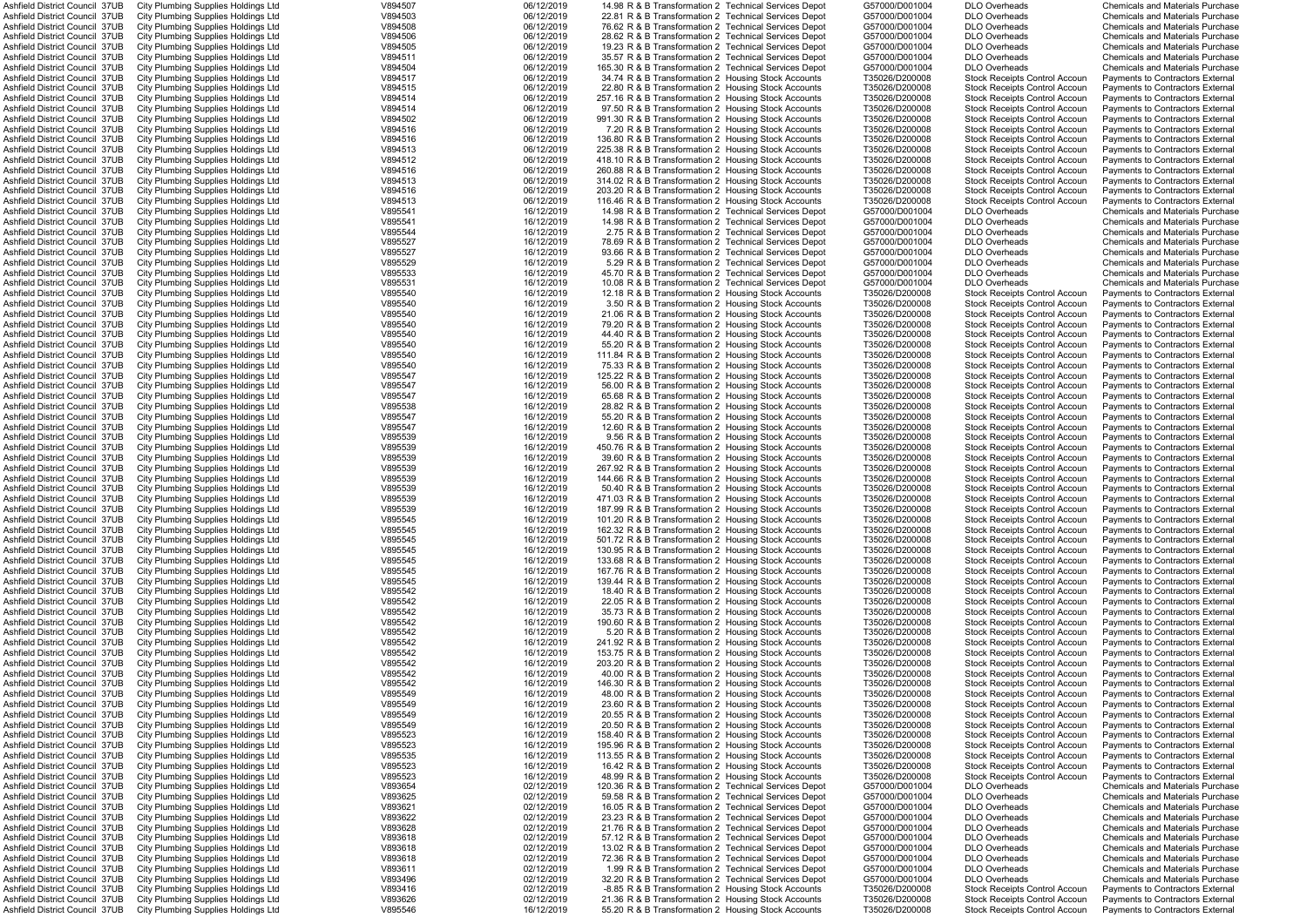| Ashfield District Council 37UB  | City Plumbing Supplies Holdings Ltd | V895546 | 16/12/2019 | 50.22 R & B Transformation 2 Housing Stock Accounts    | T35026/D200008 | <b>Stock Receipts Control Accour</b> | <b>Payments to Contractors Externa</b>  |
|---------------------------------|-------------------------------------|---------|------------|--------------------------------------------------------|----------------|--------------------------------------|-----------------------------------------|
| Ashfield District Council 37UB  | City Plumbing Supplies Holdings Ltd | V895523 | 16/12/2019 | 149.80 R & B Transformation 2 Housing Stock Accounts   | T35026/D200008 | <b>Stock Receipts Control Accour</b> | Payments to Contractors Externa         |
| Ashfield District Council 37UB  |                                     | V895537 | 16/12/2019 | 282.48 R & B Transformation 2 Housing Stock Accounts   |                |                                      |                                         |
|                                 | City Plumbing Supplies Holdings Ltd |         |            |                                                        | T35026/D200008 | <b>Stock Receipts Control Accoun</b> | Payments to Contractors External        |
| Ashfield District Council 37UB  | City Plumbing Supplies Holdings Ltd | V895548 | 16/12/2019 | 495.65 R & B Transformation 2 Housing Stock Accounts   | T35026/D200008 | <b>Stock Receipts Control Accoun</b> | Payments to Contractors External        |
| Ashfield District Council 37UB  | City Plumbing Supplies Holdings Ltd | V895536 | 16/12/2019 | 594.78 R & B Transformation 2 Housing Stock Accounts   | T35026/D200008 | <b>Stock Receipts Control Accoun</b> | <b>Payments to Contractors External</b> |
| Ashfield District Council 37UB  | City Plumbing Supplies Holdings Ltd | V895520 | 16/12/2019 | 11.91 R & B Transformation 2 Housing Stock Accounts    | T35026/D200008 | <b>Stock Receipts Control Accoun</b> | Payments to Contractors External        |
| Ashfield District Council  37UB | City Plumbing Supplies Holdings Ltd | V895520 | 16/12/2019 | 27.60 R & B Transformation 2 Housing Stock Accounts    | T35026/D200008 | <b>Stock Receipts Control Accoun</b> | Payments to Contractors External        |
| Ashfield District Council 37UB  | City Plumbing Supplies Holdings Ltd | V895520 | 16/12/2019 | 317.15 R & B Transformation 2 Housing Stock Accounts   | T35026/D200008 | <b>Stock Receipts Control Accoun</b> | Payments to Contractors External        |
| Ashfield District Council 37UB  | City Plumbing Supplies Holdings Ltd | V895520 | 16/12/2019 | 26.90 R & B Transformation 2 Housing Stock Accounts    | T35026/D200008 | <b>Stock Receipts Control Accoun</b> | Payments to Contractors External        |
| Ashfield District Council 37UB  | City Plumbing Supplies Holdings Ltd | V895520 | 16/12/2019 | 25.11 R & B Transformation 2 Housing Stock Accounts    | T35026/D200008 | <b>Stock Receipts Control Accoun</b> | Payments to Contractors External        |
|                                 |                                     | V895842 | 19/12/2019 |                                                        |                | <b>DLO Overheads</b>                 |                                         |
| Ashfield District Council 37UB  | City Plumbing Supplies Holdings Ltd |         |            | 21.76 R & B Transformation 2 Technical Services Depot  | G57000/D001004 |                                      | <b>Chemicals and Materials Purchase</b> |
| Ashfield District Council 37UB  | City Plumbing Supplies Holdings Ltd | V895843 | 19/12/2019 | 80.16 R & B Transformation 2 Housing Stock Accounts    | T35026/D200008 | <b>Stock Receipts Control Accoun</b> | Payments to Contractors External        |
| Ashfield District Council 37UB  | City Plumbing Supplies Holdings Ltd | V895841 | 19/12/2019 | 297.39 R & B Transformation 2 Housing Stock Accounts   | T35026/D200008 | <b>Stock Receipts Control Accoun</b> | <b>Payments to Contractors External</b> |
| Ashfield District Council 37UB  | City Plumbing Supplies Holdings Ltd | V893627 | 02/12/2019 | 413.34 R & B Transformation 2 Housing Stock Accounts   | T35026/D200008 | <b>Stock Receipts Control Accoun</b> | <b>Payments to Contractors External</b> |
| Ashfield District Council 37UB  | City Plumbing Supplies Holdings Ltd | V893620 | 02/12/2019 | 236.70 R & B Transformation 2 Housing Stock Accounts   | T35026/D200008 | <b>Stock Receipts Control Accoun</b> | Payments to Contractors External        |
| Ashfield District Council  37UB | City Plumbing Supplies Holdings Ltd | V893630 | 02/12/2019 | 355.05 R & B Transformation 2 Housing Stock Accounts   | T35026/D200008 | <b>Stock Receipts Control Accour</b> | Payments to Contractors External        |
| Ashfield District Council  37UB | City Plumbing Supplies Holdings Ltd | V893620 | 02/12/2019 | 111.34 R & B Transformation 2 Housing Stock Accounts   | T35026/D200008 | <b>Stock Receipts Control Accour</b> | Payments to Contractors External        |
| Ashfield District Council 37UB  | City Plumbing Supplies Holdings Ltd | V893620 | 02/12/2019 | 317.15 R & B Transformation 2 Housing Stock Accounts   | T35026/D200008 | <b>Stock Receipts Control Accour</b> | Payments to Contractors Externa         |
|                                 |                                     |         |            |                                                        |                |                                      |                                         |
| Ashfield District Council 37UB  | City Plumbing Supplies Holdings Ltd | V893629 | 02/12/2019 | 396.52 R & B Transformation 2 Housing Stock Accounts   | T35026/D200008 | <b>Stock Receipts Control Accoun</b> | Payments to Contractors External        |
| Ashfield District Council 37UB  | City Plumbing Supplies Holdings Ltd | V893613 | 02/12/2019 | 138.35 R & B Transformation 2 Housing Stock Accounts   | T35026/D200008 | <b>Stock Receipts Control Accoun</b> | Payments to Contractors External        |
| Ashfield District Council 37UB  | City Plumbing Supplies Holdings Ltd | V893613 | 02/12/2019 | 30.90 R & B Transformation 2 Housing Stock Accounts    | T35026/D200008 | <b>Stock Receipts Control Accoun</b> | Payments to Contractors External        |
| Ashfield District Council 37UB  | City Plumbing Supplies Holdings Ltd | V893615 | 02/12/2019 | 668.96 R & B Transformation 2 Housing Stock Accounts   | T35026/D200008 | <b>Stock Receipts Control Accoun</b> | Payments to Contractors External        |
| Ashfield District Council 37UB  | City Plumbing Supplies Holdings Ltd | V893615 | 02/12/2019 | 336.66 R & B Transformation 2 Housing Stock Accounts   | T35026/D200008 | Stock Receipts Control Accoun        | Payments to Contractors External        |
| Ashfield District Council 37UB  | City Plumbing Supplies Holdings Ltd | V893493 | 02/12/2019 | 21.60 R & B Transformation 2 Housing Stock Accounts    | T35026/D200008 | <b>Stock Receipts Control Accoun</b> | Payments to Contractors External        |
| Ashfield District Council  37UB | City Plumbing Supplies Holdings Ltd | V893493 | 02/12/2019 | 92.82 R & B Transformation 2 Housing Stock Accounts    | T35026/D200008 | <b>Stock Receipts Control Accour</b> | Payments to Contractors Externa         |
| Ashfield District Council 37UB  | City Plumbing Supplies Holdings Ltd | V893492 | 02/12/2019 | 123.65 R & B Transformation 2 Housing Stock Accounts   | T35026/D200008 | <b>Stock Receipts Control Accoun</b> | Pavments to Contractors External        |
|                                 |                                     |         |            |                                                        |                |                                      |                                         |
| Ashfield District Council 37UB  | City Plumbing Supplies Holdings Ltd | V893487 | 02/12/2019 | 1.90 R & B Transformation 2 Housing Stock Accounts     | T35026/D200008 | <b>Stock Receipts Control Accoun</b> | Payments to Contractors External        |
| Ashfield District Council 37UB  | City Plumbing Supplies Holdings Ltd | V893488 | 02/12/2019 | 113.55 R & B Transformation 2 Housing Stock Accounts   | T35026/D200008 | <b>Stock Receipts Control Accoun</b> | <b>Payments to Contractors External</b> |
| Ashfield District Council 37UB  | City Plumbing Supplies Holdings Ltd | V894508 | 06/12/2019 | 46.83 R & B Transformation 2 Technical Services Depot  | G57000/D001004 | <b>DLO Overheads</b>                 | <b>Chemicals and Materials Purchase</b> |
| Ashfield District Council 37UB  | City Plumbing Supplies Holdings Ltd | V894518 | 06/12/2019 | 83.20 R & B Transformation 2 Housing Stock Accounts    | T35026/D200008 | <b>Stock Receipts Control Accoun</b> | <b>Payments to Contractors External</b> |
| Ashfield District Council 37UB  | City Plumbing Supplies Holdings Ltd | V894517 | 06/12/2019 | 190.29 R & B Transformation 2 Housing Stock Accounts   | T35026/D200008 | <b>Stock Receipts Control Accoun</b> | <b>Payments to Contractors External</b> |
| Ashfield District Council  37UB | City Plumbing Supplies Holdings Ltd | V894514 | 06/12/2019 | 8.72 R & B Transformation 2 Housing Stock Accounts     | T35026/D200008 | Stock Receipts Control Accoun        | Payments to Contractors External        |
| Ashfield District Council  37UB | City Plumbing Supplies Holdings Ltd | V894514 | 06/12/2019 | 317.15 R & B Transformation 2 Housing Stock Accounts   | T35026/D200008 | <b>Stock Receipts Control Accoun</b> | Payments to Contractors External        |
|                                 |                                     |         | 06/12/2019 |                                                        |                |                                      |                                         |
| Ashfield District Council  37UB | City Plumbing Supplies Holdings Ltd | V894502 |            | 355.05 R & B Transformation 2 Housing Stock Accounts   | T35026/D200008 | <b>Stock Receipts Control Accour</b> | Payments to Contractors Externa         |
| Ashfield District Council 37UB  | City Plumbing Supplies Holdings Ltd | V894502 | 06/12/2019 | 1,275.72 R & B Transformation 2 Housing Stock Accounts | T35026/D200008 | <b>Stock Receipts Control Accour</b> | Payments to Contractors External        |
| Ashfield District Council 37UB  | City Plumbing Supplies Holdings Ltd | V894516 | 06/12/2019 | 7.92 R & B Transformation 2 Housing Stock Accounts     | T35026/D200008 | <b>Stock Receipts Control Accoun</b> | Payments to Contractors External        |
| Ashfield District Council  37UB | City Plumbing Supplies Holdings Ltd | V894513 | 06/12/2019 | 124.95 R & B Transformation 2 Housing Stock Accounts   | T35026/D200008 | <b>Stock Receipts Control Accoun</b> | Payments to Contractors External        |
| Ashfield District Council 37UB  | City Plumbing Supplies Holdings Ltd | V894513 | 06/12/2019 | 144.66 R & B Transformation 2 Housing Stock Accounts   | T35026/D200008 | <b>Stock Receipts Control Accoun</b> | Payments to Contractors External        |
| Ashfield District Council 37UB  | City Plumbing Supplies Holdings Ltd | V894516 | 06/12/2019 | 67.58 R & B Transformation 2 Housing Stock Accounts    | T35026/D200008 | <b>Stock Receipts Control Accoun</b> | Payments to Contractors External        |
| Ashfield District Council 37UB  | City Plumbing Supplies Holdings Ltd | V894513 | 06/12/2019 | 186.24 R & B Transformation 2 Housing Stock Accounts   | T35026/D200008 | <b>Stock Receipts Control Accoun</b> | Payments to Contractors External        |
| Ashfield District Council  37UB | City Plumbing Supplies Holdings Ltd | V894510 | 06/12/2019 | 111.48 R & B Transformation 2 Housing Stock Accounts   | T35026/D200008 | Stock Receipts Control Accoun        | Payments to Contractors External        |
|                                 |                                     | V894509 | 06/12/2019 |                                                        |                |                                      |                                         |
| Ashfield District Council  37UB | City Plumbing Supplies Holdings Ltd |         |            | 68.59 R & B Transformation 2 Housing Stock Accounts    | T35026/D200008 | <b>Stock Receipts Control Accour</b> | Payments to Contractors External        |
| Ashfield District Council 37UB  | City Plumbing Supplies Holdings Ltd | V895841 | 19/12/2019 | 507.44 R & B Transformation 2 Housing Stock Accounts   | T35026/D200008 | <b>Stock Receipts Control Accour</b> | Pavments to Contractors External        |
| Ashfield District Council 37UB  | City Plumbing Supplies Holdings Ltd | V895840 | 19/12/2019 | 66.30 R & B Transformation 2 Housing Stock Accounts    | T35026/D200008 | <b>Stock Receipts Control Accoun</b> | Payments to Contractors External        |
| Ashfield District Council 37UB  | City Plumbing Supplies Holdings Ltd | V895845 | 19/12/2019 | 338.07 R & B Transformation 2 Housing Stock Accounts   | T35026/D200008 | Stock Receipts Control Accoun        | Payments to Contractors External        |
| Ashfield District Council 37UB  | City Plumbing Supplies Holdings Ltd | V895845 | 19/12/2019 | 243.48 R & B Transformation 2 Housing Stock Accounts   | T35026/D200008 | <b>Stock Receipts Control Accoun</b> | <b>Payments to Contractors External</b> |
| Ashfield District Council 37UB  | City Plumbing Supplies Holdings Ltd | V895845 | 19/12/2019 | 250.86 R & B Transformation 2 Housing Stock Accounts   | T35026/D200008 | <b>Stock Receipts Control Accoun</b> | Payments to Contractors External        |
| Ashfield District Council 37UB  | City Plumbing Supplies Holdings Ltd | V895845 | 19/12/2019 | 120.75 R & B Transformation 2 Housing Stock Accounts   | T35026/D200008 | <b>Stock Receipts Control Accoun</b> | Payments to Contractors External        |
| Ashfield District Council 37UB  | City Plumbing Supplies Holdings Ltd | V895845 | 19/12/2019 | 173.92 R & B Transformation 2 Housing Stock Accounts   | T35026/D200008 | <b>Stock Receipts Control Accoun</b> | Payments to Contractors External        |
|                                 |                                     |         |            |                                                        |                |                                      |                                         |
| Ashfield District Council 37UB  | City Plumbing Supplies Holdings Ltd | V895845 | 19/12/2019 | 324.51 R & B Transformation 2 Housing Stock Accounts   | T35026/D200008 | <b>Stock Receipts Control Accoun</b> | Payments to Contractors External        |
| Ashfield District Council 37UB  | City Plumbing Supplies Holdings Ltd | V895845 | 19/12/2019 | 263.92 R & B Transformation 2 Housing Stock Accounts   | T35026/D200008 | <b>Stock Receipts Control Accoun</b> | Payments to Contractors External        |
| Ashfield District Council 37UB  | City Plumbing Supplies Holdings Ltd | V895846 | 19/12/2019 | 1.32 R & B Transformation 2 Housing Stock Accounts     | T35026/D200008 | <b>Stock Receipts Control Accoun</b> | Payments to Contractors External        |
| Ashfield District Council 37UB  | City Plumbing Supplies Holdings Ltd | V895846 | 19/12/2019 | 5.00 R & B Transformation 2 Housing Stock Accounts     | T35026/D200008 | <b>Stock Receipts Control Accoun</b> | Payments to Contractors External        |
| Ashfield District Council 37UB  | City Plumbing Supplies Holdings Ltd | V894516 | 06/12/2019 | 1,275.72 R & B Transformation 2 Housing Stock Accounts | T35026/D200008 | <b>Stock Receipts Control Accoun</b> | Payments to Contractors External        |
| Ashfield District Council 37UB  | City Plumbing Supplies Holdings Ltd | V894513 | 06/12/2019 | 336.66 R & B Transformation 2 Housing Stock Accounts   | T35026/D200008 | <b>Stock Receipts Control Accoun</b> | Payments to Contractors External        |
| Ashfield District Council 37UB  | City Plumbing Supplies Holdings Ltd | V895518 | 16/12/2019 | 31.31 R & B Transformation 2 Technical Services Depot  | G57000/D001004 | <b>DLO Overheads</b>                 | <b>Chemicals and Materials Purchase</b> |
|                                 | City Plumbing Supplies Holdings Ltd | V895522 | 16/12/2019 | 29.39 R & B Transformation 2 Technical Services Depot  | G57000/D001004 | <b>DLO Overheads</b>                 | <b>Chemicals and Materials Purchase</b> |
| Ashfield District Council  37UB |                                     |         |            |                                                        |                |                                      |                                         |
| Ashfield District Council 37UB  | City Plumbing Supplies Holdings Ltd | V895543 | 16/12/2019 | 21.76 R & B Transformation 2 Technical Services Depot  | G57000/D001004 | <b>DLO Overheads</b>                 | <b>Chemicals and Materials Purchase</b> |
| Ashfield District Council 37UB  | City Plumbing Supplies Holdings Ltd | V895544 | 16/12/2019 | 66.54 R & B Transformation 2 Technical Services Depot  | G57000/D001004 | <b>DLO Overheads</b>                 | <b>Chemicals and Materials Purchase</b> |
| Ashfield District Council 37UB  | City Plumbing Supplies Holdings Ltd | V895525 | 16/12/2019 | 22.32 R & B Transformation 2 Technical Services Depot  | G57000/D001004 | <b>DLO Overheads</b>                 | <b>Chemicals and Materials Purchase</b> |
| Ashfield District Council 37UB  | City Plumbing Supplies Holdings Ltd | V895527 | 16/12/2019 | 65.93 R & B Transformation 2 Technical Services Depot  | G57000/D001004 | <b>DLO Overheads</b>                 | <b>Chemicals and Materials Purchase</b> |
| Ashfield District Council 37UB  | City Plumbing Supplies Holdings Ltd | V895519 | 16/12/2019 | 40.21 R & B Transformation 2 Technical Services Depot  | G57000/D001004 | <b>DLO Overheads</b>                 | <b>Chemicals and Materials Purchase</b> |
| Ashfield District Council 37UB  | City Plumbing Supplies Holdings Ltd | V895529 | 16/12/2019 | 4.57 R & B Transformation 2 Technical Services Depot   | G57000/D001004 | <b>DLO Overheads</b>                 | <b>Chemicals and Materials Purchase</b> |
| Ashfield District Council 37UB  | City Plumbing Supplies Holdings Ltd | V895529 | 16/12/2019 | 12.91 R & B Transformation 2 Technical Services Depot  | G57000/D001004 | <b>DLO Overheads</b>                 | <b>Chemicals and Materials Purchase</b> |
| Ashfield District Council 37UB  | City Plumbing Supplies Holdings Ltd | V895533 | 16/12/2019 | 47.80 R & B Transformation 2 Technical Services Depot  | G57000/D001004 | <b>DLO Overheads</b>                 | <b>Chemicals and Materials Purchase</b> |
| Ashfield District Council 37UB  | City Plumbing Supplies Holdings Ltd | V895540 | 16/12/2019 | 22.05 R & B Transformation 2 Housing Stock Accounts    | T35026/D200008 | <b>Stock Receipts Control Accoun</b> | Payments to Contractors External        |
|                                 |                                     |         |            |                                                        |                |                                      |                                         |
| Ashfield District Council 37UB  | City Plumbing Supplies Holdings Ltd | V895540 | 16/12/2019 | 39.00 R & B Transformation 2 Housing Stock Accounts    | T35026/D200008 | <b>Stock Receipts Control Accoun</b> | Payments to Contractors External        |
| Ashfield District Council 37UB  | City Plumbing Supplies Holdings Ltd | V895540 | 16/12/2019 | 23.82 R & B Transformation 2 Housing Stock Accounts    | T35026/D200008 | <b>Stock Receipts Control Accoun</b> | Payments to Contractors External        |
| Ashfield District Council 37UB  | City Plumbing Supplies Holdings Ltd | V895540 | 16/12/2019 | 22.51 R & B Transformation 2 Housing Stock Accounts    | T35026/D200008 | <b>Stock Receipts Control Accoun</b> | Payments to Contractors External        |
| Ashfield District Council 37UB  | City Plumbing Supplies Holdings Ltd | V895540 | 16/12/2019 | 99.00 R & B Transformation 2 Housing Stock Accounts    | T35026/D200008 | <b>Stock Receipts Control Accoun</b> | Payments to Contractors External        |
| Ashfield District Council 37UB  | City Plumbing Supplies Holdings Ltd | V895540 | 16/12/2019 | 190.60 R & B Transformation 2 Housing Stock Accounts   | T35026/D200008 | <b>Stock Receipts Control Accoun</b> | <b>Payments to Contractors External</b> |
| Ashfield District Council 37UB  | City Plumbing Supplies Holdings Ltd | V895540 | 16/12/2019 | 93.20 R & B Transformation 2 Housing Stock Accounts    | T35026/D200008 | <b>Stock Receipts Control Accoun</b> | Payments to Contractors External        |
| Ashfield District Council 37UB  | City Plumbing Supplies Holdings Ltd | V895540 | 16/12/2019 | 203.20 R & B Transformation 2 Housing Stock Accounts   | T35026/D200008 | <b>Stock Receipts Control Accoun</b> | Payments to Contractors External        |
|                                 |                                     | V895540 | 16/12/2019 | 21.00 R & B Transformation 2 Housing Stock Accounts    | T35026/D200008 |                                      |                                         |
| Ashfield District Council 37UB  | City Plumbing Supplies Holdings Ltd |         |            |                                                        |                | <b>Stock Receipts Control Accoun</b> | Payments to Contractors External        |
| Ashfield District Council 37UB  | City Plumbing Supplies Holdings Ltd | V895540 | 16/12/2019 | 25.80 R & B Transformation 2 Housing Stock Accounts    | T35026/D200008 | <b>Stock Receipts Control Accoun</b> | Payments to Contractors Externa         |
| Ashfield District Council 37UB  | City Plumbing Supplies Holdings Ltd | V895540 | 16/12/2019 | 103.24 R & B Transformation 2 Housing Stock Accounts   | T35026/D200008 | <b>Stock Receipts Control Accoun</b> | Payments to Contractors External        |
| Ashfield District Council 37UB  | City Plumbing Supplies Holdings Ltd | V895547 | 16/12/2019 | 99.00 R & B Transformation 2 Housing Stock Accounts    | T35026/D200008 | <b>Stock Receipts Control Accoun</b> | Payments to Contractors External        |
| Ashfield District Council 37UB  | City Plumbing Supplies Holdings Ltd | V895547 | 16/12/2019 | 190.60 R & B Transformation 2 Housing Stock Accounts   | T35026/D200008 | <b>Stock Receipts Control Accoun</b> | Payments to Contractors External        |
| Ashfield District Council 37UB  | City Plumbing Supplies Holdings Ltd | V895547 | 16/12/2019 | 149.19 R & B Transformation 2 Housing Stock Accounts   | T35026/D200008 | <b>Stock Receipts Control Accoun</b> | <b>Payments to Contractors External</b> |
| Ashfield District Council 37UB  | City Plumbing Supplies Holdings Ltd | V895547 | 16/12/2019 | 80.40 R & B Transformation 2 Housing Stock Accounts    | T35026/D200008 | <b>Stock Receipts Control Accoun</b> | <b>Payments to Contractors External</b> |
| Ashfield District Council 37UB  |                                     | V895547 | 16/12/2019 | 50.22 R & B Transformation 2 Housing Stock Accounts    | T35026/D200008 | <b>Stock Receipts Control Accoun</b> |                                         |
|                                 | City Plumbing Supplies Holdings Ltd |         |            |                                                        |                |                                      | Payments to Contractors External        |
| Ashfield District Council 37UB  | City Plumbing Supplies Holdings Ltd | V895539 | 16/12/2019 | 23.00 R & B Transformation 2 Housing Stock Accounts    | T35026/D200008 | <b>Stock Receipts Control Accoun</b> | Payments to Contractors External        |
| Ashfield District Council 37UB  | City Plumbing Supplies Holdings Ltd | V895539 | 16/12/2019 | 83.88 R & B Transformation 2 Housing Stock Accounts    | T35026/D200008 | <b>Stock Receipts Control Accoun</b> | <b>Payments to Contractors External</b> |
| Ashfield District Council 37UB  | City Plumbing Supplies Holdings Ltd | V895539 | 16/12/2019 | 84.90 R & B Transformation 2 Housing Stock Accounts    | T35026/D200008 | <b>Stock Receipts Control Accoun</b> | Payments to Contractors External        |
| Ashfield District Council 37UB  | City Plumbing Supplies Holdings Ltd | V895539 | 16/12/2019 | 55.56 R & B Transformation 2 Housing Stock Accounts    | T35026/D200008 | <b>Stock Receipts Control Accoun</b> | Payments to Contractors External        |
| Ashfield District Council 37UB  | City Plumbing Supplies Holdings Ltd | V895539 | 16/12/2019 | 18.84 R & B Transformation 2 Housing Stock Accounts    | T35026/D200008 | Stock Receipts Control Accoun        | <b>Payments to Contractors External</b> |
| Ashfield District Council 37UB  | City Plumbing Supplies Holdings Ltd | V895539 | 16/12/2019 | 291.10 R & B Transformation 2 Housing Stock Accounts   | T35026/D200008 | <b>Stock Receipts Control Accoun</b> | Payments to Contractors External        |
| Ashfield District Council 37UB  | City Plumbing Supplies Holdings Ltd | V895539 | 16/12/2019 | 92.96 R & B Transformation 2 Housing Stock Accounts    | T35026/D200008 | <b>Stock Receipts Control Accoun</b> | Payments to Contractors External        |
|                                 |                                     |         |            |                                                        |                |                                      |                                         |
| Ashfield District Council 37UB  | City Plumbing Supplies Holdings Ltd | V895539 | 16/12/2019 | 272.28 R & B Transformation 2 Housing Stock Accounts   | T35026/D200008 | <b>Stock Receipts Control Accoun</b> | Payments to Contractors External        |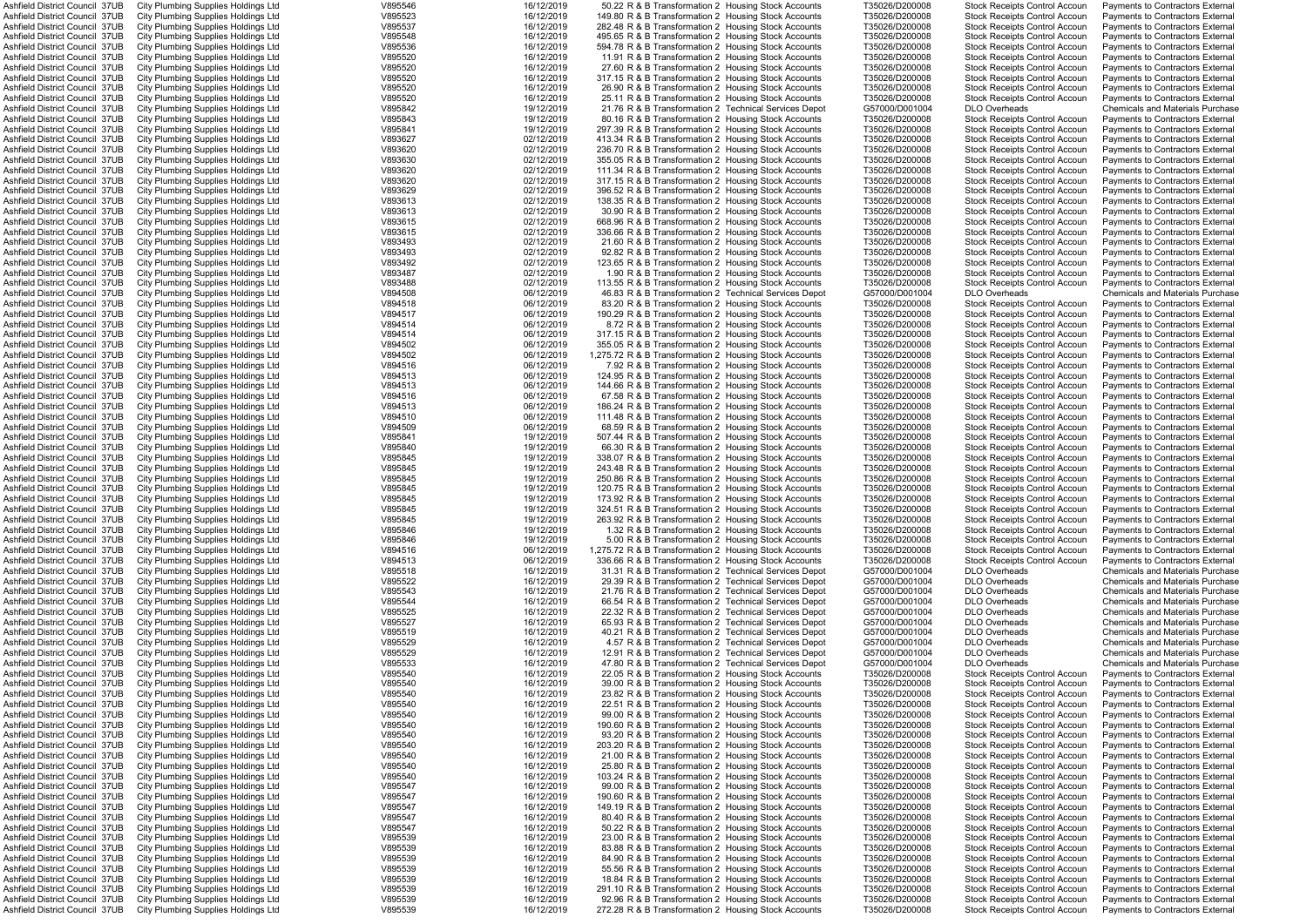| Ashfield District Council  37UB |                                        | V895545 | 16/12/2019 | 19.50 R & B Transformation 2 Housing Stock Accounts          | T35026/D200008    | Stock Receipts Control Accoun            |                                             |
|---------------------------------|----------------------------------------|---------|------------|--------------------------------------------------------------|-------------------|------------------------------------------|---------------------------------------------|
|                                 | City Plumbing Supplies Holdings Ltd    |         |            |                                                              |                   |                                          | Payments to Contractors External            |
| Ashfield District Council 37UB  | City Plumbing Supplies Holdings Ltd    | V895545 | 16/12/2019 | 150.78 R & B Transformation 2 Housing Stock Accounts         | T35026/D200008    | Stock Receipts Control Accour            | Payments to Contractors External            |
| Ashfield District Council  37UB | City Plumbing Supplies Holdings Ltd    | V895545 | 16/12/2019 | 225.38 R & B Transformation 2 Housing Stock Accounts         | T35026/D200008    | Stock Receipts Control Accour            | <b>Payments to Contractors External</b>     |
| Ashfield District Council  37UB | City Plumbing Supplies Holdings Ltd    | V895545 | 16/12/2019 | 200.94 R & B Transformation 2 Housing Stock Accounts         | T35026/D200008    | <b>Stock Receipts Control Accour</b>     | Payments to Contractors External            |
| Ashfield District Council 37UB  | City Plumbing Supplies Holdings Ltd    | V895545 | 16/12/2019 | 80.50 R & B Transformation 2 Housing Stock Accounts          | T35026/D200008    | Stock Receipts Control Accour            | <b>Payments to Contractors External</b>     |
| Ashfield District Council 37UB  | City Plumbing Supplies Holdings Ltd    | V895545 | 16/12/2019 | 44.82 R & B Transformation 2 Housing Stock Accounts          | T35026/D200008    | Stock Receipts Control Accour            | Payments to Contractors External            |
| Ashfield District Council  37UB | City Plumbing Supplies Holdings Ltd    | V895545 | 16/12/2019 | 74.31 R & B Transformation 2 Housing Stock Accounts          | T35026/D200008    | <b>Stock Receipts Control Accoun</b>     | <b>Payments to Contractors External</b>     |
| Ashfield District Council 37UB  | City Plumbing Supplies Holdings Ltd    | V895545 | 16/12/2019 | 87.15 R & B Transformation 2 Housing Stock Accounts          | T35026/D200008    | <b>Stock Receipts Control Accoun</b>     | <b>Payments to Contractors External</b>     |
|                                 |                                        |         |            |                                                              |                   |                                          |                                             |
| Ashfield District Council  37UB | City Plumbing Supplies Holdings Ltd    | V895545 | 16/12/2019 | 186.24 R & B Transformation 2 Housing Stock Accounts         | T35026/D200008    | <b>Stock Receipts Control Accour</b>     | Payments to Contractors External            |
| Ashfield District Council  37UB | City Plumbing Supplies Holdings Ltd    | V895545 | 16/12/2019 | 171.70 R & B Transformation 2 Housing Stock Accounts         | T35026/D200008    | Stock Receipts Control Accour            | Payments to Contractors External            |
| Ashfield District Council  37UB | City Plumbing Supplies Holdings Ltd    | V895545 | 16/12/2019 | 260.66 R & B Transformation 2 Housing Stock Accounts         | T35026/D200008    | <b>Stock Receipts Control Accour</b>     | Payments to Contractors External            |
| Ashfield District Council  37UB | City Plumbing Supplies Holdings Ltd    | V895545 | 16/12/2019 | 314.02 R & B Transformation 2 Housing Stock Accounts         | T35026/D200008    | <b>Stock Receipts Control Accour</b>     | <b>Payments to Contractors External</b>     |
| Ashfield District Council 37UB  | City Plumbing Supplies Holdings Ltd    | V895542 | 16/12/2019 | 427.80 R & B Transformation 2 Housing Stock Accounts         | T35026/D200008    | Stock Receipts Control Accour            | Payments to Contractors External            |
| Ashfield District Council 37UB  | City Plumbing Supplies Holdings Ltd    | V895542 | 16/12/2019 | 2.00 R & B Transformation 2 Housing Stock Accounts           | T35026/D200008    | Stock Receipts Control Accour            | <b>Payments to Contractors External</b>     |
| Ashfield District Council 37UB  |                                        | V895542 | 16/12/2019 | 72.90 R & B Transformation 2 Housing Stock Accounts          | T35026/D200008    | Stock Receipts Control Accour            | <b>Payments to Contractors External</b>     |
|                                 | City Plumbing Supplies Holdings Ltd    |         |            |                                                              |                   |                                          |                                             |
| Ashfield District Council  37UB | City Plumbing Supplies Holdings Ltd    | V895542 | 16/12/2019 | 49.50 R & B Transformation 2 Housing Stock Accounts          | T35026/D200008    | <b>Stock Receipts Control Accour</b>     | <b>Payments to Contractors External</b>     |
| Ashfield District Council  37UB | City Plumbing Supplies Holdings Ltd    | V895542 | 16/12/2019 | 45.63 R & B Transformation 2 Housing Stock Accounts          | T35026/D200008    | Stock Receipts Control Accour            | Payments to Contractors External            |
| Ashfield District Council  37UB | City Plumbing Supplies Holdings Ltd    | V895542 | 16/12/2019 | 59.50 R & B Transformation 2 Housing Stock Accounts          | T35026/D200008    | Stock Receipts Control Accour            | Payments to Contractors External            |
| Ashfield District Council  37UB | City Plumbing Supplies Holdings Ltd    | V895542 | 16/12/2019 | 15.42 R & B Transformation 2 Housing Stock Accounts          | T35026/D200008    | <b>Stock Receipts Control Accour</b>     | Payments to Contractors External            |
| Ashfield District Council  37UB | City Plumbing Supplies Holdings Ltd    | V895542 | 16/12/2019 | 33.30 R & B Transformation 2 Housing Stock Accounts          | T35026/D200008    | <b>Stock Receipts Control Accour</b>     | Payments to Contractors External            |
| Ashfield District Council 37UB  | City Plumbing Supplies Holdings Ltd    | V895542 | 16/12/2019 | 25.80 R & B Transformation 2 Housing Stock Accounts          | T35026/D200008    | Stock Receipts Control Accour            | <b>Payments to Contractors External</b>     |
|                                 |                                        |         |            | 2.10 R & B Transformation 2 Housing Stock Accounts           |                   |                                          |                                             |
| Ashfield District Council 37UB  | City Plumbing Supplies Holdings Ltd    | V895542 | 16/12/2019 |                                                              | T35026/D200008    | Stock Receipts Control Accour            | Payments to Contractors External            |
| Ashfield District Council  37UB | City Plumbing Supplies Holdings Ltd    | V895542 | 16/12/2019 | 186.40 R & B Transformation 2 Housing Stock Accounts         | T35026/D200008    | <b>Stock Receipts Control Accoun</b>     | <b>Payments to Contractors External</b>     |
| Ashfield District Council  37UB | City Plumbing Supplies Holdings Ltd    | V895549 | 16/12/2019 | 48.00 R & B Transformation 2 Housing Stock Accounts          | T35026/D200008    | Stock Receipts Control Accour            | <b>Payments to Contractors External</b>     |
| Ashfield District Council  37UB | City Plumbing Supplies Holdings Ltd    | V895549 | 16/12/2019 | 26.00 R & B Transformation 2 Housing Stock Accounts          | T35026/D200008    | Stock Receipts Control Accour            | Payments to Contractors External            |
| Ashfield District Council  37UB | City Plumbing Supplies Holdings Ltd    | V895549 | 16/12/2019 | 18.20 R & B Transformation 2 Housing Stock Accounts          | T35026/D200008    | Stock Receipts Control Accour            | <b>Payments to Contractors External</b>     |
| Ashfield District Council 37UB  | City Plumbing Supplies Holdings Ltd    | V895549 | 16/12/2019 | 16.00 R & B Transformation 2 Housing Stock Accounts          | T35026/D200008    | <b>Stock Receipts Control Accour</b>     | Payments to Contractors External            |
| Ashfield District Council  37UB | City Plumbing Supplies Holdings Ltd    | V895549 | 16/12/2019 | 21.00 R & B Transformation 2 Housing Stock Accounts          | T35026/D200008    | <b>Stock Receipts Control Accour</b>     | <b>Payments to Contractors External</b>     |
|                                 |                                        |         |            |                                                              |                   |                                          |                                             |
| Ashfield District Council 37UB  | City Plumbing Supplies Holdings Ltd    | V895549 | 16/12/2019 | 33.60 R & B Transformation 2 Housing Stock Accounts          | T35026/D200008    | Stock Receipts Control Accour            | Payments to Contractors External            |
| Ashfield District Council 37UB  | City Plumbing Supplies Holdings Ltd    | V895549 | 16/12/2019 | 18.00 R & B Transformation 2 Housing Stock Accounts          | T35026/D200008    | Stock Receipts Control Accour            | <b>Payments to Contractors External</b>     |
| Ashfield District Council 37UB  | City Plumbing Supplies Holdings Ltd    | V895546 | 16/12/2019 | 346.84 R & B Transformation 2 Housing Stock Accounts         | T35026/D200008    | Stock Receipts Control Accour            | <b>Payments to Contractors External</b>     |
| Ashfield District Council  37UB | City Plumbing Supplies Holdings Ltd    | V895523 | 16/12/2019 | 122.10 R & B Transformation 2 Housing Stock Accounts         | T35026/D200008    | Stock Receipts Control Accour            | Payments to Contractors External            |
| Ashfield District Council 37UB  | City Plumbing Supplies Holdings Ltd    | V895523 | 16/12/2019 | 84.00 R & B Transformation 2 Housing Stock Accounts          | T35026/D200008    | Stock Receipts Control Accour            | Payments to Contractors External            |
| Ashfield District Council 37UB  | City Plumbing Supplies Holdings Ltd    | V895523 | 16/12/2019 | 66.00 R & B Transformation 2 Housing Stock Accounts          | T35026/D200008    | Stock Receipts Control Accour            | Payments to Contractors External            |
| Ashfield District Council  37UB |                                        | V895534 | 16/12/2019 | 32.84 R & B Transformation 2 Housing Stock Accounts          | T35026/D200008    |                                          |                                             |
|                                 | City Plumbing Supplies Holdings Ltd    |         |            |                                                              |                   | Stock Receipts Control Accour            | Payments to Contractors External            |
| Ashfield District Council  37UB | City Plumbing Supplies Holdings Ltd    | V895523 | 16/12/2019 | 375.98 R & B Transformation 2 Housing Stock Accounts         | T35026/D200008    | <b>Stock Receipts Control Accour</b>     | Payments to Contractors External            |
| Ashfield District Council  37UB | City Plumbing Supplies Holdings Ltd    | V895523 | 16/12/2019 | 61.98 R & B Transformation 2 Housing Stock Accounts          | T35026/D200008    | <b>Stock Receipts Control Accour</b>     | <b>Payments to Contractors External</b>     |
| Ashfield District Council 37UB  | City Plumbing Supplies Holdings Ltd    | V895536 | 16/12/2019 | 425.24 R & B Transformation 2 Housing Stock Accounts         | T35026/D200008    | Stock Receipts Control Accour            | Payments to Contractors External            |
| Ashfield District Council  37UB | City Plumbing Supplies Holdings Ltd    | V895540 | 16/12/2019 | 134.40 R & B Transformation 2 Housing Stock Accounts         | T35026/D200008    | Stock Receipts Control Accour            | Payments to Contractors External            |
| Ashfield District Council 37UB  | City Plumbing Supplies Holdings Ltd    | V895520 | 16/12/2019 | 123.65 R & B Transformation 2 Housing Stock Accounts         | T35026/D200008    | Stock Receipts Control Accour            | Payments to Contractors External            |
| Ashfield District Council 37UB  | City Plumbing Supplies Holdings Ltd    | V895520 | 16/12/2019 | 142.95 R & B Transformation 2 Housing Stock Accounts         | T35026/D200008    | <b>Stock Receipts Control Accoun</b>     | Payments to Contractors External            |
|                                 |                                        | V895520 | 16/12/2019 |                                                              |                   |                                          |                                             |
| Ashfield District Council 37UB  | City Plumbing Supplies Holdings Ltd    |         |            | 11.10 R & B Transformation 2 Housing Stock Accounts          | T35026/D200008    | Stock Receipts Control Accour            | Payments to Contractors External            |
| Ashfield District Council  37UB | City Plumbing Supplies Holdings Ltd    | V895520 | 16/12/2019 | 186.40 R & B Transformation 2 Housing Stock Accounts         | T35026/D200008    | Stock Receipts Control Accour            | Payments to Contractors External            |
| Ashfield District Council  37UB | City Plumbing Supplies Holdings Ltd    | V895843 | 19/12/2019 | 19.50 R & B Transformation 2 Housing Stock Accounts          | T35026/D200008    | <b>Stock Receipts Control Accour</b>     | <b>Payments to Contractors External</b>     |
| Ashfield District Council 37UB  | City Plumbing Supplies Holdings Ltd    | V895843 | 19/12/2019 | 24.60 R & B Transformation 2 Housing Stock Accounts          | T35026/D200008    | <b>Stock Receipts Control Accour</b>     | Payments to Contractors External            |
| Ashfield District Council 37UB  | City Plumbing Supplies Holdings Ltd    | V895844 | 19/12/2019 | 3.50 R & B Transformation 2 Housing Stock Accounts           | T35026/D200008    | <b>Stock Receipts Control Accoun</b>     | <b>Payments to Contractors External</b>     |
| Ashfield District Council 37UB  | City Plumbing Supplies Holdings Ltd    | V895844 | 19/12/2019 | 17.40 R & B Transformation 2 Housing Stock Accounts          | T35026/D200008    | <b>Stock Receipts Control Accoun</b>     | Payments to Contractors External            |
| Ashfield District Council 37UB  | City Plumbing Supplies Holdings Ltd    | V895844 | 19/12/2019 | 3.50 R & B Transformation 2 Housing Stock Accounts           | T35026/D200008    | Stock Receipts Control Accoun            | Payments to Contractors External            |
|                                 |                                        |         |            |                                                              |                   |                                          |                                             |
| Ashfield District Council 37UB  | City Plumbing Supplies Holdings Ltd    | V895844 | 19/12/2019 | 203.20 R & B Transformation 2 Housing Stock Accounts         | T35026/D200008    | <b>Stock Receipts Control Accoun</b>     | Payments to Contractors External            |
| Ashfield District Council 37UB  | City Plumbing Supplies Holdings Ltd    | V895844 | 19/12/2019 | 8.40 R & B Transformation 2 Housing Stock Accounts           | T35026/D200008    | <b>Stock Receipts Control Accour</b>     | Payments to Contractors External            |
| Ashfield District Council 37UB  | City Plumbing Supplies Holdings Ltd    | V895840 | 19/12/2019 | 225.38 R & B Transformation 2 Housing Stock Accounts         | T35026/D200008    | <b>Stock Receipts Control Accoun</b>     | Payments to Contractors External            |
| Ashfield District Council 37UB  | City Plumbing Supplies Holdings Ltd    | V895845 | 19/12/2019 | 83.30 R & B Transformation 2 Housing Stock Accounts          | T35026/D200008    | <b>Stock Receipts Control Accour</b>     | <b>Payments to Contractors External</b>     |
| Ashfield District Council 37UB  | City Plumbing Supplies Holdings Ltd    | V895845 | 19/12/2019 | 192.88 R & B Transformation 2 Housing Stock Accounts         | T35026/D200008    | <b>Stock Receipts Control Accour</b>     | <b>Payments to Contractors External</b>     |
| Ashfield District Council 37UB  | City Plumbing Supplies Holdings Ltd    | V895845 | 19/12/2019 | 54.18 R & B Transformation 2 Housing Stock Accounts          | T35026/D200008    | <b>Stock Receipts Control Accour</b>     | Payments to Contractors External            |
|                                 | City Plumbing Supplies Holdings Ltd    |         |            | 75.70 R & B Transformation 2 Housing Stock Accounts          |                   |                                          | <b>Payments to Contractors External</b>     |
| Ashfield District Council 37UB  |                                        | V895845 | 19/12/2019 |                                                              | T35026/D200008    | <b>Stock Receipts Control Accoun</b>     |                                             |
| Ashfield District Council 37UB  | City Plumbing Supplies Holdings Ltd    | V895845 | 19/12/2019 | 54.12 R & B Transformation 2 Housing Stock Accounts          | T35026/D200008    | <b>Stock Receipts Control Accoun</b>     | <b>Payments to Contractors External</b>     |
| Ashfield District Council 37UB  | City Plumbing Supplies Holdings Ltd    | V895846 | 19/12/2019 | 33.55 R & B Transformation 2 Housing Stock Accounts          | T35026/D200008    | <b>Stock Receipts Control Accoun</b>     | Payments to Contractors External            |
| Ashfield District Council 37UB  | Civica UK Ltd                          | V894894 | 12/12/2019 | 3,692.89 R & B Transformation 2 Revenues                     | L45000/D302006    | Revenues                                 | <b>System Software</b>                      |
| Ashfield District Council 37UB  | Civica UK Ltd                          | V894060 | 19/12/2019 | 3,251.50 R & B Transformation 2 Financial Management         | M40000/D302005    | <b>Financial Management</b>              | <b>Applications Software</b>                |
| Ashfield District Council 37UB  | <b>Clark &amp; Partners</b>            | V895803 | 19/12/2019 | 3,649.84 Housing & Assets 2<br>Capital Corporate             | G00002001/D200008 | Imp Grants 1996 Act Disabled F           | <b>Payments to Contractors External</b>     |
| Ashfield District Council 37UB  | <b>Clark &amp; Partners</b>            | V880670 | 19/12/2019 | 3,222.56 Housing & Assets 2<br><b>Capital Corporate</b>      | G00002001/D200008 | Imp Grants 1996 Act Disabled F           | <b>Payments to Contractors External</b>     |
|                                 | <b>Cockell Electrical Ltd</b>          |         |            |                                                              |                   | Brierley Workshops 4 to 12               | <b>Electrical Repairs Asset Maintenance</b> |
| Ashfield District Council 37UB  |                                        | V889929 | 12/12/2019 | 1,076.49 Housing & Assets 2<br><b>Industrial Estates</b>     | D01500/B001002    |                                          |                                             |
| Ashfield District Council 37UB  | <b>Cockell Electrical Ltd</b>          | V894890 | 12/12/2019 | 221.70 Housing & Assets 2<br>Asset Maintenance               | D35100005/B001002 | Offices                                  | <b>Electrical Repairs Asset Maintenance</b> |
| Ashfield District Council 37UB  | <b>Cockell Electrical Ltd</b>          | V895945 | 19/12/2019 | 99.20 Housing & Assets 2<br>Ashfield Business Centre Idlew   | D02001/B001002    | <b>Ashfield Business Centre</b>          | <b>Electrical Repairs Asset Maintenance</b> |
| Ashfield District Council 37UB  | <b>Cockell Electrical Ltd</b>          | V895946 | 19/12/2019 | 399.43 Housing & Assets 2<br>Asset Maintenance               | D35815001/B001002 | <b>Titchfield Park Hucknall</b>          | <b>Electrical Repairs Asset Maintenance</b> |
| Ashfield District Council 37UB  | <b>Cockell Electrical Ltd</b>          | V894891 | 12/12/2019 | 173.00 Housing & Assets 2<br>Asset Maintenance               | D35825002/B001002 | Kingsway Park                            | <b>Electrical Repairs Asset Maintenance</b> |
| Ashfield District Council 37UB  | <b>Cockell Electrical Ltd</b>          | V895660 | 19/12/2019 | 157.50 Housing & Assets 2<br>Council Shops                   | D20000/B001002    | <b>Council Shops</b>                     | <b>Electrical Repairs Asset Maintenance</b> |
| Ashfield District Council  37UB | <b>Cockell Electrical Ltd</b>          | V895948 | 19/12/2019 | 55.38 Housing & Assets 2<br>Asset Maintenance                | D35825002/B001002 | Kingsway Park                            | <b>Electrical Repairs Asset Maintenance</b> |
| Ashfield District Council 37UB  | <b>Community First Partnership Ltd</b> | V895035 | 12/12/2019 | 650.00 Place & Communities 2 Capital Environment             | C00125001/D200008 | Kings Mill Reservoir Desilting           | Payments to Contractors External            |
|                                 |                                        | V895609 |            |                                                              |                   |                                          |                                             |
| Ashfield District Council 37UB  | Corona Energy Retail 4 Limited         |         | 19/12/2019 | 52.16 R & B Transformation 2 Area Support Teams              | C13008/B101       | <b>Broomhill Support Team</b>            | Gas                                         |
| Ashfield District Council 37UB  | Corona Energy Retail 4 Limited         | V895609 | 19/12/2019 | 177.93 R & B Transformation 2 Ashfield Business Centre Idlew | D02004/B101       | Ada Lovelace Building                    | Gas                                         |
| Ashfield District Council 37UB  | Corona Energy Retail 4 Limited         | V895609 | 19/12/2019 | 221.32 R & B Transformation 2 Housing Revenue Account        | G23100002/B101    | <b>HRA Community Centres General Gas</b> |                                             |
| Ashfield District Council 37UB  | Corona Energy Retail 4 Limited         | V895609 | 19/12/2019 | 115.17 R & B Transformation 2 Housing Revenue Account        | G23100004/B101    | <b>HRA Community Centres General Gas</b> |                                             |
| Ashfield District Council 37UB  | Corona Energy Retail 4 Limited         | V895609 | 19/12/2019 | 128.24 R & B Transformation 2 Housing Revenue Account        | G23100005/B101    | <b>HRA Community Centres General Gas</b> |                                             |
| Ashfield District Council 37UB  | Corona Energy Retail 4 Limited         | V895609 | 19/12/2019 | 187.79 R & B Transformation 2 Housing Revenue Account        | G23100006/B101    | <b>HRA Community Centres General Gas</b> |                                             |
| Ashfield District Council  37UB | Corona Energy Retail 4 Limited         | V895609 | 19/12/2019 | 191.88 R & B Transformation 2 Housing OP and SN              | G51007/B101       | HS OP and SN Brook St Court              |                                             |
|                                 |                                        |         |            |                                                              |                   |                                          | Gas                                         |
| Ashfield District Council 37UB  | Corona Energy Retail 4 Limited         | V895609 | 19/12/2019 | 153.44 R & B Transformation 2 Housing OP and SN              | G51008/B101       | HS OP and SN St Modwens                  | Gas                                         |
| Ashfield District Council 37UB  | Corona Energy Retail 4 Limited         | V895609 | 19/12/2019 | 1,238.18 R & B Transformation 2 Housing OP and SN            | G51013/B101       | HS OP and SN Darlison Court              | Gas                                         |
| Ashfield District Council 37UB  | Corona Energy Retail 4 Limited         | V895609 | 19/12/2019 | 831.95 R & B Transformation 2 Housing OP and SN              | G51019/B101       | HS OP and SN Langton Brookhill           | Gas                                         |
| Ashfield District Council 37UB  | Corona Energy Retail 4 Limited         | V895609 | 19/12/2019 | 1,729.67 R & B Transformation 2 Housing OP and SN            | G51022/B101       | HS OP and SN Summerhill                  | Gas                                         |
| Ashfield District Council 37UB  | Corona Energy Retail 4 Limited         | V895609 | 19/12/2019 | 1,154.15 R & B Transformation 2 Housing OP and SN            | G51028/B101       | HS OP and SN Desmond Court               | Gas                                         |
| Ashfield District Council 37UB  | Corona Energy Retail 4 Limited         | V895609 | 19/12/2019 | 1,478.01 R & B Transformation 2 Housing OP and SN            | G51030/B101       | HS OP and SN Titchfield Court            | Gas                                         |
| Ashfield District Council 37UB  | Corona Energy Retail 4 Limited         | V895609 | 19/12/2019 | 41.70 R & B Transformation 2 Outdoor Recreation Cafes        | N15000/B101       | <b>Outdoor Recreation Cafes</b>          | Gas                                         |
|                                 |                                        |         |            |                                                              |                   |                                          |                                             |
| Ashfield District Council  37UB | Corona Energy Retail 4 Limited         | V895609 | 19/12/2019 | 101.42 R & B Transformation 2 Outdoor Recreation Cafes       | N15000/B101       | <b>Outdoor Recreation Cafes</b>          | Gas                                         |
| Ashfield District Council 37UB  | Corona Energy Retail 4 Limited         | V895609 | 19/12/2019 | 95.29 R & B Transformation 2 Cemeteries & Burial Grounds Gr  | N17000/B101       | <b>Cemeteries and Burial Grounds</b>     | Gas                                         |
| Ashfield District Council 37UB  | Corona Energy Retail 4 Limited         | V895609 | 19/12/2019 | 2,806.92 R & B Transformation 2 Centralised Offices Kirkby   | N20000/B101       | <b>Centralised Offices Kirkby</b>        | Gas                                         |
| Ashfield District Council 37UB  | Corona Energy Retail 4 Limited         | V895609 | 19/12/2019 | 2,490.35 R & B Transformation 2 Northern Depot               | N45000/B101       | Northern Depot                           | Gas                                         |
| Ashfield District Council 37UB  | Corona Energy Retail 4 Limited         | V895609 | 19/12/2019 | 374.17 R & B Transformation 2 Community Centres              | C25020/B101       | Watnall Road Community Centre Gas        |                                             |
| Ashfield District Council 37UB  | Corona Energy Retail 4 Limited         | V895609 | 19/12/2019 | 182.89 R & B Transformation 2 Community Centres              | C25022/B101       | <b>Healdswood Community Centre</b>       | Gas                                         |
|                                 |                                        |         |            |                                                              |                   |                                          |                                             |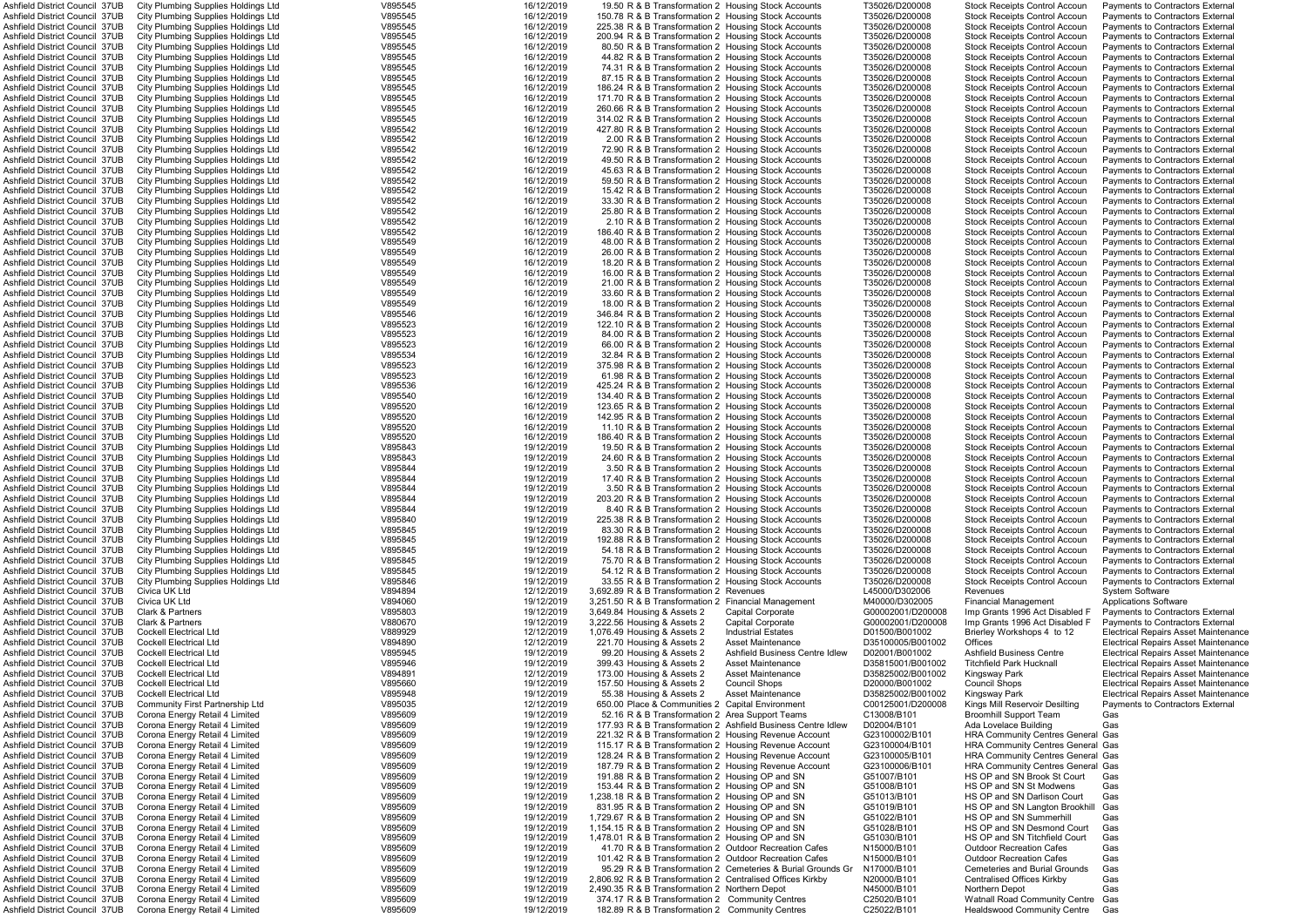| Ashfield District Council 37UB                                   | Corona Energy Retail 4 Limited                                   | V895609            | 19/12/2019               | 277.03 R & B Transformation 2 Ashfield Business Centre Idlew                                                    |                   | D02003/B101                      | <b>Byron Business Centre Hucknall</b>                         | Gas                                                                  |
|------------------------------------------------------------------|------------------------------------------------------------------|--------------------|--------------------------|-----------------------------------------------------------------------------------------------------------------|-------------------|----------------------------------|---------------------------------------------------------------|----------------------------------------------------------------------|
| Ashfield District Council 37UB                                   | Corona Energy Retail 4 Limited                                   | V895609            | 19/12/2019               | 671.06 R & B Transformation 2 Markets                                                                           |                   | D16204/B101                      | <b>Sutton Market Hall</b>                                     | Gas                                                                  |
| Ashfield District Council 37UB                                   | Corona Energy Retail 4 Limited                                   | V895609            | 19/12/2019               | 122.44 R & B Transformation 2 Housing Revenue Account                                                           |                   | G23100007/B101                   | <b>HRA Community Centres General Gas</b>                      |                                                                      |
| Ashfield District Council 37UB                                   | Corona Energy Retail 4 Limited                                   | V895609            | 19/12/2019               | 33.47 R & B Transformation 2 Housing OP and SN                                                                  |                   | G51007/B101                      | HS OP and SN Brook St Court                                   | Gas                                                                  |
| Ashfield District Council 37UB                                   | Corona Energy Retail 4 Limited                                   | V895609            | 19/12/2019               | 144.21 R & B Transformation 2 Housing OP and SN                                                                 |                   | G51009/B101                      | HS OP and SN St Marys                                         | Gas                                                                  |
| Ashfield District Council 37UB                                   | Corona Energy Retail 4 Limited                                   | V895609            | 19/12/2019               | 299.02 R & B Transformation 2 Housing OP and SN                                                                 |                   | G51015/B101                      | HS OP and SN Sherwood Court                                   | Gas                                                                  |
| Ashfield District Council 37UB                                   | Corona Energy Retail 4 Limited                                   | V895609            | 19/12/2019               | 999.81 R & B Transformation 2 Housing OP and SN                                                                 |                   | G51019/B101                      | HS OP and SN Langton Brookhill                                | Gas                                                                  |
| Ashfield District Council 37UB                                   | Corona Energy Retail 4 Limited                                   | V895609<br>V895609 | 19/12/2019               | 1,897.22 R & B Transformation 2 Housing OP and SN                                                               |                   | G51019/B101                      | HS OP and SN Langton Brookhill<br>HS OP and SN Beauvale Court | Gas                                                                  |
| Ashfield District Council 37UB<br>Ashfield District Council 37UB | Corona Energy Retail 4 Limited<br>Corona Energy Retail 4 Limited | V895609            | 19/12/2019<br>19/12/2019 | 1,311.91 R & B Transformation 2 Housing OP and SN<br>627.98 R & B Transformation 2 Housing Revenue Account      |                   | G51027/B101<br>N23000/B101       | <b>Brook Street Office</b>                                    | Gas<br>Gas                                                           |
| Ashfield District Council 37UB                                   | <b>Crown Paints Limited</b>                                      | V895444            | 16/12/2019               | 5.87 R & B Transformation 2 Technical Services Depot                                                            |                   | G57000/D001004                   | DLO Overheads                                                 | <b>Chemicals and Materials Purchase</b>                              |
| Ashfield District Council 37UB                                   | <b>Crown Paints Limited</b>                                      | V895441            | 16/12/2019               | 15.86 R & B Transformation 2 Technical Services Depot                                                           |                   | G57000/D001004                   | <b>DLO Overheads</b>                                          | <b>Chemicals and Materials Purchase</b>                              |
| Ashfield District Council 37UB                                   | <b>Crown Paints Limited</b>                                      | V895439            | 16/12/2019               | 125.00 R & B Transformation 2 Housing Stock Accounts                                                            |                   | T35026/D200008                   | <b>Stock Receipts Control Accoun</b>                          | Payments to Contractors External                                     |
| Ashfield District Council 37UB                                   | <b>Crown Paints Limited</b>                                      | V895437            | 16/12/2019               | 98.20 R & B Transformation 2 Housing Stock Accounts                                                             |                   | T35026/D200008                   | Stock Receipts Control Accoun                                 | Payments to Contractors External                                     |
| Ashfield District Council 37UB                                   | <b>Crown Paints Limited</b>                                      | V895437            | 16/12/2019               | 11.46 R & B Transformation 2 Housing Stock Accounts                                                             |                   | T35026/D200008                   | <b>Stock Receipts Control Accour</b>                          | Pavments to Contractors Externa                                      |
| Ashfield District Council 37UB                                   | <b>Crown Paints Limited</b>                                      | V895443            | 16/12/2019               | 39.28 R & B Transformation 2 Housing Stock Accounts                                                             |                   | T35026/D200008                   | <b>Stock Receipts Control Accour</b>                          | Payments to Contractors Externa                                      |
| Ashfield District Council 37UB                                   | <b>Crown Paints Limited</b>                                      | V895443            | 16/12/2019               | 58.32 R & B Transformation 2 Housing Stock Accounts                                                             |                   | T35026/D200008                   | <b>Stock Receipts Control Accoun</b>                          | Payments to Contractors External                                     |
| Ashfield District Council 37UB                                   | <b>Crown Paints Limited</b>                                      | V895443            | 16/12/2019               | 21.46 R & B Transformation 2 Housing Stock Accounts                                                             |                   | T35026/D200008                   | <b>Stock Receipts Control Accoun</b>                          | Payments to Contractors External                                     |
| Ashfield District Council 37UB                                   | <b>Crown Paints Limited</b>                                      | V895437            | 16/12/2019               | 145.80 R & B Transformation 2 Housing Stock Accounts                                                            |                   | T35026/D200008                   | <b>Stock Receipts Control Accoun</b>                          | Payments to Contractors External                                     |
| Ashfield District Council 37UB                                   | D Cresswell & Son (Electricians) Ltd                             | V894028            | 05/12/2019               | 4,742.68 Housing & Assets 2                                                                                     | Capital Corporate | G00002001/D200008                | Imp Grants 1996 Act Disabled F                                | Payments to Contractors External                                     |
| Ashfield District Council 37UB                                   | Dalrod UK Ltd                                                    | V893657            | 02/12/2019               | 120.94 R & B Transformation 2 Technical Services Depot                                                          |                   | G57002/D200008                   | <b>DLO Sub Contractors</b>                                    | Payments to Contractors External                                     |
| Ashfield District Council 37UB                                   | Dalrod UK Ltd                                                    | V893546            | 02/12/2019               | 110.47 R & B Transformation 2 Technical Services Depot                                                          |                   | G57002/D200008                   | <b>DLO Sub Contractors</b>                                    | Payments to Contractors External                                     |
| Ashfield District Council 37UB                                   | Dalrod UK Ltd                                                    | V893545            | 02/12/2019               | 60.47 R & B Transformation 2 Technical Services Depot                                                           |                   | G57002/D200008                   | <b>DLO Sub Contractors</b>                                    | Payments to Contractors External                                     |
| Ashfield District Council 37UB                                   | Dalrod UK Ltd                                                    | V893543            | 02/12/2019               | 120.94 R & B Transformation 2 Technical Services Depot                                                          |                   | G57002/D200008                   | <b>DLO Sub Contractors</b>                                    | Payments to Contractors External                                     |
| Ashfield District Council 37UB                                   | Dalrod UK Ltd                                                    | V893542            | 02/12/2019               | 120.94 R & B Transformation 2 Technical Services Depot                                                          |                   | G57002/D200008                   | <b>DLO Sub Contractors</b>                                    | Payments to Contractors External                                     |
| Ashfield District Council 37UB                                   | Dalrod UK Ltd                                                    | V893549            | 02/12/2019               | 60.47 R & B Transformation 2 Technical Services Depot                                                           |                   | G57002/D200008                   | <b>DLO Sub Contractors</b>                                    | <b>Payments to Contractors External</b>                              |
| Ashfield District Council 37UB                                   | Dalrod UK Ltd                                                    | V893575            | 02/12/2019               | 60.47 R & B Transformation 2 Technical Services Depot                                                           |                   | G57002/D200008                   | <b>DLO Sub Contractors</b>                                    | <b>Payments to Contractors External</b>                              |
| Ashfield District Council 37UB                                   | Dalrod UK Ltd                                                    | V894654            | 06/12/2019               | 60.47 R & B Transformation 2 Technical Services Depot                                                           |                   | G57002/D200008                   | <b>DLO Sub Contractors</b>                                    | Payments to Contractors External                                     |
| Ashfield District Council 37UB                                   | Dalrod UK Ltd                                                    | V894656            | 06/12/2019               | 60.47 R & B Transformation 2 Technical Services Depot                                                           |                   | G57002/D200008                   | <b>DLO Sub Contractors</b>                                    | Payments to Contractors External                                     |
| Ashfield District Council 37UB                                   | Dalrod UK Ltd                                                    | V894658            | 06/12/2019               | 60.47 R & B Transformation 2 Technical Services Depot                                                           |                   | G57002/D200008                   | <b>DLO Sub Contractors</b>                                    | Payments to Contractors External                                     |
| Ashfield District Council 37UB                                   | Dalrod UK Ltd                                                    | V894662            | 06/12/2019               | 60.47 R & B Transformation 2 Technical Services Depot                                                           |                   | G57002/D200008                   | <b>DLO Sub Contractors</b>                                    | <b>Payments to Contractors External</b>                              |
| Ashfield District Council  37UB                                  | Dalrod UK Ltd                                                    | V894660            | 06/12/2019               | 110.47 R & B Transformation 2 Technical Services Depot                                                          |                   | G57002/D200008                   | <b>DLO Sub Contractors</b>                                    | Payments to Contractors External                                     |
| Ashfield District Council 37UB                                   | Dalrod UK Ltd                                                    | V894661            | 06/12/2019               | 60.47 R & B Transformation 2 Technical Services Depot                                                           |                   | G57002/D200008                   | <b>DLO Sub Contractors</b>                                    | Payments to Contractors External                                     |
| Ashfield District Council 37UB                                   | Dalrod UK Ltd                                                    | V894663            | 06/12/2019               | 60.47 R & B Transformation 2 Technical Services Depot                                                           |                   | G57002/D200008                   | <b>DLO Sub Contractors</b>                                    | Payments to Contractors External                                     |
| Ashfield District Council 37UB                                   | Dalrod UK Ltd                                                    | V895306            | 16/12/2019               | 60.47 R & B Transformation 2 Technical Services Depot                                                           |                   | G57002/D200008                   | <b>DLO Sub Contractors</b>                                    | Payments to Contractors External                                     |
| Ashfield District Council 37UB                                   | Dalrod UK Ltd                                                    | V895307            | 16/12/2019               | 60.47 R & B Transformation 2 Technical Services Depot                                                           |                   | G57002/D200008                   | <b>DLO Sub Contractors</b>                                    | Payments to Contractors External                                     |
| Ashfield District Council 37UB                                   | Dalrod UK Ltd                                                    | V895308            | 16/12/2019               | 60.47 R & B Transformation 2 Technical Services Depot                                                           |                   | G57002/D200008                   | <b>DLO Sub Contractors</b>                                    | Payments to Contractors External                                     |
| Ashfield District Council 37UB                                   | Dalrod UK Ltd                                                    | V895310            | 16/12/2019               | 120.94 R & B Transformation 2 Technical Services Depot                                                          |                   | G57002/D200008                   | <b>DLO Sub Contractors</b>                                    | Payments to Contractors External                                     |
| Ashfield District Council  37UB                                  | Dalrod UK Ltd                                                    | V895311            | 16/12/2019               | 60.47 R & B Transformation 2 Technical Services Depot                                                           |                   | G57002/D200008                   | <b>DLO Sub Contractors</b>                                    | Payments to Contractors External                                     |
| Ashfield District Council  37UB                                  | Dalrod UK Ltd                                                    | V895315            | 16/12/2019               | 120.94 R & B Transformation 2 Technical Services Depot                                                          |                   | G57002/D200008                   | <b>DLO Sub Contractors</b>                                    | Payments to Contractors External                                     |
| Ashfield District Council 37UB                                   | Dalrod UK Ltd                                                    | V895312            | 16/12/2019               | 60.47 R & B Transformation 2 Technical Services Depot                                                           |                   | G57002/D200008                   | <b>DLO Sub Contractors</b>                                    | Payments to Contractors External                                     |
| Ashfield District Council 37UB                                   | Dalrod UK Ltd                                                    | V895385            | 16/12/2019               | 120.94 R & B Transformation 2 Technical Services Depot                                                          |                   | G57002/D200008                   | <b>DLO Sub Contractors</b>                                    | Payments to Contractors External                                     |
| Ashfield District Council 37UB                                   | Dalrod UK Ltd                                                    | V895388            | 16/12/2019               | 60.47 R & B Transformation 2 Technical Services Depot                                                           |                   | G57002/D200008                   | <b>DLO Sub Contractors</b>                                    | Payments to Contractors External                                     |
| Ashfield District Council 37UB                                   | Dalrod UK Ltd                                                    | V895383            | 16/12/2019               | 60.47 R & B Transformation 2 Technical Services Depot                                                           |                   | G57002/D200008                   | <b>DLO Sub Contractors</b>                                    | Payments to Contractors External                                     |
| Ashfield District Council 37UB                                   | Dalrod UK Ltd                                                    | V893559            | 02/12/2019               | 60.47 R & B Transformation 2 Technical Services Depot                                                           |                   | G57002/D200008                   | <b>DLO Sub Contractors</b>                                    | Payments to Contractors External                                     |
| Ashfield District Council 37UB                                   | Dalrod UK Ltd                                                    | V893560            | 02/12/2019               | 78.00 R & B Transformation 2 Technical Services Depot                                                           |                   | G57002/D200008                   | <b>DLO Sub Contractors</b>                                    | Payments to Contractors External                                     |
| Ashfield District Council 37UB                                   | Dalrod UK Ltd                                                    | V893554            | 02/12/2019               | 156.00 R & B Transformation 2 Technical Services Depot                                                          |                   | G57002/D200008                   | <b>DLO Sub Contractors</b>                                    | <b>Payments to Contractors External</b>                              |
| Ashfield District Council 37UB                                   | Dalrod UK Ltd                                                    | V893553            | 02/12/2019               | 78.00 R & B Transformation 2 Technical Services Depot                                                           |                   | G57002/D200008                   | <b>DLO Sub Contractors</b>                                    | Payments to Contractors External                                     |
| Ashfield District Council 37UB<br>Ashfield District Council 37UB | Dalrod UK Ltd                                                    | V893552<br>V893550 | 02/12/2019               | 78.00 R & B Transformation 2 Technical Services Depot<br>170.94 R & B Transformation 2 Technical Services Depot |                   | G57002/D200008                   | <b>DLO Sub Contractors</b>                                    | Payments to Contractors External                                     |
| Ashfield District Council 37UB                                   | Dalrod UK Ltd                                                    |                    | 02/12/2019               |                                                                                                                 |                   | G57002/D200008                   | <b>DLO Sub Contractors</b><br><b>DLO Sub Contractors</b>      | Payments to Contractors External                                     |
| Ashfield District Council 37UB                                   | Dalrod UK Ltd<br>Dalrod UK Ltd                                   | V893544<br>V893548 | 02/12/2019<br>02/12/2019 | 170.94 R & B Transformation 2 Technical Services Depot<br>60.47 R & B Transformation 2 Technical Services Depot |                   | G57002/D200008<br>G57002/D200008 | <b>DLO Sub Contractors</b>                                    | Payments to Contractors External<br>Payments to Contractors External |
| Ashfield District Council 37UB                                   | Dalrod UK Ltd                                                    | V893547            | 02/12/2019               | 60.47 R & B Transformation 2 Technical Services Depot                                                           |                   | G57002/D200008                   | <b>DLO Sub Contractors</b>                                    | Payments to Contractors External                                     |
| Ashfield District Council 37UB                                   | Dalrod UK Ltd                                                    | V893551            | 02/12/2019               | 120.94 R & B Transformation 2 Technical Services Depot                                                          |                   | G57002/D200008                   | <b>DLO Sub Contractors</b>                                    | Payments to Contractors External                                     |
| Ashfield District Council  37UB                                  | Dalrod UK Ltd                                                    | V894655            | 06/12/2019               | 60.47 R & B Transformation 2 Technical Services Depot                                                           |                   | G57002/D200008                   | <b>DLO Sub Contractors</b>                                    |                                                                      |
| Ashfield District Council  37UB                                  | Dalrod UK Ltd                                                    |                    |                          |                                                                                                                 |                   |                                  |                                                               |                                                                      |
|                                                                  |                                                                  |                    |                          |                                                                                                                 |                   |                                  |                                                               | Payments to Contractors External                                     |
|                                                                  |                                                                  | V894657            | 06/12/2019               | 60.47 R & B Transformation 2 Technical Services Depot                                                           |                   | G57002/D200008                   | <b>DLO Sub Contractors</b>                                    | <b>Payments to Contractors External</b>                              |
| Ashfield District Council 37UB                                   | Dalrod UK Ltd                                                    | V894659            | 06/12/2019               | 60.47 R & B Transformation 2 Technical Services Depot                                                           |                   | G57002/D200008                   | <b>DLO Sub Contractors</b>                                    | Payments to Contractors External                                     |
| Ashfield District Council 37UB                                   | Dalrod UK Ltd                                                    | V894664            | 06/12/2019               | 60.47 R & B Transformation 2 Technical Services Depot                                                           |                   | G57002/D200008                   | <b>DLO Sub Contractors</b>                                    | Payments to Contractors External                                     |
| Ashfield District Council 37UB                                   | Dalrod UK Ltd                                                    | V895305            | 16/12/2019               | 60.47 R & B Transformation 2 Technical Services Depot                                                           |                   | G57002/D200008                   | <b>DLO Sub Contractors</b>                                    | Payments to Contractors External                                     |
| Ashfield District Council 37UB                                   | Dalrod UK Ltd                                                    | V895304            | 16/12/2019               | 60.47 R & B Transformation 2 Technical Services Depot                                                           |                   | G57002/D200008                   | <b>DLO Sub Contractors</b>                                    | Payments to Contractors External                                     |
| Ashfield District Council 37UB<br>Ashfield District Council 37UB | Dalrod UK Ltd                                                    | V895309            | 16/12/2019               | 60.47 R & B Transformation 2 Technical Services Depot                                                           |                   | G57002/D200008                   | <b>DLO Sub Contractors</b><br><b>DLO Sub Contractors</b>      | Payments to Contractors External                                     |
| Ashfield District Council 37UB                                   | Dalrod UK Ltd<br>Dalrod UK Ltd                                   | V895313<br>V895314 | 16/12/2019<br>16/12/2019 | 60.47 R & B Transformation 2 Technical Services Depot<br>60.47 R & B Transformation 2 Technical Services Depot  |                   | G57002/D200008<br>G57002/D200008 | <b>DLO Sub Contractors</b>                                    | Payments to Contractors External<br>Payments to Contractors External |
| Ashfield District Council 37UB                                   | Dalrod UK Ltd                                                    | V895387            | 16/12/2019               | 60.47 R & B Transformation 2 Technical Services Depot                                                           |                   | G57002/D200008                   | <b>DLO Sub Contractors</b>                                    | Payments to Contractors External                                     |
| Ashfield District Council  37UB                                  | Dalrod UK Ltd                                                    | V895386            | 16/12/2019               | 60.47 R & B Transformation 2 Technical Services Depot                                                           |                   | G57002/D200008                   | <b>DLO Sub Contractors</b>                                    | <b>Payments to Contractors External</b>                              |
| Ashfield District Council 37UB                                   | Dalrod UK Ltd                                                    | V895389            | 16/12/2019               | 60.47 R & B Transformation 2 Technical Services Depot                                                           |                   | G57002/D200008                   | <b>DLO Sub Contractors</b>                                    | Payments to Contractors External                                     |
| Ashfield District Council 37UB                                   | Dalrod UK Ltd                                                    | V895390            | 16/12/2019               | 60.47 R & B Transformation 2 Technical Services Depot                                                           |                   | G57002/D200008                   | <b>DLO Sub Contractors</b>                                    | Payments to Contractors External                                     |
| Ashfield District Council 37UB                                   | Davinhulme Security Dogs                                         | V894131            | 19/12/2019               | 1,492.00 R & B Transformation 2 Dog Control Service                                                             |                   | G22000/D200008                   | Dog Control Service                                           | <b>Payments to Contractors External</b>                              |
| Ashfield District Council 37UB                                   | Davinhulme Security Dogs                                         | V891307            | 19/12/2019               | 1,304.00 Place & Communities 2 Dog Control Service                                                              |                   | G22000/D200008                   | Dog Control Service                                           | <b>Payments to Contractors External</b>                              |
| Ashfield District Council 37UB                                   | Davinhulme Security Dogs                                         | V891306            | 19/12/2019               | -1,513.00 Place & Communities 2 Dog Control Service                                                             |                   | G22000/D200008                   | Dog Control Service                                           | Payments to Contractors External                                     |
| Ashfield District Council 37UB                                   | Deister Electronic (UK) Ltd                                      | V894141            | 05/12/2019               | 2,916.50 Place & Communities 2 Garage Workshop                                                                  |                   | G90000/D302006                   | Garage Workshop and Transport                                 | <b>System Software</b>                                               |
| Ashfield District Council  37UB                                  | Dell Products                                                    | V894140            | 05/12/2019               | 539.00 R & B Transformation 2 Capital Environment                                                               |                   | C00125/D200008                   | Kings Mill Reservoir Desilting                                | Payments to Contractors External                                     |
| Ashfield District Council  37UB                                  | Deltron Lifts Limited                                            | V893557            | 02/12/2019               | 1,900.00 R & B Transformation 2 Technical Services Depot                                                        |                   | G57002/D200008                   | <b>DLO Sub Contractors</b>                                    | Payments to Contractors External                                     |
| Ashfield District Council 37UB                                   | Deltron Lifts Limited                                            | V893582            | 02/12/2019               | 140.00 R & B Transformation 2 Technical Services Depot                                                          |                   | G57002/D200008                   | <b>DLO Sub Contractors</b>                                    | Payments to Contractors External                                     |
| Ashfield District Council 37UB                                   | <b>Deltron Lifts Limited</b>                                     | V893581            | 02/12/2019               | 350.00 R & B Transformation 2 Technical Services Depot                                                          |                   | G57002/D200008                   | <b>DLO Sub Contractors</b>                                    | Payments to Contractors External                                     |
| Ashfield District Council 37UB                                   | <b>Deltron Lifts Limited</b>                                     | V895364            | 16/12/2019               | 520.00 R & B Transformation 2 Technical Services Depot                                                          |                   | G57002/D200008                   | <b>DLO Sub Contractors</b>                                    | <b>Payments to Contractors External</b>                              |
| Ashfield District Council 37UB                                   | <b>Deltron Lifts Limited</b>                                     | V895345            | 16/12/2019               | 140.00 R & B Transformation 2 Technical Services Depot                                                          |                   | G57002/D200008                   | <b>DLO Sub Contractors</b>                                    | <b>Payments to Contractors External</b>                              |
| Ashfield District Council 37UB                                   | <b>Deltron Lifts Limited</b>                                     | V895346            | 16/12/2019               | 135.00 R & B Transformation 2 Technical Services Depot                                                          |                   | G57002/D200008                   | <b>DLO Sub Contractors</b>                                    | Payments to Contractors External                                     |
| Ashfield District Council 37UB                                   | Deltron Lifts Limited                                            | V895230            | 16/12/2019               | 6.00 R & B Transformation 2 Technical Services Depot                                                            |                   | G57002/D200008                   | <b>DLO Sub Contractors</b>                                    | Payments to Contractors External                                     |
| Ashfield District Council 37UB                                   | Deltron Lifts Limited                                            | V895229            | 16/12/2019               | 6.00 R & B Transformation 2 Technical Services Depot                                                            |                   | G57002/D200008                   | <b>DLO Sub Contractors</b>                                    | Payments to Contractors External                                     |
| Ashfield District Council 37UB                                   | <b>Deltron Lifts Limited</b>                                     | V895227            | 16/12/2019               | 140.00 R & B Transformation 2 Technical Services Depot                                                          |                   | G57002/D200008                   | <b>DLO Sub Contractors</b>                                    | <b>Payments to Contractors External</b>                              |
| Ashfield District Council 37UB                                   | Deltron Lifts Limited                                            | V895226            | 16/12/2019               | 420.00 R & B Transformation 2 Technical Services Depot                                                          |                   | G57002/D200008                   | <b>DLO Sub Contractors</b>                                    | Payments to Contractors External                                     |
| Ashfield District Council 37UB                                   | <b>Deltron Lifts Limited</b>                                     | V895359            | 16/12/2019               | 6.00 R & B Transformation 2 Technical Services Depot                                                            |                   | G57002/D200008                   | <b>DLO Sub Contractors</b>                                    | <b>Payments to Contractors External</b>                              |
| Ashfield District Council 37UB                                   | <b>Deltron Lifts Limited</b>                                     | V895358            | 16/12/2019               | 6.00 R & B Transformation 2 Technical Services Depot                                                            |                   | G57002/D200008                   | <b>DLO Sub Contractors</b>                                    | Payments to Contractors External                                     |
| Ashfield District Council 37UB<br>Ashfield District Council 37UB | Deltron Lifts Limited                                            | V895355            | 16/12/2019               | 6.00 R & B Transformation 2 Technical Services Depot                                                            |                   | G57002/D200008                   | <b>DLO Sub Contractors</b>                                    | <b>Payments to Contractors External</b>                              |
|                                                                  | Deltron Lifts Limited<br><b>Deltron Lifts Limited</b>            | V895353            | 16/12/2019               | 6.00 R & B Transformation 2 Technical Services Depot                                                            |                   | G57002/D200008                   | <b>DLO Sub Contractors</b><br><b>DLO Sub Contractors</b>      | Payments to Contractors External                                     |
| Ashfield District Council 37UB<br>Ashfield District Council 37UB | Deltron Lifts Limited                                            | V895348<br>V895347 | 16/12/2019<br>16/12/2019 | 6.00 R & B Transformation 2 Technical Services Depot<br>390.00 R & B Transformation 2 Technical Services Depot  |                   | G57002/D200008<br>G57002/D200008 | <b>DLO Sub Contractors</b>                                    | Payments to Contractors External<br>Payments to Contractors External |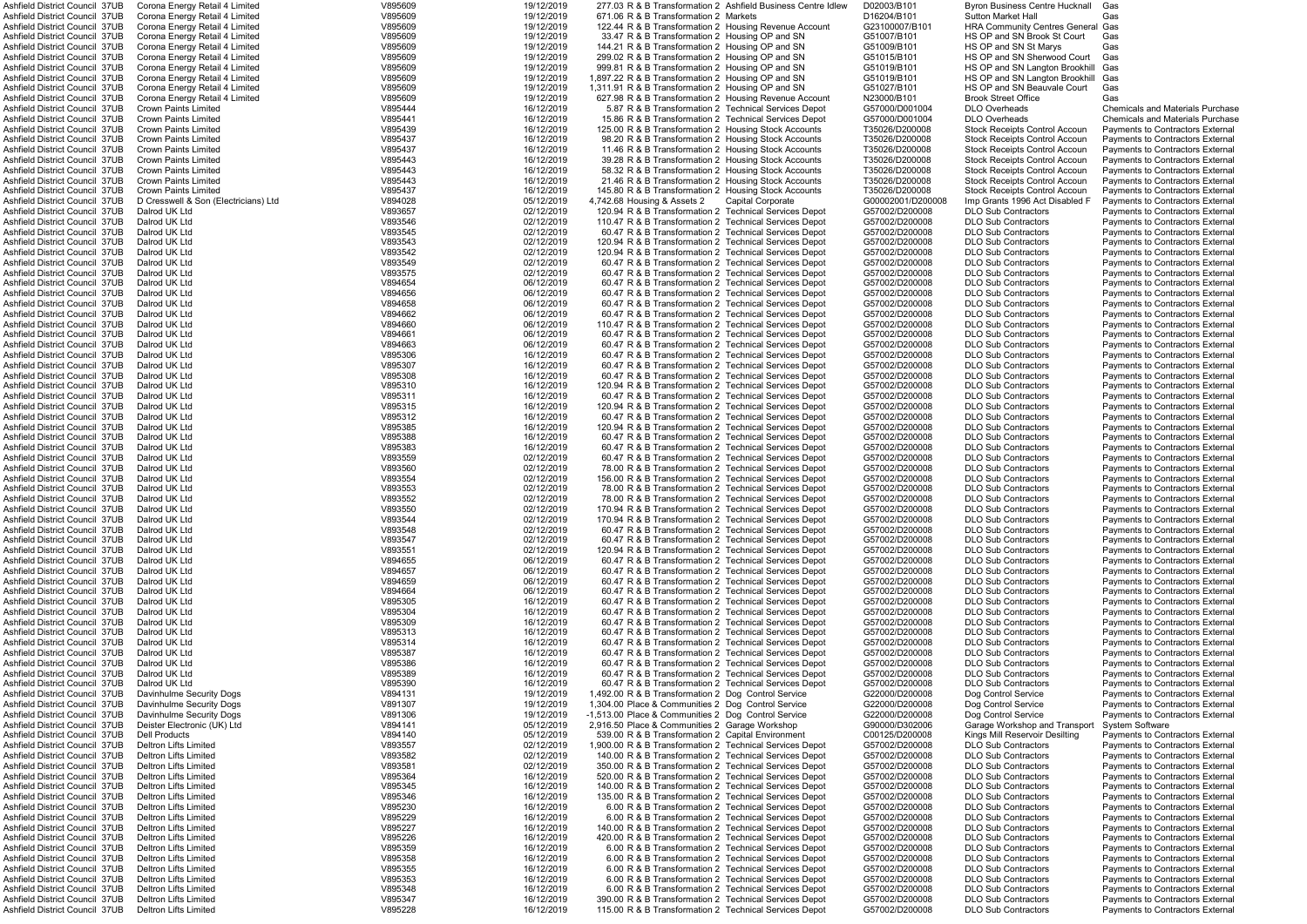| Ashfield District Council  37UB                                  | Deltron Lifts Limited                | V895231            | 16/12/2019               | 6.00 R & B Transformation 2 Technical Services Depot                                                                  |                                                             | G57002/D200008             | <b>DLO Sub Contractors</b>                               | Payments to Contractors External                                              |
|------------------------------------------------------------------|--------------------------------------|--------------------|--------------------------|-----------------------------------------------------------------------------------------------------------------------|-------------------------------------------------------------|----------------------------|----------------------------------------------------------|-------------------------------------------------------------------------------|
| Ashfield District Council 37UB                                   | Deltron Lifts Limited                | V895363            | 16/12/2019               | 180.00 R & B Transformation 2 Technical Services Depot                                                                |                                                             | G57002/D200008             | <b>DLO Sub Contractors</b>                               | <b>Payments to Contractors External</b>                                       |
| Ashfield District Council 37UB                                   | Deltron Lifts Limited                | V895362            | 16/12/2019               | 6.00 R & B Transformation 2 Technical Services Depot                                                                  |                                                             | G57002/D200008             | <b>DLO Sub Contractors</b>                               | <b>Payments to Contractors External</b>                                       |
|                                                                  |                                      |                    |                          |                                                                                                                       |                                                             |                            |                                                          |                                                                               |
| Ashfield District Council  37UB                                  | Deltron Lifts Limited                | V895361            | 16/12/2019               | 6.00 R & B Transformation 2 Technical Services Depot                                                                  |                                                             | G57002/D200008             | <b>DLO Sub Contractors</b>                               | <b>Payments to Contractors External</b>                                       |
| Ashfield District Council 37UB                                   | Deltron Lifts Limited                | V895360            | 16/12/2019               | 6.00 R & B Transformation 2 Technical Services Depot                                                                  |                                                             | G57002/D200008             | <b>DLO Sub Contractors</b>                               | <b>Payments to Contractors External</b>                                       |
| Ashfield District Council 37UB                                   | Deltron Lifts Limited                | V895357            | 16/12/2019               | 6.00 R & B Transformation 2 Technical Services Depot                                                                  |                                                             | G57002/D200008             | <b>DLO Sub Contractors</b>                               | <b>Payments to Contractors External</b>                                       |
| Ashfield District Council 37UB                                   | Deltron Lifts Limited                | V895356            | 16/12/2019               | 6.00 R & B Transformation 2 Technical Services Depot                                                                  |                                                             | G57002/D200008             | <b>DLO Sub Contractors</b>                               | <b>Payments to Contractors External</b>                                       |
| Ashfield District Council 37UB                                   | Deltron Lifts Limited                | V895354            | 16/12/2019               | 6.00 R & B Transformation 2 Technical Services Depot                                                                  |                                                             | G57002/D200008             | <b>DLO Sub Contractors</b>                               | <b>Payments to Contractors External</b>                                       |
|                                                                  |                                      |                    |                          |                                                                                                                       |                                                             |                            |                                                          |                                                                               |
| Ashfield District Council 37UB                                   | Deltron Lifts Limited                | V895352            | 16/12/2019               | 6.00 R & B Transformation 2 Technical Services Depot                                                                  |                                                             | G57002/D200008             | <b>DLO Sub Contractors</b>                               | <b>Payments to Contractors External</b>                                       |
| Ashfield District Council 37UB                                   | Deltron Lifts Limited                | V895351            | 16/12/2019               | 6.00 R & B Transformation 2 Technical Services Depot                                                                  |                                                             | G57002/D200008             | <b>DLO Sub Contractors</b>                               | <b>Payments to Contractors External</b>                                       |
| Ashfield District Council 37UB                                   | Deltron Lifts Limited                | V895350            | 16/12/2019               | 6.00 R & B Transformation 2 Technical Services Depot                                                                  |                                                             | G57002/D200008             | <b>DLO Sub Contractors</b>                               | <b>Payments to Contractors External</b>                                       |
| Ashfield District Council 37UB                                   | Deltron Lifts Limited                | V895349            | 16/12/2019               | 6.00 R & B Transformation 2 Technical Services Depot                                                                  |                                                             | G57002/D200008             | <b>DLO Sub Contractors</b>                               | <b>Payments to Contractors External</b>                                       |
|                                                                  |                                      |                    |                          |                                                                                                                       |                                                             |                            |                                                          |                                                                               |
| Ashfield District Council 37UB                                   | Deltron Lifts Limited                | V895368            | 16/12/2019               | 355.00 R & B Transformation 2 Technical Services Depot                                                                |                                                             | G57002/D200008             | <b>DLO Sub Contractors</b>                               | Payments to Contractors External                                              |
| Ashfield District Council 37UB                                   | Dennis Eagle Limited                 | V894121            | 05/12/2019               | 62.74 Place & Communities 2 Stock Account                                                                             |                                                             | T35002/C011                | <b>Vehicle Parts</b>                                     | Parts                                                                         |
| Ashfield District Council 37UB                                   | Dennis Eagle Limited                 | V894340            | 05/12/2019               | 123.97 Place & Communities 2 Stock Account                                                                            |                                                             | T35002/C011                | <b>Vehicle Parts</b>                                     | Parts                                                                         |
| Ashfield District Council 37UB                                   | Dennis Eagle Limited                 | V894116            | 05/12/2019               | 344.54 Place & Communities 2 Stock Account                                                                            |                                                             | T35002/C011                | <b>Vehicle Parts</b>                                     | Parts                                                                         |
|                                                                  |                                      |                    |                          |                                                                                                                       |                                                             |                            |                                                          |                                                                               |
| Ashfield District Council 37UB                                   | Dennis Eagle Limited                 | V894892            | 12/12/2019               | 33.65 Place & Communities 2 Stock Account                                                                             |                                                             | T35002/C011                | <b>Vehicle Parts</b>                                     | Parts                                                                         |
| Ashfield District Council 37UB                                   | Dennis Eagle Limited                 | V894892            | 12/12/2019               | 15.40 Place & Communities 2 Stock Account                                                                             |                                                             | T35002/C011                | <b>Vehicle Parts</b>                                     | Parts                                                                         |
| Ashfield District Council 37UB                                   | Dennis Eagle Limited                 | V894889            | 12/12/2019               | 4.27 Place & Communities 2 Stock Account                                                                              |                                                             | T35002/C011                | <b>Vehicle Parts</b>                                     | Parts                                                                         |
| Ashfield District Council  37UB                                  | Dennis Eagle Limited                 | V894878            | 12/12/2019               | 106.81 Place & Communities 2 Stock Account                                                                            |                                                             | T35002/C011                | <b>Vehicle Parts</b>                                     | Parts                                                                         |
| Ashfield District Council 37UB                                   |                                      | V894861            | 12/12/2019               |                                                                                                                       |                                                             | T35002/C011                | <b>Vehicle Parts</b>                                     | Parts                                                                         |
|                                                                  | Dennis Eagle Limited                 |                    |                          | 610.38 Place & Communities 2 Stock Account                                                                            |                                                             |                            |                                                          |                                                                               |
| Ashfield District Council 37UB                                   | Dennis Eagle Limited                 | V894887            | 12/12/2019               | 273.62 Place & Communities 2 Stock Account                                                                            |                                                             | T35002/C011                | <b>Vehicle Parts</b>                                     | Parts                                                                         |
| Ashfield District Council 37UB                                   | Dennis Eagle Limited                 | V894878            | 12/12/2019               | 199.00 Place & Communities 2 Stock Account                                                                            |                                                             | T35002/C011                | <b>Vehicle Parts</b>                                     | Parts                                                                         |
| Ashfield District Council 37UB                                   | Dennis Eagle Limited                 | V896045            | 19/12/2019               | 15.00 Place & Communities 2 Stock Account                                                                             |                                                             | T35002/C011                | <b>Vehicle Parts</b>                                     | Parts                                                                         |
| Ashfield District Council 37UB                                   | Dennis Eagle Limited                 | V895603            | 19/12/2019               | 61.87 Place & Communities 2 Stock Account                                                                             |                                                             | T35002/C011                | <b>Vehicle Parts</b>                                     | Parts                                                                         |
|                                                                  |                                      |                    |                          |                                                                                                                       |                                                             |                            |                                                          |                                                                               |
| Ashfield District Council 37UB                                   | Dennis Eagle Limited                 | V896046            | 19/12/2019               | 15.32 Place & Communities 2 Stock Account                                                                             |                                                             | T35002/C011                | <b>Vehicle Parts</b>                                     | Parts                                                                         |
| Ashfield District Council 37UB                                   | Dennis Eagle Limited                 | V896046            | 19/12/2019               | 4.27 Place & Communities 2 Stock Account                                                                              |                                                             | T35002/C011                | <b>Vehicle Parts</b>                                     | Parts                                                                         |
| Ashfield District Council 37UB                                   | Dennis Eagle Limited                 | V894121            | 05/12/2019               | 59.63 Place & Communities 2 Stock Account                                                                             |                                                             | T35002/C011                | <b>Vehicle Parts</b>                                     | Parts                                                                         |
| Ashfield District Council 37UB                                   | Dennis Eagle Limited                 | V894340            | 05/12/2019               | 14.54 Place & Communities 2 Stock Account                                                                             |                                                             | T35002/C011                | Vehicle Parts                                            | Parts                                                                         |
|                                                                  |                                      |                    |                          |                                                                                                                       |                                                             |                            |                                                          |                                                                               |
| Ashfield District Council 37UB                                   | Dennis Eagle Limited                 | V894878            | 12/12/2019               | 7.50 Place & Communities 2 Stock Account                                                                              |                                                             | T35002/C011                | <b>Vehicle Parts</b>                                     | Parts                                                                         |
| Ashfield District Council 37UB                                   | Dennis Eagle Limited                 | V895137            | 12/12/2019               | 181.85 Place & Communities 2 Stock Account                                                                            |                                                             | T35002/C011                | <b>Vehicle Parts</b>                                     | Parts                                                                         |
| Ashfield District Council 37UB                                   | Dennis Eagle Limited                 | V894892            | 12/12/2019               | 43.07 Place & Communities 2 Stock Account                                                                             |                                                             | T35002/C011                | <b>Vehicle Parts</b>                                     | Parts                                                                         |
| Ashfield District Council 37UB                                   | Dennis Eagle Limited                 | V894889            | 12/12/2019               | 216.03 Place & Communities 2 Stock Account                                                                            |                                                             | T35002/C011                | <b>Vehicle Parts</b>                                     | Parts                                                                         |
| Ashfield District Council 37UB                                   | Dennis Eagle Limited                 | V894892            | 12/12/2019               |                                                                                                                       |                                                             | T35002/C011                | <b>Vehicle Parts</b>                                     | Parts                                                                         |
|                                                                  |                                      |                    |                          | 23.02 Place & Communities 2 Stock Account                                                                             |                                                             |                            |                                                          |                                                                               |
| Ashfield District Council 37UB                                   | Dennis Eagle Limited                 | V894889            | 12/12/2019               | 15.32 Place & Communities 2 Stock Account                                                                             |                                                             | T35002/C011                | <b>Vehicle Parts</b>                                     | Parts                                                                         |
| Ashfield District Council 37UB                                   | Dennis Eagle Limited                 | V896045            | 19/12/2019               | 57.03 Place & Communities 2 Stock Account                                                                             |                                                             | T35002/C011                | <b>Vehicle Parts</b>                                     | Parts                                                                         |
| Ashfield District Council  37UB                                  | Dennis Eagle Limited                 | V895603            | 19/12/2019               | 61.87 Place & Communities 2 Stock Account                                                                             |                                                             | T35002/C011                | <b>Vehicle Parts</b>                                     | Parts                                                                         |
| Ashfield District Council  37UB                                  | Dennis Eagle Limited                 | V896046            | 19/12/2019               | 7.42 Place & Communities 2 Stock Account                                                                              |                                                             | T35002/C011                | Vehicle Parts                                            | Parts                                                                         |
|                                                                  |                                      |                    |                          |                                                                                                                       |                                                             |                            |                                                          |                                                                               |
| Ashfield District Council 37UB                                   | Dennis Eagle Limited                 | V896046            | 19/12/2019               | 9.65 Place & Communities 2 Stock Account                                                                              |                                                             | T35002/C011                | <b>Vehicle Parts</b>                                     | Parts                                                                         |
| Ashfield District Council 37UB                                   | Dennis Eagle Limited                 | V896045            | 19/12/2019               | 199.00 Place & Communities 2 Stock Account                                                                            |                                                             | T35002/C011                | <b>Vehicle Parts</b>                                     | Parts                                                                         |
| Ashfield District Council 37UB                                   | <b>DFP Services Limited</b>          | V894074            | 12/12/2019               | 116.00 Housing & Assets 2                                                                                             | <b>Asset Maintenance</b>                                    | D35815001/B002001          | <b>Titchfield Park Hucknall</b>                          | <b>Mechanical Ventilation Asset Maintenance</b>                               |
| Ashfield District Council 37UB                                   | <b>DFP Services Limited</b>          | V894073            | 12/12/2019               | 87.00 Housing & Assets 2                                                                                              | <b>Housing Revenue Account</b>                              | G23100003/B002001          |                                                          | <b>HRA Community Centres General Mechanical Ventilation Asset Maintenance</b> |
|                                                                  |                                      |                    |                          |                                                                                                                       |                                                             |                            |                                                          | <b>Mechanical Ventilation Asset Maintenance</b>                               |
| Ashfield District Council 37UB                                   | <b>DFP Services Limited</b>          | V894075            | 12/12/2019               | 545.00 Housing & Assets 2                                                                                             | <b>Asset Maintenance</b>                                    | D35815001/B002001          | <b>Titchfield Park Hucknall</b>                          |                                                                               |
| Ashfield District Council 37UB                                   | Disclosure & Barring Service         | V895815            | 19/12/2019               | -280.00 R & B Transformation 2 Hire Vehicle Licencing                                                                 |                                                             | G14003/D201011             | <b>HC/PH Drivers</b>                                     | <b>General Fees and Charges</b>                                               |
| Ashfield District Council 37UB                                   | Disclosure & Barring Service         | V894062            | 19/12/2019               | 1,840.00 Place & Communities 2 Hire Vehicle Licencing                                                                 |                                                             | G14003/D201011             | <b>HC/PH Drivers</b>                                     | <b>General Fees and Charges</b>                                               |
|                                                                  |                                      |                    |                          |                                                                                                                       |                                                             |                            |                                                          |                                                                               |
|                                                                  |                                      |                    |                          |                                                                                                                       |                                                             |                            |                                                          |                                                                               |
| Ashfield District Council 37UB                                   | Disclosure & Barring Service         | V894414            | 19/12/2019               | 1,640.00 Place & Communities 2 Hire Vehicle Licencing                                                                 |                                                             | G14003/D201011             | <b>HC/PH Drivers</b>                                     | <b>General Fees and Charges</b>                                               |
| Ashfield District Council 37UB                                   | Dotted Eyes Ltd                      | V894100            | 05/12/2019               | 660.00 R & B Transformation 2 Performance Planning Information                                                        |                                                             | J44004/D302005             | GIS.                                                     | <b>Applications Software</b>                                                  |
| Ashfield District Council 37UB                                   | Draefern Ltd                         | V893399            | 05/12/2019               | 522.44 R & B Transformation 2 Waste Collection                                                                        |                                                             | G60001/a200004             | Waste Collection and Managemen Agency Staff              |                                                                               |
| Ashfield District Council 37UB                                   | Draefern Ltd                         |                    |                          | 529.93 R & B Transformation 2 Waste Collection                                                                        |                                                             |                            |                                                          |                                                                               |
|                                                                  |                                      | V893399            | 05/12/2019               |                                                                                                                       |                                                             | G60001/a200004             | Waste Collection and Managemen Agency Staff              |                                                                               |
| Ashfield District Council 37UB                                   | Draefern Ltd                         | V893399            | 05/12/2019               | 529.93 R & B Transformation 2 Waste Collection                                                                        |                                                             | G60001/a200004             | Waste Collection and Managemen Agency Staff              |                                                                               |
| Ashfield District Council 37UB                                   | Draefern Ltd                         | V894448            | 06/12/2019               |                                                                                                                       | 351.98 R & B Transformation 2 Technical Services Management | G55006/A200004             | TS Stores                                                | <b>Agency Staff</b>                                                           |
| Ashfield District Council 37UB                                   | Draefern Ltd                         | V894450            | 06/12/2019               | 261.82 R & B Transformation 2 Technical Services Management                                                           |                                                             | G55006/A200004             | <b>TS Stores</b>                                         | <b>Agency Staff</b>                                                           |
| Ashfield District Council  37UB                                  | Draefern Ltd                         |                    |                          | 317.70 Place & Communities 2 Waste Collection                                                                         |                                                             | G60001/a200004             |                                                          |                                                                               |
|                                                                  |                                      | V876928            | 12/12/2019               |                                                                                                                       |                                                             |                            | Waste Collection and Managemen Agency Staff              |                                                                               |
| Ashfield District Council 37UB                                   | Draefern Ltd                         | V876928            | 12/12/2019               | 435.60 Place & Communities 2 Waste Collection                                                                         |                                                             | G60001/a200004             | Waste Collection and Managemen Agency Staff              |                                                                               |
| Ashfield District Council 37UB                                   | Draefern Ltd                         | V876928            | 12/12/2019               | 522.44 Place & Communities 2 Waste Collection                                                                         |                                                             | G60001/a200004             | Waste Collection and Managemen Agency Staff              |                                                                               |
| Ashfield District Council 37UB                                   | Draefern Ltd                         | V876928            | 12/12/2019               | 130.72 Place & Communities 2 Waste Collection                                                                         |                                                             | G60001/a200004             | Waste Collection and Managemen Agency Staff              |                                                                               |
| Ashfield District Council 37UB                                   | Draefern Ltd                         | V876928            | 12/12/2019               | 149.10 Place & Communities 2 Waste Collection                                                                         |                                                             | G60001/a200004             | Waste Collection and Managemen Agency Staff              |                                                                               |
|                                                                  |                                      |                    |                          |                                                                                                                       |                                                             |                            |                                                          |                                                                               |
| Ashfield District Council 37UB                                   | Draefern Ltd                         | V876928            | 12/12/2019               | 204.75 Place & Communities 2 Waste Collection                                                                         |                                                             | G60001/a200004             | Waste Collection and Managemen Agency Staff              |                                                                               |
| Ashfield District Council 37UB                                   | Draefern Ltd                         | V895445            | 16/12/2019               | 438.73 R & B Transformation 2 Technical Services Managemen                                                            |                                                             | G55006/A200004             | <b>TS Stores</b>                                         | Agency Staff                                                                  |
| Ashfield District Council 37UB                                   | Draefern Ltd                         | V891222            | 05/12/2019               | 105.90 Place & Communities 2 Waste Collection                                                                         |                                                             | G60001/a200004             | Waste Collection and Managemen Agency Staff              |                                                                               |
| Ashfield District Council  37UB                                  | Draefern Ltd                         | V891222            | 05/12/2019               | 529.93 Place & Communities 2 Waste Collection                                                                         |                                                             | G60001/a200004             | Waste Collection and Managemen Agency Staff              |                                                                               |
| Ashfield District Council 37UB                                   | Draefern Ltd                         | V893399            | 05/12/2019               | 522.44 R & B Transformation 2 Environmental Maintenance                                                               |                                                             | N80000/a200004             | <b>Environmental Maintenance</b>                         | Agency Staff                                                                  |
|                                                                  |                                      |                    |                          | 522.44 Place & Communities 2 Environmental Maintenance                                                                |                                                             |                            | <b>Environmental Maintenance</b>                         |                                                                               |
| Ashfield District Council 37UB                                   | Draefern Ltd                         | V894413            | 05/12/2019               |                                                                                                                       |                                                             | N80000/a200004             |                                                          | <b>Agency Staff</b>                                                           |
| Ashfield District Council 37UB                                   | Draefern Ltd                         | V891222            | 05/12/2019               | 522.44 Place & Communities 2 Environmental Maintenance                                                                |                                                             | N80000/a200004             | <b>Environmental Maintenance</b>                         | <b>Agency Staff</b>                                                           |
| Ashfield District Council 37UB                                   | Draefern Ltd                         | V894449            | 06/12/2019               | 351.98 R & B Transformation 2 Technical Services Management                                                           |                                                             | G55006/A200004             | <b>TS Stores</b>                                         | <b>Agency Staff</b>                                                           |
| Ashfield District Council 37UB                                   | Draefern Ltd                         | V894912            | 12/12/2019               | -229.21 Place & Communities 2 Waste Collection                                                                        |                                                             | G60001/A200004             | Waste Collection and Managemen Agency Staff              |                                                                               |
| Ashfield District Council 37UB                                   | Draefern Ltd                         | V876928            | 12/12/2019               | 211.80 Place & Communities 2 Waste Collection                                                                         |                                                             | G60001/a200004             | Waste Collection and Managemen Agency Staff              |                                                                               |
|                                                                  |                                      |                    |                          |                                                                                                                       |                                                             |                            |                                                          |                                                                               |
| Ashfield District Council 37UB                                   | Draefern Ltd                         | V876928            | 12/12/2019               | 348.48 Place & Communities 2 Waste Collection                                                                         |                                                             | G60001/a200004             | Waste Collection and Managemen Agency Staff              |                                                                               |
| Ashfield District Council 37UB                                   | Draefern Ltd                         | V876928            | 12/12/2019               | 534.41 Place & Communities 2 Waste Collection                                                                         |                                                             | G60001/a200004             | Waste Collection and Managemen Agency Staff              |                                                                               |
| Ashfield District Council 37UB                                   | Draefern Ltd                         | V876928            | 12/12/2019               | 130.72 Place & Communities 2 Waste Collection                                                                         |                                                             | G60001/a200004             | Waste Collection and Managemen Agency Staff              |                                                                               |
| Ashfield District Council  37UB                                  | Draefern Ltd                         | V876928            | 12/12/2019               | 149.10 Place & Communities 2 Waste Collection                                                                         |                                                             | G60001/a200004             | Waste Collection and Managemen Agency Staff              |                                                                               |
| Ashfield District Council 37UB                                   | Draefern Ltd                         | V895102            | 12/12/2019               | 218.80 Place & Communities 2 Waste Collection                                                                         |                                                             | G60001/a200004             | Waste Collection and Managemen Agency Staff              |                                                                               |
|                                                                  |                                      |                    |                          |                                                                                                                       |                                                             |                            |                                                          |                                                                               |
| Ashfield District Council 37UB                                   | Draefern Ltd                         | V876928            | 12/12/2019               | 202.44 Place & Communities 2 Waste Collection                                                                         |                                                             | G60001/A200004             | Waste Collection and Managemen Agency Staff              |                                                                               |
| Ashfield District Council 37UB                                   | Draefern Ltd                         | V895102            | 12/12/2019               | 522.44 Place & Communities 2 Environmental Maintenance                                                                |                                                             | N80000/a200004             | <b>Environmental Maintenance</b>                         | Agency Staff                                                                  |
| Ashfield District Council 37UB                                   | <b>DSI Billing Services Ltd</b>      | V895033            | 12/12/2019               | 272.79 R & B Transformation 2 Revenues                                                                                |                                                             | L45000/D301001             | Revenues                                                 | Postages                                                                      |
| Ashfield District Council 37UB                                   | <b>DSI Billing Services Ltd</b>      | V894893            | 12/12/2019               | 232.65 R & B Transformation 2 Revenues                                                                                |                                                             | L45000/D301001             | Revenues                                                 | Postages                                                                      |
|                                                                  |                                      |                    |                          |                                                                                                                       |                                                             |                            |                                                          |                                                                               |
| Ashfield District Council 37UB                                   | Dukes Bailiffs                       | V895101            | 12/12/2019               | 0.00 R & B Transformation 2 Other Balances                                                                            |                                                             | T24012/J102                | Income in Suspense                                       | Contributions                                                                 |
| Ashfield District Council 37UB                                   | Dukes Bailiffs                       | V895116            | 12/12/2019               | 0.00 R & B Transformation 2 Other Balances                                                                            |                                                             | T24012/J102                | Income in Suspense                                       | Contributions                                                                 |
| Ashfield District Council 37UB                                   | Dukes Bailiffs                       | V895117            | 12/12/2019               | 0.00 R & B Transformation 2 Other Balances                                                                            |                                                             | T24012/J102                | Income in Suspense                                       | Contributions                                                                 |
| Ashfield District Council 37UB                                   | Easy-Gate Ltd                        | V894299            | 05/12/2019               | 1,425.00 Place & Communities 2 Area Consultative Group Scheme                                                         |                                                             | C00095/D200008             | Play Areas                                               | <b>Payments to Contractors External</b>                                       |
|                                                                  |                                      |                    |                          |                                                                                                                       |                                                             |                            |                                                          |                                                                               |
| Ashfield District Council 37UB                                   | EDF Energy 1 Ltd                     | V894804            | 12/12/2019               | 62.73 R & B Transformation 2 Community Protection                                                                     |                                                             | C13002/B102                | CCTV                                                     | Electricity                                                                   |
| Ashfield District Council 37UB                                   | EDF Energy 1 Ltd                     | V894804            | 12/12/2019               | 0.16 R & B Transformation 2 Promotions                                                                                |                                                             | C27400/B102                | <b>Christmas Festivities</b>                             | Electricity                                                                   |
| Ashfield District Council 37UB                                   | EDF Energy 1 Ltd                     | V894804            | 12/12/2019               | 768.05 R & B Transformation 2 Ashfield Business Centre Idlew                                                          |                                                             | D02001/B102                | <b>Ashfield Business Centre</b>                          | Electricity                                                                   |
| Ashfield District Council 37UB                                   | EDF Energy 1 Ltd                     | V894804            | 12/12/2019               | 384.03 R & B Transformation 2 Ashfield Business Centre Idlew                                                          |                                                             | D02002/B102                | <b>Ashfield Business Units</b>                           | Electricity                                                                   |
| Ashfield District Council 37UB                                   |                                      |                    |                          |                                                                                                                       |                                                             |                            |                                                          |                                                                               |
|                                                                  | EDF Energy 1 Ltd                     | V894804            | 12/12/2019               | 2,187.36 R & B Transformation 2 Markets                                                                               |                                                             | D16204/B102                | <b>Sutton Market Hall</b>                                | Electricity                                                                   |
| Ashfield District Council 37UB                                   | EDF Energy 1 Ltd                     | V894804            | 12/12/2019               | 54.78 R & B Transformation 2 Outdoor Recreation Cafes                                                                 |                                                             | N15000/B102                | <b>Outdoor Recreation Cafes</b>                          | Electricity                                                                   |
| Ashfield District Council 37UB                                   | EDF Energy 1 Ltd                     | V894804            | 12/12/2019               | 990.56 R & B Transformation 2 Outdoor Recreation Cafes                                                                |                                                             | N15100/B102                | Surtton Lawn Cafe                                        | Electricity                                                                   |
| Ashfield District Council 37UB<br>Ashfield District Council 37UB | EDF Energy 1 Ltd<br>EDF Energy 1 Ltd | V894804<br>V894804 | 12/12/2019<br>12/12/2019 | 4,420.69 R & B Transformation 2 Centralised Offices Kirkby<br>1,897.84 R & B Transformation 2 Housing Revenue Account |                                                             | N20000/B102<br>N23000/B102 | Centralised Offices Kirkby<br><b>Brook Street Office</b> | Electricity<br>Electricity                                                    |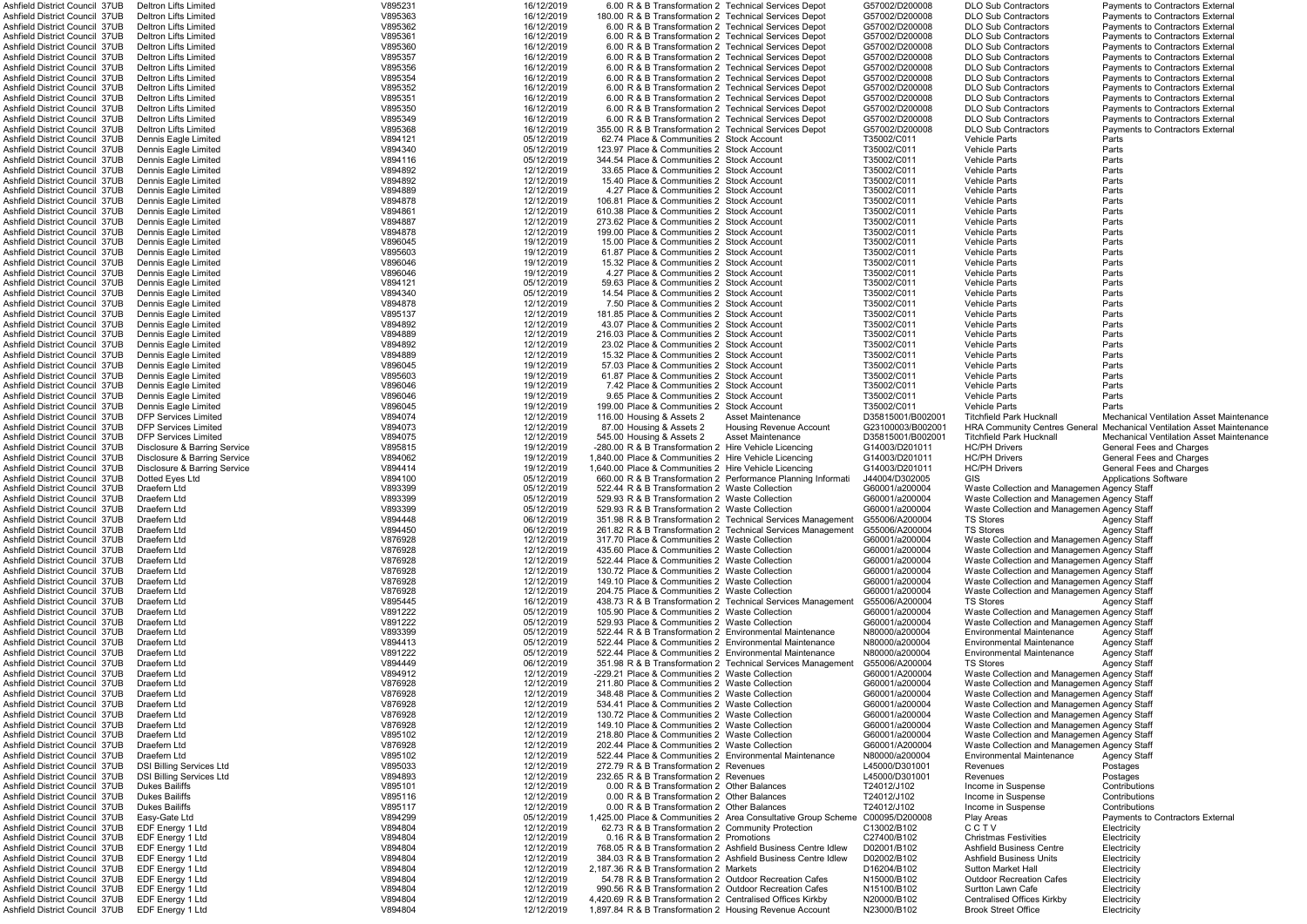| Ashfield District Council 37UB                                   | EDF Energy 1 Ltd                       | V894804            | 12/12/2019               | 5,073.47 R & B Transformation 2 Northern Depot                                                                                     |                                                               | N45000/B102                      | Northern Depot                                                 | Electricity                                                                   |
|------------------------------------------------------------------|----------------------------------------|--------------------|--------------------------|------------------------------------------------------------------------------------------------------------------------------------|---------------------------------------------------------------|----------------------------------|----------------------------------------------------------------|-------------------------------------------------------------------------------|
| Ashfield District Council 37UB                                   | EDF Energy 1 Ltd                       | V894804            | 12/12/2019               |                                                                                                                                    | 6.23 R & B Transformation 2 Environmental Maintenance         | N80000/B102                      | <b>Environmental Maintenance</b>                               | Electricity                                                                   |
| Ashfield District Council 37UB                                   | EDF Energy 1 Ltd                       | V894804            | 12/12/2019               | 1,547.36 R & B Transformation 2 Environmental Maintenance                                                                          |                                                               | N80000/B102                      | <b>Environmental Maintenance</b>                               | Electricity                                                                   |
|                                                                  |                                        |                    |                          |                                                                                                                                    |                                                               |                                  |                                                                |                                                                               |
| <b>Ashfield District Council 37UB</b>                            | EDF Energy 1 Ltd                       | V894804            | 12/12/2019               | 148.76 R & B Transformation 2 Outdoor Recreation Cafes                                                                             |                                                               | N15000/B102                      | <b>Outdoor Recreation Cafes</b>                                | Electricity                                                                   |
| Ashfield District Council 37UB                                   | EDF Energy 1 Ltd                       | V894804            | 12/12/2019               | 71.76 R & B Transformation 2 Outdoor Recreation Cafes                                                                              |                                                               | N15000/B102                      | <b>Outdoor Recreation Cafes</b>                                | Electricity                                                                   |
| Ashfield District Council 37UB                                   | EDF Energy 1 Ltd                       | V894804            | 12/12/2019               | 44.29 R & B Transformation 2 Environmental Maintenance                                                                             |                                                               | N80000/B102                      | <b>Environmental Maintenance</b>                               | Electricity                                                                   |
| Ashfield District Council 37UB                                   | <b>Environtec Limited</b>              | V894635            | 06/12/2019               | 850.00 R & B Transformation 2 Technical Services Depot                                                                             |                                                               | G57002/D200008                   | <b>DLO Sub Contractors</b>                                     | <b>Payments to Contractors External</b>                                       |
| Ashfield District Council 37UB                                   | <b>Excel Cleaning Solutions Ltd</b>    | V895365            | 16/12/2019               | 356.25 R & B Transformation 2 Technical Services Depot                                                                             |                                                               | G57002/D200008                   | <b>DLO Sub Contractors</b>                                     | <b>Payments to Contractors External</b>                                       |
| Ashfield District Council 37UB                                   | <b>Excel Cleaning Solutions Ltd</b>    | V895401            | 16/12/2019               | 130.00 R & B Transformation 2 Technical Services Depot                                                                             |                                                               | G57002/D200008                   | <b>DLO Sub Contractors</b>                                     | <b>Payments to Contractors External</b>                                       |
|                                                                  |                                        |                    |                          |                                                                                                                                    |                                                               |                                  |                                                                |                                                                               |
| Ashfield District Council 37UB                                   | <b>Excel Cleaning Solutions Ltd</b>    | V895367            | 16/12/2019               | 356.25 R & B Transformation 2 Technical Services Depot                                                                             |                                                               | G57002/D200008                   | <b>DLO Sub Contractors</b>                                     | <b>Payments to Contractors External</b>                                       |
| Ashfield District Council 37UB                                   | <b>Excel Cleaning Solutions Ltd</b>    | V895366            | 16/12/2019               | 237.50 R & B Transformation 2 Technical Services Depot                                                                             |                                                               | G57002/D200008                   | <b>DLO Sub Contractors</b>                                     | <b>Payments to Contractors External</b>                                       |
| Ashfield District Council 37UB                                   | <b>Fresh Start Recruitment</b>         | V894018            | 05/12/2019               | 439.93 Place & Communities 2 Waste Collection                                                                                      |                                                               | G60001/A200004                   | Waste Collection and Managemen Agency Staff                    |                                                                               |
| Ashfield District Council 37UB                                   | <b>Fresh Start Recruitment</b>         | V894742            | 05/12/2019               | 522.00 Housing & Assets 2                                                                                                          | <b>Supported Housing Services</b>                             | G63000/A200004                   | <b>Supported Housing Services</b>                              | Agency Staff                                                                  |
| Ashfield District Council 37UB                                   | <b>Fresh Start Recruitment</b>         | V895106            | 12/12/2019               | 471.25 Housing & Assets 2                                                                                                          | <b>Supported Housing Services</b>                             | G63000/A200004                   | <b>Supported Housing Services</b>                              | <b>Agency Staff</b>                                                           |
|                                                                  |                                        |                    |                          |                                                                                                                                    |                                                               |                                  |                                                                |                                                                               |
| <b>Ashfield District Council 37UB</b>                            | <b>Fresh Start Recruitment</b>         | V895150            | 12/12/2019               | 799.94 Place & Communities 2 Garage Workshop                                                                                       |                                                               | G90000/A100004                   | Garage Workshop and Transport                                  | <b>Agency Staff</b>                                                           |
| Ashfield District Council 37UB                                   | <b>Fresh Start Recruitment</b>         | V894741            | 19/12/2019               | 840.64 R & B Transformation 2 Environmental Maintenance                                                                            |                                                               | n80000/a200004                   | <b>Environmental Maintenance</b>                               | <b>Agency Staff</b>                                                           |
| Ashfield District Council 37UB                                   | <b>Fresh Start Recruitment</b>         | V894018            | 05/12/2019               | 439.93 Place & Communities 2 Waste Collection                                                                                      |                                                               | G60001/A200004                   | Waste Collection and Managemen Agency Staff                    |                                                                               |
| <b>Ashfield District Council 37UB</b>                            | <b>Fresh Start Recruitment</b>         | V894019            | 12/12/2019               | 840.64 R & B Transformation 2 Environmental Maintenance                                                                            |                                                               | n80000/a200004                   | <b>Environmental Maintenance</b>                               | <b>Agency Staff</b>                                                           |
| Ashfield District Council 37UB                                   | <b>Fresh Start Recruitment</b>         | V896013            | 19/12/2019               | 435.00 Housing & Assets 2                                                                                                          | <b>Supported Housing Services</b>                             | G63000/A200004                   | <b>Supported Housing Services</b>                              | <b>Agency Staff</b>                                                           |
|                                                                  |                                        | V896020            |                          |                                                                                                                                    |                                                               |                                  |                                                                |                                                                               |
| Ashfield District Council 37UB                                   | <b>Fresh Start Recruitment</b>         |                    | 19/12/2019               | 799.94 Place & Communities 2 Garage Workshop                                                                                       |                                                               | G90000/A200004                   | Garage Workshop and Transport                                  | <b>Agency Staff</b>                                                           |
| Ashfield District Council 37UB                                   | G K Group T/A Perrys                   | V894911            | 12/12/2019               | 315.00 Place & Communities 2 Capital Environment                                                                                   |                                                               | G00010001/D001001                | <b>Vehicle Replacements</b>                                    | Equipment Purchase                                                            |
| Ashfield District Council 37UB                                   | G K Group T/A Perrvs                   | V894911            | 12/12/2019               | 18,792.53 Place & Communities 2 Capital Environment                                                                                |                                                               | G00010001/D001001                | <b>Vehicle Replacements</b>                                    | <b>Equipment Purchase</b>                                                     |
| Ashfield District Council 37UB                                   | G K Group T/A Perrys                   | V895039            | 12/12/2019               | 25.93 Place & Communities 2 Stock Account                                                                                          |                                                               | T35002/C011                      | <b>Vehicle Parts</b>                                           | Parts                                                                         |
| Ashfield District Council 37UB                                   | G K Group T/A Perrys                   | V895029            | 12/12/2019               | 112.51 Place & Communities 2 Stock Account                                                                                         |                                                               | T35002/C011                      | <b>Vehicle Parts</b>                                           | Parts                                                                         |
| Ashfield District Council 37UB                                   | G K Group T/A Perrys                   | V894867            | 12/12/2019               | 43.05 Place & Communities 2 Stock Account                                                                                          |                                                               | T35002/C011                      | <b>Vehicle Parts</b>                                           | Parts                                                                         |
|                                                                  |                                        |                    |                          |                                                                                                                                    |                                                               |                                  |                                                                | Parts                                                                         |
| Ashfield District Council 37UB                                   | G K Group T/A Perrys                   | V894871            | 12/12/2019               | 165.02 Place & Communities 2 Stock Account                                                                                         |                                                               | T35002/C011                      | <b>Vehicle Parts</b>                                           |                                                                               |
| Ashfield District Council 37UB                                   | G K Group T/A Perrys                   | V894869            | 12/12/2019               | 67.56 Place & Communities 2 Stock Account                                                                                          |                                                               | T35002/C011                      | <b>Vehicle Parts</b>                                           | Parts                                                                         |
| Ashfield District Council 37UB                                   | <b>G2 Recruitment Solutions</b>        | V895118            | 12/12/2019               | 1.131.00 Place & Communities 2 Environmental Control                                                                               |                                                               | G21000/A200004                   | <b>Environmental Control</b>                                   | <b>Agency Staff</b>                                                           |
| Ashfield District Council 37UB                                   | <b>G2 Recruitment Solutions</b>        | V894022            | 05/12/2019               | 1.248.00 R & B Transformation 2 Environmental Control                                                                              |                                                               | G21000/A200004                   | <b>Environmental Control</b>                                   | <b>Agency Staff</b>                                                           |
| Ashfield District Council 37UB                                   | <b>G2 Recruitment Solutions</b>        | V894779            | 12/12/2019               | 1.248.00 Place & Communities 2 Environmental Control                                                                               |                                                               | G21000/A200004                   | <b>Environmental Control</b>                                   | <b>Agency Staff</b>                                                           |
| Ashfield District Council 37UB                                   |                                        | V894105            | 05/12/2019               |                                                                                                                                    |                                                               | T07067/D200004                   |                                                                |                                                                               |
|                                                                  | Geldards LLP                           |                    |                          | 1,000.00 R & B Transformation 2 Sundry Debtors Total Account                                                                       |                                                               |                                  | <b>MDC Legal Recharges</b>                                     | Legal Expenses                                                                |
| Ashfield District Council 37UB                                   | Goodman Sparks Limited                 | V895379            | 16/12/2019               | 111.50 R & B Transformation 2 Technical Services Depot                                                                             |                                                               | G57002/D200008                   | <b>DLO Sub Contractors</b>                                     | <b>Payments to Contractors External</b>                                       |
| Ashfield District Council 37UB                                   | Goodman Sparks Limited                 | V895377            | 16/12/2019               | 126.00 R & B Transformation 2 Technical Services Depot                                                                             |                                                               | G57002/D200008                   | <b>DLO Sub Contractors</b>                                     | <b>Payments to Contractors External</b>                                       |
| Ashfield District Council 37UB                                   | Goodman Sparks Limited                 | V895376            | 16/12/2019               | 111.50 R & B Transformation 2 Technical Services Depot                                                                             |                                                               | G57002/D200008                   | <b>DLO Sub Contractors</b>                                     | <b>Payments to Contractors External</b>                                       |
| <b>Ashfield District Council 37UB</b>                            | Goodman Sparks Limited                 | V895378            | 16/12/2019               | 111.50 R & B Transformation 2 Technical Services Depot                                                                             |                                                               | G57002/D200008                   | <b>DLO Sub Contractors</b>                                     | <b>Payments to Contractors External</b>                                       |
| Ashfield District Council 37UB                                   |                                        | V894898            |                          |                                                                                                                                    |                                                               |                                  |                                                                | <b>Applications Software</b>                                                  |
|                                                                  | <b>Gower Consultants Limited</b>       |                    | 12/12/2019               |                                                                                                                                    | 2,949.21 Place & Communities 2 Cemeteries & Burial Grounds Gr | N17000/D302005                   | <b>Cemeteries and Burial Grounds</b>                           |                                                                               |
| Ashfield District Council 37UB                                   | <b>Guy Taylor Associates</b>           | V889645            | 19/12/2019               | 666.00 Place & Communities 2 Capital Environment                                                                                   |                                                               | C00125001/D200008                | Kings Mill Reservoir Desilting                                 | <b>Payments to Contractors External</b>                                       |
| Ashfield District Council 37UB                                   | H W Martin (Plant) Limited             | V886281            | 05/12/2019               | 1.374.94 R & B Transformation 2 Environmental Maintenance                                                                          |                                                               | N80000/D201004                   | <b>Environmental Maintenance</b>                               | Trade Refuse Disposal                                                         |
| Ashfield District Council 37UB                                   | H W Martin (Plant) Limited             | V894879            | 12/12/2019               | 248.82 Place & Communities 2 Stock Account                                                                                         |                                                               | T35002/C011                      | <b>Vehicle Parts</b>                                           | Parts                                                                         |
| Ashfield District Council 37UB                                   | H W Martin (Plant) Limited             | V894879            | 12/12/2019               | 8.75 Place & Communities 2 Stock Account                                                                                           |                                                               | T35002/C011                      | <b>Vehicle Parts</b>                                           | Parts                                                                         |
| Ashfield District Council 37UB                                   | H W Martin (Plant) Limited             | V894879            | 12/12/2019               | 156.54 Place & Communities 2 Stock Account                                                                                         |                                                               | T35002/C011                      | Vehicle Parts                                                  | Parts                                                                         |
|                                                                  |                                        |                    |                          |                                                                                                                                    |                                                               |                                  |                                                                |                                                                               |
| Ashfield District Council 37UB                                   | H W Martin (Plant) Limited             | V894879            | 12/12/2019               | 181.14 Place & Communities 2 Stock Account                                                                                         |                                                               | T35002/C011                      | <b>Vehicle Parts</b>                                           | Parts                                                                         |
| Ashfield District Council 37UB                                   | H W Martin (Plant) Limited             | V886281            | 05/12/2019               | 166.24 R & B Transformation 2 Environmental Maintenance                                                                            |                                                               | n80000/D201004                   | <b>Environmental Maintenance</b>                               | Trade Refuse Disposal                                                         |
| Ashfield District Council 37UB                                   | H W Martin (Plant) Limited             | V894879            | 12/12/2019               | 9.95 Place & Communities 2 Stock Account                                                                                           |                                                               | T35002/C011                      | <b>Vehicle Parts</b>                                           | Parts                                                                         |
| Ashfield District Council 37UB                                   | H W Martin (Traffic Management) Ltd    | V894818            | 05/12/2019               | 395.00 Place & Communities 2 Promotions                                                                                            |                                                               | C27400/D200008                   | <b>Christmas Festivities</b>                                   | <b>Payments to Contractors External</b>                                       |
| Ashfield District Council 37UB                                   | H W Martin (Traffic Management) Ltd    | V894817            | 05/12/2019               | 370.00 Place & Communities 2 Promotions                                                                                            |                                                               | C27400/D200008                   | <b>Christmas Festivities</b>                                   | <b>Payments to Contractors External</b>                                       |
|                                                                  |                                        |                    |                          |                                                                                                                                    |                                                               |                                  |                                                                |                                                                               |
| Ashfield District Council 37UB                                   | <b>HAGS-SMP</b>                        | V881277            | 05/12/2019               | 2.494.22 Place & Communities 2 Outdoor Recreation Cafes                                                                            |                                                               | N15000/D002004                   | <b>Outdoor Recreation Cafes</b>                                | <b>Equipment Maintenance</b>                                                  |
| Ashfield District Council 37UB                                   | Havs                                   | V893508            | 02/12/2019               | 690.81 R & B Transformation 2 Technical Services Depot                                                                             |                                                               | G57000/A200004                   | <b>DLO Overheads</b>                                           | <b>Agency Staff</b>                                                           |
|                                                                  |                                        |                    | 05/12/2019               |                                                                                                                                    | 475.00 R & B Transformation 2 Performance Planning Informati  | J44001/D201010                   | Performance Planning and Info                                  | Professional and Consultancy Serv                                             |
| Ashfield District Council 37UB                                   |                                        |                    |                          |                                                                                                                                    |                                                               | G57000/A200004                   | <b>DLO Overheads</b>                                           |                                                                               |
|                                                                  | Hays                                   | V884298            |                          |                                                                                                                                    |                                                               |                                  |                                                                |                                                                               |
| Ashfield District Council 37UB                                   | Hays                                   | V893507            | 02/12/2019               | 690.81 R & B Transformation 2 Technical Services Depot                                                                             |                                                               |                                  |                                                                | Agency Staff                                                                  |
| Ashfield District Council 37UB                                   | Henton & Chattell Ltd                  | V894134            | 05/12/2019               | 4.401.45 Place & Communities 2 Capital Environment                                                                                 |                                                               | G00010001/D001001                | Vehicle Replacements                                           | <b>Equipment Purchase</b>                                                     |
| Ashfield District Council 37UB                                   | High Park Industries Ltd               | V894527            | 06/12/2019               | 344.60 R & B Transformation 2 Housing Stock Accounts                                                                               |                                                               | T35026/D200008                   | <b>Stock Receipts Control Accoun</b>                           | <b>Payments to Contractors External</b>                                       |
| Ashfield District Council 37UB                                   | High Park Industries Ltd               | V894527            | 06/12/2019               | 285.00 R & B Transformation 2 Housing Stock Accounts                                                                               |                                                               | T35026/D200008                   | <b>Stock Receipts Control Accoun</b>                           | <b>Payments to Contractors External</b>                                       |
| Ashfield District Council 37UB                                   | High Park Industries Ltd               | V894527            | 06/12/2019               | 348.40 R & B Transformation 2 Housing Stock Accounts                                                                               |                                                               | T35026/D200008                   | <b>Stock Receipts Control Accoun</b>                           | <b>Payments to Contractors External</b>                                       |
|                                                                  | High Park Industries Ltd               |                    |                          |                                                                                                                                    |                                                               | T35026/D200008                   | <b>Stock Receipts Control Accoun</b>                           |                                                                               |
| Ashfield District Council 37UB                                   |                                        | V894527            | 06/12/2019               | 282.60 R & B Transformation 2 Housing Stock Accounts                                                                               |                                                               |                                  |                                                                | <b>Payments to Contractors External</b>                                       |
| Ashfield District Council 37UB                                   | High Park Industries Ltd               | V894526            | 06/12/2019               | 213.60 R & B Transformation 2 Housing Stock Accounts                                                                               |                                                               | T35026/D200008                   | <b>Stock Receipts Control Accoun</b>                           | <b>Payments to Contractors External</b>                                       |
| Ashfield District Council 37UB                                   | High Park Industries Ltd               | V894527            | 06/12/2019               | 204.20 R & B Transformation 2 Housing Stock Accounts                                                                               |                                                               | T35026/D200008                   | <b>Stock Receipts Control Accoun</b>                           | <b>Payments to Contractors External</b>                                       |
| Ashfield District Council 37UB                                   | High Park Industries Ltd               | V894527            | 06/12/2019               | 182.00 R & B Transformation 2 Housing Stock Accounts                                                                               |                                                               | T35026/D200008                   | <b>Stock Receipts Control Accoun</b>                           | <b>Payments to Contractors External</b>                                       |
| Ashfield District Council 37UB                                   | High Park Industries Ltd               | V894527            | 06/12/2019               | 338.40 R & B Transformation 2 Housing Stock Accounts                                                                               |                                                               | T35026/D200008                   | <b>Stock Receipts Control Accoun</b>                           | <b>Payments to Contractors External</b>                                       |
| Ashfield District Council 37UB                                   | <b>Hi-Spec Facilities Services PLC</b> | V895034            | 19/12/2019               | 18.00 Housing & Assets 2                                                                                                           | <b>Industrial Estates</b>                                     | D01550/B003005                   | Kirkby Lodge Incubation Unit                                   | <b>Window Cleaning</b>                                                        |
|                                                                  |                                        |                    |                          |                                                                                                                                    |                                                               |                                  |                                                                |                                                                               |
| Ashfield District Council 37UB                                   | <b>Hi-Spec Facilities Services PLC</b> | V895034            | 19/12/2019               | 29.25 Housing & Assets 2                                                                                                           | <b>Housing Revenue Account</b>                                | G23000/B003005                   | <b>Housing Revenue Account</b>                                 | <b>Window Cleaning</b>                                                        |
| Ashfield District Council 37UB                                   | <b>Hi-Spec Facilities Services PLC</b> | V895034            | 19/12/2019               | 13.00 Housing & Assets 2                                                                                                           | Housing Revenue Account                                       | G23000/B003005                   | <b>Housing Revenue Account</b>                                 | <b>Window Cleaning</b>                                                        |
| Ashfield District Council 37UB                                   | Hi-Spec Facilities Services PLC        | V895034            | 19/12/2019               | 11.70 Housing & Assets 2                                                                                                           | <b>Housing Revenue Account</b>                                | G23000/B003005                   | <b>Housing Revenue Account</b>                                 | <b>Window Cleaning</b>                                                        |
| Ashfield District Council 37UB                                   | Hi-Spec Facilities Services PLC        | V895034            | 19/12/2019               | 108.71 Housing & Assets 2                                                                                                          | <b>Housing Revenue Account</b>                                | G23000/B003005                   | <b>Housing Revenue Account</b>                                 | <b>Window Cleaning</b>                                                        |
| Ashfield District Council 37UB                                   | Hi-Spec Facilities Services PLC        | V876754            | 19/12/2019               | 29.25 Housing & Assets 2                                                                                                           | <b>Housing Revenue Account</b>                                | G23000/B003005                   | <b>Housing Revenue Account</b>                                 | <b>Window Cleaning</b>                                                        |
| Ashfield District Council 37UB                                   | Hi-Spec Facilities Services PLC        | V876754            | 19/12/2019               | 13.00 Housing & Assets 2                                                                                                           | <b>Housing Revenue Account</b>                                | G23000/B003005                   | <b>Housing Revenue Account</b>                                 | <b>Window Cleaning</b>                                                        |
| Ashfield District Council 37UB                                   | Hi-Spec Facilities Services PLC        | V876754            | 19/12/2019               | 18.00 Housing & Assets 2                                                                                                           | <b>Industrial Estates</b>                                     | D01550/B003005                   | Kirkby Lodge Incubation Unit                                   | <b>Window Cleaning</b>                                                        |
| Ashfield District Council 37UB                                   | Hi-Spec Facilities Services PLC        | V895034            | 19/12/2019               | 26.00 Housing & Assets 2                                                                                                           | Ashfield Business Centre Idlew                                | D02004/B003005                   | Ada Lovelace Building                                          | <b>Window Cleaning</b>                                                        |
|                                                                  |                                        |                    |                          |                                                                                                                                    |                                                               |                                  |                                                                |                                                                               |
| Ashfield District Council 37UB                                   | Hi-Spec Facilities Services PLC        | V876754            | 19/12/2019               | 26.00 Housing & Assets 2                                                                                                           | Ashfield Business Centre Idlew                                | D02004/B003005                   | Ada Lovelace Building                                          | <b>Window Cleaning</b>                                                        |
| Ashfield District Council 37UB                                   | Hi-Spec Facilities Services PLC        | V876754            | 19/12/2019               | 11.70 Housing & Assets 2                                                                                                           | <b>Housing Revenue Account</b>                                | G23000/B003005                   | <b>Housing Revenue Account</b>                                 | <b>Window Cleaning</b>                                                        |
| Ashfield District Council 37UB                                   | <b>Hi-Spec Facilities Services PLC</b> | V876754            | 19/12/2019               | 108.71 Housing & Assets 2                                                                                                          | <b>Housing Revenue Account</b>                                | G23000/B003005                   | Housing Revenue Account                                        | <b>Window Cleaning</b>                                                        |
| Ashfield District Council 37UB                                   | <b>Hi-Spec Facilities Services PLC</b> | V895034            | 19/12/2019               | 7.50 Housing & Assets 2                                                                                                            | <b>Outdoor Recreation Cafes</b>                               | N15500/D200008                   | Selston Golf and Cafe                                          | <b>Payments to Contractors External</b>                                       |
| Ashfield District Council 37UB                                   | Hi-Spec Facilities Services PLC        | V876754            | 19/12/2019               | 7.50 Housing & Assets 2                                                                                                            | <b>Outdoor Recreation Cafes</b>                               | N15500/D200008                   | Selston Golf and Cafe                                          | Payments to Contractors External                                              |
|                                                                  |                                        |                    |                          |                                                                                                                                    |                                                               |                                  |                                                                |                                                                               |
| Ashfield District Council 37UB                                   | Hi-Spec Facilities Services PLC        | V895034            | 19/12/2019               | 206.50 Housing & Assets 2                                                                                                          | <b>Centralised Offices Kirkby</b>                             | N20000/B003005                   | Centralised Offices Kirkby                                     | <b>Window Cleaning</b>                                                        |
| Ashfield District Council 37UB                                   | <b>Hi-Spec Facilities Services PLC</b> | V876754            | 19/12/2019               | 206.50 Housing & Assets 2                                                                                                          | Centralised Offices Kirkby                                    | N20000/B003005                   | Centralised Offices Kirkby                                     | <b>Window Cleaning</b>                                                        |
| Ashfield District Council 37UB                                   | Hoot Fire & Security Ltd               | V894770            | 05/12/2019               | 112.00 Housing & Assets 2                                                                                                          | <b>Asset Maintenance</b>                                      | D35400010/B002002                | <b>Community Centres</b>                                       | Fire, Intruder, CCTV, Access Control                                          |
| Ashfield District Council 37UB                                   | Hoot Fire & Security Ltd               | V894115            | 05/12/2019               | 147.00 Housing & Assets 2                                                                                                          | <b>Asset Maintenance</b>                                      | D35600003/B002002                | Markets                                                        | Fire, Intruder, CCTV, Access Control                                          |
| Ashfield District Council 37UB                                   | Hoot Fire & Security Ltd               | V894079            | 05/12/2019               | 353.50 Housing & Assets 2                                                                                                          | Asset Maintenance                                             | D35891/B002002                   | Merlin Park Sports Pavilion                                    | Fire, Intruder, CCTV, Access Control                                          |
|                                                                  |                                        |                    |                          |                                                                                                                                    |                                                               |                                  |                                                                |                                                                               |
| Ashfield District Council 37UB                                   | Hoot Fire & Security Ltd               | V894090            | 05/12/2019               | 590.00 Housing & Assets 2                                                                                                          | <b>Housing Revenue Account</b>                                | N23000/B001001                   | <b>Brook Street Office</b>                                     | General Repairs Asset Maintenance                                             |
| Ashfield District Council 37UB                                   | Hoot Fire & Security Ltd               | V894090            | 05/12/2019               | 620.00 Housing & Assets 2                                                                                                          | <b>Housing Revenue Account</b>                                | N23000/B001001                   | <b>Brook Street Office</b>                                     | General Repairs Asset Maintenance                                             |
| Ashfield District Council 37UB                                   | Hoot Fire & Security Ltd               | V894090            | 05/12/2019               | 258.00 Housing & Assets 2                                                                                                          | <b>Housing Revenue Account</b>                                | N23000/B001001                   | <b>Brook Street Office</b>                                     | General Repairs Asset Maintenance                                             |
| Ashfield District Council 37UB                                   | Hoot Fire & Security Ltd               | V894772            | 05/12/2019               | 80.00 Housing & Assets 2                                                                                                           | Ashfield Business Centre Idlew                                | D02004/B002002                   | Ada Lovelace Building                                          | Fire, Intruder, CCTV, Access Control                                          |
| Ashfield District Council 37UB                                   | Hoot Fire & Security Ltd               | V894771            | 05/12/2019               | 95.00 Housing & Assets 2                                                                                                           | Asset Maintenance                                             | D35100003/B002002                | Offices                                                        | Fire, Intruder, CCTV, Access Control                                          |
| Ashfield District Council 37UB                                   | Hoot Fire & Security Ltd               | V894090            |                          |                                                                                                                                    | Housing Revenue Account                                       | N23000/B001001                   | <b>Brook Street Office</b>                                     | General Repairs Asset Maintenance                                             |
|                                                                  |                                        |                    | 05/12/2019               | 110.00 Housing & Assets 2                                                                                                          |                                                               |                                  |                                                                |                                                                               |
| Ashfield District Council 37UB                                   | Hoot Fire & Security Ltd               | V894090            | 05/12/2019               | 470.00 Housing & Assets 2                                                                                                          | <b>Housing Revenue Account</b>                                | N23000/B001001                   | <b>Brook Street Office</b>                                     | General Repairs Asset Maintenance                                             |
| Ashfield District Council 37UB                                   | Hoot Fire & Security Ltd               | V894090            | 05/12/2019               | 470.00 Housing & Assets 2                                                                                                          | <b>Housing Revenue Account</b>                                | N23000/B003009                   | <b>Brook Street Office</b>                                     | Alarm Systems                                                                 |
| Ashfield District Council 37UB                                   | Hoot Fire & Security Ltd               | V894090            | 05/12/2019               | 390.00 Housing & Assets 2                                                                                                          | <b>Housing Revenue Account</b>                                | N23000/B003009                   | <b>Brook Street Office</b>                                     | <b>Alarm Systems</b>                                                          |
| Ashfield District Council 37UB<br>Ashfield District Council 37UB | Hortor Ltd<br>Hortor Ltd               | V894793<br>V894792 | 12/12/2019<br>12/12/2019 | 11,940.00 R & B Transformation 2 Performance Planning Informati<br>10.540.00 R & B Transformation 2 Performance Planning Informati |                                                               | J44001/D201010<br>J44001/D201010 | Performance Planning and Info<br>Performance Planning and Info | <b>Professional and Consultancy Serv</b><br>Professional and Consultancy Serv |

LO Sub Contractors **External** Payments to Contractors External Ashfield District Council 37UB Excel Cleaning Solutions Ltd V895367 16/12/2019 356.25 R & B Transformation 2 Technical Services Depot G57002/D200008 DLO Sub Contractors Payments to Contractors External Ashfield District Council 37UB Fresh Start Recruitment V894018 05/12/2019 439.93 Place & Communities 2 Waste Collection G60001/A200004 Waste Collection and Managemen Agency Staff anage Workshop and Transport Agency Staff<br>Intrommental Maintenance Agency Staff aste Collection and Managemen Agency Staff<br>Intronmental Maintenance Agency Staff .<br>arage Workshop and Transport Agency Staff Ashfield District Council 37UB Goodman Sparks Limited V895377 16/12/2019 126.00 R & B Transformation 2 Technical Services Depot G57002/D200008 DLO Sub Contractors Payments to Contractors External LO Sub Contractors **Comen Sparks** Payments to Contractors External Ashfield District Council 37UB Guy Taylor Associates V889645 19/12/2019 666.00 Place & Communities 2 Capital Environment C00125001/D200008 Kings Mill Reservoir Desilting Payments to Contractors External Ashfield District Council 37UB H W Martin (Traffic Management) Ltd V894818 05/12/2019 395.00 Place & Communities 2 Promotions C27400/D200008 Christmas Festivities Payments to Contractors External Astrict Council 37 Enformance Planning and Informance Planning and Information 2 Professional and Consultancy Services<br>The Planning and Information Planning Agency Staff ock Receipts Control Accoun Payments to Contractors External ock Receipts Control Accoun Payments to Contractors External<br>ock Receipts Control Accoun Payments to Contractors External Aston Golf and Cafe Fayments to Contractors External<br>Histon Golf and Cafe The Payments to Contractors External Antets **Ashfield 27 Executive Fire Antruder,CCTV** ,Access Control<br>1911 Park Sports Pavilion Fire,Intruder,CCTV ,Access Control Fire, Intruder, CCTV, Access Control Ashfield District Council 37UB Hoot Fire & Security Ltd V894090 05/12/2019 590.00 Housing & Assets 2 Housing Revenue Account N23000/B001001 Brook Street Office General Repairs Asset Maintenance General Repairs Asset Maintenance ook Street Office Foot Fire Council 32040 669407 05.00 General Repairs Asset Maintenance<br>19 Annue Account Nazion Account Nazion Account Repairs Asset Maintenance ook Street Office Fire Boot General Repairs Asset Maintenance<br>Council 37 General Repairs Asset Maintenance Street Office ook Street Office Fire Boot General Repairs Asset Maintenance<br>Ook Street Office Fire Alarm Systems rformance Planning and Info Professional and Consultancy Services erformance Planning and Info Professional and Consultancy Services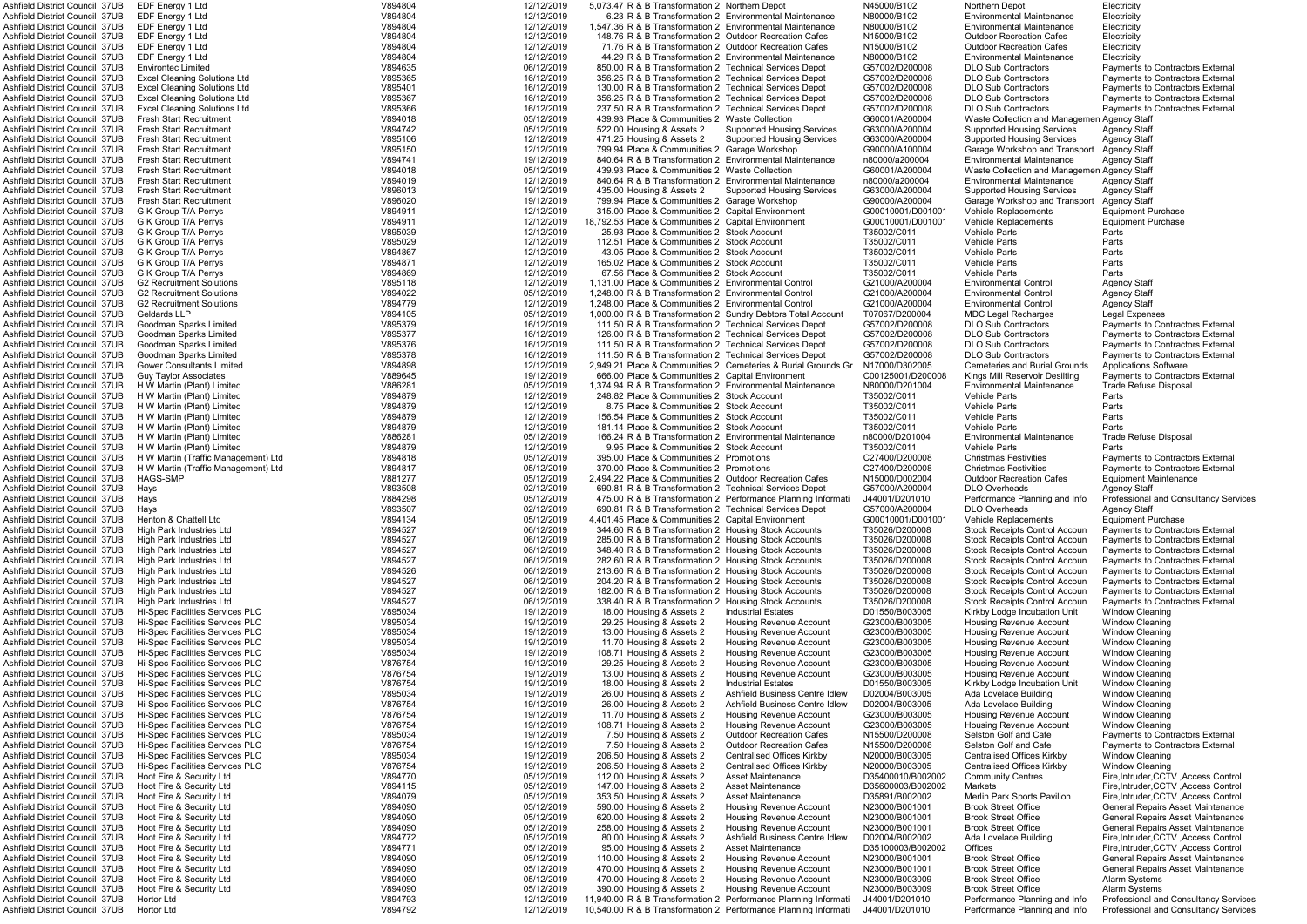| Ashfield District Council 37UB                                    | Hortor Ltd                         | V894791            | 05/12/2019               |                                                                                                                | 9,240.00 R & B Transformation 2 Performance Planning Informati  | J44001/D201010                   | Performance Planning and Info                            | Professional and Consultancy Ser                                     |
|-------------------------------------------------------------------|------------------------------------|--------------------|--------------------------|----------------------------------------------------------------------------------------------------------------|-----------------------------------------------------------------|----------------------------------|----------------------------------------------------------|----------------------------------------------------------------------|
| Ashfield District Council 37UB                                    | Hortor Ltd                         | V894833            | 19/12/2019               |                                                                                                                | 10,135.74 R & B Transformation 2 Performance Planning Informati | J44001/D201010                   | Performance Planning and Info                            | Professional and Consultancy Ser                                     |
| Ashfield District Council 37UB                                    | Hydro Wash Ltd                     | V893577            | 02/12/2019               | 695.00 R & B Transformation 2 Technical Services Depot                                                         |                                                                 | G57002/D200008                   | <b>DLO Sub Contractors</b>                               | Payments to Contractors External                                     |
| Ashfield District Council  37UB                                   | Inform CPI Ltd                     | V894356            | 05/12/2019               | 4.265.00 R & B Transformation 2 Revenues                                                                       |                                                                 | L45000/D201011                   | Revenues                                                 | <b>General Fees and Charges</b>                                      |
| Ashfield District Council 37UB                                    | Insight Direct (UK) Ltd            | V895635            | 19/12/2019               | 662.97 R & B Transformation 2 I T Services                                                                     |                                                                 | L47000/D001001                   | I T Services                                             | <b>Equipment Purchase</b>                                            |
| Ashfield District Council  37UB<br>Ashfield District Council 37UB | J Tomlinson Ltd<br>J Tomlinson Ltd | V893526<br>V893534 | 02/12/2019<br>02/12/2019 | 89.71 R & B Transformation 2 Technical Services Depot<br>62.99 R & B Transformation 2 Technical Services Depot |                                                                 | G57002/D200008<br>G57002/D200008 | <b>DLO Sub Contractors</b>                               | Payments to Contractors External<br>Payments to Contractors External |
| Ashfield District Council 37UB                                    | J Tomlinson Ltd                    | V893523            | 02/12/2019               | 40.89 R & B Transformation 2 Technical Services Depot                                                          |                                                                 | G57002/D200008                   | <b>DLO Sub Contractors</b><br><b>DLO Sub Contractors</b> | Payments to Contractors External                                     |
| Ashfield District Council 37UB                                    | J Tomlinson Ltd                    | V893531            | 02/12/2019               | 105.97 R & B Transformation 2 Technical Services Depot                                                         |                                                                 | G57002/D200008                   | <b>DLO Sub Contractors</b>                               | Payments to Contractors External                                     |
| Ashfield District Council 37UB                                    | J Tomlinson Ltd                    | V893533            | 02/12/2019               | 90.97 R & B Transformation 2 Technical Services Depot                                                          |                                                                 | G57002/D200008                   | <b>DLO Sub Contractors</b>                               | Payments to Contractors External                                     |
| Ashfield District Council 37UB                                    | J Tomlinson Ltd                    | V893536            | 02/12/2019               | 14.27 R & B Transformation 2 Technical Services Depot                                                          |                                                                 | G57002/D200008                   | <b>DLO Sub Contractors</b>                               | <b>Payments to Contractors External</b>                              |
| Ashfield District Council 37UB                                    | J Tomlinson Ltd                    | V893519            | 02/12/2019               | 71.14 R & B Transformation 2 Technical Services Depot                                                          |                                                                 | G57002/D200008                   | <b>DLO Sub Contractors</b>                               | <b>Payments to Contractors External</b>                              |
| Ashfield District Council 37UB                                    | J Tomlinson Ltd                    | V893521            | 02/12/2019               | 33.29 R & B Transformation 2 Technical Services Depot                                                          |                                                                 | G57002/D200008                   | <b>DLO Sub Contractors</b>                               | Payments to Contractors External                                     |
| Ashfield District Council  37UB                                   | J Tomlinson Ltd                    | V893513            | 02/12/2019               | 33.90 R & B Transformation 2 Technical Services Depot                                                          |                                                                 | G57002/D200008                   | <b>DLO Sub Contractors</b>                               | Payments to Contractors External                                     |
| Ashfield District Council  37UB                                   | J Tomlinson Ltd                    | V893515            | 02/12/2019               | 62.99 R & B Transformation 2 Technical Services Depot                                                          |                                                                 | G57002/D200008                   | <b>DLO Sub Contractors</b>                               | <b>Payments to Contractors External</b>                              |
| Ashfield District Council 37UB                                    | J Tomlinson Ltd                    | V893823            | 02/12/2019               | 60.82 R & B Transformation 2 Technical Services Depot                                                          |                                                                 | G57002/D200008                   | <b>DLO Sub Contractors</b>                               | Payments to Contractors External                                     |
| Ashfield District Council 37UB                                    | J Tomlinson Ltd                    | V893837            | 02/12/2019               | 60.82 R & B Transformation 2 Technical Services Depot                                                          |                                                                 | G57002/D200008                   | <b>DLO Sub Contractors</b>                               | <b>Payments to Contractors External</b>                              |
| Ashfield District Council 37UB                                    | J Tomlinson Ltd                    | V893854            | 02/12/2019               | 60.82 R & B Transformation 2 Technical Services Depot                                                          |                                                                 | G57002/D200008                   | <b>DLO Sub Contractors</b>                               | <b>Payments to Contractors External</b>                              |
| Ashfield District Council 37UB                                    | J Tomlinson Ltd                    | V893855            | 02/12/2019               | 60.82 R & B Transformation 2 Technical Services Depot                                                          |                                                                 | G57002/D200008                   | <b>DLO Sub Contractors</b>                               | <b>Payments to Contractors External</b>                              |
| Ashfield District Council 37UB                                    | J Tomlinson Ltd                    | V893857            | 02/12/2019               | 60.82 R & B Transformation 2 Technical Services Depot                                                          |                                                                 | G57002/D200008                   | <b>DLO Sub Contractors</b>                               | Payments to Contractors External                                     |
| Ashfield District Council 37UB                                    | J Tomlinson Ltd                    | V893822            | 02/12/2019               | 60.82 R & B Transformation 2 Technical Services Depot                                                          |                                                                 | G57002/D200008                   | <b>DLO Sub Contractors</b>                               | <b>Payments to Contractors External</b>                              |
| Ashfield District Council 37UB                                    | J Tomlinson Ltd                    | V893799            | 02/12/2019               | 60.82 R & B Transformation 2 Technical Services Depot                                                          |                                                                 | G57002/D200008                   | <b>DLO Sub Contractors</b>                               | <b>Payments to Contractors External</b>                              |
| Ashfield District Council 37UB                                    | J Tomlinson Ltd                    | V893757            | 02/12/2019               | 60.82 R & B Transformation 2 Technical Services Depot                                                          |                                                                 | G57002/D200008                   | <b>DLO Sub Contractors</b>                               | <b>Payments to Contractors External</b>                              |
| Ashfield District Council 37UB                                    | J Tomlinson Ltd                    | V893835            | 02/12/2019               | 60.82 R & B Transformation 2 Technical Services Depot                                                          |                                                                 | G57002/D200008                   | <b>DLO Sub Contractors</b>                               | <b>Payments to Contractors External</b>                              |
| Ashfield District Council 37UB                                    | J Tomlinson Ltd                    | V893875            | 02/12/2019               | 60.82 R & B Transformation 2 Technical Services Depot                                                          |                                                                 | G57002/D200008                   | <b>DLO Sub Contractors</b>                               | Payments to Contractors External                                     |
| Ashfield District Council 37UB                                    | J Tomlinson Ltd                    | V893844            | 02/12/2019               | 60.82 R & B Transformation 2 Technical Services Depot                                                          |                                                                 | G57002/D200008                   | <b>DLO Sub Contractors</b>                               | <b>Payments to Contractors External</b>                              |
| Ashfield District Council 37UB                                    | J Tomlinson Ltd                    | V893894            | 02/12/2019               | 60.82 R & B Transformation 2 Technical Services Depot                                                          |                                                                 | G57002/D200008                   | <b>DLO Sub Contractors</b>                               | <b>Payments to Contractors External</b>                              |
| Ashfield District Council 37UB                                    | J Tomlinson Ltd                    | V893824            | 02/12/2019               | 60.82 R & B Transformation 2 Technical Services Depot                                                          |                                                                 | G57002/D200008                   | <b>DLO Sub Contractors</b>                               | <b>Payments to Contractors External</b>                              |
| Ashfield District Council 37UB                                    | J Tomlinson Ltd                    | V893825            | 02/12/2019               | 60.82 R & B Transformation 2 Technical Services Depot                                                          |                                                                 | G57002/D200008                   | <b>DLO Sub Contractors</b>                               | Payments to Contractors External                                     |
| Ashfield District Council 37UB                                    | J Tomlinson Ltd                    | V893871<br>V893896 | 02/12/2019               | 60.82 R & B Transformation 2 Technical Services Depot<br>60.82 R & B Transformation 2 Technical Services Depot |                                                                 | G57002/D200008                   | <b>DLO Sub Contractors</b>                               | <b>Payments to Contractors External</b>                              |
| Ashfield District Council 37UB<br>Ashfield District Council  37UB | J Tomlinson Ltd<br>J Tomlinson Ltd | V893897            | 02/12/2019<br>02/12/2019 | 60.82 R & B Transformation 2 Technical Services Depot                                                          |                                                                 | G57002/D200008<br>G57002/D200008 | <b>DLO Sub Contractors</b><br><b>DLO Sub Contractors</b> | Payments to Contractors External<br>Payments to Contractors External |
| Ashfield District Council 37UB                                    | J Tomlinson Ltd                    | V893899            | 02/12/2019               | 60.82 R & B Transformation 2 Technical Services Depot                                                          |                                                                 | G57002/D200008                   | <b>DLO Sub Contractors</b>                               | <b>Payments to Contractors External</b>                              |
| Ashfield District Council 37UB                                    | J Tomlinson Ltd                    | V893829            | 02/12/2019               | 60.82 R & B Transformation 2 Technical Services Depot                                                          |                                                                 | G57002/D200008                   | <b>DLO Sub Contractors</b>                               | Payments to Contractors External                                     |
| Ashfield District Council 37UB                                    | J Tomlinson Ltd                    | V893830            | 02/12/2019               | 60.82 R & B Transformation 2 Technical Services Depot                                                          |                                                                 | G57002/D200008                   | <b>DLO Sub Contractors</b>                               | Payments to Contractors External                                     |
| Ashfield District Council 37UB                                    | J Tomlinson Ltd                    | V893831            | 02/12/2019               | 60.82 R & B Transformation 2 Technical Services Depot                                                          |                                                                 | G57002/D200008                   | <b>DLO Sub Contractors</b>                               | <b>Payments to Contractors External</b>                              |
| Ashfield District Council 37UB                                    | J Tomlinson Ltd                    | V893832            | 02/12/2019               | 60.82 R & B Transformation 2 Technical Services Depot                                                          |                                                                 | G57002/D200008                   | <b>DLO Sub Contractors</b>                               | <b>Payments to Contractors External</b>                              |
| Ashfield District Council 37UB                                    | J Tomlinson Ltd                    | V893833            | 02/12/2019               | 60.82 R & B Transformation 2 Technical Services Depot                                                          |                                                                 | G57002/D200008                   | <b>DLO Sub Contractors</b>                               | Payments to Contractors External                                     |
| Ashfield District Council 37UB                                    | J Tomlinson Ltd                    | V893445            | 02/12/2019               | 60.82 R & B Transformation 2 Technical Services Depot                                                          |                                                                 | G57002/D200008                   | <b>DLO Sub Contractors</b>                               | Payments to Contractors External                                     |
| Ashfield District Council 37UB                                    | J Tomlinson Ltd                    | V893834            | 02/12/2019               | 60.82 R & B Transformation 2 Technical Services Depot                                                          |                                                                 | G57002/D200008                   | <b>DLO Sub Contractors</b>                               | <b>Payments to Contractors External</b>                              |
| Ashfield District Council 37UB                                    | J Tomlinson Ltd                    | V893893            | 02/12/2019               | 60.82 R & B Transformation 2 Technical Services Depot                                                          |                                                                 | G57002/D200008                   | <b>DLO Sub Contractors</b>                               | <b>Payments to Contractors External</b>                              |
| Ashfield District Council 37UB                                    | J Tomlinson Ltd                    | V893874            | 02/12/2019               | 60.82 R & B Transformation 2 Technical Services Depot                                                          |                                                                 | G57002/D200008                   | <b>DLO Sub Contractors</b>                               | <b>Payments to Contractors External</b>                              |
| Ashfield District Council 37UB                                    | J Tomlinson Ltd                    | V893932            | 02/12/2019               | 60.82 R & B Transformation 2 Technical Services Depot                                                          |                                                                 | G57002/D200008                   | <b>DLO Sub Contractors</b>                               | <b>Payments to Contractors External</b>                              |
| Ashfield District Council 37UB                                    | J Tomlinson Ltd                    | V893847            | 02/12/2019               | 60.82 R & B Transformation 2 Technical Services Depot                                                          |                                                                 | G57002/D200008                   | <b>DLO Sub Contractors</b>                               | Payments to Contractors External                                     |
| Ashfield District Council 37UB                                    | J Tomlinson Ltd                    | V893848            | 02/12/2019               | 60.82 R & B Transformation 2 Technical Services Depot                                                          |                                                                 | G57002/D200008                   | <b>DLO Sub Contractors</b>                               | Payments to Contractors External                                     |
| Ashfield District Council 37UB                                    | J Tomlinson Ltd                    | V893901            | 02/12/2019               | 60.82 R & B Transformation 2 Technical Services Depot                                                          |                                                                 | G57002/D200008                   | <b>DLO Sub Contractors</b>                               | Payments to Contractors External                                     |
| Ashfield District Council 37UB                                    | J Tomlinson Ltd                    | V893902            | 02/12/2019               | 60.82 R & B Transformation 2 Technical Services Depot                                                          |                                                                 | G57002/D200008                   | <b>DLO Sub Contractors</b>                               | <b>Payments to Contractors External</b>                              |
| Ashfield District Council 37UB                                    | J Tomlinson Ltd                    | V893906            | 02/12/2019               | 60.82 R & B Transformation 2 Technical Services Depot                                                          |                                                                 | G57002/D200008                   | <b>DLO Sub Contractors</b>                               | Payments to Contractors External                                     |
| Ashfield District Council 37UB                                    | J Tomlinson Ltd                    | V893908            | 02/12/2019               | 60.82 R & B Transformation 2 Technical Services Depot                                                          |                                                                 | G57002/D200008                   | <b>DLO Sub Contractors</b>                               | Payments to Contractors External                                     |
| Ashfield District Council 37UB                                    | J Tomlinson Ltd                    | V893910            | 02/12/2019               | 60.82 R & B Transformation 2 Technical Services Depot                                                          |                                                                 | G57002/D200008                   | <b>DLO Sub Contractors</b>                               | Payments to Contractors External                                     |
| Ashfield District Council 37UB                                    | J Tomlinson Ltd                    | V893913            | 02/12/2019               | 60.82 R & B Transformation 2 Technical Services Depot<br>60.82 R & B Transformation 2 Technical Services Depot |                                                                 | G57002/D200008                   | <b>DLO Sub Contractors</b>                               | Payments to Contractors External                                     |
| Ashfield District Council 37UB<br>Ashfield District Council 37UB  | J Tomlinson Ltd<br>J Tomlinson Ltd | V893916<br>V893765 | 02/12/2019<br>02/12/2019 | 60.82 R & B Transformation 2 Technical Services Depot                                                          |                                                                 | G57002/D200008<br>G57002/D200008 | <b>DLO Sub Contractors</b><br><b>DLO Sub Contractors</b> | Payments to Contractors External<br>Payments to Contractors External |
| Ashfield District Council 37UB                                    | J Tomlinson Ltd                    | V893920            | 02/12/2019               | 60.82 R & B Transformation 2 Technical Services Depot                                                          |                                                                 | G57002/D200008                   | <b>DLO Sub Contractors</b>                               | Payments to Contractors External                                     |
| Ashfield District Council 37UB                                    | J Tomlinson Ltd                    | V893935            | 02/12/2019               | 60.82 R & B Transformation 2 Technical Services Depot                                                          |                                                                 | G57002/D200008                   | <b>DLO Sub Contractors</b>                               | Payments to Contractors External                                     |
| Ashfield District Council 37UB                                    | J Tomlinson Ltd                    | V893761            | 02/12/2019               | 60.82 R & B Transformation 2 Technical Services Depot                                                          |                                                                 | G57002/D200008                   | <b>DLO Sub Contractors</b>                               | <b>Payments to Contractors External</b>                              |
| Ashfield District Council 37UB                                    | J Tomlinson Ltd                    | V893876            | 02/12/2019               | 60.82 R & B Transformation 2 Technical Services Depot                                                          |                                                                 | G57002/D200008                   | <b>DLO Sub Contractors</b>                               | Payments to Contractors External                                     |
| Ashfield District Council 37UB                                    | J Tomlinson Ltd                    | V893839            | 02/12/2019               | 60.82 R & B Transformation 2 Technical Services Depot                                                          |                                                                 | G57002/D200008                   | <b>DLO Sub Contractors</b>                               | Payments to Contractors External                                     |
| Ashfield District Council 37UB                                    | J Tomlinson Ltd                    | V893840            | 02/12/2019               | 60.82 R & B Transformation 2 Technical Services Depot                                                          |                                                                 | G57002/D200008                   | <b>DLO Sub Contractors</b>                               | Payments to Contractors External                                     |
| Ashfield District Council 37UB                                    | J Tomlinson Ltd                    | V893879            | 02/12/2019               | 60.82 R & B Transformation 2 Technical Services Depot                                                          |                                                                 | G57002/D200008                   | <b>DLO Sub Contractors</b>                               | Payments to Contractors External                                     |
| Ashfield District Council  37UB                                   | J Tomlinson Ltd                    | V893880            | 02/12/2019               | 60.82 R & B Transformation 2 Technical Services Depot                                                          |                                                                 | G57002/D200008                   | <b>DLO Sub Contractors</b>                               | Payments to Contractors External                                     |
| Ashfield District Council 37UB                                    | J Tomlinson Ltd                    | V893762            | 02/12/2019               | 60.82 R & B Transformation 2 Technical Services Depot                                                          |                                                                 | G57002/D200008                   | <b>DLO Sub Contractors</b>                               | Payments to Contractors External                                     |
| Ashfield District Council 37UB                                    | J Tomlinson Ltd                    | V893878            | 02/12/2019               | 60.82 R & B Transformation 2 Technical Services Depot                                                          |                                                                 | G57002/D200008                   | <b>DLO Sub Contractors</b>                               | Payments to Contractors External                                     |
| Ashfield District Council  37UB                                   | J Tomlinson Ltd                    | V893826            | 02/12/2019               | 60.82 R & B Transformation 2 Technical Services Depot                                                          |                                                                 | G57002/D200008                   | <b>DLO Sub Contractors</b>                               | Payments to Contractors External                                     |
| Ashfield District Council 37UB                                    | J Tomlinson Ltd                    | V893800            | 02/12/2019               | 60.82 R & B Transformation 2 Technical Services Depot                                                          |                                                                 | G57002/D200008                   | <b>DLO Sub Contractors</b>                               | Payments to Contractors External                                     |
| Ashfield District Council 37UB                                    | J Tomlinson Ltd                    | V893863            | 02/12/2019               | 60.82 R & B Transformation 2 Technical Services Depot                                                          |                                                                 | G57002/D200008                   | <b>DLO Sub Contractors</b>                               | Payments to Contractors External                                     |
| Ashfield District Council 37UB                                    | J Tomlinson Ltd                    | V893864            | 02/12/2019               | 60.82 R & B Transformation 2 Technical Services Depot                                                          |                                                                 | G57002/D200008                   | <b>DLO Sub Contractors</b>                               | Payments to Contractors External                                     |
| Ashfield District Council 37UB                                    | J Tomlinson Ltd                    | V893865            | 02/12/2019               | 60.82 R & B Transformation 2 Technical Services Depot                                                          |                                                                 | G57002/D200008                   | <b>DLO Sub Contractors</b>                               | Payments to Contractors External                                     |
| Ashfield District Council 37UB                                    | J Tomlinson Ltd                    | V893867            | 02/12/2019               | 60.82 R & B Transformation 2 Technical Services Depot                                                          |                                                                 | G57002/D200008                   | <b>DLO Sub Contractors</b>                               | Payments to Contractors External                                     |
| Ashfield District Council 37UB                                    | J Tomlinson Ltd                    | V893868            | 02/12/2019               | 60.82 R & B Transformation 2 Technical Services Depot                                                          |                                                                 | G57002/D200008                   | <b>DLO Sub Contractors</b>                               | Payments to Contractors External                                     |
| Ashfield District Council 37UB                                    | J Tomlinson Ltd                    | V893870            | 02/12/2019               | 60.82 R & B Transformation 2 Technical Services Depot                                                          |                                                                 | G57002/D200008                   | <b>DLO Sub Contractors</b>                               | Payments to Contractors External                                     |
| Ashfield District Council 37UB                                    | J Tomlinson Ltd                    | V893886            | 02/12/2019               | 60.82 R & B Transformation 2 Technical Services Depot                                                          |                                                                 | G57002/D200008                   | <b>DLO Sub Contractors</b>                               | Payments to Contractors External                                     |
| Ashfield District Council 37UB                                    | J Tomlinson Ltd<br>J Tomlinson Ltd | V893887            | 02/12/2019               | 60.82 R & B Transformation 2 Technical Services Depot                                                          |                                                                 | G57002/D200008                   | <b>DLO Sub Contractors</b>                               | Payments to Contractors External                                     |
| Ashfield District Council 37UB<br>Ashfield District Council 37UB  |                                    | V893758<br>V893890 | 02/12/2019               | 60.82 R & B Transformation 2 Technical Services Depot                                                          |                                                                 | G57002/D200008<br>G57002/D200008 | <b>DLO Sub Contractors</b>                               | Payments to Contractors External                                     |
| Ashfield District Council 37UB                                    | J Tomlinson Ltd<br>J Tomlinson Ltd | V893922            | 02/12/2019<br>02/12/2019 | 60.82 R & B Transformation 2 Technical Services Depot<br>60.82 R & B Transformation 2 Technical Services Depot |                                                                 | G57002/D200008                   | <b>DLO Sub Contractors</b><br><b>DLO Sub Contractors</b> | Payments to Contractors External<br>Payments to Contractors External |
| Ashfield District Council 37UB                                    | J Tomlinson Ltd                    | V893923            | 02/12/2019               | 60.82 R & B Transformation 2 Technical Services Depot                                                          |                                                                 | G57002/D200008                   | <b>DLO Sub Contractors</b>                               | Payments to Contractors External                                     |
| Ashfield District Council 37UB                                    | J Tomlinson Ltd                    | V893924            | 02/12/2019               | 60.82 R & B Transformation 2 Technical Services Depot                                                          |                                                                 | G57002/D200008                   | <b>DLO Sub Contractors</b>                               | Payments to Contractors External                                     |
| Ashfield District Council 37UB                                    | J Tomlinson Ltd                    | V893925            | 02/12/2019               | 60.82 R & B Transformation 2 Technical Services Depot                                                          |                                                                 | G57002/D200008                   | <b>DLO Sub Contractors</b>                               | Payments to Contractors External                                     |
| Ashfield District Council 37UB                                    | J Tomlinson Ltd                    | V893926            | 02/12/2019               | 60.82 R & B Transformation 2 Technical Services Depot                                                          |                                                                 | G57002/D200008                   | <b>DLO Sub Contractors</b>                               | Payments to Contractors External                                     |
| Ashfield District Council 37UB                                    | J Tomlinson Ltd                    | V893927            | 02/12/2019               | 60.82 R & B Transformation 2 Technical Services Depot                                                          |                                                                 | G57002/D200008                   | <b>DLO Sub Contractors</b>                               | Payments to Contractors External                                     |
| Ashfield District Council 37UB                                    | J Tomlinson Ltd                    | V893929            | 02/12/2019               | 60.82 R & B Transformation 2 Technical Services Depot                                                          |                                                                 | G57002/D200008                   | <b>DLO Sub Contractors</b>                               | <b>Payments to Contractors External</b>                              |
| Ashfield District Council 37UB                                    | J Tomlinson Ltd                    | V893930            | 02/12/2019               | 60.82 R & B Transformation 2 Technical Services Depot                                                          |                                                                 | G57002/D200008                   | <b>DLO Sub Contractors</b>                               | <b>Payments to Contractors External</b>                              |
| Ashfield District Council 37UB                                    | J Tomlinson Ltd                    | V893931            | 02/12/2019               | 60.82 R & B Transformation 2 Technical Services Depot                                                          |                                                                 | G57002/D200008                   | <b>DLO Sub Contractors</b>                               | Payments to Contractors External                                     |
| Ashfield District Council 37UB                                    | J Tomlinson Ltd                    | V893891            | 02/12/2019               | 60.82 R & B Transformation 2 Technical Services Depot                                                          |                                                                 | G57002/D200008                   | <b>DLO Sub Contractors</b>                               | <b>Payments to Contractors External</b>                              |
| Ashfield District Council  37UB                                   | J Tomlinson Ltd                    | V893892            | 02/12/2019               | 60.82 R & B Transformation 2 Technical Services Depot                                                          |                                                                 | G57002/D200008                   | <b>DLO Sub Contractors</b>                               | Payments to Contractors External                                     |
| Ashfield District Council 37UB                                    | J Tomlinson Ltd                    | V893764            | 02/12/2019               | 60.82 R & B Transformation 2 Technical Services Depot                                                          |                                                                 | G57002/D200008                   | <b>DLO Sub Contractors</b>                               | <b>Payments to Contractors External</b>                              |
| Ashfield District Council 37UB                                    | J Tomlinson Ltd                    | V893537            | 02/12/2019               | 38.66 R & B Transformation 2 Technical Services Depot                                                          |                                                                 | G57002/D200008                   | <b>DLO Sub Contractors</b>                               | <b>Payments to Contractors External</b>                              |
| Ashfield District Council 37UB J Tomlinson Ltd                    |                                    | V893522            | 02/12/2019               | 71.14 R & B Transformation 2 Technical Services Depot                                                          |                                                                 | G57002/D200008                   | <b>DLO Sub Contractors</b>                               | Payments to Contractors External                                     |

formance Planning and Info Professional and Consultancy Services formance Planning and Info Professional and Consultancy Services D Sub Contractors **Council 37** Payments to Contractors External Ashfield District Council 37UB J Tomlinson Ltd V893526 02/12/2019 89.71 R & B Transformation 2 Technical Services Depot G57002/D200008 DLO Sub Contractors Payments to Contractors External O Sub Contractors **District 2 Transform Depote B** Transformation 2 Technical Services Depote B O Sub Contractors **District 2 Transform Depayments to Contractors External** D Sub Contractors **District 2 Transform Payments to Contractors External** O Sub Contractors **The Council 2 Technical Services Contractors External** O Sub Contractors **District 2** Technical Services Depote B Transformation 2 Technical Services Depote B Ashfield District Council 37UB J Tomlinson Ltd V893515 02/12/2019 62.99 R & B Transformation 2 Technical Services Depot G57002/D200008 DLO Sub Contractors Payments to Contractors External Payments to Contractors External Ashfield District Council 37UB J Tomlinson Ltd V893854 02/12/2019 60.82 R & B Transformation 2 Technical Services Depot G57002/D200008 DLO Sub Contractors Payments to Contractors External D Sub Contractors **District 2** Payments to Contractors External Ash District Council 37 Degments Council 37 Depot Council 37<br>3 Sub Contractors Contractors Depote to Contractors External Ashfield District Council 37UB J Tomlinson Ltd V893894 02/12/2019 60.82 R & B Transformation 2 Technical Services Depot G57002/D200008 DLO Sub Contractors Payments to Contractors External Ashfield District Council 37UB J Tomlinson Ltd V893824 02/12/2019 60.82 R & B Transformation 2 Technical Services Depot G57002/D200008 DLO Sub Contractors Payments to Contractors External Payments to Contractors External O Sub Contractors **District 2 Transform Payments to Contractors External** Ashfield District Council 37UB J Tomlinson Ltd V893896 02/12/2019 60.82 R & B Transformation 2 Technical Services Depot G57002/D200008 DLO Sub Contractors Payments to Contractors External Ashfield District Council 37UB J Tomlinson Ltd V893899 02/12/2019 60.82 R & B Transformation 2 Technical Services Depot G57002/D200008 DLO Sub Contractors Payments to Contractors External O Sub Contractors **District 2 Transform Payments to Contractors External** O Sub Contractors **District 2 Transform Depote the Contractors External** D Sub Contractors **District 2 Transform Depayments to Contractors External** O Sub Contractors **22. Lette Valuats** Payments to Contractors External Ashfield District Council 37UB J Tomlinson Ltd V893874 02/12/2019 60.82 R & B Transformation 2 Technical Services Depot G57002/D200008 DLO Sub Contractors Payments to Contractors External Payments to Contractors External O Sub Contractors **District 2 Transform Depote the Contractors External** O Sub Contractors **District 2 Transform Payments to Contractors External** Ashield District Council 37 Develops 20 District Contractors External<br>1939 Sub Contractors Contractors Depote Bayments to Contractors External O Sub Contractors **District 2 Transform Depote the Contractors External** O Sub Contractors **District 2** Payments to Contractors External O Sub Contractors **District 2 Transform Depote the Contractors External** D Sub Contractors **District 2 Transform Payments to Contractors External** O Sub Contractors **District 2 Transform Payments to Contractors External** O Sub Contractors **District 2 Transform Payments to Contractors External** Ashfield District Council 37UB J Tomlinson Ltd V893878 02/12/2019 60.82 R & B Transformation 2 Technical Services Depot G57002/D200008 DLO Sub Contractors Payments to Contractors External Payments to Contractors External O Sub Contractors **District 2 Transform Depoted V8038** Payments to Contractors External O Sub Contractors **District Contractors Contractors External** Ashfield District Council 37UB J Tomlinson Ltd V893868 02/12/2019 60.82 R & B Transformation 2 Technical Services Depot G57002/D200008 DLO Sub Contractors Payments to Contractors External O Sub Contractors **District 2 Transform Payments to Contractors External** O Sub Contractors **District 2 Transform Payments to Contractors External** D Sub Contractors **District 2 Transform Depayments to Contractors External** O Sub Contractors **District 2 Transform Payments to Contractors External** Ashfield District Council 37UB J Tomlinson Ltd V893927 02/12/2019 60.82 R & B Transformation 2 Technical Services Depot G57002/D200008 DLO Sub Contractors Payments to Contractors External Ashfield District Council 37UB J Tomlinson Ltd V893931 02/12/2019 60.82 R & B Transformation 2 Technical Services Depot G57002/D200008 DLO Sub Contractors Payments to Contractors External O Sub Contractors **District 2 Transform Payments to Contractors External**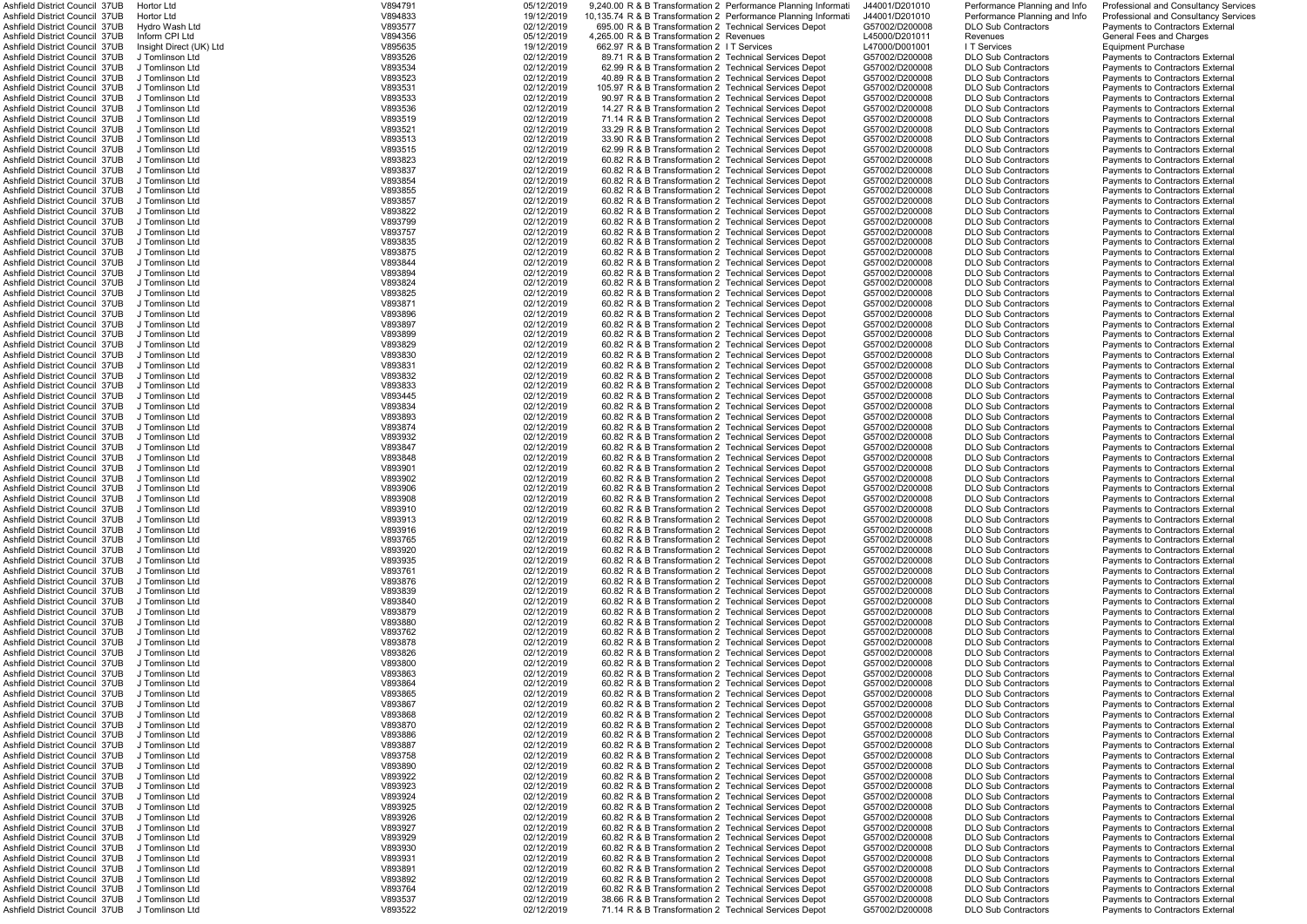| Ashfield District Council 37UB                 | J Tomlinson Ltd | V893692 | 02/12/2019 | 11.00 R & B Transformation 2 Technical Services Depot | G57002/D200008 | <b>DLO Sub Contractors</b> | Payments to Contractors External        |
|------------------------------------------------|-----------------|---------|------------|-------------------------------------------------------|----------------|----------------------------|-----------------------------------------|
| Ashfield District Council 37UB                 | J Tomlinson Ltd | V893809 | 02/12/2019 | 60.82 R & B Transformation 2 Technical Services Depot | G57002/D200008 | <b>DLO Sub Contractors</b> | Payments to Contractors External        |
| Ashfield District Council 37UB                 | J Tomlinson Ltd | V893743 | 02/12/2019 | 60.82 R & B Transformation 2 Technical Services Depot | G57002/D200008 | <b>DLO Sub Contractors</b> | Payments to Contractors External        |
| Ashfield District Council 37UB                 | J Tomlinson Ltd | V893746 | 02/12/2019 | 60.82 R & B Transformation 2 Technical Services Depot | G57002/D200008 | <b>DLO Sub Contractors</b> | Payments to Contractors External        |
| Ashfield District Council 37UB                 | J Tomlinson Ltd | V893748 | 02/12/2019 | 60.82 R & B Transformation 2 Technical Services Depot | G57002/D200008 | <b>DLO Sub Contractors</b> | Payments to Contractors External        |
| Ashfield District Council 37UB                 | J Tomlinson Ltd | V893749 | 02/12/2019 | 60.82 R & B Transformation 2 Technical Services Depot | G57002/D200008 | <b>DLO Sub Contractors</b> | Payments to Contractors External        |
| Ashfield District Council 37UB                 | J Tomlinson Ltd | V893745 | 02/12/2019 | 60.82 R & B Transformation 2 Technical Services Depot | G57002/D200008 | <b>DLO Sub Contractors</b> | Payments to Contractors External        |
| Ashfield District Council 37UB                 | J Tomlinson Ltd | V893710 | 02/12/2019 | 60.82 R & B Transformation 2 Technical Services Depot | G57002/D200008 | <b>DLO Sub Contractors</b> | Payments to Contractors External        |
| Ashfield District Council 37UB                 | J Tomlinson Ltd | V893711 | 02/12/2019 | 60.82 R & B Transformation 2 Technical Services Depot | G57002/D200008 | <b>DLO Sub Contractors</b> | Payments to Contractors External        |
| Ashfield District Council 37UB                 | J Tomlinson Ltd | V893712 | 02/12/2019 | 60.82 R & B Transformation 2 Technical Services Depot | G57002/D200008 | <b>DLO Sub Contractors</b> | Payments to Contractors External        |
| Ashfield District Council 37UB                 | J Tomlinson Ltd | V893715 | 02/12/2019 | 60.82 R & B Transformation 2 Technical Services Depot | G57002/D200008 | <b>DLO Sub Contractors</b> | Payments to Contractors External        |
| Ashfield District Council 37UB                 | J Tomlinson Ltd | V893814 | 02/12/2019 | 60.82 R & B Transformation 2 Technical Services Depot | G57002/D200008 | <b>DLO Sub Contractors</b> | Payments to Contractors External        |
| Ashfield District Council 37UB                 | J Tomlinson Ltd | V893752 | 02/12/2019 | 60.82 R & B Transformation 2 Technical Services Depot | G57002/D200008 | <b>DLO Sub Contractors</b> | <b>Payments to Contractors External</b> |
| Ashfield District Council 37UB                 | J Tomlinson Ltd | V893769 | 02/12/2019 | 60.82 R & B Transformation 2 Technical Services Depot | G57002/D200008 | <b>DLO Sub Contractors</b> | Payments to Contractors External        |
| Ashfield District Council 37UB                 | J Tomlinson Ltd | V893535 | 02/12/2019 | 66.59 R & B Transformation 2 Technical Services Depot | G57002/D200008 | <b>DLO Sub Contractors</b> | Payments to Contractors External        |
| Ashfield District Council 37UB                 | J Tomlinson Ltd | V893532 | 02/12/2019 | 38.66 R & B Transformation 2 Technical Services Depot | G57002/D200008 | <b>DLO Sub Contractors</b> | Payments to Contractors External        |
| Ashfield District Council 37UB                 | J Tomlinson Ltd | V893530 | 02/12/2019 | 45.65 R & B Transformation 2 Technical Services Depot | G57002/D200008 | <b>DLO Sub Contractors</b> | Payments to Contractors External        |
| Ashfield District Council 37UB                 | J Tomlinson Ltd | V893525 | 02/12/2019 | 37.09 R & B Transformation 2 Technical Services Depot | G57002/D200008 | <b>DLO Sub Contractors</b> | Payments to Contractors External        |
| Ashfield District Council 37UB                 | J Tomlinson Ltd | V893540 | 02/12/2019 | 43.41 R & B Transformation 2 Technical Services Depot | G57002/D200008 | <b>DLO Sub Contractors</b> | Payments to Contractors External        |
| Ashfield District Council 37UB                 | J Tomlinson Ltd | V893528 | 02/12/2019 | 32.25 R & B Transformation 2 Technical Services Depot | G57002/D200008 | <b>DLO Sub Contractors</b> | Payments to Contractors External        |
| Ashfield District Council 37UB                 | J Tomlinson Ltd | V893524 | 02/12/2019 | 62.99 R & B Transformation 2 Technical Services Depot | G57002/D200008 | <b>DLO Sub Contractors</b> | Payments to Contractors External        |
| Ashfield District Council 37UB                 | J Tomlinson Ltd | V893771 | 02/12/2019 | 60.82 R & B Transformation 2 Technical Services Depot | G57002/D200008 | <b>DLO Sub Contractors</b> | Payments to Contractors External        |
| Ashfield District Council 37UB                 | J Tomlinson Ltd | V893720 | 02/12/2019 | 60.82 R & B Transformation 2 Technical Services Depot | G57002/D200008 | <b>DLO Sub Contractors</b> | Payments to Contractors External        |
| Ashfield District Council 37UB                 | J Tomlinson Ltd | V893721 | 02/12/2019 | 60.82 R & B Transformation 2 Technical Services Depot | G57002/D200008 | <b>DLO Sub Contractors</b> | <b>Payments to Contractors External</b> |
| Ashfield District Council 37UB                 | J Tomlinson Ltd | V893775 | 02/12/2019 | 60.82 R & B Transformation 2 Technical Services Depot | G57002/D200008 | <b>DLO Sub Contractors</b> | Payments to Contractors External        |
| Ashfield District Council 37UB                 |                 | V893724 | 02/12/2019 | 60.82 R & B Transformation 2 Technical Services Depot | G57002/D200008 | <b>DLO Sub Contractors</b> | <b>Payments to Contractors External</b> |
|                                                | J Tomlinson Ltd |         |            |                                                       |                |                            |                                         |
| Ashfield District Council 37UB                 | J Tomlinson Ltd | V893779 | 02/12/2019 | 60.82 R & B Transformation 2 Technical Services Depot | G57002/D200008 | <b>DLO Sub Contractors</b> | Payments to Contractors External        |
| Ashfield District Council 37UB                 | J Tomlinson Ltd | V893727 | 02/12/2019 | 60.82 R & B Transformation 2 Technical Services Depot | G57002/D200008 | <b>DLO Sub Contractors</b> | Payments to Contractors External        |
| Ashfield District Council 37UB                 | J Tomlinson Ltd | V893699 | 02/12/2019 | 60.82 R & B Transformation 2 Technical Services Depot | G57002/D200008 | <b>DLO Sub Contractors</b> | Payments to Contractors External        |
| Ashfield District Council 37UB                 | J Tomlinson Ltd | V893728 | 02/12/2019 | 60.82 R & B Transformation 2 Technical Services Depot | G57002/D200008 | <b>DLO Sub Contractors</b> | Payments to Contractors External        |
| Ashfield District Council 37UB                 | J Tomlinson Ltd | V893767 | 02/12/2019 | 60.82 R & B Transformation 2 Technical Services Depot | G57002/D200008 | <b>DLO Sub Contractors</b> | Payments to Contractors External        |
| Ashfield District Council 37UB                 | J Tomlinson Ltd | V893729 | 02/12/2019 | 60.82 R & B Transformation 2 Technical Services Depot | G57002/D200008 | <b>DLO Sub Contractors</b> | Payments to Contractors External        |
| Ashfield District Council 37UB                 | J Tomlinson Ltd | V893730 | 02/12/2019 | 60.82 R & B Transformation 2 Technical Services Depot | G57002/D200008 | <b>DLO Sub Contractors</b> | Payments to Contractors External        |
| Ashfield District Council 37UB                 | J Tomlinson Ltd | V893784 | 02/12/2019 | 60.82 R & B Transformation 2 Technical Services Depot | G57002/D200008 | <b>DLO Sub Contractors</b> | Payments to Contractors External        |
| Ashfield District Council 37UB                 | J Tomlinson Ltd | V893754 | 02/12/2019 | 60.82 R & B Transformation 2 Technical Services Depot | G57002/D200008 | <b>DLO Sub Contractors</b> | Payments to Contractors External        |
| Ashfield District Council 37UB                 | J Tomlinson Ltd | V893755 | 02/12/2019 | 60.82 R & B Transformation 2 Technical Services Depot | G57002/D200008 | <b>DLO Sub Contractors</b> | Payments to Contractors External        |
| Ashfield District Council 37UB                 | J Tomlinson Ltd | V893756 | 02/12/2019 | 60.82 R & B Transformation 2 Technical Services Depot | G57002/D200008 | <b>DLO Sub Contractors</b> | Payments to Contractors External        |
| Ashfield District Council 37UB                 | J Tomlinson Ltd | V893731 | 02/12/2019 | 60.82 R & B Transformation 2 Technical Services Depot | G57002/D200008 | <b>DLO Sub Contractors</b> | Payments to Contractors External        |
| Ashfield District Council 37UB                 | J Tomlinson Ltd | V893732 | 02/12/2019 | 60.82 R & B Transformation 2 Technical Services Depot | G57002/D200008 | <b>DLO Sub Contractors</b> | Payments to Contractors External        |
| Ashfield District Council 37UB                 | J Tomlinson Ltd | V893733 | 02/12/2019 | 60.82 R & B Transformation 2 Technical Services Depot | G57002/D200008 | <b>DLO Sub Contractors</b> | Payments to Contractors External        |
| Ashfield District Council 37UB                 | J Tomlinson Ltd | V893702 | 02/12/2019 | 60.82 R & B Transformation 2 Technical Services Depot | G57002/D200008 | <b>DLO Sub Contractors</b> | Payments to Contractors External        |
| Ashfield District Council 37UB                 | J Tomlinson Ltd | V893734 | 02/12/2019 | 60.82 R & B Transformation 2 Technical Services Depot | G57002/D200008 | <b>DLO Sub Contractors</b> | Payments to Contractors External        |
| Ashfield District Council 37UB                 | J Tomlinson Ltd | V893735 | 02/12/2019 | 60.82 R & B Transformation 2 Technical Services Depot | G57002/D200008 | <b>DLO Sub Contractors</b> | Payments to Contractors External        |
| Ashfield District Council 37UB                 | J Tomlinson Ltd | V893737 | 02/12/2019 | 60.82 R & B Transformation 2 Technical Services Depot | G57002/D200008 | <b>DLO Sub Contractors</b> | Payments to Contractors External        |
| Ashfield District Council 37UB                 | J Tomlinson Ltd | V893816 | 02/12/2019 | 60.82 R & B Transformation 2 Technical Services Depot | G57002/D200008 | <b>DLO Sub Contractors</b> | <b>Payments to Contractors External</b> |
| Ashfield District Council 37UB                 | J Tomlinson Ltd | V893739 | 02/12/2019 | 60.82 R & B Transformation 2 Technical Services Depot | G57002/D200008 | <b>DLO Sub Contractors</b> | Payments to Contractors External        |
| Ashfield District Council 37UB                 | J Tomlinson Ltd | V893740 | 02/12/2019 | 60.82 R & B Transformation 2 Technical Services Depot | G57002/D200008 | <b>DLO Sub Contractors</b> | Payments to Contractors External        |
| Ashfield District Council 37UB                 | J Tomlinson Ltd | V893529 | 02/12/2019 | 71.95 R & B Transformation 2 Technical Services Depot | G57002/D200008 | <b>DLO Sub Contractors</b> | <b>Payments to Contractors External</b> |
| Ashfield District Council 37UB                 | J Tomlinson Ltd | V893517 | 02/12/2019 | 78.71 R & B Transformation 2 Technical Services Depot | G57002/D200008 | <b>DLO Sub Contractors</b> | Payments to Contractors External        |
| Ashfield District Council 37UB                 | J Tomlinson Ltd | V893518 | 02/12/2019 | 62.99 R & B Transformation 2 Technical Services Depot | G57002/D200008 | <b>DLO Sub Contractors</b> | Payments to Contractors External        |
| Ashfield District Council 37UB                 | J Tomlinson Ltd | V893516 | 02/12/2019 | 62.99 R & B Transformation 2 Technical Services Depot | G57002/D200008 | <b>DLO Sub Contractors</b> | Payments to Contractors External        |
| Ashfield District Council 37UB                 | J Tomlinson Ltd | V893514 | 02/12/2019 | 33.90 R & B Transformation 2 Technical Services Depot | G57002/D200008 | <b>DLO Sub Contractors</b> | Payments to Contractors External        |
| Ashfield District Council 37UB                 | J Tomlinson Ltd | V893934 | 02/12/2019 | 60.82 R & B Transformation 2 Technical Services Depot | G57002/D200008 | <b>DLO Sub Contractors</b> | Payments to Contractors External        |
|                                                |                 |         |            |                                                       | G57002/D200008 |                            |                                         |
| Ashfield District Council 37UB                 | J Tomlinson Ltd | V893862 | 02/12/2019 | 60.82 R & B Transformation 2 Technical Services Depot |                | <b>DLO Sub Contractors</b> | Payments to Contractors External        |
| Ashfield District Council 37UB                 | J Tomlinson Ltd | V893860 | 02/12/2019 | 60.82 R & B Transformation 2 Technical Services Depot | G57002/D200008 | <b>DLO Sub Contractors</b> | Payments to Contractors External        |
| Ashfield District Council 37UB                 | J Tomlinson Ltd | V893850 | 02/12/2019 | 60.82 R & B Transformation 2 Technical Services Depot | G57002/D200008 | <b>DLO Sub Contractors</b> | Payments to Contractors External        |
| Ashfield District Council 37UB                 | J Tomlinson Ltd | V893818 | 02/12/2019 | 60.82 R & B Transformation 2 Technical Services Depot | G57002/D200008 | <b>DLO Sub Contractors</b> | Payments to Contractors External        |
| Ashfield District Council 37UB                 | J Tomlinson Ltd | V893851 | 02/12/2019 | 60.82 R & B Transformation 2 Technical Services Depot | G57002/D200008 | <b>DLO Sub Contractors</b> | Payments to Contractors External        |
| Ashfield District Council 37UB                 | J Tomlinson Ltd | V893853 | 02/12/2019 | 60.82 R & B Transformation 2 Technical Services Depot | G57002/D200008 | <b>DLO Sub Contractors</b> | Payments to Contractors External        |
| Ashfield District Council 37UB                 | J Tomlinson Ltd | V893856 | 02/12/2019 | 60.82 R & B Transformation 2 Technical Services Depot | G57002/D200008 | <b>DLO Sub Contractors</b> | Payments to Contractors External        |
| Ashfield District Council 37UB                 | J Tomlinson Ltd | V893821 | 02/12/2019 | 60.82 R & B Transformation 2 Technical Services Depot | G57002/D200008 | <b>DLO Sub Contractors</b> | Payments to Contractors External        |
| Ashfield District Council 37UB                 | J Tomlinson Ltd | V893785 | 02/12/2019 | 60.82 R & B Transformation 2 Technical Services Depot | G57002/D200008 | <b>DLO Sub Contractors</b> | Payments to Contractors External        |
| Ashfield District Council 37UB                 | J Tomlinson Ltd | V893787 | 02/12/2019 | 60.82 R & B Transformation 2 Technical Services Depot | G57002/D200008 | <b>DLO Sub Contractors</b> | Payments to Contractors External        |
| Ashfield District Council 37UB                 | J Tomlinson Ltd | V893790 | 02/12/2019 | 60.82 R & B Transformation 2 Technical Services Depot | G57002/D200008 | <b>DLO Sub Contractors</b> | Payments to Contractors External        |
| Ashfield District Council 37UB                 | J Tomlinson Ltd | V893791 | 02/12/2019 | 60.82 R & B Transformation 2 Technical Services Depot | G57002/D200008 | <b>DLO Sub Contractors</b> | Payments to Contractors External        |
| Ashfield District Council 37UB                 | J Tomlinson Ltd | V893792 | 02/12/2019 | 60.82 R & B Transformation 2 Technical Services Depot | G57002/D200008 | <b>DLO Sub Contractors</b> | Payments to Contractors External        |
| Ashfield District Council 37UB                 | J Tomlinson Ltd | V893813 | 02/12/2019 | 60.82 R & B Transformation 2 Technical Services Depot | G57002/D200008 | <b>DLO Sub Contractors</b> | Payments to Contractors External        |
| Ashfield District Council 37UB                 | J Tomlinson Ltd | V893812 | 02/12/2019 | 60.82 R & B Transformation 2 Technical Services Depot | G57002/D200008 | <b>DLO Sub Contractors</b> | Payments to Contractors External        |
| Ashfield District Council 37UB                 | J Tomlinson Ltd | V893793 | 02/12/2019 | 60.82 R & B Transformation 2 Technical Services Depot | G57002/D200008 | <b>DLO Sub Contractors</b> | Payments to Contractors External        |
| Ashfield District Council 37UB                 | J Tomlinson Ltd | V893794 | 02/12/2019 | 60.82 R & B Transformation 2 Technical Services Depot | G57002/D200008 | <b>DLO Sub Contractors</b> | Payments to Contractors External        |
| Ashfield District Council 37UB                 | J Tomlinson Ltd | V893797 | 02/12/2019 | 60.82 R & B Transformation 2 Technical Services Depot | G57002/D200008 | <b>DLO Sub Contractors</b> | Payments to Contractors External        |
| Ashfield District Council 37UB                 | J Tomlinson Ltd | V893781 | 02/12/2019 | 60.82 R & B Transformation 2 Technical Services Depot | G57002/D200008 | <b>DLO Sub Contractors</b> | Payments to Contractors External        |
| Ashfield District Council 37UB                 | J Tomlinson Ltd | V893741 | 02/12/2019 | 60.82 R & B Transformation 2 Technical Services Depot | G57002/D200008 | <b>DLO Sub Contractors</b> | Payments to Contractors External        |
| Ashfield District Council 37UB                 | J Tomlinson Ltd | V893742 | 02/12/2019 | 60.82 R & B Transformation 2 Technical Services Depot | G57002/D200008 | <b>DLO Sub Contractors</b> | Payments to Contractors External        |
| Ashfield District Council 37UB                 | J Tomlinson Ltd | V893939 | 02/12/2019 | 60.82 R & B Transformation 2 Technical Services Depot | G57002/D200008 | <b>DLO Sub Contractors</b> | Payments to Contractors External        |
| Ashfield District Council 37UB                 | J Tomlinson Ltd | V893950 | 02/12/2019 | 60.82 R & B Transformation 2 Technical Services Depot | G57002/D200008 | <b>DLO Sub Contractors</b> | Payments to Contractors External        |
| Ashfield District Council 37UB                 | J Tomlinson Ltd | V893954 | 02/12/2019 | 60.82 R & B Transformation 2 Technical Services Depot | G57002/D200008 | <b>DLO Sub Contractors</b> | Payments to Contractors External        |
| Ashfield District Council 37UB                 | J Tomlinson Ltd | V893955 | 02/12/2019 | 60.82 R & B Transformation 2 Technical Services Depot | G57002/D200008 | <b>DLO Sub Contractors</b> | Payments to Contractors External        |
| Ashfield District Council 37UB                 | J Tomlinson Ltd | V893957 | 02/12/2019 | 60.82 R & B Transformation 2 Technical Services Depot | G57002/D200008 | <b>DLO Sub Contractors</b> | Payments to Contractors External        |
| Ashfield District Council 37UB                 | J Tomlinson Ltd | V893958 | 02/12/2019 | 60.82 R & B Transformation 2 Technical Services Depot | G57002/D200008 | <b>DLO Sub Contractors</b> | Payments to Contractors External        |
| Ashfield District Council 37UB                 | J Tomlinson Ltd | V893959 | 02/12/2019 | 60.82 R & B Transformation 2 Technical Services Depot | G57002/D200008 | <b>DLO Sub Contractors</b> | Payments to Contractors External        |
| Ashfield District Council 37UB                 | J Tomlinson Ltd | V893960 | 02/12/2019 | 60.82 R & B Transformation 2 Technical Services Depot | G57002/D200008 | <b>DLO Sub Contractors</b> | Payments to Contractors External        |
| Ashfield District Council 37UB                 | J Tomlinson Ltd | V893961 | 02/12/2019 | 60.82 R & B Transformation 2 Technical Services Depot | G57002/D200008 | <b>DLO Sub Contractors</b> | Payments to Contractors External        |
| Ashfield District Council 37UB                 | J Tomlinson Ltd | V893804 | 02/12/2019 | 60.82 R & B Transformation 2 Technical Services Depot | G57002/D200008 | <b>DLO Sub Contractors</b> | Payments to Contractors External        |
| Ashfield District Council 37UB                 | J Tomlinson Ltd | V893805 | 02/12/2019 | 60.82 R & B Transformation 2 Technical Services Depot | G57002/D200008 | <b>DLO Sub Contractors</b> | Payments to Contractors External        |
| Ashfield District Council 37UB                 | J Tomlinson Ltd | V893428 | 02/12/2019 | 60.82 R & B Transformation 2 Technical Services Depot | G57002/D200008 | <b>DLO Sub Contractors</b> | <b>Payments to Contractors External</b> |
|                                                |                 |         |            |                                                       |                |                            |                                         |
| Ashfield District Council 37UB                 | J Tomlinson Ltd | V893429 | 02/12/2019 | 60.82 R & B Transformation 2 Technical Services Depot | G57002/D200008 | <b>DLO Sub Contractors</b> | Payments to Contractors External        |
| Ashfield District Council 37UB                 | J Tomlinson Ltd | V893431 | 02/12/2019 | 60.82 R & B Transformation 2 Technical Services Depot | G57002/D200008 | <b>DLO Sub Contractors</b> | <b>Payments to Contractors External</b> |
| Ashfield District Council 37UB J Tomlinson Ltd |                 | V893433 | 02/12/2019 | 60.82 R & B Transformation 2 Technical Services Depot | G57002/D200008 | <b>DLO Sub Contractors</b> | Payments to Contractors External        |

|            |   | Sub Contractors                    |
|------------|---|------------------------------------|
|            |   | Sub Contractors                    |
|            |   | Sub Contractors                    |
| Sub        |   | Contractors                        |
| Sub<br>Sub |   | Contractors                        |
|            |   | Contractors                        |
| Sub        |   |                                    |
| .<br>Sub   |   | Contractors<br>Contractors         |
| Sub        |   | Contractors                        |
| Sub        |   | Contractors                        |
| Sub        |   |                                    |
|            |   | Contractors                        |
| Sub        |   | Contractors                        |
| .<br>Sub   |   | Contractors                        |
|            |   | Contractors                        |
| Sub<br>Sub |   | Contractors                        |
| Sub        |   | Contractors                        |
| Sub        |   | Contractors                        |
| Sub        | C | <b>Contractors</b>                 |
| Sub        |   | Contractors                        |
| Sub        |   | Contractors                        |
| Sub        |   | Contractors                        |
| -<br>Sub   |   | Contractors                        |
| Sub        |   |                                    |
|            |   | Contractors<br>Contractors         |
| Sub        |   |                                    |
| Sub        |   | Contractors                        |
| Sub        |   | Contractors                        |
| Sub        |   | Contractors                        |
| Sub        |   | Contractors                        |
| .<br>Sub   |   | Contractors                        |
|            |   | Contractors                        |
| Sub<br>Sub |   | Contractors                        |
| Sub        |   |                                    |
| Sub        |   | Contractors<br>Contractors         |
| Sub        |   | Contractors                        |
| Sub        |   | Contractors                        |
| Sub        |   |                                    |
|            |   | Contractors                        |
| Sub        |   | Contractors                        |
| -<br>Sub   |   | Contractors                        |
| Sub<br>Sub |   | Contractors                        |
|            |   | Contractors                        |
| Sub        |   | Contractors                        |
| Sub        |   | Contractors                        |
| Sub        |   | Contractors                        |
|            |   |                                    |
|            |   |                                    |
|            |   | Sub Contractors                    |
|            |   | Sub Contractors                    |
|            |   |                                    |
|            |   | Sub Contractors<br>Sub Contractors |
| Sub        |   | Contractors                        |
| Sub        |   | Contractors                        |
| Sub        |   | Contractors                        |
| Sub        |   | Contractors                        |
|            |   |                                    |
| Sub<br>Sub |   | Contractors<br>Contractors         |
|            |   |                                    |
| Sub        |   | Contractors                        |
| Sub        |   | Contractors                        |
| -<br>Sub   |   | Contractors                        |
| Sub        |   | Contractors                        |
| Sub        |   | Contractors                        |
| Sub        |   | Contractors                        |
| Sub        |   | Contractors                        |
| Sub        |   | Contractors                        |
| Sub        |   | Contractors                        |
|            |   | Contractors                        |
| Sub<br>Sub |   | Contractors                        |
| Sub        |   |                                    |
| Sub        |   | Contractors                        |
|            |   | Contractors                        |
| Sub        |   | Contractors                        |
| Sub        |   | Contractors                        |
| Sub        |   | Contractors                        |
| Sub        |   | Contractors                        |
| Sub        |   | Contractors                        |
| Sub        |   | Contractors                        |
| Sub        |   | Contractors                        |
| Sub        |   | Contractors                        |
| Sub        |   | Contractors                        |
| Sub        |   | Contractors                        |
| Sub        |   | Contractors                        |
| Sub        |   | Contractors                        |
|            |   |                                    |
| Sub        |   | Contractors                        |
| Sub        |   | Contractors                        |
| -<br>Sub   |   | Contractors                        |
| Sub        |   | Contractors                        |
| Sub        |   | Contractors                        |
| Sub        |   | Contractors                        |
| Sub        |   | Contractors                        |
| Sub        |   | Contractors                        |
|            |   | Sub Contractors                    |
| .<br>Sub   |   | Contractors                        |

|  | Payments to Contractors External                                     |  |
|--|----------------------------------------------------------------------|--|
|  | Payments to Contractors External                                     |  |
|  | Payments to Contractors External                                     |  |
|  | Payments to Contractors External                                     |  |
|  | Payments to Contractors External                                     |  |
|  | Payments to Contractors External                                     |  |
|  | Payments to Contractors External                                     |  |
|  | Payments to Contractors External                                     |  |
|  | Payments to Contractors External                                     |  |
|  |                                                                      |  |
|  | Payments to Contractors External                                     |  |
|  | Payments to Contractors External                                     |  |
|  | <b>Payments to Contractors External</b>                              |  |
|  | Payments to Contractors External                                     |  |
|  | Payments to Contractors External                                     |  |
|  | Payments to Contractors External                                     |  |
|  | Payments to Contractors External                                     |  |
|  | Payments to Contractors External                                     |  |
|  | Payments to Contractors External                                     |  |
|  | Payments to Contractors External                                     |  |
|  | Payments to Contractors External                                     |  |
|  | Payments to Contractors External                                     |  |
|  |                                                                      |  |
|  | Payments to Contractors External                                     |  |
|  | Payments to Contractors External                                     |  |
|  | Payments to Contractors External                                     |  |
|  | Payments to Contractors External                                     |  |
|  | Payments to Contractors External                                     |  |
|  | Payments to Contractors External                                     |  |
|  | Payments to Contractors External                                     |  |
|  | Payments to Contractors External                                     |  |
|  | Payments to Contractors External                                     |  |
|  | Payments to Contractors External                                     |  |
|  | Payments to Contractors External                                     |  |
|  | Payments to Contractors External                                     |  |
|  | Payments to Contractors External                                     |  |
|  |                                                                      |  |
|  | Payments to Contractors External                                     |  |
|  | Payments to Contractors External                                     |  |
|  | Payments to Contractors External                                     |  |
|  | Payments to Contractors External                                     |  |
|  | Payments to Contractors External                                     |  |
|  | Payments to Contractors External                                     |  |
|  | Payments to Contractors External                                     |  |
|  | Payments to Contractors External                                     |  |
|  | Payments to Contractors External                                     |  |
|  |                                                                      |  |
|  |                                                                      |  |
|  | Payments to Contractors External                                     |  |
|  | Payments to Contractors External                                     |  |
|  | Payments to Contractors External                                     |  |
|  | Payments to Contractors External                                     |  |
|  | Payments to Contractors External                                     |  |
|  | Payments to Contractors External                                     |  |
|  | Payments to Contractors External                                     |  |
|  | Payments to Contractors External                                     |  |
|  | Payments to Contractors External                                     |  |
|  | Payments to Contractors External                                     |  |
|  | Payments to Contractors External                                     |  |
|  | Payments to Contractors External                                     |  |
|  | Payments to Contractors External                                     |  |
|  |                                                                      |  |
|  | Payments to Contractors External                                     |  |
|  | Payments to Contractors External                                     |  |
|  | Payments to Contractors External                                     |  |
|  | Payments to Contractors External                                     |  |
|  | Payments to Contractors External                                     |  |
|  | Payments to Contractors External                                     |  |
|  | Payments to Contractors External                                     |  |
|  | Payments to Contractors External                                     |  |
|  | Payments to Contractors External                                     |  |
|  | Payments to Contractors External                                     |  |
|  | Payments to Contractors External                                     |  |
|  | Payments to Contractors External                                     |  |
|  | Payments to Contractors External                                     |  |
|  | Payments to Contractors External                                     |  |
|  | Payments to Contractors External                                     |  |
|  | Payments to Contractors External                                     |  |
|  | Payments to Contractors External                                     |  |
|  |                                                                      |  |
|  | Payments to Contractors External                                     |  |
|  | Payments to Contractors External                                     |  |
|  | Payments to Contractors External                                     |  |
|  | Payments to Contractors External                                     |  |
|  | Payments to Contractors External                                     |  |
|  | Payments to Contractors External                                     |  |
|  | Payments to Contractors External                                     |  |
|  | Payments to Contractors External                                     |  |
|  | Payments to Contractors External                                     |  |
|  | Payments to Contractors External                                     |  |
|  | Payments to Contractors External                                     |  |
|  | <b>Payments to Contractors External</b>                              |  |
|  | Payments to Contractors External                                     |  |
|  | Payments to Contractors External                                     |  |
|  | Payments to Contractors External<br>Payments to Contractors External |  |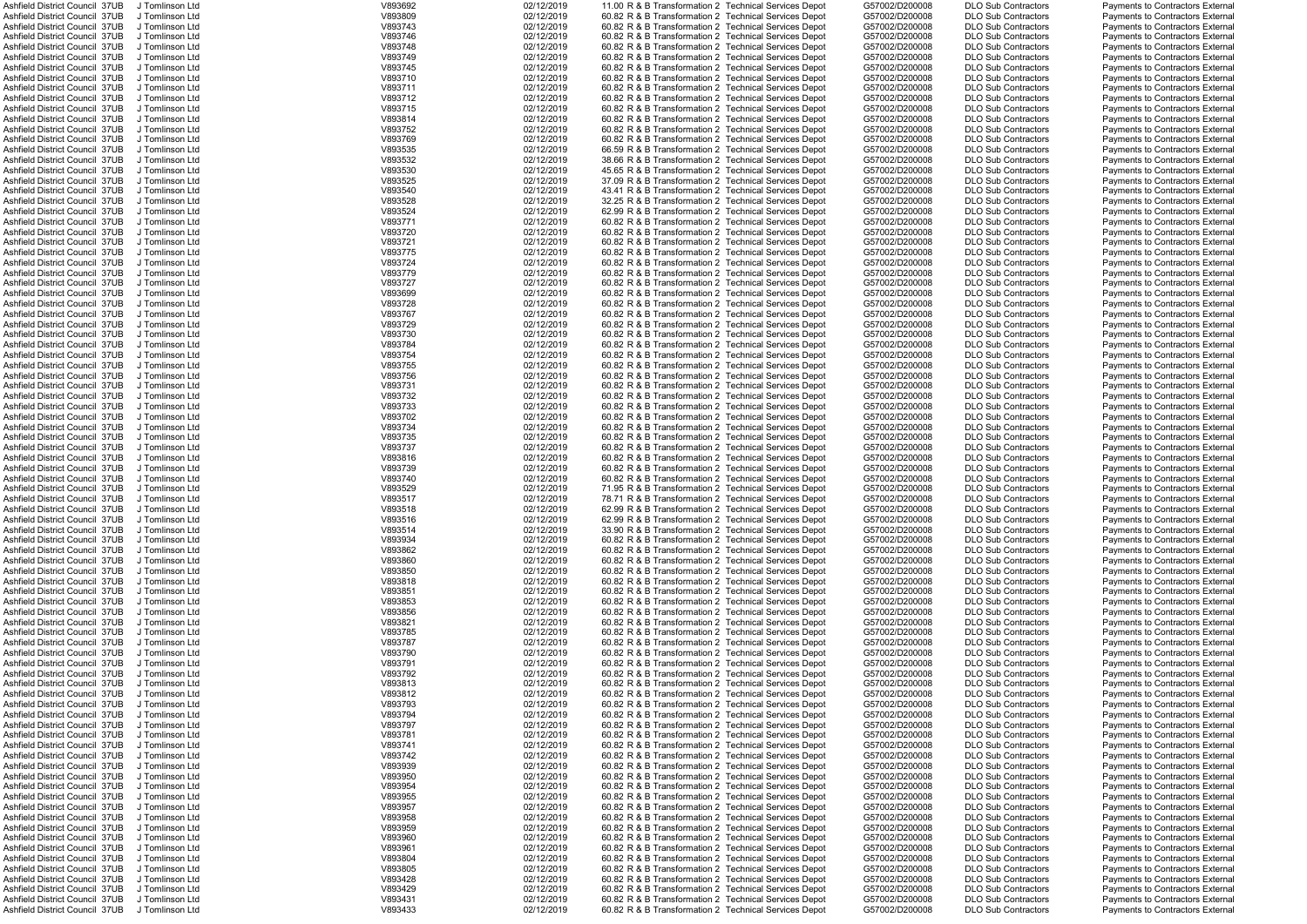| Ashfield District Council 37UB                 | J Tomlinson Ltd | V893434 | 02/12/2019 | 60.82 R & B Transformation 2 Technical Services Depot  | G57002/D200008 | <b>DLO Sub Contractors</b> | <b>Payments to Contractors External</b> |
|------------------------------------------------|-----------------|---------|------------|--------------------------------------------------------|----------------|----------------------------|-----------------------------------------|
| Ashfield District Council 37UB                 | J Tomlinson Ltd | V893949 | 02/12/2019 | 60.82 R & B Transformation 2 Technical Services Depot  | G57002/D200008 | <b>DLO Sub Contractors</b> | <b>Payments to Contractors External</b> |
| Ashfield District Council 37UB                 | J Tomlinson Ltd | V893940 | 02/12/2019 | 60.82 R & B Transformation 2 Technical Services Depot  | G57002/D200008 | <b>DLO Sub Contractors</b> | <b>Payments to Contractors External</b> |
| Ashfield District Council 37UB                 | J Tomlinson Ltd | V893941 | 02/12/2019 | 60.82 R & B Transformation 2 Technical Services Depot  | G57002/D200008 | <b>DLO Sub Contractors</b> | <b>Payments to Contractors External</b> |
| Ashfield District Council 37UB                 | J Tomlinson Ltd | V893942 | 02/12/2019 | 60.82 R & B Transformation 2 Technical Services Depot  | G57002/D200008 | <b>DLO Sub Contractors</b> | <b>Payments to Contractors External</b> |
| Ashfield District Council 37UB                 | J Tomlinson Ltd | V893703 | 02/12/2019 | 60.82 R & B Transformation 2 Technical Services Depot  | G57002/D200008 | <b>DLO Sub Contractors</b> | <b>Payments to Contractors External</b> |
| Ashfield District Council 37UB                 | J Tomlinson Ltd | V893704 | 02/12/2019 | 60.82 R & B Transformation 2 Technical Services Depot  | G57002/D200008 | <b>DLO Sub Contractors</b> | <b>Payments to Contractors External</b> |
|                                                |                 |         |            |                                                        | G57002/D200008 |                            |                                         |
| Ashfield District Council 37UB                 | J Tomlinson Ltd | V893705 | 02/12/2019 | 60.82 R & B Transformation 2 Technical Services Depot  |                | <b>DLO Sub Contractors</b> | Payments to Contractors External        |
| Ashfield District Council 37UB                 | J Tomlinson Ltd | V893946 | 02/12/2019 | 60.82 R & B Transformation 2 Technical Services Depot  | G57002/D200008 | <b>DLO Sub Contractors</b> | <b>Payments to Contractors External</b> |
| Ashfield District Council 37UB                 | J Tomlinson Ltd | V893944 | 02/12/2019 | 60.82 R & B Transformation 2 Technical Services Depot  | G57002/D200008 | <b>DLO Sub Contractors</b> | <b>Payments to Contractors External</b> |
| Ashfield District Council 37UB                 | J Tomlinson Ltd | V893945 | 02/12/2019 | 60.82 R & B Transformation 2 Technical Services Depot  | G57002/D200008 | <b>DLO Sub Contractors</b> | <b>Payments to Contractors External</b> |
| Ashfield District Council 37UB                 | J Tomlinson Ltd | V893437 | 02/12/2019 | 60.82 R & B Transformation 2 Technical Services Depot  | G57002/D200008 | <b>DLO Sub Contractors</b> | <b>Payments to Contractors External</b> |
| Ashfield District Council 37UB                 | J Tomlinson Ltd | V893438 | 02/12/2019 | 60.82 R & B Transformation 2 Technical Services Depot  | G57002/D200008 | <b>DLO Sub Contractors</b> | <b>Payments to Contractors External</b> |
| Ashfield District Council 37UB                 | J Tomlinson Ltd | V893858 | 02/12/2019 | 60.82 R & B Transformation 2 Technical Services Depot  | G57002/D200008 | <b>DLO Sub Contractors</b> | <b>Payments to Contractors External</b> |
|                                                |                 |         |            |                                                        |                |                            |                                         |
| Ashfield District Council 37UB                 | J Tomlinson Ltd | V893820 | 02/12/2019 | 60.82 R & B Transformation 2 Technical Services Depot  | G57002/D200008 | <b>DLO Sub Contractors</b> | Payments to Contractors External        |
| Ashfield District Council 37UB                 | J Tomlinson Ltd | V893852 | 02/12/2019 | 60.82 R & B Transformation 2 Technical Services Depot  | G57002/D200008 | <b>DLO Sub Contractors</b> | <b>Payments to Contractors External</b> |
| Ashfield District Council 37UB                 | J Tomlinson Ltd | V893859 | 02/12/2019 | 60.82 R & B Transformation 2 Technical Services Depot  | G57002/D200008 | <b>DLO Sub Contractors</b> | <b>Payments to Contractors External</b> |
| Ashfield District Council 37UB                 | J Tomlinson Ltd | V893836 | 02/12/2019 | 60.82 R & B Transformation 2 Technical Services Depot  | G57002/D200008 | <b>DLO Sub Contractors</b> | <b>Payments to Contractors External</b> |
| Ashfield District Council 37UB                 | J Tomlinson Ltd | V893819 | 02/12/2019 | 60.82 R & B Transformation 2 Technical Services Depot  | G57002/D200008 | <b>DLO Sub Contractors</b> | <b>Payments to Contractors External</b> |
| Ashfield District Council 37UB                 | J Tomlinson Ltd | V893843 | 02/12/2019 | 60.82 R & B Transformation 2 Technical Services Depot  | G57002/D200008 | <b>DLO Sub Contractors</b> | <b>Payments to Contractors External</b> |
| Ashfield District Council 37UB                 | J Tomlinson Ltd | V893895 | 02/12/2019 | 60.82 R & B Transformation 2 Technical Services Depot  | G57002/D200008 | <b>DLO Sub Contractors</b> | <b>Payments to Contractors External</b> |
|                                                |                 |         |            |                                                        |                |                            |                                         |
| Ashfield District Council 37UB                 | J Tomlinson Ltd | V893842 | 02/12/2019 | 60.82 R & B Transformation 2 Technical Services Depot  | G57002/D200008 | <b>DLO Sub Contractors</b> | <b>Payments to Contractors External</b> |
| Ashfield District Council 37UB                 | J Tomlinson Ltd | V893827 | 02/12/2019 | 60.82 R & B Transformation 2 Technical Services Depot  | G57002/D200008 | <b>DLO Sub Contractors</b> | <b>Payments to Contractors External</b> |
| Ashfield District Council 37UB                 | J Tomlinson Ltd | V893828 | 02/12/2019 | 60.82 R & B Transformation 2 Technical Services Depot  | G57002/D200008 | <b>DLO Sub Contractors</b> | Payments to Contractors External        |
| Ashfield District Council 37UB                 | J Tomlinson Ltd | V893898 | 02/12/2019 | 60.82 R & B Transformation 2 Technical Services Depot  | G57002/D200008 | <b>DLO Sub Contractors</b> | <b>Payments to Contractors External</b> |
| Ashfield District Council 37UB                 | J Tomlinson Ltd | V893900 | 02/12/2019 | 60.82 R & B Transformation 2 Technical Services Depot  | G57002/D200008 | <b>DLO Sub Contractors</b> | <b>Payments to Contractors External</b> |
| Ashfield District Council 37UB                 | J Tomlinson Ltd | V893872 | 02/12/2019 | 60.82 R & B Transformation 2 Technical Services Depot  | G57002/D200008 | <b>DLO Sub Contractors</b> | <b>Payments to Contractors External</b> |
| Ashfield District Council 37UB                 | J Tomlinson Ltd | V893439 | 02/12/2019 | 60.82 R & B Transformation 2 Technical Services Depot  | G57002/D200008 | <b>DLO Sub Contractors</b> | <b>Payments to Contractors External</b> |
|                                                |                 |         |            |                                                        |                |                            |                                         |
| Ashfield District Council 37UB                 | J Tomlinson Ltd | V893441 | 02/12/2019 | 60.82 R & B Transformation 2 Technical Services Depot  | G57002/D200008 | <b>DLO Sub Contractors</b> | <b>Payments to Contractors External</b> |
| Ashfield District Council 37UB                 | J Tomlinson Ltd | V893442 | 02/12/2019 | 60.82 R & B Transformation 2 Technical Services Depot  | G57002/D200008 | <b>DLO Sub Contractors</b> | <b>Payments to Contractors External</b> |
| Ashfield District Council 37UB                 | J Tomlinson Ltd | V893444 | 02/12/2019 | 60.82 R & B Transformation 2 Technical Services Depot  | G57002/D200008 | <b>DLO Sub Contractors</b> | <b>Payments to Contractors External</b> |
| Ashfield District Council 37UB                 | J Tomlinson Ltd | V893760 | 02/12/2019 | 60.82 R & B Transformation 2 Technical Services Depot  | G57002/D200008 | <b>DLO Sub Contractors</b> | Payments to Contractors External        |
| Ashfield District Council 37UB                 | J Tomlinson Ltd | V893801 | 02/12/2019 | 60.82 R & B Transformation 2 Technical Services Depot  | G57002/D200008 | <b>DLO Sub Contractors</b> | Payments to Contractors External        |
| Ashfield District Council 37UB                 | J Tomlinson Ltd | V893803 | 02/12/2019 | 60.82 R & B Transformation 2 Technical Services Depot  | G57002/D200008 | <b>DLO Sub Contractors</b> | Payments to Contractors External        |
| Ashfield District Council 37UB                 |                 | V893689 | 02/12/2019 | 21.82 R & B Transformation 2 Technical Services Depot  | G57002/D200008 | <b>DLO Sub Contractors</b> |                                         |
|                                                | J Tomlinson Ltd |         |            |                                                        |                |                            | Payments to Contractors External        |
| Ashfield District Council 37UB                 | J Tomlinson Ltd | V893673 | 02/12/2019 | 21.82 R & B Transformation 2 Technical Services Depot  | G57002/D200008 | <b>DLO Sub Contractors</b> | Payments to Contractors External        |
| Ashfield District Council 37UB                 | J Tomlinson Ltd | V893573 | 02/12/2019 | 244.14 R & B Transformation 2 Technical Services Depot | G57002/D200008 | <b>DLO Sub Contractors</b> | Payments to Contractors External        |
| Ashfield District Council 37UB                 | J Tomlinson Ltd | V893662 | 02/12/2019 | 19.02 R & B Transformation 2 Technical Services Depot  | G57002/D200008 | <b>DLO Sub Contractors</b> | Payments to Contractors External        |
| Ashfield District Council 37UB                 | J Tomlinson Ltd | V893694 | 02/12/2019 | 21.82 R & B Transformation 2 Technical Services Depot  | G57002/D200008 | <b>DLO Sub Contractors</b> | Payments to Contractors External        |
| Ashfield District Council 37UB                 | J Tomlinson Ltd | V893538 | 02/12/2019 | 62.99 R & B Transformation 2 Technical Services Depot  | G57002/D200008 | <b>DLO Sub Contractors</b> | Payments to Contractors External        |
| Ashfield District Council 37UB                 | J Tomlinson Ltd | V893593 | 02/12/2019 | 26.79 R & B Transformation 2 Technical Services Depot  | G57002/D200008 | <b>DLO Sub Contractors</b> | Payments to Contractors External        |
|                                                |                 |         |            |                                                        |                |                            |                                         |
| <b>Ashfield District Council 37UB</b>          | J Tomlinson Ltd | V893873 | 02/12/2019 | 60.82 R & B Transformation 2 Technical Services Depot  | G57002/D200008 | <b>DLO Sub Contractors</b> | Payments to Contractors External        |
| Ashfield District Council 37UB                 | J Tomlinson Ltd | V893845 | 02/12/2019 | 60.82 R & B Transformation 2 Technical Services Depot  | G57002/D200008 | <b>DLO Sub Contractors</b> | Payments to Contractors External        |
| Ashfield District Council 37UB                 | J Tomlinson Ltd | V893846 | 02/12/2019 | 60.82 R & B Transformation 2 Technical Services Depot  | G57002/D200008 | <b>DLO Sub Contractors</b> | Payments to Contractors External        |
| Ashfield District Council 37UB                 | J Tomlinson Ltd | V893903 | 02/12/2019 | 60.82 R & B Transformation 2 Technical Services Depot  | G57002/D200008 | <b>DLO Sub Contractors</b> | Payments to Contractors External        |
| Ashfield District Council 37UB                 | J Tomlinson Ltd | V893904 | 02/12/2019 | 60.82 R & B Transformation 2 Technical Services Depot  | G57002/D200008 | <b>DLO Sub Contractors</b> | <b>Payments to Contractors External</b> |
| Ashfield District Council 37UB                 | J Tomlinson Ltd | V893905 | 02/12/2019 | 60.82 R & B Transformation 2 Technical Services Depot  | G57002/D200008 | <b>DLO Sub Contractors</b> | Payments to Contractors External        |
| Ashfield District Council 37UB                 | J Tomlinson Ltd | V893907 | 02/12/2019 | 60.82 R & B Transformation 2 Technical Services Depot  | G57002/D200008 | <b>DLO Sub Contractors</b> | Payments to Contractors External        |
|                                                |                 |         |            |                                                        |                |                            |                                         |
| Ashfield District Council 37UB                 | J Tomlinson Ltd | V893909 | 02/12/2019 | 60.82 R & B Transformation 2 Technical Services Depot  | G57002/D200008 | <b>DLO Sub Contractors</b> | <b>Payments to Contractors External</b> |
| Ashfield District Council 37UB                 | J Tomlinson Ltd | V893911 | 02/12/2019 | 60.82 R & B Transformation 2 Technical Services Depot  | G57002/D200008 | <b>DLO Sub Contractors</b> | <b>Payments to Contractors External</b> |
| Ashfield District Council 37UB                 | J Tomlinson Ltd | V893912 | 02/12/2019 | 60.82 R & B Transformation 2 Technical Services Depot  | G57002/D200008 | <b>DLO Sub Contractors</b> | <b>Payments to Contractors External</b> |
| Ashfield District Council 37UB                 | J Tomlinson Ltd | V893914 | 02/12/2019 | 60.82 R & B Transformation 2 Technical Services Depot  | G57002/D200008 | <b>DLO Sub Contractors</b> | <b>Payments to Contractors External</b> |
| Ashfield District Council 37UB                 | J Tomlinson Ltd | V893915 | 02/12/2019 | 60.82 R & B Transformation 2 Technical Services Depot  | G57002/D200008 | <b>DLO Sub Contractors</b> | <b>Payments to Contractors External</b> |
| Ashfield District Council 37UB                 | J Tomlinson Ltd | V893841 | 02/12/2019 | 60.82 R & B Transformation 2 Technical Services Depot  | G57002/D200008 | <b>DLO Sub Contractors</b> | Payments to Contractors External        |
|                                                |                 |         |            |                                                        |                |                            |                                         |
| Ashfield District Council 37UB                 | J Tomlinson Ltd | V893917 | 02/12/2019 | 60.82 R & B Transformation 2 Technical Services Depot  | G57002/D200008 | <b>DLO Sub Contractors</b> | <b>Payments to Contractors External</b> |
| Ashfield District Council 37UB                 | J Tomlinson Ltd | V893693 | 02/12/2019 | 21.82 R & B Transformation 2 Technical Services Depot  | G57002/D200008 | <b>DLO Sub Contractors</b> | Payments to Contractors External        |
| Ashfield District Council 37UB                 | J Tomlinson Ltd | V893539 | 02/12/2019 | 62.99 R & B Transformation 2 Technical Services Depot  | G57002/D200008 | <b>DLO Sub Contractors</b> | Payments to Contractors External        |
| Ashfield District Council 37UB                 | J Tomlinson Ltd | V893659 | 02/12/2019 | 40.52 R & B Transformation 2 Technical Services Depot  | G57002/D200008 | <b>DLO Sub Contractors</b> | Payments to Contractors External        |
| Ashfield District Council 37UB                 | J Tomlinson Ltd | V893658 | 02/12/2019 | 49.94 R & B Transformation 2 Technical Services Depot  | G57002/D200008 | <b>DLO Sub Contractors</b> | Payments to Contractors External        |
| Ashfield District Council 37UB                 | J Tomlinson Ltd | V893697 | 02/12/2019 | 28.53 R & B Transformation 2 Technical Services Depot  | G57002/D200008 | <b>DLO Sub Contractors</b> | <b>Payments to Contractors External</b> |
| Ashfield District Council 37UB                 | J Tomlinson Ltd | V893690 | 02/12/2019 | 62.99 R & B Transformation 2 Technical Services Depot  | G57002/D200008 | <b>DLO Sub Contractors</b> | <b>Payments to Contractors External</b> |
|                                                |                 |         |            |                                                        |                |                            |                                         |
| Ashfield District Council 37UB                 | J Tomlinson Ltd | V893665 | 02/12/2019 | 44.65 R & B Transformation 2 Technical Services Depot  | G57002/D200008 | <b>DLO Sub Contractors</b> | <b>Payments to Contractors External</b> |
| Ashfield District Council 37UB                 | J Tomlinson Ltd | V893591 | 02/12/2019 | 21.82 R & B Transformation 2 Technical Services Depot  | G57002/D200008 | <b>DLO Sub Contractors</b> | <b>Payments to Contractors External</b> |
| Ashfield District Council 37UB                 | J Tomlinson Ltd | V893585 | 02/12/2019 | 62.99 R & B Transformation 2 Technical Services Depot  | G57002/D200008 | <b>DLO Sub Contractors</b> | Payments to Contractors External        |
| Ashfield District Council 37UB                 | J Tomlinson Ltd | V893590 | 02/12/2019 | 26.79 R & B Transformation 2 Technical Services Depot  | G57002/D200008 | <b>DLO Sub Contractors</b> | Payments to Contractors External        |
| Ashfield District Council 37UB                 | J Tomlinson Ltd | V893586 | 02/12/2019 | 62.99 R & B Transformation 2 Technical Services Depot  | G57002/D200008 | <b>DLO Sub Contractors</b> | <b>Payments to Contractors External</b> |
| Ashfield District Council 37UB                 | J Tomlinson Ltd | V893698 | 02/12/2019 | 21.82 R & B Transformation 2 Technical Services Depot  | G57002/D200008 | <b>DLO Sub Contractors</b> | <b>Payments to Contractors External</b> |
| Ashfield District Council 37UB                 | J Tomlinson Ltd | V893588 | 02/12/2019 | 94.50 R & B Transformation 2 Technical Services Depot  | G57002/D200008 | <b>DLO Sub Contractors</b> | Payments to Contractors External        |
| Ashfield District Council 37UB                 | J Tomlinson Ltd | V893918 | 02/12/2019 | 60.82 R & B Transformation 2 Technical Services Depot  | G57002/D200008 | <b>DLO Sub Contractors</b> | <b>Payments to Contractors External</b> |
|                                                |                 |         |            |                                                        |                |                            |                                         |
| Ashfield District Council 37UB                 | J Tomlinson Ltd | V893936 | 02/12/2019 | 60.82 R & B Transformation 2 Technical Services Depot  | G57002/D200008 | <b>DLO Sub Contractors</b> | <b>Payments to Contractors External</b> |
| Ashfield District Council 37UB                 | J Tomlinson Ltd | V893919 | 02/12/2019 | 60.82 R & B Transformation 2 Technical Services Depot  | G57002/D200008 | <b>DLO Sub Contractors</b> | <b>Payments to Contractors External</b> |
| Ashfield District Council 37UB                 | J Tomlinson Ltd | V893861 | 02/12/2019 | 60.82 R & B Transformation 2 Technical Services Depot  | G57002/D200008 | <b>DLO Sub Contractors</b> | <b>Payments to Contractors External</b> |
| Ashfield District Council 37UB                 | J Tomlinson Ltd | V893937 | 02/12/2019 | 60.82 R & B Transformation 2 Technical Services Depot  | G57002/D200008 | <b>DLO Sub Contractors</b> | <b>Payments to Contractors External</b> |
| Ashfield District Council 37UB                 | J Tomlinson Ltd | V893877 | 02/12/2019 | 60.82 R & B Transformation 2 Technical Services Depot  | G57002/D200008 | <b>DLO Sub Contractors</b> | <b>Payments to Contractors External</b> |
| Ashfield District Council 37UB                 | J Tomlinson Ltd | V893882 | 02/12/2019 | 60.82 R & B Transformation 2 Technical Services Depot  | G57002/D200008 | <b>DLO Sub Contractors</b> | <b>Payments to Contractors External</b> |
| Ashfield District Council 37UB                 | J Tomlinson Ltd | V893883 | 02/12/2019 | 60.82 R & B Transformation 2 Technical Services Depot  | G57002/D200008 | <b>DLO Sub Contractors</b> | <b>Payments to Contractors External</b> |
|                                                |                 |         |            |                                                        |                |                            |                                         |
| Ashfield District Council 37UB                 | J Tomlinson Ltd | V893881 | 02/12/2019 | 60.82 R & B Transformation 2 Technical Services Depot  | G57002/D200008 | <b>DLO Sub Contractors</b> | <b>Payments to Contractors External</b> |
| Ashfield District Council 37UB                 | J Tomlinson Ltd | V893938 | 02/12/2019 | 60.82 R & B Transformation 2 Technical Services Depot  | G57002/D200008 | <b>DLO Sub Contractors</b> | <b>Payments to Contractors External</b> |
| Ashfield District Council 37UB                 | J Tomlinson Ltd | V893763 | 02/12/2019 | 60.82 R & B Transformation 2 Technical Services Depot  | G57002/D200008 | <b>DLO Sub Contractors</b> | <b>Payments to Contractors External</b> |
| Ashfield District Council 37UB                 | J Tomlinson Ltd | V893884 | 02/12/2019 | 60.82 R & B Transformation 2 Technical Services Depot  | G57002/D200008 | <b>DLO Sub Contractors</b> | <b>Payments to Contractors External</b> |
| Ashfield District Council 37UB                 | J Tomlinson Ltd | V893838 | 02/12/2019 | 60.82 R & B Transformation 2 Technical Services Depot  | G57002/D200008 | <b>DLO Sub Contractors</b> | <b>Payments to Contractors External</b> |
| Ashfield District Council 37UB                 | J Tomlinson Ltd | V893933 | 02/12/2019 | 60.82 R & B Transformation 2 Technical Services Depot  | G57002/D200008 | <b>DLO Sub Contractors</b> | <b>Payments to Contractors External</b> |
| Ashfield District Council 37UB                 | J Tomlinson Ltd |         |            |                                                        |                | <b>DLO Sub Contractors</b> |                                         |
|                                                |                 | V893677 | 02/12/2019 | 15.72 R & B Transformation 2 Technical Services Depot  | G57002/D200008 |                            | <b>Payments to Contractors External</b> |
| Ashfield District Council 37UB                 | J Tomlinson Ltd | V893670 | 02/12/2019 | 15.72 R & B Transformation 2 Technical Services Depot  | G57002/D200008 | <b>DLO Sub Contractors</b> | <b>Payments to Contractors External</b> |
| Ashfield District Council 37UB                 | J Tomlinson Ltd | V893684 | 02/12/2019 | 63.73 R & B Transformation 2 Technical Services Depot  | G57002/D200008 | <b>DLO Sub Contractors</b> | <b>Payments to Contractors External</b> |
| Ashfield District Council 37UB                 | J Tomlinson Ltd | V893671 | 02/12/2019 | 11.00 R & B Transformation 2 Technical Services Depot  | G57002/D200008 | <b>DLO Sub Contractors</b> | <b>Payments to Contractors External</b> |
| Ashfield District Council 37UB                 | J Tomlinson Ltd | V893685 | 02/12/2019 | 11.00 R & B Transformation 2 Technical Services Depot  | G57002/D200008 | <b>DLO Sub Contractors</b> | <b>Payments to Contractors External</b> |
| Ashfield District Council 37UB                 | J Tomlinson Ltd | V893681 | 02/12/2019 | 11.00 R & B Transformation 2 Technical Services Depot  | G57002/D200008 | <b>DLO Sub Contractors</b> | <b>Payments to Contractors External</b> |
| Ashfield District Council 37UB J Tomlinson Ltd |                 | V893680 | 02/12/2019 | 11.00 R & B Transformation 2 Technical Services Depot  | G57002/D200008 | <b>DLO Sub Contractors</b> | Payments to Contractors External        |
|                                                |                 |         |            |                                                        |                |                            |                                         |

|            |   | Sub Contractors                    |
|------------|---|------------------------------------|
|            |   | Sub Contractors                    |
|            |   | Sub Contractors                    |
| Sub        |   | Contractors                        |
| Sub<br>Sub |   | Contractors                        |
|            |   | Contractors                        |
| Sub        |   |                                    |
| .<br>Sub   |   | Contractors<br>Contractors         |
| Sub        |   | Contractors                        |
| Sub        |   | Contractors                        |
| Sub        |   |                                    |
|            |   | Contractors                        |
| Sub        |   | Contractors                        |
| .<br>Sub   |   | Contractors                        |
|            |   | Contractors                        |
| Sub<br>Sub |   | Contractors                        |
| Sub        |   | Contractors                        |
| Sub        |   | Contractors                        |
| Sub        | C | <b>Contractors</b>                 |
| Sub        |   | Contractors                        |
| Sub        |   | Contractors                        |
| Sub        |   | Contractors                        |
| -<br>Sub   |   | Contractors                        |
| Sub        |   |                                    |
|            |   | Contractors<br>Contractors         |
| Sub        |   |                                    |
| Sub        |   | Contractors                        |
| Sub        |   | Contractors                        |
| Sub        |   | Contractors                        |
| Sub        |   | Contractors                        |
| .<br>Sub   |   | Contractors                        |
|            |   | Contractors                        |
| Sub<br>Sub |   | Contractors                        |
| Sub        |   |                                    |
| Sub        |   | Contractors<br>Contractors         |
| Sub        |   | Contractors                        |
| Sub        |   | Contractors                        |
| Sub        |   |                                    |
|            |   | Contractors                        |
| Sub        |   | Contractors                        |
| -<br>Sub   |   | Contractors                        |
| Sub<br>Sub |   | Contractors                        |
|            |   | Contractors                        |
| Sub        |   | Contractors                        |
| Sub        |   | Contractors                        |
| Sub        |   | Contractors                        |
|            |   |                                    |
|            |   |                                    |
|            |   | Sub Contractors                    |
|            |   | Sub Contractors                    |
|            |   |                                    |
|            |   | Sub Contractors<br>Sub Contractors |
| Sub        |   | Contractors                        |
| Sub        |   | Contractors                        |
| Sub        |   | Contractors                        |
| Sub        |   | Contractors                        |
|            |   |                                    |
| Sub<br>Sub |   | Contractors<br>Contractors         |
|            |   |                                    |
| Sub        |   | Contractors                        |
| Sub        |   | Contractors                        |
| -<br>Sub   |   | Contractors                        |
| Sub        |   | Contractors                        |
| Sub        |   | Contractors                        |
| Sub        |   | Contractors                        |
| Sub        |   | Contractors                        |
| Sub        |   | Contractors                        |
| Sub        |   | Contractors                        |
|            |   | Contractors                        |
| Sub<br>Sub |   | Contractors                        |
| Sub        |   |                                    |
| Sub        |   | Contractors                        |
|            |   | Contractors                        |
| Sub        |   | Contractors                        |
| Sub        |   | Contractors                        |
| Sub        |   | Contractors                        |
| Sub        |   | Contractors                        |
| Sub        |   | Contractors                        |
| Sub        |   | Contractors                        |
| Sub        |   | Contractors                        |
| Sub        |   | Contractors                        |
| Sub        |   | Contractors                        |
| Sub        |   | Contractors                        |
| Sub        |   | Contractors                        |
| Sub        |   | Contractors                        |
|            |   |                                    |
| Sub        |   | Contractors                        |
| Sub        |   | Contractors                        |
| -<br>Sub   |   | Contractors                        |
| Sub        |   | Contractors                        |
| Sub        |   | Contractors                        |
| Sub        |   | Contractors                        |
| Sub        |   | Contractors                        |
| Sub        |   | Contractors                        |
|            |   | Sub Contractors                    |
| .<br>Sub   |   | Contractors                        |

|  | Payments to Contractors External                                     |  |
|--|----------------------------------------------------------------------|--|
|  | Payments to Contractors External                                     |  |
|  | Payments to Contractors External                                     |  |
|  | Payments to Contractors External                                     |  |
|  | Payments to Contractors External                                     |  |
|  | Payments to Contractors External                                     |  |
|  | Payments to Contractors External                                     |  |
|  | Payments to Contractors External                                     |  |
|  | Payments to Contractors External                                     |  |
|  |                                                                      |  |
|  | Payments to Contractors External                                     |  |
|  | <b>Payments to Contractors External</b>                              |  |
|  | <b>Payments to Contractors External</b>                              |  |
|  | Payments to Contractors External                                     |  |
|  | Payments to Contractors External                                     |  |
|  | Payments to Contractors External                                     |  |
|  | Payments to Contractors External                                     |  |
|  | Payments to Contractors External                                     |  |
|  | Payments to Contractors External                                     |  |
|  | Payments to Contractors External                                     |  |
|  | Payments to Contractors External                                     |  |
|  | Payments to Contractors External                                     |  |
|  |                                                                      |  |
|  | Payments to Contractors External                                     |  |
|  | Payments to Contractors External                                     |  |
|  | Payments to Contractors External                                     |  |
|  | Payments to Contractors External                                     |  |
|  | Payments to Contractors External                                     |  |
|  | <b>Payments to Contractors External</b>                              |  |
|  | Payments to Contractors External                                     |  |
|  | Payments to Contractors External                                     |  |
|  | Payments to Contractors External                                     |  |
|  | Payments to Contractors External                                     |  |
|  | Payments to Contractors External                                     |  |
|  | Payments to Contractors External                                     |  |
|  | Payments to Contractors External                                     |  |
|  |                                                                      |  |
|  | Payments to Contractors External                                     |  |
|  | Payments to Contractors External                                     |  |
|  | Payments to Contractors External                                     |  |
|  | Payments to Contractors External                                     |  |
|  | Payments to Contractors External                                     |  |
|  | Payments to Contractors External                                     |  |
|  | Payments to Contractors External                                     |  |
|  | Payments to Contractors External                                     |  |
|  | Payments to Contractors External                                     |  |
|  |                                                                      |  |
|  |                                                                      |  |
|  | Payments to Contractors External                                     |  |
|  | Payments to Contractors External                                     |  |
|  | Payments to Contractors External                                     |  |
|  | Payments to Contractors External                                     |  |
|  | Payments to Contractors External                                     |  |
|  | Payments to Contractors External                                     |  |
|  | Payments to Contractors External                                     |  |
|  | Payments to Contractors External                                     |  |
|  | Payments to Contractors External                                     |  |
|  | Payments to Contractors External                                     |  |
|  | Payments to Contractors External                                     |  |
|  | Payments to Contractors External                                     |  |
|  | Payments to Contractors External                                     |  |
|  |                                                                      |  |
|  | Payments to Contractors External                                     |  |
|  | Payments to Contractors External                                     |  |
|  | Payments to Contractors External                                     |  |
|  | Payments to Contractors External                                     |  |
|  | Payments to Contractors External                                     |  |
|  | Payments to Contractors External                                     |  |
|  | Payments to Contractors External                                     |  |
|  | Payments to Contractors External                                     |  |
|  | Payments to Contractors External                                     |  |
|  | Payments to Contractors External                                     |  |
|  | Payments to Contractors External                                     |  |
|  | Payments to Contractors External                                     |  |
|  | Payments to Contractors External                                     |  |
|  | Payments to Contractors External                                     |  |
|  | Payments to Contractors External                                     |  |
|  | Payments to Contractors External                                     |  |
|  | Payments to Contractors External                                     |  |
|  |                                                                      |  |
|  | Payments to Contractors External                                     |  |
|  | Payments to Contractors External                                     |  |
|  | Payments to Contractors External                                     |  |
|  | Payments to Contractors External                                     |  |
|  | Payments to Contractors External                                     |  |
|  | Payments to Contractors External                                     |  |
|  | Payments to Contractors External                                     |  |
|  | Payments to Contractors External                                     |  |
|  | Payments to Contractors External                                     |  |
|  | Payments to Contractors External                                     |  |
|  | Payments to Contractors External                                     |  |
|  | <b>Payments to Contractors External</b>                              |  |
|  | Payments to Contractors External                                     |  |
|  | Payments to Contractors External                                     |  |
|  | Payments to Contractors External<br>Payments to Contractors External |  |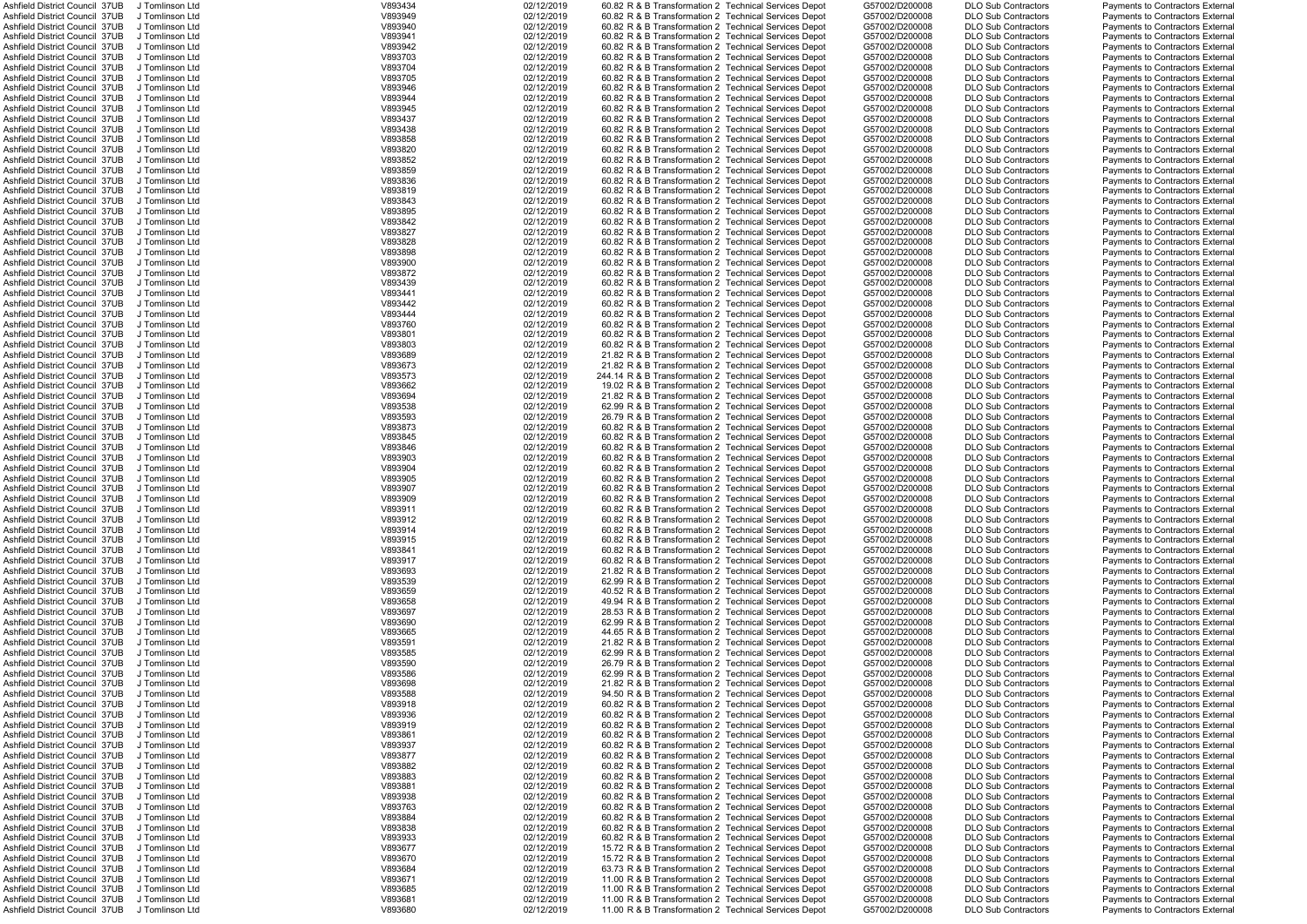| Ashfield District Council 37UB                                   | J Tomlinson Ltd | V893571 | 02/12/2019               | 72.50 R & B Transformation 2 Technical Services Depot    | G57002/D200008 | <b>DLO Sub Contractors</b> | Payments to Contractors External        |
|------------------------------------------------------------------|-----------------|---------|--------------------------|----------------------------------------------------------|----------------|----------------------------|-----------------------------------------|
| Ashfield District Council 37UB                                   | J Tomlinson Ltd | V893527 | 02/12/2019               | 61.99 R & B Transformation 2 Technical Services Depot    | G57002/D200008 | <b>DLO Sub Contractors</b> | Payments to Contractors External        |
| Ashfield District Council 37UB                                   | J Tomlinson Ltd | V894610 | 06/12/2019               | 838.52 R & B Transformation 2 Technical Services Depot   | G57002/D200008 | <b>DLO Sub Contractors</b> | Payments to Contractors External        |
| Ashfield District Council 37UB                                   | J Tomlinson Ltd | V894604 | 06/12/2019               | 128.77 R & B Transformation 2 Technical Services Depot   | G57002/D200008 | <b>DLO Sub Contractors</b> | Payments to Contractors External        |
| Ashfield District Council 37UB                                   | J Tomlinson Ltd | V894601 | 06/12/2019               | 735.60 R & B Transformation 2 Technical Services Depot   | G57002/D200008 | <b>DLO Sub Contractors</b> | Payments to Contractors External        |
| Ashfield District Council 37UB                                   | J Tomlinson Ltd | V894623 | 06/12/2019               | 78.00 R & B Transformation 2 Technical Services Depot    | G57002/D200008 | <b>DLO Sub Contractors</b> | Payments to Contractors External        |
| Ashfield District Council 37UB                                   | J Tomlinson Ltd | V894624 | 06/12/2019               | 78.00 R & B Transformation 2 Technical Services Depot    | G57002/D200008 | <b>DLO Sub Contractors</b> | Payments to Contractors External        |
|                                                                  |                 |         |                          |                                                          |                |                            |                                         |
| Ashfield District Council 37UB                                   | J Tomlinson Ltd | V894625 | 06/12/2019               | 735.60 R & B Transformation 2 Technical Services Depot   | G57002/D200008 | <b>DLO Sub Contractors</b> | Payments to Contractors External        |
| Ashfield District Council 37UB                                   | J Tomlinson Ltd | V894616 | 06/12/2019               | 145.07 R & B Transformation 2 Technical Services Depot   | G57002/D200008 | <b>DLO Sub Contractors</b> | Payments to Contractors External        |
| Ashfield District Council 37UB                                   | J Tomlinson Ltd | V894602 | 06/12/2019               | 269.88 R & B Transformation 2 Technical Services Depot   | G57002/D200008 | <b>DLO Sub Contractors</b> | Payments to Contractors External        |
| Ashfield District Council 37UB                                   | J Tomlinson Ltd | V894605 | 06/12/2019               | 57.07 R & B Transformation 2 Technical Services Depot    | G57002/D200008 | <b>DLO Sub Contractors</b> | <b>Payments to Contractors External</b> |
| Ashfield District Council 37UB                                   | J Tomlinson Ltd | V894622 | 06/12/2019               | 57.07 R & B Transformation 2 Technical Services Depot    | G57002/D200008 | <b>DLO Sub Contractors</b> | Payments to Contractors External        |
| Ashfield District Council 37UB                                   | J Tomlinson Ltd | V894607 | 06/12/2019               | 577.30 R & B Transformation 2 Technical Services Depot   | G57002/D200008 | <b>DLO Sub Contractors</b> | Payments to Contractors External        |
| Ashfield District Council 37UB                                   | J Tomlinson Ltd | V894608 | 06/12/2019               | 188.52 R & B Transformation 2 Technical Services Depot   | G57002/D200008 | <b>DLO Sub Contractors</b> | <b>Payments to Contractors External</b> |
|                                                                  |                 |         |                          |                                                          |                |                            |                                         |
| Ashfield District Council 37UB                                   | J Tomlinson Ltd | V894619 | 06/12/2019               | 577.30 R & B Transformation 2 Technical Services Depot   | G57002/D200008 | <b>DLO Sub Contractors</b> | Payments to Contractors External        |
| Ashfield District Council 37UB                                   | J Tomlinson Ltd | V894618 | 06/12/2019               | 101.90 R & B Transformation 2 Technical Services Depot   | G57002/D200008 | <b>DLO Sub Contractors</b> | Payments to Contractors External        |
| Ashfield District Council 37UB                                   | J Tomlinson Ltd | V894613 | 06/12/2019               | 57.07 R & B Transformation 2 Technical Services Depot    | G57002/D200008 | <b>DLO Sub Contractors</b> | Payments to Contractors External        |
| Ashfield District Council 37UB                                   | J Tomlinson Ltd | V894615 | 06/12/2019               | 119.86 R & B Transformation 2 Technical Services Depot   | G57002/D200008 | <b>DLO Sub Contractors</b> | Payments to Contractors External        |
| Ashfield District Council 37UB                                   | J Tomlinson Ltd | V894417 | 06/12/2019               | -60.81 R & B Transformation 2 Technical Services Depot   | G57002/D200008 | <b>DLO Sub Contractors</b> | Payments to Contractors External        |
| Ashfield District Council 37UB                                   | J Tomlinson Ltd | V893806 | 02/12/2019               | 60.82 R & B Transformation 2 Technical Services Depot    | G57002/D200008 | <b>DLO Sub Contractors</b> | Payments to Contractors External        |
| Ashfield District Council 37UB                                   | J Tomlinson Ltd | V893866 | 02/12/2019               | 60.82 R & B Transformation 2 Technical Services Depot    | G57002/D200008 | <b>DLO Sub Contractors</b> | Payments to Contractors External        |
|                                                                  |                 |         |                          |                                                          |                |                            |                                         |
| Ashfield District Council 37UB                                   | J Tomlinson Ltd | V893869 | 02/12/2019               | 60.82 R & B Transformation 2 Technical Services Depot    | G57002/D200008 | <b>DLO Sub Contractors</b> | <b>Payments to Contractors External</b> |
| Ashfield District Council 37UB                                   | J Tomlinson Ltd | V893885 | 02/12/2019               | 60.82 R & B Transformation 2 Technical Services Depot    | G57002/D200008 | <b>DLO Sub Contractors</b> | Payments to Contractors External        |
| Ashfield District Council 37UB                                   | J Tomlinson Ltd | V893888 | 02/12/2019               | 60.82 R & B Transformation 2 Technical Services Depot    | G57002/D200008 | <b>DLO Sub Contractors</b> | Payments to Contractors External        |
| Ashfield District Council 37UB                                   | J Tomlinson Ltd | V893759 | 02/12/2019               | 60.82 R & B Transformation 2 Technical Services Depot    | G57002/D200008 | <b>DLO Sub Contractors</b> | Payments to Contractors External        |
| Ashfield District Council 37UB                                   | J Tomlinson Ltd | V893889 | 02/12/2019               | 60.82 R & B Transformation 2 Technical Services Depot    | G57002/D200008 | <b>DLO Sub Contractors</b> | Payments to Contractors External        |
| Ashfield District Council 37UB                                   | J Tomlinson Ltd | V893849 | 02/12/2019               | 60.82 R & B Transformation 2 Technical Services Depot    | G57002/D200008 | <b>DLO Sub Contractors</b> | Payments to Contractors External        |
| Ashfield District Council 37UB                                   | J Tomlinson Ltd | V893709 | 02/12/2019               | 60.82 R & B Transformation 2 Technical Services Depot    | G57002/D200008 | <b>DLO Sub Contractors</b> | Payments to Contractors External        |
|                                                                  |                 |         |                          |                                                          |                |                            |                                         |
| Ashfield District Council 37UB                                   | J Tomlinson Ltd | V893921 | 02/12/2019               | 60.82 R & B Transformation 2 Technical Services Depot    | G57002/D200008 | <b>DLO Sub Contractors</b> | Payments to Contractors External        |
| Ashfield District Council 37UB                                   | J Tomlinson Ltd | V893766 | 02/12/2019               | 60.82 R & B Transformation 2 Technical Services Depot    | G57002/D200008 | <b>DLO Sub Contractors</b> | Payments to Contractors External        |
| Ashfield District Council  37UB                                  | J Tomlinson Ltd | V893928 | 02/12/2019               | 60.82 R & B Transformation 2 Technical Services Depot    | G57002/D200008 | <b>DLO Sub Contractors</b> | Payments to Contractors External        |
| Ashfield District Council 37UB                                   | J Tomlinson Ltd | V893807 | 02/12/2019               | 60.82 R & B Transformation 2 Technical Services Depot    | G57002/D200008 | <b>DLO Sub Contractors</b> | Payments to Contractors External        |
| Ashfield District Council 37UB                                   | J Tomlinson Ltd | V893570 | 02/12/2019               | 920.25 R & B Transformation 2 Technical Services Depot   | G57002/D200008 | <b>DLO Sub Contractors</b> | Payments to Contractors External        |
| Ashfield District Council 37UB                                   | J Tomlinson Ltd | V893691 | 02/12/2019               | 11.00 R & B Transformation 2 Technical Services Depot    | G57002/D200008 | <b>DLO Sub Contractors</b> | Payments to Contractors External        |
| Ashfield District Council 37UB                                   | J Tomlinson Ltd | V893768 | 02/12/2019               | 60.82 R & B Transformation 2 Technical Services Depot    | G57002/D200008 | <b>DLO Sub Contractors</b> | Payments to Contractors External        |
|                                                                  |                 |         |                          |                                                          |                |                            |                                         |
| Ashfield District Council 37UB                                   | J Tomlinson Ltd | V893810 | 02/12/2019               | 60.82 R & B Transformation 2 Technical Services Depot    | G57002/D200008 | <b>DLO Sub Contractors</b> | Payments to Contractors External        |
| Ashfield District Council 37UB                                   | J Tomlinson Ltd | V893744 | 02/12/2019               | 60.82 R & B Transformation 2 Technical Services Depot    | G57002/D200008 | <b>DLO Sub Contractors</b> | Payments to Contractors External        |
| Ashfield District Council 37UB                                   | J Tomlinson Ltd | V893747 | 02/12/2019               | 60.82 R & B Transformation 2 Technical Services Depot    | G57002/D200008 | <b>DLO Sub Contractors</b> | Payments to Contractors External        |
| Ashfield District Council 37UB                                   | J Tomlinson Ltd | V893811 | 02/12/2019               | 60.82 R & B Transformation 2 Technical Services Depot    | G57002/D200008 | <b>DLO Sub Contractors</b> | Payments to Contractors External        |
| Ashfield District Council 37UB                                   | J Tomlinson Ltd | V893783 | 02/12/2019               | 60.82 R & B Transformation 2 Technical Services Depot    | G57002/D200008 | <b>DLO Sub Contractors</b> | Payments to Contractors External        |
| Ashfield District Council 37UB                                   | J Tomlinson Ltd | V893750 | 02/12/2019               | 60.82 R & B Transformation 2 Technical Services Depot    | G57002/D200008 | <b>DLO Sub Contractors</b> | Payments to Contractors External        |
|                                                                  | J Tomlinson Ltd |         |                          |                                                          | G57002/D200008 |                            |                                         |
| Ashfield District Council 37UB                                   |                 | V893751 | 02/12/2019               | 60.82 R & B Transformation 2 Technical Services Depot    |                | <b>DLO Sub Contractors</b> | Payments to Contractors External        |
| Ashfield District Council 37UB                                   | J Tomlinson Ltd | V893713 | 02/12/2019               | 60.82 R & B Transformation 2 Technical Services Depot    | G57002/D200008 | <b>DLO Sub Contractors</b> | Payments to Contractors External        |
| Ashfield District Council 37UB                                   | J Tomlinson Ltd | V893714 | 02/12/2019               | 60.82 R & B Transformation 2 Technical Services Depot    | G57002/D200008 | <b>DLO Sub Contractors</b> | Payments to Contractors External        |
| Ashfield District Council 37UB                                   | J Tomlinson Ltd | V893716 | 02/12/2019               | 60.82 R & B Transformation 2 Technical Services Depot    | G57002/D200008 | <b>DLO Sub Contractors</b> | Payments to Contractors External        |
| Ashfield District Council 37UB                                   | J Tomlinson Ltd | V893701 | 02/12/2019               | 60.82 R & B Transformation 2 Technical Services Depot    | G57002/D200008 | <b>DLO Sub Contractors</b> | Payments to Contractors External        |
| Ashfield District Council 37UB                                   | J Tomlinson Ltd | V894614 | 06/12/2019               | 963.88 R & B Transformation 2 Technical Services Depot   | G57002/D200008 | <b>DLO Sub Contractors</b> | Payments to Contractors External        |
| Ashfield District Council 37UB                                   | J Tomlinson Ltd | V894501 | 06/12/2019               | 6,537.73 R & B Transformation 2 Technical Services Depot | G57002/D200008 | <b>DLO Sub Contractors</b> | <b>Payments to Contractors External</b> |
|                                                                  |                 |         |                          |                                                          |                |                            |                                         |
| Ashfield District Council  37UB                                  | J Tomlinson Ltd | V894501 | 06/12/2019               | 3,248.51 R & B Transformation 2 Technical Services Depot | G57002/D200008 | <b>DLO Sub Contractors</b> | Payments to Contractors External        |
| Ashfield District Council 37UB                                   | J Tomlinson Ltd | V894594 | 06/12/2019               | 19.97 R & B Transformation 2 Technical Services Depot    | G57002/D200008 | <b>DLO Sub Contractors</b> | Payments to Contractors External        |
| Ashfield District Council 37UB                                   | J Tomlinson Ltd | V894596 | 06/12/2019               | 19.97 R & B Transformation 2 Technical Services Depot    | G57002/D200008 | <b>DLO Sub Contractors</b> | <b>Payments to Contractors External</b> |
| Ashfield District Council 37UB                                   | J Tomlinson Ltd | V894597 | 06/12/2019               | 19.97 R & B Transformation 2 Technical Services Depot    | G57002/D200008 | <b>DLO Sub Contractors</b> | Payments to Contractors External        |
| Ashfield District Council 37UB                                   | J Tomlinson Ltd | V894598 | 06/12/2019               | 19.97 R & B Transformation 2 Technical Services Depot    | G57002/D200008 | <b>DLO Sub Contractors</b> | Payments to Contractors External        |
| Ashfield District Council 37UB                                   | J Tomlinson Ltd | V894501 | 06/12/2019               | 22.45 R & B Transformation 2 Technical Services Depot    | G57002/D200008 | <b>DLO Sub Contractors</b> | Payments to Contractors External        |
| Ashfield District Council 37UB                                   | J Tomlinson Ltd | V894501 | 06/12/2019               | 67.35 R & B Transformation 2 Technical Services Depot    | G57002/D200008 | <b>DLO Sub Contractors</b> | Payments to Contractors External        |
|                                                                  |                 |         |                          |                                                          |                |                            |                                         |
| Ashfield District Council 37UB                                   | J Tomlinson Ltd | V894501 | 06/12/2019               | 44.90 R & B Transformation 2 Technical Services Depot    | G57002/D200008 | <b>DLO Sub Contractors</b> | Payments to Contractors External        |
| Ashfield District Council 37UB                                   | J Tomlinson Ltd | V894501 | 06/12/2019               | 132.57 R & B Transformation 2 Technical Services Depot   | G57002/D200008 | <b>DLO Sub Contractors</b> | Payments to Contractors External        |
| Ashfield District Council 37UB                                   | J Tomlinson Ltd | V894501 | 06/12/2019               | 22.45 R & B Transformation 2 Technical Services Depot    | G57002/D200008 | <b>DLO Sub Contractors</b> | Payments to Contractors External        |
| Ashfield District Council 37UB                                   | J Tomlinson Ltd | V894588 | 06/12/2019               | 45.65 R & B Transformation 2 Technical Services Depot    | G57002/D200008 | <b>DLO Sub Contractors</b> | Payments to Contractors External        |
| Ashfield District Council 37UB                                   | J Tomlinson Ltd | V894591 | 06/12/2019               | 51.68 R & B Transformation 2 Technical Services Depot    | G57002/D200008 | <b>DLO Sub Contractors</b> | Payments to Contractors External        |
| Ashfield District Council 37UB                                   | J Tomlinson Ltd | V894569 | 06/12/2019               | 45.66 R & B Transformation 2 Technical Services Depot    | G57002/D200008 | <b>DLO Sub Contractors</b> | Payments to Contractors External        |
|                                                                  |                 |         |                          |                                                          |                |                            |                                         |
| Ashfield District Council 37UB                                   | J Tomlinson Ltd | V894584 | 06/12/2019               | 33.29 R & B Transformation 2 Technical Services Depot    | G57002/D200008 | <b>DLO Sub Contractors</b> | Payments to Contractors External        |
| Ashfield District Council 37UB                                   | J Tomlinson Ltd | V894592 | 06/12/2019               | 64.50 R & B Transformation 2 Technical Services Depot    | G57002/D200008 | <b>DLO Sub Contractors</b> | Payments to Contractors External        |
| Ashfield District Council 37UB                                   | J Tomlinson Ltd | V894566 | 06/12/2019               | 38.20 R & B Transformation 2 Technical Services Depot    | G57002/D200008 | <b>DLO Sub Contractors</b> | Payments to Contractors External        |
| Ashfield District Council 37UB                                   | J Tomlinson Ltd | V894493 | 06/12/2019               | 22.83 R & B Transformation 2 Technical Services Depot    | G57002/D200008 | <b>DLO Sub Contractors</b> | Payments to Contractors External        |
| Ashfield District Council 37UB                                   | J Tomlinson Ltd | V894580 | 06/12/2019               | 74.34 R & B Transformation 2 Technical Services Depot    | G57002/D200008 | <b>DLO Sub Contractors</b> | Payments to Contractors External        |
| Ashfield District Council 37UB                                   | J Tomlinson Ltd | V894501 | 06/12/2019               | 265.15 R & B Transformation 2 Technical Services Depot   | G57002/D200008 | <b>DLO Sub Contractors</b> | Payments to Contractors External        |
| Ashfield District Council 37UB                                   | J Tomlinson Ltd | V894532 | 06/12/2019               | 22.83 R & B Transformation 2 Technical Services Depot    | G57002/D200008 | <b>DLO Sub Contractors</b> | Payments to Contractors External        |
| Ashfield District Council 37UB                                   | J Tomlinson Ltd | V894562 | 06/12/2019               | 38.20 R & B Transformation 2 Technical Services Depot    | G57002/D200008 | <b>DLO Sub Contractors</b> | Payments to Contractors External        |
| Ashfield District Council 37UB                                   | J Tomlinson Ltd | V894549 | 06/12/2019               | 30.44 R & B Transformation 2 Technical Services Depot    | G57002/D200008 | <b>DLO Sub Contractors</b> | Payments to Contractors External        |
|                                                                  |                 |         |                          |                                                          |                |                            |                                         |
| Ashfield District Council 37UB                                   |                 | V894567 | 06/12/2019               | 38.20 R & B Transformation 2 Technical Services Depot    | G57002/D200008 | <b>DLO Sub Contractors</b> | Payments to Contractors External        |
|                                                                  | J Tomlinson Ltd |         | 06/12/2019               | 33.29 R & B Transformation 2 Technical Services Depot    |                |                            |                                         |
| Ashfield District Council 37UB                                   | J Tomlinson Ltd | V894578 |                          |                                                          | G57002/D200008 | <b>DLO Sub Contractors</b> | Payments to Contractors External        |
| Ashfield District Council 37UB                                   | J Tomlinson Ltd | V893772 | 02/12/2019               | 60.82 R & B Transformation 2 Technical Services Depot    | G57002/D200008 | <b>DLO Sub Contractors</b> | Payments to Contractors External        |
| Ashfield District Council 37UB                                   | J Tomlinson Ltd | V893773 | 02/12/2019               | 60.82 R & B Transformation 2 Technical Services Depot    | G57002/D200008 | <b>DLO Sub Contractors</b> | Payments to Contractors External        |
| Ashfield District Council 37UB                                   | J Tomlinson Ltd |         |                          | 60.82 R & B Transformation 2 Technical Services Depot    | G57002/D200008 | <b>DLO Sub Contractors</b> | Payments to Contractors External        |
|                                                                  |                 | V893774 | 02/12/2019               |                                                          |                |                            |                                         |
| Ashfield District Council 37UB                                   | J Tomlinson Ltd | V893776 | 02/12/2019               | 60.82 R & B Transformation 2 Technical Services Depot    | G57002/D200008 | <b>DLO Sub Contractors</b> | Payments to Contractors External        |
| Ashfield District Council 37UB                                   | J Tomlinson Ltd | V893722 | 02/12/2019               | 60.82 R & B Transformation 2 Technical Services Depot    | G57002/D200008 | <b>DLO Sub Contractors</b> | Payments to Contractors External        |
| Ashfield District Council 37UB                                   | J Tomlinson Ltd | V893777 | 02/12/2019               | 60.82 R & B Transformation 2 Technical Services Depot    | G57002/D200008 | <b>DLO Sub Contractors</b> | Payments to Contractors External        |
| Ashfield District Council 37UB                                   | J Tomlinson Ltd | V893770 | 02/12/2019               | 60.82 R & B Transformation 2 Technical Services Depot    | G57002/D200008 | <b>DLO Sub Contractors</b> | Payments to Contractors External        |
| Ashfield District Council 37UB                                   | J Tomlinson Ltd | V893717 | 02/12/2019               | 60.82 R & B Transformation 2 Technical Services Depot    | G57002/D200008 | <b>DLO Sub Contractors</b> | Payments to Contractors External        |
| Ashfield District Council 37UB                                   | J Tomlinson Ltd | V893718 | 02/12/2019               | 60.82 R & B Transformation 2 Technical Services Depot    | G57002/D200008 | <b>DLO Sub Contractors</b> | Payments to Contractors External        |
| Ashfield District Council 37UB                                   | J Tomlinson Ltd |         |                          |                                                          | G57002/D200008 | <b>DLO Sub Contractors</b> | Payments to Contractors External        |
|                                                                  |                 | V893719 | 02/12/2019               | 60.82 R & B Transformation 2 Technical Services Depot    |                |                            |                                         |
| Ashfield District Council 37UB                                   | J Tomlinson Ltd | V893723 | 02/12/2019               | 60.82 R & B Transformation 2 Technical Services Depot    | G57002/D200008 | <b>DLO Sub Contractors</b> | Payments to Contractors External        |
| Ashfield District Council 37UB                                   | J Tomlinson Ltd | V893778 | 02/12/2019               | 60.82 R & B Transformation 2 Technical Services Depot    | G57002/D200008 | <b>DLO Sub Contractors</b> | Payments to Contractors External        |
| Ashfield District Council 37UB                                   | J Tomlinson Ltd | V893725 | 02/12/2019               | 60.82 R & B Transformation 2 Technical Services Depot    | G57002/D200008 | <b>DLO Sub Contractors</b> | Payments to Contractors External        |
| Ashfield District Council 37UB                                   | J Tomlinson Ltd | V893726 | 02/12/2019               | 60.82 R & B Transformation 2 Technical Services Depot    | G57002/D200008 | <b>DLO Sub Contractors</b> | Payments to Contractors External        |
| Ashfield District Council 37UB                                   | J Tomlinson Ltd | V893947 | 02/12/2019               | 60.82 R & B Transformation 2 Technical Services Depot    | G57002/D200008 | <b>DLO Sub Contractors</b> | Payments to Contractors External        |
| Ashfield District Council 37UB<br>Ashfield District Council 37UB | J Tomlinson Ltd | V893753 | 02/12/2019<br>02/12/2019 | 60.82 R & B Transformation 2 Technical Services Depot    | G57002/D200008 | <b>DLO Sub Contractors</b> | Payments to Contractors External        |

|            |   | Sub Contractors                    |
|------------|---|------------------------------------|
|            |   | Sub Contractors                    |
|            |   | Sub Contractors                    |
| Sub        |   | Contractors                        |
| Sub<br>Sub |   | Contractors                        |
|            |   | Contractors                        |
| Sub        |   |                                    |
| .<br>Sub   |   | Contractors<br>Contractors         |
| Sub        |   | Contractors                        |
| Sub        |   | Contractors                        |
| Sub        |   |                                    |
|            |   | Contractors                        |
| Sub        |   | Contractors                        |
| .<br>Sub   |   | Contractors                        |
|            |   | Contractors                        |
| Sub<br>Sub |   | Contractors                        |
| Sub        |   | Contractors                        |
| Sub        |   | Contractors                        |
| Sub        | C | <b>Contractors</b>                 |
| Sub        |   | Contractors                        |
| Sub        |   | Contractors                        |
| Sub        |   | Contractors                        |
| -<br>Sub   |   | Contractors                        |
| Sub        |   |                                    |
|            |   | Contractors<br>Contractors         |
| Sub        |   |                                    |
| Sub        |   | Contractors                        |
| Sub        |   | Contractors                        |
| Sub        |   | Contractors                        |
| Sub        |   | Contractors                        |
| .<br>Sub   |   | Contractors                        |
|            |   | Contractors                        |
| Sub<br>Sub |   | Contractors                        |
| Sub        |   |                                    |
| Sub        |   | Contractors<br>Contractors         |
| Sub        |   | Contractors                        |
| Sub        |   | Contractors                        |
| Sub        |   |                                    |
|            |   | Contractors                        |
| Sub        |   | Contractors                        |
| -<br>Sub   |   | Contractors                        |
| Sub<br>Sub |   | Contractors                        |
|            |   | Contractors                        |
| Sub        |   | Contractors                        |
| Sub        |   | Contractors                        |
| Sub        |   | Contractors                        |
|            |   |                                    |
|            |   |                                    |
|            |   | Sub Contractors                    |
|            |   | Sub Contractors                    |
|            |   |                                    |
|            |   | Sub Contractors<br>Sub Contractors |
| Sub        |   | Contractors                        |
| Sub        |   | Contractors                        |
| Sub        |   | Contractors                        |
| Sub        |   | Contractors                        |
|            |   |                                    |
| Sub<br>Sub |   | Contractors<br>Contractors         |
|            |   |                                    |
| Sub        |   | Contractors                        |
| Sub        |   | Contractors                        |
| -<br>Sub   |   | Contractors                        |
| Sub        |   | Contractors                        |
| Sub        |   | Contractors                        |
| Sub        |   | Contractors                        |
| Sub        |   | Contractors                        |
| Sub        |   | Contractors                        |
| Sub        |   | Contractors                        |
|            |   | Contractors                        |
| Sub<br>Sub |   | Contractors                        |
| Sub        |   |                                    |
| Sub        |   | Contractors                        |
|            |   | Contractors                        |
| Sub        |   | Contractors                        |
| Sub        |   | Contractors                        |
| Sub        |   | Contractors                        |
| Sub        |   | Contractors                        |
| Sub        |   | Contractors                        |
| Sub        |   | Contractors                        |
| Sub        |   | Contractors                        |
| Sub        |   | Contractors                        |
| Sub        |   | Contractors                        |
| Sub        |   | Contractors                        |
| Sub        |   | Contractors                        |
| Sub        |   | Contractors                        |
|            |   |                                    |
| Sub        |   | Contractors                        |
| Sub        |   | Contractors                        |
| -<br>Sub   |   | Contractors                        |
| Sub        |   | Contractors                        |
| Sub        |   | Contractors                        |
| Sub        |   | Contractors                        |
| Sub        |   | Contractors                        |
| Sub        |   | Contractors                        |
|            |   | Sub Contractors                    |
| .<br>Sub   |   | Contractors                        |

|  | Payments to Contractors External                                     |  |
|--|----------------------------------------------------------------------|--|
|  | Payments to Contractors External                                     |  |
|  | Payments to Contractors External                                     |  |
|  | Payments to Contractors External                                     |  |
|  | Payments to Contractors External                                     |  |
|  | Payments to Contractors External                                     |  |
|  | Payments to Contractors External                                     |  |
|  | Payments to Contractors External                                     |  |
|  | Payments to Contractors External                                     |  |
|  |                                                                      |  |
|  | Payments to Contractors External                                     |  |
|  | <b>Payments to Contractors External</b>                              |  |
|  | <b>Payments to Contractors External</b>                              |  |
|  | Payments to Contractors External                                     |  |
|  | Payments to Contractors External                                     |  |
|  | Payments to Contractors External                                     |  |
|  | Payments to Contractors External                                     |  |
|  | Payments to Contractors External                                     |  |
|  | Payments to Contractors External                                     |  |
|  | Payments to Contractors External                                     |  |
|  | Payments to Contractors External                                     |  |
|  | Payments to Contractors External                                     |  |
|  |                                                                      |  |
|  | Payments to Contractors External                                     |  |
|  | Payments to Contractors External                                     |  |
|  | Payments to Contractors External                                     |  |
|  | Payments to Contractors External                                     |  |
|  | Payments to Contractors External                                     |  |
|  | Payments to Contractors External                                     |  |
|  | Payments to Contractors External                                     |  |
|  | Payments to Contractors External                                     |  |
|  | Payments to Contractors External                                     |  |
|  | Payments to Contractors External                                     |  |
|  | Payments to Contractors External                                     |  |
|  | Payments to Contractors External                                     |  |
|  | Payments to Contractors External                                     |  |
|  |                                                                      |  |
|  | Payments to Contractors External                                     |  |
|  | Payments to Contractors External                                     |  |
|  | Payments to Contractors External                                     |  |
|  | Payments to Contractors External                                     |  |
|  | Payments to Contractors External                                     |  |
|  | Payments to Contractors External                                     |  |
|  | Payments to Contractors External                                     |  |
|  | Payments to Contractors External                                     |  |
|  | Payments to Contractors External                                     |  |
|  |                                                                      |  |
|  |                                                                      |  |
|  | Payments to Contractors External                                     |  |
|  | Payments to Contractors External                                     |  |
|  | Payments to Contractors External                                     |  |
|  | Payments to Contractors External                                     |  |
|  | Payments to Contractors External                                     |  |
|  | Payments to Contractors External                                     |  |
|  | Payments to Contractors External                                     |  |
|  | Payments to Contractors External                                     |  |
|  | Payments to Contractors External                                     |  |
|  | Payments to Contractors External                                     |  |
|  | Payments to Contractors External                                     |  |
|  | Payments to Contractors External                                     |  |
|  | Payments to Contractors External                                     |  |
|  |                                                                      |  |
|  | Payments to Contractors External                                     |  |
|  | Payments to Contractors External                                     |  |
|  | Payments to Contractors External                                     |  |
|  | Payments to Contractors External                                     |  |
|  | Payments to Contractors External                                     |  |
|  | Payments to Contractors External                                     |  |
|  | Payments to Contractors External                                     |  |
|  | Payments to Contractors External                                     |  |
|  | Payments to Contractors External                                     |  |
|  | Payments to Contractors External                                     |  |
|  | Payments to Contractors External                                     |  |
|  | Payments to Contractors External                                     |  |
|  | Payments to Contractors External                                     |  |
|  | Payments to Contractors External                                     |  |
|  | Payments to Contractors External                                     |  |
|  | Payments to Contractors External                                     |  |
|  | Payments to Contractors External                                     |  |
|  |                                                                      |  |
|  | Payments to Contractors External                                     |  |
|  | Payments to Contractors External                                     |  |
|  | Payments to Contractors External                                     |  |
|  | Payments to Contractors External                                     |  |
|  | Payments to Contractors External                                     |  |
|  | Payments to Contractors External                                     |  |
|  | Payments to Contractors External                                     |  |
|  | Payments to Contractors External                                     |  |
|  | Payments to Contractors External                                     |  |
|  | Payments to Contractors External                                     |  |
|  | Payments to Contractors External                                     |  |
|  | <b>Payments to Contractors External</b>                              |  |
|  | Payments to Contractors External                                     |  |
|  | Payments to Contractors External                                     |  |
|  | Payments to Contractors External<br>Payments to Contractors External |  |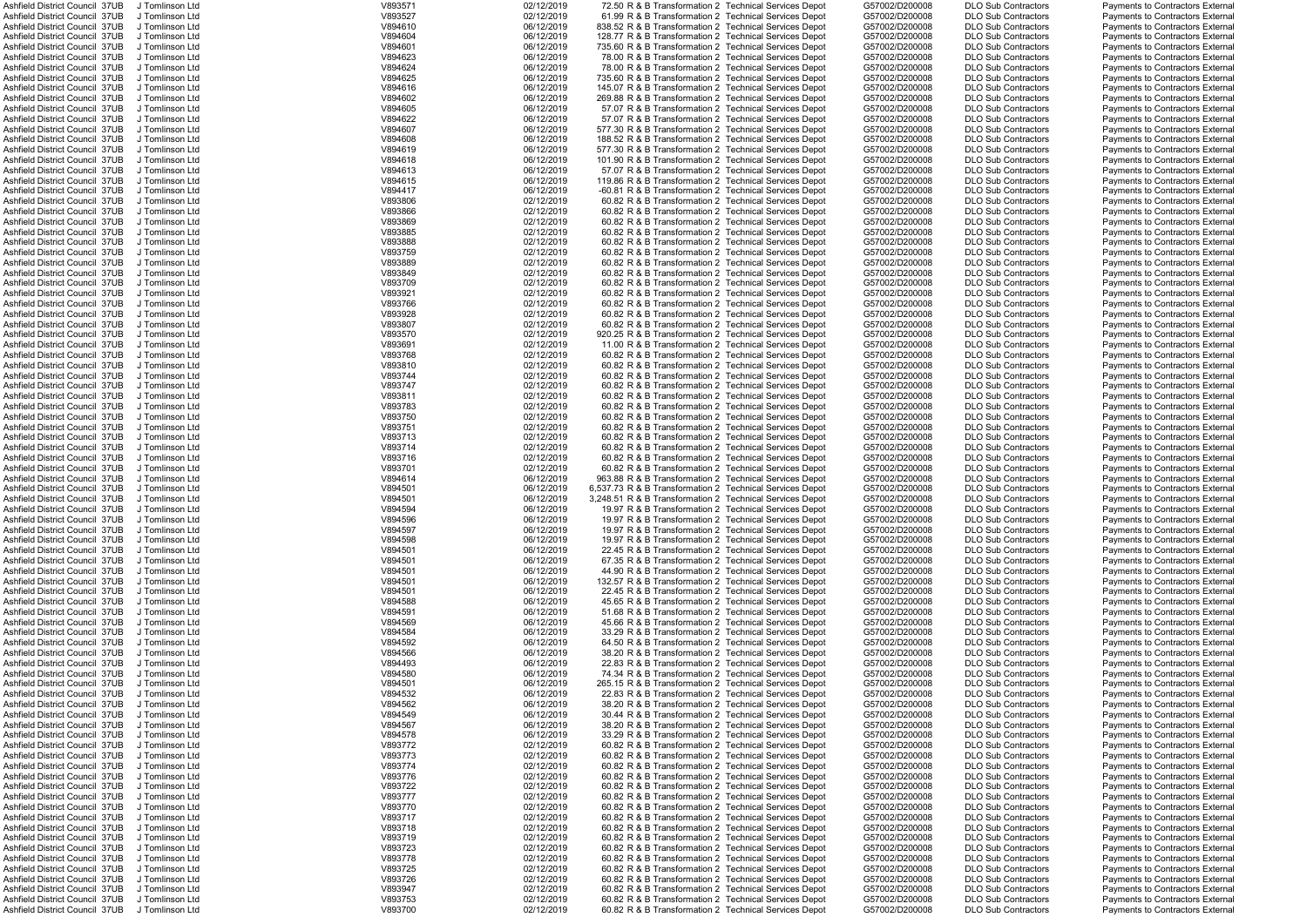| Ashfield District Council 37UB                 | J Tomlinson Ltd | V893815 | 02/12/2019 |  | 60.82 R & B Transformation 2 Technical Services Depot  | G57002/D200008 | <b>DLO Sub Contractors</b> | Payments to Contractors External        |
|------------------------------------------------|-----------------|---------|------------|--|--------------------------------------------------------|----------------|----------------------------|-----------------------------------------|
| Ashfield District Council 37UB                 | J Tomlinson Ltd | V893796 | 02/12/2019 |  | 60.82 R & B Transformation 2 Technical Services Depot  | G57002/D200008 | <b>DLO Sub Contractors</b> | Payments to Contractors External        |
| Ashfield District Council 37UB                 | J Tomlinson Ltd | V893736 | 02/12/2019 |  | 60.82 R & B Transformation 2 Technical Services Depot  | G57002/D200008 | <b>DLO Sub Contractors</b> | Payments to Contractors External        |
| Ashfield District Council 37UB                 | J Tomlinson Ltd | V893738 | 02/12/2019 |  | 60.82 R & B Transformation 2 Technical Services Depot  | G57002/D200008 | <b>DLO Sub Contractors</b> | Payments to Contractors External        |
| Ashfield District Council 37UB                 | J Tomlinson Ltd | V893817 | 02/12/2019 |  | 60.82 R & B Transformation 2 Technical Services Depot  | G57002/D200008 | <b>DLO Sub Contractors</b> | Payments to Contractors External        |
| Ashfield District Council 37UB                 | J Tomlinson Ltd | V893780 | 02/12/2019 |  | 60.82 R & B Transformation 2 Technical Services Depot  | G57002/D200008 | <b>DLO Sub Contractors</b> | Payments to Contractors External        |
|                                                |                 |         |            |  |                                                        |                |                            |                                         |
| Ashfield District Council 37UB                 | J Tomlinson Ltd | V893948 | 02/12/2019 |  | 60.82 R & B Transformation 2 Technical Services Depot  | G57002/D200008 | <b>DLO Sub Contractors</b> | Payments to Contractors External        |
| Ashfield District Council 37UB                 | J Tomlinson Ltd | V893788 | 02/12/2019 |  | 60.82 R & B Transformation 2 Technical Services Depot  | G57002/D200008 | <b>DLO Sub Contractors</b> | Payments to Contractors External        |
| Ashfield District Council 37UB                 | J Tomlinson Ltd | V893789 | 02/12/2019 |  | 60.82 R & B Transformation 2 Technical Services Depot  | G57002/D200008 | <b>DLO Sub Contractors</b> | Payments to Contractors External        |
| Ashfield District Council 37UB                 | J Tomlinson Ltd | V893786 | 02/12/2019 |  | 60.82 R & B Transformation 2 Technical Services Depot  | G57002/D200008 | <b>DLO Sub Contractors</b> | Payments to Contractors External        |
| Ashfield District Council 37UB                 | J Tomlinson Ltd | V894561 | 06/12/2019 |  | 38.20 R & B Transformation 2 Technical Services Depot  | G57002/D200008 | <b>DLO Sub Contractors</b> | Payments to Contractors External        |
| Ashfield District Council 37UB                 | J Tomlinson Ltd | V894583 | 06/12/2019 |  | 79.56 R & B Transformation 2 Technical Services Depot  | G57002/D200008 | <b>DLO Sub Contractors</b> | Payments to Contractors External        |
| Ashfield District Council 37UB                 | J Tomlinson Ltd | V894579 | 06/12/2019 |  | 107.64 R & B Transformation 2 Technical Services Depot | G57002/D200008 | <b>DLO Sub Contractors</b> | Payments to Contractors External        |
|                                                |                 |         |            |  |                                                        |                |                            |                                         |
| Ashfield District Council 37UB                 | J Tomlinson Ltd | V894545 | 06/12/2019 |  | 71.44 R & B Transformation 2 Technical Services Depot  | G57002/D200008 | <b>DLO Sub Contractors</b> | Payments to Contractors External        |
| Ashfield District Council 37UB                 | J Tomlinson Ltd | V894531 | 06/12/2019 |  | 44.65 R & B Transformation 2 Technical Services Depot  | G57002/D200008 | <b>DLO Sub Contractors</b> | Payments to Contractors External        |
| Ashfield District Council 37UB                 | J Tomlinson Ltd | V894571 | 06/12/2019 |  | 76.10 R & B Transformation 2 Technical Services Depot  | G57002/D200008 | <b>DLO Sub Contractors</b> | Payments to Contractors External        |
| Ashfield District Council 37UB                 | J Tomlinson Ltd | V894555 | 06/12/2019 |  | 76.10 R & B Transformation 2 Technical Services Depot  | G57002/D200008 | <b>DLO Sub Contractors</b> | Payments to Contractors External        |
| Ashfield District Council 37UB                 | J Tomlinson Ltd | V894559 | 06/12/2019 |  | 38.20 R & B Transformation 2 Technical Services Depot  | G57002/D200008 | <b>DLO Sub Contractors</b> | Payments to Contractors External        |
| Ashfield District Council 37UB                 | J Tomlinson Ltd | V894729 | 06/12/2019 |  | 15.72 R & B Transformation 2 Technical Services Depot  | G57002/D200008 | <b>DLO Sub Contractors</b> | Payments to Contractors External        |
| Ashfield District Council 37UB                 | J Tomlinson Ltd | V894700 | 06/12/2019 |  | 33.29 R & B Transformation 2 Technical Services Depot  | G57002/D200008 | <b>DLO Sub Contractors</b> | Payments to Contractors External        |
| Ashfield District Council 37UB                 | J Tomlinson Ltd | V894581 | 06/12/2019 |  | 33.29 R & B Transformation 2 Technical Services Depot  | G57002/D200008 | <b>DLO Sub Contractors</b> | Payments to Contractors External        |
|                                                |                 |         |            |  |                                                        |                |                            |                                         |
| Ashfield District Council 37UB                 | J Tomlinson Ltd | V894577 | 06/12/2019 |  | 41.05 R & B Transformation 2 Technical Services Depot  | G57002/D200008 | <b>DLO Sub Contractors</b> | Payments to Contractors External        |
| Ashfield District Council 37UB                 | J Tomlinson Ltd | V894728 | 06/12/2019 |  | 15.72 R & B Transformation 2 Technical Services Depot  | G57002/D200008 | <b>DLO Sub Contractors</b> | Payments to Contractors External        |
| Ashfield District Council 37UB                 | J Tomlinson Ltd | V893795 | 02/12/2019 |  | 60.82 R & B Transformation 2 Technical Services Depot  | G57002/D200008 | <b>DLO Sub Contractors</b> | <b>Payments to Contractors External</b> |
| Ashfield District Council 37UB                 | J Tomlinson Ltd | V893808 | 02/12/2019 |  | 60.82 R & B Transformation 2 Technical Services Depot  | G57002/D200008 | <b>DLO Sub Contractors</b> | Payments to Contractors External        |
| Ashfield District Council 37UB                 | J Tomlinson Ltd | V893782 | 02/12/2019 |  | 60.82 R & B Transformation 2 Technical Services Depot  | G57002/D200008 | <b>DLO Sub Contractors</b> | <b>Payments to Contractors External</b> |
| Ashfield District Council 37UB                 | J Tomlinson Ltd | V893798 | 02/12/2019 |  | 60.82 R & B Transformation 2 Technical Services Depot  | G57002/D200008 | <b>DLO Sub Contractors</b> | Payments to Contractors External        |
| Ashfield District Council 37UB                 | J Tomlinson Ltd | V893951 | 02/12/2019 |  | 60.82 R & B Transformation 2 Technical Services Depot  | G57002/D200008 | <b>DLO Sub Contractors</b> | Payments to Contractors External        |
|                                                |                 |         |            |  |                                                        | G57002/D200008 |                            |                                         |
| Ashfield District Council 37UB                 | J Tomlinson Ltd | V893952 | 02/12/2019 |  | 60.82 R & B Transformation 2 Technical Services Depot  |                | <b>DLO Sub Contractors</b> | Payments to Contractors External        |
| Ashfield District Council 37UB                 | J Tomlinson Ltd | V893953 | 02/12/2019 |  | 60.82 R & B Transformation 2 Technical Services Depot  | G57002/D200008 | <b>DLO Sub Contractors</b> | Payments to Contractors External        |
| Ashfield District Council  37UB                | J Tomlinson Ltd | V893956 | 02/12/2019 |  | 60.82 R & B Transformation 2 Technical Services Depot  | G57002/D200008 | <b>DLO Sub Contractors</b> | Payments to Contractors External        |
| Ashfield District Council 37UB                 | J Tomlinson Ltd | V893962 | 02/12/2019 |  | 60.82 R & B Transformation 2 Technical Services Depot  | G57002/D200008 | <b>DLO Sub Contractors</b> | Payments to Contractors External        |
| Ashfield District Council 37UB                 | J Tomlinson Ltd | V893963 | 02/12/2019 |  | 60.82 R & B Transformation 2 Technical Services Depot  | G57002/D200008 | <b>DLO Sub Contractors</b> | Payments to Contractors External        |
| Ashfield District Council 37UB                 | J Tomlinson Ltd | V893427 | 02/12/2019 |  | 60.82 R & B Transformation 2 Technical Services Depot  | G57002/D200008 | <b>DLO Sub Contractors</b> | Payments to Contractors External        |
| Ashfield District Council 37UB                 | J Tomlinson Ltd | V893430 | 02/12/2019 |  | 60.82 R & B Transformation 2 Technical Services Depot  | G57002/D200008 | <b>DLO Sub Contractors</b> | Payments to Contractors External        |
| Ashfield District Council 37UB                 | J Tomlinson Ltd |         |            |  |                                                        |                |                            |                                         |
|                                                |                 | V893432 | 02/12/2019 |  | 60.82 R & B Transformation 2 Technical Services Depot  | G57002/D200008 | <b>DLO Sub Contractors</b> | Payments to Contractors External        |
| Ashfield District Council 37UB                 | J Tomlinson Ltd | V893943 | 02/12/2019 |  | 60.82 R & B Transformation 2 Technical Services Depot  | G57002/D200008 | <b>DLO Sub Contractors</b> | Payments to Contractors External        |
| Ashfield District Council 37UB                 | J Tomlinson Ltd | V894722 | 06/12/2019 |  | 33.29 R & B Transformation 2 Technical Services Depot  | G57002/D200008 | <b>DLO Sub Contractors</b> | Payments to Contractors External        |
| Ashfield District Council 37UB                 | J Tomlinson Ltd | V894721 | 06/12/2019 |  | 33.29 R & B Transformation 2 Technical Services Depot  | G57002/D200008 | <b>DLO Sub Contractors</b> | Payments to Contractors External        |
| Ashfield District Council 37UB                 | J Tomlinson Ltd | V894672 | 06/12/2019 |  | 11.00 R & B Transformation 2 Technical Services Depot  | G57002/D200008 | <b>DLO Sub Contractors</b> | Payments to Contractors External        |
| Ashfield District Council 37UB                 | J Tomlinson Ltd | V894733 | 06/12/2019 |  | 15.72 R & B Transformation 2 Technical Services Depot  | G57002/D200008 | <b>DLO Sub Contractors</b> | Payments to Contractors External        |
| Ashfield District Council 37UB                 | J Tomlinson Ltd | V894686 | 06/12/2019 |  | 33.29 R & B Transformation 2 Technical Services Depot  | G57002/D200008 | <b>DLO Sub Contractors</b> | Payments to Contractors External        |
| Ashfield District Council 37UB                 | J Tomlinson Ltd | V894678 | 06/12/2019 |  | 33.29 R & B Transformation 2 Technical Services Depot  | G57002/D200008 | <b>DLO Sub Contractors</b> | Payments to Contractors External        |
|                                                |                 |         |            |  |                                                        |                |                            |                                         |
| Ashfield District Council 37UB                 | J Tomlinson Ltd | V894687 | 06/12/2019 |  | 33.29 R & B Transformation 2 Technical Services Depot  | G57002/D200008 | <b>DLO Sub Contractors</b> | Payments to Contractors External        |
| Ashfield District Council 37UB                 | J Tomlinson Ltd | V894667 | 06/12/2019 |  | 11.00 R & B Transformation 2 Technical Services Depot  | G57002/D200008 | <b>DLO Sub Contractors</b> | <b>Payments to Contractors External</b> |
| Ashfield District Council 37UB                 | J Tomlinson Ltd | V894680 | 06/12/2019 |  | 33.29 R & B Transformation 2 Technical Services Depot  | G57002/D200008 | <b>DLO Sub Contractors</b> | Payments to Contractors External        |
| Ashfield District Council 37UB                 | J Tomlinson Ltd | V894679 | 06/12/2019 |  | 33.29 R & B Transformation 2 Technical Services Depot  | G57002/D200008 | <b>DLO Sub Contractors</b> | Payments to Contractors External        |
| Ashfield District Council 37UB                 | J Tomlinson Ltd | V894690 | 06/12/2019 |  | 33.29 R & B Transformation 2 Technical Services Depot  | G57002/D200008 | <b>DLO Sub Contractors</b> | <b>Payments to Contractors External</b> |
| Ashfield District Council  37UB                | J Tomlinson Ltd | V894694 | 06/12/2019 |  | 33.29 R & B Transformation 2 Technical Services Depot  | G57002/D200008 | <b>DLO Sub Contractors</b> | Payments to Contractors External        |
|                                                |                 |         |            |  |                                                        |                |                            |                                         |
| Ashfield District Council 37UB                 | J Tomlinson Ltd | V894674 | 06/12/2019 |  | 33.29 R & B Transformation 2 Technical Services Depot  | G57002/D200008 | <b>DLO Sub Contractors</b> | Payments to Contractors External        |
| Ashfield District Council 37UB                 | J Tomlinson Ltd | V894710 | 06/12/2019 |  | 33.29 R & B Transformation 2 Technical Services Depot  | G57002/D200008 | <b>DLO Sub Contractors</b> | Payments to Contractors External        |
| Ashfield District Council 37UB                 | J Tomlinson Ltd | V894726 | 06/12/2019 |  | 15.72 R & B Transformation 2 Technical Services Depot  | G57002/D200008 | <b>DLO Sub Contractors</b> | Payments to Contractors External        |
| Ashfield District Council 37UB                 | J Tomlinson Ltd | V894702 | 06/12/2019 |  | 107.63 R & B Transformation 2 Technical Services Depot | G57002/D200008 | <b>DLO Sub Contractors</b> | Payments to Contractors External        |
| Ashfield District Council 37UB                 | J Tomlinson Ltd | V894715 | 06/12/2019 |  | 74.34 R & B Transformation 2 Technical Services Depot  | G57002/D200008 | <b>DLO Sub Contractors</b> | Payments to Contractors External        |
| Ashfield District Council 37UB                 | J Tomlinson Ltd | V894724 | 06/12/2019 |  | 28.53 R & B Transformation 2 Technical Services Depot  | G57002/D200008 | <b>DLO Sub Contractors</b> | Payments to Contractors External        |
| Ashfield District Council 37UB                 | J Tomlinson Ltd | V894693 | 06/12/2019 |  | 33.29 R & B Transformation 2 Technical Services Depot  | G57002/D200008 | <b>DLO Sub Contractors</b> | Payments to Contractors External        |
|                                                |                 |         |            |  |                                                        |                |                            |                                         |
| Ashfield District Council 37UB                 | J Tomlinson Ltd | V894695 | 06/12/2019 |  | 33.29 R & B Transformation 2 Technical Services Depot  | G57002/D200008 | <b>DLO Sub Contractors</b> | Payments to Contractors External        |
| Ashfield District Council 37UB                 | J Tomlinson Ltd | V894703 | 06/12/2019 |  | 107.63 R & B Transformation 2 Technical Services Depot | G57002/D200008 | <b>DLO Sub Contractors</b> | Payments to Contractors External        |
| Ashfield District Council 37UB                 | J Tomlinson Ltd | V894697 | 06/12/2019 |  | 33.29 R & B Transformation 2 Technical Services Depot  | G57002/D200008 | <b>DLO Sub Contractors</b> | Payments to Contractors External        |
| Ashfield District Council 37UB                 | J Tomlinson Ltd | V894736 | 06/12/2019 |  | 94.11 R & B Transformation 2 Technical Services Depot  | G57002/D200008 | <b>DLO Sub Contractors</b> | Payments to Contractors External        |
| Ashfield District Council 37UB                 | J Tomlinson Ltd | V894719 | 06/12/2019 |  | 33.90 R & B Transformation 2 Technical Services Depot  | G57002/D200008 | <b>DLO Sub Contractors</b> | <b>Payments to Contractors External</b> |
| Ashfield District Council 37UB                 | J Tomlinson Ltd | V894705 | 06/12/2019 |  | 74.34 R & B Transformation 2 Technical Services Depot  | G57002/D200008 | <b>DLO Sub Contractors</b> | Payments to Contractors External        |
| Ashfield District Council 37UB                 | J Tomlinson Ltd | V894718 | 06/12/2019 |  | 33.90 R & B Transformation 2 Technical Services Depot  | G57002/D200008 | <b>DLO Sub Contractors</b> | Payments to Contractors External        |
|                                                |                 |         |            |  |                                                        |                |                            |                                         |
| Ashfield District Council 37UB                 | J Tomlinson Ltd | V893706 | 02/12/2019 |  | 60.82 R & B Transformation 2 Technical Services Depot  | G57002/D200008 | <b>DLO Sub Contractors</b> | Payments to Contractors External        |
| Ashfield District Council 37UB                 | J Tomlinson Ltd | V893707 | 02/12/2019 |  | 60.82 R & B Transformation 2 Technical Services Depot  | G57002/D200008 | <b>DLO Sub Contractors</b> | Payments to Contractors External        |
| Ashfield District Council 37UB                 | J Tomlinson Ltd | V893708 | 02/12/2019 |  | 60.82 R & B Transformation 2 Technical Services Depot  | G57002/D200008 | <b>DLO Sub Contractors</b> | Payments to Contractors External        |
| Ashfield District Council 37UB                 | J Tomlinson Ltd | V893435 | 02/12/2019 |  | 60.82 R & B Transformation 2 Technical Services Depot  | G57002/D200008 | <b>DLO Sub Contractors</b> | Payments to Contractors External        |
| Ashfield District Council 37UB                 | J Tomlinson Ltd | V893436 | 02/12/2019 |  | 60.82 R & B Transformation 2 Technical Services Depot  | G57002/D200008 | <b>DLO Sub Contractors</b> | Payments to Contractors External        |
| Ashfield District Council 37UB                 | J Tomlinson Ltd | V893440 | 02/12/2019 |  | 60.82 R & B Transformation 2 Technical Services Depot  | G57002/D200008 | <b>DLO Sub Contractors</b> | Payments to Contractors External        |
| Ashfield District Council 37UB                 | J Tomlinson Ltd | V893443 | 02/12/2019 |  | 60.82 R & B Transformation 2 Technical Services Depot  | G57002/D200008 | <b>DLO Sub Contractors</b> | Payments to Contractors External        |
| Ashfield District Council 37UB                 | J Tomlinson Ltd | V893802 | 02/12/2019 |  | 60.82 R & B Transformation 2 Technical Services Depot  | G57002/D200008 | <b>DLO Sub Contractors</b> | Payments to Contractors External        |
|                                                |                 |         |            |  |                                                        |                |                            |                                         |
| Ashfield District Council 37UB                 | J Tomlinson Ltd | V893663 | 02/12/2019 |  | 22.83 R & B Transformation 2 Technical Services Depot  | G57002/D200008 | <b>DLO Sub Contractors</b> | Payments to Contractors External        |
| Ashfield District Council 37UB                 | J Tomlinson Ltd | V893660 | 02/12/2019 |  | 28.53 R & B Transformation 2 Technical Services Depot  | G57002/D200008 | <b>DLO Sub Contractors</b> | Payments to Contractors External        |
| Ashfield District Council 37UB                 | J Tomlinson Ltd | V893520 | 02/12/2019 |  | 43.41 R & B Transformation 2 Technical Services Depot  | G57002/D200008 | <b>DLO Sub Contractors</b> | Payments to Contractors External        |
| Ashfield District Council 37UB                 | J Tomlinson Ltd | V893695 | 02/12/2019 |  | 11.00 R & B Transformation 2 Technical Services Depot  | G57002/D200008 | <b>DLO Sub Contractors</b> | Payments to Contractors External        |
| Ashfield District Council 37UB                 | J Tomlinson Ltd | V893678 | 02/12/2019 |  | 26.79 R & B Transformation 2 Technical Services Depot  | G57002/D200008 | <b>DLO Sub Contractors</b> | Payments to Contractors External        |
| Ashfield District Council 37UB                 | J Tomlinson Ltd | V893583 | 02/12/2019 |  | 33.90 R & B Transformation 2 Technical Services Depot  | G57002/D200008 | <b>DLO Sub Contractors</b> | Payments to Contractors External        |
| Ashfield District Council 37UB                 | J Tomlinson Ltd | V894716 | 06/12/2019 |  | 107.63 R & B Transformation 2 Technical Services Depot | G57002/D200008 | <b>DLO Sub Contractors</b> | Payments to Contractors External        |
|                                                |                 |         |            |  |                                                        |                |                            |                                         |
| Ashfield District Council 37UB                 | J Tomlinson Ltd | V894734 | 06/12/2019 |  | 46.16 R & B Transformation 2 Technical Services Depot  | G57002/D200008 | <b>DLO Sub Contractors</b> | Payments to Contractors External        |
| Ashfield District Council 37UB                 | J Tomlinson Ltd | V894732 | 06/12/2019 |  | 15.72 R & B Transformation 2 Technical Services Depot  | G57002/D200008 | <b>DLO Sub Contractors</b> | Payments to Contractors External        |
| Ashfield District Council 37UB                 | J Tomlinson Ltd | V894731 | 06/12/2019 |  | 15.72 R & B Transformation 2 Technical Services Depot  | G57002/D200008 | <b>DLO Sub Contractors</b> | Payments to Contractors External        |
| Ashfield District Council 37UB                 | J Tomlinson Ltd | V894737 | 06/12/2019 |  | 22.83 R & B Transformation 2 Technical Services Depot  | G57002/D200008 | <b>DLO Sub Contractors</b> | Payments to Contractors External        |
| Ashfield District Council 37UB                 | J Tomlinson Ltd | V894666 | 06/12/2019 |  | 11.00 R & B Transformation 2 Technical Services Depot  | G57002/D200008 | <b>DLO Sub Contractors</b> | Payments to Contractors External        |
| Ashfield District Council 37UB                 | J Tomlinson Ltd | V894501 | 06/12/2019 |  | 132.57 R & B Transformation 2 Technical Services Depot | G57002/D200008 | <b>DLO Sub Contractors</b> | Payments to Contractors External        |
| Ashfield District Council 37UB                 | J Tomlinson Ltd | V894740 | 06/12/2019 |  | 30.44 R & B Transformation 2 Technical Services Depot  | G57002/D200008 | <b>DLO Sub Contractors</b> | Payments to Contractors External        |
| Ashfield District Council 37UB                 | J Tomlinson Ltd | V895244 | 16/12/2019 |  | 60.82 R & B Transformation 2 Technical Services Depot  | G57002/D200008 | <b>DLO Sub Contractors</b> | Payments to Contractors External        |
|                                                |                 |         |            |  |                                                        |                |                            |                                         |
| Ashfield District Council 37UB                 | J Tomlinson Ltd | V895245 | 16/12/2019 |  | 60.82 R & B Transformation 2 Technical Services Depot  | G57002/D200008 | <b>DLO Sub Contractors</b> | Payments to Contractors External        |
| Ashfield District Council 37UB                 | J Tomlinson Ltd | V895257 | 16/12/2019 |  | 60.82 R & B Transformation 2 Technical Services Depot  | G57002/D200008 | <b>DLO Sub Contractors</b> | <b>Payments to Contractors External</b> |
| Ashfield District Council 37UB J Tomlinson Ltd |                 | V895259 | 16/12/2019 |  | 60.82 R & B Transformation 2 Technical Services Depot  | G57002/D200008 | <b>DLO Sub Contractors</b> | Payments to Contractors External        |

|            |   | Sub Contractors                    |
|------------|---|------------------------------------|
|            |   | Sub Contractors                    |
|            |   | Sub Contractors                    |
| Sub        |   | Contractors                        |
| Sub<br>Sub |   | Contractors                        |
|            |   | Contractors                        |
| Sub        |   |                                    |
| .<br>Sub   |   | Contractors<br>Contractors         |
| Sub        |   | Contractors                        |
| Sub        |   | Contractors                        |
| Sub        |   |                                    |
|            |   | Contractors                        |
| Sub        |   | Contractors                        |
| .<br>Sub   |   | Contractors                        |
|            |   | Contractors                        |
| Sub<br>Sub |   | Contractors                        |
| Sub        |   | Contractors                        |
| Sub        |   | Contractors                        |
| Sub        | C | <b>Contractors</b>                 |
| Sub        |   | Contractors                        |
| Sub        |   | Contractors                        |
| Sub        |   | Contractors                        |
| -<br>Sub   |   | Contractors                        |
| Sub        |   |                                    |
|            |   | Contractors<br>Contractors         |
| Sub        |   |                                    |
| Sub        |   | Contractors                        |
| Sub        |   | Contractors                        |
| Sub        |   | Contractors                        |
| Sub        |   | Contractors                        |
| .<br>Sub   |   | Contractors                        |
|            |   | Contractors                        |
| Sub<br>Sub |   | Contractors                        |
| Sub        |   |                                    |
| Sub        |   | Contractors<br>Contractors         |
| Sub        |   | Contractors                        |
| Sub        |   | Contractors                        |
| Sub        |   |                                    |
|            |   | Contractors                        |
| Sub        |   | Contractors                        |
| -<br>Sub   |   | Contractors                        |
| Sub<br>Sub |   | Contractors                        |
|            |   | Contractors                        |
| Sub        |   | Contractors                        |
| Sub        |   | Contractors                        |
| Sub        |   | Contractors                        |
|            |   |                                    |
|            |   |                                    |
|            |   | Sub Contractors                    |
|            |   | Sub Contractors                    |
|            |   |                                    |
|            |   | Sub Contractors<br>Sub Contractors |
| Sub        |   | Contractors                        |
| Sub        |   | Contractors                        |
| Sub        |   | Contractors                        |
| Sub        |   | Contractors                        |
|            |   |                                    |
| Sub<br>Sub |   | Contractors<br>Contractors         |
|            |   |                                    |
| Sub        |   | Contractors                        |
| Sub        |   | Contractors                        |
| -<br>Sub   |   | Contractors                        |
| Sub        |   | Contractors                        |
| Sub        |   | Contractors                        |
| Sub        |   | Contractors                        |
| Sub        |   | Contractors                        |
| Sub        |   | Contractors                        |
| Sub        |   | Contractors                        |
|            |   | Contractors                        |
| Sub<br>Sub |   | Contractors                        |
| Sub        |   |                                    |
| Sub        |   | Contractors                        |
|            |   | Contractors                        |
| Sub        |   | Contractors                        |
| Sub        |   | Contractors                        |
| Sub        |   | Contractors                        |
| Sub        |   | Contractors                        |
| Sub        |   | Contractors                        |
| Sub        |   | Contractors                        |
| Sub        |   | Contractors                        |
| Sub        |   | Contractors                        |
| Sub        |   | Contractors                        |
| Sub        |   | Contractors                        |
| Sub        |   | Contractors                        |
| Sub        |   | Contractors                        |
|            |   |                                    |
| Sub        |   | Contractors                        |
| Sub        |   | Contractors                        |
| -<br>Sub   |   | Contractors                        |
| Sub        |   | Contractors                        |
| Sub        |   | Contractors                        |
| Sub        |   | Contractors                        |
| Sub        |   | Contractors                        |
| Sub        |   | Contractors                        |
|            |   | Sub Contractors                    |
| .<br>Sub   |   | Contractors                        |

|  | Payments to Contractors External                                     |  |
|--|----------------------------------------------------------------------|--|
|  | Payments to Contractors External                                     |  |
|  | Payments to Contractors External                                     |  |
|  | Payments to Contractors External                                     |  |
|  | Payments to Contractors External                                     |  |
|  | Payments to Contractors External                                     |  |
|  | Payments to Contractors External                                     |  |
|  | Payments to Contractors External                                     |  |
|  | Payments to Contractors External                                     |  |
|  |                                                                      |  |
|  | Payments to Contractors External                                     |  |
|  | Payments to Contractors External                                     |  |
|  | <b>Payments to Contractors External</b>                              |  |
|  | Payments to Contractors External                                     |  |
|  | Payments to Contractors External                                     |  |
|  | Payments to Contractors External                                     |  |
|  | Payments to Contractors External                                     |  |
|  | Payments to Contractors External                                     |  |
|  | Payments to Contractors External                                     |  |
|  | Payments to Contractors External                                     |  |
|  | Payments to Contractors External                                     |  |
|  | Payments to Contractors External                                     |  |
|  |                                                                      |  |
|  | Payments to Contractors External                                     |  |
|  | Payments to Contractors External                                     |  |
|  | Payments to Contractors External                                     |  |
|  | Payments to Contractors External                                     |  |
|  | Payments to Contractors External                                     |  |
|  | <b>Payments to Contractors External</b>                              |  |
|  | Payments to Contractors External                                     |  |
|  | Payments to Contractors External                                     |  |
|  | Payments to Contractors External                                     |  |
|  | Payments to Contractors External                                     |  |
|  | Payments to Contractors External                                     |  |
|  | Payments to Contractors External                                     |  |
|  | Payments to Contractors External                                     |  |
|  |                                                                      |  |
|  | Payments to Contractors External                                     |  |
|  | Payments to Contractors External                                     |  |
|  | Payments to Contractors External                                     |  |
|  | Payments to Contractors External                                     |  |
|  | Payments to Contractors External                                     |  |
|  | Payments to Contractors External                                     |  |
|  | Payments to Contractors External                                     |  |
|  | Payments to Contractors External                                     |  |
|  | Payments to Contractors External                                     |  |
|  |                                                                      |  |
|  |                                                                      |  |
|  | Payments to Contractors External                                     |  |
|  | Payments to Contractors External                                     |  |
|  | Payments to Contractors External                                     |  |
|  | Payments to Contractors External                                     |  |
|  | Payments to Contractors External                                     |  |
|  | Payments to Contractors External                                     |  |
|  | Payments to Contractors External                                     |  |
|  | <b>Payments to Contractors External</b>                              |  |
|  | Payments to Contractors External                                     |  |
|  | Payments to Contractors External                                     |  |
|  | Payments to Contractors External                                     |  |
|  | Payments to Contractors External                                     |  |
|  | Payments to Contractors External                                     |  |
|  |                                                                      |  |
|  | Payments to Contractors External                                     |  |
|  | Payments to Contractors External                                     |  |
|  | Payments to Contractors External                                     |  |
|  | <b>Payments to Contractors External</b>                              |  |
|  | Payments to Contractors External                                     |  |
|  | Payments to Contractors External                                     |  |
|  | Payments to Contractors External                                     |  |
|  | Payments to Contractors External                                     |  |
|  | Payments to Contractors External                                     |  |
|  | Payments to Contractors External                                     |  |
|  | Payments to Contractors External                                     |  |
|  | Payments to Contractors External                                     |  |
|  | Payments to Contractors External                                     |  |
|  | Payments to Contractors External                                     |  |
|  | Payments to Contractors External                                     |  |
|  | Payments to Contractors External                                     |  |
|  | Payments to Contractors External                                     |  |
|  |                                                                      |  |
|  | Payments to Contractors External                                     |  |
|  | Payments to Contractors External                                     |  |
|  | Payments to Contractors External                                     |  |
|  | Payments to Contractors External                                     |  |
|  | Payments to Contractors External                                     |  |
|  | Payments to Contractors External                                     |  |
|  | Payments to Contractors External                                     |  |
|  | Payments to Contractors External                                     |  |
|  | Payments to Contractors External                                     |  |
|  | Payments to Contractors External                                     |  |
|  | Payments to Contractors External                                     |  |
|  | <b>Payments to Contractors External</b>                              |  |
|  | Payments to Contractors External                                     |  |
|  | Payments to Contractors External                                     |  |
|  | Payments to Contractors External<br>Payments to Contractors External |  |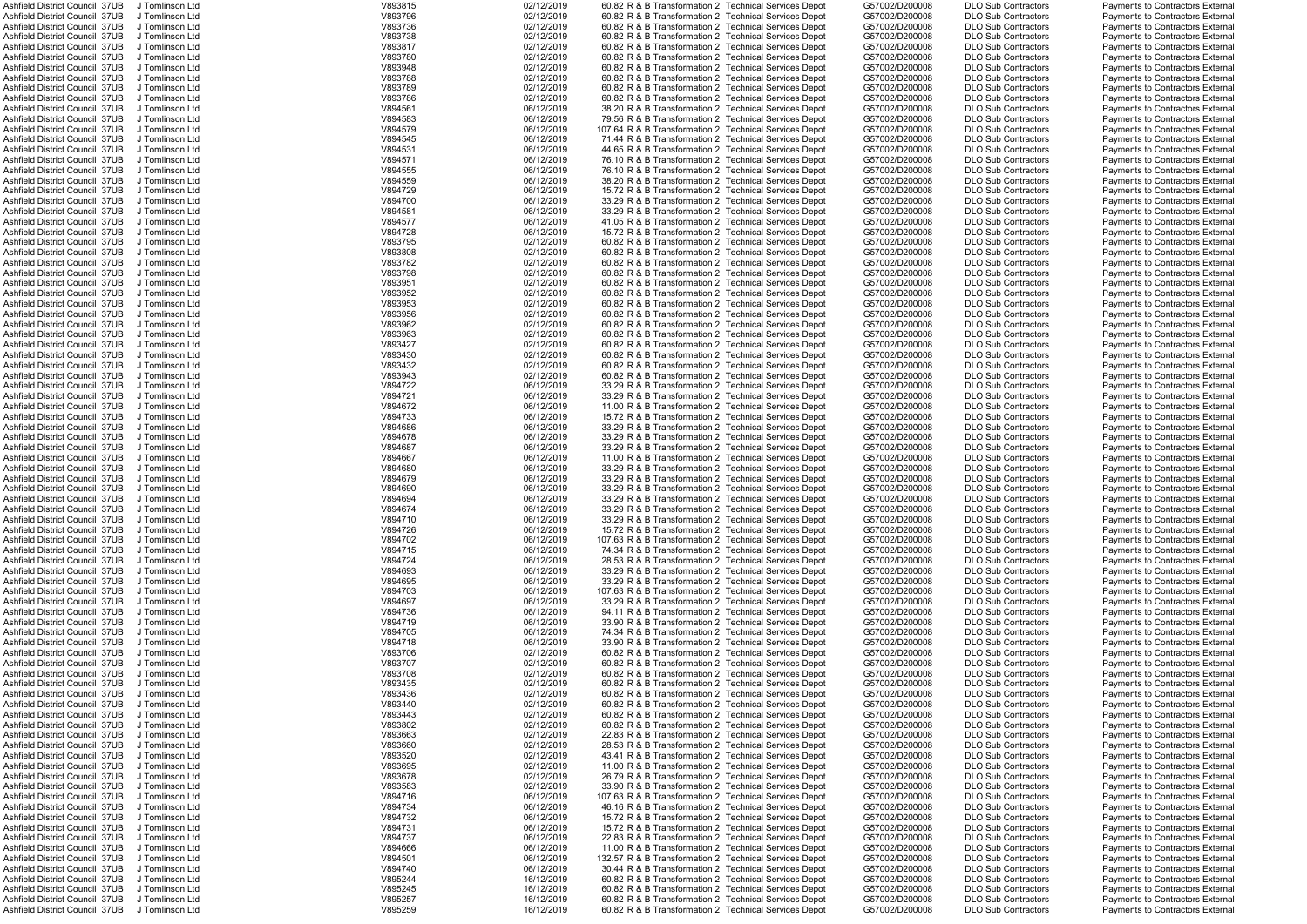| Ashfield District Council 37UB                                   | J Tomlinson Ltd                    | V895572            | 16/12/2019               | 60.82 R & B Transformation 2 Technical Services Depot                                                          | G57002/D200008                   | <b>DLO Sub Contractors</b>                               | <b>Payments to Contractors External</b>                                            |
|------------------------------------------------------------------|------------------------------------|--------------------|--------------------------|----------------------------------------------------------------------------------------------------------------|----------------------------------|----------------------------------------------------------|------------------------------------------------------------------------------------|
| Ashfield District Council 37UB                                   | J Tomlinson Ltd                    | V893666            | 02/12/2019               | 44.65 R & B Transformation 2 Technical Services Depot                                                          | G57002/D200008                   | <b>DLO Sub Contractors</b>                               | <b>Payments to Contractors External</b>                                            |
| Ashfield District Council 37UB                                   | J Tomlinson Ltd                    | V893584            | 02/12/2019               | 11.00 R & B Transformation 2 Technical Services Depot                                                          | G57002/D200008                   | <b>DLO Sub Contractors</b>                               | Payments to Contractors External                                                   |
| Ashfield District Council 37UB                                   | J Tomlinson Ltd                    | V893512            | 02/12/2019               | 21.82 R & B Transformation 2 Technical Services Depot                                                          | G57002/D200008                   | <b>DLO Sub Contractors</b>                               | <b>Payments to Contractors External</b>                                            |
| Ashfield District Council 37UB                                   | J Tomlinson Ltd                    | V893696            | 02/12/2019               | 30.44 R & B Transformation 2 Technical Services Depot                                                          | G57002/D200008                   | <b>DLO Sub Contractors</b>                               | <b>Payments to Contractors External</b>                                            |
| Ashfield District Council 37UB                                   | J Tomlinson Ltd                    | V893661            | 02/12/2019               | 15.72 R & B Transformation 2 Technical Services Depot                                                          | G57002/D200008                   | <b>DLO Sub Contractors</b>                               | Payments to Contractors External                                                   |
| Ashfield District Council 37UB                                   | J Tomlinson Ltd                    | V893656            | 02/12/2019               | 33.90 R & B Transformation 2 Technical Services Depot                                                          | G57002/D200008                   | <b>DLO Sub Contractors</b>                               | Payments to Contractors External                                                   |
|                                                                  |                                    |                    |                          |                                                                                                                |                                  |                                                          |                                                                                    |
| Ashfield District Council 37UB                                   | J Tomlinson Ltd                    | V893587            | 02/12/2019               | 33.29 R & B Transformation 2 Technical Services Depot                                                          | G57002/D200008                   | <b>DLO Sub Contractors</b>                               | Payments to Contractors External                                                   |
| Ashfield District Council 37UB                                   | J Tomlinson Ltd                    | V893589            | 02/12/2019               | 30.44 R & B Transformation 2 Technical Services Depot                                                          | G57002/D200008                   | <b>DLO Sub Contractors</b>                               | Payments to Contractors External                                                   |
| Ashfield District Council 37UB                                   | J Tomlinson Ltd                    | V893676            | 02/12/2019               | 62.99 R & B Transformation 2 Technical Services Depot                                                          | G57002/D200008                   | <b>DLO Sub Contractors</b>                               | Payments to Contractors External                                                   |
| Ashfield District Council 37UB                                   | J Tomlinson Ltd                    | V893664            | 02/12/2019               | 30.44 R & B Transformation 2 Technical Services Depot                                                          | G57002/D200008                   | <b>DLO Sub Contractors</b>                               | Payments to Contractors External                                                   |
| Ashfield District Council 37UB                                   | J Tomlinson Ltd                    | V893674            | 02/12/2019               | 21.82 R & B Transformation 2 Technical Services Depot                                                          | G57002/D200008                   | <b>DLO Sub Contractors</b>                               | Payments to Contractors External                                                   |
|                                                                  |                                    |                    |                          |                                                                                                                |                                  |                                                          |                                                                                    |
| Ashfield District Council 37UB                                   | J Tomlinson Ltd                    | V893675            | 02/12/2019               | 11.00 R & B Transformation 2 Technical Services Depot                                                          | G57002/D200008                   | <b>DLO Sub Contractors</b>                               | <b>Payments to Contractors External</b>                                            |
| Ashfield District Council 37UB                                   | J Tomlinson Ltd                    | V893592            | 02/12/2019               | 33.29 R & B Transformation 2 Technical Services Depot                                                          | G57002/D200008                   | <b>DLO Sub Contractors</b>                               | <b>Payments to Contractors External</b>                                            |
| Ashfield District Council 37UB                                   | J Tomlinson Ltd                    | V895573            | 16/12/2019               | 60.82 R & B Transformation 2 Technical Services Depot                                                          | G57002/D200008                   | <b>DLO Sub Contractors</b>                               | Payments to Contractors External                                                   |
| Ashfield District Council 37UB                                   | J Tomlinson Ltd                    | V895248            | 16/12/2019               | 60.82 R & B Transformation 2 Technical Services Depot                                                          | G57002/D200008                   | <b>DLO Sub Contractors</b>                               | Payments to Contractors External                                                   |
| Ashfield District Council 37UB                                   | J Tomlinson Ltd                    | V895246            | 16/12/2019               | 60.82 R & B Transformation 2 Technical Services Depot                                                          | G57002/D200008                   | <b>DLO Sub Contractors</b>                               | Payments to Contractors External                                                   |
| Ashfield District Council 37UB                                   | J Tomlinson Ltd                    | V895251            | 16/12/2019               | 60.82 R & B Transformation 2 Technical Services Depot                                                          | G57002/D200008                   | <b>DLO Sub Contractors</b>                               | Payments to Contractors External                                                   |
|                                                                  |                                    |                    |                          |                                                                                                                |                                  |                                                          |                                                                                    |
| Ashfield District Council 37UB                                   | J Tomlinson Ltd                    | V895571            | 16/12/2019               | 60.82 R & B Transformation 2 Technical Services Depot                                                          | G57002/D200008                   | <b>DLO Sub Contractors</b>                               | Payments to Contractors External                                                   |
| Ashfield District Council 37UB                                   | J Tomlinson Ltd                    | V895256            | 16/12/2019               | 60.82 R & B Transformation 2 Technical Services Depot                                                          | G57002/D200008                   | <b>DLO Sub Contractors</b>                               | Payments to Contractors External                                                   |
| Ashfield District Council 37UB                                   | J Tomlinson Ltd                    | V895250            | 16/12/2019               | 60.82 R & B Transformation 2 Technical Services Depot                                                          | G57002/D200008                   | <b>DLO Sub Contractors</b>                               | <b>Payments to Contractors External</b>                                            |
| Ashfield District Council 37UB                                   | J Tomlinson Ltd                    | V895222            | 16/12/2019               | 60.82 R & B Transformation 2 Technical Services Depot                                                          | G57002/D200008                   | <b>DLO Sub Contractors</b>                               | Payments to Contractors External                                                   |
| Ashfield District Council 37UB                                   | J Tomlinson Ltd                    | V895247            | 16/12/2019               | 60.82 R & B Transformation 2 Technical Services Depot                                                          | G57002/D200008                   | <b>DLO Sub Contractors</b>                               | Payments to Contractors External                                                   |
| Ashfield District Council 37UB                                   |                                    | V895225            | 16/12/2019               | 60.82 R & B Transformation 2 Technical Services Depot                                                          | G57002/D200008                   |                                                          |                                                                                    |
|                                                                  | J Tomlinson Ltd                    |                    |                          |                                                                                                                |                                  | <b>DLO Sub Contractors</b>                               | Payments to Contractors External                                                   |
| Ashfield District Council 37UB                                   | J Tomlinson Ltd                    | V895341            | 16/12/2019               | 4,305.00 R & B Transformation 2 Technical Services Depot                                                       | G57002/D200008                   | <b>DLO Sub Contractors</b>                               | Payments to Contractors External                                                   |
| Ashfield District Council 37UB                                   | J Tomlinson Ltd                    | V895560            | 16/12/2019               | 60.82 R & B Transformation 2 Technical Services Depot                                                          | G57002/D200008                   | <b>DLO Sub Contractors</b>                               | Payments to Contractors External                                                   |
| Ashfield District Council 37UB                                   | J Tomlinson Ltd                    | V895556            | 16/12/2019               | 60.82 R & B Transformation 2 Technical Services Depot                                                          | G57002/D200008                   | <b>DLO Sub Contractors</b>                               | Payments to Contractors External                                                   |
| Ashfield District Council 37UB                                   | J Tomlinson Ltd                    | V895557            | 16/12/2019               | 60.82 R & B Transformation 2 Technical Services Depot                                                          | G57002/D200008                   | <b>DLO Sub Contractors</b>                               | <b>Payments to Contractors External</b>                                            |
| Ashfield District Council 37UB                                   | J Tomlinson Ltd                    | V893667            | 02/12/2019               | 21.82 R & B Transformation 2 Technical Services Depot                                                          | G57002/D200008                   | <b>DLO Sub Contractors</b>                               | <b>Payments to Contractors External</b>                                            |
| Ashfield District Council 37UB                                   | J Tomlinson Ltd                    | V893679            | 02/12/2019               | 21.82 R & B Transformation 2 Technical Services Depot                                                          | G57002/D200008                   | <b>DLO Sub Contractors</b>                               | <b>Payments to Contractors External</b>                                            |
|                                                                  |                                    |                    |                          |                                                                                                                |                                  |                                                          |                                                                                    |
| Ashfield District Council 37UB                                   | J Tomlinson Ltd                    | V893668            | 02/12/2019               | 44.65 R & B Transformation 2 Technical Services Depot                                                          | G57002/D200008                   | <b>DLO Sub Contractors</b>                               | <b>Payments to Contractors External</b>                                            |
| Ashfield District Council 37UB                                   | J Tomlinson Ltd                    | V893683            | 02/12/2019               | 40.52 R & B Transformation 2 Technical Services Depot                                                          | G57002/D200008                   | <b>DLO Sub Contractors</b>                               | Payments to Contractors External                                                   |
| Ashfield District Council 37UB                                   | J Tomlinson Ltd                    | V893672            | 02/12/2019               | 21.82 R & B Transformation 2 Technical Services Depot                                                          | G57002/D200008                   | <b>DLO Sub Contractors</b>                               | Payments to Contractors External                                                   |
| Ashfield District Council 37UB                                   | J Tomlinson Ltd                    | V893682            | 02/12/2019               | 11.00 R & B Transformation 2 Technical Services Depot                                                          | G57002/D200008                   | <b>DLO Sub Contractors</b>                               | <b>Payments to Contractors External</b>                                            |
| Ashfield District Council 37UB                                   | J Tomlinson Ltd                    | V893572            | 02/12/2019               | 129.23 R & B Transformation 2 Technical Services Depot                                                         | G57002/D200008                   | <b>DLO Sub Contractors</b>                               | <b>Payments to Contractors External</b>                                            |
|                                                                  |                                    |                    |                          |                                                                                                                |                                  |                                                          |                                                                                    |
| Ashfield District Council 37UB                                   | J Tomlinson Ltd                    | V893541            | 02/12/2019               | 26.79 R & B Transformation 2 Technical Services Depot                                                          | G57002/D200008                   | <b>DLO Sub Contractors</b>                               | <b>Payments to Contractors External</b>                                            |
| Ashfield District Council 37UB                                   | J Tomlinson Ltd                    | V893669            | 02/12/2019               | 30.44 R & B Transformation 2 Technical Services Depot                                                          | G57002/D200008                   | <b>DLO Sub Contractors</b>                               | <b>Payments to Contractors External</b>                                            |
| Ashfield District Council 37UB                                   | J Tomlinson Ltd                    | V894676            | 06/12/2019               | 4,073.54 R & B Transformation 2 Technical Services Depot                                                       | G57002/D200008                   | <b>DLO Sub Contractors</b>                               | <b>Payments to Contractors External</b>                                            |
| Ashfield District Council 37UB                                   | J Tomlinson Ltd                    | V894416            | 06/12/2019               | -74.35 R & B Transformation 2 Technical Services Depot                                                         | G57002/D200008                   | <b>DLO Sub Contractors</b>                               | <b>Payments to Contractors External</b>                                            |
| Ashfield District Council 37UB                                   | J Tomlinson Ltd                    | V894485            | 06/12/2019               | 74.35 R & B Transformation 2 Technical Services Depot                                                          | G57002/D200008                   | <b>DLO Sub Contractors</b>                               | Payments to Contractors External                                                   |
| Ashfield District Council 37UB                                   | J Tomlinson Ltd                    | V894609            | 06/12/2019               | 171.21 R & B Transformation 2 Technical Services Depot                                                         | G57002/D200008                   | <b>DLO Sub Contractors</b>                               | <b>Payments to Contractors External</b>                                            |
|                                                                  |                                    |                    |                          |                                                                                                                |                                  |                                                          |                                                                                    |
| Ashfield District Council 37UB                                   | J Tomlinson Ltd                    | V895561            | 16/12/2019               | 60.82 R & B Transformation 2 Technical Services Depot                                                          | G57002/D200008                   | <b>DLO Sub Contractors</b>                               | Payments to Contractors External                                                   |
| Ashfield District Council 37UB                                   | J Tomlinson Ltd                    | V895551            | 16/12/2019               | 60.82 R & B Transformation 2 Technical Services Depot                                                          | G57002/D200008                   | <b>DLO Sub Contractors</b>                               | <b>Payments to Contractors External</b>                                            |
| Ashfield District Council 37UB                                   | J Tomlinson Ltd                    | V895565            | 16/12/2019               | 60.82 R & B Transformation 2 Technical Services Depot                                                          | G57002/D200008                   | <b>DLO Sub Contractors</b>                               | <b>Payments to Contractors External</b>                                            |
| Ashfield District Council 37UB                                   | J Tomlinson Ltd                    | V895550            | 16/12/2019               | 60.82 R & B Transformation 2 Technical Services Depot                                                          | G57002/D200008                   | <b>DLO Sub Contractors</b>                               | <b>Payments to Contractors External</b>                                            |
| Ashfield District Council 37UB                                   | J Tomlinson Ltd                    | V895559            | 16/12/2019               | 60.82 R & B Transformation 2 Technical Services Depot                                                          | G57002/D200008                   | <b>DLO Sub Contractors</b>                               | <b>Payments to Contractors External</b>                                            |
|                                                                  |                                    |                    |                          |                                                                                                                |                                  |                                                          |                                                                                    |
| Ashfield District Council 37UB                                   | J Tomlinson Ltd                    | V895567            | 16/12/2019               | 60.82 R & B Transformation 2 Technical Services Depot                                                          | G57002/D200008                   | <b>DLO Sub Contractors</b>                               | <b>Payments to Contractors External</b>                                            |
| Ashfield District Council 37UB                                   | J Tomlinson Ltd                    | V895568            | 16/12/2019               | 60.82 R & B Transformation 2 Technical Services Depot                                                          | G57002/D200008                   | <b>DLO Sub Contractors</b>                               | <b>Payments to Contractors External</b>                                            |
| Ashfield District Council 37UB                                   | J Tomlinson Ltd                    | V895574            | 16/12/2019               | 60.82 R & B Transformation 2 Technical Services Depot                                                          | G57002/D200008                   | <b>DLO Sub Contractors</b>                               | <b>Payments to Contractors External</b>                                            |
| Ashfield District Council 37UB                                   | J Tomlinson Ltd                    | V895552            | 16/12/2019               | 60.82 R & B Transformation 2 Technical Services Depot                                                          | G57002/D200008                   | <b>DLO Sub Contractors</b>                               | <b>Payments to Contractors External</b>                                            |
| Ashfield District Council 37UB                                   | J Tomlinson Ltd                    | V895553            | 16/12/2019               | 60.82 R & B Transformation 2 Technical Services Depot                                                          | G57002/D200008                   | <b>DLO Sub Contractors</b>                               | <b>Payments to Contractors External</b>                                            |
| Ashfield District Council 37UB                                   | J Tomlinson Ltd                    | V895220            | 16/12/2019               | -60.81 R & B Transformation 2 Technical Services Depot                                                         | G57002/D200008                   | <b>DLO Sub Contractors</b>                               | <b>Payments to Contractors External</b>                                            |
|                                                                  |                                    |                    |                          |                                                                                                                | G57002/D200008                   |                                                          |                                                                                    |
| Ashfield District Council 37UB                                   | J Tomlinson Ltd                    | V895331            | 16/12/2019               | 60.81 R & B Transformation 2 Technical Services Depot                                                          |                                  | <b>DLO Sub Contractors</b>                               | <b>Payments to Contractors External</b>                                            |
| Ashfield District Council 37UB                                   | J Tomlinson Ltd                    | V895219            | 16/12/2019               | -60.81 R & B Transformation 2 Technical Services Depot                                                         | G57002/D200008                   | <b>DLO Sub Contractors</b>                               | Payments to Contractors External                                                   |
| Ashfield District Council 37UB                                   | J Tomlinson Ltd                    | V895218            | 16/12/2019               | -60.81 R & B Transformation 2 Technical Services Depot                                                         | G57002/D200008                   | <b>DLO Sub Contractors</b>                               | <b>Payments to Contractors External</b>                                            |
| Ashfield District Council 37UB                                   | J Tomlinson Ltd                    | V894600            | 06/12/2019               | 69.02 R & B Transformation 2 Technical Services Depot                                                          | G57002/D200008                   | <b>DLO Sub Contractors</b>                               | Payments to Contractors External                                                   |
| Ashfield District Council 37UB                                   | J Tomlinson Ltd                    | V894611            | 06/12/2019               | 966.59 R & B Transformation 2 Technical Services Depot                                                         | G57002/D200008                   | <b>DLO Sub Contractors</b>                               | <b>Payments to Contractors External</b>                                            |
| Ashfield District Council 37UB                                   | J Tomlinson Ltd                    | V894606            | 06/12/2019               | 78.00 R & B Transformation 2 Technical Services Depot                                                          | G57002/D200008                   | <b>DLO Sub Contractors</b>                               | Payments to Contractors External                                                   |
| Ashfield District Council 37UB                                   |                                    |                    |                          | 735.60 R & B Transformation 2 Technical Services Depot                                                         |                                  |                                                          |                                                                                    |
|                                                                  | J Tomlinson Ltd                    | V894617            | 06/12/2019               |                                                                                                                | G57002/D200008                   | <b>DLO Sub Contractors</b>                               | <b>Payments to Contractors External</b>                                            |
| Ashfield District Council 37UB                                   | J Tomlinson Ltd                    | V894603            | 06/12/2019               | 372.66 R & B Transformation 2 Technical Services Depot                                                         | G57002/D200008                   | <b>DLO Sub Contractors</b>                               | <b>Payments to Contractors External</b>                                            |
| Ashfield District Council 37UB                                   | J Tomlinson Ltd                    | V894612            | 06/12/2019               | 1,350.46 R & B Transformation 2 Technical Services Depot                                                       | G57002/D200008                   | <b>DLO Sub Contractors</b>                               | <b>Payments to Contractors External</b>                                            |
| Ashfield District Council 37UB                                   | J Tomlinson Ltd                    | V894486            | 06/12/2019               | 60.81 R & B Transformation 2 Technical Services Depot                                                          | G57002/D200008                   | <b>DLO Sub Contractors</b>                               | <b>Payments to Contractors External</b>                                            |
| Ashfield District Council 37UB                                   | J Tomlinson Ltd                    | V894621            | 06/12/2019               | 735.60 R & B Transformation 2 Technical Services Depot                                                         | G57002/D200008                   | <b>DLO Sub Contractors</b>                               | Payments to Contractors External                                                   |
| Ashfield District Council 37UB                                   | J Tomlinson Ltd                    | V894620            | 06/12/2019               | 735.60 R & B Transformation 2 Technical Services Depot                                                         | G57002/D200008                   | <b>DLO Sub Contractors</b>                               | <b>Payments to Contractors External</b>                                            |
| Ashfield District Council 37UB                                   | J Tomlinson Ltd                    | V894424            | 06/12/2019               | -42.80 R & B Transformation 2 Technical Services Depot                                                         | G57002/D200008                   | <b>DLO Sub Contractors</b>                               | Payments to Contractors External                                                   |
|                                                                  |                                    |                    |                          |                                                                                                                |                                  |                                                          |                                                                                    |
| Ashfield District Council 37UB                                   | J Tomlinson Ltd                    | V894498            | 06/12/2019               | 42.80 R & B Transformation 2 Technical Services Depot                                                          | G57002/D200008                   | <b>DLO Sub Contractors</b>                               | Payments to Contractors External                                                   |
| Ashfield District Council 37UB                                   | J Tomlinson Ltd                    | V894628            | 06/12/2019               | 283.45 R & B Transformation 2 Technical Services Depot                                                         | G57002/D200008                   | <b>DLO Sub Contractors</b>                               | Payments to Contractors External                                                   |
| Ashfield District Council 37UB                                   | J Tomlinson Ltd                    | V894501            | 06/12/2019               | 3,216.52 R & B Transformation 2 Technical Services Depot                                                       | G57002/D200008                   | <b>DLO Sub Contractors</b>                               | <b>Payments to Contractors External</b>                                            |
|                                                                  |                                    |                    |                          |                                                                                                                |                                  |                                                          |                                                                                    |
| Ashfield District Council 37UB                                   | J Tomlinson Ltd                    | V895338            | 16/12/2019               | 60.81 R & B Transformation 2 Technical Services Depot                                                          | G57002/D200008                   | <b>DLO Sub Contractors</b>                               | Payments to Contractors External                                                   |
| Ashfield District Council 37UB                                   | J Tomlinson Ltd                    |                    |                          | 22.83 R & B Transformation 2 Technical Services Depot                                                          |                                  | <b>DLO Sub Contractors</b>                               | <b>Payments to Contractors External</b>                                            |
|                                                                  |                                    | V895295            | 16/12/2019               |                                                                                                                | G57002/D200008                   |                                                          |                                                                                    |
| Ashfield District Council 37UB                                   | J Tomlinson Ltd                    | V895319            | 16/12/2019               | 40.89 R & B Transformation 2 Technical Services Depot                                                          | G57002/D200008                   | <b>DLO Sub Contractors</b>                               | <b>Payments to Contractors External</b>                                            |
| Ashfield District Council 37UB                                   | J Tomlinson Ltd                    | V895337            | 16/12/2019               | 60.81 R & B Transformation 2 Technical Services Depot                                                          | G57002/D200008                   | <b>DLO Sub Contractors</b>                               | Payments to Contractors External                                                   |
| Ashfield District Council 37UB                                   | J Tomlinson Ltd                    | V895336            | 16/12/2019               | 60.81 R & B Transformation 2 Technical Services Depot                                                          | G57002/D200008                   | <b>DLO Sub Contractors</b>                               | <b>Payments to Contractors External</b>                                            |
| Ashfield District Council 37UB                                   | J Tomlinson Ltd                    | V895280            | 16/12/2019               | 26.79 R & B Transformation 2 Technical Services Depot                                                          | G57002/D200008                   | <b>DLO Sub Contractors</b>                               | <b>Payments to Contractors External</b>                                            |
| Ashfield District Council 37UB                                   | J Tomlinson Ltd                    | V895282            | 16/12/2019               | 22.83 R & B Transformation 2 Technical Services Depot                                                          | G57002/D200008                   | <b>DLO Sub Contractors</b>                               | <b>Payments to Contractors External</b>                                            |
| Ashfield District Council 37UB                                   | J Tomlinson Ltd                    | V895269            | 16/12/2019               | 21.82 R & B Transformation 2 Technical Services Depot                                                          | G57002/D200008                   | <b>DLO Sub Contractors</b>                               | <b>Payments to Contractors External</b>                                            |
|                                                                  |                                    |                    |                          |                                                                                                                |                                  |                                                          |                                                                                    |
| Ashfield District Council 37UB                                   | J Tomlinson Ltd                    | V895279            | 16/12/2019               | 26.79 R & B Transformation 2 Technical Services Depot                                                          | G57002/D200008                   | <b>DLO Sub Contractors</b>                               | Payments to Contractors External                                                   |
| Ashfield District Council 37UB                                   | J Tomlinson Ltd                    | V895291            | 16/12/2019               | 38.20 R & B Transformation 2 Technical Services Depot                                                          | G57002/D200008                   | <b>DLO Sub Contractors</b>                               | <b>Payments to Contractors External</b>                                            |
| Ashfield District Council 37UB                                   | J Tomlinson Ltd                    | V895265            | 16/12/2019               | 21.82 R & B Transformation 2 Technical Services Depot                                                          | G57002/D200008                   | <b>DLO Sub Contractors</b>                               | <b>Payments to Contractors External</b>                                            |
| Ashfield District Council 37UB                                   | J Tomlinson Ltd                    | V895316            | 16/12/2019               | 33.29 R & B Transformation 2 Technical Services Depot                                                          | G57002/D200008                   | <b>DLO Sub Contractors</b>                               | <b>Payments to Contractors External</b>                                            |
| Ashfield District Council 37UB                                   | J Tomlinson Ltd                    | V895236            | 16/12/2019               | 22.83 R & B Transformation 2 Technical Services Depot                                                          | G57002/D200008                   | <b>DLO Sub Contractors</b>                               | Payments to Contractors External                                                   |
| Ashfield District Council 37UB                                   | J Tomlinson Ltd                    | V895301            | 16/12/2019               | 22.83 R & B Transformation 2 Technical Services Depot                                                          | G57002/D200008                   | <b>DLO Sub Contractors</b>                               | <b>Payments to Contractors External</b>                                            |
|                                                                  | J Tomlinson Ltd                    |                    |                          |                                                                                                                |                                  |                                                          |                                                                                    |
| Ashfield District Council 37UB                                   |                                    | V895300            | 16/12/2019               | 22.83 R & B Transformation 2 Technical Services Depot                                                          | G57002/D200008                   | <b>DLO Sub Contractors</b>                               | Payments to Contractors External                                                   |
| Ashfield District Council 37UB                                   | J Tomlinson Ltd                    | V895234            | 16/12/2019               | 22.83 R & B Transformation 2 Technical Services Depot                                                          | G57002/D200008                   | <b>DLO Sub Contractors</b>                               | <b>Payments to Contractors External</b>                                            |
| Ashfield District Council 37UB                                   | J Tomlinson Ltd                    | V895263            | 16/12/2019               | 21.82 R & B Transformation 2 Technical Services Depot                                                          | G57002/D200008                   | <b>DLO Sub Contractors</b>                               | <b>Payments to Contractors External</b>                                            |
| Ashfield District Council 37UB                                   | J Tomlinson Ltd                    | V895277            | 16/12/2019               | 26.79 R & B Transformation 2 Technical Services Depot                                                          | G57002/D200008                   | <b>DLO Sub Contractors</b>                               | Payments to Contractors External                                                   |
| Ashfield District Council 37UB                                   | J Tomlinson Ltd                    | V895275            | 16/12/2019               | 26.79 R & B Transformation 2 Technical Services Depot                                                          | G57002/D200008                   | <b>DLO Sub Contractors</b>                               | <b>Payments to Contractors External</b>                                            |
| Ashfield District Council 37UB<br>Ashfield District Council 37UB | J Tomlinson Ltd<br>J Tomlinson Ltd | V895317<br>V895274 | 16/12/2019<br>16/12/2019 | 33.29 R & B Transformation 2 Technical Services Depot<br>26.79 R & B Transformation 2 Technical Services Depot | G57002/D200008<br>G57002/D200008 | <b>DLO Sub Contractors</b><br><b>DLO Sub Contractors</b> | <b>Payments to Contractors External</b><br><b>Payments to Contractors External</b> |

|            |   | Sub Contractors                    |
|------------|---|------------------------------------|
|            |   | Sub Contractors                    |
|            |   | Sub Contractors                    |
| Sub        |   | Contractors                        |
| Sub<br>Sub |   | Contractors                        |
|            |   | Contractors                        |
| Sub        |   |                                    |
| .<br>Sub   |   | Contractors<br>Contractors         |
| Sub        |   | Contractors                        |
| Sub        |   | Contractors                        |
| Sub        |   |                                    |
|            |   | Contractors                        |
| Sub        |   | Contractors                        |
| .<br>Sub   |   | Contractors                        |
|            |   | Contractors                        |
| Sub<br>Sub |   | Contractors                        |
| Sub        |   | Contractors                        |
| Sub        |   | Contractors                        |
| Sub        | C | <b>Contractors</b>                 |
| Sub        |   | Contractors                        |
| Sub        |   | Contractors                        |
| Sub        |   | Contractors                        |
| -<br>Sub   |   | Contractors                        |
| Sub        |   |                                    |
|            |   | Contractors<br>Contractors         |
| Sub        |   |                                    |
| Sub        |   | Contractors                        |
| Sub        |   | Contractors                        |
| Sub        |   | Contractors                        |
| Sub        |   | Contractors                        |
| .<br>Sub   |   | Contractors                        |
|            |   | Contractors                        |
| Sub<br>Sub |   | Contractors                        |
| Sub        |   |                                    |
| Sub        |   | Contractors<br>Contractors         |
| Sub        |   | Contractors                        |
| Sub        |   | Contractors                        |
| Sub        |   |                                    |
|            |   | Contractors                        |
| Sub        |   | Contractors                        |
| -<br>Sub   |   | Contractors                        |
| Sub<br>Sub |   | Contractors                        |
|            |   | Contractors                        |
| Sub        |   | Contractors                        |
| Sub        |   | Contractors                        |
| Sub        |   | Contractors                        |
|            |   |                                    |
|            |   |                                    |
|            |   | Sub Contractors                    |
|            |   | Sub Contractors                    |
|            |   |                                    |
|            |   | Sub Contractors<br>Sub Contractors |
| Sub        |   | Contractors                        |
| Sub        |   | Contractors                        |
| Sub        |   | Contractors                        |
| Sub        |   | Contractors                        |
|            |   |                                    |
| Sub<br>Sub |   | Contractors<br>Contractors         |
|            |   |                                    |
| Sub        |   | Contractors                        |
| Sub        |   | Contractors                        |
| -<br>Sub   |   | Contractors                        |
| Sub        |   | Contractors                        |
| Sub        |   | Contractors                        |
| Sub        |   | Contractors                        |
| Sub        |   | Contractors                        |
| Sub        |   | Contractors                        |
| Sub        |   | Contractors                        |
|            |   | Contractors                        |
| Sub<br>Sub |   | Contractors                        |
| Sub        |   |                                    |
| Sub        |   | Contractors                        |
|            |   | Contractors                        |
| Sub        |   | Contractors                        |
| Sub        |   | Contractors                        |
| Sub        |   | Contractors                        |
| Sub        |   | Contractors                        |
| Sub        |   | Contractors                        |
| Sub        |   | Contractors                        |
| Sub        |   | Contractors                        |
| Sub        |   | Contractors                        |
| Sub        |   | Contractors                        |
| Sub        |   | Contractors                        |
| Sub        |   | Contractors                        |
| Sub        |   | Contractors                        |
|            |   |                                    |
| Sub        |   | Contractors                        |
| Sub        |   | Contractors                        |
| -<br>Sub   |   | Contractors                        |
| Sub        |   | Contractors                        |
| Sub        |   | Contractors                        |
| Sub        |   | Contractors                        |
| Sub        |   | Contractors                        |
| Sub        |   | Contractors                        |
|            |   | Sub Contractors                    |
| .<br>Sub   |   | Contractors                        |

|  | Payments to Contractors External                                     |  |
|--|----------------------------------------------------------------------|--|
|  | Payments to Contractors External                                     |  |
|  | Payments to Contractors External                                     |  |
|  | Payments to Contractors External                                     |  |
|  | Payments to Contractors External                                     |  |
|  | Payments to Contractors External                                     |  |
|  | Payments to Contractors External                                     |  |
|  | Payments to Contractors External                                     |  |
|  | Payments to Contractors External                                     |  |
|  |                                                                      |  |
|  | Payments to Contractors External                                     |  |
|  | Payments to Contractors External                                     |  |
|  | <b>Payments to Contractors External</b>                              |  |
|  | Payments to Contractors External                                     |  |
|  | Payments to Contractors External                                     |  |
|  | Payments to Contractors External                                     |  |
|  | Payments to Contractors External                                     |  |
|  | Payments to Contractors External                                     |  |
|  | Payments to Contractors External                                     |  |
|  | Payments to Contractors External                                     |  |
|  | Payments to Contractors External                                     |  |
|  | Payments to Contractors External                                     |  |
|  |                                                                      |  |
|  | Payments to Contractors External                                     |  |
|  | Payments to Contractors External                                     |  |
|  | Payments to Contractors External                                     |  |
|  | Payments to Contractors External                                     |  |
|  | Payments to Contractors External                                     |  |
|  | Payments to Contractors External                                     |  |
|  | Payments to Contractors External                                     |  |
|  | Payments to Contractors External                                     |  |
|  | Payments to Contractors External                                     |  |
|  | Payments to Contractors External                                     |  |
|  | Payments to Contractors External                                     |  |
|  | Payments to Contractors External                                     |  |
|  | Payments to Contractors External                                     |  |
|  |                                                                      |  |
|  | Payments to Contractors External                                     |  |
|  | Payments to Contractors External                                     |  |
|  | Payments to Contractors External                                     |  |
|  | Payments to Contractors External                                     |  |
|  | Payments to Contractors External                                     |  |
|  | Payments to Contractors External                                     |  |
|  | Payments to Contractors External                                     |  |
|  | Payments to Contractors External                                     |  |
|  | Payments to Contractors External                                     |  |
|  |                                                                      |  |
|  |                                                                      |  |
|  | Payments to Contractors External                                     |  |
|  | Payments to Contractors External                                     |  |
|  | Payments to Contractors External                                     |  |
|  | Payments to Contractors External                                     |  |
|  | Payments to Contractors External                                     |  |
|  | Payments to Contractors External                                     |  |
|  | Payments to Contractors External                                     |  |
|  | <b>Payments to Contractors External</b>                              |  |
|  | Payments to Contractors External                                     |  |
|  | Payments to Contractors External                                     |  |
|  | Payments to Contractors External                                     |  |
|  | Payments to Contractors External                                     |  |
|  | Payments to Contractors External                                     |  |
|  |                                                                      |  |
|  | Payments to Contractors External                                     |  |
|  | Payments to Contractors External                                     |  |
|  | Payments to Contractors External                                     |  |
|  | <b>Payments to Contractors External</b>                              |  |
|  | Payments to Contractors External                                     |  |
|  | Payments to Contractors External                                     |  |
|  | Payments to Contractors External                                     |  |
|  | Payments to Contractors External                                     |  |
|  | Payments to Contractors External                                     |  |
|  | Payments to Contractors External                                     |  |
|  | Payments to Contractors External                                     |  |
|  | Payments to Contractors External                                     |  |
|  | Payments to Contractors External                                     |  |
|  | Payments to Contractors External                                     |  |
|  | Payments to Contractors External                                     |  |
|  | Payments to Contractors External                                     |  |
|  | Payments to Contractors External                                     |  |
|  |                                                                      |  |
|  | Payments to Contractors External                                     |  |
|  | Payments to Contractors External                                     |  |
|  | Payments to Contractors External                                     |  |
|  | Payments to Contractors External                                     |  |
|  | Payments to Contractors External                                     |  |
|  | Payments to Contractors External                                     |  |
|  | Payments to Contractors External                                     |  |
|  | Payments to Contractors External                                     |  |
|  | Payments to Contractors External                                     |  |
|  | Payments to Contractors External                                     |  |
|  | Payments to Contractors External                                     |  |
|  | <b>Payments to Contractors External</b>                              |  |
|  | Payments to Contractors External                                     |  |
|  | Payments to Contractors External                                     |  |
|  | Payments to Contractors External<br>Payments to Contractors External |  |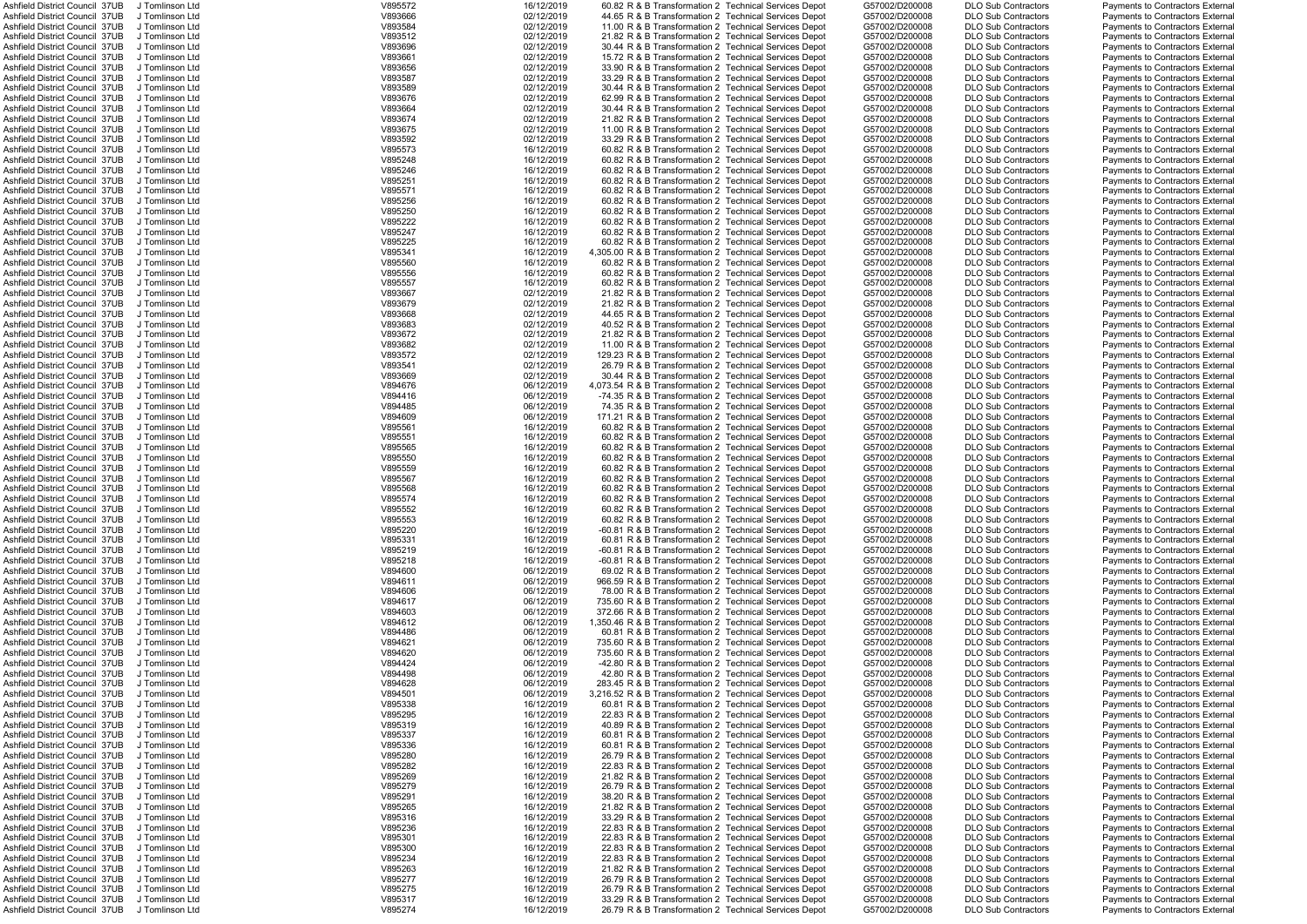| Ashfield District Council 37UB  | J Tomlinson Ltd | V895286 | 16/12/2019 | 38.20 R & B Transformation 2 Technical Services Depot  | G57002/D200008 | <b>DLO Sub Contractors</b> | <b>Payments to Contractors External</b> |
|---------------------------------|-----------------|---------|------------|--------------------------------------------------------|----------------|----------------------------|-----------------------------------------|
| Ashfield District Council 37UB  | J Tomlinson Ltd | V895237 | 16/12/2019 | 21.82 R & B Transformation 2 Technical Services Depot  | G57002/D200008 | <b>DLO Sub Contractors</b> | Payments to Contractors External        |
| Ashfield District Council 37UB  | J Tomlinson Ltd | V895241 | 16/12/2019 | 21.82 R & B Transformation 2 Technical Services Depot  | G57002/D200008 | <b>DLO Sub Contractors</b> | <b>Payments to Contractors External</b> |
| Ashfield District Council 37UB  | J Tomlinson Ltd | V895266 | 16/12/2019 | 21.82 R & B Transformation 2 Technical Services Depot  | G57002/D200008 | <b>DLO Sub Contractors</b> | <b>Payments to Contractors External</b> |
| Ashfield District Council 37UB  | J Tomlinson Ltd | V895283 | 16/12/2019 | 60.88 R & B Transformation 2 Technical Services Depot  | G57002/D200008 | <b>DLO Sub Contractors</b> | <b>Payments to Contractors External</b> |
| Ashfield District Council 37UB  | J Tomlinson Ltd | V894501 | 06/12/2019 | 270.95 R & B Transformation 2 Technical Services Depot | G57002/D200008 | <b>DLO Sub Contractors</b> | Payments to Contractors External        |
|                                 |                 |         |            |                                                        |                |                            |                                         |
| Ashfield District Council 37UB  | J Tomlinson Ltd | V894501 | 06/12/2019 | 132.57 R & B Transformation 2 Technical Services Depot | G57002/D200008 | <b>DLO Sub Contractors</b> | <b>Payments to Contractors External</b> |
| Ashfield District Council 37UB  | J Tomlinson Ltd | V894420 | 06/12/2019 | -33.29 R & B Transformation 2 Technical Services Depot | G57002/D200008 | <b>DLO Sub Contractors</b> | <b>Payments to Contractors External</b> |
| Ashfield District Council 37UB  | J Tomlinson Ltd | V894487 | 06/12/2019 | 33.29 R & B Transformation 2 Technical Services Depot  | G57002/D200008 | <b>DLO Sub Contractors</b> | <b>Payments to Contractors External</b> |
| Ashfield District Council 37UB  | J Tomlinson Ltd | V894595 | 06/12/2019 | 19.97 R & B Transformation 2 Technical Services Depot  | G57002/D200008 | <b>DLO Sub Contractors</b> | <b>Payments to Contractors External</b> |
| Ashfield District Council 37UB  | J Tomlinson Ltd | V894501 | 06/12/2019 | 22.45 R & B Transformation 2 Technical Services Depot  | G57002/D200008 | <b>DLO Sub Contractors</b> | <b>Payments to Contractors External</b> |
|                                 |                 |         |            |                                                        |                |                            |                                         |
| Ashfield District Council 37UB  | J Tomlinson Ltd | V894501 | 06/12/2019 | 204.47 R & B Transformation 2 Technical Services Depot | G57002/D200008 | <b>DLO Sub Contractors</b> | <b>Payments to Contractors External</b> |
| Ashfield District Council 37UB  | J Tomlinson Ltd | V894501 | 06/12/2019 | 29.28 R & B Transformation 2 Technical Services Depot  | G57002/D200008 | <b>DLO Sub Contractors</b> | <b>Payments to Contractors External</b> |
| Ashfield District Council 37UB  | J Tomlinson Ltd | V894501 | 06/12/2019 | 22.45 R & B Transformation 2 Technical Services Depot  | G57002/D200008 | <b>DLO Sub Contractors</b> | <b>Payments to Contractors External</b> |
| Ashfield District Council 37UB  | J Tomlinson Ltd | V894587 | 06/12/2019 | 37.09 R & B Transformation 2 Technical Services Depot  | G57002/D200008 | <b>DLO Sub Contractors</b> | Payments to Contractors External        |
| Ashfield District Council 37UB  | J Tomlinson Ltd | V894590 | 06/12/2019 | 37.09 R & B Transformation 2 Technical Services Depot  | G57002/D200008 | <b>DLO Sub Contractors</b> | <b>Payments to Contractors External</b> |
|                                 |                 |         |            |                                                        |                |                            |                                         |
| Ashfield District Council 37UB  | J Tomlinson Ltd | V894421 | 06/12/2019 | -22.83 R & B Transformation 2 Technical Services Depot | G57002/D200008 | <b>DLO Sub Contractors</b> | <b>Payments to Contractors External</b> |
| Ashfield District Council 37UB  | J Tomlinson Ltd | V894501 | 06/12/2019 | 44.90 R & B Transformation 2 Technical Services Depot  | G57002/D200008 | <b>DLO Sub Contractors</b> | <b>Payments to Contractors External</b> |
| Ashfield District Council 37UB  | J Tomlinson Ltd | V894501 | 06/12/2019 | 22.45 R & B Transformation 2 Technical Services Depot  | G57002/D200008 | <b>DLO Sub Contractors</b> | <b>Payments to Contractors External</b> |
| Ashfield District Council 37UB  | J Tomlinson Ltd | V894422 | 06/12/2019 | -22.83 R & B Transformation 2 Technical Services Depot | G57002/D200008 | <b>DLO Sub Contractors</b> | <b>Payments to Contractors External</b> |
| Ashfield District Council 37UB  | J Tomlinson Ltd | V894494 | 06/12/2019 | 22.83 R & B Transformation 2 Technical Services Depot  | G57002/D200008 | <b>DLO Sub Contractors</b> | <b>Payments to Contractors External</b> |
|                                 |                 |         |            |                                                        | G57002/D200008 |                            |                                         |
| Ashfield District Council 37UB  | J Tomlinson Ltd | V894582 | 06/12/2019 | 66.59 R & B Transformation 2 Technical Services Depot  |                | <b>DLO Sub Contractors</b> | Payments to Contractors External        |
| Ashfield District Council 37UB  | J Tomlinson Ltd | V894576 | 06/12/2019 | 74.34 R & B Transformation 2 Technical Services Depot  | G57002/D200008 | <b>DLO Sub Contractors</b> | <b>Payments to Contractors External</b> |
| Ashfield District Council 37UB  | J Tomlinson Ltd | V894586 | 06/12/2019 | 37.09 R & B Transformation 2 Technical Services Depot  | G57002/D200008 | <b>DLO Sub Contractors</b> | <b>Payments to Contractors External</b> |
| Ashfield District Council 37UB  | J Tomlinson Ltd | V894557 | 06/12/2019 | 26.79 R & B Transformation 2 Technical Services Depot  | G57002/D200008 | <b>DLO Sub Contractors</b> | Payments to Contractors External        |
| Ashfield District Council 37UB  | J Tomlinson Ltd | V894573 | 06/12/2019 | 30.44 R & B Transformation 2 Technical Services Depot  | G57002/D200008 | <b>DLO Sub Contractors</b> | <b>Payments to Contractors External</b> |
|                                 |                 |         |            |                                                        |                |                            |                                         |
| Ashfield District Council 37UB  | J Tomlinson Ltd | V894564 | 06/12/2019 | 38.20 R & B Transformation 2 Technical Services Depot  | G57002/D200008 | <b>DLO Sub Contractors</b> | <b>Payments to Contractors External</b> |
| Ashfield District Council 37UB  | J Tomlinson Ltd | V894501 | 06/12/2019 | 14.64 R & B Transformation 2 Technical Services Depot  | G57002/D200008 | <b>DLO Sub Contractors</b> | <b>Payments to Contractors External</b> |
| Ashfield District Council 37UB  | J Tomlinson Ltd | V894570 | 06/12/2019 | 58.97 R & B Transformation 2 Technical Services Depot  | G57002/D200008 | <b>DLO Sub Contractors</b> | <b>Payments to Contractors External</b> |
| Ashfield District Council 37UB  | J Tomlinson Ltd | V894575 | 06/12/2019 | 40.52 R & B Transformation 2 Technical Services Depot  | G57002/D200008 | <b>DLO Sub Contractors</b> | Payments to Contractors External        |
| Ashfield District Council 37UB  | J Tomlinson Ltd | V894553 | 06/12/2019 | 53.27 R & B Transformation 2 Technical Services Depot  | G57002/D200008 | <b>DLO Sub Contractors</b> | Payments to Contractors External        |
| Ashfield District Council 37UB  | J Tomlinson Ltd | V894563 | 06/12/2019 |                                                        |                |                            |                                         |
|                                 |                 |         |            | 38.20 R & B Transformation 2 Technical Services Depot  | G57002/D200008 | <b>DLO Sub Contractors</b> | Payments to Contractors External        |
| Ashfield District Council 37UB  | J Tomlinson Ltd | V894589 | 06/12/2019 | 45.65 R & B Transformation 2 Technical Services Depot  | G57002/D200008 | <b>DLO Sub Contractors</b> | Payments to Contractors External        |
| Ashfield District Council 37UB  | J Tomlinson Ltd | V894558 | 06/12/2019 | 18.87 R & B Transformation 2 Technical Services Depot  | G57002/D200008 | <b>DLO Sub Contractors</b> | Payments to Contractors External        |
| Ashfield District Council 37UB  | J Tomlinson Ltd | V894720 | 06/12/2019 | 33.90 R & B Transformation 2 Technical Services Depot  | G57002/D200008 | <b>DLO Sub Contractors</b> | <b>Payments to Contractors External</b> |
| Ashfield District Council 37UB  | J Tomlinson Ltd | V894739 | 06/12/2019 | 22.83 R & B Transformation 2 Technical Services Depot  | G57002/D200008 | <b>DLO Sub Contractors</b> | <b>Payments to Contractors External</b> |
| Ashfield District Council 37UB  | J Tomlinson Ltd | V894574 | 06/12/2019 | 175.54 R & B Transformation 2 Technical Services Depot | G57002/D200008 | <b>DLO Sub Contractors</b> | <b>Payments to Contractors External</b> |
|                                 |                 |         |            |                                                        |                |                            |                                         |
| Ashfield District Council 37UB  | J Tomlinson Ltd | V894585 | 06/12/2019 | 37.09 R & B Transformation 2 Technical Services Depot  | G57002/D200008 | <b>DLO Sub Contractors</b> | <b>Payments to Contractors External</b> |
| Ashfield District Council 37UB  | J Tomlinson Ltd | V894560 | 06/12/2019 | 38.20 R & B Transformation 2 Technical Services Depot  | G57002/D200008 | <b>DLO Sub Contractors</b> | <b>Payments to Contractors External</b> |
| Ashfield District Council 37UB  | J Tomlinson Ltd | V894568 | 06/12/2019 | 15.22 R & B Transformation 2 Technical Services Depot  | G57002/D200008 | <b>DLO Sub Contractors</b> | Payments to Contractors External        |
| Ashfield District Council 37UB  | J Tomlinson Ltd | V894572 | 06/12/2019 | 30.44 R & B Transformation 2 Technical Services Depot  | G57002/D200008 | <b>DLO Sub Contractors</b> | <b>Payments to Contractors External</b> |
| Ashfield District Council 37UB  | J Tomlinson Ltd | V894725 | 06/12/2019 | 15.72 R & B Transformation 2 Technical Services Depot  | G57002/D200008 | <b>DLO Sub Contractors</b> | <b>Payments to Contractors External</b> |
|                                 |                 |         |            |                                                        |                |                            |                                         |
| Ashfield District Council 37UB  | J Tomlinson Ltd | V894593 | 06/12/2019 | 94.52 R & B Transformation 2 Technical Services Depot  | G57002/D200008 | <b>DLO Sub Contractors</b> | <b>Payments to Contractors External</b> |
| Ashfield District Council 37UB  | J Tomlinson Ltd | V894735 | 06/12/2019 | 60.37 R & B Transformation 2 Technical Services Depot  | G57002/D200008 | <b>DLO Sub Contractors</b> | <b>Payments to Contractors External</b> |
| Ashfield District Council 37UB  | J Tomlinson Ltd | V894711 | 06/12/2019 | 41.05 R & B Transformation 2 Technical Services Depot  | G57002/D200008 | <b>DLO Sub Contractors</b> | <b>Payments to Contractors External</b> |
| Ashfield District Council 37UB  | J Tomlinson Ltd | V894677 | 06/12/2019 | 33.29 R & B Transformation 2 Technical Services Depot  | G57002/D200008 | <b>DLO Sub Contractors</b> | <b>Payments to Contractors External</b> |
| Ashfield District Council 37UB  | J Tomlinson Ltd | V894665 | 06/12/2019 | 11.00 R & B Transformation 2 Technical Services Depot  | G57002/D200008 | <b>DLO Sub Contractors</b> |                                         |
|                                 |                 |         |            |                                                        |                |                            | Payments to Contractors External        |
| Ashfield District Council 37UB  | J Tomlinson Ltd | V894675 | 06/12/2019 | 33.29 R & B Transformation 2 Technical Services Depot  | G57002/D200008 | <b>DLO Sub Contractors</b> | Payments to Contractors External        |
| Ashfield District Council 37UB  | J Tomlinson Ltd | V894701 | 06/12/2019 | 40.52 R & B Transformation 2 Technical Services Depot  | G57002/D200008 | <b>DLO Sub Contractors</b> | <b>Payments to Contractors External</b> |
| Ashfield District Council 37UB  | J Tomlinson Ltd | V894683 | 06/12/2019 | 33.29 R & B Transformation 2 Technical Services Depot  | G57002/D200008 | <b>DLO Sub Contractors</b> | Payments to Contractors External        |
| Ashfield District Council 37UB  | J Tomlinson Ltd | V894717 | 06/12/2019 | 107.63 R & B Transformation 2 Technical Services Depot | G57002/D200008 | <b>DLO Sub Contractors</b> | <b>Payments to Contractors External</b> |
| Ashfield District Council 37UB  | J Tomlinson Ltd | V894681 | 06/12/2019 | 33.29 R & B Transformation 2 Technical Services Depot  | G57002/D200008 | <b>DLO Sub Contractors</b> | <b>Payments to Contractors External</b> |
|                                 |                 |         |            |                                                        |                |                            |                                         |
| Ashfield District Council 37UB  | J Tomlinson Ltd | V894704 | 06/12/2019 | 107.63 R & B Transformation 2 Technical Services Depot | G57002/D200008 | <b>DLO Sub Contractors</b> | <b>Payments to Contractors External</b> |
| Ashfield District Council 37UB  | J Tomlinson Ltd | V894669 | 06/12/2019 | 11.00 R & B Transformation 2 Technical Services Depot  | G57002/D200008 | <b>DLO Sub Contractors</b> | Payments to Contractors External        |
| Ashfield District Council 37UB  | J Tomlinson Ltd | V894730 | 06/12/2019 | 15.72 R & B Transformation 2 Technical Services Depot  | G57002/D200008 | <b>DLO Sub Contractors</b> | Payments to Contractors External        |
| Ashfield District Council 37UB  | J Tomlinson Ltd | V894688 | 06/12/2019 | 33.29 R & B Transformation 2 Technical Services Depot  | G57002/D200008 | <b>DLO Sub Contractors</b> | Payments to Contractors External        |
| Ashfield District Council 37UB  | J Tomlinson Ltd | V894668 | 06/12/2019 | 11.00 R & B Transformation 2 Technical Services Depot  | G57002/D200008 | <b>DLO Sub Contractors</b> | <b>Payments to Contractors External</b> |
|                                 |                 |         |            |                                                        |                |                            |                                         |
| Ashfield District Council 37UB  | J Tomlinson Ltd | V894673 | 06/12/2019 | 33.29 R & B Transformation 2 Technical Services Depot  | G57002/D200008 | <b>DLO Sub Contractors</b> | Payments to Contractors External        |
| Ashfield District Council 37UB  | J Tomlinson Ltd | V894670 | 06/12/2019 | 11.00 R & B Transformation 2 Technical Services Depot  | G57002/D200008 | <b>DLO Sub Contractors</b> | Payments to Contractors External        |
| Ashfield District Council 37UB  | J Tomlinson Ltd | V894738 | 06/12/2019 | 22.83 R & B Transformation 2 Technical Services Depot  | G57002/D200008 | <b>DLO Sub Contractors</b> | <b>Payments to Contractors External</b> |
| Ashfield District Council 37UB  | J Tomlinson Ltd | V894723 | 06/12/2019 | 43.75 R & B Transformation 2 Technical Services Depot  | G57002/D200008 | <b>DLO Sub Contractors</b> | <b>Payments to Contractors External</b> |
| Ashfield District Council 37UB  | J Tomlinson Ltd | V894682 | 06/12/2019 | 33.29 R & B Transformation 2 Technical Services Depot  | G57002/D200008 | <b>DLO Sub Contractors</b> | Payments to Contractors External        |
|                                 |                 | V894698 | 06/12/2019 |                                                        | G57002/D200008 | <b>DLO Sub Contractors</b> |                                         |
| Ashfield District Council  37UB | J Tomlinson Ltd |         |            | 33.29 R & B Transformation 2 Technical Services Depot  |                |                            | Payments to Contractors External        |
| Ashfield District Council 37UB  | J Tomlinson Ltd | V894692 | 06/12/2019 | 33.29 R & B Transformation 2 Technical Services Depot  | G57002/D200008 | <b>DLO Sub Contractors</b> | Payments to Contractors External        |
| Ashfield District Council 37UB  | J Tomlinson Ltd | V894713 | 06/12/2019 | 66.58 R & B Transformation 2 Technical Services Depot  | G57002/D200008 | <b>DLO Sub Contractors</b> | Payments to Contractors External        |
| Ashfield District Council 37UB  | J Tomlinson Ltd | V894671 | 06/12/2019 | 11.00 R & B Transformation 2 Technical Services Depot  | G57002/D200008 | <b>DLO Sub Contractors</b> | Payments to Contractors External        |
| Ashfield District Council 37UB  | J Tomlinson Ltd | V894696 | 06/12/2019 | 33.29 R & B Transformation 2 Technical Services Depot  | G57002/D200008 | <b>DLO Sub Contractors</b> | <b>Payments to Contractors External</b> |
| Ashfield District Council 37UB  | J Tomlinson Ltd | V894699 | 06/12/2019 | 33.29 R & B Transformation 2 Technical Services Depot  | G57002/D200008 | <b>DLO Sub Contractors</b> | Payments to Contractors External        |
| Ashfield District Council 37UB  | J Tomlinson Ltd | V894712 | 06/12/2019 | 41.06 R & B Transformation 2 Technical Services Depot  | G57002/D200008 | <b>DLO Sub Contractors</b> | <b>Payments to Contractors External</b> |
|                                 |                 |         |            |                                                        |                |                            |                                         |
| Ashfield District Council 37UB  | J Tomlinson Ltd | V894691 | 06/12/2019 | 33.29 R & B Transformation 2 Technical Services Depot  | G57002/D200008 | <b>DLO Sub Contractors</b> | <b>Payments to Contractors External</b> |
| Ashfield District Council 37UB  | J Tomlinson Ltd | V894727 | 06/12/2019 | 15.72 R & B Transformation 2 Technical Services Depot  | G57002/D200008 | <b>DLO Sub Contractors</b> | <b>Payments to Contractors External</b> |
| Ashfield District Council 37UB  | J Tomlinson Ltd | V894501 | 06/12/2019 | 904.69 R & B Transformation 2 Technical Services Depot | G57002/D200008 | <b>DLO Sub Contractors</b> | <b>Payments to Contractors External</b> |
| Ashfield District Council 37UB  | J Tomlinson Ltd | V894501 | 06/12/2019 | 348.84 R & B Transformation 2 Technical Services Depot | G57002/D200008 | <b>DLO Sub Contractors</b> | <b>Payments to Contractors External</b> |
| Ashfield District Council 37UB  | J Tomlinson Ltd | V894627 | 06/12/2019 | 546.33 R & B Transformation 2 Technical Services Depot | G57002/D200008 | <b>DLO Sub Contractors</b> | <b>Payments to Contractors External</b> |
| Ashfield District Council 37UB  | J Tomlinson Ltd | V894626 | 06/12/2019 | 9.51 R & B Transformation 2 Technical Services Depot   | G57002/D200008 | <b>DLO Sub Contractors</b> | Payments to Contractors External        |
|                                 |                 |         |            |                                                        |                |                            |                                         |
| Ashfield District Council 37UB  | J Tomlinson Ltd | V894599 | 06/12/2019 | 9.51 R & B Transformation 2 Technical Services Depot   | G57002/D200008 | <b>DLO Sub Contractors</b> | <b>Payments to Contractors External</b> |
| Ashfield District Council 37UB  | J Tomlinson Ltd | V895243 | 16/12/2019 | 60.82 R & B Transformation 2 Technical Services Depot  | G57002/D200008 | <b>DLO Sub Contractors</b> | <b>Payments to Contractors External</b> |
| Ashfield District Council 37UB  | J Tomlinson Ltd | V895258 | 16/12/2019 | 60.82 R & B Transformation 2 Technical Services Depot  | G57002/D200008 | <b>DLO Sub Contractors</b> | <b>Payments to Contractors External</b> |
| Ashfield District Council 37UB  | J Tomlinson Ltd | V895260 | 16/12/2019 | 60.82 R & B Transformation 2 Technical Services Depot  | G57002/D200008 | <b>DLO Sub Contractors</b> | <b>Payments to Contractors External</b> |
| Ashfield District Council 37UB  | J Tomlinson Ltd | V895253 | 16/12/2019 | 60.82 R & B Transformation 2 Technical Services Depot  | G57002/D200008 | <b>DLO Sub Contractors</b> | Payments to Contractors External        |
| Ashfield District Council 37UB  | J Tomlinson Ltd | V895254 | 16/12/2019 | 60.82 R & B Transformation 2 Technical Services Depot  | G57002/D200008 | <b>DLO Sub Contractors</b> | Payments to Contractors External        |
|                                 |                 |         |            |                                                        |                |                            |                                         |
| Ashfield District Council 37UB  | J Tomlinson Ltd | V895255 | 16/12/2019 | 60.82 R & B Transformation 2 Technical Services Depot  | G57002/D200008 | <b>DLO Sub Contractors</b> | <b>Payments to Contractors External</b> |
| Ashfield District Council 37UB  | J Tomlinson Ltd | V895252 | 16/12/2019 | 60.82 R & B Transformation 2 Technical Services Depot  | G57002/D200008 | <b>DLO Sub Contractors</b> | Payments to Contractors External        |
| Ashfield District Council 37UB  | J Tomlinson Ltd | V895271 | 16/12/2019 | 30.44 R & B Transformation 2 Technical Services Depot  | G57002/D200008 | <b>DLO Sub Contractors</b> | Payments to Contractors External        |
| Ashfield District Council 37UB  | J Tomlinson Ltd | V895242 | 16/12/2019 | 21.82 R & B Transformation 2 Technical Services Depot  | G57002/D200008 | <b>DLO Sub Contractors</b> | <b>Payments to Contractors External</b> |
| Ashfield District Council 37UB  | J Tomlinson Ltd | V895302 | 16/12/2019 | 30.44 R & B Transformation 2 Technical Services Depot  | G57002/D200008 | <b>DLO Sub Contractors</b> | <b>Payments to Contractors External</b> |
| Ashfield District Council 37UB  | J Tomlinson Ltd | V895289 | 16/12/2019 | 95.90 R & B Transformation 2 Technical Services Depot  | G57002/D200008 | <b>DLO Sub Contractors</b> | Payments to Contractors External        |
|                                 |                 |         |            |                                                        |                |                            |                                         |
| Ashfield District Council 37UB  | J Tomlinson Ltd | V895294 | 16/12/2019 | 45.66 R & B Transformation 2 Technical Services Depot  | G57002/D200008 | <b>DLO Sub Contractors</b> | Payments to Contractors External        |
| Ashfield District Council 37UB  | J Tomlinson Ltd | V895281 | 16/12/2019 | 45.81 R & B Transformation 2 Technical Services Depot  | G57002/D200008 | <b>DLO Sub Contractors</b> | Payments to Contractors External        |

|            |   | Sub Contractors                    |
|------------|---|------------------------------------|
|            |   | Sub Contractors                    |
|            |   | Sub Contractors                    |
| Sub        |   | Contractors                        |
| Sub<br>Sub |   | Contractors                        |
|            |   | Contractors                        |
| Sub        |   |                                    |
| .<br>Sub   |   | Contractors<br>Contractors         |
| Sub        |   | Contractors                        |
| Sub        |   | Contractors                        |
| Sub        |   |                                    |
|            |   | Contractors                        |
| Sub        |   | Contractors                        |
| .<br>Sub   |   | Contractors                        |
|            |   | Contractors                        |
| Sub<br>Sub |   | Contractors                        |
| Sub        |   | Contractors                        |
| Sub        |   | Contractors                        |
| Sub        | C | <b>Contractors</b>                 |
| Sub        |   | Contractors                        |
| Sub        |   | Contractors                        |
| Sub        |   | Contractors                        |
| -<br>Sub   |   | Contractors                        |
| Sub        |   |                                    |
|            |   | Contractors<br>Contractors         |
| Sub        |   |                                    |
| Sub        |   | Contractors                        |
| Sub        |   | Contractors                        |
| Sub        |   | Contractors                        |
| Sub        |   | Contractors                        |
| .<br>Sub   |   | Contractors                        |
|            |   | Contractors                        |
| Sub<br>Sub |   | Contractors                        |
| Sub        |   |                                    |
| Sub        |   | Contractors<br>Contractors         |
| Sub        |   | Contractors                        |
| Sub        |   | Contractors                        |
| Sub        |   |                                    |
|            |   | Contractors                        |
| Sub        |   | Contractors                        |
| -<br>Sub   |   | Contractors                        |
| Sub<br>Sub |   | Contractors                        |
|            |   | Contractors                        |
| Sub        |   | Contractors                        |
| Sub        |   | Contractors                        |
| Sub        |   | Contractors                        |
|            |   |                                    |
|            |   |                                    |
|            |   | Sub Contractors                    |
|            |   | Sub Contractors                    |
|            |   |                                    |
|            |   | Sub Contractors<br>Sub Contractors |
| Sub        |   | Contractors                        |
| Sub        |   | Contractors                        |
| Sub        |   | Contractors                        |
| Sub        |   | Contractors                        |
|            |   |                                    |
| Sub<br>Sub |   | Contractors<br>Contractors         |
|            |   |                                    |
| Sub        |   | Contractors                        |
| Sub        |   | Contractors                        |
| -<br>Sub   |   | Contractors                        |
| Sub        |   | Contractors                        |
| Sub        |   | Contractors                        |
| Sub        |   | Contractors                        |
| Sub        |   | Contractors                        |
| Sub        |   | Contractors                        |
| Sub        |   | Contractors                        |
|            |   | Contractors                        |
| Sub<br>Sub |   | Contractors                        |
| Sub        |   |                                    |
| Sub        |   | Contractors                        |
|            |   | Contractors                        |
| Sub        |   | Contractors                        |
| Sub        |   | Contractors                        |
| Sub        |   | Contractors                        |
| Sub        |   | Contractors                        |
| Sub        |   | Contractors                        |
| Sub        |   | Contractors                        |
| Sub        |   | Contractors                        |
| Sub        |   | Contractors                        |
| Sub        |   | Contractors                        |
| Sub        |   | Contractors                        |
| Sub        |   | Contractors                        |
| Sub        |   | Contractors                        |
|            |   |                                    |
| Sub        |   | Contractors                        |
| Sub        |   | Contractors                        |
| -<br>Sub   |   | Contractors                        |
| Sub        |   | Contractors                        |
| Sub        |   | Contractors                        |
| Sub        |   | Contractors                        |
| Sub        |   | Contractors                        |
| Sub        |   | Contractors                        |
|            |   | Sub Contractors                    |
| .<br>Sub   |   | Contractors                        |

|  | Payments to Contractors External                                     |  |
|--|----------------------------------------------------------------------|--|
|  | Payments to Contractors External                                     |  |
|  | Payments to Contractors External                                     |  |
|  | Payments to Contractors External                                     |  |
|  | Payments to Contractors External                                     |  |
|  | Payments to Contractors External                                     |  |
|  | Payments to Contractors External                                     |  |
|  | Payments to Contractors External                                     |  |
|  | Payments to Contractors External                                     |  |
|  |                                                                      |  |
|  | Payments to Contractors External                                     |  |
|  | <b>Payments to Contractors External</b>                              |  |
|  | <b>Payments to Contractors External</b>                              |  |
|  | Payments to Contractors External                                     |  |
|  | Payments to Contractors External                                     |  |
|  | Payments to Contractors External                                     |  |
|  | Payments to Contractors External                                     |  |
|  | Payments to Contractors External                                     |  |
|  | Payments to Contractors External                                     |  |
|  | Payments to Contractors External                                     |  |
|  | Payments to Contractors External                                     |  |
|  | Payments to Contractors External                                     |  |
|  |                                                                      |  |
|  | Payments to Contractors External                                     |  |
|  | Payments to Contractors External                                     |  |
|  | Payments to Contractors External                                     |  |
|  | Payments to Contractors External                                     |  |
|  | Payments to Contractors External                                     |  |
|  | <b>Payments to Contractors External</b>                              |  |
|  | Payments to Contractors External                                     |  |
|  | Payments to Contractors External                                     |  |
|  | Payments to Contractors External                                     |  |
|  | Payments to Contractors External                                     |  |
|  | Payments to Contractors External                                     |  |
|  | Payments to Contractors External                                     |  |
|  | Payments to Contractors External                                     |  |
|  |                                                                      |  |
|  | Payments to Contractors External                                     |  |
|  | Payments to Contractors External                                     |  |
|  | Payments to Contractors External                                     |  |
|  | Payments to Contractors External                                     |  |
|  | Payments to Contractors External                                     |  |
|  | Payments to Contractors External                                     |  |
|  | Payments to Contractors External                                     |  |
|  | Payments to Contractors External                                     |  |
|  | Payments to Contractors External                                     |  |
|  |                                                                      |  |
|  |                                                                      |  |
|  | Payments to Contractors External                                     |  |
|  | Payments to Contractors External                                     |  |
|  | Payments to Contractors External                                     |  |
|  | Payments to Contractors External                                     |  |
|  | Payments to Contractors External                                     |  |
|  | Payments to Contractors External                                     |  |
|  | Payments to Contractors External                                     |  |
|  | Payments to Contractors External                                     |  |
|  | Payments to Contractors External                                     |  |
|  | Payments to Contractors External                                     |  |
|  | Payments to Contractors External                                     |  |
|  | Payments to Contractors External                                     |  |
|  | Payments to Contractors External                                     |  |
|  |                                                                      |  |
|  | Payments to Contractors External                                     |  |
|  | Payments to Contractors External                                     |  |
|  | Payments to Contractors External                                     |  |
|  | Payments to Contractors External                                     |  |
|  | Payments to Contractors External                                     |  |
|  | Payments to Contractors External                                     |  |
|  | Payments to Contractors External                                     |  |
|  | Payments to Contractors External                                     |  |
|  | Payments to Contractors External                                     |  |
|  | Payments to Contractors External                                     |  |
|  | Payments to Contractors External                                     |  |
|  | Payments to Contractors External                                     |  |
|  | Payments to Contractors External                                     |  |
|  | Payments to Contractors External                                     |  |
|  | Payments to Contractors External                                     |  |
|  | Payments to Contractors External                                     |  |
|  | Payments to Contractors External                                     |  |
|  |                                                                      |  |
|  | Payments to Contractors External                                     |  |
|  | Payments to Contractors External                                     |  |
|  | Payments to Contractors External                                     |  |
|  | Payments to Contractors External                                     |  |
|  | Payments to Contractors External                                     |  |
|  | Payments to Contractors External                                     |  |
|  | Payments to Contractors External                                     |  |
|  | Payments to Contractors External                                     |  |
|  | Payments to Contractors External                                     |  |
|  | Payments to Contractors External                                     |  |
|  | Payments to Contractors External                                     |  |
|  | <b>Payments to Contractors External</b>                              |  |
|  | Payments to Contractors External                                     |  |
|  | Payments to Contractors External                                     |  |
|  | Payments to Contractors External<br>Payments to Contractors External |  |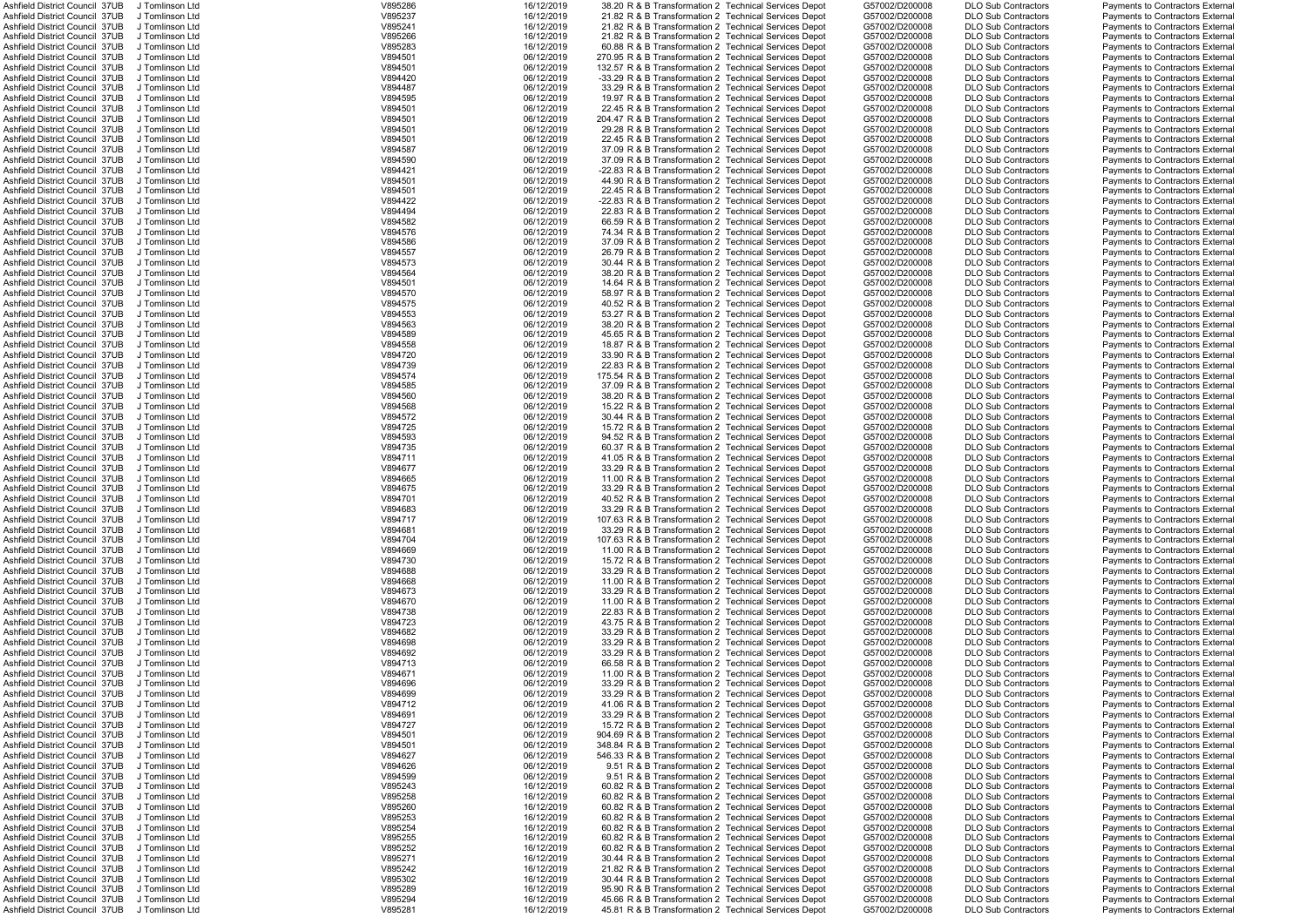| Ashfield District Council 37UB        |                              |         |            |                                                        |                |                                      |                                         |
|---------------------------------------|------------------------------|---------|------------|--------------------------------------------------------|----------------|--------------------------------------|-----------------------------------------|
|                                       | J Tomlinson Ltd              | V895238 | 16/12/2019 | 21.82 R & B Transformation 2 Technical Services Depot  | G57002/D200008 | <b>DLO Sub Contractors</b>           | Payments to Contractors External        |
|                                       | J Tomlinson Ltd              | V895221 | 16/12/2019 | 60.82 R & B Transformation 2 Technical Services Depot  | G57002/D200008 | <b>DLO Sub Contractors</b>           | Payments to Contractors External        |
| Ashfield District Council 37UB        |                              |         |            |                                                        |                |                                      |                                         |
| Ashfield District Council 37UB        | J Tomlinson Ltd              | V895249 | 16/12/2019 | 60.82 R & B Transformation 2 Technical Services Depot  | G57002/D200008 | <b>DLO Sub Contractors</b>           | <b>Payments to Contractors External</b> |
| Ashfield District Council 37UB        | J Tomlinson Ltd              | V895223 | 16/12/2019 | 60.82 R & B Transformation 2 Technical Services Depot  | G57002/D200008 | <b>DLO Sub Contractors</b>           | Payments to Contractors Externa         |
| Ashfield District Council 37UB        | J Tomlinson Ltd              | V895224 | 16/12/2019 | 60.82 R & B Transformation 2 Technical Services Depot  | G57002/D200008 | <b>DLO Sub Contractors</b>           | Payments to Contractors Externa         |
| Ashfield District Council 37UB        | J Tomlinson Ltd              | V895272 | 16/12/2019 | 26.79 R & B Transformation 2 Technical Services Depot  | G57002/D200008 | <b>DLO Sub Contractors</b>           | Payments to Contractors External        |
|                                       |                              |         |            |                                                        |                |                                      |                                         |
| Ashfield District Council 37UB        | J Tomlinson Ltd              | V895562 | 16/12/2019 | 60.82 R & B Transformation 2 Technical Services Depot  | G57002/D200008 | <b>DLO Sub Contractors</b>           | Payments to Contractors External        |
| Ashfield District Council 37UB        | J Tomlinson Ltd              | V895563 | 16/12/2019 | 60.82 R & B Transformation 2 Technical Services Depot  | G57002/D200008 | <b>DLO Sub Contractors</b>           | Payments to Contractors External        |
| Ashfield District Council 37UB        | J Tomlinson Ltd              | V895564 | 16/12/2019 | 60.82 R & B Transformation 2 Technical Services Depot  | G57002/D200008 | <b>DLO Sub Contractors</b>           | Payments to Contractors External        |
|                                       |                              |         |            |                                                        |                |                                      |                                         |
| Ashfield District Council 37UB        | J Tomlinson Ltd              | V895558 | 16/12/2019 | 60.82 R & B Transformation 2 Technical Services Depot  | G57002/D200008 | <b>DLO Sub Contractors</b>           | Payments to Contractors External        |
| Ashfield District Council 37UB        | J Tomlinson Ltd              | V895569 | 16/12/2019 | 60.82 R & B Transformation 2 Technical Services Depot  | G57002/D200008 | <b>DLO Sub Contractors</b>           | Payments to Contractors External        |
| Ashfield District Council  37UB       | J Tomlinson Ltd              | V895554 | 16/12/2019 | 60.82 R & B Transformation 2 Technical Services Depot  | G57002/D200008 | <b>DLO Sub Contractors</b>           | Payments to Contractors External        |
|                                       |                              |         |            |                                                        |                |                                      |                                         |
| Ashfield District Council 37UB        | J Tomlinson Ltd              | V895555 | 16/12/2019 | 60.82 R & B Transformation 2 Technical Services Depot  | G57002/D200008 | <b>DLO Sub Contractors</b>           | Payments to Contractors External        |
| Ashfield District Council 37UB        | J Tomlinson Ltd              | V895570 | 16/12/2019 | 60.82 R & B Transformation 2 Technical Services Depot  | G57002/D200008 | <b>DLO Sub Contractors</b>           | Payments to Contractors External        |
| Ashfield District Council 37UB        | J Tomlinson Ltd              | V895566 | 16/12/2019 | 60.82 R & B Transformation 2 Technical Services Depot  | G57002/D200008 | <b>DLO Sub Contractors</b>           | Payments to Contractors External        |
|                                       |                              |         |            |                                                        |                |                                      |                                         |
| Ashfield District Council 37UB        | J Tomlinson Ltd              | V895339 | 16/12/2019 | 60.81 R & B Transformation 2 Technical Services Depot  | G57002/D200008 | <b>DLO Sub Contractors</b>           | Payments to Contractors External        |
| Ashfield District Council 37UB        | J Tomlinson Ltd              | V895217 | 16/12/2019 | -60.81 R & B Transformation 2 Technical Services Depot | G57002/D200008 | <b>DLO Sub Contractors</b>           | Payments to Contractors External        |
| Ashfield District Council 37UB        | J Tomlinson Ltd              | V895299 | 16/12/2019 | 30.44 R & B Transformation 2 Technical Services Depot  | G57002/D200008 | <b>DLO Sub Contractors</b>           | Payments to Contractors External        |
|                                       |                              | V895216 | 16/12/2019 |                                                        |                |                                      |                                         |
| Ashfield District Council 37UB        | J Tomlinson Ltd              |         |            | -60.81 R & B Transformation 2 Technical Services Depot | G57002/D200008 | <b>DLO Sub Contractors</b>           | Payments to Contractors External        |
| Ashfield District Council 37UB        | J Tomlinson Ltd              | V895318 | 16/12/2019 | 37.09 R & B Transformation 2 Technical Services Depot  | G57002/D200008 | <b>DLO Sub Contractors</b>           | Payments to Contractors External        |
| Ashfield District Council 37UB        | J Tomlinson Ltd              | V895292 | 16/12/2019 | 30.44 R & B Transformation 2 Technical Services Depot  | G57002/D200008 | <b>DLO Sub Contractors</b>           | Payments to Contractors External        |
| Ashfield District Council 37UB        | J Tomlinson Ltd              | V895233 | 16/12/2019 | 30.44 R & B Transformation 2 Technical Services Depot  | G57002/D200008 | <b>DLO Sub Contractors</b>           | Payments to Contractors External        |
|                                       |                              |         |            |                                                        |                |                                      |                                         |
| Ashfield District Council 37UB        | J Tomlinson Ltd              | V895297 | 16/12/2019 | 53.27 R & B Transformation 2 Technical Services Depot  | G57002/D200008 | <b>DLO Sub Contractors</b>           | Payments to Contractors External        |
| Ashfield District Council 37UB        | J Tomlinson Ltd              | V895296 | 16/12/2019 | 80.40 R & B Transformation 2 Technical Services Depot  | G57002/D200008 | <b>DLO Sub Contractors</b>           | <b>Payments to Contractors External</b> |
| Ashfield District Council 37UB        | J Tomlinson Ltd              | V895303 | 16/12/2019 | 30.44 R & B Transformation 2 Technical Services Depot  | G57002/D200008 | <b>DLO Sub Contractors</b>           | Payments to Contractors External        |
|                                       |                              |         |            |                                                        |                |                                      |                                         |
| Ashfield District Council 37UB        | J Tomlinson Ltd              | V895235 | 16/12/2019 | 22.83 R & B Transformation 2 Technical Services Depot  | G57002/D200008 | <b>DLO Sub Contractors</b>           | Payments to Contractors Externa         |
| Ashfield District Council 37UB        | J Tomlinson Ltd              | V895288 | 16/12/2019 | 38.20 R & B Transformation 2 Technical Services Depot  | G57002/D200008 | <b>DLO Sub Contractors</b>           | Payments to Contractors External        |
| Ashfield District Council 37UB        | J Tomlinson Ltd              | V895298 | 16/12/2019 | 30.44 R & B Transformation 2 Technical Services Depot  | G57002/D200008 | <b>DLO Sub Contractors</b>           | Payments to Contractors Externa         |
|                                       |                              |         |            |                                                        |                |                                      |                                         |
| Ashfield District Council 37UB        | J Tomlinson Ltd              | V895284 | 16/12/2019 | 38.20 R & B Transformation 2 Technical Services Depot  | G57002/D200008 | <b>DLO Sub Contractors</b>           | Payments to Contractors Externa         |
| Ashfield District Council 37UB        | J Tomlinson Ltd              | V895268 | 16/12/2019 | 21.82 R & B Transformation 2 Technical Services Depot  | G57002/D200008 | <b>DLO Sub Contractors</b>           | <b>Payments to Contractors External</b> |
| Ashfield District Council 37UB        | J Tomlinson Ltd              | V895285 | 16/12/2019 | 38.20 R & B Transformation 2 Technical Services Depot  | G57002/D200008 | <b>DLO Sub Contractors</b>           | Payments to Contractors External        |
|                                       |                              |         |            |                                                        |                |                                      |                                         |
| Ashfield District Council 37UB        | J Tomlinson Ltd              | V895287 | 16/12/2019 | 38.20 R & B Transformation 2 Technical Services Depot  | G57002/D200008 | <b>DLO Sub Contractors</b>           | Payments to Contractors External        |
| Ashfield District Council 37UB        | J Tomlinson Ltd              | V895261 | 16/12/2019 | 21.82 R & B Transformation 2 Technical Services Depot  | G57002/D200008 | <b>DLO Sub Contractors</b>           | Payments to Contractors External        |
| Ashfield District Council 37UB        | J Tomlinson Ltd              | V895323 | 16/12/2019 | 66.58 R & B Transformation 2 Technical Services Depot  | G57002/D200008 | <b>DLO Sub Contractors</b>           | Payments to Contractors External        |
|                                       |                              |         |            |                                                        |                |                                      |                                         |
| Ashfield District Council 37UB        | J Tomlinson Ltd              | V895264 | 16/12/2019 | 21.82 R & B Transformation 2 Technical Services Depot  | G57002/D200008 | <b>DLO Sub Contractors</b>           | Payments to Contractors External        |
| Ashfield District Council 37UB        | J Tomlinson Ltd              | V895262 | 16/12/2019 | 21.82 R & B Transformation 2 Technical Services Depot  | G57002/D200008 | <b>DLO Sub Contractors</b>           | Payments to Contractors External        |
| Ashfield District Council 37UB        | J Tomlinson Ltd              | V895278 | 16/12/2019 | 26.79 R & B Transformation 2 Technical Services Depot  | G57002/D200008 | <b>DLO Sub Contractors</b>           | Payments to Contractors External        |
|                                       |                              |         |            |                                                        |                |                                      |                                         |
| Ashfield District Council 37UB        | J Tomlinson Ltd              | V895239 | 16/12/2019 | 21.82 R & B Transformation 2 Technical Services Depot  | G57002/D200008 | <b>DLO Sub Contractors</b>           | Payments to Contractors External        |
| Ashfield District Council 37UB        | J Tomlinson Ltd              | V895290 | 16/12/2019 | 103.12 R & B Transformation 2 Technical Services Depot | G57002/D200008 | <b>DLO Sub Contractors</b>           | Payments to Contractors External        |
| Ashfield District Council 37UB        | J Tomlinson Ltd              | V895321 | 16/12/2019 | 87.30 R & B Transformation 2 Technical Services Depot  | G57002/D200008 | <b>DLO Sub Contractors</b>           | Payments to Contractors External        |
|                                       |                              | V895276 | 16/12/2019 |                                                        | G57002/D200008 | <b>DLO Sub Contractors</b>           | <b>Payments to Contractors External</b> |
| Ashfield District Council 37UB        | J Tomlinson Ltd              |         |            | 26.79 R & B Transformation 2 Technical Services Depot  |                |                                      |                                         |
| Ashfield District Council 37UB        | J Tomlinson Ltd              | V895293 | 16/12/2019 | 30.44 R & B Transformation 2 Technical Services Depot  | G57002/D200008 | <b>DLO Sub Contractors</b>           | <b>Payments to Contractors External</b> |
| Ashfield District Council 37UB        | J Tomlinson Ltd              | V895240 | 16/12/2019 | 21.82 R & B Transformation 2 Technical Services Depot  | G57002/D200008 | <b>DLO Sub Contractors</b>           | Payments to Contractors External        |
| Ashfield District Council 37UB        | J Tomlinson Ltd              | V895320 | 16/12/2019 | 64.50 R & B Transformation 2 Technical Services Depot  | G57002/D200008 | <b>DLO Sub Contractors</b>           | Payments to Contractors Externa         |
|                                       |                              |         |            |                                                        |                |                                      |                                         |
| Ashfield District Council 37UB        | J Tomlinson Ltd              | V895270 | 16/12/2019 | 30.44 R & B Transformation 2 Technical Services Depot  | G57002/D200008 | <b>DLO Sub Contractors</b>           | <b>Payments to Contractors Externa</b>  |
| Ashfield District Council 37UB        | J Tomlinson Ltd              | V895273 | 16/12/2019 | 26.79 R & B Transformation 2 Technical Services Depot  | G57002/D200008 | <b>DLO Sub Contractors</b>           | Payments to Contractors External        |
| Ashfield District Council 37UB        | Jackson Building Centres Ltd | V893463 | 02/12/2019 | 129.57 R & B Transformation 2 Technical Services Depot | G57000/D001004 | <b>DLO Overheads</b>                 | <b>Chemicals and Materials Purchase</b> |
|                                       |                              |         |            |                                                        |                |                                      |                                         |
| Ashfield District Council 37UB        | Jackson Building Centres Ltd | V893477 | 02/12/2019 | 66.45 R & B Transformation 2 Technical Services Depot  | G57000/D001004 | <b>DLO Overheads</b>                 | <b>Chemicals and Materials Purchase</b> |
|                                       |                              |         |            |                                                        |                |                                      |                                         |
|                                       | Jackson Building Centres Ltd |         |            |                                                        |                |                                      |                                         |
| Ashfield District Council 37UB        |                              | V893467 | 02/12/2019 | 31.00 R & B Transformation 2 Technical Services Depot  | G57000/D001004 | <b>DLO Overheads</b>                 | <b>Chemicals and Materials Purchase</b> |
| <b>Ashfield District Council 37UB</b> | Jackson Building Centres Ltd | V893470 | 02/12/2019 | 8.47 R & B Transformation 2 Technical Services Depot   | G57000/D001004 | <b>DLO Overheads</b>                 | <b>Chemicals and Materials Purchase</b> |
| Ashfield District Council 37UB        | Jackson Building Centres Ltd | V893473 | 02/12/2019 | 5.21 R & B Transformation 2 Technical Services Depot   | G57000/D002004 | <b>DLO Overheads</b>                 | Equipment Maintenance                   |
| Ashfield District Council 37UB        | Jackson Building Centres Ltd | V893478 | 02/12/2019 | 40.00 R & B Transformation 2 Technical Services Depot  | G57000/D002004 | <b>DLO Overheads</b>                 | Equipment Maintenance                   |
|                                       |                              |         |            |                                                        |                |                                      |                                         |
| Ashfield District Council 37UB        | Jackson Building Centres Ltd | V893412 | 02/12/2019 | -24.72 R & B Transformation 2 Housing Stock Accounts   | T35026/D200008 | <b>Stock Receipts Control Accoun</b> | <b>Payments to Contractors External</b> |
| Ashfield District Council 37UB        | Jackson Building Centres Ltd | V893413 | 02/12/2019 | -12.60 R & B Transformation 2 Housing Stock Accounts   | T35026/D200008 | <b>Stock Receipts Control Accoun</b> | Payments to Contractors External        |
| Ashfield District Council 37UB        | Jackson Building Centres Ltd | V893459 |            |                                                        | T35026/D200008 | <b>Stock Receipts Control Accoun</b> | Payments to Contractors External        |
|                                       |                              |         | 02/12/2019 | 1,634.55 R & B Transformation 2 Housing Stock Accounts |                |                                      |                                         |
| Ashfield District Council 37UB        | Jackson Building Centres Ltd | V893462 | 02/12/2019 | 344.64 R & B Transformation 2 Housing Stock Accounts   | T35026/D200008 | <b>Stock Receipts Control Accoun</b> | Payments to Contractors External        |
| Ashfield District Council 37UB        | Jackson Building Centres Ltd | V893462 | 02/12/2019 | 39.84 R & B Transformation 2 Housing Stock Accounts    | T35026/D200008 | <b>Stock Receipts Control Accoun</b> | Payments to Contractors External        |
| Ashfield District Council 37UB        | Jackson Building Centres Ltd | V893644 | 02/12/2019 | 20.74 R & B Transformation 2 Housing Stock Accounts    | T35026/D200008 | <b>Stock Receipts Control Accoun</b> | Payments to Contractors External        |
|                                       |                              |         |            |                                                        |                |                                      |                                         |
| Ashfield District Council 37UB        | Jackson Building Centres Ltd | V893651 | 02/12/2019 | 168.28 R & B Transformation 2 Housing Stock Accounts   | T35026/D200008 | <b>Stock Receipts Control Accoun</b> | Payments to Contractors External        |
| Ashfield District Council 37UB        | Jackson Building Centres Ltd | V893650 | 02/12/2019 | 138.00 R & B Transformation 2 Housing Stock Accounts   | T35026/D200008 | <b>Stock Receipts Control Accoun</b> | Payments to Contractors External        |
| Ashfield District Council 37UB        | Jackson Building Centres Ltd | V893648 | 02/12/2019 | 265.80 R & B Transformation 2 Housing Stock Accounts   | T35026/D200008 | <b>Stock Receipts Control Accoun</b> | Payments to Contractors External        |
| Ashfield District Council 37UB        | Jackson Building Centres Ltd | V893476 | 02/12/2019 | 180.30 R & B Transformation 2 Housing Stock Accounts   | T35026/D200008 | <b>Stock Receipts Control Accoun</b> | Payments to Contractors External        |
|                                       |                              |         |            |                                                        |                |                                      |                                         |
| Ashfield District Council 37UB        | Jackson Building Centres Ltd | V893480 | 02/12/2019 | 432.96 R & B Transformation 2 Housing Stock Accounts   | T35026/D200008 | <b>Stock Receipts Control Accoun</b> | Payments to Contractors External        |
| Ashfield District Council 37UB        | Jackson Building Centres Ltd | V893480 | 02/12/2019 | 3.96 R & B Transformation 2 Housing Stock Accounts     | T35026/D200008 | <b>Stock Receipts Control Accoun</b> | Payments to Contractors External        |
| Ashfield District Council 37UB        | Jackson Building Centres Ltd | V893480 | 02/12/2019 | 50.24 R & B Transformation 2 Housing Stock Accounts    | T35026/D200008 | Stock Receipts Control Accoun        | <b>Payments to Contractors External</b> |
| Ashfield District Council 37UB        | Jackson Building Centres Ltd | V893480 | 02/12/2019 | 313.60 R & B Transformation 2 Housing Stock Accounts   | T35026/D200008 | <b>Stock Receipts Control Accoun</b> | <b>Payments to Contractors External</b> |
|                                       |                              |         |            |                                                        |                |                                      |                                         |
| Ashfield District Council 37UB        | Jackson Building Centres Ltd | V893466 | 02/12/2019 | 516.96 R & B Transformation 2 Housing Stock Accounts   | T35026/D200008 | <b>Stock Receipts Control Accoun</b> | Payments to Contractors External        |
| Ashfield District Council 37UB        | Jackson Building Centres Ltd | V894457 | 06/12/2019 | 12.54 R & B Transformation 2 Technical Services Depot  | G57000/D001004 | <b>DLO Overheads</b>                 | <b>Chemicals and Materials Purchase</b> |
| Ashfield District Council 37UB        | Jackson Building Centres Ltd | V894458 | 06/12/2019 | 12.54 R & B Transformation 2 Technical Services Depot  | G57000/D001004 | <b>DLO Overheads</b>                 | <b>Chemicals and Materials Purchase</b> |
|                                       |                              |         |            |                                                        |                |                                      |                                         |
| Ashfield District Council 37UB        | Jackson Building Centres Ltd | V894456 | 06/12/2019 | 5.28 R & B Transformation 2 Technical Services Depot   | G57000/D001004 | <b>DLO Overheads</b>                 | <b>Chemicals and Materials Purchase</b> |
| Ashfield District Council 37UB        | Jackson Building Centres Ltd | V894454 | 06/12/2019 | 139.81 R & B Transformation 2 Technical Services Depot | G57000/D001004 | <b>DLO Overheads</b>                 | <b>Chemicals and Materials Purchase</b> |
| Ashfield District Council 37UB        | Jackson Building Centres Ltd | V894454 | 06/12/2019 | 34.44 R & B Transformation 2 Technical Services Depot  | G57000/D001004 | <b>DLO Overheads</b>                 | <b>Chemicals and Materials Purchase</b> |
| Ashfield District Council 37UB        | Jackson Building Centres Ltd | V894454 |            | 21.16 R & B Transformation 2 Technical Services Depot  | G57000/D001004 | <b>DLO Overheads</b>                 | <b>Chemicals and Materials Purchase</b> |
|                                       |                              |         | 06/12/2019 |                                                        |                |                                      |                                         |
| Ashfield District Council 37UB        | Jackson Building Centres Ltd | V894454 | 06/12/2019 | 22.06 R & B Transformation 2 Technical Services Depot  | G57000/D001004 | <b>DLO Overheads</b>                 | <b>Chemicals and Materials Purchase</b> |
| Ashfield District Council 37UB        | Jackson Building Centres Ltd | V894454 | 06/12/2019 | 5.00 R & B Transformation 2 Technical Services Depot   | G57000/D001004 | <b>DLO Overheads</b>                 | <b>Chemicals and Materials Purchase</b> |
| Ashfield District Council 37UB        | Jackson Building Centres Ltd | V894471 | 06/12/2019 | 15.16 R & B Transformation 2 Technical Services Depot  | G57000/D001004 | <b>DLO Overheads</b>                 | <b>Chemicals and Materials Purchase</b> |
|                                       |                              |         |            |                                                        |                |                                      |                                         |
| Ashfield District Council 37UB        | Jackson Building Centres Ltd | V894464 | 06/12/2019 | 28.68 R & B Transformation 2 Technical Services Depot  | G57000/D001004 | <b>DLO Overheads</b>                 | <b>Chemicals and Materials Purchase</b> |
| Ashfield District Council 37UB        | Jackson Building Centres Ltd | V894461 | 06/12/2019 | 9.30 R & B Transformation 2 Technical Services Depot   | G57000/D001004 | <b>DLO Overheads</b>                 | <b>Chemicals and Materials Purchase</b> |
| Ashfield District Council 37UB        | Jackson Building Centres Ltd | V894461 |            | 4.63 R & B Transformation 2 Technical Services Depot   | G57000/D001004 | <b>DLO Overheads</b>                 | <b>Chemicals and Materials Purchase</b> |
|                                       |                              |         | 06/12/2019 |                                                        |                |                                      |                                         |
| Ashfield District Council 37UB        | Jackson Building Centres Ltd | V894455 | 06/12/2019 | 4.87 R & B Transformation 2 Technical Services Depot   | G57000/D001004 | <b>DLO Overheads</b>                 | <b>Chemicals and Materials Purchase</b> |
| Ashfield District Council 37UB        | Jackson Building Centres Ltd | V894467 | 06/12/2019 | 16.54 R & B Transformation 2 Technical Services Depot  | G57000/D001004 | <b>DLO Overheads</b>                 | <b>Chemicals and Materials Purchase</b> |
| Ashfield District Council 37UB        | Jackson Building Centres Ltd | V894469 | 06/12/2019 | 22.60 R & B Transformation 2 Technical Services Depot  | G57000/D001004 | <b>DLO Overheads</b>                 | <b>Chemicals and Materials Purchase</b> |
|                                       |                              |         |            |                                                        |                |                                      |                                         |
| Ashfield District Council 37UB        | Jackson Building Centres Ltd | V894470 | 06/12/2019 | 4.63 R & B Transformation 2 Technical Services Depot   | G57000/D001004 | <b>DLO Overheads</b>                 | <b>Chemicals and Materials Purchase</b> |
| Ashfield District Council 37UB        | Jackson Building Centres Ltd | V894463 | 06/12/2019 | 21.13 R & B Transformation 2 Technical Services Depot  | G57000/D002004 | <b>DLO Overheads</b>                 | <b>Equipment Maintenance</b>            |
| Ashfield District Council 37UB        | Jackson Building Centres Ltd | V894460 | 06/12/2019 | 436.84 R & B Transformation 2 Housing Stock Accounts   | T35026/D200008 | <b>Stock Receipts Control Accoun</b> | Payments to Contractors External        |
|                                       |                              |         |            |                                                        |                |                                      |                                         |
| Ashfield District Council 37UB        | Jackson Building Centres Ltd | V894460 | 06/12/2019 | 172.96 R & B Transformation 2 Housing Stock Accounts   | T35026/D200008 | <b>Stock Receipts Control Accoun</b> | <b>Payments to Contractors External</b> |
| Ashfield District Council 37UB        | Jackson Building Centres Ltd | V894460 | 06/12/2019 | 128.10 R & B Transformation 2 Housing Stock Accounts   | T35026/D200008 | <b>Stock Receipts Control Accoun</b> | Payments to Contractors External        |
| Ashfield District Council 37UB        | Jackson Building Centres Ltd | V894473 | 06/12/2019 | 195.04 R & B Transformation 2 Housing Stock Accounts   | T35026/D200008 | <b>Stock Receipts Control Accoun</b> | Payments to Contractors External        |
| Ashfield District Council 37UB        | Jackson Building Centres Ltd | V894468 | 06/12/2019 | 52.92 R & B Transformation 2 Housing Stock Accounts    | T35026/D200008 | <b>Stock Receipts Control Accoun</b> | Payments to Contractors External        |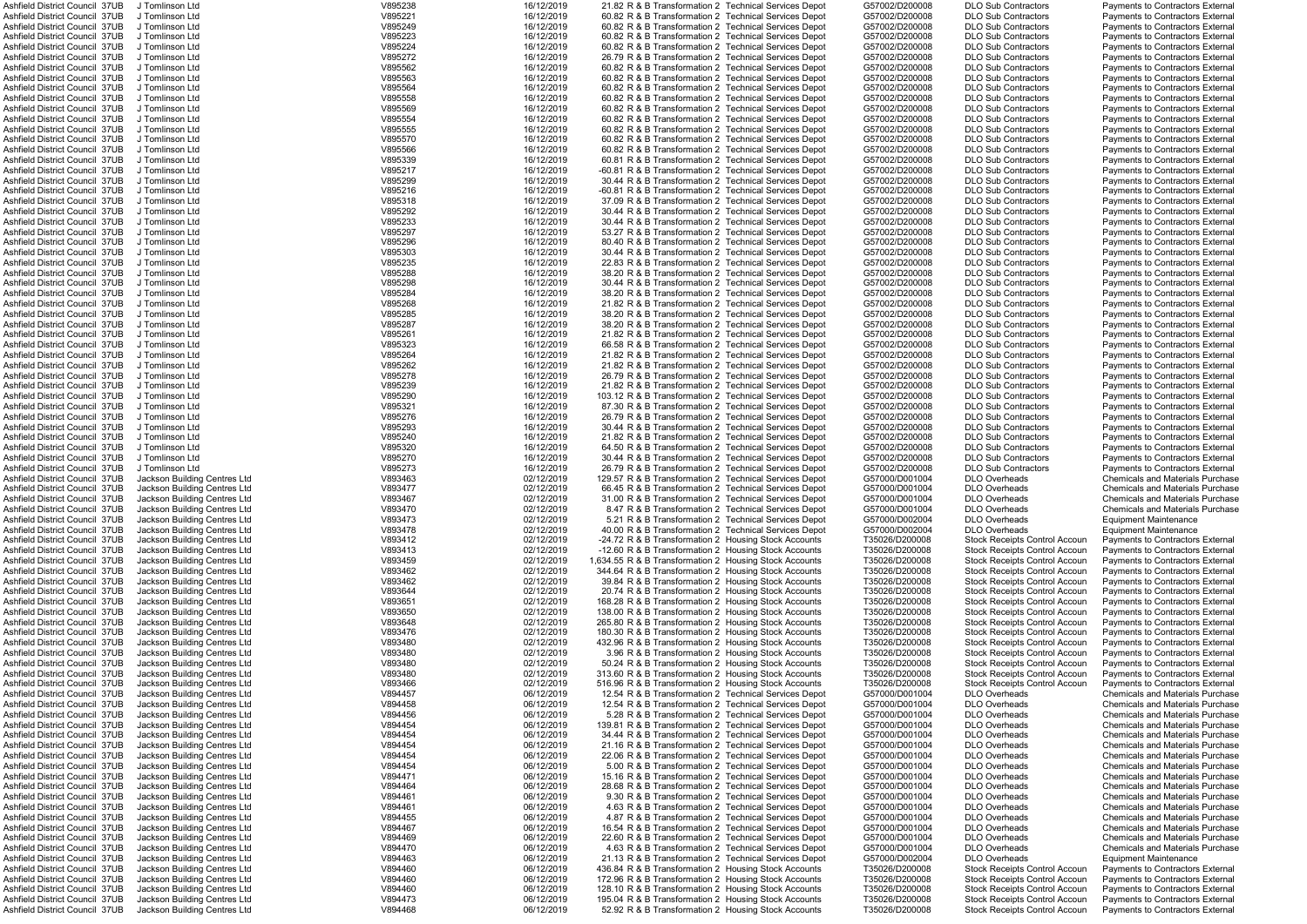| Ashfield District Council 37UB                                   | Jackson Building Centres Ltd               | V894462            | 06/12/2019               | 145.20 R & B Transformation 2 Housing Stock Accounts   |                                                                                                                       | T35026/D200008                   | <b>Stock Receipts Control Accoun</b>                                         | <b>Payments to Contractors External</b> |
|------------------------------------------------------------------|--------------------------------------------|--------------------|--------------------------|--------------------------------------------------------|-----------------------------------------------------------------------------------------------------------------------|----------------------------------|------------------------------------------------------------------------------|-----------------------------------------|
|                                                                  |                                            |                    |                          |                                                        |                                                                                                                       |                                  |                                                                              |                                         |
| Ashfield District Council 37UB                                   | Jackson Building Centres Ltd               | V895469            | 16/12/2019               | 23.46 R & B Transformation 2 Technical Services Depot  |                                                                                                                       | G57000/D001004                   | <b>DLO Overheads</b>                                                         | <b>Chemicals and Materials Purchase</b> |
| Ashfield District Council 37UB                                   | Jackson Building Centres Ltd               | V895476            | 16/12/2019               | 8.47 R & B Transformation 2 Technical Services Depot   |                                                                                                                       | G57000/D001004                   | DLO Overheads                                                                | <b>Chemicals and Materials Purchase</b> |
| Ashfield District Council 37UB                                   | Jackson Building Centres Ltd               | V895469            | 16/12/2019               | 17.46 R & B Transformation 2 Technical Services Depot  |                                                                                                                       | G57000/D001004                   | <b>DLO Overheads</b>                                                         | <b>Chemicals and Materials Purchase</b> |
| Ashfield District Council 37UB                                   | Jackson Building Centres Ltd               | V895468            | 16/12/2019               | 216.12 R & B Transformation 2 Housing Stock Accounts   |                                                                                                                       | T35026/D200008                   | <b>Stock Receipts Control Accoun</b>                                         | Payments to Contractors External        |
| Ashfield District Council 37UB                                   | Jackson Building Centres Ltd               | V895473            | 16/12/2019               | 108.70 R & B Transformation 2 Housing Stock Accounts   |                                                                                                                       | T35026/D200008                   | Stock Receipts Control Accoun                                                | <b>Payments to Contractors External</b> |
|                                                                  |                                            |                    |                          |                                                        |                                                                                                                       |                                  |                                                                              |                                         |
| Ashfield District Council 37UB                                   | Jackson Building Centres Ltd               | V895480            | 16/12/2019               | 725.76 R & B Transformation 2 Housing Stock Accounts   |                                                                                                                       | T35026/D200008                   | <b>Stock Receipts Control Accoun</b>                                         | Payments to Contractors External        |
| Ashfield District Council 37UB                                   | Jackson Building Centres Ltd               | V895460            | 16/12/2019               | 44.00 R & B Transformation 2 Housing Stock Accounts    |                                                                                                                       | T35026/D200008                   | <b>Stock Receipts Control Accoun</b>                                         | Payments to Contractors External        |
| Ashfield District Council 37UB                                   | Jackson Building Centres Ltd               | V895462            | 16/12/2019               | 215.00 R & B Transformation 2 Housing Stock Accounts   |                                                                                                                       | T35026/D200008                   | <b>Stock Receipts Control Accoun</b>                                         | Payments to Contractors External        |
| Ashfield District Council 37UB                                   | Jackson Building Centres Ltd               | V895484            | 16/12/2019               | 126.90 R & B Transformation 2 Housing Stock Accounts   |                                                                                                                       | T35026/D200008                   | <b>Stock Receipts Control Accoun</b>                                         | Payments to Contractors External        |
|                                                                  |                                            |                    |                          |                                                        |                                                                                                                       |                                  |                                                                              |                                         |
| Ashfield District Council 37UB                                   | Jackson Building Centres Ltd               | V895481            | 16/12/2019               | 78.12 R & B Transformation 2 Housing Stock Accounts    |                                                                                                                       | T35026/D200008                   | <b>Stock Receipts Control Accoun</b>                                         | Payments to Contractors External        |
| Ashfield District Council 37UB                                   | Jackson Building Centres Ltd               | V895455            | 16/12/2019               | 425.28 R & B Transformation 2 Housing Stock Accounts   |                                                                                                                       | T35026/D200008                   | <b>Stock Receipts Control Accoun</b>                                         | <b>Payments to Contractors External</b> |
| Ashfield District Council 37UB                                   | Jackson Building Centres Ltd               | V895455            | 16/12/2019               | 212.64 R & B Transformation 2 Housing Stock Accounts   |                                                                                                                       | T35026/D200008                   | <b>Stock Receipts Control Accoun</b>                                         | <b>Payments to Contractors External</b> |
|                                                                  | Jackson Building Centres Ltd               | V895454            |                          |                                                        |                                                                                                                       |                                  |                                                                              |                                         |
| Ashfield District Council 37UB                                   |                                            |                    | 16/12/2019               | 7.20 R & B Transformation 2 Housing Stock Accounts     |                                                                                                                       | T35026/D200008                   | <b>Stock Receipts Control Accoun</b>                                         | Payments to Contractors External        |
| Ashfield District Council 37UB                                   | Jackson Building Centres Ltd               | V895454            | 16/12/2019               | 10.80 R & B Transformation 2 Housing Stock Accounts    |                                                                                                                       | T35026/D200008                   | <b>Stock Receipts Control Accoun</b>                                         | Payments to Contractors External        |
| Ashfield District Council 37UB                                   | Jackson Building Centres Ltd               | V895450            | 16/12/2019               | 105.60 R & B Transformation 2 Housing Stock Accounts   |                                                                                                                       | T35026/D200008                   | Stock Receipts Control Accoun                                                | Payments to Contractors External        |
| Ashfield District Council 37UB                                   | Jackson Building Centres Ltd               | V895466            | 16/12/2019               | 273.42 R & B Transformation 2 Housing Stock Accounts   |                                                                                                                       | T35026/D200008                   | <b>Stock Receipts Control Accoun</b>                                         | Payments to Contractors External        |
|                                                                  |                                            |                    |                          |                                                        |                                                                                                                       |                                  |                                                                              |                                         |
| Ashfield District Council 37UB                                   | Jackson Building Centres Ltd               | V893464            | 02/12/2019               | 7.38 R & B Transformation 2 Technical Services Depot   |                                                                                                                       | G57000/D001004                   | <b>DLO Overheads</b>                                                         | <b>Chemicals and Materials Purchase</b> |
| Ashfield District Council 37UB                                   | Jackson Building Centres Ltd               | V893460            | 02/12/2019               | 18.40 R & B Transformation 2 Technical Services Depot  |                                                                                                                       | G57000/D001004                   | <b>DLO Overheads</b>                                                         | <b>Chemicals and Materials Purchase</b> |
| Ashfield District Council 37UB                                   | Jackson Building Centres Ltd               | V893646            | 02/12/2019               | 7.24 R & B Transformation 2 Technical Services Depot   |                                                                                                                       | G57000/D001004                   | <b>DLO Overheads</b>                                                         | <b>Chemicals and Materials Purchase</b> |
| Ashfield District Council 37UB                                   | Jackson Building Centres Ltd               | V893647            | 02/12/2019               | 5.88 R & B Transformation 2 Technical Services Depot   |                                                                                                                       | G57000/D001004                   | <b>DLO Overheads</b>                                                         | <b>Chemicals and Materials Purchase</b> |
|                                                                  |                                            |                    |                          |                                                        |                                                                                                                       |                                  |                                                                              |                                         |
| Ashfield District Council 37UB                                   | Jackson Building Centres Ltd               | V893465            | 02/12/2019               | 120.00 R & B Transformation 2 Technical Services Depot |                                                                                                                       | G57000/D001004                   | <b>DLO Overheads</b>                                                         | <b>Chemicals and Materials Purchase</b> |
| Ashfield District Council 37UB                                   | Jackson Building Centres Ltd               | V893471            | 02/12/2019               | 22.00 R & B Transformation 2 Technical Services Depot  |                                                                                                                       | G57000/D001004                   | <b>DLO Overheads</b>                                                         | <b>Chemicals and Materials Purchase</b> |
| Ashfield District Council 37UB                                   | Jackson Building Centres Ltd               | V893469            | 02/12/2019               | 16.66 R & B Transformation 2 Technical Services Depot  |                                                                                                                       | G57000/D001004                   | <b>DLO Overheads</b>                                                         | <b>Chemicals and Materials Purchase</b> |
| Ashfield District Council 37UB                                   | Jackson Building Centres Ltd               | V893468            | 02/12/2019               | 10.50 R & B Transformation 2 Technical Services Depot  |                                                                                                                       | G57000/D001004                   | <b>DLO Overheads</b>                                                         | <b>Chemicals and Materials Purchase</b> |
|                                                                  |                                            |                    |                          |                                                        |                                                                                                                       |                                  |                                                                              |                                         |
| Ashfield District Council 37UB                                   | Jackson Building Centres Ltd               | V893468            | 02/12/2019               | 7.95 R & B Transformation 2 Technical Services Depot   |                                                                                                                       | G57000/D001004                   | <b>DLO Overheads</b>                                                         | <b>Chemicals and Materials Purchase</b> |
| Ashfield District Council 37UB                                   | Jackson Building Centres Ltd               | V893414            | 02/12/2019               | -1.44 R & B Transformation 2 Housing Stock Accounts    |                                                                                                                       | T35026/D200008                   | <b>Stock Receipts Control Accoun</b>                                         | Payments to Contractors External        |
| Ashfield District Council 37UB                                   | Jackson Building Centres Ltd               | V893481            | 02/12/2019               | 21.60 R & B Transformation 2 Housing Stock Accounts    |                                                                                                                       | T35026/D200008                   | <b>Stock Receipts Control Accoun</b>                                         | <b>Payments to Contractors External</b> |
|                                                                  | Jackson Building Centres Ltd               | V893461            | 02/12/2019               | 40.86 R & B Transformation 2 Housing Stock Accounts    |                                                                                                                       |                                  |                                                                              |                                         |
| Ashfield District Council 37UB                                   |                                            |                    |                          |                                                        |                                                                                                                       | T35026/D200008                   | <b>Stock Receipts Control Accoun</b>                                         | <b>Payments to Contractors External</b> |
| Ashfield District Council 37UB                                   | Jackson Building Centres Ltd               | V893475            | 02/12/2019               | 30.03 R & B Transformation 2 Housing Stock Accounts    |                                                                                                                       | T35026/D200008                   | <b>Stock Receipts Control Accoun</b>                                         | Payments to Contractors External        |
| Ashfield District Council 37UB                                   | Jackson Building Centres Ltd               | V893650            | 02/12/2019               | 8.70 R & B Transformation 2 Housing Stock Accounts     |                                                                                                                       | T35026/D200008                   | <b>Stock Receipts Control Accoun</b>                                         | <b>Payments to Contractors External</b> |
| Ashfield District Council 37UB                                   | Jackson Building Centres Ltd               | V893648            | 02/12/2019               | 20.16 R & B Transformation 2 Housing Stock Accounts    |                                                                                                                       | T35026/D200008                   | <b>Stock Receipts Control Accoun</b>                                         | Payments to Contractors External        |
|                                                                  |                                            | V893474            | 02/12/2019               | 11.80 R & B Transformation 2 Housing Stock Accounts    |                                                                                                                       |                                  |                                                                              |                                         |
| Ashfield District Council 37UB                                   | Jackson Building Centres Ltd               |                    |                          |                                                        |                                                                                                                       | T35026/D200008                   | <b>Stock Receipts Control Accoun</b>                                         | Payments to Contractors External        |
| Ashfield District Council 37UB                                   | Jackson Building Centres Ltd               | V893648            | 02/12/2019               | 2.36 R & B Transformation 2 Housing Stock Accounts     |                                                                                                                       | T35026/D200008                   | Stock Receipts Control Accoun                                                | Payments to Contractors Externa         |
| Ashfield District Council 37UB                                   | Jackson Building Centres Ltd               | V893649            | 02/12/2019               | 91.53 R & B Transformation 2 Housing Stock Accounts    |                                                                                                                       | T35026/D200008                   | Stock Receipts Control Accoun                                                | Payments to Contractors External        |
| Ashfield District Council 37UB                                   | Jackson Building Centres Ltd               | V893472            | 02/12/2019               | 180.30 R & B Transformation 2 Housing Stock Accounts   |                                                                                                                       | T35026/D200008                   | Stock Receipts Control Accoun                                                | Payments to Contractors External        |
|                                                                  |                                            |                    |                          |                                                        |                                                                                                                       |                                  |                                                                              |                                         |
| Ashfield District Council 37UB                                   | Jackson Building Centres Ltd               | V893480            | 02/12/2019               | 160.80 R & B Transformation 2 Housing Stock Accounts   |                                                                                                                       | T35026/D200008                   | <b>Stock Receipts Control Accoun</b>                                         | Payments to Contractors External        |
| Ashfield District Council 37UB                                   | Jackson Building Centres Ltd               | V893479            | 02/12/2019               | 3.24 R & B Transformation 2 Housing Stock Accounts     |                                                                                                                       | T35026/D200008                   | <b>Stock Receipts Control Accoun</b>                                         | Payments to Contractors External        |
| Ashfield District Council 37UB                                   | Jackson Building Centres Ltd               | V893480            | 02/12/2019               | 16.35 R & B Transformation 2 Housing Stock Accounts    |                                                                                                                       | T35026/D200008                   | <b>Stock Receipts Control Accoun</b>                                         | <b>Payments to Contractors External</b> |
| Ashfield District Council 37UB                                   | Jackson Building Centres Ltd               | V893480            | 02/12/2019               | 59.76 R & B Transformation 2 Housing Stock Accounts    |                                                                                                                       | T35026/D200008                   | <b>Stock Receipts Control Accoun</b>                                         | Payments to Contractors External        |
|                                                                  |                                            |                    |                          |                                                        |                                                                                                                       |                                  |                                                                              |                                         |
| Ashfield District Council 37UB                                   | Jackson Building Centres Ltd               | V893480            | 02/12/2019               | 368.00 R & B Transformation 2 Housing Stock Accounts   |                                                                                                                       | T35026/D200008                   | Stock Receipts Control Accoun                                                | Payments to Contractors External        |
| Ashfield District Council 37UB                                   | Jackson Building Centres Ltd               | V893480            | 02/12/2019               | 48.84 R & B Transformation 2 Housing Stock Accounts    |                                                                                                                       | T35026/D200008                   | <b>Stock Receipts Control Accoun</b>                                         | Payments to Contractors External        |
| Ashfield District Council 37UB                                   | Jackson Building Centres Ltd               | V894452            | 06/12/2019               | 3.84 R & B Transformation 2 Technical Services Depot   |                                                                                                                       | G57000/D001004                   | <b>DLO Overheads</b>                                                         | <b>Chemicals and Materials Purchase</b> |
| Ashfield District Council 37UB                                   | Jackson Building Centres Ltd               | V894459            | 06/12/2019               | 33.00 R & B Transformation 2 Technical Services Depot  |                                                                                                                       | G57000/D001004                   | <b>DLO Overheads</b>                                                         | <b>Chemicals and Materials Purchase</b> |
|                                                                  |                                            |                    |                          |                                                        |                                                                                                                       |                                  |                                                                              |                                         |
| Ashfield District Council 37UB                                   | Jackson Building Centres Ltd               | V894454            | 06/12/2019               | 44.70 R & B Transformation 2 Technical Services Depot  |                                                                                                                       | G57000/D001004                   | <b>DLO Overheads</b>                                                         | <b>Chemicals and Materials Purchase</b> |
| Ashfield District Council 37UB                                   | Jackson Building Centres Ltd               | V894454            | 06/12/2019               | 2.17 R & B Transformation 2 Technical Services Depot   |                                                                                                                       | G57000/D001004                   | <b>DLO Overheads</b>                                                         | <b>Chemicals and Materials Purchase</b> |
| Ashfield District Council 37UB                                   | Jackson Building Centres Ltd               | V894454            | 06/12/2019               | 5.27 R & B Transformation 2 Technical Services Depot   |                                                                                                                       | G57000/D001004                   | <b>DLO Overheads</b>                                                         | <b>Chemicals and Materials Purchase</b> |
| Ashfield District Council 37UB                                   | Jackson Building Centres Ltd               | V894454            | 06/12/2019               | 39.56 R & B Transformation 2 Technical Services Depot  |                                                                                                                       | G57000/D001004                   | <b>DLO Overheads</b>                                                         | <b>Chemicals and Materials Purchase</b> |
|                                                                  |                                            |                    |                          |                                                        |                                                                                                                       |                                  |                                                                              |                                         |
| Ashfield District Council 37UB                                   | Jackson Building Centres Ltd               | V894454            | 06/12/2019               | 16.00 R & B Transformation 2 Technical Services Depot  |                                                                                                                       | G57000/D001004                   | <b>DLO Overheads</b>                                                         | <b>Chemicals and Materials Purchase</b> |
| Ashfield District Council 37UB                                   | Jackson Building Centres Ltd               | V894454            | 06/12/2019               | 5.97 R & B Transformation 2 Technical Services Depot   |                                                                                                                       | G57000/D001004                   | <b>DLO Overheads</b>                                                         | <b>Chemicals and Materials Purchase</b> |
| Ashfield District Council 37UB                                   | Jackson Building Centres Ltd               | V894453            | 06/12/2019               | 16.66 R & B Transformation 2 Technical Services Depot  |                                                                                                                       | G57000/D001004                   | <b>DLO Overheads</b>                                                         | <b>Chemicals and Materials Purchase</b> |
| Ashfield District Council 37UB                                   | Jackson Building Centres Ltd               | V894465            | 06/12/2019               | 8.47 R & B Transformation 2 Technical Services Depot   |                                                                                                                       | G57000/D001004                   | <b>DLO Overheads</b>                                                         | <b>Chemicals and Materials Purchase</b> |
|                                                                  |                                            |                    |                          |                                                        |                                                                                                                       |                                  |                                                                              |                                         |
| Ashfield District Council 37UB                                   | Jackson Building Centres Ltd               | V894460            | 06/12/2019               | 318.11 R & B Transformation 2 Housing Stock Accounts   |                                                                                                                       | T35026/D200008                   | <b>Stock Receipts Control Accoun</b>                                         | Payments to Contractors External        |
| Ashfield District Council 37UB                                   | Jackson Building Centres Ltd               | V894460            | 06/12/2019               | 179.50 R & B Transformation 2 Housing Stock Accounts   |                                                                                                                       | T35026/D200008                   | <b>Stock Receipts Control Accoun</b>                                         | Payments to Contractors External        |
| Ashfield District Council 37UB                                   | Jackson Building Centres Ltd               | V894472            | 06/12/2019               | 29.20 R & B Transformation 2 Housing Stock Accounts    |                                                                                                                       | T35026/D200008                   | <b>Stock Receipts Control Accoun</b>                                         | <b>Payments to Contractors External</b> |
| Ashfield District Council 37UB                                   | Jackson Building Centres Ltd               | V894466            | 06/12/2019               | 97.00 R & B Transformation 2 Housing Stock Accounts    |                                                                                                                       | T35026/D200008                   | <b>Stock Receipts Control Accoun</b>                                         | Payments to Contractors External        |
|                                                                  |                                            |                    |                          |                                                        |                                                                                                                       |                                  |                                                                              |                                         |
| Ashfield District Council 37UB                                   | Jackson Building Centres Ltd               | V894462            | 06/12/2019               | 44.00 R & B Transformation 2 Housing Stock Accounts    |                                                                                                                       | T35026/D200008                   | <b>Stock Receipts Control Accoun</b>                                         | Payments to Contractors External        |
| Ashfield District Council 37UB                                   | Jackson Building Centres Ltd               | V895478            | 16/12/2019               | 25.65 R & B Transformation 2 Technical Services Depot  |                                                                                                                       | G57000/D001004                   | <b>DLO Overheads</b>                                                         | <b>Chemicals and Materials Purchase</b> |
| Ashfield District Council 37UB                                   | Jackson Building Centres Ltd               | V895476            | 16/12/2019               | 8.00 R & B Transformation 2 Technical Services Depot   |                                                                                                                       | G57000/D001004                   | <b>DLO Overheads</b>                                                         | <b>Chemicals and Materials Purchase</b> |
| Ashfield District Council 37UB                                   |                                            |                    |                          |                                                        |                                                                                                                       |                                  |                                                                              |                                         |
|                                                                  | Jackson Building Centres Ltd               | V895469            | 16/12/2019               | 22.00 R & B Transformation 2 Technical Services Depot  |                                                                                                                       | G57000/D001004                   | <b>DLO Overheads</b>                                                         | <b>Chemicals and Materials Purchase</b> |
| Ashfield District Council 37UB                                   | Jackson Building Centres Ltd               | V895469            | 16/12/2019               | 33.00 R & B Transformation 2 Technical Services Depot  |                                                                                                                       | G57000/D001004                   | <b>DLO Overheads</b>                                                         | <b>Chemicals and Materials Purchase</b> |
| Ashfield District Council 37UB                                   | Jackson Building Centres Ltd               | V895469            | 16/12/2019               | 20.00 R & B Transformation 2 Technical Services Depot  |                                                                                                                       | G57000/D001004                   | <b>DLO Overheads</b>                                                         | <b>Chemicals and Materials Purchase</b> |
| Ashfield District Council 37UB                                   | Jackson Building Centres Ltd               | V895469            | 16/12/2019               | 20.00 R & B Transformation 2 Technical Services Depot  |                                                                                                                       | G57000/D001004                   | <b>DLO Overheads</b>                                                         | <b>Chemicals and Materials Purchase</b> |
| Ashfield District Council 37UB                                   | Jackson Building Centres Ltd               | V895479            | 16/12/2019               | 120.12 R & B Transformation 2 Housing Stock Accounts   |                                                                                                                       | T35026/D200008                   | Stock Receipts Control Accoun                                                | Payments to Contractors External        |
|                                                                  |                                            |                    |                          |                                                        |                                                                                                                       |                                  |                                                                              |                                         |
| Ashfield District Council 37UB                                   | Jackson Building Centres Ltd               | V895485            | 16/12/2019               | 60.06 R & B Transformation 2 Housing Stock Accounts    |                                                                                                                       | T35026/D200008                   | <b>Stock Receipts Control Accoun</b>                                         | Payments to Contractors External        |
| Ashfield District Council 37UB                                   | Jackson Building Centres Ltd               | V895460            | 16/12/2019               | 52.80 R & B Transformation 2 Housing Stock Accounts    |                                                                                                                       | T35026/D200008                   | Stock Receipts Control Accoun                                                | Payments to Contractors External        |
| Ashfield District Council 37UB                                   | Jackson Building Centres Ltd               | V895462            | 16/12/2019               | 360.00 R & B Transformation 2 Housing Stock Accounts   |                                                                                                                       | T35026/D200008                   | <b>Stock Receipts Control Accoun</b>                                         | Payments to Contractors External        |
| Ashfield District Council 37UB                                   | Jackson Building Centres Ltd               | V895484            | 16/12/2019               | 17.40 R & B Transformation 2 Housing Stock Accounts    |                                                                                                                       | T35026/D200008                   | <b>Stock Receipts Control Accoun</b>                                         | Payments to Contractors External        |
|                                                                  |                                            |                    |                          |                                                        |                                                                                                                       |                                  |                                                                              |                                         |
| Ashfield District Council 37UB                                   | Jackson Building Centres Ltd               | V895458            | 16/12/2019               | 182.28 R & B Transformation 2 Housing Stock Accounts   |                                                                                                                       | T35026/D200008                   | <b>Stock Receipts Control Accoun</b>                                         | Payments to Contractors External        |
| Ashfield District Council 37UB                                   | Jackson Building Centres Ltd               | V895457            | 16/12/2019               | 351.00 R & B Transformation 2 Housing Stock Accounts   |                                                                                                                       | T35026/D200008                   | <b>Stock Receipts Control Accoun</b>                                         | Payments to Contractors External        |
| Ashfield District Council 37UB                                   | Jackson Building Centres Ltd               | V895457            | 16/12/2019               | 277.16 R & B Transformation 2 Housing Stock Accounts   |                                                                                                                       | T35026/D200008                   | <b>Stock Receipts Control Accoun</b>                                         | Payments to Contractors External        |
| Ashfield District Council 37UB                                   | Jackson Building Centres Ltd               | V895482            | 16/12/2019               | 26.88 R & B Transformation 2 Housing Stock Accounts    |                                                                                                                       | T35026/D200008                   | <b>Stock Receipts Control Accoun</b>                                         | Payments to Contractors External        |
|                                                                  |                                            |                    |                          |                                                        |                                                                                                                       |                                  |                                                                              |                                         |
| Ashfield District Council 37UB                                   | Jackson Building Centres Ltd               | V895455            | 16/12/2019               | 47.04 R & B Transformation 2 Housing Stock Accounts    |                                                                                                                       | T35026/D200008                   | <b>Stock Receipts Control Accoun</b>                                         | Payments to Contractors External        |
| Ashfield District Council 37UB                                   | Jackson Building Centres Ltd               | V895474            | 16/12/2019               | 143.00 R & B Transformation 2 Housing Stock Accounts   |                                                                                                                       | T35026/D200008                   | <b>Stock Receipts Control Accoun</b>                                         | Payments to Contractors External        |
| Ashfield District Council 37UB                                   | Jackson Building Centres Ltd               | V895464            | 16/12/2019               | 34.80 R & B Transformation 2 Housing Stock Accounts    |                                                                                                                       | T35026/D200008                   | <b>Stock Receipts Control Accoun</b>                                         | Payments to Contractors Externa         |
| Ashfield District Council 37UB                                   | Jackson Building Centres Ltd               | V895454            | 16/12/2019               | 65.12 R & B Transformation 2 Housing Stock Accounts    |                                                                                                                       | T35026/D200008                   | <b>Stock Receipts Control Accoun</b>                                         | Payments to Contractors Externa         |
|                                                                  |                                            |                    |                          |                                                        |                                                                                                                       |                                  |                                                                              |                                         |
| Ashfield District Council 37UB                                   | Jackson Building Centres Ltd               | V895448            | 16/12/2019               | 360.60 R & B Transformation 2 Housing Stock Accounts   |                                                                                                                       | T35026/D200008                   | <b>Stock Receipts Control Accoun</b>                                         | Payments to Contractors External        |
| Ashfield District Council 37UB                                   | Jackson Building Centres Ltd               | V895450            | 16/12/2019               | 88.00 R & B Transformation 2 Housing Stock Accounts    |                                                                                                                       | T35026/D200008                   | <b>Stock Receipts Control Accoun</b>                                         | Payments to Contractors External        |
| Ashfield District Council 37UB                                   | Jackson Building Centres Ltd               | V895471            | 16/12/2019               | 360.00 R & B Transformation 2 Housing Stock Accounts   |                                                                                                                       | T35026/D200008                   | <b>Stock Receipts Control Accoun</b>                                         | <b>Payments to Contractors External</b> |
|                                                                  |                                            | V895477            |                          |                                                        |                                                                                                                       |                                  |                                                                              |                                         |
| Ashfield District Council 37UB                                   | Jackson Building Centres Ltd               |                    | 16/12/2019               | 10.35 R & B Transformation 2 Housing Stock Accounts    |                                                                                                                       | T35026/D200008                   | <b>Stock Receipts Control Accoun</b>                                         | Payments to Contractors External        |
| Ashfield District Council 37UB                                   | JNP Group                                  | V894886            | 12/12/2019               | 70.00 Place & Communities 2 Building Control           |                                                                                                                       | D42000/D201011                   | <b>Building Control</b>                                                      | <b>General Fees and Charges</b>         |
| Ashfield District Council 37UB                                   | JNP Group                                  | V894886            | 12/12/2019               | 70.00 Place & Communities 2 Building Control           |                                                                                                                       | D42000/D201011                   | <b>Building Control</b>                                                      | General Fees and Charges                |
| Ashfield District Council 37UB                                   | <b>JNP Group</b>                           | V894886            | 12/12/2019               | 70.00 Place & Communities 2 Building Control           |                                                                                                                       | D42000/D201011                   | <b>Building Control</b>                                                      | <b>General Fees and Charges</b>         |
|                                                                  |                                            |                    |                          |                                                        |                                                                                                                       |                                  |                                                                              |                                         |
| Ashfield District Council 37UB                                   | <b>JNP Group</b>                           | V894886            | 12/12/2019               | 70.00 Place & Communities 2 Building Control           |                                                                                                                       | D42000/D201011                   | <b>Building Control</b>                                                      | <b>General Fees and Charges</b>         |
| Ashfield District Council 37UB                                   | <b>JNP Group</b>                           | V894886            | 12/12/2019               | 70.00 Place & Communities 2 Building Control           |                                                                                                                       | D42000/D201011                   | <b>Building Control</b>                                                      | <b>General Fees and Charges</b>         |
| Ashfield District Council 37UB                                   | <b>JNP Group</b>                           | V894886            | 12/12/2019               | 70.00 Place & Communities 2 Building Control           |                                                                                                                       | D42000/D201011                   | <b>Building Control</b>                                                      | <b>General Fees and Charges</b>         |
|                                                                  |                                            |                    |                          |                                                        |                                                                                                                       |                                  |                                                                              |                                         |
|                                                                  |                                            |                    |                          |                                                        |                                                                                                                       |                                  |                                                                              |                                         |
| Ashfield District Council 37UB                                   | JPIMedia Publishing                        | V894086            | 05/12/2019               |                                                        | 150.24 Place & Communities 2 Development Advice & Control                                                             | D40000/D200015                   | Development Advice and Control                                               | Advertising                             |
| Ashfield District Council 37UB<br>Ashfield District Council 37UB | JPIMedia Publishing<br>JPIMedia Publishing | V894109<br>V894085 | 05/12/2019<br>05/12/2019 |                                                        | 92.20 Place & Communities 2 Development Advice & Control<br>162.76 Place & Communities 2 Development Advice & Control | D40000/D200015<br>D40000/D200015 | Development Advice and Control<br>Development Advice and Control Advertising | Advertisina                             |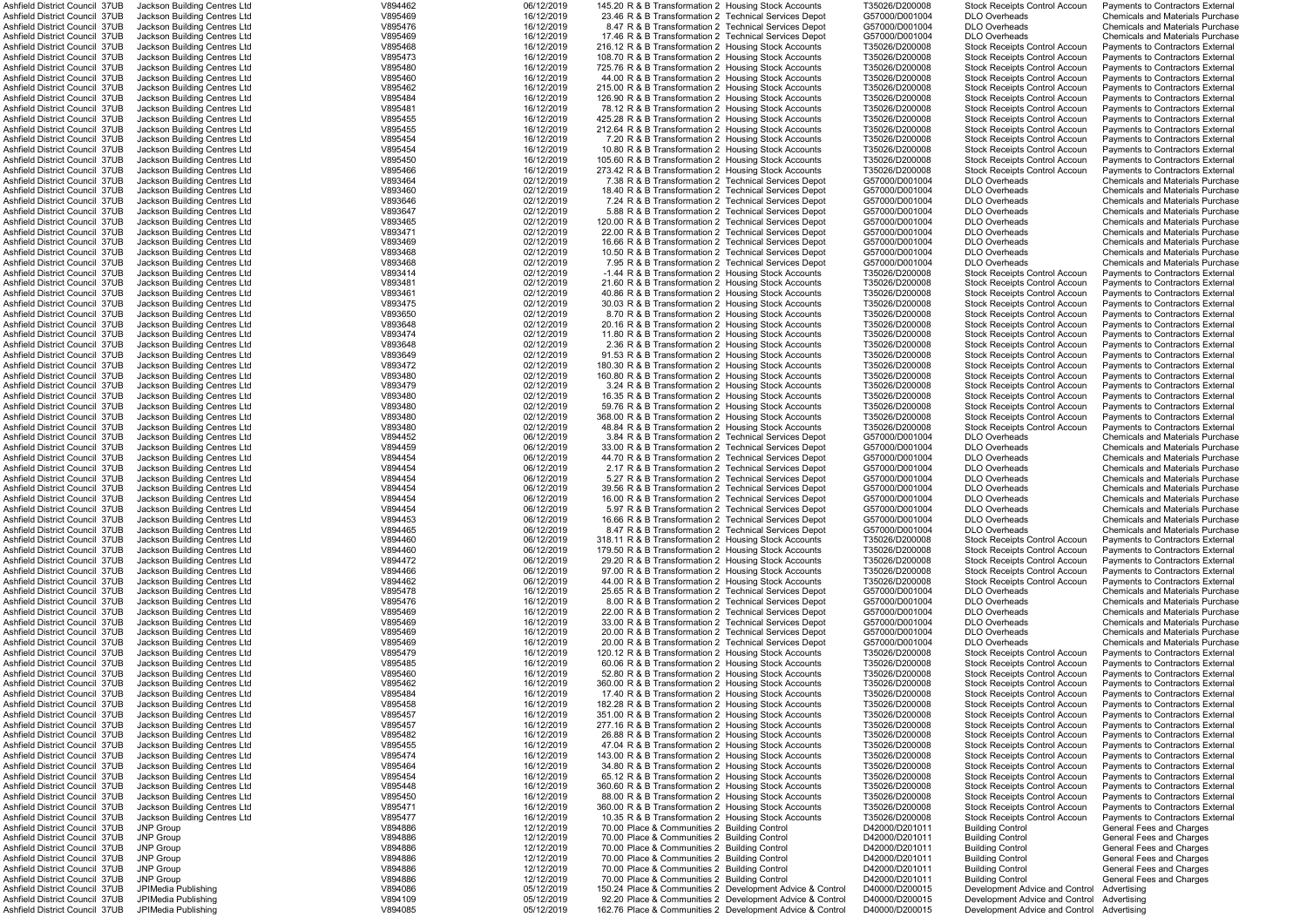| Ashfield District Council  37UB | JPIMedia Publishing                        | V894346 | 05/12/2019 |                                                        | 85.10 Place & Communities 2 Development Advice & Control                      | D40000/D200015 | Development Advice and Control Advertising |                                                                |
|---------------------------------|--------------------------------------------|---------|------------|--------------------------------------------------------|-------------------------------------------------------------------------------|----------------|--------------------------------------------|----------------------------------------------------------------|
| Ashfield District Council  37UB | JPIMedia Publishing                        | V894830 | 12/12/2019 |                                                        | 162.76 R & B Transformation 2 Development Advice & Control                    | D40000/D200015 | Development Advice and Control Advertising |                                                                |
| Ashfield District Council 37UB  | JPIMedia Publishing                        | V894831 | 12/12/2019 |                                                        | 175.28 Place & Communities 2 Development Advice & Control                     | D40000/D200015 | Development Advice and Control             | Advertising                                                    |
| Ashfield District Council 37UB  | JPIMedia Publishing                        | V895587 | 19/12/2019 |                                                        | 162.76 R & B Transformation 2 Development Advice & Control                    | D40000/D200015 | Development Advice and Control Advertising |                                                                |
| Ashfield District Council 37UB  | JPIMedia Publishing                        | V895589 | 19/12/2019 |                                                        | 150.24 Place & Communities 2 Development Advice & Control                     | D40000/D200015 | Development Advice and Control             | Advertising                                                    |
| Ashfield District Council 37UB  | JPIMedia Publishing                        | V891278 | 12/12/2019 |                                                        | 92.20 Place & Communities 2 Development Advice & Control                      | D40000/D200015 | Development Advice and Control Advertising |                                                                |
| Ashfield District Council 37UB  | JPIMedia Publishing                        | V894885 | 12/12/2019 |                                                        | 106.38 Place & Communities 2 Development Advice & Control                     | D40000/D200015 | Development Advice and Control             | Advertising                                                    |
| Ashfield District Council 37UB  | JPIMedia Publishing                        | V895586 | 19/12/2019 |                                                        | 150.24 Place & Communities 2 Development Advice & Control                     | D40000/D200015 | Development Advice and Control             | Advertising                                                    |
| Ashfield District Council 37UB  | JPIMedia Publishing                        | V895588 | 19/12/2019 |                                                        | 187.80 Place & Communities 2 Development Advice & Control                     | D40000/D200015 | Development Advice and Control             | Advertising                                                    |
| Ashfield District Council 37UB  | JPIMedia Publishing                        | V895604 | 19/12/2019 |                                                        | 189.65 Place & Communities 2 Development Advice & Control                     | D40000/D200015 | Development Advice and Control             | Advertising                                                    |
| Ashfield District Council 37UB  | JPIMedia Publishing                        | V895605 | 19/12/2019 |                                                        | 92.20 Place & Communities 2 Development Advice & Control                      | D40000/D200015 | Development Advice and Control             | Advertising                                                    |
| Ashfield District Council 37UB  | Judson Signs                               | V893574 | 02/12/2019 | 746.00 R & B Transformation 2 Technical Services Depot |                                                                               | G57002/D200008 | <b>DLO Sub Contractors</b>                 | <b>Payments to Contractors External</b>                        |
| Ashfield District Council 37UB  | JWL (Architectural Ironmongers) Ltd        | V893483 | 02/12/2019 | 43.10 R & B Transformation 2 Housing Stock Accounts    |                                                                               | T35026/D200008 | <b>Stock Receipts Control Accoun</b>       | <b>Payments to Contractors External</b>                        |
| Ashfield District Council 37UB  | JWL (Architectural Ironmongers) Ltd        | V893483 | 02/12/2019 | 9.10 R & B Transformation 2 Housing Stock Accounts     |                                                                               | T35026/D200008 | <b>Stock Receipts Control Accoun</b>       | Payments to Contractors External                               |
| Ashfield District Council 37UB  | JWL (Architectural Ironmongers) Ltd        | V893482 | 02/12/2019 | 36.45 R & B Transformation 2 Housing Stock Accounts    |                                                                               | T35026/D200008 | <b>Stock Receipts Control Accoun</b>       | <b>Payments to Contractors External</b>                        |
| Ashfield District Council 37UB  | <b>JWL (Architectural Ironmongers) Ltd</b> | V893482 | 02/12/2019 | 146.00 R & B Transformation 2 Housing Stock Accounts   |                                                                               | T35026/D200008 | <b>Stock Receipts Control Accoun</b>       | Payments to Contractors External                               |
| Ashfield District Council 37UB  | JWL (Architectural Ironmongers) Ltd        | V893484 | 02/12/2019 | 53.94 R & B Transformation 2 Housing Stock Accounts    |                                                                               | T35026/D200008 | <b>Stock Receipts Control Accoun</b>       | Payments to Contractors External                               |
| Ashfield District Council 37UB  | JWL (Architectural Ironmongers) Ltd        | V893484 | 02/12/2019 | 358.40 R & B Transformation 2 Housing Stock Accounts   |                                                                               | T35026/D200008 | <b>Stock Receipts Control Accoun</b>       | <b>Payments to Contractors External</b>                        |
| Ashfield District Council 37UB  | JWL (Architectural Ironmongers) Ltd        | V893643 | 02/12/2019 | 0.80 R & B Transformation 2 Housing Stock Accounts     |                                                                               | T35026/D200008 | <b>Stock Receipts Control Accoun</b>       | <b>Payments to Contractors External</b>                        |
| Ashfield District Council 37UB  | JWL (Architectural Ironmongers) Ltd        | V893643 | 02/12/2019 | 20.20 R & B Transformation 2 Housing Stock Accounts    |                                                                               | T35026/D200008 | <b>Stock Receipts Control Accoun</b>       | <b>Payments to Contractors External</b>                        |
| Ashfield District Council 37UB  | JWL (Architectural Ironmongers) Ltd        | V893642 | 02/12/2019 | 10.83 R & B Transformation 2 Housing Stock Accounts    |                                                                               | T35026/D200008 | <b>Stock Receipts Control Accoun</b>       | Payments to Contractors External                               |
| Ashfield District Council 37UB  | JWL (Architectural Ironmongers) Ltd        | V893638 | 02/12/2019 | 43.50 R & B Transformation 2 Housing Stock Accounts    |                                                                               | T35026/D200008 | <b>Stock Receipts Control Accoun</b>       | <b>Payments to Contractors External</b>                        |
| Ashfield District Council 37UB  | JWL (Architectural Ironmongers) Ltd        | V893639 | 02/12/2019 | 43.10 R & B Transformation 2 Housing Stock Accounts    |                                                                               | T35026/D200008 | <b>Stock Receipts Control Accoun</b>       | Payments to Contractors External                               |
| Ashfield District Council 37UB  | <b>JWL</b> (Architectural Ironmongers) Ltd | V893634 | 02/12/2019 | 5.70 R & B Transformation 2 Housing Stock Accounts     |                                                                               | T35026/D200008 | <b>Stock Receipts Control Accoun</b>       | <b>Payments to Contractors External</b>                        |
| Ashfield District Council 37UB  | JWL (Architectural Ironmongers) Ltd        | V893634 | 02/12/2019 | 99.00 R & B Transformation 2 Housing Stock Accounts    |                                                                               | T35026/D200008 | <b>Stock Receipts Control Accoun</b>       | Payments to Contractors External                               |
| Ashfield District Council 37UB  | JWL (Architectural Ironmongers) Ltd        | V893636 | 02/12/2019 | 19.20 R & B Transformation 2 Housing Stock Accounts    |                                                                               | T35026/D200008 | <b>Stock Receipts Control Accoun</b>       | <b>Payments to Contractors External</b>                        |
| Ashfield District Council 37UB  | JWL (Architectural Ironmongers) Ltd        | V893636 | 02/12/2019 | 11.40 R & B Transformation 2 Housing Stock Accounts    |                                                                               | T35026/D200008 | <b>Stock Receipts Control Accoun</b>       | <b>Payments to Contractors External</b>                        |
| Ashfield District Council 37UB  | JWL (Architectural Ironmongers) Ltd        | V893635 | 02/12/2019 | 175.00 R & B Transformation 2 Housing Stock Accounts   |                                                                               | T35026/D200008 | <b>Stock Receipts Control Accoun</b>       | <b>Payments to Contractors External</b>                        |
| Ashfield District Council 37UB  | JWL (Architectural Ironmongers) Ltd        | V893633 | 02/12/2019 | 11.40 R & B Transformation 2 Housing Stock Accounts    |                                                                               | T35026/D200008 | <b>Stock Receipts Control Accoun</b>       | <b>Payments to Contractors External</b>                        |
| Ashfield District Council 37UB  | JWL (Architectural Ironmongers) Ltd        | V894474 | 06/12/2019 | 8.40 R & B Transformation 2 Housing Stock Accounts     |                                                                               | T35026/D200008 | <b>Stock Receipts Control Accoun</b>       | <b>Payments to Contractors External</b>                        |
| Ashfield District Council 37UB  | <b>JWL (Architectural Ironmongers) Ltd</b> | V894474 | 06/12/2019 | 2.20 R & B Transformation 2 Housing Stock Accounts     |                                                                               | T35026/D200008 | <b>Stock Receipts Control Accoun</b>       | <b>Payments to Contractors External</b>                        |
| Ashfield District Council 37UB  | JWL (Architectural Ironmongers) Ltd        | V894475 | 06/12/2019 | 55.30 R & B Transformation 2 Housing Stock Accounts    |                                                                               | T35026/D200008 | <b>Stock Receipts Control Accoun</b>       | Payments to Contractors External                               |
| Ashfield District Council 37UB  | JWL (Architectural Ironmongers) Ltd        | V894474 | 06/12/2019 | 4.88 R & B Transformation 2 Housing Stock Accounts     |                                                                               | T35026/D200008 | <b>Stock Receipts Control Accoun</b>       | <b>Payments to Contractors External</b>                        |
| Ashfield District Council 37UB  | JWL (Architectural Ironmongers) Ltd        | V894474 | 06/12/2019 | 48.80 R & B Transformation 2 Housing Stock Accounts    |                                                                               | T35026/D200008 | <b>Stock Receipts Control Accoun</b>       | Payments to Contractors External                               |
| Ashfield District Council 37UB  | JWL (Architectural Ironmongers) Ltd        | V894474 | 06/12/2019 | 40.60 R & B Transformation 2 Housing Stock Accounts    |                                                                               | T35026/D200008 | <b>Stock Receipts Control Accoun</b>       | <b>Payments to Contractors External</b>                        |
| Ashfield District Council 37UB  | JWL (Architectural Ironmongers) Ltd        | V895505 | 16/12/2019 | 5.20 R & B Transformation 2 Housing Stock Accounts     |                                                                               | T35026/D200008 | <b>Stock Receipts Control Accoun</b>       | <b>Payments to Contractors External</b>                        |
| Ashfield District Council 37UB  | JWL (Architectural Ironmongers) Ltd        | V895490 | 16/12/2019 | 11.25 R & B Transformation 2 Housing Stock Accounts    |                                                                               | T35026/D200008 | <b>Stock Receipts Control Accoun</b>       | <b>Payments to Contractors External</b>                        |
| Ashfield District Council 37UB  | JWL (Architectural Ironmongers) Ltd        | V895502 | 16/12/2019 | 58.20 R & B Transformation 2 Housing Stock Accounts    |                                                                               | T35026/D200008 | <b>Stock Receipts Control Accoun</b>       | <b>Payments to Contractors External</b>                        |
| Ashfield District Council 37UB  | JWL (Architectural Ironmongers) Ltd        | V895504 | 16/12/2019 | 24.40 R & B Transformation 2 Housing Stock Accounts    |                                                                               | T35026/D200008 | <b>Stock Receipts Control Accoun</b>       | Payments to Contractors External                               |
| Ashfield District Council 37UB  | JWL (Architectural Ironmongers) Ltd        | V895504 | 16/12/2019 | 5.55 R & B Transformation 2 Housing Stock Accounts     |                                                                               | T35026/D200008 | <b>Stock Receipts Control Accoun</b>       | <b>Payments to Contractors External</b>                        |
| Ashfield District Council 37UB  | JWL (Architectural Ironmongers) Ltd        | V895504 | 16/12/2019 | 61.00 R & B Transformation 2 Housing Stock Accounts    |                                                                               | T35026/D200008 | <b>Stock Receipts Control Accoun</b>       | Payments to Contractors External                               |
| Ashfield District Council 37UB  | JWL (Architectural Ironmongers) Ltd        | V895500 | 16/12/2019 | 224.30 R & B Transformation 2 Housing Stock Accounts   |                                                                               | T35026/D200008 | <b>Stock Receipts Control Accoun</b>       | <b>Payments to Contractors External</b>                        |
| Ashfield District Council 37UB  | JWL (Architectural Ironmongers) Ltd        | V895504 | 16/12/2019 | 54.64 R & B Transformation 2 Housing Stock Accounts    |                                                                               | T35026/D200008 | <b>Stock Receipts Control Accoun</b>       | <b>Payments to Contractors External</b>                        |
| Ashfield District Council 37UB  | JWL (Architectural Ironmongers) Ltd        | V893484 | 02/12/2019 | 19.20 R & B Transformation 2 Housing Stock Accounts    |                                                                               | T35026/D200008 | <b>Stock Receipts Control Accoun</b>       | <b>Payments to Contractors External</b>                        |
| Ashfield District Council 37UB  | JWL (Architectural Ironmongers) Ltd        | V893637 | 02/12/2019 | 70.00 R & B Transformation 2 Housing Stock Accounts    |                                                                               | T35026/D200008 | <b>Stock Receipts Control Accoun</b>       | <b>Payments to Contractors External</b>                        |
| Ashfield District Council 37UB  | JWL (Architectural Ironmongers) Ltd        | V893641 | 02/12/2019 | 11.25 R & B Transformation 2 Housing Stock Accounts    |                                                                               | T35026/D200008 | <b>Stock Receipts Control Accoun</b>       | <b>Payments to Contractors External</b>                        |
| Ashfield District Council 37UB  | <b>JWL (Architectural Ironmongers) Ltd</b> | V893641 | 02/12/2019 | 3.40 R & B Transformation 2 Housing Stock Accounts     |                                                                               | T35026/D200008 | <b>Stock Receipts Control Accoun</b>       | <b>Payments to Contractors External</b>                        |
| Ashfield District Council 37UB  | JWL (Architectural Ironmongers) Ltd        | V893634 | 02/12/2019 | 38.40 R & B Transformation 2 Housing Stock Accounts    |                                                                               | T35026/D200008 | <b>Stock Receipts Control Accoun</b>       | <b>Payments to Contractors External</b>                        |
| Ashfield District Council 37UB  | JWL (Architectural Ironmongers) Ltd        | V893640 | 06/12/2019 | 3.40 R & B Transformation 2 Housing Stock Accounts     |                                                                               | T35026/D200008 | <b>Stock Receipts Control Accoun</b>       | <b>Payments to Contractors External</b>                        |
| Ashfield District Council 37UB  | JWL (Architectural Ironmongers) Ltd        | V893640 | 06/12/2019 | 16.70 R & B Transformation 2 Housing Stock Accounts    |                                                                               | T35026/D200008 | <b>Stock Receipts Control Accoun</b>       | <b>Payments to Contractors External</b>                        |
| Ashfield District Council 37UB  | JWL (Architectural Ironmongers) Ltd        | V893640 | 06/12/2019 | 8.80 R & B Transformation 2 Housing Stock Accounts     |                                                                               | T35026/D200008 | Stock Receipts Control Accoun              | <b>Payments to Contractors External</b>                        |
| Ashfield District Council 37UB  | JWL (Architectural Ironmongers) Ltd        | V894474 | 06/12/2019 | 3.40 R & B Transformation 2 Housing Stock Accounts     |                                                                               | T35026/D200008 | <b>Stock Receipts Control Accoun</b>       | <b>Payments to Contractors External</b>                        |
| Ashfield District Council 37UB  | JWL (Architectural Ironmongers) Ltd        | V894474 | 06/12/2019 | 89.60 R & B Transformation 2 Housing Stock Accounts    |                                                                               | T35026/D200008 | <b>Stock Receipts Control Accoun</b>       | <b>Payments to Contractors External</b>                        |
| Ashfield District Council 37UB  | JWL (Architectural Ironmongers) Ltd        | V894474 | 06/12/2019 | 99.00 R & B Transformation 2 Housing Stock Accounts    |                                                                               | T35026/D200008 | <b>Stock Receipts Control Accoun</b>       | Payments to Contractors External                               |
| Ashfield District Council 37UB  | JWL (Architectural Ironmongers) Ltd        | V894475 | 06/12/2019 | 145.80 R & B Transformation 2 Housing Stock Accounts   |                                                                               | T35026/D200008 | <b>Stock Receipts Control Accoun</b>       | Payments to Contractors External                               |
| Ashfield District Council 37UB  | JWL (Architectural Ironmongers) Ltd        | V894474 | 06/12/2019 | 43.92 R & B Transformation 2 Housing Stock Accounts    |                                                                               | T35026/D200008 | <b>Stock Receipts Control Accoun</b>       | <b>Payments to Contractors External</b>                        |
| Ashfield District Council 37UB  | JWL (Architectural Ironmongers) Ltd        | V894476 | 06/12/2019 | 16.40 R & B Transformation 2 Housing Stock Accounts    |                                                                               | T35026/D200008 | <b>Stock Receipts Control Accoun</b>       | <b>Payments to Contractors External</b>                        |
| Ashfield District Council 37UB  | JWL (Architectural Ironmongers) Ltd        | V894476 | 06/12/2019 | 2.90 R & B Transformation 2 Housing Stock Accounts     |                                                                               | T35026/D200008 | Stock Receipts Control Accoun              | <b>Payments to Contractors External</b>                        |
| Ashfield District Council 37UB  | JWL (Architectural Ironmongers) Ltd        | V895492 | 16/12/2019 | 358.40 R & B Transformation 2 Housing Stock Accounts   |                                                                               | T35026/D200008 | Stock Receipts Control Accoun              | <b>Payments to Contractors External</b>                        |
| Ashfield District Council 37UB  | JWL (Architectural Ironmongers) Ltd        | V895507 | 16/12/2019 | 71.92 R & B Transformation 2 Housing Stock Accounts    |                                                                               | T35026/D200008 | <b>Stock Receipts Control Accoun</b>       | <b>Payments to Contractors External</b>                        |
| Ashfield District Council 37UB  | JWL (Architectural Ironmongers) Ltd        | V895488 | 16/12/2019 | 122.00 R & B Transformation 2 Housing Stock Accounts   |                                                                               | T35026/D200008 | Stock Receipts Control Accoun              | <b>Payments to Contractors External</b>                        |
| Ashfield District Council 37UB  | JWL (Architectural Ironmongers) Ltd        | V895488 | 16/12/2019 | 61.00 R & B Transformation 2 Housing Stock Accounts    |                                                                               | T35026/D200008 | Stock Receipts Control Accoun              | <b>Payments to Contractors External</b>                        |
| Ashfield District Council 37UB  | JWL (Architectural Ironmongers) Ltd        | V895490 | 16/12/2019 | 16.40 R & B Transformation 2 Housing Stock Accounts    |                                                                               | T35026/D200008 | <b>Stock Receipts Control Accoun</b>       | Payments to Contractors External                               |
| Ashfield District Council 37UB  | JWL (Architectural Ironmongers) Ltd        | V895490 | 16/12/2019 | 29.00 R & B Transformation 2 Housing Stock Accounts    |                                                                               | T35026/D200008 | <b>Stock Receipts Control Accoun</b>       | Payments to Contractors External                               |
| Ashfield District Council 37UB  | JWL (Architectural Ironmongers) Ltd        | V895504 | 16/12/2019 | 29.60 R & B Transformation 2 Housing Stock Accounts    |                                                                               | T35026/D200008 | Stock Receipts Control Accoun              | <b>Payments to Contractors External</b>                        |
| Ashfield District Council 37UB  | JWL (Architectural Ironmongers) Ltd        | V895504 | 16/12/2019 | 36.10 R & B Transformation 2 Housing Stock Accounts    |                                                                               | T35026/D200008 | Stock Receipts Control Accoun              | Payments to Contractors External                               |
| Ashfield District Council 37UB  | JWL (Architectural Ironmongers) Ltd        | V895504 | 16/12/2019 | 99.00 R & B Transformation 2 Housing Stock Accounts    |                                                                               | T35026/D200008 | Stock Receipts Control Accoun              | <b>Payments to Contractors External</b>                        |
| Ashfield District Council 37UB  | JWL (Architectural Ironmongers) Ltd        | V895495 | 16/12/2019 | 83.30 R & B Transformation 2 Housing Stock Accounts    |                                                                               | T35026/D200008 | Stock Receipts Control Accoun              | <b>Payments to Contractors External</b>                        |
| Ashfield District Council 37UB  | JWL (Architectural Ironmongers) Ltd        | V895494 | 16/12/2019 | 61.00 R & B Transformation 2 Housing Stock Accounts    |                                                                               | T35026/D200008 | <b>Stock Receipts Control Accoun</b>       | <b>Payments to Contractors External</b>                        |
| Ashfield District Council 37UB  | JWL (Architectural Ironmongers) Ltd        | V895504 | 16/12/2019 | 61.00 R & B Transformation 2 Housing Stock Accounts    |                                                                               | T35026/D200008 | Stock Receipts Control Accoun              | <b>Payments to Contractors External</b>                        |
| Ashfield District Council 37UB  | JWL (Architectural Ironmongers) Ltd        | V895494 | 16/12/2019 | 61.00 R & B Transformation 2 Housing Stock Accounts    |                                                                               | T35026/D200008 | Stock Receipts Control Accoun              | <b>Payments to Contractors External</b>                        |
| Ashfield District Council 37UB  | JWL (Architectural Ironmongers) Ltd        | V895497 | 16/12/2019 | 13.66 R & B Transformation 2 Housing Stock Accounts    |                                                                               | T35026/D200008 | Stock Receipts Control Accoun              | <b>Payments to Contractors External</b>                        |
| Ashfield District Council 37UB  | Land Restoration Services Ltd              | V894127 | 05/12/2019 |                                                        | 1,000.00 Place & Communities 2 Area Consultative Group Scheme C00088/D200008  |                | Roundhills Rec Ground play                 | <b>Payments to Contractors External</b>                        |
| Ashfield District Council 37UB  | Land Restoration Services Ltd              | V894127 | 05/12/2019 |                                                        | 10,200.00 Place & Communities 2 Area Consultative Group Scheme C00088/D200008 |                | Roundhills Rec Ground play                 | <b>Payments to Contractors External</b>                        |
| Ashfield District Council 37UB  | Land Restoration Services Ltd              | V894934 | 12/12/2019 |                                                        | 300.00 Place & Communities 2 Area Consultative Group Scheme C00088/D200008    |                | Roundhills Rec Ground play                 | <b>Payments to Contractors External</b>                        |
| Ashfield District Council 37UB  | Land Restoration Services Ltd              | V894934 | 12/12/2019 |                                                        | 2,007.25 Place & Communities 2 Area Consultative Group Scheme C00088/D200008  |                | Roundhills Rec Ground play                 | <b>Payments to Contractors External</b>                        |
| Ashfield District Council 37UB  | Land Restoration Services Ltd              | V894922 | 12/12/2019 |                                                        | 75.00 Place & Communities 2 Area Consultative Group Scheme C00239/D200008     |                | <b>Friezeland Scooter Park</b>             | <b>Payments to Contractors External</b>                        |
| Ashfield District Council 37UB  | <b>Land Restoration Services Ltd</b>       | V894922 | 12/12/2019 |                                                        | 400.00 Place & Communities 2 Area Consultative Group Scheme C00239/D200008    |                | <b>Friezeland Scooter Park</b>             | <b>Payments to Contractors External</b>                        |
| Ashfield District Council 37UB  | <b>Land Restoration Services Ltd</b>       | V894921 | 12/12/2019 |                                                        | 200.00 Place & Communities 2 Area Consultative Group Scheme C00243/D200008    |                | <b>Titchfield Park Brook</b>               | <b>Payments to Contractors External</b>                        |
| Ashfield District Council 37UB  | <b>Land Restoration Services Ltd</b>       | V894920 | 12/12/2019 |                                                        | 1,000.00 Place & Communities 2 Area Consultative Group Scheme C00243/D200008  |                | <b>Titchfield Park Brook</b>               | <b>Payments to Contractors External</b>                        |
| Ashfield District Council 37UB  | Land Restoration Services Ltd              | V894921 | 12/12/2019 |                                                        | 728.00 Place & Communities 2 Area Consultative Group Scheme C00243/D200008    |                | <b>Titchfield Park Brook</b>               | <b>Payments to Contractors External</b>                        |
| Ashfield District Council 37UB  | Land Restoration Services Ltd              | V895104 | 12/12/2019 |                                                        | 300.00 Place & Communities 2 Area Consultative Group Scheme D00230/D200008    |                | Kingsway Park Management Plan              | <b>Payments to Contractors External</b>                        |
| Ashfield District Council 37UB  | <b>Land Restoration Services Ltd</b>       | V894919 | 12/12/2019 |                                                        | 1,340.00 Place & Communities 2 Area Consultative Group Scheme D00230/D200008  |                |                                            | Kingsway Park Management Plan Payments to Contractors External |
| Ashfield District Council 37UB  | Land Restoration Services Ltd              | V894919 | 12/12/2019 | 1,035.00 Place & Communities 2 Capital Economy         |                                                                               | N00093/D200008 | Portland Park Management Plan              | <b>Payments to Contractors External</b>                        |
| Ashfield District Council 37UB  | Land Restoration Services Ltd              | V896060 | 19/12/2019 |                                                        | 100.00 Place & Communities 2 Area Consultative Group Scheme C00021/D200008    |                | Morven Park                                | <b>Payments to Contractors External</b>                        |
| Ashfield District Council 37UB  | Land Restoration Services Ltd              | V896060 | 19/12/2019 |                                                        | 630.00 Place & Communities 2 Area Consultative Group Scheme C00021/D200008    |                | Morven Park                                | <b>Payments to Contractors External</b>                        |
| Ashfield District Council 37UB  | <b>Land Restoration Services Ltd</b>       | V895592 | 19/12/2019 | 200.00 Place & Communities 2 Locality                  |                                                                               | C21000/D200008 | Place                                      | <b>Payments to Contractors External</b>                        |
| Ashfield District Council 37UB  | <b>Land Restoration Services Ltd</b>       | V894920 | 12/12/2019 |                                                        | 13,000.00 Place & Communities 2 Area Consultative Group Scheme C00243/D200008 |                | <b>Titchfield Park Brook</b>               | <b>Payments to Contractors External</b>                        |
| Ashfield District Council 37UB  | <b>Land Restoration Services Ltd</b>       | V895104 | 12/12/2019 |                                                        | 100.00 Place & Communities 2 Area Consultative Group Scheme D00230/D200008    |                | Kingsway Park Management Plan              | Payments to Contractors External                               |
|                                 |                                            |         |            |                                                        |                                                                               |                |                                            |                                                                |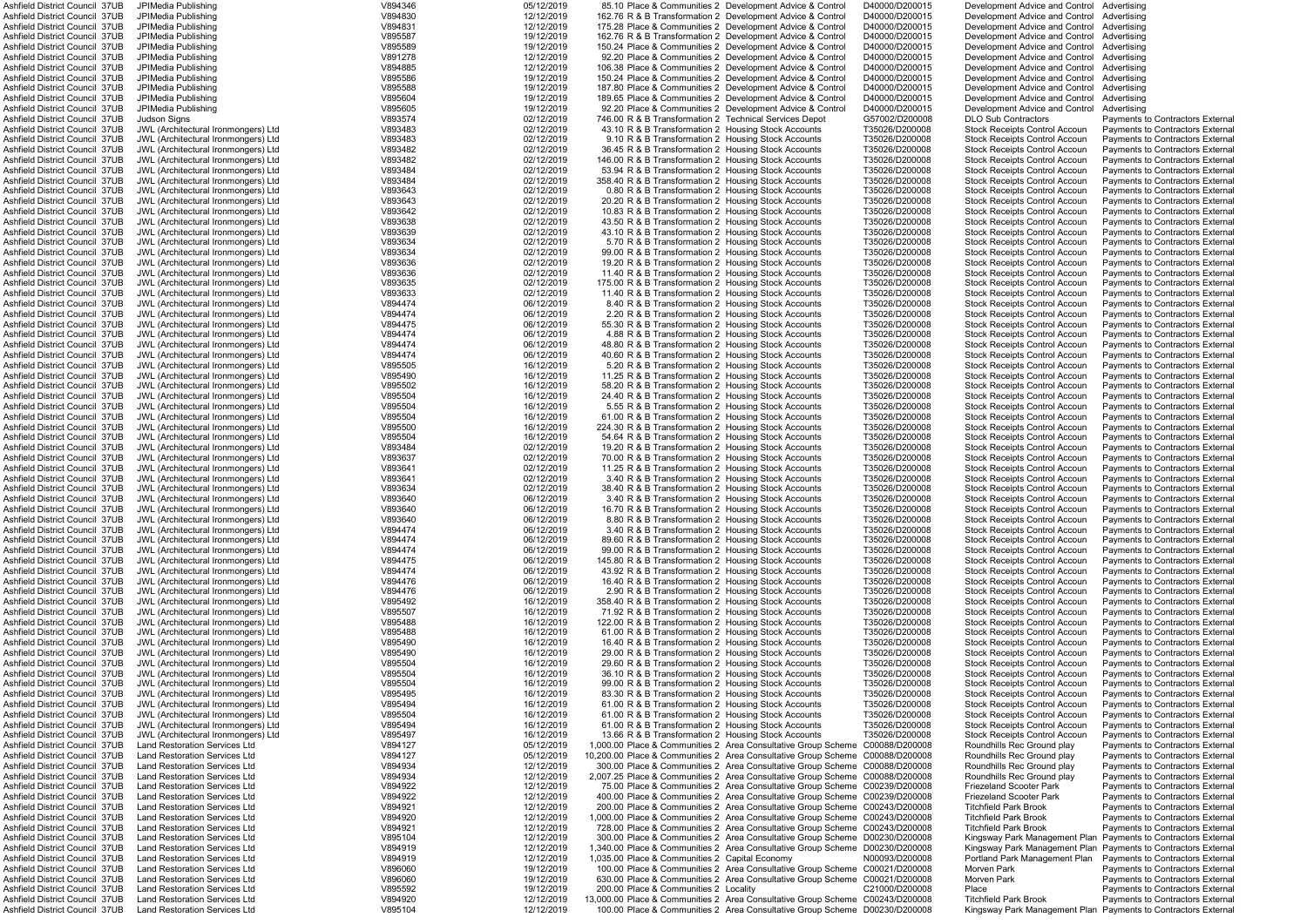| Ashfield District Council 37UB                                   | <b>Land Restoration Services Ltd</b>                                       | V894919            | 12/12/2019               |  | 400.00 Place & Communities 2 Capital Economy                                               |                                                                                                                     | N00093/D200008                         | Portland Park Management Plan                                                            | <b>Payments to Contractors External</b>                                            |
|------------------------------------------------------------------|----------------------------------------------------------------------------|--------------------|--------------------------|--|--------------------------------------------------------------------------------------------|---------------------------------------------------------------------------------------------------------------------|----------------------------------------|------------------------------------------------------------------------------------------|------------------------------------------------------------------------------------|
| Ashfield District Council 37UB<br>Ashfield District Council 37UB | <b>Land Restoration Services Ltd</b><br>Landmark Trading (Stamford) Ltd    | V895592<br>V895595 | 19/12/2019<br>19/12/2019 |  | 100.00 Place & Communities 2 Locality                                                      | 389.00 Place & Communities 2 Environmental Maintenance                                                              | C21000/D200008<br>N80000/D001008       | Place<br><b>Environmental Maintenance</b>                                                | <b>Payments to Contractors External</b><br>Clothing & uniforms Purchase            |
| Ashfield District Council 37UB                                   | Landmark Trading (Stamford) Ltd                                            | V895596            | 19/12/2019               |  |                                                                                            | 165.40 Place & Communities 2 Environmental Maintenance                                                              | N80100/D001001                         | Sutton Area Consultative Group                                                           | <b>Equipment Purchase</b>                                                          |
| Ashfield District Council 37UB                                   | Legrand Electric T/A Tynetec                                               | V894411            | 05/12/2019               |  | 44.25 Housing & Assets 2                                                                   | <b>Capital Corporate</b>                                                                                            | G00002003/D200008                      | Imp Grants 1996 Act Disabled F                                                           | <b>Payments to Contractors External</b>                                            |
| Ashfield District Council 37UB                                   | Legrand Electric T/A Tynetec                                               | V894411            | 05/12/2019               |  | 881.70 Housing & Assets 2                                                                  | <b>Capital Corporate</b>                                                                                            | G00002003/D200008                      | Imp Grants 1996 Act Disabled F                                                           | <b>Payments to Contractors External</b>                                            |
| Ashfield District Council 37UB                                   | LITE                                                                       | V894798            | 05/12/2019               |  |                                                                                            | 450.00 Place & Communities 2 Environmental Maintenance                                                              | N80450/B004                            | ACGs Environmental Maintenance Repairs Non Asset Maintenance                             |                                                                                    |
| Ashfield District Council 37UB                                   | Little Princess Parties Ltd                                                | V889959            | 05/12/2019               |  | 660.00 Place & Communities 2 Promotions                                                    |                                                                                                                     | C27400/D200008                         | <b>Christmas Festivities</b>                                                             | <b>Payments to Contractors External</b>                                            |
| Ashfield District Council 37UB                                   | Location Audio                                                             | V894883            | 12/12/2019               |  | 3,000.00 Place & Communities 2 Promotions                                                  |                                                                                                                     | C27400/D200008                         | <b>Christmas Festivities</b>                                                             | <b>Payments to Contractors External</b>                                            |
| Ashfield District Council 37UB<br>Ashfield District Council 37UB | Lodge Tyre Co Ltd<br>Lodge Tyre Co Ltd                                     | V894126<br>V894126 | 05/12/2019<br>05/12/2019 |  | 210.00 R & B Transformation 2 Stock Account<br>210.00 R & B Transformation 2 Stock Account |                                                                                                                     | T35003/C070<br>T35003/C070             | Vehicle Tyres<br>Vehicle Tyres                                                           | Tyres<br>Tyres                                                                     |
| Ashfield District Council 37UB                                   | Lodge Tyre Co Ltd                                                          | V894126            | 05/12/2019               |  | 30.00 R & B Transformation 2 Stock Account                                                 |                                                                                                                     | T35003/C070                            | Vehicle Tyres                                                                            | Tyres                                                                              |
| Ashfield District Council 37UB                                   | Lodge Tyre Co Ltd                                                          | V894126            | 05/12/2019               |  | 10.00 R & B Transformation 2 Stock Account                                                 |                                                                                                                     | T35003/C070                            | <b>Vehicle Tyres</b>                                                                     | Tyres                                                                              |
| Ashfield District Council 37UB                                   | Lodge Tyre Co Ltd                                                          | V894126            | 05/12/2019               |  | 420.00 R & B Transformation 2 Stock Account                                                |                                                                                                                     | T35003/C070                            | Vehicle Tyres                                                                            | Tyres                                                                              |
| Ashfield District Council 37UB                                   | Lodge Tyre Co Ltd                                                          | V894126            | 05/12/2019               |  | 60.00 R & B Transformation 2 Stock Account                                                 |                                                                                                                     | T35003/C070                            | Vehicle Tyres                                                                            | Tyres                                                                              |
| Ashfield District Council 37UB                                   | Lodge Tyre Co Ltd                                                          | V894126            | 05/12/2019               |  | 65.00 R & B Transformation 2 Stock Account                                                 |                                                                                                                     | T35003/C070                            | Vehicle Tyres                                                                            | <b>Tyres</b>                                                                       |
| Ashfield District Council 37UB                                   | Lodge Tyre Co Ltd                                                          | V894126            | 05/12/2019               |  | 25.00 R & B Transformation 2 Stock Account                                                 |                                                                                                                     | T35003/C070<br>G02001/D200007          | <b>Vehicle Tyres</b><br>Twin Bin Scheme                                                  | Tyres<br>Publicity                                                                 |
| Ashfield District Council 37UB<br>Ashfield District Council 37UB | Manton House Printing Ltd<br>Marsh UK Ltd                                  | V894125<br>V894832 | 05/12/2019<br>12/12/2019 |  |                                                                                            | 4,096.00 R & B Transformation 2 Waste Management/Minimisation<br>1,340.99 R & B Transformation 2 Insurance Premiums | m43001/b801                            | <b>Insurance Premiums</b>                                                                | <b>Property Insurance</b>                                                          |
| Ashfield District Council 37UB                                   | Marsh UK Ltd                                                               | V894832            | 12/12/2019               |  |                                                                                            | 1,302.55 R & B Transformation 2 Insurance Premiums                                                                  | m43001/c580                            | <b>Insurance Premiums</b>                                                                | <b>Transport insurance</b>                                                         |
| Ashfield District Council 37UB                                   | Marsh UK Ltd                                                               | V894832            | 12/12/2019               |  |                                                                                            | 228.39 R & B Transformation 2 Insurance Premiums                                                                    | m43001/b803                            | Insurance Premiums                                                                       | Engineering, fixed plant                                                           |
| Ashfield District Council 37UB                                   | Marsh UK Ltd                                                               | V894832            | 12/12/2019               |  |                                                                                            | 1,711.63 R & B Transformation 2 Insurance Premiums                                                                  | m43001/d202001                         | <b>Insurance Premiums</b>                                                                | Liabilities Insurance                                                              |
| Ashfield District Council 37UB                                   | <b>Maxam Direct</b>                                                        | V895513            | 16/12/2019               |  |                                                                                            | 261.00 R & B Transformation 2 Housing Stock Accounts                                                                | T35026/D200008                         | <b>Stock Receipts Control Accoun</b>                                                     | Payments to Contractors External                                                   |
| Ashfield District Council 37UB                                   | <b>Maxam Direct</b>                                                        | V895511            | 16/12/2019               |  |                                                                                            | 229.80 R & B Transformation 2 Housing Stock Accounts                                                                | T35026/D200008                         | <b>Stock Receipts Control Accoun</b>                                                     | Payments to Contractors External                                                   |
| Ashfield District Council 37UB<br>Ashfield District Council 37UB | <b>Maxam Direct</b><br><b>Maxwell Amenity Ltd</b>                          | V894478<br>V886158 | 06/12/2019<br>05/12/2019 |  |                                                                                            | 421.92 R & B Transformation 2 Housing Stock Accounts<br>3,955.00 Place & Communities 2 Environmental Maintenance    | T35026/D200008<br>N80300/D200008       | <b>Stock Receipts Control Accoun</b><br>Kirkby Area Consultative Group                   | <b>Payments to Contractors External</b><br><b>Payments to Contractors External</b> |
| <b>Ashfield District Council 37UB</b>                            | Michael Page UK Limited                                                    | V894479            | 06/12/2019               |  |                                                                                            | 585.00 R & B Transformation 2 Technical Services Management                                                         | G55004/A200004                         | TS Planned, Cyclical and Esta                                                            | <b>Agency Staff</b>                                                                |
| Ashfield District Council 37UB                                   | Michael Page UK Limited                                                    | V895406            | 16/12/2019               |  |                                                                                            | 585.00 R & B Transformation 2 Technical Services Management                                                         | G55004/A200004                         | TS Planned, Cyclical and Esta                                                            | <b>Agency Staff</b>                                                                |
| Ashfield District Council 37UB                                   | Michael Page UK Limited                                                    | V893594            | 02/12/2019               |  |                                                                                            | 585.00 R & B Transformation 2 Technical Services Management                                                         | G55004/A200004                         | TS Planned, Cyclical and Esta                                                            | <b>Agency Staff</b>                                                                |
| Ashfield District Council 37UB                                   | Michael Page UK Limited                                                    | V893485            | 02/12/2019               |  |                                                                                            | 585.00 R & B Transformation 2 Technical Services Management                                                         | G55004/A200004                         | TS Planned, Cyclical and Esta                                                            | <b>Agency Staff</b>                                                                |
| Ashfield District Council 37UB                                   | Michael Page UK Limited                                                    | V895530            | 16/12/2019               |  |                                                                                            | 60.75 R & B Transformation 2 Technical Services Management                                                          | G55004/A200004                         | TS Planned, Cyclical and Esta                                                            | <b>Agency Staff</b>                                                                |
| Ashfield District Council 37UB                                   | Midlands Asbestos Solutions Ltd                                            | V895382            | 16/12/2019               |  |                                                                                            | 540.00 R & B Transformation 2 Technical Services Depot                                                              | G57002/D200008                         | <b>DLO Sub Contractors</b>                                                               | Payments to Contractors External                                                   |
| Ashfield District Council 37UB<br>Ashfield District Council 37UB | Miltons Wallpapers Limited<br>Morris Vermaport Ltd                         | V895891<br>V894796 | 19/12/2019<br>05/12/2019 |  | 862.00 Housing & Assets 2                                                                  | 1,814.11 R & B Transformation 2 Capital Housing Revenue<br>Housing OP and SN                                        | G00450003/D200033<br>G51030/B003006    | Catch Up and Future Major Work<br>HS OP and SN Titchfield Court                          | <b>Decoration Vouchers</b><br>Lift                                                 |
| Ashfield District Council 37UB                                   | Morris Vermaport Ltd                                                       | V891500            | 05/12/2019               |  |                                                                                            | 136.50 R & B Transformation 2 Housing Revenue Account                                                               | N23000/B002003                         | <b>Brook Street Office</b>                                                               | <b>Lift Maintenance</b>                                                            |
| Ashfield District Council 37UB                                   | Morris Vermaport Ltd                                                       | V895100            | 12/12/2019               |  | 999.00 Housing & Assets 2                                                                  | Housing OP and SN                                                                                                   | G51028/B003006                         | HS OP and SN Desmond Court                                                               | Lift                                                                               |
| Ashfield District Council 37UB                                   | <b>MOTUS Commercials</b>                                                   | V894801            | 05/12/2019               |  | 41.02 Place & Communities 2 Stock Account                                                  |                                                                                                                     | T35002/C011                            | <b>Vehicle Parts</b>                                                                     | Parts                                                                              |
| Ashfield District Council 37UB                                   | <b>MOTUS Commercials</b>                                                   | V894135            | 05/12/2019               |  | 94.50 Place & Communities 2 Stock Account                                                  |                                                                                                                     | T35002/C011                            | <b>Vehicle Parts</b>                                                                     | Parts                                                                              |
| Ashfield District Council 37UB                                   | <b>MOTUS Commercials</b>                                                   | V894135            | 05/12/2019               |  | 430.00 Place & Communities 2 Stock Account                                                 |                                                                                                                     | T35002/C011                            | Vehicle Parts                                                                            | Parts                                                                              |
| Ashfield District Council 37UB<br>Ashfield District Council 37UB | Neil Shacklock Contractors Ltd<br>Neil Shacklock Contractors Ltd           | V894808<br>V894808 | 05/12/2019<br>05/12/2019 |  | 684.30 Housing & Assets 2<br>5,482.76 Housing & Assets 2                                   | <b>Capital Corporate</b><br><b>Capital Corporate</b>                                                                | G00002002/D200008<br>G00002002/D200008 | Imp Grants 1996 Act Disabled F<br>Imp Grants 1996 Act Disabled F                         | Payments to Contractors External<br>Payments to Contractors External               |
| Ashfield District Council 37UB                                   | Neil Shacklock Contractors Ltd                                             | V894409            | 19/12/2019               |  | 675.00 Housing & Assets 2                                                                  | <b>Capital Corporate</b>                                                                                            | G00002002/D200008                      | Imp Grants 1996 Act Disabled F                                                           | <b>Payments to Contractors External</b>                                            |
| Ashfield District Council 37UB                                   | Neil Shacklock Contractors Ltd                                             | V894809            | 05/12/2019               |  | 742.89 Housing & Assets 2                                                                  | <b>Capital Corporate</b>                                                                                            | G00002002/D200008                      | Imp Grants 1996 Act Disabled F                                                           | Payments to Contractors External                                                   |
| Ashfield District Council 37UB                                   | Neil Shacklock Contractors Ltd                                             | V894409            | 19/12/2019               |  | 225.00 Housing & Assets 2                                                                  | <b>Capital Corporate</b>                                                                                            | G00002002/D200008                      | Imp Grants 1996 Act Disabled F                                                           | <b>Payments to Contractors External</b>                                            |
| Ashfield District Council 37UB                                   | New Horizon                                                                | V896072            | 19/12/2019               |  | 2,500.00 R & B Transformation                                                              | Area Consultative Group Scheme                                                                                      | C00199/D200008                         | <b>Retail Improvement Scheme</b>                                                         | <b>Payments to Contractors External</b>                                            |
| Ashfield District Council 37UB                                   | Newark and Sherwood District Council                                       | V894909            | 12/12/2019               |  | 4,166.00 Housing & Assets 2                                                                | <b>Homeless Assistance</b>                                                                                          | G25014/D200008                         | Rapid Rehousing Pathway                                                                  | Payments to Contractors External                                                   |
| Ashfield District Council 37UB                                   | Newgate (Newark Ltd)                                                       | V895708            | 19/12/2019               |  | 510.00 Housing & Assets 2                                                                  | <b>Asset Maintenance</b>                                                                                            | D35100005/B002005                      | Offices                                                                                  | <b>Car Park Barriers</b>                                                           |
| Ashfield District Council 37UB<br>Ashfield District Council 37UB | Newgate (Newark Ltd)<br>Nisbets Plc                                        | V895709<br>V894067 | 19/12/2019<br>05/12/2019 |  | 265.00 Housing & Assets 2<br>464.99 Housing & Assets 2                                     | Asset Maintenance<br><b>Asset Maintenance</b>                                                                       | D35100001/B002005<br>D35100001/B001001 | Offices<br>Offices                                                                       | <b>Car Park Barriers</b><br>General Repairs Asset Maintenane                       |
| Ashfield District Council 37UB                                   | Norman Galloway Ltd                                                        | V895629            | 19/12/2019               |  |                                                                                            | 500.00 R & B Transformation 2 Homeless Assistance                                                                   | G25006/D200008                         | <b>Prevention of Homelessness</b>                                                        | Payments to Contractors External                                                   |
| Ashfield District Council 37UB                                   | Nottinghamshire County Council                                             | V895144            |                          |  | 19/12/2019 3,500,000.00 R & B Transformation 2 Fund Accounts                               |                                                                                                                     | T15029024/J102                         | Section 106 Open Space Plannin                                                           | Contributions                                                                      |
| Ashfield District Council 37UB                                   | Nottinghamshire Fire Safety Limited                                        | V895685            | 19/12/2019               |  | 50.20 Housing & Assets 2                                                                   | Ashfield Business Centre Idlew                                                                                      | D02001/B002004                         | <b>Ashfield Business Centre</b>                                                          | Fire Fighting Equipment                                                            |
| Ashfield District Council 37UB                                   | Nottinghamshire Fire Safety Limited                                        | V895690            | 19/12/2019               |  | 120.85 Housing & Assets 2                                                                  | Ashfield Business Centre Idlew                                                                                      | D02004/B002004                         | Ada Lovelace Building                                                                    | Fire Fighting Equipment                                                            |
| Ashfield District Council 37UB                                   | Nottinghamshire Fire Safety Limited                                        | V895686            | 19/12/2019               |  | 31.10 Housing & Assets 2                                                                   | Property                                                                                                            | D07000/B002004                         | Property                                                                                 | Fire Fighting Equipment                                                            |
| Ashfield District Council 37UB                                   | Nottinghamshire Fire Safety Limited                                        | V895950            | 19/12/2019               |  | 380.55 Housing & Assets 2                                                                  | <b>Asset Maintenance</b>                                                                                            | D35100001/B002004                      | Offices                                                                                  | Fire Fighting Equipment                                                            |
| Ashfield District Council 37UB<br>Ashfield District Council 37UB | Nottinghamshire Fire Safety Limited<br>Nottinghamshire Fire Safety Limited | V895951<br>V895681 | 19/12/2019<br>19/12/2019 |  | 280.00 Housing & Assets 2<br>16.70 Housing & Assets 2                                      | <b>Asset Maintenance</b><br><b>Asset Maintenance</b>                                                                | D35100001/B002004<br>D35300005/B002004 | Offices<br>Cemeteries                                                                    | Fire Fighting Equipment<br><b>Fire Fighting Equipment</b>                          |
| Ashfield District Council 37UB                                   | Nottinghamshire Fire Safety Limited                                        | V895682            | 19/12/2019               |  | 13.35 Housing & Assets 2                                                                   | <b>Asset Maintenance</b>                                                                                            | D35300005/B002004                      | Cemeteries                                                                               | <b>Fire Fighting Equipment</b>                                                     |
| Ashfield District Council 37UB                                   | Nottinghamshire Fire Safety Limited                                        | V895664            | 19/12/2019               |  | 58.17 Housing & Assets 2                                                                   | <b>Asset Maintenance</b>                                                                                            | D35400009/B002004                      | <b>Community Centres</b>                                                                 | <b>Fire Fighting Equipment</b>                                                     |
| Ashfield District Council 37UB                                   | Nottinghamshire Fire Safety Limited                                        | V895672            | 19/12/2019               |  | 36.50 Housing & Assets 2                                                                   | <b>Asset Maintenance</b>                                                                                            | D35400010/B002004                      | <b>Community Centres</b>                                                                 | <b>Fire Fighting Equipment</b>                                                     |
| Ashfield District Council 37UB                                   | Nottinghamshire Fire Safety Limited                                        | V895689            | 19/12/2019               |  | 113.00 Housing & Assets 2                                                                  | <b>Asset Maintenance</b>                                                                                            | D35600003/B002004                      | Markets                                                                                  | <b>Fire Fighting Equipment</b>                                                     |
| Ashfield District Council 37UB                                   | Nottinghamshire Fire Safety Limited                                        | V895691            | 19/12/2019               |  | 21.05 Housing & Assets 2                                                                   | Asset Maintenance                                                                                                   | D35815002/B002004                      | <b>Titchfield Park Hucknall</b>                                                          | <b>Fire Fighting Equipment</b>                                                     |
| Ashfield District Council 37UB                                   | Nottinghamshire Fire Safety Limited                                        | V895687            | 19/12/2019               |  | 13.35 Housing & Assets 2                                                                   | Asset Maintenance                                                                                                   | D35825001/B002004<br>D35830003/B002004 | Kingsway Park                                                                            | <b>Fire Fighting Equipment</b>                                                     |
| Ashfield District Council 37UB<br>Ashfield District Council 37UB | Nottinghamshire Fire Safety Limited<br>Nottinghamshire Fire Safety Limited | V895675<br>V895678 | 19/12/2019<br>19/12/2019 |  | 13.35 Housing & Assets 2<br>13.35 Housing & Assets 2                                       | Asset Maintenance<br><b>Asset Maintenance</b>                                                                       | D35860/B002004                         | <b>Brierley Forest Park</b><br>Hill Crescent Changing Rooms                              | Fire Fighting Equipment<br><b>Fire Fighting Equipment</b>                          |
| Ashfield District Council 37UB                                   | Nottinghamshire Fire Safety Limited                                        | V895671            | 19/12/2019               |  | 55.05 Housing & Assets 2                                                                   | Housing Revenue Account                                                                                             | G23100001/B002004                      | <b>HRA Community Centres General Fire Fighting Equipment</b>                             |                                                                                    |
| Ashfield District Council 37UB                                   | Nottinghamshire Fire Safety Limited                                        | V895668            | 19/12/2019               |  | 58.40 Housing & Assets 2                                                                   | Housing Revenue Account                                                                                             | G23100002/B002004                      | <b>HRA Community Centres General Fire Fighting Equipment</b>                             |                                                                                    |
| Ashfield District Council 37UB                                   | Nottinghamshire Fire Safety Limited                                        | V895669            | 19/12/2019               |  | 54.82 Housing & Assets 2                                                                   | Housing Revenue Account                                                                                             | G23100003/B002004                      | <b>HRA Community Centres General Fire Fighting Equipment</b>                             |                                                                                    |
| Ashfield District Council 37UB                                   | Nottinghamshire Fire Safety Limited                                        | V895673            | 19/12/2019               |  | 54.82 Housing & Assets 2                                                                   | Housing Revenue Account                                                                                             | G23100004/B002004                      | <b>HRA Community Centres General Fire Fighting Equipment</b>                             |                                                                                    |
| Ashfield District Council 37UB                                   | Nottinghamshire Fire Safety Limited                                        | V895674            | 19/12/2019               |  | 43.40 Housing & Assets 2                                                                   | Housing Revenue Account                                                                                             | G23100005/B002004                      | HRA Community Centres General Fire Fighting Equipment                                    |                                                                                    |
| Ashfield District Council 37UB<br>Ashfield District Council 37UB | Nottinghamshire Fire Safety Limited<br>Nottinghamshire Fire Safety Limited | V895670<br>V895949 | 19/12/2019<br>19/12/2019 |  | 61.17 Housing & Assets 2<br>96.82 Housing & Assets 2                                       | <b>Housing Revenue Account</b><br>Ashfield Business Centre Idlew                                                    | G23100006/B002004<br>D02001/B002004    | HRA Community Centres General Fire Fighting Equipment<br><b>Ashfield Business Centre</b> | Fire Fighting Equipment                                                            |
| Ashfield District Council 37UB                                   | Nottinghamshire Fire Safety Limited                                        | V895665            | 19/12/2019               |  | 52.20 Housing & Assets 2                                                                   | Ashfield Business Centre Idlew                                                                                      | D02003/B002004                         | <b>Byron Business Centre Hucknall</b>                                                    | <b>Fire Fighting Equipment</b>                                                     |
| Ashfield District Council 37UB                                   | Nottinghamshire Fire Safety Limited                                        | V895666            | 19/12/2019               |  | 70.20 Housing & Assets 2                                                                   | <b>Asset Maintenance</b>                                                                                            | D35100003/B002004                      | Offices                                                                                  | <b>Fire Fighting Equipment</b>                                                     |
| Ashfield District Council 37UB                                   | Nottinghamshire Fire Safety Limited                                        | V895663            | 19/12/2019               |  | 16.70 Housing & Assets 2                                                                   | <b>Asset Maintenance</b>                                                                                            | D35300004/B002004                      | Cemeteries                                                                               | <b>Fire Fighting Equipment</b>                                                     |
| Ashfield District Council 37UB                                   | Nottinghamshire Fire Safety Limited                                        | V895680            | 19/12/2019               |  | 20.05 Housing & Assets 2                                                                   | <b>Asset Maintenance</b>                                                                                            | D35600001/B002004                      | Markets                                                                                  | <b>Fire Fighting Equipment</b>                                                     |
| Ashfield District Council 37UB                                   | Nottinghamshire Fire Safety Limited                                        | V895683            | 19/12/2019               |  | 13.35 Housing & Assets 2                                                                   | <b>Asset Maintenance</b>                                                                                            | D35600004/B002004                      | Markets                                                                                  | <b>Fire Fighting Equipment</b>                                                     |
| Ashfield District Council 37UB                                   | Nottinghamshire Fire Safety Limited                                        | V895684            | 19/12/2019               |  | 74.57 Housing & Assets 2                                                                   | <b>Asset Maintenance</b>                                                                                            | D35805/B002004                         | <b>Portland Park</b>                                                                     | <b>Fire Fighting Equipment</b>                                                     |
| Ashfield District Council 37UB<br>Ashfield District Council 37UB | Nottinghamshire Fire Safety Limited<br>Nottinghamshire Fire Safety Limited | V895662<br>V895688 | 19/12/2019<br>19/12/2019 |  | 57.90 Housing & Assets 2<br>58.40 Housing & Assets 2                                       | Asset Maintenance<br>Asset Maintenance                                                                              | D35815001/B002004<br>D35825002/B002004 | <b>Titchfield Park Hucknall</b><br>Kingsway Park                                         | Fire Fighting Equipment<br><b>Fire Fighting Equipment</b>                          |
| Ashfield District Council 37UB                                   | Nottinghamshire Fire Safety Limited                                        | V895676            | 19/12/2019               |  | 47.12 Housing & Assets 2                                                                   | <b>Asset Maintenance</b>                                                                                            | D35830002/B002004                      | <b>Brierley Forest Park</b>                                                              | <b>Fire Fighting Equipment</b>                                                     |
| Ashfield District Council 37UB                                   | Nottinghamshire Fire Safety Limited                                        | V895677            | 19/12/2019               |  | 13.35 Housing & Assets 2                                                                   | <b>Asset Maintenance</b>                                                                                            | D35865/B002004                         | <b>Stamper Cres Changing Rooms</b>                                                       | <b>Fire Fighting Equipment</b>                                                     |
| Ashfield District Council 37UB                                   | Nottinghamshire Fire Safety Limited                                        | V895679            | 19/12/2019               |  | 13.35 Housing & Assets 2                                                                   | Asset Maintenance                                                                                                   | D35895/B002004                         | <b>Bluebell Wood Changing Rooms</b>                                                      | Fire Fighting Equipment                                                            |
| Ashfield District Council 37UB                                   | Nottinghamshire Fire Safety Limited                                        | V895667            | 19/12/2019               |  | 58.17 Housing & Assets 2                                                                   | <b>Housing Revenue Account</b>                                                                                      | G23100007/B002004                      | HRA Community Centres General Fire Fighting Equipment                                    |                                                                                    |
| Ashfield District Council 37UB                                   | Nottinghamshire Healthcare NHS Trust                                       | V894023            | 05/12/2019               |  | 3,388.42 R & B Transformation 2 A P A C                                                    |                                                                                                                     | C14010/K002                            | <b>Community Safety Partnership</b>                                                      | <b>Direct Work Recharges</b>                                                       |
| Ashfield District Council 37UB<br>Ashfield District Council 37UB | Octagon Design & Marketing Ltd<br><b>Orbis Protect Limited</b>             | V894066<br>V894685 | 12/12/2019<br>06/12/2019 |  | 500.00 Housing & Assets 2                                                                  | <b>Supported Housing Services</b><br>1,343.50 R & B Transformation 2 Technical Services Depot                       | G63000/D200015<br>G57002/D200008       | <b>Supported Housing Services</b><br><b>DLO Sub Contractors</b>                          | Advertising<br><b>Payments to Contractors External</b>                             |
| Ashfield District Council 37UB                                   | <b>Orbis Protect Limited</b>                                               | V894709            | 06/12/2019               |  |                                                                                            | 159.16 R & B Transformation 2 Technical Services Depot                                                              | G57002/D200008                         | <b>DLO Sub Contractors</b>                                                               | Payments to Contractors External                                                   |
|                                                                  | <b>Orbis Protect Limited</b>                                               | V894708            | 06/12/2019               |  |                                                                                            | 96.60 R & B Transformation 2 Technical Services Depot                                                               | G57002/D200008                         | <b>DLO Sub Contractors</b>                                                               | Payments to Contractors External                                                   |
| Ashfield District Council 37UB                                   |                                                                            |                    |                          |  |                                                                                            |                                                                                                                     |                                        |                                                                                          |                                                                                    |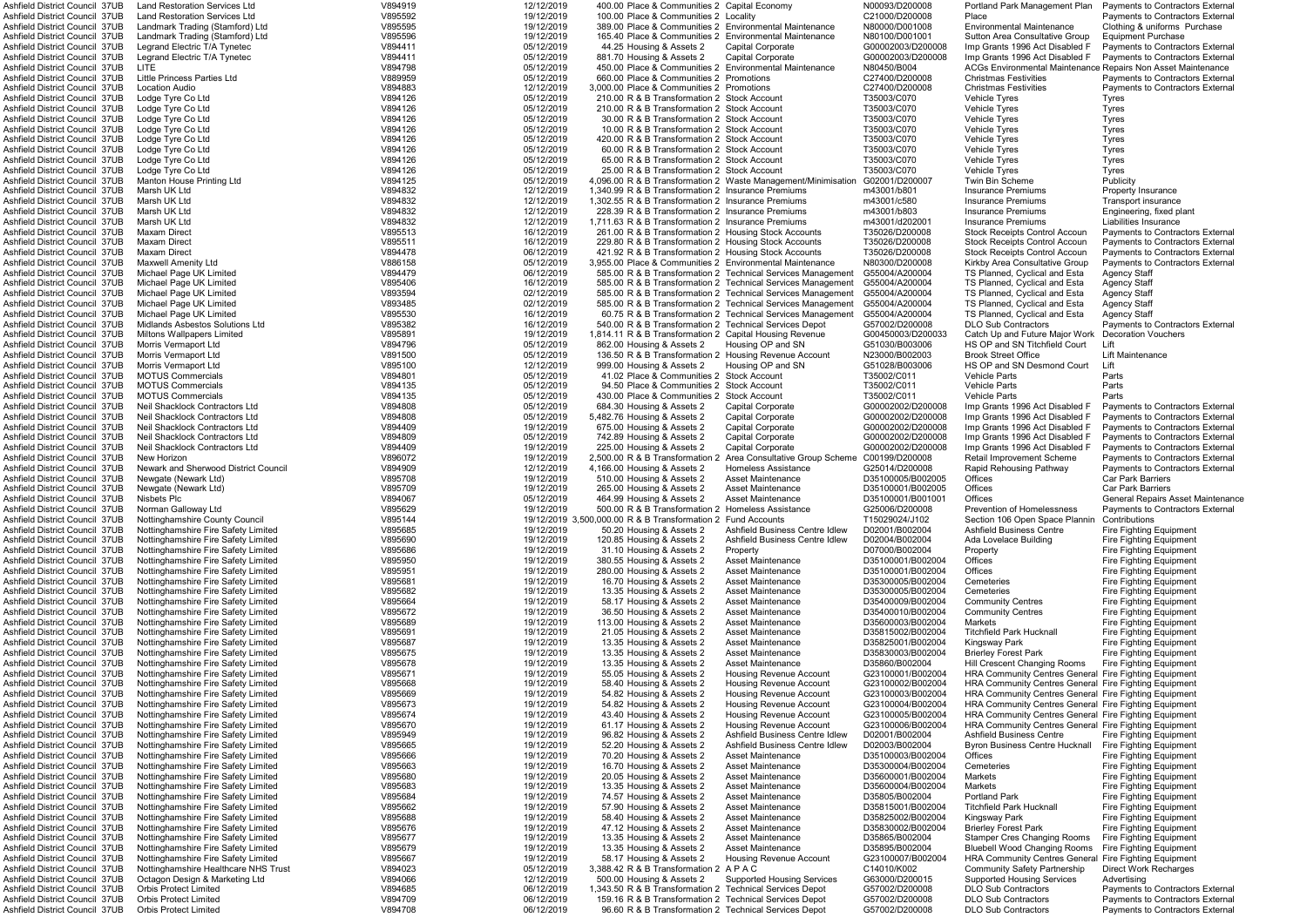| Ashfield District Council 37UB                                   | <b>Orbis Protect Limited</b>                         | V894637            | 06/12/2019               | 104.28 R & B Transformation 2 Technical Services Depot                                  |                                                                            | G57002/D200008             | DLO Sub Contractors                          | <b>Payments to Contractors External</b> |
|------------------------------------------------------------------|------------------------------------------------------|--------------------|--------------------------|-----------------------------------------------------------------------------------------|----------------------------------------------------------------------------|----------------------------|----------------------------------------------|-----------------------------------------|
| Ashfield District Council 37UB                                   | <b>Orbis Protect Limited</b>                         | V894707            | 06/12/2019               | 159.16 R & B Transformation 2 Technical Services Depot                                  |                                                                            | G57002/D200008             | <b>DLO Sub Contractors</b>                   | Payments to Contractors External        |
| Ashfield District Council 37UB                                   | <b>Orbis Protect Limited</b>                         | V894638            | 06/12/2019               | 159.16 R & B Transformation 2 Technical Services Depot                                  |                                                                            | G57002/D200008             | <b>DLO Sub Contractors</b>                   | Payments to Contractors External        |
| Ashfield District Council 37UB                                   | <b>Orbis Protect Limited</b>                         | V894640            | 06/12/2019               | 351.24 R & B Transformation 2 Technical Services Depot                                  |                                                                            | G57002/D200008             | <b>DLO Sub Contractors</b>                   | Payments to Contractors External        |
|                                                                  |                                                      |                    |                          |                                                                                         |                                                                            |                            |                                              |                                         |
| Ashfield District Council  37UB                                  | <b>Orbis Protect Limited</b>                         | V894642            | 06/12/2019               | 57.62 R & B Transformation 2 Technical Services Depot                                   |                                                                            | G57002/D200008             | <b>DLO Sub Contractors</b>                   | <b>Payments to Contractors External</b> |
| Ashfield District Council 37UB                                   | <b>Orbis Protect Limited</b>                         | V894645            | 06/12/2019               | 161.90 R & B Transformation 2 Technical Services Depot                                  |                                                                            | G57002/D200008             | <b>DLO Sub Contractors</b>                   | Payments to Contractors External        |
| Ashfield District Council 37UB                                   | <b>Orbis Protect Limited</b>                         | V894646            | 06/12/2019               | 351.24 R & B Transformation 2 Technical Services Depot                                  |                                                                            | G57002/D200008             | <b>DLO Sub Contractors</b>                   | Payments to Contractors External        |
| Ashfield District Council 37UB                                   | <b>Orbis Protect Limited</b>                         | V894649            | 06/12/2019               | 96.60 R & B Transformation 2 Technical Services Depot                                   |                                                                            | G57002/D200008             | <b>DLO Sub Contractors</b>                   | Payments to Contractors External        |
| Ashfield District Council 37UB                                   | <b>Orbis Protect Limited</b>                         | V894650            | 06/12/2019               | 96.60 R & B Transformation 2 Technical Services Depot                                   |                                                                            | G57002/D200008             | <b>DLO Sub Contractors</b>                   | <b>Payments to Contractors External</b> |
| Ashfield District Council 37UB                                   | <b>Orbis Protect Limited</b>                         | V894651            | 06/12/2019               | 433.57 R & B Transformation 2 Technical Services Depot                                  |                                                                            | G57002/D200008             | <b>DLO Sub Contractors</b>                   | <b>Payments to Contractors External</b> |
|                                                                  |                                                      |                    |                          |                                                                                         |                                                                            |                            |                                              |                                         |
| Ashfield District Council 37UB                                   | <b>Orbis Protect Limited</b>                         | V894652            | 06/12/2019               | 57.62 R & B Transformation 2 Technical Services Depot                                   |                                                                            | G57002/D200008             | <b>DLO Sub Contractors</b>                   | Payments to Contractors External        |
| Ashfield District Council 37UB                                   | <b>Orbis Protect Limited</b>                         | V894633            | 06/12/2019               | 104.28 R & B Transformation 2 Technical Services Depot                                  |                                                                            | G57002/D200008             | <b>DLO Sub Contractors</b>                   | Payments to Contractors External        |
| Ashfield District Council  37UB                                  | <b>Orbis Protect Limited</b>                         | V895394            | 16/12/2019               | 104.28 R & B Transformation 2 Technical Services Depot                                  |                                                                            | G57002/D200008             | <b>DLO Sub Contractors</b>                   | <b>Payments to Contractors External</b> |
| Ashfield District Council 37UB                                   | <b>Orbis Protect Limited</b>                         | V895400            | 16/12/2019               | 351.24 R & B Transformation 2 Technical Services Depot                                  |                                                                            | G57002/D200008             | <b>DLO Sub Contractors</b>                   | <b>Payments to Contractors External</b> |
| Ashfield District Council 37UB                                   | <b>Orbis Protect Limited</b>                         | V895335            | 16/12/2019               | 1,053.72 R & B Transformation 2 Technical Services Depot                                |                                                                            | G57002/D200008             | <b>DLO Sub Contractors</b>                   | Payments to Contractors External        |
|                                                                  |                                                      |                    |                          |                                                                                         |                                                                            |                            |                                              |                                         |
| Ashfield District Council 37UB                                   | <b>Orbis Protect Limited</b>                         | V895267            | 16/12/2019               | 196.10 R & B Transformation 2 Technical Services Depot                                  |                                                                            | G57002/D200008             | <b>DLO Sub Contractors</b>                   | Payments to Contractors External        |
| Ashfield District Council 37UB                                   | <b>Orbis Protect Limited</b>                         | V895326            | 16/12/2019               | 159.16 R & B Transformation 2 Technical Services Depot                                  |                                                                            | G57002/D200008             | <b>DLO Sub Contractors</b>                   | Payments to Contractors External        |
| Ashfield District Council 37UB                                   | <b>Orbis Protect Limited</b>                         | V895328            | 16/12/2019               | 200.88 R & B Transformation 2 Technical Services Depot                                  |                                                                            | G57002/D200008             | <b>DLO Sub Contractors</b>                   | <b>Payments to Contractors External</b> |
| Ashfield District Council 37UB                                   | <b>Orbis Protect Limited</b>                         | V895327            | 16/12/2019               | 154.22 R & B Transformation 2 Technical Services Depot                                  |                                                                            | G57002/D200008             | DLO Sub Contractors                          | Payments to Contractors External        |
| Ashfield District Council  37UB                                  | <b>Orbis Protect Limited</b>                         | V895332            | 16/12/2019               | 96.60 R & B Transformation 2 Technical Services Depot                                   |                                                                            | G57002/D200008             | <b>DLO Sub Contractors</b>                   | Payments to Contractors External        |
| Ashfield District Council  37UB                                  | <b>Orbis Protect Limited</b>                         | V895395            | 16/12/2019               | 96.60 R & B Transformation 2 Technical Services Depot                                   |                                                                            | G57002/D200008             | <b>DLO Sub Contractors</b>                   | <b>Payments to Contractors External</b> |
|                                                                  |                                                      |                    |                          |                                                                                         |                                                                            |                            |                                              |                                         |
| Ashfield District Council 37UB                                   | <b>Orbis Protect Limited</b>                         | V895393            | 16/12/2019               | 104.28 R & B Transformation 2 Technical Services Depot                                  |                                                                            | G57002/D200008             | DLO Sub Contractors                          | Payments to Contractors External        |
| Ashfield District Council 37UB                                   | <b>Orbis Protect Limited</b>                         | V895824            | 19/12/2019               | 200.88 R & B Transformation 2 Technical Services Depot                                  |                                                                            | G57002/D200008             | <b>DLO Sub Contractors</b>                   | Payments to Contractors External        |
| Ashfield District Council 37UB                                   | <b>Orbis Protect Limited</b>                         | V894714            | 06/12/2019               | 882.50 R & B Transformation 2 Technical Services Depot                                  |                                                                            | G57002/D200008             | DLO Sub Contractors                          | Payments to Contractors External        |
| Ashfield District Council  37UB                                  | <b>Orbis Protect Limited</b>                         | V894684            | 06/12/2019               | 882.50 R & B Transformation 2 Technical Services Depot                                  |                                                                            | G57002/D200008             | <b>DLO Sub Contractors</b>                   | <b>Payments to Contractors External</b> |
| Ashfield District Council 37UB                                   | <b>Orbis Protect Limited</b>                         | V894565            | 06/12/2019               | 688.23 R & B Transformation 2 Technical Services Depot                                  |                                                                            | G57002/D200008             | DLO Sub Contractors                          | <b>Payments to Contractors External</b> |
|                                                                  |                                                      | V894639            |                          |                                                                                         |                                                                            |                            |                                              |                                         |
| Ashfield District Council 37UB                                   | <b>Orbis Protect Limited</b>                         |                    | 06/12/2019               | 154.22 R & B Transformation 2 Technical Services Depot                                  |                                                                            | G57002/D200008             | <b>DLO Sub Contractors</b>                   | Payments to Contractors External        |
| Ashfield District Council  37UB                                  | <b>Orbis Protect Limited</b>                         | V894706            | 06/12/2019               | 96.60 R & B Transformation 2 Technical Services Depot                                   |                                                                            | G57002/D200008             | <b>DLO Sub Contractors</b>                   | <b>Payments to Contractors External</b> |
| Ashfield District Council  37UB                                  | <b>Orbis Protect Limited</b>                         | V894629            | 06/12/2019               | 279.90 R & B Transformation 2 Technical Services Depot                                  |                                                                            | G57002/D200008             | <b>DLO Sub Contractors</b>                   | <b>Payments to Contractors External</b> |
| Ashfield District Council 37UB                                   | <b>Orbis Protect Limited</b>                         | V894641            | 06/12/2019               | 200.88 R & B Transformation 2 Technical Services Depot                                  |                                                                            | G57002/D200008             | <b>DLO Sub Contractors</b>                   | <b>Payments to Contractors External</b> |
| Ashfield District Council 37UB                                   | <b>Orbis Protect Limited</b>                         | V894630            | 06/12/2019               | 200.88 R & B Transformation 2 Technical Services Depot                                  |                                                                            | G57002/D200008             | <b>DLO Sub Contractors</b>                   | Payments to Contractors External        |
| Ashfield District Council 37UB                                   | <b>Orbis Protect Limited</b>                         | V894644            | 06/12/2019               | 200.88 R & B Transformation 2 Technical Services Depot                                  |                                                                            | G57002/D200008             | <b>DLO Sub Contractors</b>                   | Payments to Contractors External        |
|                                                                  |                                                      |                    |                          |                                                                                         |                                                                            |                            |                                              |                                         |
| Ashfield District Council 37UB                                   | <b>Orbis Protect Limited</b>                         | V894643            | 06/12/2019               | 96.60 R & B Transformation 2 Technical Services Depot                                   |                                                                            | G57002/D200008             | <b>DLO Sub Contractors</b>                   | Payments to Contractors External        |
| Ashfield District Council 37UB                                   | <b>Orbis Protect Limited</b>                         | V894647            | 06/12/2019               | 200.88 R & B Transformation 2 Technical Services Depot                                  |                                                                            | G57002/D200008             | <b>DLO Sub Contractors</b>                   | <b>Payments to Contractors External</b> |
| Ashfield District Council 37UB                                   | <b>Orbis Protect Limited</b>                         | V894648            | 06/12/2019               | 154.22 R & B Transformation 2 Technical Services Depot                                  |                                                                            | G57002/D200008             | <b>DLO Sub Contractors</b>                   | Payments to Contractors External        |
| Ashfield District Council 37UB                                   | <b>Orbis Protect Limited</b>                         | V894631            | 06/12/2019               | 200.88 R & B Transformation 2 Technical Services Depot                                  |                                                                            | G57002/D200008             | DLO Sub Contractors                          | <b>Payments to Contractors External</b> |
| Ashfield District Council 37UB                                   | <b>Orbis Protect Limited</b>                         | V894632            | 06/12/2019               | 57.62 R & B Transformation 2 Technical Services Depot                                   |                                                                            | G57002/D200008             | <b>DLO Sub Contractors</b>                   | <b>Payments to Contractors External</b> |
|                                                                  |                                                      |                    |                          |                                                                                         |                                                                            |                            |                                              |                                         |
| Ashfield District Council  37UB                                  | <b>Orbis Protect Limited</b>                         | V894634            | 06/12/2019               | 447.84 R & B Transformation 2 Technical Services Depot                                  |                                                                            | G57002/D200008             | <b>DLO Sub Contractors</b>                   | <b>Payments to Contractors External</b> |
| Ashfield District Council 37UB                                   | <b>Orbis Protect Limited</b>                         | V894636            | 06/12/2019               | 200.88 R & B Transformation 2 Technical Services Depot                                  |                                                                            | G57002/D200008             | DLO Sub Contractors                          | <b>Payments to Contractors External</b> |
| Ashfield District Council 37UB                                   | <b>Orbis Protect Limited</b>                         | V895324            | 16/12/2019               | 351.24 R & B Transformation 2 Technical Services Depot                                  |                                                                            | G57002/D200008             | <b>DLO Sub Contractors</b>                   | Payments to Contractors External        |
| Ashfield District Council 37UB                                   | <b>Orbis Protect Limited</b>                         | V895344            | 16/12/2019               | 351.24 R & B Transformation 2 Technical Services Depot                                  |                                                                            | G57002/D200008             | <b>DLO Sub Contractors</b>                   | <b>Payments to Contractors External</b> |
| Ashfield District Council 37UB                                   | <b>Orbis Protect Limited</b>                         | V895343            | 16/12/2019               | 351.24 R & B Transformation 2 Technical Services Depot                                  |                                                                            | G57002/D200008             | <b>DLO Sub Contractors</b>                   | Payments to Contractors External        |
|                                                                  |                                                      | V895342            |                          | 351.24 R & B Transformation 2 Technical Services Depot                                  |                                                                            |                            | DLO Sub Contractors                          |                                         |
| Ashfield District Council 37UB                                   | <b>Orbis Protect Limited</b>                         |                    | 16/12/2019               |                                                                                         |                                                                            | G57002/D200008             | DLO Sub Contractors                          | <b>Payments to Contractors External</b> |
| Ashfield District Council 37UB                                   | <b>Orbis Protect Limited</b>                         | V895334            | 16/12/2019               |                                                                                         |                                                                            | G57002/D200008             |                                              | Payments to Contractors External        |
|                                                                  |                                                      |                    |                          | 200.88 R & B Transformation 2 Technical Services Depot                                  |                                                                            |                            |                                              |                                         |
| Ashfield District Council 37UB                                   | <b>Orbis Protect Limited</b>                         | V895333            | 16/12/2019               | 351.24 R & B Transformation 2 Technical Services Depot                                  |                                                                            | G57002/D200008             |                                              | Payments to Contractors External        |
|                                                                  |                                                      |                    |                          |                                                                                         |                                                                            |                            | DLO Sub Contractors                          |                                         |
| Ashfield District Council  37UB                                  | <b>Orbis Protect Limited</b>                         | V895399            | 16/12/2019               | 159.16 R & B Transformation 2 Technical Services Depot                                  |                                                                            | G57002/D200008             | <b>DLO Sub Contractors</b>                   | <b>Payments to Contractors External</b> |
| Ashfield District Council  37UB                                  | <b>Orbis Protect Limited</b>                         | V895329            | 16/12/2019               | 104.28 R & B Transformation 2 Technical Services Depot                                  |                                                                            | G57002/D200008             | <b>DLO Sub Contractors</b>                   | Payments to Contractors External        |
| Ashfield District Council 37UB                                   | <b>Orbis Protect Limited</b>                         | V895330            | 16/12/2019               | 154.22 R & B Transformation 2 Technical Services Depot                                  |                                                                            | G57002/D200008             | <b>DLO Sub Contractors</b>                   | Payments to Contractors External        |
| Ashfield District Council 37UB                                   | <b>Orbis Protect Limited</b>                         | V895398            | 16/12/2019               | 351.24 R & B Transformation 2 Technical Services Depot                                  |                                                                            | G57002/D200008             | <b>DLO Sub Contractors</b>                   | Payments to Contractors External        |
| Ashfield District Council 37UB                                   | <b>Orbis Protect Limited</b>                         | V895396            | 16/12/2019               | 351.24 R & B Transformation 2 Technical Services Depot                                  |                                                                            | G57002/D200008             | <b>DLO Sub Contractors</b>                   | <b>Payments to Contractors External</b> |
|                                                                  | <b>Orbis Protect Limited</b>                         |                    |                          |                                                                                         |                                                                            | G57002/D200008             |                                              | <b>Payments to Contractors External</b> |
| Ashfield District Council 37UB                                   |                                                      | V895397            | 16/12/2019               | 351.24 R & B Transformation 2 Technical Services Depot                                  |                                                                            |                            | <b>DLO Sub Contractors</b>                   |                                         |
| Ashfield District Council 37UB                                   | <b>Orbis Protect Limited</b>                         | V895392            | 16/12/2019               | 255.76 R & B Transformation 2 Technical Services Depot                                  |                                                                            | G57002/D200008             | <b>DLO Sub Contractors</b>                   | <b>Payments to Contractors External</b> |
| Ashfield District Council 37UB                                   | <b>Orbis Protect Limited</b>                         | V895391            | 16/12/2019               | 104.28 R & B Transformation 2 Technical Services Depot                                  |                                                                            | G57002/D200008             | <b>DLO Sub Contractors</b>                   | <b>Payments to Contractors External</b> |
| Ashfield District Council 37UB                                   | <b>Orbis Protect Limited</b>                         | V895825            | 19/12/2019               | 760.10 R & B Transformation 2 Technical Services Depot                                  |                                                                            | G57002/D200008             | <b>DLO Sub Contractors</b>                   | <b>Payments to Contractors External</b> |
| Ashfield District Council 37UB                                   | Our Centre                                           | V895818            | 19/12/2019               | 4,000.00 Place & Communities 2 Corporate Grants                                         |                                                                            | C10000/D500001             | <b>Corporate Grants</b>                      | Grants                                  |
| Ashfield District Council 37UB                                   | P S Marsden (Lawnmower Services) Ltd                 | V896063            | 19/12/2019               |                                                                                         | 410.75 Place & Communities 2 Cemeteries & Burial Grounds Gr                | N17000/D001001             | <b>Cemeteries and Burial Grounds</b>         | <b>Equipment Purchase</b>               |
|                                                                  |                                                      |                    |                          |                                                                                         |                                                                            |                            |                                              |                                         |
| Ashfield District Council 37UB                                   | P S Marsden (Lawnmower Services) Ltd                 | V896040            | 19/12/2019               | 34.60 Place & Communities 2 Stock Account                                               |                                                                            | T35002/C011                | <b>Vehicle Parts</b>                         | Parts                                   |
| Ashfield District Council 37UB                                   | P S Marsden (Lawnmower Services) Ltd                 | V896040            | 19/12/2019               | 66.99 Place & Communities 2 Stock Account                                               |                                                                            | T35002/C011                | <b>Vehicle Parts</b>                         | Parts                                   |
| Ashfield District Council 37UB                                   | P S Marsden (Lawnmower Services) Ltd                 | V896040            | 19/12/2019               | 48.00 Place & Communities 2 Stock Account                                               |                                                                            | T35002/C011                | <b>Vehicle Parts</b>                         | Parts                                   |
| Ashfield District Council 37UB                                   | P S Marsden (Lawnmower Services) Ltd                 | V896040            | 19/12/2019               | 5.45 Place & Communities 2 Stock Account                                                |                                                                            | T35002/C011                | <b>Vehicle Parts</b>                         | Parts                                   |
| Ashfield District Council 37UB                                   | P S Marsden (Lawnmower Services) Ltd                 | V896040            | 19/12/2019               | 36.52 Place & Communities 2 Stock Account                                               |                                                                            | T35002/C011                | <b>Vehicle Parts</b>                         | Parts                                   |
| Ashfield District Council 37UB                                   | P S Marsden (Lawnmower Services) Ltd                 | V896040            | 19/12/2019               | 262.05 Place & Communities 2 Stock Account                                              |                                                                            | T35002/C011                | <b>Vehicle Parts</b>                         | Parts                                   |
|                                                                  |                                                      |                    |                          |                                                                                         |                                                                            |                            |                                              |                                         |
| Ashfield District Council 37UB                                   | P S Marsden (Lawnmower Services) Ltd                 | V896040            | 19/12/2019               | 382.80 Place & Communities 2 Stock Account                                              |                                                                            | T35002/C011                | <b>Vehicle Parts</b>                         | Parts                                   |
| Ashfield District Council 37UB                                   | P S Marsden (Lawnmower Services) Ltd                 | V896041            | 19/12/2019               | 4.02 Place & Communities 2 Stock Account                                                |                                                                            | T35002/C011                | <b>Vehicle Parts</b>                         | Parts                                   |
| Ashfield District Council 37UB                                   | P S Marsden (Lawnmower Services) Ltd                 | V896041            | 19/12/2019               | 4.94 Place & Communities 2 Stock Account                                                |                                                                            | T35002/C011                | <b>Vehicle Parts</b>                         | Parts                                   |
| Ashfield District Council 37UB                                   | P S Marsden (Lawnmower Services) Ltd                 | V896041            | 19/12/2019               | 3.03 Place & Communities 2 Stock Account                                                |                                                                            | T35002/C011                | <b>Vehicle Parts</b>                         | Parts                                   |
| Ashfield District Council 37UB                                   | P S Marsden (Lawnmower Services) Ltd                 | V896040            | 19/12/2019               | 130.75 Place & Communities 2 Stock Account                                              |                                                                            | T35002/C011                | <b>Vehicle Parts</b>                         | Parts                                   |
| Ashfield District Council 37UB                                   | P S Marsden (Lawnmower Services) Ltd                 | V896039            | 19/12/2019               | 15.00 Place & Communities 2 Stock Account                                               |                                                                            | T35002/C011                | <b>Vehicle Parts</b>                         | Parts                                   |
|                                                                  |                                                      |                    |                          |                                                                                         |                                                                            |                            |                                              | Parts                                   |
| Ashfield District Council 37UB                                   | P S Marsden (Lawnmower Services) Ltd                 | V896041            | 19/12/2019               | 4.02 Place & Communities 2 Stock Account                                                |                                                                            | T35002/C011                | <b>Vehicle Parts</b>                         |                                         |
| Ashfield District Council  37UB                                  | <b>Parkin Contractors Limited</b>                    | V893486            | 02/12/2019               | 636.64 R & B Transformation 2 Technical Services Managemer                              |                                                                            | G55006/D003001             | <b>TS Stores</b>                             | Skip Hire                               |
| Ashfield District Council  37UB                                  | <b>Parkin Contractors Limited</b>                    | V893580            | 02/12/2019               | 145.00 R & B Transformation 2 Technical Services Depot                                  |                                                                            | G57002/D200008             | <b>DLO Sub Contractors</b>                   | <b>Payments to Contractors External</b> |
| Ashfield District Council 37UB                                   | <b>Parkin Contractors Limited</b>                    | V893558            | 02/12/2019               | 1,720.00 R & B Transformation 2 Technical Services Depot                                |                                                                            | G57002/D200008             | <b>DLO Sub Contractors</b>                   | Payments to Contractors External        |
| Ashfield District Council 37UB                                   | <b>Parkin Contractors Limited</b>                    | V893686            | 02/12/2019               | 9,507.48 R & B Transformation 2 Technical Services Depot                                |                                                                            | G57002/D200008             | <b>DLO Sub Contractors</b>                   | Payments to Contractors External        |
| Ashfield District Council 37UB                                   | <b>Parkin Contractors Limited</b>                    | V894358            | 05/12/2019               |                                                                                         | 972.77 Place & Communities 2 Area Consultative Group Scheme C00239/D200008 |                            | <b>Friezeland Scooter Park</b>               | Payments to Contractors External        |
| Ashfield District Council 37UB                                   | <b>Parkin Contractors Limited</b>                    | V895828            | 19/12/2019               | 365.00 R & B Transformation 2 Technical Services Depot                                  |                                                                            | G57002/D200008             | <b>DLO Sub Contractors</b>                   | Payments to Contractors External        |
|                                                                  |                                                      |                    |                          |                                                                                         |                                                                            |                            |                                              |                                         |
| Ashfield District Council 37UB                                   | <b>Parkin Contractors Limited</b>                    | V895826            | 19/12/2019               | 2,997.00 R & B Transformation 2 Technical Services Depot                                |                                                                            | G57002/D200008             | <b>DLO Sub Contractors</b>                   | <b>Payments to Contractors External</b> |
| Ashfield District Council 37UB                                   | <b>Parkin Contractors Limited</b>                    | V893486            | 02/12/2019               | 8,000.00 R & B Transformation 2 Technical Services Managemen                            |                                                                            | G55004/A200004             | TS Planned, Cyclical and Esta                | <b>Agency Staff</b>                     |
| Ashfield District Council  37UB                                  | <b>Parkin Contractors Limited</b>                    | V893578            | 02/12/2019               | 286.00 R & B Transformation 2 Technical Services Depot                                  |                                                                            | G57002/D200008             | <b>DLO Sub Contractors</b>                   | Payments to Contractors External        |
| Ashfield District Council  37UB                                  | <b>Parkin Contractors Limited</b>                    | V893579            | 02/12/2019               | 58.00 R & B Transformation 2 Technical Services Depot                                   |                                                                            | G57002/D200008             | <b>DLO Sub Contractors</b>                   | <b>Payments to Contractors External</b> |
| Ashfield District Council 37UB                                   | <b>Parkin Contractors Limited</b>                    | V894399            | 05/12/2019               | 440.00 Place & Communities 2 Flood Control                                              |                                                                            | N05000/D200008             | <b>Flood Control</b>                         | Payments to Contractors External        |
| Ashfield District Council 37UB                                   | <b>Parkin Contractors Limited</b>                    |                    |                          | 116.00 R & B Transformation 2 Technical Services Depot                                  |                                                                            |                            | <b>DLO Sub Contractors</b>                   |                                         |
|                                                                  |                                                      | V895832            | 19/12/2019               |                                                                                         |                                                                            | G57002/D200008             |                                              | Payments to Contractors External        |
| Ashfield District Council 37UB                                   | <b>Parkin Contractors Limited</b>                    | V895828            | 19/12/2019               | 635.00 R & B Transformation 2 Technical Services Depot                                  |                                                                            | G57002/D200008             | <b>DLO Sub Contractors</b>                   | Payments to Contractors External        |
| Ashfield District Council 37UB                                   | <b>Parkin Contractors Limited</b>                    | V895827            | 19/12/2019               | 3,960.10 R & B Transformation 2 Technical Services Depot                                |                                                                            | G57002/D200008             | <b>DLO Sub Contractors</b>                   | Payments to Contractors External        |
| Ashfield District Council 37UB                                   | <b>Parkin Contractors Limited</b>                    | V895831            | 19/12/2019               | 80.00 R & B Transformation 2 Technical Services Depot                                   |                                                                            | G57002/D200008             | <b>DLO Sub Contractors</b>                   | Payments to Contractors External        |
| Ashfield District Council 37UB                                   | <b>PB Auto Electrics</b>                             | V894343            | 05/12/2019               | 420.00 Place & Communities 2 Stock Account                                              |                                                                            | T35002/C011                | <b>Vehicle Parts</b>                         | Parts                                   |
| Ashfield District Council 37UB                                   | <b>PB Auto Electrics</b>                             | V895052            | 12/12/2019               | 2.00 Place & Communities 2 Stock Account                                                |                                                                            | T35002/C011                | <b>Vehicle Parts</b>                         | Parts                                   |
| Ashfield District Council  37UB                                  | <b>PB Auto Electrics</b>                             | V894341            | 05/12/2019               | 82.50 Place & Communities 2 Stock Account                                               |                                                                            | T35002/C011                | <b>Vehicle Parts</b>                         | Parts                                   |
|                                                                  |                                                      |                    |                          |                                                                                         |                                                                            |                            |                                              |                                         |
| Ashfield District Council 37UB<br>Ashfield District Council 37UB | <b>PB Auto Electrics</b><br><b>PB Auto Electrics</b> | V894342<br>V895052 | 05/12/2019<br>12/12/2019 | 27.50 Place & Communities 2 Stock Account<br>110.00 Place & Communities 2 Stock Account |                                                                            | T35002/C011<br>T35002/C011 | <b>Vehicle Parts</b><br><b>Vehicle Parts</b> | Parts<br>Parts                          |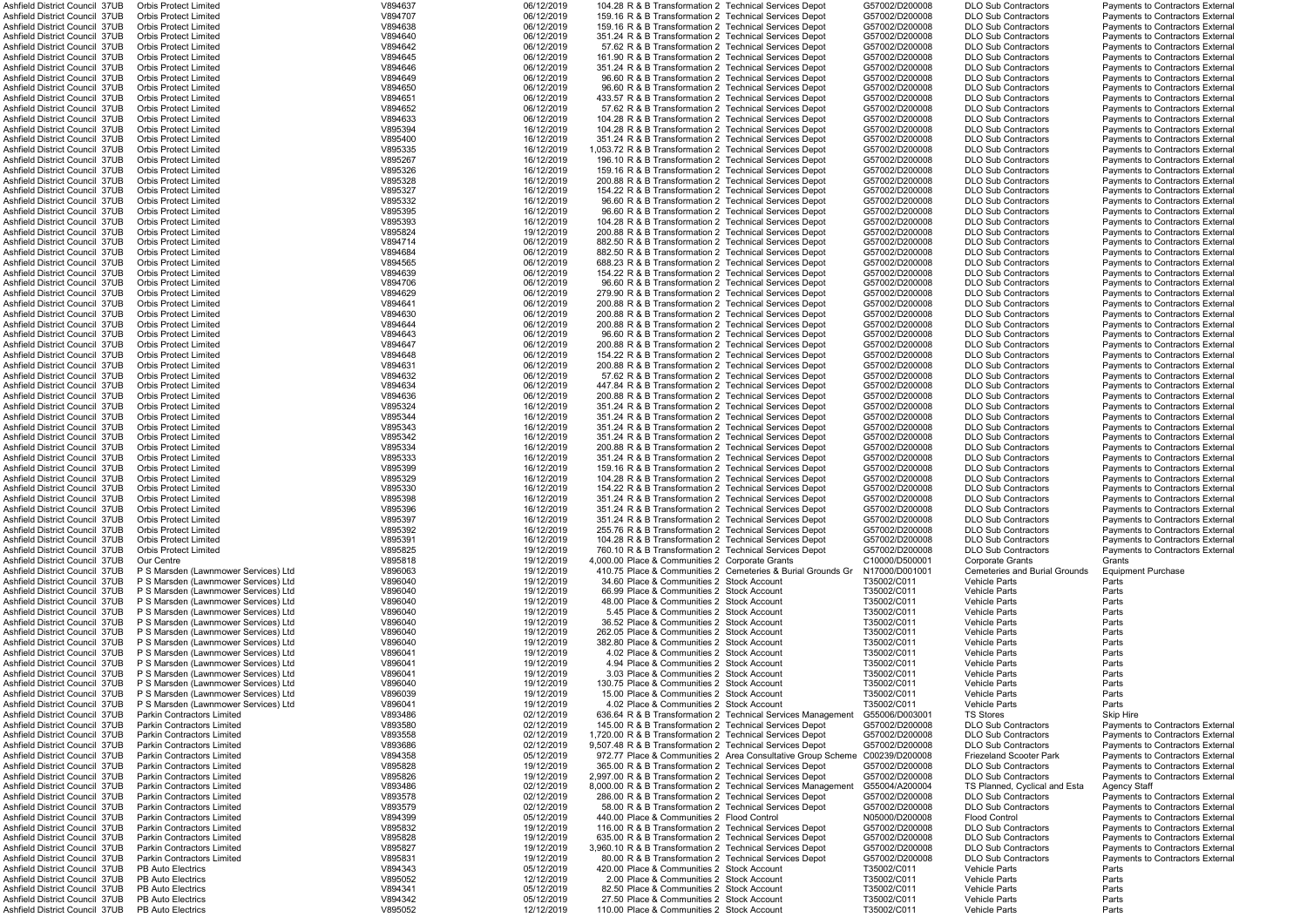| Ashfield District Council  37UB       | <b>PB Auto Electrics</b>                      | V895052 | 12/12/2019 | 364.00 Place & Communities 2 Stock Account                     |                                      | T35002/C011       | <b>Vehicle Parts</b>                   | Parts                                        |
|---------------------------------------|-----------------------------------------------|---------|------------|----------------------------------------------------------------|--------------------------------------|-------------------|----------------------------------------|----------------------------------------------|
| Ashfield District Council 37UB        | <b>PB Property Developments</b>               | V896074 | 19/12/2019 | 3,728.95 Housing & Assets 2                                    | <b>Capital Corporate</b>             | G00002002/D200008 | Imp Grants 1996 Act Disabled F         | <b>Payments to Contractors External</b>      |
| Ashfield District Council 37UB        | PB Property Developments                      | V896070 | 19/12/2019 | 11,215.00 Housing & Assets 2                                   | <b>Capital Corporate</b>             | G00002001/D200008 | Imp Grants 1996 Act Disabled F         | <b>Payments to Contractors External</b>      |
| Ashfield District Council 37UB        | <b>PB Property Developments</b>               | V896030 | 19/12/2019 | 6,426.81 Housing & Assets 2                                    | Capital Corporate                    | G00002001/D200008 | Imp Grants 1996 Act Disabled F         | <b>Payments to Contractors External</b>      |
| Ashfield District Council  37UB       | <b>PB Property Developments</b>               | V895804 | 19/12/2019 | 5,714.00 Housing & Assets 2                                    | Capital Corporate                    | G00002001/D200008 | Imp Grants 1996 Act Disabled F         | Payments to Contractors External             |
| Ashfield District Council 37UB        | <b>PB Property Developments</b>               | V896069 | 19/12/2019 | 3,400.00 Housing & Assets 2                                    | <b>Capital Corporate</b>             | G00002002/D200008 | Imp Grants 1996 Act Disabled F         | Payments to Contractors External             |
| Ashfield District Council 37UB        | <b>Pellacraft Limited</b>                     | V894837 | 12/12/2019 | 507.73 Housing & Assets 2                                      | <b>Culture Leisure and Community</b> | C48000/D201010    | Locality and Community Empower         | Professional and Consultancy Services        |
| Ashfield District Council 37UB        | Permadoor                                     | V894489 | 06/12/2019 | 354.76 R & B Transformation 2 Housing Stock Accounts           |                                      | T35026/D200008    | Stock Receipts Control Accoun          | Payments to Contractors External             |
| Ashfield District Council 37UB        | Permadoor                                     | V894488 | 06/12/2019 | 874.26 R & B Transformation 2 Housing Stock Accounts           |                                      | T35026/D200008    | Stock Receipts Control Accoun          | Payments to Contractors External             |
| Ashfield District Council 37UB        | Permadoor                                     | V894491 | 06/12/2019 | 1,454.65 R & B Transformation 2 Housing Stock Accounts         |                                      | T35026/D200008    | Stock Receipts Control Accoun          | Payments to Contractors External             |
| Ashfield District Council 37UB        | Permadoor                                     | V894499 | 06/12/2019 | 591.69 R & B Transformation 2 Housing Stock Accounts           |                                      | T35026/D200008    | Stock Receipts Control Accoun          | Payments to Contractors External             |
| Ashfield District Council 37UB        | Permadoor                                     | V895532 | 16/12/2019 | 137.88 R & B Transformation 2 Housing Stock Accounts           |                                      | T35026/D200008    | Stock Receipts Control Accoun          | <b>Payments to Contractors External</b>      |
|                                       |                                               | V895532 |            |                                                                |                                      |                   |                                        |                                              |
| Ashfield District Council 37UB        | Permadoor                                     |         | 16/12/2019 | 86.68 R & B Transformation 2 Housing Stock Accounts            |                                      | T35026/D200008    | Stock Receipts Control Accoun          | Payments to Contractors External             |
| Ashfield District Council 37UB        | Permadoor                                     | V895532 | 16/12/2019 | 98.00 R & B Transformation 2 Housing Stock Accounts            |                                      | T35026/D200008    | <b>Stock Receipts Control Accoun</b>   | Payments to Contractors External             |
| Ashfield District Council 37UB        | Permadoor                                     | V894492 | 06/12/2019 | 13.26 R & B Transformation 2 Technical Services Depot          |                                      | G57000/D001004    | <b>DLO Overheads</b>                   | <b>Chemicals and Materials Purchase</b>      |
| Ashfield District Council 37UB        | Permadoor                                     | V894490 | 06/12/2019 | 887.81 R & B Transformation 2 Housing Stock Accounts           |                                      | T35026/D200008    | Stock Receipts Control Accoun          | Payments to Contractors External             |
| Ashfield District Council 37UB        | Permadoor                                     | V894492 | 06/12/2019 | 13.12 R & B Transformation 2 Housing Stock Accounts            |                                      | T35026/D200008    | Stock Receipts Control Accoun          | Payments to Contractors External             |
| Ashfield District Council 37UB        | Permadoor                                     | V895532 | 16/12/2019 | 403.75 R & B Transformation 2 Housing Stock Accounts           |                                      | T35026/D200008    | Stock Receipts Control Accoun          | Payments to Contractors External             |
| Ashfield District Council 37UB        | Permadoor                                     | V895532 | 16/12/2019 | 363.00 R & B Transformation 2 Housing Stock Accounts           |                                      | T35026/D200008    | Stock Receipts Control Accoun          | Payments to Contractors External             |
| Ashfield District Council 37UB        | <b>Permanent Futures Ltd</b>                  | V890519 | 05/12/2019 | 3,750.00 R & B Transformation 2 Performance Planning Informati |                                      | J44001/D201010    | Performance Planning and Info          | Professional and Consultancy Services        |
| Ashfield District Council  37UB       | <b>Permanent Futures Ltd</b>                  | V889594 | 12/12/2019 | 2,000.00 R & B Transformation 2 Performance Planning Informati |                                      | J44001/D201010    | Performance Planning and Info          | <b>Professional and Consultancy Services</b> |
| Ashfield District Council 37UB        | <b>Permanent Futures Ltd</b>                  | V889968 | 12/12/2019 | 1,550.00 R & B Transformation 2 Performance Planning Informati |                                      | J44001/D201010    | Performance Planning and Info          | Professional and Consultancy Services        |
| Ashfield District Council 37UB        | <b>Permanent Futures Ltd</b>                  | V894896 | 12/12/2019 | 2,945.00 R & B Transformation 2 Performance Planning Informati |                                      | J44001/D201010    | Performance Planning and Info          | <b>Professional and Consultancy Services</b> |
| <b>Ashfield District Council 37UB</b> | <b>Permanent Futures Ltd</b>                  | V889595 | 12/12/2019 | 1,550.00 R & B Transformation 2 Performance Planning Informati |                                      | J44001/D201010    | Performance Planning and Info          | <b>Professional and Consultancy Services</b> |
| Ashfield District Council 37UB        | <b>Permanent Futures Ltd</b>                  | V889969 | 12/12/2019 | 3,375.00 R & B Transformation 2 Performance Planning Informati |                                      | J44001/D201010    | Performance Planning and Info          | <b>Professional and Consultancy Services</b> |
| Ashfield District Council 37UB        | <b>Permanent Futures Ltd</b>                  | V894029 | 19/12/2019 | 2,500.00 R & B Transformation 2 Performance Planning Informati |                                      | J44001/D201010    | Performance Planning and Info          | <b>Professional and Consultancy Services</b> |
| Ashfield District Council 37UB        | <b>Permanent Futures Ltd</b>                  | V890520 | 05/12/2019 | 1,240.00 R & B Transformation 2 Performance Planning Informati |                                      | J44001/D201010    | Performance Planning and Info          | <b>Professional and Consultancy Services</b> |
| Ashfield District Council 37UB        | <b>Permanent Futures Ltd</b>                  |         |            |                                                                |                                      |                   |                                        |                                              |
|                                       |                                               | V891220 | 05/12/2019 | 1,550.00 R & B Transformation 2 Performance Planning Informati |                                      | J44001/D201010    | Performance Planning and Info          | <b>Professional and Consultancy Services</b> |
| Ashfield District Council 37UB        | <b>Permanent Futures Ltd</b>                  | V894897 | 19/12/2019 | 2.250.00 R & B Transformation 2 Performance Planning Informati |                                      | J44001/D201010    | Performance Planning and Info          | <b>Professional and Consultancy Services</b> |
| Ashfield District Council 37UB        | <b>Permanent Futures Ltd</b>                  | V895151 | 19/12/2019 | 1.240.00 R & B Transformation 2 Performance Planning Informati |                                      | J44001/D201010    | Performance Planning and Info          | <b>Professional and Consultancy Services</b> |
| Ashfield District Council 37UB        | <b>Phoenix Software Ltd</b>                   | V894811 | 19/12/2019 | 2,197.75 R & B Transformation 2 I T Services                   |                                      | L47000/D001001    | I T Services                           | <b>Equipment Purchase</b>                    |
| Ashfield District Council 37UB        | <b>Phoenix Software Ltd</b>                   | V894811 | 19/12/2019 | 420.00 R & B Transformation 2 I T Services                     |                                      | L47000/D001001    | I T Services                           | <b>Equipment Purchase</b>                    |
| Ashfield District Council 37UB        | <b>Phoenix Software Ltd</b>                   | V894811 | 19/12/2019 | 261.00 R & B Transformation 2 I T Services                     |                                      | L47000/D001001    | I T Services                           | <b>Equipment Purchase</b>                    |
| Ashfield District Council 37UB        | <b>Phoenix Software Ltd</b>                   | V894811 | 19/12/2019 | 205.00 R & B Transformation 2 I T Services                     |                                      | L47000/D001001    | I T Services                           | <b>Equipment Purchase</b>                    |
| Ashfield District Council 37UB        | Post Office Limited                           | V894840 | 12/12/2019 | 1,040.00 R & B Transformation 2 Technical Services Depot       |                                      | G57000/C060       | <b>DLO Overheads</b>                   | Licences                                     |
| Ashfield District Council 37UB        | Post Office Limited                           | V894840 | 12/12/2019 | 520.00 R & B Transformation 2 Environmental Maintenance        |                                      | N80000/C060       | <b>Environmental Maintenance</b>       | Licences                                     |
| Ashfield District Council  37UB       | Post Office Limited                           | V894840 | 12/12/2019 | 260.00 R & B Transformation 2 Markets                          |                                      | D16400/D200008    | <b>Outdoor Markets General</b>         | Payments to Contractors External             |
| Ashfield District Council 37UB        | <b>Premier Paper Group</b>                    | V895028 | 12/12/2019 | 80.63 R & B Transformation 2 I T Services                      |                                      | L47001/D103       | Printing                               | Printing & stationery                        |
| Ashfield District Council 37UB        | <b>Premier Paper Group</b>                    | V895028 | 12/12/2019 | 526.00 R & B Transformation 2 I T Services                     |                                      | L47001/D103       | Printing                               | Printing & stationery                        |
| Ashfield District Council 37UB        | Print Image Network Ltd                       | V894401 | 05/12/2019 | 880.00 Legal & Governance 2 Registration of Electors           |                                      | A06000005/d103    | <b>Registration of Electors</b>        | Printing & stationery                        |
| Ashfield District Council 37UB        | Print Image Network Ltd                       | V894400 | 05/12/2019 | 577.00 Legal & Governance 2 Registration of Electors           |                                      | A06000005/d103    | <b>Registration of Electors</b>        | Printing & stationery                        |
|                                       |                                               |         |            |                                                                |                                      |                   |                                        |                                              |
| Ashfield District Council 37UB        | <b>Prompt Training Ltd</b>                    | V891253 | 05/12/2019 | 70.00 R & B Transformation 2 Garage Workshop                   |                                      | G90000/D200014    | Garage Workshop and Transport          | Licences                                     |
| Ashfield District Council 37UB        | <b>Prompt Training Ltd</b>                    | V891253 | 05/12/2019 | 500.00 R & B Transformation 2 Garage Workshop                  |                                      | G90000/D200014    | Garage Workshop and Transport          | Licences                                     |
| Ashfield District Council 37UB        | <b>Prompt Training Ltd</b>                    | V891252 | 05/12/2019 | 105.00 Place & Communities 2 Garage Workshop                   |                                      | G90000/D200014    | Garage Workshop and Transport Licences |                                              |
| Ashfield District Council  37UB       | <b>Prompt Training Ltd</b>                    | V894789 | 12/12/2019 | 61.25 Place & Communities 2 Garage Workshop                    |                                      | G90000/D200014    | Garage Workshop and Transport          | Licences                                     |
| Ashfield District Council 37UB        | <b>Prompt Training Ltd</b>                    | V894789 | 12/12/2019 | 500.00 Place & Communities 2 Garage Workshop                   |                                      | G90000/D200014    | Garage Workshop and Transport          | Licences                                     |
| Ashfield District Council 37UB        | <b>Prompt Training Ltd</b>                    | V891252 | 05/12/2019 | 500.00 Place & Communities 2 Garage Workshop                   |                                      | G90000/D200014    | Garage Workshop and Transport          | Licences                                     |
| Ashfield District Council 37UB        | PWS (Protective Wear Supplies) Limited        | V893417 | 02/12/2019 | -31.50 R & B Transformation 2 Housing Stock Accounts           |                                      | T35026/D200008    | Stock Receipts Control Accoun          | Payments to Contractors External             |
| <b>Ashfield District Council 37UB</b> | PWS (Protective Wear Supplies) Limited        | V893418 | 02/12/2019 | -12.48 R & B Transformation 2 Housing Stock Accounts           |                                      | T35026/D200008    | <b>Stock Receipts Control Accoun</b>   | <b>Payments to Contractors External</b>      |
| Ashfield District Council 37UB        | <b>PWS (Protective Wear Supplies) Limited</b> | V893499 | 02/12/2019 | 97.20 R & B Transformation 2 Housing Stock Accounts            |                                      | T35026/D200008    | Stock Receipts Control Accoun          | Payments to Contractors External             |
| Ashfield District Council 37UB        | <b>PWS (Protective Wear Supplies) Limited</b> | V893499 | 02/12/2019 | 238.00 R & B Transformation 2 Housing Stock Accounts           |                                      | T35026/D200008    | Stock Receipts Control Accoun          | Payments to Contractors External             |
| Ashfield District Council 37UB        | PWS (Protective Wear Supplies) Limited        | V894524 | 06/12/2019 | 44.65 R & B Transformation 2 Technical Services Depot          |                                      | G57000/D002004    | <b>DLO Overheads</b>                   | <b>Equipment Maintenance</b>                 |
| Ashfield District Council  37UB       | PWS (Protective Wear Supplies) Limited        | V894520 | 06/12/2019 | 240.50 R & B Transformation 2 Housing Stock Accounts           |                                      | T35026/D200008    | Stock Receipts Control Accoun          | Payments to Contractors External             |
| Ashfield District Council  37UB       | <b>PWS (Protective Wear Supplies) Limited</b> | V894520 | 06/12/2019 | 400.00 R & B Transformation 2 Housing Stock Accounts           |                                      | T35026/D200008    | <b>Stock Receipts Control Accoun</b>   | Payments to Contractors External             |
| Ashfield District Council  37UB       | <b>PWS (Protective Wear Supplies) Limited</b> | V894520 | 06/12/2019 | 160.00 R & B Transformation 2 Housing Stock Accounts           |                                      | T35026/D200008    | Stock Receipts Control Accoun          | <b>Payments to Contractors External</b>      |
| Ashfield District Council 37UB        | PWS (Protective Wear Supplies) Limited        | V894520 | 06/12/2019 | 240.50 R & B Transformation 2 Housing Stock Accounts           |                                      | T35026/D200008    | <b>Stock Receipts Control Accoun</b>   | <b>Payments to Contractors External</b>      |
| Ashfield District Council 37UB        | PWS (Protective Wear Supplies) Limited        | V894525 | 06/12/2019 | 167.04 R & B Transformation 2 Housing Stock Accounts           |                                      | T35026/D200008    | Stock Receipts Control Accoun          | Payments to Contractors External             |
| Ashfield District Council 37UB        | <b>PWS (Protective Wear Supplies) Limited</b> | V894525 | 06/12/2019 | 111.36 R & B Transformation 2 Housing Stock Accounts           |                                      | T35026/D200008    | Stock Receipts Control Accoun          | Payments to Contractors External             |
|                                       |                                               |         | 06/12/2019 |                                                                |                                      |                   |                                        |                                              |
| Ashfield District Council 37UB        | PWS (Protective Wear Supplies) Limited        | V894525 |            | 24.96 R & B Transformation 2 Housing Stock Accounts            |                                      | T35026/D200008    | Stock Receipts Control Accoun          | Payments to Contractors External             |
| Ashfield District Council 37UB        | PWS (Protective Wear Supplies) Limited        | V894525 | 06/12/2019 | 24.96 R & B Transformation 2 Housing Stock Accounts            |                                      | T35026/D200008    | Stock Receipts Control Accoun          | Payments to Contractors External             |
| Ashfield District Council  37UB       | PWS (Protective Wear Supplies) Limited        | V894525 | 06/12/2019 | 89.43 R & B Transformation 2 Housing Stock Accounts            |                                      | T35026/D200008    | Stock Receipts Control Accoun          | Payments to Contractors External             |
| Ashfield District Council 37UB        | <b>PWS (Protective Wear Supplies) Limited</b> | V894525 | 06/12/2019 | 89.43 R & B Transformation 2 Housing Stock Accounts            |                                      | T35026/D200008    | Stock Receipts Control Accoun          | <b>Payments to Contractors External</b>      |
| Ashfield District Council 37UB        | <b>PWS (Protective Wear Supplies) Limited</b> | V894525 | 06/12/2019 | 119.24 R & B Transformation 2 Housing Stock Accounts           |                                      | T35026/D200008    | <b>Stock Receipts Control Accoun</b>   | Payments to Contractors External             |
| Ashfield District Council 37UB        | <b>PWS (Protective Wear Supplies) Limited</b> | V894525 | 06/12/2019 | 178.86 R & B Transformation 2 Housing Stock Accounts           |                                      | T35026/D200008    | <b>Stock Receipts Control Accoun</b>   | Payments to Contractors External             |
| Ashfield District Council 37UB        | PWS (Protective Wear Supplies) Limited        | V894525 | 06/12/2019 | 103.64 R & B Transformation 2 Housing Stock Accounts           |                                      | T35026/D200008    | Stock Receipts Control Accoun          | Payments to Contractors External             |
| Ashfield District Council 37UB        | PWS (Protective Wear Supplies) Limited        | V894523 | 06/12/2019 | 85.20 R & B Transformation 2 Housing Stock Accounts            |                                      | T35026/D200008    | Stock Receipts Control Accoun          | Payments to Contractors External             |
| Ashfield District Council 37UB        | <b>PWS (Protective Wear Supplies) Limited</b> | V894521 | 06/12/2019 | 150.10 R & B Transformation 2 Housing Stock Accounts           |                                      | T35026/D200008    | Stock Receipts Control Accoun          | Payments to Contractors External             |
| Ashfield District Council 37UB        | PWS (Protective Wear Supplies) Limited        | V894521 | 06/12/2019 | 45.18 R & B Transformation 2 Housing Stock Accounts            |                                      | T35026/D200008    | Stock Receipts Control Accoun          | Payments to Contractors External             |
| Ashfield District Council 37UB        | PWS (Protective Wear Supplies) Limited        | V894521 | 06/12/2019 | 2.18 R & B Transformation 2 Housing Stock Accounts             |                                      | T35026/D200008    | Stock Receipts Control Accoun          | Payments to Contractors External             |
| Ashfield District Council  37UB       | PWS (Protective Wear Supplies) Limited        | V895435 | 16/12/2019 | 48.90 R & B Transformation 2 Housing Stock Accounts            |                                      | T35026/D200008    | Stock Receipts Control Accoun          | Payments to Contractors External             |
| Ashfield District Council  37UB       | <b>PWS (Protective Wear Supplies) Limited</b> | V895426 | 16/12/2019 | 76.80 R & B Transformation 2 Housing Stock Accounts            |                                      | T35026/D200008    | Stock Receipts Control Accoun          | Payments to Contractors External             |
| Ashfield District Council 37UB        | PWS (Protective Wear Supplies) Limited        | V895426 | 16/12/2019 | 32.40 R & B Transformation 2 Housing Stock Accounts            |                                      | T35026/D200008    | Stock Receipts Control Accoun          | Payments to Contractors External             |
| Ashfield District Council 37UB        | PWS (Protective Wear Supplies) Limited        | V895426 | 16/12/2019 | 240.50 R & B Transformation 2 Housing Stock Accounts           |                                      | T35026/D200008    | <b>Stock Receipts Control Accoun</b>   | Payments to Contractors External             |
| Ashfield District Council 37UB        | PWS (Protective Wear Supplies) Limited        | V895426 | 16/12/2019 | 103.50 R & B Transformation 2 Housing Stock Accounts           |                                      | T35026/D200008    | Stock Receipts Control Accoun          | Payments to Contractors External             |
| Ashfield District Council 37UB        | PWS (Protective Wear Supplies) Limited        | V895426 | 16/12/2019 | 51.75 R & B Transformation 2 Housing Stock Accounts            |                                      | T35026/D200008    | Stock Receipts Control Accoun          | Payments to Contractors External             |
| Ashfield District Council 37UB        | PWS (Protective Wear Supplies) Limited        | V895424 | 16/12/2019 | 85.20 R & B Transformation 2 Housing Stock Accounts            |                                      | T35026/D200008    | Stock Receipts Control Accoun          | Payments to Contractors External             |
| Ashfield District Council  37UB       | PWS (Protective Wear Supplies) Limited        | V895424 | 16/12/2019 | 19.70 R & B Transformation 2 Housing Stock Accounts            |                                      | T35026/D200008    | Stock Receipts Control Accoun          | Payments to Contractors External             |
|                                       |                                               |         |            |                                                                |                                      |                   |                                        |                                              |
| Ashfield District Council  37UB       | <b>PWS (Protective Wear Supplies) Limited</b> | V895424 | 16/12/2019 | 13.04 R & B Transformation 2 Housing Stock Accounts            |                                      | T35026/D200008    | Stock Receipts Control Accoun          | Payments to Contractors External             |
| Ashfield District Council 37UB        | PWS (Protective Wear Supplies) Limited        | V895424 | 16/12/2019 | 6.60 R & B Transformation 2 Housing Stock Accounts             |                                      | T35026/D200008    | Stock Receipts Control Accoun          | Payments to Contractors External             |
| Ashfield District Council 37UB        | PWS (Protective Wear Supplies) Limited        | V895438 | 16/12/2019 | 9.20 R & B Transformation 2 Housing Stock Accounts             |                                      | T35026/D200008    | <b>Stock Receipts Control Accoun</b>   | Payments to Contractors External             |
| Ashfield District Council 37UB        | PWS (Protective Wear Supplies) Limited        | V895438 | 16/12/2019 | 10.50 R & B Transformation 2 Housing Stock Accounts            |                                      | T35026/D200008    | Stock Receipts Control Accoun          | Payments to Contractors External             |
| Ashfield District Council 37UB        | PWS (Protective Wear Supplies) Limited        | V895438 | 16/12/2019 | 19.70 R & B Transformation 2 Housing Stock Accounts            |                                      | T35026/D200008    | Stock Receipts Control Accoun          | Payments to Contractors External             |
| Ashfield District Council 37UB        | PWS (Protective Wear Supplies) Limited        | V895438 | 16/12/2019 | 52.20 R & B Transformation 2 Housing Stock Accounts            |                                      | T35026/D200008    | Stock Receipts Control Accoun          | Payments to Contractors External             |
| Ashfield District Council 37UB        | PWS (Protective Wear Supplies) Limited        | V895431 | 16/12/2019 | 30.02 R & B Transformation 2 Housing Stock Accounts            |                                      | T35026/D200008    | Stock Receipts Control Accoun          | Payments to Contractors External             |
| Ashfield District Council 37UB        | PWS (Protective Wear Supplies) Limited        | V895847 | 19/12/2019 | 132.90 R & B Transformation 2 Housing Stock Accounts           |                                      | T35026/D200008    | Stock Receipts Control Accoun          | Payments to Contractors External             |
| Ashfield District Council 37UB        | PWS (Protective Wear Supplies) Limited        | V895847 | 19/12/2019 | 46.80 R & B Transformation 2 Housing Stock Accounts            |                                      | T35026/D200008    | Stock Receipts Control Accoun          | Payments to Contractors External             |
| Ashfield District Council  37UB       | PWS (Protective Wear Supplies) Limited        | V895847 | 19/12/2019 | 200.00 R & B Transformation 2 Housing Stock Accounts           |                                      | T35026/D200008    | Stock Receipts Control Accoun          | Payments to Contractors External             |
| Ashfield District Council 37UB        | <b>PWS (Protective Wear Supplies) Limited</b> | V895847 | 19/12/2019 | 400.00 R & B Transformation 2 Housing Stock Accounts           |                                      | T35026/D200008    | Stock Receipts Control Accoun          | Payments to Contractors External             |
| Ashfield District Council 37UB        | PWS (Protective Wear Supplies) Limited        | V895847 | 19/12/2019 | 46.80 R & B Transformation 2 Housing Stock Accounts            |                                      | T35026/D200008    | Stock Receipts Control Accoun          | Payments to Contractors External             |
|                                       |                                               |         |            |                                                                |                                      |                   |                                        |                                              |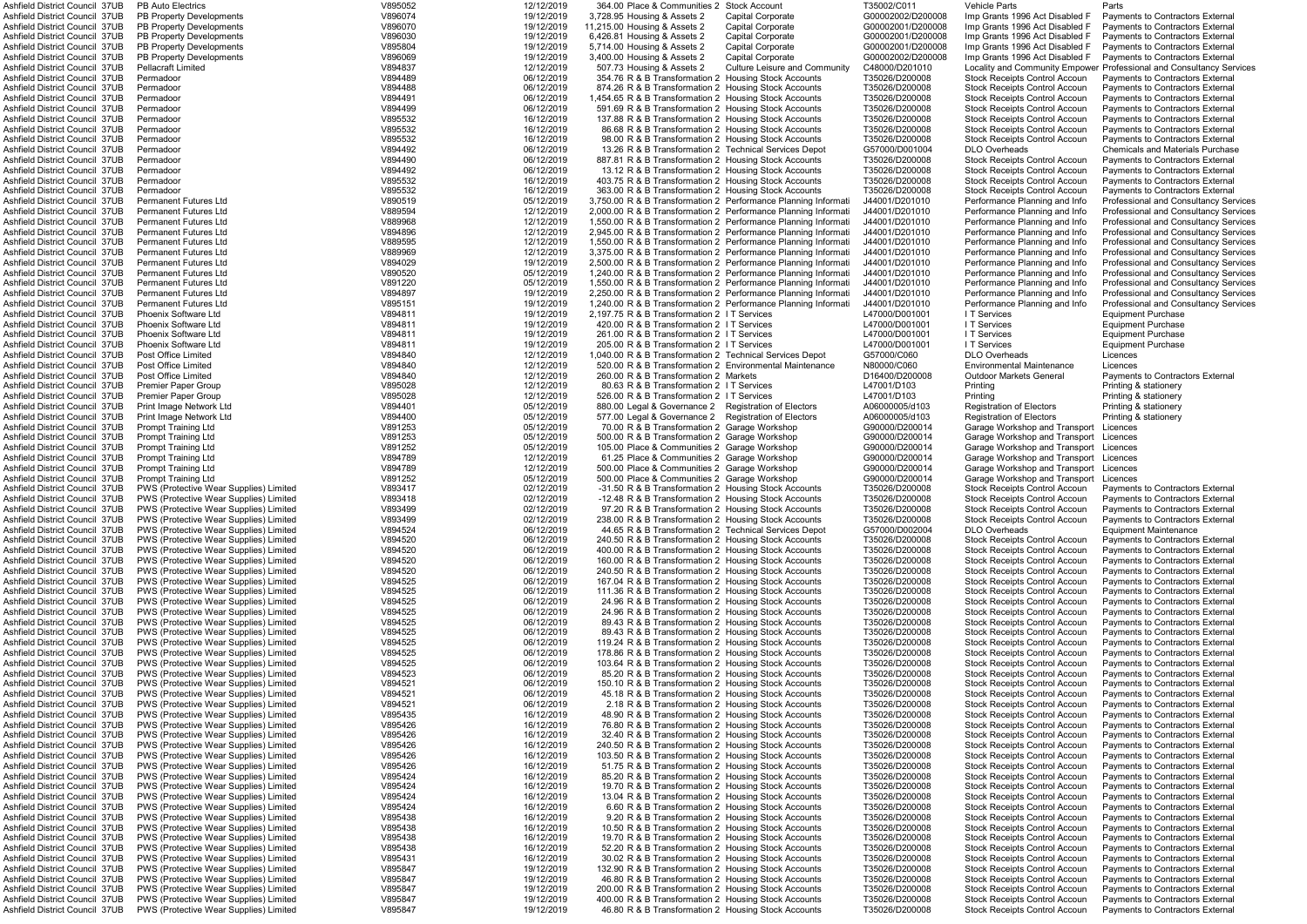| Ashfield District Council 37UB        | PWS (Protective Wear Supplies) Limited        | V895847 | 19/12/2019 | 120.00 R & B Transformation 2  Housing Stock Accounts            |                           | T35026/D200008    |                                      | Payments to Contractors External        |
|---------------------------------------|-----------------------------------------------|---------|------------|------------------------------------------------------------------|---------------------------|-------------------|--------------------------------------|-----------------------------------------|
|                                       |                                               |         | 19/12/2019 |                                                                  |                           | T35026/D200008    | Stock Receipts Control Accoun        |                                         |
| Ashfield District Council 37UB        | <b>PWS (Protective Wear Supplies) Limited</b> | V895847 |            | 80.00 R & B Transformation 2 Housing Stock Accounts              |                           |                   | Stock Receipts Control Accoun        | Payments to Contractors External        |
| Ashfield District Council 37UB        | <b>PWS (Protective Wear Supplies) Limited</b> | V893609 | 02/12/2019 | 87.78 R & B Transformation 2 Housing Stock Accounts              |                           | T35026/D200008    | Stock Receipts Control Accoun        | Payments to Contractors External        |
| Ashfield District Council 37UB        | <b>PWS (Protective Wear Supplies) Limited</b> | V893609 | 02/12/2019 | 136.60 R & B Transformation 2 Housing Stock Accounts             |                           | T35026/D200008    | Stock Receipts Control Accoun        | Payments to Contractors External        |
| Ashfield District Council 37UB        | <b>PWS (Protective Wear Supplies) Limited</b> | V893498 | 02/12/2019 | 284.40 R & B Transformation 2 Housing Stock Accounts             |                           | T35026/D200008    | Stock Receipts Control Accoun        | Payments to Contractors External        |
| <b>Ashfield District Council 37UB</b> | <b>PWS (Protective Wear Supplies) Limited</b> | V893499 | 02/12/2019 | 44.20 R & B Transformation 2 Housing Stock Accounts              |                           | T35026/D200008    | Stock Receipts Control Accoun        | Payments to Contractors External        |
| <b>Ashfield District Council 37UB</b> | <b>PWS (Protective Wear Supplies) Limited</b> | V893610 | 02/12/2019 | 12.48 R & B Transformation 2 Housing Stock Accounts              |                           | T35026/D200008    | Stock Receipts Control Accoun        | Payments to Contractors External        |
| Ashfield District Council 37UB        | <b>PWS (Protective Wear Supplies) Limited</b> | V893610 | 02/12/2019 | 12.48 R & B Transformation 2 Housing Stock Accounts              |                           | T35026/D200008    | <b>Stock Receipts Control Accoun</b> | Payments to Contractors External        |
|                                       |                                               |         |            |                                                                  |                           |                   |                                      |                                         |
| <b>Ashfield District Council 37UB</b> | <b>PWS (Protective Wear Supplies) Limited</b> | V893610 | 02/12/2019 | 58.26 R & B Transformation 2 Housing Stock Accounts              |                           | T35026/D200008    | <b>Stock Receipts Control Accoun</b> | Payments to Contractors External        |
| <b>Ashfield District Council 37UB</b> | <b>PWS (Protective Wear Supplies) Limited</b> | V894524 | 06/12/2019 | 25.56 R & B Transformation 2 Technical Services Depot            |                           | G57000/D002004    | <b>DLO Overheads</b>                 | Equipment Maintenance                   |
| <b>Ashfield District Council 37UB</b> | PWS (Protective Wear Supplies) Limited        | V894522 | 06/12/2019 | 48.90 R & B Transformation 2 Housing Stock Accounts              |                           | T35026/D200008    | Stock Receipts Control Accoun        | Payments to Contractors External        |
| Ashfield District Council 37UB        | PWS (Protective Wear Supplies) Limited        | V894520 | 06/12/2019 | 240.50 R & B Transformation 2 Housing Stock Accounts             |                           | T35026/D200008    | Stock Receipts Control Accoun        | Payments to Contractors External        |
| Ashfield District Council 37UB        | <b>PWS (Protective Wear Supplies) Limited</b> | V894520 | 06/12/2019 | 400.00 R & B Transformation 2 Housing Stock Accounts             |                           | T35026/D200008    | Stock Receipts Control Accoun        | Payments to Contractors External        |
| <b>Ashfield District Council 37UB</b> | <b>PWS (Protective Wear Supplies) Limited</b> | V894520 | 06/12/2019 | 360.75 R & B Transformation 2 Housing Stock Accounts             |                           | T35026/D200008    | Stock Receipts Control Accoun        | Payments to Contractors External        |
|                                       |                                               |         |            |                                                                  |                           |                   |                                      |                                         |
| <b>Ashfield District Council 37UB</b> | <b>PWS (Protective Wear Supplies) Limited</b> | V894525 | 06/12/2019 | 207.28 R & B Transformation 2 Housing Stock Accounts             |                           | T35026/D200008    | Stock Receipts Control Accoun        | Payments to Contractors External        |
| <b>Ashfield District Council 37UB</b> | <b>PWS (Protective Wear Supplies) Limited</b> | V894521 | 06/12/2019 | 5.16 R & B Transformation 2 Housing Stock Accounts               |                           | T35026/D200008    | <b>Stock Receipts Control Accoun</b> | Payments to Contractors External        |
| Ashfield District Council 37UB        | <b>PWS (Protective Wear Supplies) Limited</b> | V894521 | 06/12/2019 | 5.40 R & B Transformation 2 Housing Stock Accounts               |                           | T35026/D200008    | <b>Stock Receipts Control Accoun</b> | Payments to Contractors External        |
| <b>Ashfield District Council 37UB</b> | <b>PWS (Protective Wear Supplies) Limited</b> | V894519 | 06/12/2019 | 34.92 R & B Transformation 2 Housing Stock Accounts              |                           | T35026/D200008    | Stock Receipts Control Accoun        | Payments to Contractors External        |
| <b>Ashfield District Council 37UB</b> | <b>PWS (Protective Wear Supplies) Limited</b> | V894519 | 06/12/2019 | 16.80 R & B Transformation 2 Housing Stock Accounts              |                           | T35026/D200008    | Stock Receipts Control Accoun        | Payments to Contractors External        |
| Ashfield District Council 37UB        | PWS (Protective Wear Supplies) Limited        | V895426 | 16/12/2019 | 96.00 R & B Transformation 2 Housing Stock Accounts              |                           | T35026/D200008    | Stock Receipts Control Accoun        | Payments to Contractors External        |
|                                       |                                               |         |            |                                                                  |                           |                   |                                      |                                         |
| Ashfield District Council 37UB        | <b>PWS (Protective Wear Supplies) Limited</b> | V895426 | 16/12/2019 | 38.40 R & B Transformation 2 Housing Stock Accounts              |                           | T35026/D200008    | Stock Receipts Control Accoun        | Payments to Contractors External        |
| <b>Ashfield District Council 37UB</b> | <b>PWS (Protective Wear Supplies) Limited</b> | V895426 | 16/12/2019 | 96.00 R & B Transformation 2 Housing Stock Accounts              |                           | T35026/D200008    | Stock Receipts Control Accoun        | Payments to Contractors External        |
| Ashfield District Council 37UB        | <b>PWS (Protective Wear Supplies) Limited</b> | V895426 | 16/12/2019 | 97.20 R & B Transformation 2 Housing Stock Accounts              |                           | T35026/D200008    | Stock Receipts Control Accoun        | Payments to Contractors External        |
| <b>Ashfield District Council 37UB</b> | <b>PWS (Protective Wear Supplies) Limited</b> | V895426 | 16/12/2019 | 103.50 R & B Transformation 2 Housing Stock Accounts             |                           | T35026/D200008    | Stock Receipts Control Accoun        | Payments to Contractors External        |
| Ashfield District Council 37UB        | <b>PWS (Protective Wear Supplies) Limited</b> | V895426 | 16/12/2019 | 51.75 R & B Transformation 2 Housing Stock Accounts              |                           | T35026/D200008    | <b>Stock Receipts Control Accoun</b> | Payments to Contractors External        |
| <b>Ashfield District Council 37UB</b> | <b>PWS (Protective Wear Supplies) Limited</b> | V895426 | 16/12/2019 | 51.75 R & B Transformation 2 Housing Stock Accounts              |                           | T35026/D200008    | Stock Receipts Control Accoun        | Payments to Contractors External        |
| <b>Ashfield District Council 37UB</b> |                                               |         |            | 139.20 R & B Transformation 2 Housing Stock Accounts             |                           | T35026/D200008    |                                      |                                         |
|                                       | <b>PWS (Protective Wear Supplies) Limited</b> | V895420 | 16/12/2019 |                                                                  |                           |                   | Stock Receipts Control Accoun        | Payments to Contractors External        |
| Ashfield District Council 37UB        | PWS (Protective Wear Supplies) Limited        | V895420 | 16/12/2019 | 55.68 R & B Transformation 2 Housing Stock Accounts              |                           | T35026/D200008    | Stock Receipts Control Accoun        | Payments to Contractors External        |
| Ashfield District Council 37UB        | <b>PWS (Protective Wear Supplies) Limited</b> | V895420 | 16/12/2019 | 111.36 R & B Transformation 2 Housing Stock Accounts             |                           | T35026/D200008    | Stock Receipts Control Accoun        | Payments to Contractors External        |
| <b>Ashfield District Council 37UB</b> | <b>PWS (Protective Wear Supplies) Limited</b> | V895420 | 16/12/2019 | 83.52 R & B Transformation 2 Housing Stock Accounts              |                           | T35026/D200008    | Stock Receipts Control Accoun        | Payments to Contractors External        |
| <b>Ashfield District Council 37UB</b> | <b>PWS (Protective Wear Supplies) Limited</b> | V895420 | 16/12/2019 | 83.52 R & B Transformation 2 Housing Stock Accounts              |                           | T35026/D200008    | Stock Receipts Control Accoun        | Payments to Contractors External        |
| Ashfield District Council 37UB        | <b>PWS (Protective Wear Supplies) Limited</b> | V895420 | 16/12/2019 | 139.20 R & B Transformation 2 Housing Stock Accounts             |                           | T35026/D200008    | Stock Receipts Control Accoun        | Payments to Contractors External        |
| Ashfield District Council 37UB        | PWS (Protective Wear Supplies) Limited        | V895424 | 16/12/2019 | 32.70 R & B Transformation 2 Housing Stock Accounts              |                           | T35026/D200008    |                                      |                                         |
|                                       |                                               |         |            |                                                                  |                           |                   | Stock Receipts Control Accoun        | Payments to Contractors External        |
| Ashfield District Council 37UB        | <b>PWS (Protective Wear Supplies) Limited</b> | V895424 | 16/12/2019 | 8.75 R & B Transformation 2 Housing Stock Accounts               |                           | T35026/D200008    | Stock Receipts Control Accoun        | Payments to Contractors External        |
| Ashfield District Council 37UB        | <b>PWS (Protective Wear Supplies) Limited</b> | V895424 | 16/12/2019 | 7.20 R & B Transformation 2 Housing Stock Accounts               |                           | T35026/D200008    | Stock Receipts Control Accoun        | Payments to Contractors External        |
| Ashfield District Council 37UB        | PWS (Protective Wear Supplies) Limited        | V895424 | 16/12/2019 | 104.40 R & B Transformation 2 Housing Stock Accounts             |                           | T35026/D200008    | Stock Receipts Control Accoun        | Payments to Contractors External        |
| Ashfield District Council 37UB        | PWS (Protective Wear Supplies) Limited        | V895424 | 16/12/2019 | 42.00 R & B Transformation 2 Housing Stock Accounts              |                           | T35026/D200008    | Stock Receipts Control Accoun        | Payments to Contractors External        |
| Ashfield District Council 37UB        | <b>PWS (Protective Wear Supplies) Limited</b> | V895438 | 16/12/2019 | 9.30 R & B Transformation 2 Housing Stock Accounts               |                           | T35026/D200008    | Stock Receipts Control Accoun        | Payments to Contractors External        |
| Ashfield District Council 37UB        | <b>PWS (Protective Wear Supplies) Limited</b> | V895819 | 19/12/2019 | -20.75 R & B Transformation 2 Housing Stock Accounts             |                           | T35026/D200008    | Stock Receipts Control Accoun        | Payments to Contractors External        |
| Ashfield District Council 37UB        | <b>PWS (Protective Wear Supplies) Limited</b> | V895847 | 19/12/2019 | 132.90 R & B Transformation 2 Housing Stock Accounts             |                           | T35026/D200008    | Stock Receipts Control Accoun        | Payments to Contractors External        |
|                                       |                                               |         |            |                                                                  |                           |                   |                                      |                                         |
| Ashfield District Council 37UB        | PWS (Protective Wear Supplies) Limited        | V895847 | 19/12/2019 | 256.10 R & B Transformation 2 Housing Stock Accounts             |                           | T35026/D200008    | Stock Receipts Control Accoun        | Payments to Contractors External        |
| Ashfield District Council 37UB        | <b>PWS (Protective Wear Supplies) Limited</b> | V895847 | 19/12/2019 | 96.00 R & B Transformation 2 Housing Stock Accounts              |                           | T35026/D200008    | <b>Stock Receipts Control Accoun</b> | Payments to Contractors External        |
| Ashfield District Council 37UB        | <b>PWS (Protective Wear Supplies) Limited</b> | V895847 | 19/12/2019 | 76.80 R & B Transformation 2 Housing Stock Accounts              |                           | T35026/D200008    | <b>Stock Receipts Control Accoun</b> | Payments to Contractors External        |
| Ashfield District Council 37UB        | <b>PWS (Protective Wear Supplies) Limited</b> | V895847 | 19/12/2019 | 200.00 R & B Transformation 2 Housing Stock Accounts             |                           | T35026/D200008    | Stock Receipts Control Accoun        | Payments to Contractors External        |
| Ashfield District Council 37UB        | PWS (Protective Wear Supplies) Limited        | V895847 | 19/12/2019 | 80.00 R & B Transformation 2 Housing Stock Accounts              |                           | T35026/D200008    | Stock Receipts Control Accoun        | Payments to Contractors External        |
| Ashfield District Council 37UB        | PWS (Protective Wear Supplies) Limited        | V895848 | 19/12/2019 | 56.60 R & B Transformation 2 Housing Stock Accounts              |                           | T35026/D200008    | Stock Receipts Control Accoun        | Payments to Contractors External        |
| Ashfield District Council 37UB        | <b>PWS (Protective Wear Supplies) Limited</b> | V895848 | 19/12/2019 | 170.75 R & B Transformation 2 Housing Stock Accounts             |                           | T35026/D200008    | Stock Receipts Control Accoun        | Payments to Contractors External        |
| Ashfield District Council 37UB        |                                               | V894875 | 12/12/2019 |                                                                  |                           |                   |                                      |                                         |
|                                       | Quadrant Security Group Ltd                   |         |            | 542.50 Place & Communities 2 Community Protection                |                           | C13002/D200008    | CCTV                                 | Payments to Contractors External        |
| Ashfield District Council 37UB        | <b>Quadrant Security Group Ltd</b>            | V894874 | 12/12/2019 | 1,811.75 Place & Communities 2 Community Protection              |                           | C13002/D200008    | CCTV                                 | Payments to Contractors External        |
| Ashfield District Council 37UB        | <b>Quadrant Security Group Ltd</b>            | V895030 | 12/12/2019 | 1,811.75 Place & Communities 2 Community Protection              |                           | C13002/D200008    | CCTV                                 | <b>Payments to Contractors External</b> |
| Ashfield District Council 37UB        | recite Ltd                                    | V894313 | 05/12/2019 | 3,000,00 R & B Transformation 2 Performance Planning Information |                           | J44001/d201010    | Performance Planning and Info        | Professional and Consultancy Ser        |
| <b>Ashfield District Council 37UB</b> | <b>Rentokil Specialist Hygiene</b>            | V895136 | 12/12/2019 | 4,062.80 Housing & Assets 2                                      | <b>Industrial Estates</b> | D01450/B001001    | <b>Bentinck Workshops</b>            | <b>General Repairs Asset Maintenan</b>  |
| Ashfield District Council 37UB        | Royal Mail                                    | V894044 | 05/12/2019 | 4.26 R & B Transformation 2 Registration of Electors             |                           | A06000/D301001    | <b>Registration of Electors</b>      | Postages                                |
| Ashfield District Council 37UB        | Royal Mail                                    | V894805 | 05/12/2019 | 2.386.01 R & B Transformation 2 Registration of Electors         |                           | A06000005/D301001 | <b>Registration of Electors</b>      | Postages                                |
| <b>Ashfield District Council 37UB</b> | Royal Mail                                    | V889641 | 05/12/2019 | 212.76 R & B Transformation 2 Communications                     |                           | J47000/D103       |                                      | Printing & stationery                   |
|                                       |                                               |         |            |                                                                  |                           |                   | Communications                       |                                         |
| Ashfield District Council 37UB        | Royal Mail                                    | V894045 | 12/12/2019 | 15.60 R & B Transformation 2 Registration of Electors            |                           | A06000005/D301001 | <b>Registration of Electors</b>      | Postages                                |
| Ashfield District Council 37UB        | Royal Mail                                    | V894806 | 12/12/2019 | 8,532.78 R & B Transformation 2 Registration of Electors         |                           | A06000005/D301001 | <b>Registration of Electors</b>      | Postages                                |
| Ashfield District Council 37UB        | Royal Mail                                    | V891238 | 12/12/2019 | 2.00 R & B Transformation 2 Administration                       |                           | B40006/D301001    | Governance Administration            | Postages                                |
| Ashfield District Council 37UB        | Royal Mail                                    | V891238 | 12/12/2019 | 15.40 R & B Transformation 2 Administration                      |                           | B40006/D301001    | Governance Administration            | Postages                                |
| Ashfield District Council 37UB        | Royal Mail                                    | V891238 | 12/12/2019 | 781.96 R & B Transformation 2 Administration                     |                           | B40006/D301001    | Governance Administration            | Postages                                |
| Ashfield District Council 37UB        | Royal Mail                                    | V894045 | 12/12/2019 | 1.45 R & B Transformation 2 Administration                       |                           | B40006/D301001    | Governance Administration            | Postages                                |
| <b>Ashfield District Council 37UB</b> |                                               |         |            |                                                                  |                           |                   |                                      |                                         |
|                                       | Royal Mail                                    | V894806 | 12/12/2019 | 931.84 R & B Transformation 2 Administration                     |                           | B40006/D301001    | Governance Administration            | Postages                                |
| Ashfield District Council 37UB        | Royal Mail                                    | V891238 | 12/12/2019 | 2.00 R & B Transformation 2 Revenues                             |                           | L45000/D301001    | Revenues                             | Postages                                |
| Ashfield District Council 37UB        | Royal Mail                                    | V895099 | 19/12/2019 | 698.39 R & B Transformation 2 Administration                     |                           | B40006/D301001    | Governance Administration            | Postages                                |
| Ashfield District Council 37UB        | Royal Mail                                    | V895099 | 19/12/2019 | 5.65 R & B Transformation 2 Revenues                             |                           | L45000/D301001    | Revenues                             | Postages                                |
| Ashfield District Council 37UB        | Royal Mail                                    | V894044 | 05/12/2019 | 271.22 R & B Transformation 2 Registration of Electors           |                           | A06000/D301001    | <b>Registration of Electors</b>      | Postages                                |
| Ashfield District Council 37UB        | Royal Mail                                    | V894045 | 12/12/2019 | 63.00 R & B Transformation 2 Registration of Electors            |                           | A06000005/D301001 | <b>Registration of Electors</b>      | Postages                                |
| Ashfield District Council 37UB        | Royal Mail                                    | V894045 | 12/12/2019 | 3.85 R & B Transformation 2 Administration                       |                           | B40006/D301001    | Governance Administration            | Postages                                |
| Ashfield District Council 37UB        | Royal Mail                                    | V894045 | 12/12/2019 | 603.24 R & B Transformation 2 Administration                     |                           | B40006/D301001    | Governance Administration            | Postages                                |
|                                       |                                               |         |            |                                                                  |                           |                   |                                      |                                         |
| Ashfield District Council 37UB        | Royal Mail                                    | V894806 | 12/12/2019 | 1.45 R & B Transformation 2 Administration                       |                           | B40006/D301001    | Governance Administration            | Postages                                |
| Ashfield District Council 37UB        | Royal Mail                                    | V891238 | 12/12/2019 | 24.07 R & B Transformation 2 Lettings and PS                     |                           | G53000/D301001    | Lettings and PS General              | Postages                                |
| Ashfield District Council 37UB        | Royal Mail                                    | V894045 | 12/12/2019 | 22.91 R & B Transformation 2 Lettings and PS                     |                           | G53000/D301001    | Lettings and PS General              | Postages                                |
| <b>Ashfield District Council 37UB</b> | Royal Mail                                    | V894806 | 12/12/2019 | 18.39 R & B Transformation 2 Lettings and PS                     |                           | G53000/D301001    | Lettings and PS General              | Postages                                |
| Ashfield District Council 37UB        | Royal Mail                                    | V891238 | 12/12/2019 | 7.65 R & B Transformation 2 Revenues                             |                           | L45000/D301001    | Revenues                             | Postages                                |
| Ashfield District Council 37UB        | Royal Mail                                    | V891238 | 12/12/2019 | 491.64 R & B Transformation 2 Revenues                           |                           | L45000/D301001    | Revenues                             | Postages                                |
| Ashfield District Council 37UB        | Royal Mail                                    | V894045 | 12/12/2019 | 1.25 R & B Transformation 2 Revenues                             |                           | L45000/D301001    | Revenues                             | Postages                                |
|                                       | Royal Mail                                    | V894045 | 12/12/2019 |                                                                  |                           | L45000/D301001    |                                      |                                         |
| Ashfield District Council 37UB        |                                               |         |            | 10.75 R & B Transformation 2 Revenues                            |                           |                   | Revenues                             | Postages                                |
| Ashfield District Council 37UB        | Royal Mail                                    | V894045 | 12/12/2019 | 554.45 R & B Transformation 2 Revenues                           |                           | L45000/D301001    | Revenues                             | Postages                                |
| Ashfield District Council 37UB        | Royal Mail                                    | V894806 | 12/12/2019 | 1.25 R & B Transformation 2 Revenues                             |                           | L45000/D301001    | Revenues                             | Postages                                |
| Ashfield District Council 37UB        | Royal Mail                                    | V894806 | 12/12/2019 | 478.64 R & B Transformation 2 Revenues                           |                           | L45000/D301001    | Revenues                             | Postages                                |
| Ashfield District Council 37UB        | Royal Mail                                    | V895099 | 19/12/2019 | 23.00 R & B Transformation 2 Lettings and PS                     |                           | G53000/D301001    | Lettings and PS General              | Postages                                |
| Ashfield District Council 37UB        | Royal Mail                                    | V895099 | 19/12/2019 | 321.58 R & B Transformation 2 Revenues                           |                           | L45000/D301001    | Revenues                             | Postages                                |
| Ashfield District Council 37UB        | Royal Mail Courier Services Ltd               | V893401 | 05/12/2019 | 121.50 Legal & Governance 2 Administration                       |                           | B40006/D301001    | Governance Administration            | Postages                                |
| Ashfield District Council 37UB        | Roval Mail Courier Services Ltd               | V893401 | 05/12/2019 | 121.50 Legal & Governance 2 Administration                       |                           | B40006/D301001    | Governance Administration            | Postages                                |
|                                       |                                               |         |            |                                                                  |                           |                   |                                      |                                         |
| Ashfield District Council 37UB        | Roval Mail Courier Services Ltd               | V893401 | 05/12/2019 | 243.00 Legal & Governance 2 Administration                       |                           | B40006/D301001    | Governance Administration            | Postages                                |
| <b>Ashfield District Council 37UB</b> | S.P.G. Construction Ltd                       | V894095 | 05/12/2019 | 3,832.00 Place & Communities 2 Environmental Maintenance         |                           | N80000/D200008    | <b>Environmental Maintenance</b>     | Payments to Contractors External        |
| Ashfield District Council 37UB        | Security Plus + Ltd                           | V894355 | 19/12/2019 | 552.00 Housing & Assets 2 Car Parks                              |                           | N10000/D200008    | Car Parks                            | <b>Payments to Contractors External</b> |
| Ashfield District Council 37UB        | Security Plus + Ltd                           | V894354 | 19/12/2019 | 46.00 R & B Transformation 2 Northern Depot                      |                           | N45000/D200008    | Northern Depot                       | <b>Payments to Contractors External</b> |
| Ashfield District Council 37UB        | Severn Trent Water Limited                    | V895835 | 19/12/2019 | 2,157.84 R & B Transformation 2 Technical Services Depot         |                           | G57002/D200008    | <b>DLO Sub Contractors</b>           | <b>Payments to Contractors External</b> |
|                                       |                                               |         |            |                                                                  |                           |                   |                                      |                                         |

k Receipts Control Accoun Payments to Contractors External<br>Ik Receipts Control Accounts Payments to Contractors External Ashfield District Council 37UB PWS (Protective Wear Supplies) Limited V893609 02/12/2019 136.60 R & B Transformation 2 Housing Stock Accounts T35026/D200008 Stock Receipts Control Accoun Payments to Contractors External Ashfield District Council 37UB PWS (Protective Wear Supplies) Limited V893499 02/12/2019 44.20 R & B Transformation 2 Housing Stock Accounts T35026/D200008 Stock Receipts Control Accoun Payments to Contractors External k Receipts Control Accoun Payments to Contractors External Ashfield District Council 37UB PWS (Protective Wear Supplies) Limited V893610 02/12/2019 58.26 R & B Transformation 2 Housing Stock Accounts T35026/D200008 Stock Receipts Control Accoun Payments to Contractors External Ashfield District Council 37UB PWS (Protective Wear Supplies) Limited V894520 06/12/2019 240.50 R & B Transformation 2 Housing Stock Accounts T35026/D200008 Stock Receipts Control Accoun Payments to Contractors External k Receipts Control Accoun Payments to Contractors External Ashfield District Council 37UB PWS (Protective Wear Supplies) Limited V894525 06/12/2019 207.28 R & B Transformation 2 Housing Stock Accounts T35026/D200008 Stock Receipts Control Accoun Payments to Contractors External Ashfield District Council 37UB PWS (Protective Wear Supplies) Limited V894521 06/12/2019 5.16 R & B Transformation 2 Housing Stock Accounts T35026/D200008 Stock Receipts Control Accoun Payments to Contractors External Ashfield District Council 37UB PWS (Protective Wear Supplies) Limited V895426 16/12/2019 96.00 R & B Transformation 2 Housing Stock Accounts T35026/D200008 Stock Receipts Control Accoun Payments to Contractors External k Receipts Control Accoun Payments to Contractors External<br>k Receipts Control Accoun Payments to Contractors External Ashfield District Council 37UB PWS (Protective Wear Supplies) Limited V895420 16/12/2019 55.68 R & B Transformation 2 Housing Stock Accounts T35026/D200008 Stock Receipts Control Accoun Payments to Contractors External Ashfield District Council 37UB PWS (Protective Wear Supplies) Limited V895420 16/12/2019 83.52 R & B Transformation 2 Housing Stock Accounts T35026/D200008 Stock Receipts Control Accoun Payments to Contractors External Ashfield District Council 37UB PWS (Protective Wear Supplies) Limited V895420 16/12/2019 83.52 R & B Transformation 2 Housing Stock Accounts T35026/D200008 Stock Receipts Control Accoun Payments to Contractors External Ashfield District Council 37UB PWS (Protective Wear Supplies) Limited V895424 16/12/2019 32.70 R & B Transformation 2 Housing Stock Accounts T35026/D200008 Stock Receipts Control Accoun Payments to Contractors External k Receipts Control Accoun Payments to Contractors External Ashfield District Council 37UB PWS (Protective Wear Supplies) Limited V895424 16/12/2019 104.40 R & B Transformation 2 Housing Stock Accounts T35026/D200008 Stock Receipts Control Accoun Payments to Contractors External Payments to Contractors External<br>Payments to Contractors External k Receipts Control Accoun Payments to Contractors External<br>k Receipts Control Accoun Payments to Contractors External Ashfield District Council 37UB PWS (Protective Wear Supplies) Limited V895847 19/12/2019 96.00 R & B Transformation 2 Housing Stock Accounts T35026/D200008 Stock Receipts Control Accoun Payments to Contractors External Field District Control Accouncil 31<br>A Receipts Control Accouncil 2 Housing Stock Accounts Tatemation 2 Housing Stock Receipts Control Accounts Tat k Receipts Control Accoun Payments to Contractors External<br>:k Receipts Control Accoun Payments to Contractors External  $A: T\ V$   $T\ V$   $Payments$  to Contractors External<br> $B: T\ V$   $Pavments$  to Contractors External ormance Planning and Info Professional and Consultancy Services<br>1370 General Repairs Asset Maintenance Planning and Information Consultance Planning and Info Professional and inck Workshops <sup>2</sup>, Exerto General Repairs Asset Maintenance<br>Intration of Flectors Postages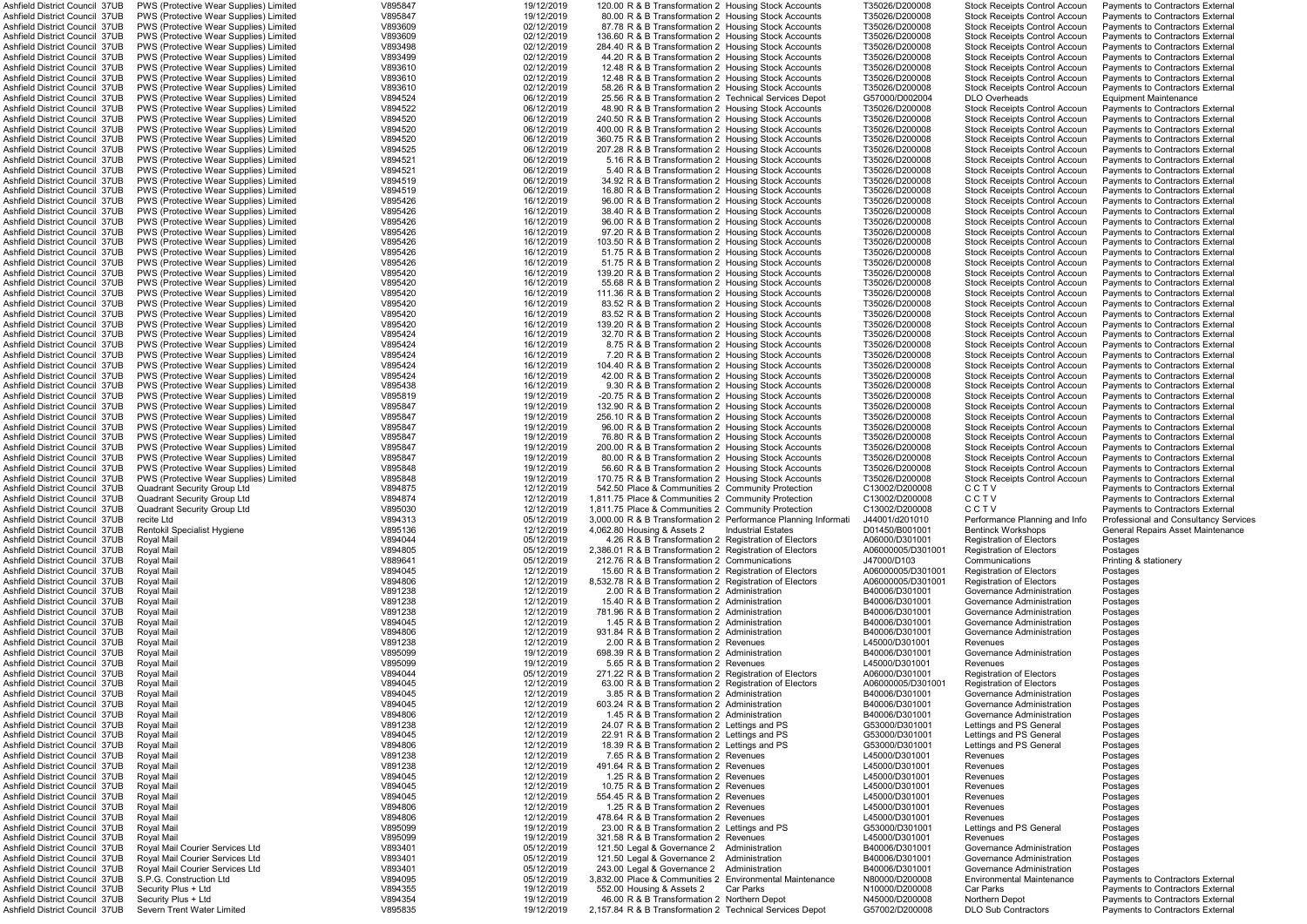| Ashfield District Council  37UB                                  | Severn Trent Water Limited            | V895836            | 19/12/2019               | 653.37 R & B Transformation 2 Technical Services Depot                                                     |                                                             | G57002/D200008                   | <b>DLO Sub Contractors</b>               | Payments to Contractors Externa                                |
|------------------------------------------------------------------|---------------------------------------|--------------------|--------------------------|------------------------------------------------------------------------------------------------------------|-------------------------------------------------------------|----------------------------------|------------------------------------------|----------------------------------------------------------------|
| Ashfield District Council 37UB                                   | Severn Trent Water Ltd                | V894027            | 05/12/2019               | 67.14 R & B Transformation 2 Housing Revenue Account                                                       |                                                             | G23011004/B401                   | Homeless Temporary Accommoda Water rates |                                                                |
| Ashfield District Council 37UB                                   | Severn Trent Water Ltd                | V894027            | 05/12/2019               | 108.41 R & B Transformation 2 Housing Revenue Account                                                      |                                                             | G23011020/B401                   | Homeless Temporary Accommoda Water rates |                                                                |
| Ashfield District Council 37UB                                   | Severn Trent Water Ltd                | V894027            | 05/12/2019               | 98.39 R & B Transformation 2 Housing Revenue Account                                                       |                                                             | G23011033/B401                   | Homeless Temporary Accommoda Water rates |                                                                |
| Ashfield District Council  37UB                                  | Severn Trent Water Ltd                | V894027            | 05/12/2019               | 225.53 R & B Transformation 2 Housing Revenue Account                                                      |                                                             | G23011034/B401                   | Homeless Temporary Accommoda Water rates |                                                                |
| Ashfield District Council 37UB                                   | Severn Trent Water Ltd                | V894027            | 05/12/2019               | 141.24 R & B Transformation 2 Housing Revenue Account                                                      |                                                             | G23011002/B401                   | Homeless Temporary Accommoda Water rates |                                                                |
| Ashfield District Council 37UB                                   | Severn Trent Water Ltd                | V894027            | 05/12/2019               | 26.32 R & B Transformation 2 Housing Revenue Account                                                       |                                                             | G23011044/B401                   | Homeless Temporary Accommoda Water rates |                                                                |
| Ashfield District Council 37UB                                   | <b>SF Recruitment Ltd</b>             | V894536            | 06/12/2019               |                                                                                                            | 399.30 R & B Transformation 2 Technical Services Management | G55002/A200004                   | TS SS Supp Serv Section                  | <b>Agency Staff</b>                                            |
| Ashfield District Council 37UB                                   | <b>SF Recruitment Ltd</b>             | V894533            | 06/12/2019               |                                                                                                            | 586.08 R & B Transformation 2 Technical Services Management | G55002/A200004                   | TS SS Supp Serv Section                  | <b>Agency Staff</b>                                            |
| Ashfield District Council 37UB                                   | <b>SF Recruitment Ltd</b>             | V894530            | 06/12/2019               |                                                                                                            | 492.47 R & B Transformation 2 Technical Services Management | G55002/A200004                   | TS SS Supp Serv Section                  | <b>Agency Staff</b>                                            |
| Ashfield District Council 37UB                                   | <b>SF Recruitment Ltd</b>             | V894537            | 06/12/2019               |                                                                                                            | 467.28 R & B Transformation 2 Technical Services Management | G55002/A200004                   | TS SS Supp Serv Section                  | <b>Agency Staff</b>                                            |
| Ashfield District Council  37UB                                  | <b>SF Recruitment Ltd</b>             | V894535            | 06/12/2019               |                                                                                                            | 492.47 R & B Transformation 2 Technical Services Management | G55002/A200004                   | TS SS Supp Serv Section                  | <b>Agency Staff</b>                                            |
| Ashfield District Council  37UB                                  | <b>SF Recruitment Ltd</b>             | V894534            | 06/12/2019               |                                                                                                            | 492.47 R & B Transformation 2 Technical Services Management | G55002/A200004                   | TS SS Supp Serv Section                  | <b>Agency Staff</b>                                            |
|                                                                  | ShredPro Ltd                          |                    |                          |                                                                                                            | <b>Watnall Road Offices Hucknall</b>                        |                                  |                                          |                                                                |
| Ashfield District Council 37UB                                   |                                       | V894918            | 12/12/2019               | 20.00 Housing & Assets 2                                                                                   |                                                             | N21000/D200002                   | Watnall Rd Offices Hucknall              | Refuse Collection                                              |
| Ashfield District Council 37UB                                   | ShredPro Ltd                          | V894915            | 12/12/2019               | 51.40 Housing & Assets 2                                                                                   | Housing Revenue Account                                     | N23000/D200002                   | <b>Brook Street Office</b>               | <b>Refuse Collection</b>                                       |
| Ashfield District Council 37UB                                   | ShredPro Ltd                          | V894916            | 12/12/2019               | 30.00 Housing & Assets 2                                                                                   | Northern Depot                                              | N45000/D200002                   | Northern Depot                           | <b>Refuse Collection</b>                                       |
| Ashfield District Council 37UB                                   | ShredPro Ltd                          | V894917            | 12/12/2019               | 60.00 Housing & Assets 2                                                                                   | Centralised Offices Kirkby                                  | N20000/D200002                   | Centralised Offices Kirkby               | <b>Refuse Collection</b>                                       |
| Ashfield District Council 37UB                                   | ShredPro Ltd                          | V891471            | 12/12/2019               | 465.00 R & B Transformation 2                                                                              | <b>Northern Depot</b>                                       | N45000/D200002                   | Northern Depot                           | <b>Refuse Collection</b>                                       |
| Ashfield District Council 37UB                                   | Skyguard                              | V896019            | 19/12/2019               | 6,947.40 Housing & Assets 2                                                                                | Housing Risk Management                                     | G62100/D200008                   |                                          | Lone Worker Management System Payments to Contractors External |
| Ashfield District Council 37UB                                   | Smith Bros (Caer Conan) Wholesale Ltd | V893422            | 02/12/2019               | -34.57 R & B Transformation 2 Technical Services Depot                                                     |                                                             | G57000/D001004                   | <b>DLO Overheads</b>                     | <b>Chemicals and Materials Purchase</b>                        |
| Ashfield District Council 37UB                                   | Smith Bros (Caer Conan) Wholesale Ltd | V893421            | 02/12/2019               | -2.40 R & B Transformation 2 Housing Stock Accounts                                                        |                                                             | T35026/D200008                   | <b>Stock Receipts Control Accoun</b>     | Payments to Contractors External                               |
| Ashfield District Council 37UB                                   | Smith Bros (Caer Conan) Wholesale Ltd | V893605            | 02/12/2019               | 531.60 R & B Transformation 2 Housing Stock Accounts                                                       |                                                             | T35026/D200008                   | <b>Stock Receipts Control Accoun</b>     | Payments to Contractors External                               |
| Ashfield District Council 37UB                                   | Smith Bros (Caer Conan) Wholesale Ltd | V893502            | 02/12/2019               | 87.48 R & B Transformation 2 Housing Stock Accounts                                                        |                                                             | T35026/D200008                   | <b>Stock Receipts Control Accoun</b>     | Payments to Contractors External                               |
| Ashfield District Council 37UB                                   | Smith Bros (Caer Conan) Wholesale Ltd | V893501            | 02/12/2019               | 6.64 R & B Transformation 2 Housing Stock Accounts                                                         |                                                             | T35026/D200008                   | <b>Stock Receipts Control Accoun</b>     | Payments to Contractors External                               |
| Ashfield District Council 37UB                                   | Smith Bros (Caer Conan) Wholesale Ltd | V894541            | 06/12/2019               | 3.10 R & B Transformation 2 Housing Stock Accounts                                                         |                                                             | T35026/D200008                   | <b>Stock Receipts Control Accoun</b>     | <b>Payments to Contractors External</b>                        |
| Ashfield District Council 37UB                                   | Smith Bros (Caer Conan) Wholesale Ltd | V895440            | 16/12/2019               | 58.76 R & B Transformation 2 Housing Stock Accounts                                                        |                                                             | T35026/D200008                   | <b>Stock Receipts Control Accoun</b>     | Payments to Contractors External                               |
| Ashfield District Council 37UB                                   | Smith Bros (Caer Conan) Wholesale Ltd | V895440            | 16/12/2019               | 38.72 R & B Transformation 2 Housing Stock Accounts                                                        |                                                             | T35026/D200008                   | <b>Stock Receipts Control Accoun</b>     | Payments to Contractors External                               |
| Ashfield District Council 37UB                                   | Smith Bros (Caer Conan) Wholesale Ltd | V895440            | 16/12/2019               | 87.46 R & B Transformation 2 Housing Stock Accounts                                                        |                                                             | T35026/D200008                   | <b>Stock Receipts Control Accoun</b>     | Payments to Contractors External                               |
| Ashfield District Council 37UB                                   | Smith Bros (Caer Conan) Wholesale Ltd | V895440            | 16/12/2019               | 29.07 R & B Transformation 2 Housing Stock Accounts                                                        |                                                             | T35026/D200008                   | <b>Stock Receipts Control Accour</b>     | Payments to Contractors Externa                                |
| Ashfield District Council 37UB                                   | Smith Bros (Caer Conan) Wholesale Ltd | V895440            | 16/12/2019               | 9.80 R & B Transformation 2 Housing Stock Accounts                                                         |                                                             | T35026/D200008                   | <b>Stock Receipts Control Accour</b>     | Payments to Contractors External                               |
|                                                                  |                                       |                    |                          |                                                                                                            |                                                             |                                  |                                          |                                                                |
| Ashfield District Council 37UB                                   | Smith Bros (Caer Conan) Wholesale Ltd | V895440            | 16/12/2019               | 16.10 R & B Transformation 2 Housing Stock Accounts                                                        |                                                             | T35026/D200008                   | <b>Stock Receipts Control Accoun</b>     | Payments to Contractors External                               |
| Ashfield District Council 37UB                                   | Smith Bros (Caer Conan) Wholesale Ltd | V895440            | 16/12/2019               | 146.20 R & B Transformation 2 Housing Stock Accounts                                                       |                                                             | T35026/D200008                   | <b>Stock Receipts Control Accoun</b>     | <b>Payments to Contractors External</b>                        |
| Ashfield District Council 37UB                                   | Smith Bros (Caer Conan) Wholesale Ltd | V895440            | 16/12/2019               | 276.15 R & B Transformation 2 Housing Stock Accounts                                                       |                                                             | T35026/D200008                   | <b>Stock Receipts Control Accoun</b>     | Payments to Contractors External                               |
| Ashfield District Council 37UB                                   | Smith Bros (Caer Conan) Wholesale Ltd | V895442            | 16/12/2019               | 34.28 R & B Transformation 2 Housing Stock Accounts                                                        |                                                             | T35026/D200008                   | <b>Stock Receipts Control Accoun</b>     | <b>Payments to Contractors External</b>                        |
| Ashfield District Council 37UB                                   | Smith Bros (Caer Conan) Wholesale Ltd | V895442            | 16/12/2019               | 124.52 R & B Transformation 2 Housing Stock Accounts                                                       |                                                             | T35026/D200008                   | <b>Stock Receipts Control Accoun</b>     | Payments to Contractors External                               |
| Ashfield District Council 37UB                                   | Smith Bros (Caer Conan) Wholesale Ltd | V895442            | 16/12/2019               | 6.52 R & B Transformation 2 Housing Stock Accounts                                                         |                                                             | T35026/D200008                   | <b>Stock Receipts Control Accoun</b>     | Payments to Contractors External                               |
| Ashfield District Council 37UB                                   | Smith Bros (Caer Conan) Wholesale Ltd | V895442            | 16/12/2019               | 6.64 R & B Transformation 2 Housing Stock Accounts                                                         |                                                             | T35026/D200008                   | <b>Stock Receipts Control Accoun</b>     | Payments to Contractors External                               |
| Ashfield District Council 37UB                                   | Smith Bros (Caer Conan) Wholesale Ltd | V895442            | 16/12/2019               | 87.40 R & B Transformation 2 Housing Stock Accounts                                                        |                                                             | T35026/D200008                   | <b>Stock Receipts Control Accoun</b>     | Payments to Contractors External                               |
| Ashfield District Council 37UB                                   | Smith Bros (Caer Conan) Wholesale Ltd | V895442            | 16/12/2019               | 5.36 R & B Transformation 2 Housing Stock Accounts                                                         |                                                             | T35026/D200008                   | <b>Stock Receipts Control Accoun</b>     | Payments to Contractors External                               |
| Ashfield District Council 37UB                                   | Smith Bros (Caer Conan) Wholesale Ltd | V895442            | 16/12/2019               | 82.92 R & B Transformation 2 Housing Stock Accounts                                                        |                                                             | T35026/D200008                   | <b>Stock Receipts Control Accoun</b>     | Payments to Contractors External                               |
| Ashfield District Council 37UB                                   | Smith Bros (Caer Conan) Wholesale Ltd | V895442            | 16/12/2019               | 11.20 R & B Transformation 2 Housing Stock Accounts                                                        |                                                             | T35026/D200008                   | <b>Stock Receipts Control Accoun</b>     | Payments to Contractors External                               |
| Ashfield District Council 37UB                                   | Smith Bros (Caer Conan) Wholesale Ltd | V895451            | 16/12/2019               | 61.23 R & B Transformation 2 Housing Stock Accounts                                                        |                                                             | T35026/D200008                   | <b>Stock Receipts Control Accoun</b>     | Payments to Contractors External                               |
| Ashfield District Council 37UB                                   | Smith Bros (Caer Conan) Wholesale Ltd | V895451            | 16/12/2019               | 27.00 R & B Transformation 2 Housing Stock Accounts                                                        |                                                             | T35026/D200008                   | <b>Stock Receipts Control Accoun</b>     | Payments to Contractors External                               |
| Ashfield District Council 37UB                                   | Smith Bros (Caer Conan) Wholesale Ltd | V895451            | 16/12/2019               | 29.38 R & B Transformation 2 Housing Stock Accounts                                                        |                                                             | T35026/D200008                   | Stock Receipts Control Accoun            | Payments to Contractors External                               |
| Ashfield District Council 37UB                                   | Smith Bros (Caer Conan) Wholesale Ltd | V895451            | 16/12/2019               | 33.27 R & B Transformation 2 Housing Stock Accounts                                                        |                                                             | T35026/D200008                   | <b>Stock Receipts Control Accour</b>     | Payments to Contractors External                               |
| Ashfield District Council 37UB                                   | Smith Bros (Caer Conan) Wholesale Ltd | V895449            | 16/12/2019               | 61.23 R & B Transformation 2 Housing Stock Accounts                                                        |                                                             | T35026/D200008                   | <b>Stock Receipts Control Accour</b>     | Payments to Contractors External                               |
| Ashfield District Council 37UB                                   |                                       |                    |                          |                                                                                                            |                                                             |                                  | <b>Stock Receipts Control Accour</b>     |                                                                |
|                                                                  | Smith Bros (Caer Conan) Wholesale Ltd | V895449            | 16/12/2019               | 131.22 R & B Transformation 2 Housing Stock Accounts                                                       |                                                             | T35026/D200008<br>T35026/D200008 |                                          | Payments to Contractors Externa                                |
| Ashfield District Council 37UB<br>Ashfield District Council 37UB | Smith Bros (Caer Conan) Wholesale Ltd | V895449            | 16/12/2019               | 27.72 R & B Transformation 2 Housing Stock Accounts<br>18.57 R & B Transformation 2 Housing Stock Accounts |                                                             |                                  | <b>Stock Receipts Control Accoun</b>     | Payments to Contractors External                               |
|                                                                  | Smith Bros (Caer Conan) Wholesale Ltd | V895449<br>V895449 | 16/12/2019<br>16/12/2019 |                                                                                                            |                                                             | T35026/D200008                   | Stock Receipts Control Accoun            | <b>Payments to Contractors External</b>                        |
| Ashfield District Council 37UB                                   | Smith Bros (Caer Conan) Wholesale Ltd |                    |                          | 8.75 R & B Transformation 2 Housing Stock Accounts                                                         |                                                             | T35026/D200008                   | <b>Stock Receipts Control Accoun</b>     | Payments to Contractors External                               |
| Ashfield District Council 37UB                                   | Smith Bros (Caer Conan) Wholesale Ltd | V895449            | 16/12/2019               | 13.38 R & B Transformation 2 Housing Stock Accounts                                                        |                                                             | T35026/D200008                   | <b>Stock Receipts Control Accoun</b>     | <b>Payments to Contractors External</b>                        |
| Ashfield District Council 37UB                                   | Smith Bros (Caer Conan) Wholesale Ltd | V895449            | 16/12/2019               | 37.32 R & B Transformation 2 Housing Stock Accounts                                                        |                                                             | T35026/D200008                   | <b>Stock Receipts Control Accoun</b>     | <b>Payments to Contractors External</b>                        |
| Ashfield District Council 37UB                                   | Smith Bros (Caer Conan) Wholesale Ltd | V895449            | 16/12/2019               | 29.07 R & B Transformation 2 Housing Stock Accounts                                                        |                                                             | T35026/D200008                   | <b>Stock Receipts Control Accoun</b>     | Payments to Contractors External                               |
| Ashfield District Council 37UB                                   | Smith Bros (Caer Conan) Wholesale Ltd | V895449            | 16/12/2019               | 138.20 R & B Transformation 2 Housing Stock Accounts                                                       |                                                             | T35026/D200008                   | <b>Stock Receipts Control Accoun</b>     | Payments to Contractors External                               |
| Ashfield District Council 37UB                                   | Smith Bros (Caer Conan) Wholesale Ltd | V895852            | 19/12/2019               | 0.98 R & B Transformation 2 Housing Stock Accounts                                                         |                                                             | T35026/D200008                   | Stock Receipts Control Accoun            | <b>Payments to Contractors External</b>                        |
| Ashfield District Council 37UB                                   | Smith Bros (Caer Conan) Wholesale Ltd | V895852            | 19/12/2019               | 48.34 R & B Transformation 2 Housing Stock Accounts                                                        |                                                             | T35026/D200008                   | <b>Stock Receipts Control Accoun</b>     | Payments to Contractors External                               |
| Ashfield District Council 37UB                                   | Smith Bros (Caer Conan) Wholesale Ltd | V895852            | 19/12/2019               | 19.80 R & B Transformation 2 Housing Stock Accounts                                                        |                                                             | T35026/D200008                   | <b>Stock Receipts Control Accoun</b>     | <b>Payments to Contractors External</b>                        |
| Ashfield District Council 37UB                                   | Smith Bros (Caer Conan) Wholesale Ltd | V895852            | 19/12/2019               | 70.84 R & B Transformation 2 Housing Stock Accounts                                                        |                                                             | T35026/D200008                   | <b>Stock Receipts Control Accoun</b>     | <b>Payments to Contractors External</b>                        |
| Ashfield District Council 37UB                                   | Smith Bros (Caer Conan) Wholesale Ltd | V895852            | 19/12/2019               | 55.45 R & B Transformation 2 Housing Stock Accounts                                                        |                                                             | T35026/D200008                   | <b>Stock Receipts Control Accoun</b>     | Payments to Contractors External                               |
| Ashfield District Council 37UB                                   | Smith Bros (Caer Conan) Wholesale Ltd | V895852            | 19/12/2019               | 9.80 R & B Transformation 2 Housing Stock Accounts                                                         |                                                             | T35026/D200008                   | <b>Stock Receipts Control Accoun</b>     | Payments to Contractors External                               |
| Ashfield District Council 37UB                                   | Smith Bros (Caer Conan) Wholesale Ltd | V893423            | 02/12/2019               | -22.68 R & B Transformation 2 Housing Stock Accounts                                                       |                                                             | T35026/D200008                   | <b>Stock Receipts Control Accoun</b>     | Payments to Contractors External                               |
| Ashfield District Council 37UB                                   | Smith Bros (Caer Conan) Wholesale Ltd | V893605            | 02/12/2019               | 531.60 R & B Transformation 2 Housing Stock Accounts                                                       |                                                             | T35026/D200008                   | <b>Stock Receipts Control Accoun</b>     | Pavments to Contractors External                               |
| Ashfield District Council 37UB                                   | Smith Bros (Caer Conan) Wholesale Ltd | V893653            | 02/12/2019               | 3.89 R & B Transformation 2 Housing Stock Accounts                                                         |                                                             | T35026/D200008                   | <b>Stock Receipts Control Accoun</b>     | Payments to Contractors External                               |
| Ashfield District Council 37UB                                   | Smith Bros (Caer Conan) Wholesale Ltd | V893500            | 02/12/2019               | 125.75 R & B Transformation 2 Housing Stock Accounts                                                       |                                                             | T35026/D200008                   | <b>Stock Receipts Control Accoun</b>     | Payments to Contractors External                               |
| Ashfield District Council 37UB                                   | Smith Bros (Caer Conan) Wholesale Ltd | V893604            | 02/12/2019               | 11.10 R & B Transformation 2 Housing Stock Accounts                                                        |                                                             | T35026/D200008                   | <b>Stock Receipts Control Accoun</b>     | <b>Payments to Contractors External</b>                        |
| Ashfield District Council 37UB                                   | Smith Bros (Caer Conan) Wholesale Ltd | V893607            | 02/12/2019               | 797.40 R & B Transformation 2 Housing Stock Accounts                                                       |                                                             | T35026/D200008                   | Stock Receipts Control Accoun            | <b>Payments to Contractors External</b>                        |
| Ashfield District Council 37UB                                   | Smith Bros (Caer Conan) Wholesale Ltd | V893606            | 02/12/2019               | 22.68 R & B Transformation 2 Housing Stock Accounts                                                        |                                                             | T35026/D200008                   | <b>Stock Receipts Control Accoun</b>     | <b>Payments to Contractors External</b>                        |
| Ashfield District Council 37UB                                   | Smith Bros (Caer Conan) Wholesale Ltd | V894539            | 06/12/2019               | 531.60 R & B Transformation 2 Housing Stock Accounts                                                       |                                                             | T35026/D200008                   | <b>Stock Receipts Control Accoun</b>     | <b>Payments to Contractors External</b>                        |
| Ashfield District Council 37UB                                   | Smith Bros (Caer Conan) Wholesale Ltd | V894540            | 06/12/2019               | 531.60 R & B Transformation 2 Housing Stock Accounts                                                       |                                                             | T35026/D200008                   | <b>Stock Receipts Control Accoun</b>     |                                                                |
|                                                                  |                                       | V894541            |                          |                                                                                                            |                                                             |                                  |                                          | <b>Payments to Contractors External</b>                        |
| Ashfield District Council 37UB                                   | Smith Bros (Caer Conan) Wholesale Ltd |                    | 06/12/2019               | 3.10 R & B Transformation 2 Housing Stock Accounts                                                         |                                                             | T35026/D200008                   | <b>Stock Receipts Control Accoun</b>     | Payments to Contractors External                               |
| Ashfield District Council 37UB                                   | Smith Bros (Caer Conan) Wholesale Ltd | V895440            | 16/12/2019               | 20.85 R & B Transformation 2 Housing Stock Accounts                                                        |                                                             | T35026/D200008                   | <b>Stock Receipts Control Accoun</b>     | Payments to Contractors External                               |
| Ashfield District Council 37UB                                   | Smith Bros (Caer Conan) Wholesale Ltd | V895440            | 16/12/2019               | 42.90 R & B Transformation 2 Housing Stock Accounts                                                        |                                                             | T35026/D200008                   | <b>Stock Receipts Control Accoun</b>     | Payments to Contractors External                               |
| Ashfield District Council 37UB                                   | Smith Bros (Caer Conan) Wholesale Ltd | V895440            | 16/12/2019               | 167.00 R & B Transformation 2 Housing Stock Accounts                                                       |                                                             | T35026/D200008                   | <b>Stock Receipts Control Accoun</b>     | Payments to Contractors External                               |
| Ashfield District Council 37UB                                   | Smith Bros (Caer Conan) Wholesale Ltd | V895440            | 16/12/2019               | 13.28 R & B Transformation 2 Housing Stock Accounts                                                        |                                                             | T35026/D200008                   | Stock Receipts Control Accoun            | Payments to Contractors External                               |
| Ashfield District Council 37UB                                   | Smith Bros (Caer Conan) Wholesale Ltd | V895440            | 16/12/2019               | 23.66 R & B Transformation 2 Housing Stock Accounts                                                        |                                                             | T35026/D200008                   | <b>Stock Receipts Control Accoun</b>     | <b>Payments to Contractors External</b>                        |
| Ashfield District Council 37UB                                   | Smith Bros (Caer Conan) Wholesale Ltd | V895440            | 16/12/2019               | 66.03 R & B Transformation 2 Housing Stock Accounts                                                        |                                                             | T35026/D200008                   | <b>Stock Receipts Control Accoun</b>     | Payments to Contractors External                               |
| Ashfield District Council 37UB                                   | Smith Bros (Caer Conan) Wholesale Ltd | V895440            | 16/12/2019               | 27.72 R & B Transformation 2 Housing Stock Accounts                                                        |                                                             | T35026/D200008                   | <b>Stock Receipts Control Accoun</b>     | Payments to Contractors External                               |
| Ashfield District Council 37UB                                   | Smith Bros (Caer Conan) Wholesale Ltd | V895440            | 16/12/2019               | 14.52 R & B Transformation 2 Housing Stock Accounts                                                        |                                                             | T35026/D200008                   | <b>Stock Receipts Control Accoun</b>     | <b>Payments to Contractors External</b>                        |
| Ashfield District Council 37UB                                   | Smith Bros (Caer Conan) Wholesale Ltd | V895440            | 16/12/2019               | 51.81 R & B Transformation 2 Housing Stock Accounts                                                        |                                                             | T35026/D200008                   | <b>Stock Receipts Control Accoun</b>     | Payments to Contractors External                               |
| Ashfield District Council 37UB                                   | Smith Bros (Caer Conan) Wholesale Ltd | V895440            | 16/12/2019               | 17.61 R & B Transformation 2 Housing Stock Accounts                                                        |                                                             | T35026/D200008                   | <b>Stock Receipts Control Accoun</b>     | Payments to Contractors External                               |
| Ashfield District Council 37UB                                   | Smith Bros (Caer Conan) Wholesale Ltd | V895440            | 16/12/2019               | 30.39 R & B Transformation 2 Housing Stock Accounts                                                        |                                                             | T35026/D200008                   | <b>Stock Receipts Control Accoun</b>     | Payments to Contractors External                               |
| Ashfield District Council 37UB                                   | Smith Bros (Caer Conan) Wholesale Ltd | V895440            | 16/12/2019               | 19.90 R & B Transformation 2 Housing Stock Accounts                                                        |                                                             | T35026/D200008                   | <b>Stock Receipts Control Accoun</b>     | <b>Payments to Contractors External</b>                        |
| Ashfield District Council 37UB                                   | Smith Bros (Caer Conan) Wholesale Ltd | V895440            | 16/12/2019               | 138.20 R & B Transformation 2 Housing Stock Accounts                                                       |                                                             | T35026/D200008                   | <b>Stock Receipts Control Accoun</b>     | <b>Payments to Contractors External</b>                        |
| Ashfield District Council 37UB                                   | Smith Bros (Caer Conan) Wholesale Ltd | V895440            | 16/12/2019               | 33.52 R & B Transformation 2 Housing Stock Accounts                                                        |                                                             | T35026/D200008                   | <b>Stock Receipts Control Accoun</b>     | Payments to Contractors External                               |
| Ashfield District Council 37UB                                   | Smith Bros (Caer Conan) Wholesale Ltd | V895442            | 16/12/2019               | 61.23 R & B Transformation 2 Housing Stock Accounts                                                        |                                                             | T35026/D200008                   | <b>Stock Receipts Control Accoun</b>     | Payments to Contractors External                               |
| Ashfield District Council 37UB                                   | Smith Bros (Caer Conan) Wholesale Ltd | V895442            | 16/12/2019               | 56.82 R & B Transformation 2 Housing Stock Accounts                                                        |                                                             | T35026/D200008                   | <b>Stock Receipts Control Accoun</b>     | Payments to Contractors External                               |
| Ashfield District Council 37UB                                   | Smith Bros (Caer Conan) Wholesale Ltd | V895442            | 16/12/2019               | 5.70 R & B Transformation 2 Housing Stock Accounts                                                         |                                                             | T35026/D200008                   | <b>Stock Receipts Control Accoun</b>     | Payments to Contractors External                               |
| Ashfield District Council 37UB                                   | Smith Bros (Caer Conan) Wholesale Ltd | V895442            | 16/12/2019               | 136.26 R & B Transformation 2 Housing Stock Accounts                                                       |                                                             | T35026/D200008                   | <b>Stock Receipts Control Accoun</b>     | Pavments to Contractors External                               |
|                                                                  | Smith Bros (Caer Conan) Wholesale Ltd | V895442            | 16/12/2019               | 38.80 R & B Transformation 2 Housing Stock Accounts                                                        |                                                             | T35026/D200008                   |                                          | Payments to Contractors External                               |
| Ashfield District Council 37UB                                   |                                       |                    |                          |                                                                                                            |                                                             |                                  | <b>Stock Receipts Control Accoun</b>     |                                                                |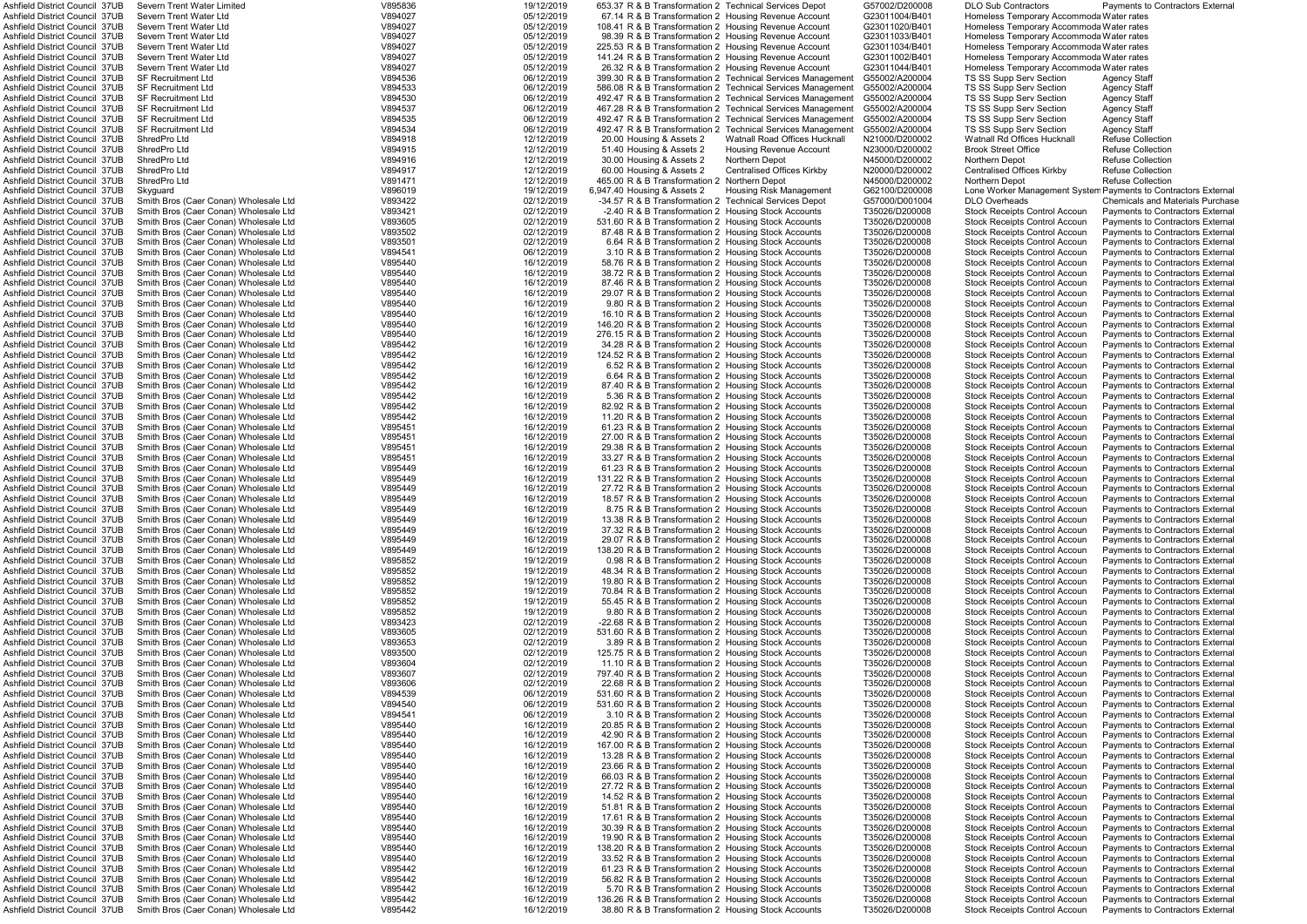| Ashfield District Council 37UB                                   | Smith Bros (Caer Conan) Wholesale Ltd                          | V895442            | 16/12/2019               | 46.00 R & B Transformation 2 Housing Stock Accounts      |                                                                               | T35026/D200008                   | Stock Receipts Control Accoun                                 | Payments to Contractors Externa                                                        |
|------------------------------------------------------------------|----------------------------------------------------------------|--------------------|--------------------------|----------------------------------------------------------|-------------------------------------------------------------------------------|----------------------------------|---------------------------------------------------------------|----------------------------------------------------------------------------------------|
| Ashfield District Council 37UB                                   | Smith Bros (Caer Conan) Wholesale Ltd                          | V895442            | 16/12/2019               | 44.02 R & B Transformation 2 Housing Stock Accounts      |                                                                               | T35026/D200008                   | <b>Stock Receipts Control Accoun</b>                          | Payments to Contractors External                                                       |
| Ashfield District Council 37UB                                   | Smith Bros (Caer Conan) Wholesale Ltd                          | V895442            | 16/12/2019               | 51.81 R & B Transformation 2 Housing Stock Accounts      |                                                                               | T35026/D200008                   | Stock Receipts Control Accoun                                 | <b>Payments to Contractors External</b>                                                |
| Ashfield District Council 37UB                                   | Smith Bros (Caer Conan) Wholesale Ltd                          | V895442            | 16/12/2019               | 9.80 R & B Transformation 2 Housing Stock Accounts       |                                                                               | T35026/D200008                   | <b>Stock Receipts Control Accoun</b>                          | Payments to Contractors External                                                       |
| Ashfield District Council 37UB                                   | Smith Bros (Caer Conan) Wholesale Ltd                          | V895442            | 16/12/2019               | 9.80 R & B Transformation 2 Housing Stock Accounts       |                                                                               | T35026/D200008                   | Stock Receipts Control Accoun                                 | Payments to Contractors External                                                       |
| Ashfield District Council 37UB                                   | Smith Bros (Caer Conan) Wholesale Ltd                          | V895451            | 16/12/2019               | 1.35 R & B Transformation 2 Housing Stock Accounts       |                                                                               | T35026/D200008                   |                                                               |                                                                                        |
|                                                                  |                                                                |                    |                          |                                                          |                                                                               |                                  | <b>Stock Receipts Control Accoun</b>                          | Payments to Contractors External                                                       |
| Ashfield District Council 37UB                                   | Smith Bros (Caer Conan) Wholesale Ltd                          | V895451            | 16/12/2019               | 2.81 R & B Transformation 2 Housing Stock Accounts       |                                                                               | T35026/D200008                   | <b>Stock Receipts Control Accoun</b>                          | Payments to Contractors External                                                       |
| Ashfield District Council 37UB                                   | Smith Bros (Caer Conan) Wholesale Ltd                          | V895451            | 16/12/2019               | 146.20 R & B Transformation 2 Housing Stock Accounts     |                                                                               | T35026/D200008                   | <b>Stock Receipts Control Accoun</b>                          | Payments to Contractors External                                                       |
| Ashfield District Council 37UB                                   | Smith Bros (Caer Conan) Wholesale Ltd                          | V895449            | 16/12/2019               | 58.08 R & B Transformation 2 Housing Stock Accounts      |                                                                               | T35026/D200008                   | <b>Stock Receipts Control Accoun</b>                          | Payments to Contractors External                                                       |
| Ashfield District Council 37UB                                   | Smith Bros (Caer Conan) Wholesale Ltd                          | V895449            | 16/12/2019               | 9.60 R & B Transformation 2 Housing Stock Accounts       |                                                                               | T35026/D200008                   | <b>Stock Receipts Control Accoun</b>                          | <b>Payments to Contractors External</b>                                                |
| Ashfield District Council 37UB                                   | Smith Bros (Caer Conan) Wholesale Ltd                          | V895449            | 16/12/2019               | 51.81 R & B Transformation 2 Housing Stock Accounts      |                                                                               | T35026/D200008                   | <b>Stock Receipts Control Accoun</b>                          | <b>Payments to Contractors External</b>                                                |
| Ashfield District Council 37UB                                   | Smith Bros (Caer Conan) Wholesale Ltd                          | V895449            | 16/12/2019               | 10.78 R & B Transformation 2 Housing Stock Accounts      |                                                                               | T35026/D200008                   | <b>Stock Receipts Control Accoun</b>                          | <b>Payments to Contractors External</b>                                                |
| Ashfield District Council 37UB                                   | Smith Bros (Caer Conan) Wholesale Ltd                          | V895449            | 16/12/2019               | 9.80 R & B Transformation 2 Housing Stock Accounts       |                                                                               | T35026/D200008                   | <b>Stock Receipts Control Accoun</b>                          | <b>Payments to Contractors External</b>                                                |
|                                                                  |                                                                |                    |                          |                                                          |                                                                               |                                  |                                                               |                                                                                        |
| Ashfield District Council 37UB                                   | Smith Bros (Caer Conan) Wholesale Ltd                          | V895821            | 19/12/2019               | -25.50 R & B Transformation 2 Housing Stock Accounts     |                                                                               | T35026/D200008                   | <b>Stock Receipts Control Accoun</b>                          | Payments to Contractors External                                                       |
| Ashfield District Council 37UB                                   | Smith Bros (Caer Conan) Wholesale Ltd                          | V895853            | 19/12/2019               | 151.25 R & B Transformation 2 Housing Stock Accounts     |                                                                               | T35026/D200008                   | <b>Stock Receipts Control Accoun</b>                          | Payments to Contractors External                                                       |
| Ashfield District Council 37UB                                   | Smith Bros (Caer Conan) Wholesale Ltd                          | V895852            | 19/12/2019               | 27.70 R & B Transformation 2 Housing Stock Accounts      |                                                                               | T35026/D200008                   | Stock Receipts Control Accoun                                 | Pavments to Contractors External                                                       |
| Ashfield District Council 37UB                                   | Smith Bros (Caer Conan) Wholesale Ltd                          | V895852            | 19/12/2019               | 531.60 R & B Transformation 2 Housing Stock Accounts     |                                                                               | T35026/D200008                   | <b>Stock Receipts Control Accoun</b>                          | Payments to Contractors External                                                       |
| Ashfield District Council 37UB                                   | Smith Bros (Caer Conan) Wholesale Ltd                          | V895852            | 19/12/2019               | 14.00 R & B Transformation 2 Housing Stock Accounts      |                                                                               | T35026/D200008                   | <b>Stock Receipts Control Accoun</b>                          | Payments to Contractors External                                                       |
| Ashfield District Council 37UB                                   | <b>Snickers Original Ltd</b>                                   | V893503            | 02/12/2019               | 566.39 R & B Transformation 2 Housing Stock Accounts     |                                                                               | T35026/D200008                   | <b>Stock Receipts Control Accoun</b>                          | Payments to Contractors External                                                       |
| Ashfield District Council 37UB                                   | <b>Snickers Original Ltd</b>                                   | V895452            | 16/12/2019               | 1,287.25 R & B Transformation 2 Housing Stock Accounts   |                                                                               | T35026/D200008                   | <b>Stock Receipts Control Accoun</b>                          | <b>Payments to Contractors External</b>                                                |
|                                                                  |                                                                |                    |                          |                                                          |                                                                               |                                  |                                                               |                                                                                        |
| Ashfield District Council 37UB                                   | Snickers Original Ltd                                          | V895452            | 16/12/2019               | 563.00 R & B Transformation 2 Housing Stock Accounts     |                                                                               | T35026/D200008                   | <b>Stock Receipts Control Accoun</b>                          | Payments to Contractors External                                                       |
| Ashfield District Council 37UB                                   | Sodexo                                                         | V894764            | 05/12/2019               | 6.29 R & B Transformation 2 Human Resources              |                                                                               | J43000/D200021                   | Human Resources                                               | Child Care Vouchers                                                                    |
| Ashfield District Council 37UB                                   | Sodexo                                                         | V894764            | 05/12/2019               | 1,258.35 R & B Transformation 2 Human Resources          |                                                                               | J43000/D200021                   | <b>Human Resources</b>                                        | <b>Child Care Vouchers</b>                                                             |
| Ashfield District Council 37UB                                   | Sonovate Limited                                               | V890584            | 05/12/2019               | 918.38 Place & Communities 2 Environmental Control       |                                                                               | G21000/A200004                   | <b>Environmental Control</b>                                  | <b>Agency Staff</b>                                                                    |
| Ashfield District Council 37UB                                   | Sonovate Limited                                               | V894088            | 05/12/2019               | 2.458.88 R & B Transformation 2 Environmental Control    |                                                                               | G21000/A200004                   | Environmental Control                                         | <b>Agency Staff</b>                                                                    |
| Ashfield District Council 37UB                                   | Spaldings UK Ltd                                               | V894164            | 05/12/2019               | -15.00 Place & Communities 2 Stock Account               |                                                                               | T35002/C011                      | <b>Vehicle Parts</b>                                          |                                                                                        |
|                                                                  |                                                                |                    |                          |                                                          |                                                                               |                                  |                                                               | Parts                                                                                  |
| Ashfield District Council 37UB                                   | Spaldings UK Ltd                                               | V893361            | 05/12/2019               | 10.37 Place & Communities 2 Stock Account                |                                                                               | T35002/C011                      | <b>Vehicle Parts</b>                                          | Parts                                                                                  |
| Ashfield District Council 37UB                                   | Spaldings UK Ltd                                               | V893361            | 05/12/2019               | 4.10 Place & Communities 2 Stock Account                 |                                                                               | T35002/C011                      | <b>Vehicle Parts</b>                                          | Parts                                                                                  |
| Ashfield District Council 37UB                                   | Spaldings UK Ltd                                               | V893361            | 05/12/2019               | 2.67 Place & Communities 2 Stock Account                 |                                                                               | T35002/C011                      | <b>Vehicle Parts</b>                                          | Parts                                                                                  |
| Ashfield District Council 37UB                                   | Spaldings UK Ltd                                               | V894077            | 05/12/2019               | 99.00 Place & Communities 2 Capital Environment          |                                                                               | C00125001/D200008                | Kings Mill Reservoir Desilting                                | Payments to Contractors External                                                       |
| Ashfield District Council 37UB                                   | Spaldings UK Ltd                                               | V894101            | 05/12/2019               | 43.25 Place & Communities 2 Capital Environment          |                                                                               | C00125001/D200008                | Kings Mill Reservoir Desilting                                | Payments to Contractors External                                                       |
|                                                                  |                                                                |                    |                          |                                                          |                                                                               |                                  |                                                               |                                                                                        |
| Ashfield District Council 37UB                                   | Spaldings UK Ltd                                               | V894335            | 05/12/2019               | 294.00 Place & Communities 2 Capital Environment         |                                                                               | C00125001/D200008                | Kings Mill Reservoir Desilting                                | <b>Payments to Contractors External</b>                                                |
| Ashfield District Council 37UB                                   | Spaldings UK Ltd                                               | V894410            | 05/12/2019               | 213.20 Place & Communities 2 Flood Control               |                                                                               | N05000/D001001                   | <b>Flood Control</b>                                          | <b>Equipment Purchase</b>                                                              |
| Ashfield District Council 37UB                                   | Spaldings UK Ltd                                               | V893361            | 05/12/2019               | 15.00 Place & Communities 2 Stock Account                |                                                                               | T35002/C011                      | <b>Vehicle Parts</b>                                          | Parts                                                                                  |
| Ashfield District Council 37UB                                   | Sports & Leisure Management Ltd                                | V895630            | 19/12/2019               | 50,960.00 Place & Communities 2 Leisure Centres          |                                                                               | C24000/D200008                   | Leisure Centres                                               | Payments to Contractors External                                                       |
| Ashfield District Council 37UB                                   | <b>SSI Schaefer Ltd</b>                                        | V894903            | 12/12/2019               |                                                          | 13,395.60 Place & Communities 2 Waste Management/Minimisation                 | q02001/d001001                   | Twin Bin Scheme                                               | <b>Equipment Purchase</b>                                                              |
|                                                                  |                                                                |                    |                          |                                                          |                                                                               |                                  |                                                               |                                                                                        |
| Ashfield District Council 37UB                                   | <b>Stoneseed Limited</b>                                       | V896073            | 19/12/2019               |                                                          | 1,375.00 R & B Transformation 2 Area Consultative Group Scheme C00199/D200008 |                                  | <b>Retail Improvement Scheme</b>                              | Payments to Contractors External                                                       |
| Ashfield District Council 37UB                                   | Storage Equipment Safety Service Ltd                           | V894538            | 06/12/2019               | 550.00 R & B Transformation 2 Technical Services Depot   |                                                                               | G57000/D001004                   | <b>DLO Overheads</b>                                          | <b>Chemicals and Materials Purchase</b>                                                |
| Ashfield District Council 37UB                                   | Sutcliffe Play                                                 | V895813            | 19/12/2019               |                                                          | 680.02 Place & Communities 2 Area Consultative Group Scheme C00021/D200008    |                                  | Morven Park                                                   | Payments to Contractors External                                                       |
| Ashfield District Council 37UB                                   | Symphony Group                                                 | V894543            | 06/12/2019               | 117.70 R & B Transformation 2 Housing Stock Accounts     |                                                                               | T35026/D200008                   | <b>Stock Receipts Control Accoun</b>                          | Payments to Contractors External                                                       |
| Ashfield District Council 37UB                                   | Symphony Group                                                 | V894543            | 06/12/2019               | 70.62 R & B Transformation 2 Housing Stock Accounts      |                                                                               | T35026/D200008                   | Stock Receipts Control Accoun                                 | Payments to Contractors External                                                       |
|                                                                  |                                                                |                    |                          | 50.90 R & B Transformation 2 Housing Stock Accounts      |                                                                               |                                  |                                                               |                                                                                        |
| Ashfield District Council 37UB                                   | <b>Symphony Group</b>                                          | V894543            | 06/12/2019               |                                                          |                                                                               | T35026/D200008                   | Stock Receipts Control Accoun                                 | Payments to Contractors External                                                       |
| Ashfield District Council 37UB                                   | Symphony Group                                                 | V894543            | 06/12/2019               | 50.90 R & B Transformation 2 Housing Stock Accounts      |                                                                               | T35026/D200008                   | <b>Stock Receipts Control Accoun</b>                          | Payments to Contractors External                                                       |
| Ashfield District Council 37UB                                   | <b>Symphony Group</b>                                          | V894543            | 06/12/2019               | 126.08 R & B Transformation 2 Housing Stock Accounts     |                                                                               | T35026/D200008                   | <b>Stock Receipts Control Accoun</b>                          | Payments to Contractors External                                                       |
| Ashfield District Council 37UB                                   | Symphony Group                                                 | V894543            | 06/12/2019               | 157.60 R & B Transformation 2 Housing Stock Accounts     |                                                                               | T35026/D200008                   | <b>Stock Receipts Control Accoun</b>                          | Payments to Contractors External                                                       |
| Ashfield District Council 37UB                                   | <b>Symphony Group</b>                                          | V894542            | 06/12/2019               | 62.00 R & B Transformation 2 Housing Stock Accounts      |                                                                               | T35026/D200008                   | <b>Stock Receipts Control Accoun</b>                          | Payments to Contractors External                                                       |
|                                                                  |                                                                | V895456            | 16/12/2019               | 69.70 R & B Transformation 2 Housing Stock Accounts      |                                                                               |                                  |                                                               |                                                                                        |
| Ashfield District Council 37UB                                   | Symphony Group                                                 |                    |                          |                                                          |                                                                               | T35026/D200008                   | <b>Stock Receipts Control Accoun</b>                          | Payments to Contractors External                                                       |
| Ashfield District Council 37UB                                   | <b>Symphony Group</b>                                          | V895456            | 16/12/2019               | 73.10 R & B Transformation 2 Housing Stock Accounts      |                                                                               | T35026/D200008                   | <b>Stock Receipts Control Accoun</b>                          | Payments to Contractors External                                                       |
| Ashfield District Council 37UB                                   | Symphony Group                                                 | V895456            | 16/12/2019               | 77.60 R & B Transformation 2 Housing Stock Accounts      |                                                                               | T35026/D200008                   | <b>Stock Receipts Control Accoun</b>                          | Payments to Contractors External                                                       |
| Ashfield District Council 37UB                                   | Symphony Group                                                 | V895456            | 16/12/2019               | 235.40 R & B Transformation 2 Housing Stock Accounts     |                                                                               | T35026/D200008                   | <b>Stock Receipts Control Accoun</b>                          | <b>Payments to Contractors External</b>                                                |
| Ashfield District Council 37UB                                   | <b>Symphony Group</b>                                          | V895456            | 16/12/2019               | 126.08 R & B Transformation 2 Housing Stock Accounts     |                                                                               | T35026/D200008                   | <b>Stock Receipts Control Accoun</b>                          | Payments to Contractors External                                                       |
| Ashfield District Council 37UB                                   | Symphony Group                                                 | V895456            | 16/12/2019               | 157.60 R & B Transformation 2 Housing Stock Accounts     |                                                                               | T35026/D200008                   | <b>Stock Receipts Control Accoun</b>                          | <b>Payments to Contractors External</b>                                                |
|                                                                  |                                                                |                    |                          |                                                          |                                                                               |                                  |                                                               |                                                                                        |
| Ashfield District Council 37UB                                   | <b>Symphony Group</b>                                          | V895456            | 16/12/2019               | 114.10 R & B Transformation 2 Housing Stock Accounts     |                                                                               | T35026/D200008                   | <b>Stock Receipts Control Accoun</b>                          | <b>Payments to Contractors External</b>                                                |
| Ashfield District Council 37UB                                   | <b>Symphony Group</b>                                          | V895456            | 16/12/2019               | 268.00 R & B Transformation 2 Housing Stock Accounts     |                                                                               | T35026/D200008                   | <b>Stock Receipts Control Accoun</b>                          | <b>Payments to Contractors External</b>                                                |
| Ashfield District Council 37UB                                   | <b>Symphony Group</b>                                          | V895854            | 19/12/2019               | 117.70 R & B Transformation 2 Housing Stock Accounts     |                                                                               | T35026/D200008                   | <b>Stock Receipts Control Accoun</b>                          | <b>Payments to Contractors External</b>                                                |
| Ashfield District Council 37UB                                   |                                                                | V895854            | 19/12/2019               | 117.70 R & B Transformation 2 Housing Stock Accounts     |                                                                               | T35026/D200008                   | <b>Stock Receipts Control Accoun</b>                          | Payments to Contractors External                                                       |
|                                                                  |                                                                |                    |                          |                                                          |                                                                               |                                  |                                                               |                                                                                        |
|                                                                  | <b>Symphony Group</b>                                          |                    |                          |                                                          |                                                                               |                                  |                                                               |                                                                                        |
| Ashfield District Council 37UB                                   | <b>Symphony Group</b>                                          | V895854            | 19/12/2019               |                                                          | 117.70 R & B Transformation 2 Housing Stock Accounts                          | T35026/D200008                   | <b>Stock Receipts Control Accoun</b>                          | Payments to Contractors External                                                       |
| Ashfield District Council 37UB                                   | <b>Symphony Group</b>                                          | V894543            | 06/12/2019               | 50.90 R & B Transformation 2 Housing Stock Accounts      |                                                                               | T35026/D200008                   | <b>Stock Receipts Control Accoun</b>                          | Payments to Contractors External                                                       |
| Ashfield District Council 37UB                                   | <b>Symphony Group</b>                                          | V894543            | 06/12/2019               | 90.24 R & B Transformation 2 Housing Stock Accounts      |                                                                               | T35026/D200008                   | <b>Stock Receipts Control Accoun</b>                          | Payments to Contractors External                                                       |
| Ashfield District Council 37UB                                   | <b>Symphony Group</b>                                          | V894543            | 06/12/2019               | 114.10 R & B Transformation 2 Housing Stock Accounts     |                                                                               | T35026/D200008                   | <b>Stock Receipts Control Accoun</b>                          | Payments to Contractors External                                                       |
| Ashfield District Council 37UB                                   | <b>Symphony Group</b>                                          | V894543            | 06/12/2019               | 94.08 R & B Transformation 2 Housing Stock Accounts      |                                                                               | T35026/D200008                   | <b>Stock Receipts Control Accoun</b>                          | <b>Payments to Contractors External</b>                                                |
| Ashfield District Council 37UB                                   | <b>Symphony Group</b>                                          | V894543            | 06/12/2019               | 106.40 R & B Transformation 2 Housing Stock Accounts     |                                                                               | T35026/D200008                   | <b>Stock Receipts Control Accoun</b>                          | Payments to Contractors External                                                       |
|                                                                  |                                                                |                    |                          |                                                          |                                                                               |                                  |                                                               |                                                                                        |
| Ashfield District Council 37UB                                   | <b>Symphony Group</b>                                          | V895453            | 16/12/2019               | 1,306.60 R & B Transformation 2 Housing Stock Accounts   |                                                                               | T35026/D200008                   | <b>Stock Receipts Control Accoun</b>                          | Payments to Contractors External                                                       |
| Ashfield District Council 37UB                                   | Symphony Group                                                 | V895456            | 16/12/2019               | 176.55 R & B Transformation 2 Housing Stock Accounts     |                                                                               | T35026/D200008                   | <b>Stock Receipts Control Accoun</b>                          | Payments to Contractors External                                                       |
| Ashfield District Council 37UB                                   | Symphony Group                                                 | V895456            | 16/12/2019               | 176.55 R & B Transformation 2 Housing Stock Accounts     |                                                                               | T35026/D200008                   | <b>Stock Receipts Control Accoun</b>                          | Payments to Contractors External                                                       |
| Ashfield District Council 37UB                                   | Symphony Group                                                 | V895456            | 16/12/2019               | 117.60 R & B Transformation 2 Housing Stock Accounts     |                                                                               | T35026/D200008                   | <b>Stock Receipts Control Accoun</b>                          | <b>Payments to Contractors External</b>                                                |
| Ashfield District Council 37UB                                   | <b>Symphony Group</b>                                          | V895854            | 19/12/2019               | 50.90 R & B Transformation 2 Housing Stock Accounts      |                                                                               | T35026/D200008                   | <b>Stock Receipts Control Accoun</b>                          | Payments to Contractors External                                                       |
| Ashfield District Council 37UB                                   |                                                                |                    |                          |                                                          |                                                                               |                                  | <b>Stock Receipts Control Accoun</b>                          | Payments to Contractors External                                                       |
|                                                                  | <b>Symphony Group</b>                                          | V895854            | 19/12/2019               | 126.08 R & B Transformation 2 Housing Stock Accounts     |                                                                               | T35026/D200008                   |                                                               |                                                                                        |
| Ashfield District Council 37UB                                   | <b>Symphony Group</b>                                          | V895854            | 19/12/2019               | 157.60 R & B Transformation 2 Housing Stock Accounts     |                                                                               | T35026/D200008                   | <b>Stock Receipts Control Accoun</b>                          | Payments to Contractors External                                                       |
| Ashfield District Council 37UB                                   | Symphony Group                                                 | V895854            | 19/12/2019               | 117.60 R & B Transformation 2 Housing Stock Accounts     |                                                                               | T35026/D200008                   | <b>Stock Receipts Control Accoun</b>                          | Payments to Contractors External                                                       |
| Ashfield District Council 37UB                                   | <b>Symphony Group</b>                                          | V895854            | 19/12/2019               | 60.80 R & B Transformation 2 Housing Stock Accounts      |                                                                               | T35026/D200008                   | <b>Stock Receipts Control Accoun</b>                          | Payments to Contractors External                                                       |
| Ashfield District Council 37UB                                   | System 4 Services Ltd                                          | V895141            | 12/12/2019               | 2,677.00 Housing & Assets 2                              | Asset Maintenance                                                             | D35000/D200008                   | Asset Maintenance                                             | Payments to Contractors External                                                       |
| Ashfield District Council 37UB                                   | System 4 Services Ltd                                          | V895051            | 12/12/2019               | 297.00 Housing & Assets 2                                | Asset Maintenance                                                             | D35000/D200008                   | Asset Maintenance                                             | Payments to Contractors External                                                       |
| Ashfield District Council 37UB                                   | System 4 Services Ltd                                          | V895698            | 19/12/2019               | 540.00 Housing & Assets 2                                | <b>Asset Maintenance</b>                                                      | D35100001/B00200                 | Offices                                                       | <b>Mechanical Ventilation Asset Maint</b>                                              |
| Ashfield District Council 37UB                                   | T&S Heating                                                    | V895403            |                          | 302.21 R & B Transformation 2 Technical Services Depot   |                                                                               | G57002/D200008                   | <b>DLO Sub Contractors</b>                                    | Payments to Contractors External                                                       |
|                                                                  |                                                                |                    | 16/12/2019               |                                                          |                                                                               |                                  |                                                               |                                                                                        |
| Ashfield District Council 37UB                                   | T&S Heating                                                    | V895407            | 16/12/2019               | 1,240.00 R & B Transformation 2 Technical Services Depot |                                                                               | G57000/A200004                   | <b>DLO Overheads</b>                                          | <b>Agency Staff</b>                                                                    |
| Ashfield District Council 37UB                                   | T&S Heating                                                    | V895402            | 16/12/2019               | 455.53 R & B Transformation 2 Technical Services Depot   |                                                                               | G57002/D200008                   | <b>DLO Sub Contractors</b>                                    | Payments to Contractors External                                                       |
| Ashfield District Council 37UB                                   | T&S Heating                                                    | V895404            | 16/12/2019               | 515.49 R & B Transformation 2 Technical Services Depot   |                                                                               | G57002/D200008                   | <b>DLO Sub Contractors</b>                                    | Payments to Contractors External                                                       |
| Ashfield District Council 37UB                                   | T&S Heating                                                    | V895381            | 16/12/2019               | 333.13 R & B Transformation 2 Technical Services Depot   |                                                                               | G57002/D200008                   | <b>DLO Sub Contractors</b>                                    | Payments to Contractors External                                                       |
| Ashfield District Council 37UB                                   | Taft Plumbing and Heating LLP                                  | V894053            | 05/12/2019               | 50.00 Housing & Assets 2                                 | Property                                                                      | D07001/B002001                   | Property General - Coxmoor Com                                | <b>Mechanical Ventilation Asset Maint</b>                                              |
|                                                                  |                                                                |                    |                          |                                                          |                                                                               |                                  |                                                               |                                                                                        |
| Ashfield District Council 37UB                                   | Taft Plumbing and Heating LLP                                  | V894338            | 05/12/2019               | 102.00 Housing & Assets 2                                | Asset Maintenance                                                             | D35100005/B001001                | Offices                                                       | General Repairs Asset Maintenanc                                                       |
| Ashfield District Council 37UB                                   | Taft Plumbing and Heating LLP                                  | V894054            | 05/12/2019               | 60.00 Housing & Assets 2                                 | Asset Maintenance                                                             | D35400009/B00200                 | <b>Community Centres</b>                                      | Mechanical Ventilation Asset Maint                                                     |
| Ashfield District Council 37UB                                   | Taft Plumbing and Heating LLP                                  | V894052            | 05/12/2019               | 70.00 Housing & Assets 2                                 | Asset Maintenance                                                             | D35600003/B00200                 | Markets                                                       | <b>Mechanical Ventilation Asset Maint</b>                                              |
| Ashfield District Council 37UB                                   | Taft Plumbing and Heating LLP                                  | V894057            | 05/12/2019               | 92.00 Housing & Assets 2                                 | <b>Asset Maintenance</b>                                                      | D35820004/B001001                | <b>Sutton Lawn Park</b>                                       | <b>General Repairs Asset Maintenanc</b>                                                |
| Ashfield District Council 37UB                                   | Taft Plumbing and Heating LLP                                  | V894056            | 05/12/2019               | 265.00 Housing & Assets 2                                | <b>Asset Maintenance</b>                                                      | D35825002/B002001                | Kingsway Park                                                 | <b>Mechanical Ventilation Asset Maint</b>                                              |
| Ashfield District Council 37UB                                   | Taft Plumbing and Heating LLP                                  | V894339            | 05/12/2019               | 86.00 Housing & Assets 2                                 | <b>Housing Revenue Account</b>                                                | G23100002/B001001                |                                                               | <b>HRA Community Centres General General Repairs Asset Maintenanc</b>                  |
|                                                                  | Taft Plumbing and Heating LLP                                  |                    |                          |                                                          | Ashfield Business Centre Idlew                                                |                                  |                                                               |                                                                                        |
| Ashfield District Council 37UB                                   |                                                                | V896043            | 19/12/2019               | 60.00 Housing & Assets 2                                 |                                                                               | D02003/B001001                   | <b>Byron Business Centre Hucknall</b>                         | <b>General Repairs Asset Maintenanc</b>                                                |
| Ashfield District Council 37UB<br>Ashfield District Council 37UB | Taft Plumbing and Heating LLP<br>Taft Plumbing and Heating LLP | V895694<br>V895695 | 19/12/2019<br>19/12/2019 | 275.00 Housing & Assets 2<br>82.00 Housing & Assets 2    | Ashfield Business Centre Idlew<br>Council Shops                               | D02003/B002001<br>D20000/B002001 | <b>Byron Business Centre Hucknall</b><br><b>Council Shops</b> | <b>Mechanical Ventilation Asset Maint</b><br><b>Mechanical Ventilation Asset Maint</b> |

ck Receipts Control Accoun Payments to Contractors External<br>ck Receipts Control Accounts Tayments to Contractors External ck Receipts Control Accoun Payments to Contractors External<br>ck Receipts Control Accoun Payments to Contractors External ck Receipts Control Accoun Payments to Contractors External<br>ck Receipts Control Accoun Payments to Contractors External ck Receipts Control Accoun Payments to Contractors External<br>ck Receipts Control Accoun Payments to Contractors External ck Receipts Control Accoun Payments to Contractors External ck Receipts Control Accoun Payments to Contractors External ck Receipts Control Accoun Payments to Contractors External<br>ck Receipts Control Accounts Tayments to Contractors External ck Receipts Control Accoun Payments to Contractors External<br>ck Receipts Control Accoun Payments to Contractors External ck Receipts Control Accoun Payments to Contractors External ck Receipts Control Accoun Payments to Contractors External<br>ck Receipts Control Accoun Payments to Contractors External Ashfield District Council 37UB Spaldings UK Ltd V894101 05/12/2019 43.25 Place & Communities 2 Capital Environment C00125001/D200008 Kings Mill Reservoir Desilting Payments to Contractors External aure Centres **Subset Council 2006** 2 Payments to Contractors External Ashfield District Council 37UB Stoneseed Limited V896073 19/12/2019 1,375.00 R & B Transformation 2 Area Consultative Group Scheme C00199/D200008 Retail Improvement Scheme Payments to Contractors External Ashfield District Council 37UB Sutcliffe Play V895813 19/12/2019 680.02 Place & Communities 2 Area Consultative Group Scheme C00021/D200008 Morven Park Payments to Contractors External ck Receipts Control Accoun Payments to Contractors External<br>ck Receipts Control Accoun Payments to Contractors External ck Receipts Control Accoun Payments to Contractors External<br>ck Receipts Control Accoun Payments to Contractors External ek Receipts Control Accoun Payments to Contractors External<br>ck Receipts Control Accoun Payments to Contractors External ck Receipts Control Accoun Payments to Contractors External<br>ck Receipts Control Accoun Payments to Contractors External ck Receipts Control Accoun Payments to Contractors External ck Receipts Control Accoun Payments to Contractors External<br>ck Receipts Control Accoun Payments to Contractors External ck Receipts Control Accoun Payments to Contractors External<br>ck Receipts Control Accoun Payments to Contractors External ck Receipts Control Accoun Payments to Contractors External<br>ck Receipts Control Accoun Payments to Contractors External ck Receipts Control Accoun Payments to Contractors External<br>ck Receipts Control Accoun Payments to Contractors External ck Receipts Control Accoun Payments to Contractors External<br>ck Receipts Control Accoun Payments to Contractors External Ashfield District Council 37UB System 4 Services Ltd V895141 12/12/2019 2,677.00 Housing & Assets 2 Asset Maintenance D35000/D200008 Asset Maintenance Payments to Contractors External Ashfield District Council 37UB System 4 Services Ltd V895698 19/12/2019 540.00 Housing & Assets 2 Asset Maintenance D35100001/B002001 Offices Mechanical Ventilation Asset Maintenance D Sub Contractors **The Transformation 2 Technical Services Contractors External** perty General - Coxmoor Com Mechanical Ventilation Asset Maintenance Ashfield District Council 37UB Taft Plumbing and Heating LLP V894338 05/12/2019 102.00 Housing & Assets 2 Asset Maintenance D35100005/B001001 Offices General Repairs Asset Maintenance Ashfield District Council 37UB Taft Plumbing and Heating LLP V894052 05/12/2019 70.00 Housing & Assets 2 Asset Maintenance D35600003/B002001 Markets Mechanical Ventilation Asset Maintenance ton Lawn Park Tambing Council 37 Reating Asset Maintenance<br>Heating Asset Maintenance 2 Asset Maintenance D3582001 Maintenance D3582001 Sutton Lawn Park General Repairs A <sup>.</sup><br>A Community Centres General General Repairs Asset Maintenance on Business Centre Hucknall General Repairs Asset Maintenance on Business Centre Hucknall Mechanical Ventilation Asset Maintenance Asheating District Council 37 UB Taft Plumbing and Heating Asset Maintenance

Payments to Contractors External<br>Payments to Contractors External Payments to Contractors External<br>Payments to Contractors External Payments to Contractors External Mechanical Ventilation Asset Maintenance Mechanical Ventilation Asset Maintenance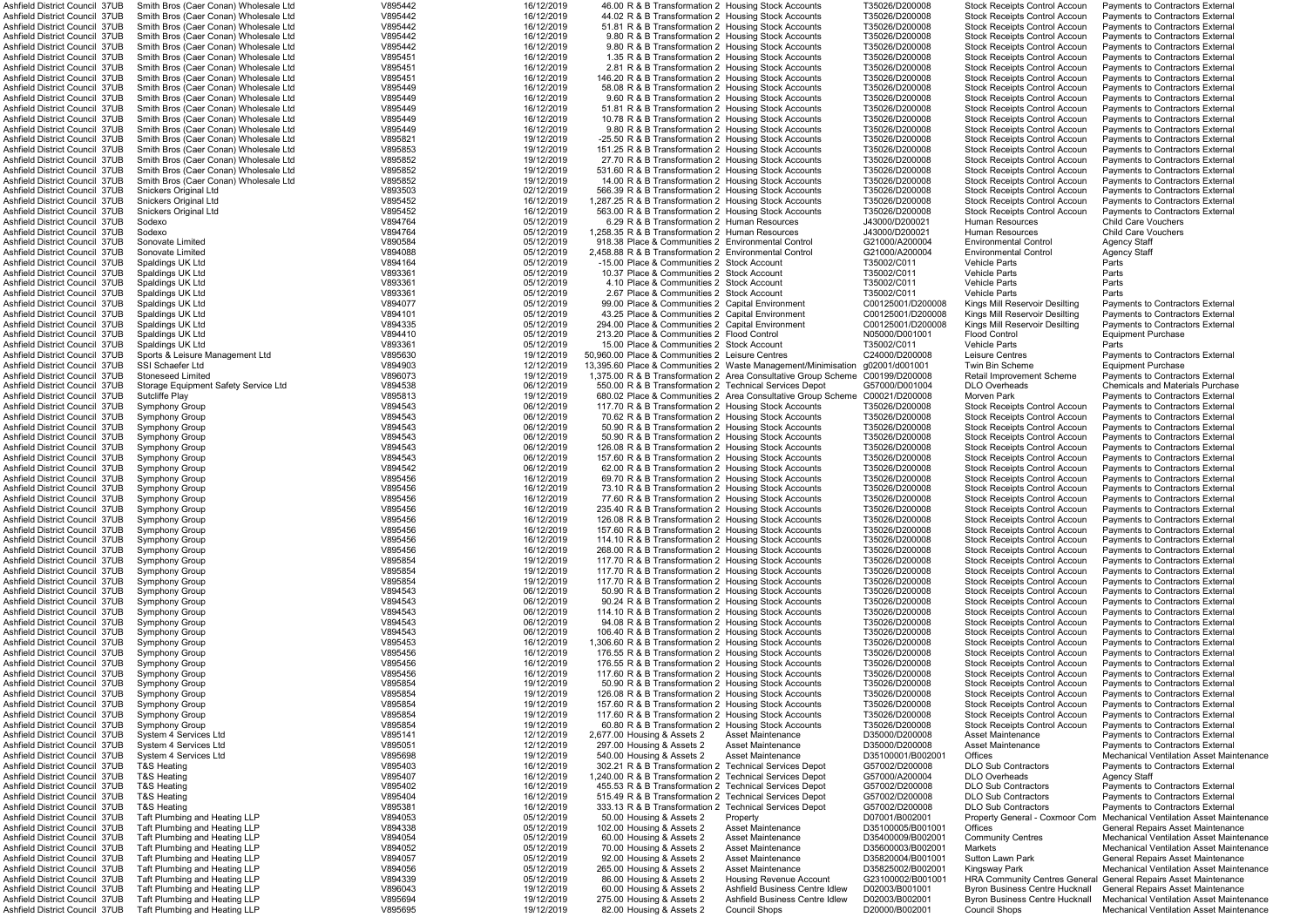| Ashfield District Council  37UB       | Taft Plumbing and Heating LLP                  | V895700 | 19/12/2019 | 50.00 Housing & Assets 2                                     | Asset Maintenance                                           | D35100005/B002001 | Offices                                              | Mechanical Ventilation Asset Maintenance                                      |
|---------------------------------------|------------------------------------------------|---------|------------|--------------------------------------------------------------|-------------------------------------------------------------|-------------------|------------------------------------------------------|-------------------------------------------------------------------------------|
| Ashfield District Council 37UB        | Taft Plumbing and Heating LLP                  | V895934 | 19/12/2019 | 120.00 Housing & Assets 2                                    | <b>Asset Maintenance</b>                                    | D35100005/B002001 | Offices                                              | <b>Mechanical Ventilation Asset Maintenance</b>                               |
| Ashfield District Council 37UB        | Taft Plumbing and Heating LLP                  | V895953 | 19/12/2019 | 118.00 Housing & Assets 2                                    | <b>Asset Maintenance</b>                                    | D35600003/B002001 | <b>Markets</b>                                       | <b>Mechanical Ventilation Asset Maintenance</b>                               |
| Ashfield District Council 37UB        | Taft Plumbing and Heating LLP                  | V895936 | 19/12/2019 | 90.00 Housing & Assets 2                                     | Housing Revenue Account                                     | G23100003/B002001 |                                                      | <b>HRA Community Centres General Mechanical Ventilation Asset Maintenance</b> |
|                                       |                                                |         |            |                                                              |                                                             |                   |                                                      |                                                                               |
| Ashfield District Council 37UB        | Taft Plumbing and Heating LLP                  | V894337 | 05/12/2019 | 105.00 Housing & Assets 2                                    | <b>Asset Maintenance</b>                                    | D35400009/B001001 | <b>Community Centres</b>                             | <b>General Repairs Asset Maintenance</b>                                      |
| Ashfield District Council 37UB        | Taft Plumbing and Heating LLP                  | V894055 | 05/12/2019 | 60.00 Housing & Assets 2                                     | <b>Asset Maintenance</b>                                    | D35891/B002001    | Merlin Park Sports Pavilion                          | <b>Mechanical Ventilation Asset Maintenance</b>                               |
| Ashfield District Council 37UB        | Taft Plumbing and Heating LLP                  | V895699 | 19/12/2019 | 240.00 Housing & Assets 2                                    | <b>Asset Maintenance</b>                                    | D35100001/B002001 | <b>Offices</b>                                       | <b>Mechanical Ventilation Asset Maintenance</b>                               |
| Ashfield District Council 37UB        | Taft Plumbing and Heating LLP                  | V896044 | 19/12/2019 | 92.00 Housing & Assets 2                                     | <b>Asset Maintenance</b>                                    | D35100005/B002001 | Offices                                              | <b>Mechanical Ventilation Asset Maintenance</b>                               |
| Ashfield District Council 37UB        | Taft Plumbing and Heating LLP                  | V895935 | 19/12/2019 | 196.00 Housing & Assets 2                                    | <b>Asset Maintenance</b>                                    | D35820001/B002001 | Sutton Lawn Park                                     | <b>Mechanical Ventilation Asset Maintenance</b>                               |
| Ashfield District Council 37UB        | Taft Plumbing and Heating LLP                  | V895952 | 19/12/2019 | 420.00 Housing & Assets 2                                    | <b>Asset Maintenance</b>                                    | D35891/B002001    | Merlin Park Sports Pavilion                          | <b>Mechanical Ventilation Asset Maintenance</b>                               |
| Ashfield District Council 37UB        | Taft Plumbing and Heating LLP                  | V895696 | 19/12/2019 | 160.00 Housing & Assets 2                                    | <b>Housing Revenue Account</b>                              | G23100007/B002001 |                                                      | HRA Community Centres General Mechanical Ventilation Asset Maintenance        |
|                                       | Terberg Matec UK                               |         | 12/12/2019 |                                                              |                                                             |                   |                                                      |                                                                               |
| <b>Ashfield District Council 37UB</b> |                                                | V894872 |            | 1,110.64 Place & Communities 2 Stock Account                 |                                                             | T35002/C011       | <b>Vehicle Parts</b>                                 | Parts                                                                         |
| Ashfield District Council 37UB        | <b>Terberg Matec UK</b>                        | V894901 | 12/12/2019 | 65.00 Place & Communities 2 Stock Account                    |                                                             | T35002/C011       | <b>Vehicle Parts</b>                                 | Parts                                                                         |
| Ashfield District Council 37UB        | Terberg Matec UK                               | V894872 | 12/12/2019 | 21.35 Place & Communities 2 Stock Account                    |                                                             | T35002/C011       | <b>Vehicle Parts</b>                                 | Parts                                                                         |
| <b>Ashfield District Council 37UB</b> | Terberg Matec UK                               | V894842 | 12/12/2019 | 464.51 Place & Communities 2 Stock Account                   |                                                             | T35002/C011       | <b>Vehicle Parts</b>                                 | Parts                                                                         |
| Ashfield District Council 37UB        | <b>Terberg Matec UK</b>                        | V894872 | 12/12/2019 | 1.32 Place & Communities 2 Stock Account                     |                                                             | T35002/C011       | <b>Vehicle Parts</b>                                 | Parts                                                                         |
| Ashfield District Council 37UB        | Terberg Matec UK                               | V894812 | 12/12/2019 | -11.80 Place & Communities 2 Stock Account                   |                                                             | T35002/C011       | <b>Vehicle Parts</b>                                 | Parts                                                                         |
| Ashfield District Council 37UB        | <b>Terberg Matec UK</b>                        | V894900 | 12/12/2019 | 323.54 Place & Communities 2 Stock Account                   |                                                             | T35002/C011       | <b>Vehicle Parts</b>                                 | Parts                                                                         |
|                                       |                                                |         |            |                                                              |                                                             |                   |                                                      |                                                                               |
| Ashfield District Council 37UB        | Terberg Matec UK                               | V894872 | 12/12/2019 | 2.12 Place & Communities 2 Stock Account                     |                                                             | T35002/C011       | <b>Vehicle Parts</b>                                 | Parts                                                                         |
| Ashfield District Council 37UB        | <b>Terberg Matec UK</b>                        | V894872 | 12/12/2019 | 6.26 Place & Communities 2 Stock Account                     |                                                             | T35002/C011       | <b>Vehicle Parts</b>                                 | Parts                                                                         |
| Ashfield District Council 37UB        | <b>Terberg Matec UK</b>                        | V894872 | 12/12/2019 | 21.34 Place & Communities 2 Stock Account                    |                                                             | T35002/C011       | <b>Vehicle Parts</b>                                 | Parts                                                                         |
| Ashfield District Council 37UB        | <b>Terberg Matec UK</b>                        | V894872 | 12/12/2019 | 2.96 Place & Communities 2 Stock Account                     |                                                             | T35002/C011       | <b>Vehicle Parts</b>                                 | Parts                                                                         |
| Ashfield District Council 37UB        | Terberg Matec UK                               | V894872 | 12/12/2019 | 248.93 Place & Communities 2 Stock Account                   |                                                             | T35002/C011       | <b>Vehicle Parts</b>                                 | Parts                                                                         |
| Ashfield District Council 37UB        | The Institute of Revenues Rating and Valuation | V894923 | 12/12/2019 | 1.200.00 R & B Transformation 2 Revenues                     |                                                             | L45000/D201007    | Revenues                                             | Membership/Subscriptions                                                      |
| Ashfield District Council 37UB        | The Joker Entertainment                        | V894882 | 12/12/2019 | 1,700.00 Place & Communities 2 Promotions                    |                                                             | C27400/D200008    | <b>Christmas Festivities</b>                         | <b>Payments to Contractors External</b>                                       |
|                                       |                                                |         |            |                                                              |                                                             |                   |                                                      |                                                                               |
| Ashfield District Council 37UB        | The Oyster Partnership limited                 | V894777 | 05/12/2019 | 1,705.50 Place & Communities 2 Building Control              |                                                             | D42000/A200004    | <b>Building Control</b>                              | <b>Agency Staff</b>                                                           |
| Ashfield District Council 37UB        | The Oyster Partnership limited                 | V895094 | 12/12/2019 | 1,248.00 Place & Communities 2 Environmental Control         |                                                             | G21000/A200004    | <b>Environmental Control</b>                         | <b>Agency Staff</b>                                                           |
| <b>Ashfield District Council 37UB</b> | The Oyster Partnership limited                 | V895153 | 12/12/2019 | 859.13 Place & Communities 2 Environmental Control           |                                                             | G21000/A200004    | <b>Environmental Control</b>                         | <b>Agency Staff</b>                                                           |
| Ashfield District Council 37UB        | The Ovster Partnership limited                 | V894017 | 05/12/2019 | 1,575.45 Place & Communities 2 Building Control              |                                                             | D42000/A200004    | <b>Building Control</b>                              | <b>Agency Staff</b>                                                           |
| Ashfield District Council 37UB        | The Oyster Partnership limited                 | V894016 | 05/12/2019 | 1,248.00 R & B Transformation 2 Environmental Control        |                                                             | G21000/A200004    | <b>Environmental Control</b>                         | <b>Agency Staff</b>                                                           |
| Ashfield District Council 37UB        | The Oyster Partnership limited                 | V895093 | 12/12/2019 | 1.307.25 Place & Communities 2 Building Control              |                                                             | D42000/A200004    | <b>Building Control</b>                              | <b>Agency Staff</b>                                                           |
|                                       |                                                | V891230 | 12/12/2019 |                                                              |                                                             | G21000/A200004    |                                                      |                                                                               |
| Ashfield District Council 37UB        | The Oyster Partnership limited                 |         |            | 1,248.00 Place & Communities 2 Environmental Control         |                                                             |                   | <b>Environmental Control</b>                         | Agency Staff                                                                  |
| Ashfield District Council 37UB        | The Oyster Partnership limited                 | V894776 | 12/12/2019 | 1,248.00 Place & Communities 2 Environmental Control         |                                                             | G21000/A200004    | <b>Environmental Control</b>                         | <b>Agency Staff</b>                                                           |
| Ashfield District Council 37UB        | The Oyster Partnership limited                 | V895152 | 12/12/2019 | 889.54 Place & Communities 2 Environmental Control           |                                                             | G21000/A200004    | <b>Environmental Control</b>                         | <b>Agency Staff</b>                                                           |
| Ashfield District Council 37UB        | The Tudor Lodge Hotel                          | V894404 | 12/12/2019 | 291.67 Housing & Assets 2                                    | Homeless Assistance                                         | G25002/D200008    | <b>Bed and Breakfast</b>                             | <b>Payments to Contractors External</b>                                       |
| Ashfield District Council 37UB        | The Tudor Lodge Hotel                          | V895036 | 12/12/2019 | 291.67 Housing & Assets 2                                    | Homeless Assistance                                         | G25002/D200008    | <b>Bed and Breakfast</b>                             | <b>Payments to Contractors External</b>                                       |
| <b>Ashfield District Council 37UB</b> | <b>Thyssenkrupp Encasa</b>                     | V895616 | 19/12/2019 | 3,700.00 R & B Transformation 2 Capital Corporate            |                                                             | G00002001/D200008 | Imp Grants 1996 Act Disabled F                       | <b>Payments to Contractors External</b>                                       |
| Ashfield District Council 37UB        | TMM & Building Ltd                             | V894321 | 12/12/2019 | 2,546.25 Housing & Assets 2                                  | <b>Capital Corporate</b>                                    | G00002001/D200008 | Imp Grants 1996 Act Disabled F                       | Payments to Contractors External                                              |
|                                       |                                                |         |            |                                                              |                                                             |                   |                                                      |                                                                               |
| Ashfield District Council 37UB        | <b>Top Glass Window Cleaners</b>               | V894041 | 12/12/2019 | 381.00 R & B Transformation 2 Housing Revenue Account        |                                                             | G23000/B003005    | Housing Revenue Account                              | Window Cleaning                                                               |
| Ashfield District Council 37UB        | <b>Top Glass Window Cleaners</b>               | V894041 | 12/12/2019 | 10.00 R & B Transformation 2 Housing Revenue Account         |                                                             | G23100004/B003005 | HRA Community Centres General Window Cleaning        |                                                                               |
| Ashfield District Council 37UB        | <b>Top Glass Window Cleaners</b>               | V894041 | 12/12/2019 | 10.00 R & B Transformation 2 Housing Revenue Account         |                                                             | G23100005/B003005 | HRA Community Centres General Window Cleaning        |                                                                               |
| Ashfield District Council 37UB        | <b>Top Glass Window Cleaners</b>               | V894041 | 12/12/2019 | 200.00 R & B Transformation 2 Housing Revenue Account        |                                                             | N23000/B003005    | <b>Brook Street Office</b>                           | <b>Window Cleaning</b>                                                        |
| <b>Ashfield District Council 37UB</b> | <b>Top Glass Window Cleaners</b>               | V894042 | 12/12/2019 | 40.00 R & B Transformation 2 Housing Revenue Account         |                                                             | G23000/B003005    | Housing Revenue Account                              | <b>Window Cleaning</b>                                                        |
| Ashfield District Council 37UB        | <b>Top Glass Window Cleaners</b>               | V894041 | 12/12/2019 | 10.00 R & B Transformation 2 Housing Revenue Account         |                                                             | G23100001/B003005 | <b>HRA Community Centres General Window Cleaning</b> |                                                                               |
| Ashfield District Council 37UB        | <b>Top Glass Window Cleaners</b>               | V894041 | 12/12/2019 | 10.00 R & B Transformation 2 Housing Revenue Account         |                                                             | G23100002/B003005 | <b>HRA Community Centres General Window Cleaning</b> |                                                                               |
|                                       |                                                |         |            |                                                              |                                                             |                   |                                                      |                                                                               |
| <b>Ashfield District Council 37UB</b> | <b>Top Glass Window Cleaners</b>               | V894041 | 12/12/2019 | 10.00 R & B Transformation 2 Housing Revenue Account         |                                                             | G23100003/B003005 | HRA Community Centres General Window Cleaning        |                                                                               |
| Ashfield District Council 37UB        | <b>Top Glass Window Cleaners</b>               | V894041 | 12/12/2019 | 10.00 R & B Transformation 2 Housing Revenue Account         |                                                             | G23100006/B003005 | HRA Community Centres General Window Cleaning        |                                                                               |
| Ashfield District Council 37UB        | <b>Top Glass Window Cleaners</b>               | V894041 | 12/12/2019 | 13.00 R & B Transformation 2 Housing Revenue Account         |                                                             | G23100007/B003005 | HRA Community Centres General Window Cleaning        |                                                                               |
| Ashfield District Council 37UB        | <b>Top Glass Window Cleaners</b>               | V894041 | 12/12/2019 | 35.00 R & B Transformation 2 Northern Depot                  |                                                             | N45000/B003005    | Northern Depot                                       | <b>Window Cleaning</b>                                                        |
| <b>Ashfield District Council 37UB</b> | Travelers Insurance Ltd                        | V895602 | 19/12/2019 | 20,652.02 R & B Transformation 2 Insurance Premiums          |                                                             | M43006/d200008    | <b>Public Liability</b>                              | <b>Payments to Contractors External</b>                                       |
| <b>Ashfield District Council 37UB</b> | <b>TurnerFox Recruitment Limited</b>           | V893966 | 05/12/2019 | 548.21 Housing & Assets 2                                    | Homeless Assistance                                         | G25000/A200004    | Homelessness Assistance                              | <b>Agency Staff</b>                                                           |
| Ashfield District Council 37UB        | <b>TurnerFox Recruitment Limited</b>           | V895107 | 12/12/2019 | 578.03 Housing & Assets 2                                    | <b>Homeless Assistance</b>                                  | G25000/A200004    | Homelessness Assistance                              | <b>Agency Staff</b>                                                           |
|                                       |                                                |         |            |                                                              |                                                             |                   |                                                      |                                                                               |
| Ashfield District Council 37UB        | <b>TurnerFox Recruitment Limited</b>           | V894768 | 05/12/2019 | 568.29 Housing & Assets 2                                    | <b>Homeless Assistance</b>                                  | G25000/A200004    | Homelessness Assistance                              | <b>Agency Staff</b>                                                           |
| Ashfield District Council 37UB        | <b>TurnerFox Recruitment Limited</b>           | V894752 | 05/12/2019 | 410.38 Housing & Assets 2                                    | <b>Supported Housing Services</b>                           | G63000/A200004    | <b>Supported Housing Services</b>                    | <b>Agency Staff</b>                                                           |
| Ashfield District Council 37UB        | <b>TurnerFox Recruitment Limited</b>           | V896068 | 19/12/2019 | 583.55 Housing & Assets 2                                    | Homeless Assistance                                         | G25000/A200004    | Homelessness Assistance                              | <b>Agency Staff</b>                                                           |
| Ashfield District Council 37UB        | <b>TurnerFox Recruitment Limited</b>           | V895103 | 19/12/2019 | 170.00 Housing & Assets 2                                    | <b>Supported Housing Services</b>                           | G63000/A200004    | <b>Supported Housing Services</b>                    | <b>Agency Staff</b>                                                           |
| <b>Ashfield District Council 37UB</b> | <b>Twofold Mailing</b>                         | V894845 | 12/12/2019 | 1,045.07 Legal & Governance 2                                | <b>Registration of Electors</b>                             | A06000/d001001    | <b>Registration of Electors</b>                      | <b>Equipment Purchase</b>                                                     |
| <b>Ashfield District Council 37UB</b> | <b>UK Event Support</b>                        | V894884 | 12/12/2019 | 260.00 Place & Communities 2 Promotions                      |                                                             | C27400/D200008    | <b>Christmas Festivities</b>                         | <b>Payments to Contractors External</b>                                       |
| <b>Ashfield District Council 37UB</b> | <b>UK Event Support</b>                        |         |            |                                                              |                                                             | C27400/D200008    |                                                      | <b>Payments to Contractors External</b>                                       |
|                                       |                                                | V894884 | 12/12/2019 | 130.00 Place & Communities 2 Promotions                      |                                                             |                   | <b>Christmas Festivities</b>                         |                                                                               |
| Ashfield District Council 37UB        | <b>UK Event Support</b>                        | V894884 | 12/12/2019 | 182.00 Place & Communities 2 Promotions                      |                                                             | C27400/D200008    | <b>Christmas Festivities</b>                         | <b>Payments to Contractors External</b>                                       |
| Ashfield District Council 37UB        | Ultima Business Solutions Ltd                  | V894078 | 19/12/2019 | 3,200.01 R & B Transformation 2 I T Services                 |                                                             | L47000/D001001    | I T Services                                         | <b>Equipment Purchase</b>                                                     |
| Ashfield District Council 37UB        | Ultima Business Solutions Ltd                  | V894078 | 19/12/2019 | 1,244.44 R & B Transformation 2 I T Services                 |                                                             | L47000/D001001    | I T Services                                         | <b>Equipment Purchase</b>                                                     |
| Ashfield District Council 37UB        | Ultima Business Solutions Ltd                  | V894078 | 19/12/2019 | 777.78 R & B Transformation 2 I T Services                   |                                                             | L47000/D001001    | I T Services                                         | <b>Equipment Purchase</b>                                                     |
| Ashfield District Council 37UB        | Venn Group Limited                             | V894556 | 06/12/2019 |                                                              | 780.00 R & B Transformation 2 Technical Services Management | G55004/A200004    | TS Planned, Cyclical and Esta                        | <b>Agency Staff</b>                                                           |
| Ashfield District Council 37UB        | Venn Group Limited                             | V895491 | 16/12/2019 |                                                              | 81.68 R & B Transformation 2 Technical Services Management  | G55004/A200004    | TS Planned, Cyclical and Esta                        | <b>Agency Staff</b>                                                           |
| Ashfield District Council 37UB        | Venn Group Limited                             | V893506 | 02/12/2019 |                                                              | 962.00 R & B Transformation 2 Technical Services Management | G55004/A200004    | TS Planned, Cyclical and Esta                        | <b>Agency Staff</b>                                                           |
|                                       |                                                |         |            |                                                              |                                                             |                   |                                                      |                                                                               |
| Ashfield District Council 37UB        | Venn Group Limited                             | V894795 | 05/12/2019 | 756.00 R & B Transformation 2 Revenues                       |                                                             | L45000/A200004    | Revenues                                             | <b>Agency Staff</b>                                                           |
| Ashfield District Council 37UB        | Venn Group Limited                             | V895149 | 12/12/2019 | 648.00 R & B Transformation 2 Revenues                       |                                                             | L45000/A200004    | Revenues                                             | <b>Agency Staff</b>                                                           |
| Ashfield District Council 37UB        | Venn Group Limited                             | V895405 | 16/12/2019 |                                                              | 962.00 R & B Transformation 2 Technical Services Management | G55004/A200004    | TS Planned, Cyclical and Esta                        | <b>Agency Staff</b>                                                           |
| Ashfield District Council 37UB        | Vivid Resourcing                               | V894794 | 05/12/2019 | 847.00 Housing & Assets 2                                    | Homeless Assistance                                         | G25000/A200004    | Homelessness Assistance                              | <b>Agency Staff</b>                                                           |
| Ashfield District Council 37UB        | Vivid Resourcing                               | V894794 | 05/12/2019 | 1,022.00 Housing & Assets 2                                  | <b>Homeless Assistance</b>                                  | G25000/A200004    | Homelessness Assistance                              | <b>Agency Staff</b>                                                           |
| Ashfield District Council 37UB        | VPS (UK) Ltd                                   | V894161 | 12/12/2019 | 82.12 Housing & Assets 2                                     | <b>Tech Servs Planned Responsive</b>                        | G56005/B004010    | <b>Planned Maintenance</b>                           | <b>PM Void Screens</b>                                                        |
|                                       |                                                |         |            |                                                              |                                                             |                   |                                                      |                                                                               |
| Ashfield District Council 37UB        | VPS (UK) Ltd                                   | V894160 | 12/12/2019 | 25.32 Housing & Assets 2                                     | <b>Tech Servs Planned Responsive</b>                        | G56013/B004010    | <b>Planned Maintenance Sutton</b>                    | <b>PM Void Screens</b>                                                        |
| Ashfield District Council 37UB        | VPS (UK) Ltd                                   | V894160 | 12/12/2019 | 105.28 Housing & Assets 2                                    | <b>Tech Servs Planned Responsive</b>                        | G56013/B004010    | <b>Planned Maintenance Sutton</b>                    | <b>PM Void Screens</b>                                                        |
| Ashfield District Council 37UB        | VPS (UK) Ltd                                   | V894160 | 12/12/2019 | 25.32 Housing & Assets 2                                     | Tech Servs Planned Responsive                               | G56013/B004010    | <b>Planned Maintenance Sutton</b>                    | <b>PM Void Screens</b>                                                        |
| Ashfield District Council 37UB        | VPS (UK) Ltd                                   | V894162 | 19/12/2019 | 377.96 Housing & Assets 2                                    | Asset Maintenance                                           | D35500001/B001001 | Leisure Centres                                      | <b>General Repairs Asset Maintenance</b>                                      |
| Ashfield District Council 37UB        | VPS (UK) Ltd                                   | V894161 | 12/12/2019 | 84.40 Housing & Assets 2                                     | <b>Tech Servs Planned Responsive</b>                        | G56005/B004010    | <b>Planned Maintenance</b>                           | <b>PM Void Screens</b>                                                        |
| Ashfield District Council 37UB        | VPS (UK) Ltd                                   | V894161 | 12/12/2019 | 105.28 Housing & Assets 2                                    | Tech Servs Planned Responsive                               | G56005/B004010    | <b>Planned Maintenance</b>                           | <b>PM Void Screens</b>                                                        |
| Ashfield District Council 37UB        | VPS (UK) Ltd                                   | V894161 | 12/12/2019 | 37.88 Housing & Assets 2                                     | Tech Servs Planned Responsive                               | G56005/B004010    | <b>Planned Maintenance</b>                           | <b>PM Void Screens</b>                                                        |
|                                       |                                                |         |            |                                                              |                                                             |                   |                                                      |                                                                               |
| Ashfield District Council 37UB        | VPS (UK) Ltd                                   | V894161 | 12/12/2019 | 25.32 Housing & Assets 2                                     | Tech Servs Planned Responsive                               | G56005/B004010    | <b>Planned Maintenance</b>                           | <b>PM Void Screens</b>                                                        |
| Ashfield District Council 37UB        | VPS (UK) Ltd                                   | V894160 | 12/12/2019 | 82.12 Housing & Assets 2                                     | Tech Servs Planned Responsive                               | G56013/B004010    | <b>Planned Maintenance Sutton</b>                    | <b>PM Void Screens</b>                                                        |
| Ashfield District Council 37UB        | VPS (UK) Ltd                                   | V894160 | 12/12/2019 | 61.08 Housing & Assets 2                                     | <b>Tech Servs Planned Responsive</b>                        | G56013/B004010    | <b>Planned Maintenance Sutton</b>                    | <b>PM Void Screens</b>                                                        |
| Ashfield District Council 37UB        | VPS (UK) Ltd                                   | V895797 | 19/12/2019 | 119.70 R & B Transformation 2 Environmental Maintenance      |                                                             | N80200/D200008    | Hucknall Area Consultative Gr                        | <b>Payments to Contractors External</b>                                       |
| <b>Ashfield District Council 37UB</b> | <b>Water Plus Limited</b>                      | V894766 | 12/12/2019 | 4.70 R & B Transformation 2 Teversal Grange                  |                                                             | C18000/B401       | <b>Teversal Grange</b>                               | Water rates                                                                   |
| Ashfield District Council 37UB        | <b>Water Plus Limited</b>                      | V894763 | 12/12/2019 | 668.52 R & B Transformation 2 Ashfield Business Centre Idlew |                                                             | D02003/B401       | <b>Byron Business Centre Hucknall</b>                | Water rates                                                                   |
| Ashfield District Council 37UB        | <b>Water Plus Limited</b>                      | V894012 | 12/12/2019 | -122.54 R & B Transformation 2 Allotments                    |                                                             | D19000/B401       | Allotments                                           |                                                                               |
|                                       |                                                |         |            |                                                              |                                                             |                   |                                                      | Water rates                                                                   |
| Ashfield District Council 37UB        | <b>Water Plus Limited</b>                      | V894834 | 12/12/2019 | 414.24 R & B Transformation 2 Allotments                     |                                                             | D19000/B401       | Allotments                                           | Water rates                                                                   |
| Ashfield District Council 37UB        | <b>Water Plus Limited</b>                      | V894906 | 12/12/2019 | 109.41 R & B Transformation 2 Housing OP and SN              |                                                             | G51013/B102       | HS OP and SN Darlison Court                          | Electricity                                                                   |
| Ashfield District Council 37UB        | <b>Water Plus Limited</b>                      | V894759 | 12/12/2019 | -117.59 R & B Transformation 2 Housing OP and SN             |                                                             | G51015/B401       | HS OP and SN Sherwood Court                          | Water rates                                                                   |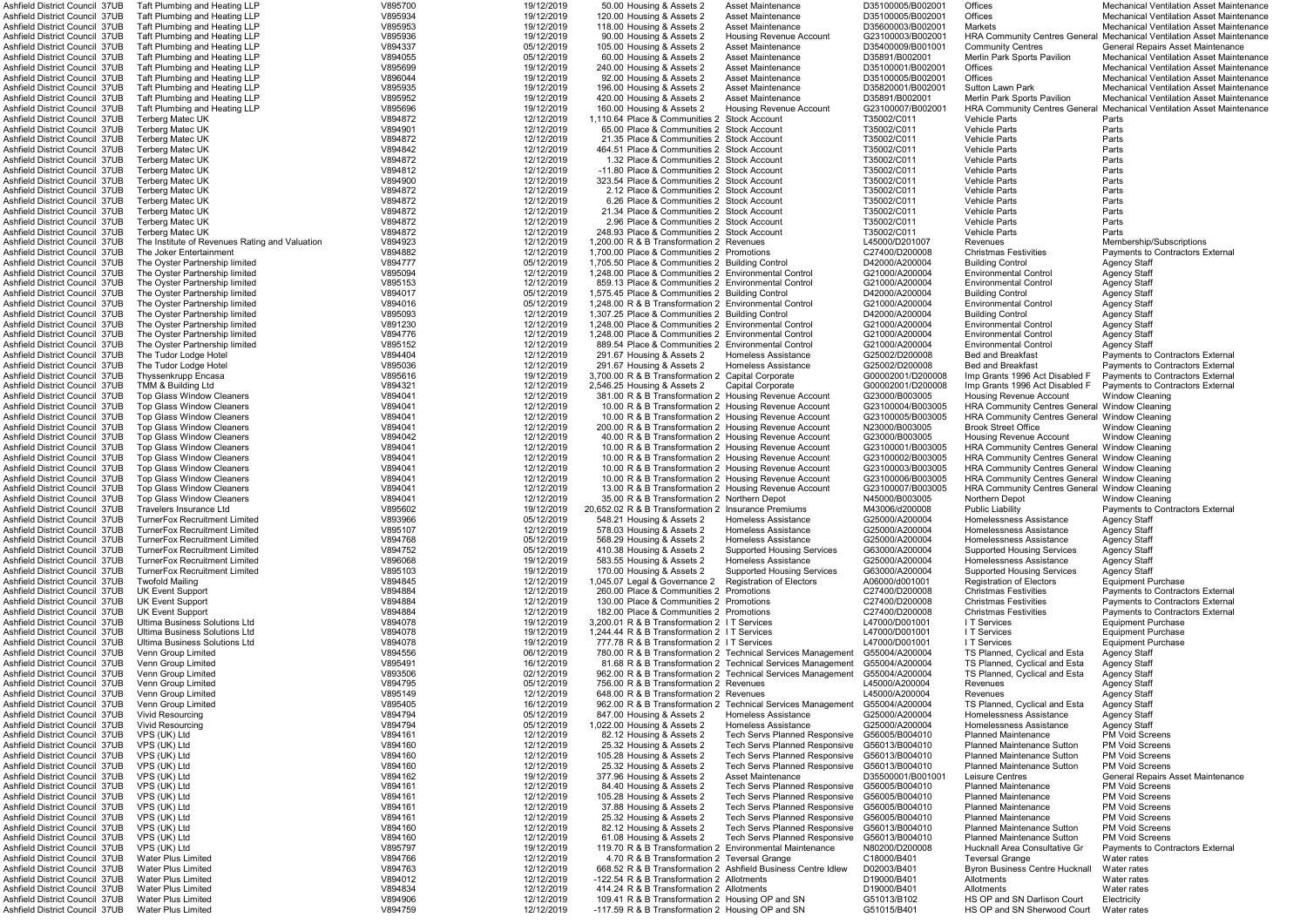| Ashfield District Council  37UB                                  | Water Plus Limited                                     | V894762            | 12/12/2019               | 42.89 R & B Transformation 2 Housing OP and SN                                                                     |                                                                           | G51021/B401                | HS OP and SN Brand Court                                             | Water rates                |
|------------------------------------------------------------------|--------------------------------------------------------|--------------------|--------------------------|--------------------------------------------------------------------------------------------------------------------|---------------------------------------------------------------------------|----------------------------|----------------------------------------------------------------------|----------------------------|
| Ashfield District Council 37UB                                   | Water Plus Limited                                     | V893400            | 12/12/2019               |                                                                                                                    | 137.95 R & B Transformation 2 Cemeteries & Burial Grounds Gr              | N17000/B401                | Cemeteries and Burial Grounds                                        | Water rates                |
| Ashfield District Council 37UB                                   | <b>Water Plus Limited</b>                              | V895186            | 19/12/2019               | -62.26 R & B Transformation 2 Community Centres                                                                    |                                                                           | C25020/B401                | <b>Watnall Road Community Centre</b>                                 | Water rates                |
| Ashfield District Council 37UB                                   | <b>Water Plus Limited</b>                              | V895215            | 19/12/2019               | 105.65 R & B Transformation 2 Community Centres                                                                    |                                                                           | C25020/B401                | <b>Watnall Road Community Centre</b>                                 | Water rates                |
| Ashfield District Council 37UB                                   | <b>Water Plus Limited</b>                              | V895215            | 19/12/2019               | 6.21 R & B Transformation 2 Industrial Estates                                                                     |                                                                           | D01550/B401                | Kirkby Lodge Incubation Unit                                         | Water rates                |
| Ashfield District Council 37UB                                   | Water Plus Limited                                     | V895215            | 19/12/2019               |                                                                                                                    | 178.79 R & B Transformation 2 Ashfield Business Centre Idlew              | D02002/B401                | <b>Ashfield Business Units</b>                                       | Water rates                |
| Ashfield District Council 37UB                                   | <b>Water Plus Limited</b>                              | V895215            | 19/12/2019               |                                                                                                                    | 6.88 R & B Transformation 2 Ashfield Business Centre Idlew                | D02004/B401                | Ada Lovelace Building                                                | Water rates                |
|                                                                  |                                                        |                    |                          |                                                                                                                    |                                                                           |                            |                                                                      |                            |
| Ashfield District Council 37UB                                   | <b>Water Plus Limited</b>                              | V895171            | 19/12/2019               | -64.38 R & B Transformation 2 Property                                                                             |                                                                           | D07000/B401                | Property                                                             | Water rates                |
| Ashfield District Council  37UB                                  | Water Plus Limited                                     | V895215            | 19/12/2019               | 13.14 R & B Transformation 2 Markets                                                                               |                                                                           | D16100/B401                | <b>Hucknall Market</b>                                               | Water rates                |
| Ashfield District Council 37UB                                   | Water Plus Limited                                     | V895215            | 19/12/2019               | 56.82 R & B Transformation 2 Markets                                                                               |                                                                           | D16200/B401                | <b>Suton Market</b>                                                  | Water rates                |
| Ashfield District Council 37UB                                   | <b>Water Plus Limited</b>                              | V895215            | 19/12/2019               | 251.46 R & B Transformation 2 Markets                                                                              |                                                                           | D16204/B401                | <b>Sutton Market Hall</b>                                            | Water rates                |
| Ashfield District Council 37UB                                   | <b>Water Plus Limited</b>                              | V895215            | 19/12/2019               | 51.32 R & B Transformation 2 Markets                                                                               |                                                                           | D16300/B401                | <b>Kirkby Market</b>                                                 | Water rates                |
| Ashfield District Council 37UB                                   | <b>Water Plus Limited</b>                              | V895177            | 19/12/2019               | -146.58 R & B Transformation 2 Allotments                                                                          |                                                                           | D19000/B401                | Allotments                                                           | Water rates                |
|                                                                  |                                                        |                    |                          |                                                                                                                    |                                                                           |                            |                                                                      |                            |
| Ashfield District Council 37UB                                   | Water Plus Limited                                     | V895215            | 19/12/2019               | 22.79 R & B Transformation 2 Allotments                                                                            |                                                                           | D19000/B401                | Allotments                                                           | Water rates                |
| Ashfield District Council 37UB                                   | <b>Water Plus Limited</b>                              | V895215            | 19/12/2019               | 463.33 R & B Transformation 2 Allotments                                                                           |                                                                           | D19000/B401                | Allotments                                                           | Water rates                |
| Ashfield District Council 37UB                                   | <b>Water Plus Limited</b>                              | V895215            | 19/12/2019               | 4.70 R & B Transformation 2 Allotments                                                                             |                                                                           | D19000/B401                | Allotments                                                           | Water rates                |
| Ashfield District Council  37UB                                  | <b>Water Plus Limited</b>                              | V895215            | 19/12/2019               | 245.90 R & B Transformation 2 Allotments                                                                           |                                                                           | D19000/B401                | Allotments                                                           | Water rates                |
| Ashfield District Council 37UB                                   | Water Plus Limited                                     | V895215            | 19/12/2019               | 22.48 R & B Transformation 2 Housing Revenue Account                                                               |                                                                           | G23100001/B401             | <b>HRA Community Centres General Water rates</b>                     |                            |
| Ashfield District Council 37UB                                   | <b>Water Plus Limited</b>                              | V895215            | 19/12/2019               | 73.25 R & B Transformation 2 Housing Revenue Account                                                               |                                                                           | G23100002/B401             | <b>HRA Community Centres General Water rates</b>                     |                            |
|                                                                  |                                                        |                    |                          |                                                                                                                    |                                                                           | G23100003/B401             |                                                                      |                            |
| Ashfield District Council 37UB                                   | <b>Water Plus Limited</b>                              | V895185            | 19/12/2019               | -26.66 R & B Transformation 2 Housing Revenue Account                                                              |                                                                           |                            | <b>HRA Community Centres General Water rates</b>                     |                            |
| Ashfield District Council 37UB                                   | <b>Water Plus Limited</b>                              | V895215            | 19/12/2019               | 34.05 R & B Transformation 2 Housing Revenue Account                                                               |                                                                           | G23100004/B401             | <b>HRA Community Centres General Water rates</b>                     |                            |
| Ashfield District Council 37UB                                   | <b>Water Plus Limited</b>                              | V895175            | 19/12/2019               | -38.36 R & B Transformation 2 Housing Revenue Account                                                              |                                                                           | G23100006/B401             | HRA Community Centres General Water rates                            |                            |
| Ashfield District Council 37UB                                   | Water Plus Limited                                     | V895184            | 19/12/2019               | -39.12 R & B Transformation 2 Housing Revenue Account                                                              |                                                                           | G23100006/B401             | HRA Community Centres General Water rates                            |                            |
| Ashfield District Council 37UB                                   | <b>Water Plus Limited</b>                              | V895215            | 19/12/2019               | 49.94 R & B Transformation 2 Car Parks                                                                             |                                                                           | N10000/B401                | Car Parks                                                            | Water rates                |
| Ashfield District Council  37UB                                  | Water Plus Limited                                     | V895215            | 19/12/2019               | 97.67 R & B Transformation 2 Car Parks                                                                             |                                                                           | N10000/B401                | Car Parks                                                            | Water rates                |
| Ashfield District Council 37UB                                   | <b>Water Plus Limited</b>                              | V895174            | 19/12/2019               | -61.76 R & B Transformation 2 Outdoor Recreation Cafes                                                             |                                                                           | N15000/B401                | <b>Outdoor Recreation Cafes</b>                                      | Water rates                |
|                                                                  |                                                        |                    |                          |                                                                                                                    |                                                                           |                            |                                                                      |                            |
| Ashfield District Council 37UB                                   | <b>Water Plus Limited</b>                              | V895215            | 19/12/2019               | 13.14 R & B Transformation 2 Outdoor Recreation Cafes                                                              |                                                                           | N15000/B401                | <b>Outdoor Recreation Cafes</b>                                      | Water rates                |
| Ashfield District Council 37UB                                   | <b>Water Plus Limited</b>                              | V895215            | 19/12/2019               | 51.31 R & B Transformation 2 Outdoor Recreation Cafes                                                              |                                                                           | N15000/B401                | <b>Outdoor Recreation Cafes</b>                                      | Water rates                |
| Ashfield District Council 37UB                                   | <b>Water Plus Limited</b>                              | V895215            | 19/12/2019               | 62.33 R & B Transformation 2 Outdoor Recreation Cafes                                                              |                                                                           | N15000/B401                | <b>Outdoor Recreation Cafes</b>                                      | Water rates                |
| Ashfield District Council 37UB                                   | Water Plus Limited                                     | V895215            | 19/12/2019               | 118.73 R & B Transformation 2 Outdoor Recreation Cafes                                                             |                                                                           | N15000/B401                | <b>Outdoor Recreation Cafes</b>                                      | Water rates                |
| Ashfield District Council 37UB                                   | <b>Water Plus Limited</b>                              | V895215            | 19/12/2019               | 111.69 R & B Transformation 2 Outdoor Recreation Cafes                                                             |                                                                           | N15000/B401                | <b>Outdoor Recreation Cafes</b>                                      | Water rates                |
| Ashfield District Council  37UB                                  | Water Plus Limited                                     | V895215            | 19/12/2019               | 122.43 R & B Transformation 2 Outdoor Recreation Cafes                                                             |                                                                           | N15000/B401                | <b>Outdoor Recreation Cafes</b>                                      | Water rates                |
| Ashfield District Council 37UB                                   | <b>Water Plus Limited</b>                              | V895215            | 19/12/2019               | 10.73 R & B Transformation 2 Outdoor Recreation Cafes                                                              |                                                                           | N15500/B401                | Selston Golf and Cafe                                                | Water rates                |
|                                                                  |                                                        |                    |                          |                                                                                                                    |                                                                           |                            |                                                                      |                            |
| Ashfield District Council  37UB                                  | Water Plus Limited                                     | V895168            | 19/12/2019               |                                                                                                                    | -57.69 R & B Transformation 2 Cemeteries & Burial Grounds Gr              | N17000/B401                | Cemeteries and Burial Grounds                                        | Water rates                |
| Ashfield District Council  37UB                                  | Water Plus Limited                                     | V895169            | 19/12/2019               |                                                                                                                    | -287.65 R & B Transformation 2 Cemeteries & Burial Grounds Gr             | N17000/B401                | Cemeteries and Burial Grounds                                        | Water rates                |
| Ashfield District Council 37UB                                   | <b>Water Plus Limited</b>                              | V895173            | 19/12/2019               |                                                                                                                    | -56.24 R & B Transformation 2 Cemeteries & Burial Grounds Gr              | N17000/B401                | <b>Cemeteries and Burial Grounds</b>                                 | Water rates                |
| Ashfield District Council 37UB                                   | <b>Water Plus Limited</b>                              | V895182            | 19/12/2019               |                                                                                                                    | -28.44 R & B Transformation 2 Cemeteries & Burial Grounds Gr              | N17000/B401                | <b>Cemeteries and Burial Grounds</b>                                 | Water rates                |
| Ashfield District Council 37UB                                   | <b>Water Plus Limited</b>                              | V895188            | 19/12/2019               |                                                                                                                    | -29.27 R & B Transformation 2 Cemeteries & Burial Grounds Gr  N17000/B401 |                            | <b>Cemeteries and Burial Grounds</b>                                 | Water rates                |
| Ashfield District Council  37UB                                  | Water Plus Limited                                     | V895597            | 19/12/2019               |                                                                                                                    | -56.24 R & B Transformation 2 Cemeteries & Burial Grounds Gr  N17000/B401 |                            | <b>Cemeteries and Burial Grounds</b>                                 | Water rates                |
| Ashfield District Council 37UB                                   | <b>Water Plus Limited</b>                              | V895215            | 19/12/2019               |                                                                                                                    | 213.34 R & B Transformation 2 Cemeteries & Burial Grounds Gr N17000/B401  |                            | <b>Cemeteries and Burial Grounds</b>                                 | Water rates                |
| Ashfield District Council 37UB                                   | <b>Water Plus Limited</b>                              | V895215            | 19/12/2019               |                                                                                                                    | 42.41 R & B Transformation 2 Cemeteries & Burial Grounds Gr  N17000/B401  |                            | <b>Cemeteries and Burial Grounds</b>                                 |                            |
|                                                                  |                                                        |                    |                          |                                                                                                                    |                                                                           |                            |                                                                      | Water rates                |
| Ashfield District Council 37UB                                   | Water Plus Limited                                     | V895215            | 19/12/2019               |                                                                                                                    | 313.22 R & B Transformation 2 Cemeteries & Burial Grounds Gr              | N17000/B401                | <b>Cemeteries and Burial Grounds</b>                                 | Water rates                |
| Ashfield District Council 37UB                                   | Water Plus Limited                                     | V895172            | 19/12/2019               |                                                                                                                    | -74.65 R & B Transformation 2 Watnall Road Offices Hucknall               | N21000/B401                | Watnall Rd Offices Hucknall                                          | Water rates                |
| Ashfield District Council 37UB                                   | <b>Water Plus Limited</b>                              | V895180            | 19/12/2019               |                                                                                                                    | -296.12 R & B Transformation 2 Watnall Road Offices Hucknall              | N21000/B401                | Watnall Rd Offices Hucknall                                          | Water rates                |
| Ashfield District Council 37UB                                   | <b>Water Plus Limited</b>                              | V895215            | 19/12/2019               |                                                                                                                    | 47.92 R & B Transformation 2 Watnall Road Offices Hucknall                | N21000/B401                | Watnall Rd Offices Hucknall                                          | Water rates                |
| Ashfield District Council 37UB                                   | Water Plus Limited                                     | V895215            | 19/12/2019               |                                                                                                                    | 175.39 R & B Transformation 2 Watnall Road Offices Hucknall               | N21000/B401                | Watnall Rd Offices Hucknall                                          | Water rates                |
| Ashfield District Council 37UB                                   | <b>Water Plus Limited</b>                              | V895887            | 19/12/2019               | 501.77 R & B Transformation 2 Housing Revenue Account                                                              |                                                                           | N23000/B401                | <b>Brook Street Office</b>                                           | Water rates                |
| Ashfield District Council 37UB                                   | Water Plus Limited                                     | V894748            | 12/12/2019               | 4.87 R & B Transformation 2 Teversal Grange                                                                        |                                                                           | C18000/B401                | <b>Teversal Grange</b>                                               |                            |
|                                                                  |                                                        |                    |                          |                                                                                                                    |                                                                           |                            |                                                                      | Water rates                |
| Ashfield District Council 37UB                                   | Water Plus Limited                                     | V894010            | 12/12/2019               | 121.04 R & B Transformation 2 Allotments                                                                           |                                                                           | D19000/B401                | Allotments                                                           | Water rates                |
| Ashfield District Council 37UB                                   | Water Plus Limited                                     | V894011            | 12/12/2019               | -144.17 R & B Transformation 2 Allotments                                                                          |                                                                           | D19000/B401                | Allotments                                                           | Water rates                |
| Ashfield District Council 37UB                                   | Water Plus Limited                                     | V894760            | 12/12/2019               | 36.58 R & B Transformation 2 Housing OP and SN                                                                     |                                                                           | G51015/B401                | HS OP and SN Sherwood Court                                          | Water rates                |
| Ashfield District Council 37UB                                   | <b>Water Plus Limited</b>                              | V894761            | 12/12/2019               | 135.51 R & B Transformation 2 Housing OP and SN                                                                    |                                                                           | G51022/B401                | HS OP and SN Summerhill                                              | Water rates                |
| Ashfield District Council 37UB                                   | <b>Water Plus Limited</b>                              | V894924            | 12/12/2019               | 457.13 R & B Transformation 2 Environmental Maintenance                                                            |                                                                           | N80000/B401                | <b>Environmental Maintenance</b>                                     | Water rates                |
| Ashfield District Council 37UB                                   | <b>Water Plus Limited</b>                              | V895178            | 19/12/2019               | -489.83 R & B Transformation 2 Community Centres                                                                   |                                                                           | C25020/B401                | <b>Watnall Road Community Centre</b>                                 | Water rates                |
| Ashfield District Council 37UB                                   | <b>Water Plus Limited</b>                              | V895179            | 19/12/2019               | -67.22 R & B Transformation 2 Community Centres                                                                    |                                                                           | C25020/B401                | <b>Watnall Road Community Centre</b>                                 | Water rates                |
|                                                                  |                                                        |                    |                          |                                                                                                                    |                                                                           |                            |                                                                      |                            |
| Ashfield District Council 37UB                                   | <b>Water Plus Limited</b>                              | V895215            | 19/12/2019               | 43.59 R & B Transformation 2 Community Centres                                                                     |                                                                           | C25022/B401                | <b>Healdswood Community Centre</b>                                   | Water rates                |
| Ashfield District Council 37UB                                   | <b>Water Plus Limited</b>                              | V895215            | 19/12/2019               | 9.22 R & B Transformation 2 Community Centres                                                                      |                                                                           | C25027/B401                | Manor Room Teversal                                                  | Water rates                |
| Ashfield District Council 37UB                                   | <b>Water Plus Limited</b>                              | V895215            | 19/12/2019               | 25.75 R & B Transformation 2 Industrial Estates                                                                    |                                                                           | D01201/B401                | Maun Valley Ind ustrial Ph 1                                         | Water rates                |
| Ashfield District Council 37UB                                   | Water Plus Limited                                     | V895215            | 19/12/2019               |                                                                                                                    | 357.59 R & B Transformation 2 Ashfield Business Centre Idlew              | D02001/B401                | <b>Ashfield Business Centre</b>                                      | Water rates                |
| Ashfield District Council 37UB                                   | <b>Water Plus Limited</b>                              | V895215            | 19/12/2019               | 120.19 R & B Transformation 2 Property                                                                             |                                                                           | D07000/B401                | Property                                                             | Water rates                |
| Ashfield District Council 37UB                                   | <b>Water Plus Limited</b>                              | V895189            | 19/12/2019               | -12.77 R & B Transformation 2 Markets                                                                              |                                                                           | D16300/B401                | <b>Kirkby Market</b>                                                 | Water rates                |
| Ashfield District Council 37UB                                   |                                                        |                    |                          | 45.40 R & B Transformation 2 Allotments                                                                            |                                                                           | D19000/B401                |                                                                      |                            |
|                                                                  | <b>Water Plus Limited</b><br><b>Water Plus Limited</b> | V895215            | 19/12/2019               |                                                                                                                    |                                                                           |                            | Allotments                                                           | Water rates<br>Water rates |
| Ashfield District Council 37UB                                   |                                                        |                    |                          |                                                                                                                    |                                                                           |                            |                                                                      |                            |
|                                                                  |                                                        | V895215            | 19/12/2019               | 68.01 R & B Transformation 2 Allotments                                                                            |                                                                           | D19000/B401                | Allotments                                                           |                            |
| Ashfield District Council 37UB                                   | <b>Water Plus Limited</b>                              | V895176            | 19/12/2019               | -32.93 R & B Transformation 2 Housing Revenue Account                                                              |                                                                           | G23100002/B401             | <b>HRA Community Centres General Water rates</b>                     |                            |
| Ashfield District Council 37UB                                   | Water Plus Limited                                     | V895187            | 19/12/2019               | -36.12 R & B Transformation 2 Housing Revenue Account                                                              |                                                                           | G23100002/B401             | <b>HRA Community Centres General Water rates</b>                     |                            |
| Ashfield District Council 37UB                                   | <b>Water Plus Limited</b>                              | V895215            | 19/12/2019               | 63.32 R & B Transformation 2 Housing Revenue Account                                                               |                                                                           | G23100003/B401             | <b>HRA Community Centres General Water rates</b>                     |                            |
| Ashfield District Council 37UB                                   | Water Plus Limited                                     |                    | 19/12/2019               | 241.99 R & B Transformation 2 Housing Revenue Account                                                              |                                                                           | G23100005/B401             | <b>HRA Community Centres General Water rates</b>                     |                            |
|                                                                  |                                                        | V895215            |                          |                                                                                                                    |                                                                           |                            |                                                                      |                            |
| Ashfield District Council 37UB                                   | Water Plus Limited                                     | V895215            | 19/12/2019               | 84.49 R & B Transformation 2 Housing Revenue Account                                                               |                                                                           | G23100006/B401             | <b>HRA Community Centres General Water rates</b>                     |                            |
| Ashfield District Council 37UB                                   | <b>Water Plus Limited</b>                              | V895215            | 19/12/2019               | 53.84 R & B Transformation 2 Housing Revenue Account                                                               |                                                                           | G23100007/B401             | HRA Community Centres General Water rates                            |                            |
| Ashfield District Council 37UB                                   | <b>Water Plus Limited</b>                              | V895215            | 19/12/2019               | 97.67 R & B Transformation 2 Car Parks                                                                             |                                                                           | N10000/B401                | Car Parks                                                            | Water rates                |
| Ashfield District Council 37UB                                   | <b>Water Plus Limited</b>                              | V895215            | 19/12/2019               | 97.67 R & B Transformation 2 Car Parks                                                                             |                                                                           | N10000/B401                | Car Parks                                                            | Water rates                |
| Ashfield District Council 37UB                                   | <b>Water Plus Limited</b>                              | V895215            | 19/12/2019               | 322.31 R & B Transformation 2 Car Parks                                                                            |                                                                           | N10000/B401                | Car Parks                                                            | Water rates                |
| Ashfield District Council 37UB                                   | <b>Water Plus Limited</b>                              | V895215            | 19/12/2019               | 36.29 R & B Transformation 2 Car Parks                                                                             |                                                                           | N10000/B401                | Car Parks                                                            | Water rates                |
| Ashfield District Council 37UB                                   | <b>Water Plus Limited</b>                              | V895170            | 19/12/2019               | -62.00 R & B Transformation 2 Outdoor Recreation Cafes                                                             |                                                                           | N15000/B401                | <b>Outdoor Recreation Cafes</b>                                      | Water rates                |
| Ashfield District Council 37UB                                   | Water Plus Limited                                     | V895598            | 19/12/2019               | -62.00 R & B Transformation 2 Outdoor Recreation Cafes                                                             |                                                                           |                            | <b>Outdoor Recreation Cafes</b>                                      | Water rates                |
|                                                                  |                                                        |                    |                          |                                                                                                                    |                                                                           | N15000/B401                |                                                                      |                            |
| Ashfield District Council 37UB                                   | Water Plus Limited                                     | V895600            | 19/12/2019               | -62.00 R & B Transformation 2 Outdoor Recreation Cafes                                                             |                                                                           | N15000/B401                | <b>Outdoor Recreation Cafes</b>                                      | Water rates                |
| Ashfield District Council 37UB                                   | <b>Water Plus Limited</b>                              | V895215            | 19/12/2019               | 10.07 R & B Transformation 2 Outdoor Recreation Cafes                                                              |                                                                           | N15000/B401                | <b>Outdoor Recreation Cafes</b>                                      | Water rates                |
| Ashfield District Council 37UB                                   | <b>Water Plus Limited</b>                              | V895215            | 19/12/2019               | 4.70 R & B Transformation 2 Outdoor Recreation Cafes                                                               |                                                                           | N15000/B401                | <b>Outdoor Recreation Cafes</b>                                      | Water rates                |
| Ashfield District Council 37UB                                   | <b>Water Plus Limited</b>                              | V895215            | 19/12/2019               | 110.70 R & B Transformation 2 Outdoor Recreation Cafes                                                             |                                                                           | N15000/B401                | <b>Outdoor Recreation Cafes</b>                                      | Water rates                |
| Ashfield District Council 37UB                                   | <b>Water Plus Limited</b>                              | V895215            | 19/12/2019               | 43.47 R & B Transformation 2 Outdoor Recreation Cafes                                                              |                                                                           | N15000/B401                | <b>Outdoor Recreation Cafes</b>                                      | Water rates                |
| Ashfield District Council 37UB                                   | <b>Water Plus Limited</b>                              | V895215            | 19/12/2019               | 6.88 R & B Transformation 2 Outdoor Recreation Cafes                                                               |                                                                           | N15000/B401                | <b>Outdoor Recreation Cafes</b>                                      | Water rates                |
| Ashfield District Council 37UB                                   | <b>Water Plus Limited</b>                              | V895601            | 19/12/2019               |                                                                                                                    | -57.69 R & B Transformation 2 Cemeteries & Burial Grounds Gr              | N17000/B401                | Cemeteries and Burial Grounds                                        | Water rates                |
| Ashfield District Council 37UB                                   | Water Plus Limited                                     |                    |                          |                                                                                                                    |                                                                           | N17000/B401                | Cemeteries and Burial Grounds                                        | Water rates                |
|                                                                  |                                                        | V895215            | 19/12/2019               |                                                                                                                    | 7.72 R & B Transformation 2 Cemeteries & Burial Grounds Gr                |                            |                                                                      |                            |
| Ashfield District Council 37UB                                   | Water Plus Limited                                     | V895215            | 19/12/2019               |                                                                                                                    | 35.62 R & B Transformation 2 Cemeteries & Burial Grounds Gr               | N17000/B401                | Cemeteries and Burial Grounds                                        | Water rates                |
| Ashfield District Council 37UB                                   | <b>Water Plus Limited</b>                              | V895215            | 19/12/2019               | 1,623.29 R & B Transformation 2 Centralised Offices Kirkby                                                         |                                                                           | N20000/B401                | Centralised Offices Kirkby                                           | Water rates                |
| Ashfield District Council 37UB                                   | <b>Water Plus Limited</b>                              | V895181            | 19/12/2019               | -596.27 R & B Transformation 2 Northern Depot                                                                      |                                                                           | N45000/B401                | Northern Depot                                                       | Water rates                |
| Ashfield District Council 37UB                                   | <b>Water Plus Limited</b>                              | V895215            | 19/12/2019               | 1,612.72 R & B Transformation 2 Northern Depot                                                                     |                                                                           | N45000/B401                | Northern Depot                                                       | Water rates                |
| Ashfield District Council 37UB<br>Ashfield District Council 37UB | <b>Water Plus Limited</b><br><b>Water Plus Limited</b> | V895095<br>V895183 | 19/12/2019<br>19/12/2019 | -40.00 R & B Transformation 2 Environmental Maintenance<br>-12.35 R & B Transformation 2 Environmental Maintenance |                                                                           | N80000/B401<br>N80000/B401 | <b>Environmental Maintenance</b><br><b>Environmental Maintenance</b> | Water rates<br>Water rates |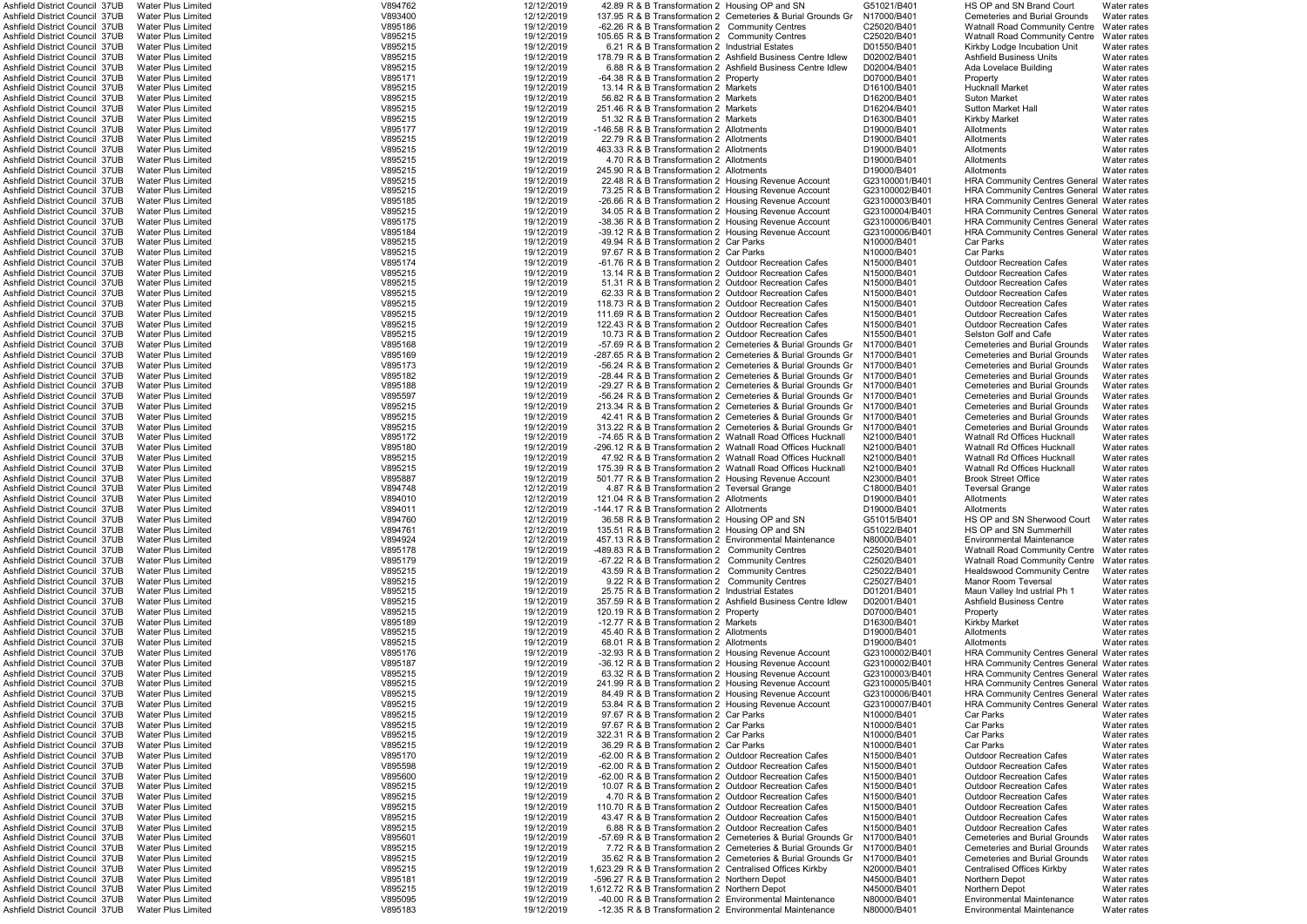|                                                                  | <b>Water Plus Limited</b>                           | V895617            | 19/12/2019               | 326.46 R & B Transformation 2 Environmental Maintenance     |                                                                  | N80000/B401                            | Environmental Maintenance                                                                                | Water rates                  |
|------------------------------------------------------------------|-----------------------------------------------------|--------------------|--------------------------|-------------------------------------------------------------|------------------------------------------------------------------|----------------------------------------|----------------------------------------------------------------------------------------------------------|------------------------------|
| Ashfield District Council 37UB<br>Ashfield District Council 37UB | <b>Water Plus Limited</b>                           | V895215            | 19/12/2019               | 25.74 R & B Transformation 2 Environmental Maintenance      |                                                                  | N80000/B401                            | Environmental Maintenance                                                                                | Water rates                  |
|                                                                  |                                                     |                    |                          |                                                             |                                                                  |                                        |                                                                                                          |                              |
| Ashfield District Council 37UB                                   | <b>Water Plus Limited</b>                           | V895215            | 19/12/2019               | 68.54 R & B Transformation 2 Environmental Maintenance      |                                                                  | N80000/B401                            | <b>Environmental Maintenance</b>                                                                         | Water rates                  |
| Ashfield District Council 37UB                                   | <b>Water Plus Limited</b>                           | V895215            | 19/12/2019               | 4.70 R & B Transformation 2 Environmental Maintenance       |                                                                  | N80000/B401                            | Environmental Maintenance                                                                                | Water rates                  |
| Ashfield District Council 37UB                                   | <b>Waterstons Ltd</b>                               | V894312            | 12/12/2019               | 8,055.00 R & B Transformation 2 I T Services                |                                                                  | L47000/D001001                         | I T Services                                                                                             | <b>Equipment Purchase</b>    |
| Ashfield District Council 37UB                                   | <b>WCS Group Ltd</b>                                | V895692            | 19/12/2019               | 43.67 Housing & Assets 2                                    | <b>Teversal Grange</b>                                           | C18000/B002008                         | <b>Teversal Grange</b>                                                                                   | Legionella Monitoring        |
| Ashfield District Council 37UB                                   | <b>WCS Group Ltd</b>                                | V895651            | 19/12/2019               | 50.33 Housing & Assets 2                                    | <b>Teversal Grange</b>                                           | C18000/B002008                         | <b>Teversal Grange</b>                                                                                   | Legionella Monitoring        |
| Ashfield District Council 37UB                                   | <b>WCS Group Ltd</b>                                | V895132            | 19/12/2019               | 43.67 Housing & Assets 2                                    | <b>Industrial Estates</b>                                        | D01550/B002008                         | Kirkby Lodge Incubation Unit                                                                             | Legionella Monitorino        |
|                                                                  |                                                     |                    |                          |                                                             |                                                                  |                                        |                                                                                                          |                              |
| Ashfield District Council 37UB                                   | <b>WCS Group Ltd</b>                                | V895648            | 19/12/2019               | 141.67 Housing & Assets 2                                   | <b>Asset Maintenance</b>                                         | D35100001/B002008                      | Offices                                                                                                  | Legionella Monitorino        |
| Ashfield District Council 37UB                                   | <b>WCS Group Ltd</b>                                | V895135            | 19/12/2019               | 43.67 Housing & Assets 2                                    | Asset Maintenance                                                | D35100003/B002008                      | Offices                                                                                                  | Legionella Monitoring        |
| Ashfield District Council 37UB                                   | <b>WCS Group Ltd</b>                                | V895649            | 19/12/2019               | 141.67 Housing & Assets 2                                   | Asset Maintenance                                                | D35100005/B002008                      | Offices                                                                                                  | Legionella Monitoring        |
| Ashfield District Council 37UB                                   | <b>WCS Group Ltd</b>                                | V895939            | 19/12/2019               | 43.67 Housing & Assets 2                                    | Asset Maintenance                                                | D35300002/B002008                      | Cemeteries                                                                                               | Legionella Monitoring        |
|                                                                  |                                                     |                    |                          |                                                             |                                                                  |                                        |                                                                                                          |                              |
| Ashfield District Council 37UB                                   | <b>WCS Group Ltd</b>                                | V895655            | 19/12/2019               | 43.67 Housing & Assets 2                                    | Asset Maintenance                                                | D35400009/B002008                      | <b>Community Centres</b>                                                                                 | Legionella Monitoring        |
| Ashfield District Council 37UB                                   | <b>WCS Group Ltd</b>                                | V895941            | 19/12/2019               | 43.67 Housing & Assets 2                                    | <b>Asset Maintenance</b>                                         | D35805/B002008                         | <b>Portland Park</b>                                                                                     | Legionella Monitoring        |
| Ashfield District Council 37UB                                   | <b>WCS Group Ltd</b>                                | V895658            | 19/12/2019               | 50.33 Housing & Assets 2                                    | Asset Maintenance                                                | D35815001/B002008                      | <b>Titchfield Park Hucknall</b>                                                                          | Legionella Monitoring        |
| Ashfield District Council 37UB                                   | <b>WCS Group Ltd</b>                                | V894781            | 19/12/2019               | 43.66 Housing & Assets 2                                    | <b>Asset Maintenance</b>                                         | D35830002/B002008                      | <b>Brierley Forest Park</b>                                                                              | Legionella Monitorino        |
| Ashfield District Council 37UB                                   | <b>WCS Group Ltd</b>                                | V895652            | 19/12/2019               | 43.67 Housing & Assets 2                                    | Asset Maintenance                                                | D35835/B002008                         | Huthwaite Welfare Park                                                                                   | Legionella Monitorino        |
|                                                                  |                                                     |                    |                          |                                                             |                                                                  |                                        |                                                                                                          |                              |
| Ashfield District Council 37UB                                   | <b>WCS Group Ltd</b>                                | V895940            | 19/12/2019               | 50.33 Housing & Assets 2                                    | Asset Maintenance                                                | D35840/B002008                         | <b>Titchfield Park Kirkby</b>                                                                            | Legionella Monitorino        |
| Ashfield District Council 37UB                                   | <b>WCS Group Ltd</b>                                | V895653            | 19/12/2019               | 45.33 Housing & Assets 2                                    | Asset Maintenance                                                | D35885/B002008                         | Mayfield Street Changing Rooms Legionella Monitoring                                                     |                              |
| Ashfield District Council 37UB                                   | <b>WCS Group Ltd</b>                                | V896055            | 19/12/2019               | 45.33 Housing & Assets 2                                    | Asset Maintenance                                                | D35885/B002008                         | Mayfield Street Changing Rooms                                                                           | Legionella Monitoring        |
| Ashfield District Council 37UB                                   | <b>WCS Group Ltd</b>                                | V895134            | 19/12/2019               | 45.33 Housing & Assets 2                                    | Asset Maintenance                                                | D35895/B002008                         | <b>Bluebell Wood Changing Rooms</b>                                                                      | Legionella Monitoring        |
| Ashfield District Council 37UB                                   | <b>WCS Group Ltd</b>                                |                    | 19/12/2019               | 43.67 Housing & Assets 2                                    |                                                                  | G23100001/B002008                      | HRA Community Centres General Legionella Monitoring                                                      |                              |
|                                                                  |                                                     | V895646            |                          |                                                             | Housing Revenue Account                                          |                                        |                                                                                                          |                              |
| Ashfield District Council 37UB                                   | <b>WCS Group Ltd</b>                                | V895647            | 19/12/2019               | 43.67 Housing & Assets 2                                    | Housing Revenue Account                                          | G23100002/B002008                      | HRA Community Centres General Legionella Monitoring                                                      |                              |
| Ashfield District Council 37UB                                   | <b>WCS Group Ltd</b>                                | V895645            | 19/12/2019               | 45.33 Housing & Assets 2                                    | Housing Revenue Account                                          | G23100003/B002008                      | HRA Community Centres General Legionella Monitorino                                                      |                              |
| Ashfield District Council 37UB                                   | <b>WCS Group Ltd</b>                                | V895644            | 19/12/2019               | 43.67 Housing & Assets 2                                    | Housing Revenue Account                                          | G23100004/B002008                      | HRA Community Centres General Legionella Monitoring                                                      |                              |
| Ashfield District Council 37UB                                   | <b>WCS Group Ltd</b>                                | V895127            | 19/12/2019               | 43.67 Housing & Assets 2                                    | Housing Revenue Account                                          | G23100005/B002008                      | <b>HRA Community Centres General Legionella Monitoring</b>                                               |                              |
| Ashfield District Council 37UB                                   |                                                     |                    |                          |                                                             | Ashfield Business Centre Idlew                                   |                                        |                                                                                                          |                              |
|                                                                  | <b>WCS Group Ltd</b>                                | V895654            | 19/12/2019               | 43.67 Housing & Assets 2                                    |                                                                  | D02004/B002008                         | Ada Lovelace Building                                                                                    | Legionella Monitoring        |
| Ashfield District Council 37UB                                   | <b>WCS Group Ltd</b>                                | V895125            | 19/12/2019               | 43.67 Housing & Assets 2                                    | Property                                                         | D07001/B002008                         | Property General - Coxmoor Com Legionella Monitoring                                                     |                              |
| Ashfield District Council 37UB                                   | <b>WCS Group Ltd</b>                                | V895122            | 19/12/2019               | 43.67 Housing & Assets 2                                    | Asset Maintenance                                                | D35300003/B002008                      | Cemeteries                                                                                               | Legionella Monitoring        |
| Ashfield District Council 37UB                                   | <b>WCS Group Ltd</b>                                | V895133            | 19/12/2019               | 43.67 Housing & Assets 2                                    | Asset Maintenance                                                | D35300005/B002008                      | Cemeteries                                                                                               | Legionella Monitoring        |
| Ashfield District Council 37UB                                   | <b>WCS Group Ltd</b>                                | V895659            | 19/12/2019               | 43.67 Housing & Assets 2                                    | Asset Maintenance                                                | D35400001/B002008                      | <b>Community Centres</b>                                                                                 | Legionella Monitoring        |
|                                                                  |                                                     |                    |                          |                                                             |                                                                  |                                        |                                                                                                          |                              |
| Ashfield District Council 37UB                                   | <b>WCS Group Ltd</b>                                | V896057            | 19/12/2019               | 43.67 Housing & Assets 2                                    | <b>Asset Maintenance</b>                                         | D35400009/B002008                      | <b>Community Centres</b>                                                                                 | Legionella Monitoring        |
| Ashfield District Council 37UB                                   | <b>WCS Group Ltd</b>                                | V896036            | 19/12/2019               | 45.33 Housing & Assets 2                                    | Asset Maintenance                                                | D35400010/B002008                      | Community Centres                                                                                        | Legionella Monitoring        |
| Ashfield District Council 37UB                                   | <b>WCS Group Ltd</b>                                | V895650            | 19/12/2019               | 71.67 Housing & Assets 2                                    | <b>Asset Maintenance</b>                                         | D35600003/B002008                      | Markets                                                                                                  | Legionella Monitorino        |
| Ashfield District Council 37UB                                   | <b>WCS Group Ltd</b>                                | V895693            | 19/12/2019               | 45.33 Housing & Assets 2                                    | Asset Maintenance                                                | D35600004/B002008                      | Markets                                                                                                  | Legionella Monitoring        |
| Ashfield District Council 37UB                                   | <b>WCS Group Ltd</b>                                | V896067            | 19/12/2019               | 43.67 Housing & Assets 2                                    | Asset Maintenance                                                | D35810/B002008                         | Selston Par 3 Golf Course                                                                                | Legionella Monitoring        |
|                                                                  |                                                     |                    |                          |                                                             |                                                                  |                                        |                                                                                                          |                              |
| Ashfield District Council 37UB                                   | <b>WCS Group Ltd</b>                                | V895656            | 19/12/2019               | 43.67 Housing & Assets 2                                    | Asset Maintenance                                                | D35810002/B002008                      | Selston Par 3 Golf Course                                                                                | Legionella Monitoring        |
| Ashfield District Council 37UB                                   | <b>WCS Group Ltd</b>                                | V895657            | 19/12/2019               | 43.67 Housing & Assets 2                                    | Asset Maintenance                                                | D35815002/B002008                      | <b>Titchfield Park Hucknall</b>                                                                          | Legionella Monitoring        |
| Ashfield District Council 37UB                                   | <b>WCS Group Ltd</b>                                | V895130            | 19/12/2019               | 43.67 Housing & Assets 2                                    | <b>Asset Maintenance</b>                                         | D35820001/B002008                      | <b>Sutton Lawn Park</b>                                                                                  | Legionella Monitoring        |
| Ashfield District Council 37UB                                   | <b>WCS Group Ltd</b>                                | V895641            | 19/12/2019               | 38.67 Housing & Assets 2                                    | Asset Maintenance                                                | D35855/B002008                         | <b>Healdswood Changing Rooms</b>                                                                         | Legionella Monitoring        |
| Ashfield District Council 37UB                                   | <b>WCS Group Ltd</b>                                | V895642            | 19/12/2019               | 38.67 Housing & Assets 2                                    | <b>Asset Maintenance</b>                                         | D35870/B002008                         | Peartree Lane Changing Rooms                                                                             | Legionella Monitoring        |
|                                                                  |                                                     |                    |                          |                                                             |                                                                  |                                        |                                                                                                          |                              |
| Ashfield District Council 37UB                                   | <b>WCS Group Ltd</b>                                | V895938            | 19/12/2019               | 119.00 Housing & Assets 2                                   | <b>Asset Maintenance</b>                                         | D35891/B002008                         | Merlin Park Sports Pavilion                                                                              | Legionella Monitorino        |
| Ashfield District Council 37UB                                   | <b>WCS Group Ltd</b>                                | V895643            | 19/12/2019               | 43.67 Housing & Assets 2                                    | <b>Housing Revenue Account</b>                                   | G23100006/B002008                      | HRA Community Centres General Legionella Monitoring                                                      |                              |
|                                                                  |                                                     |                    |                          |                                                             |                                                                  |                                        |                                                                                                          |                              |
| Ashfield District Council 37UB                                   |                                                     | V896037            |                          |                                                             | <b>Housing Revenue Account</b>                                   | G23100007/B002008                      |                                                                                                          |                              |
|                                                                  | <b>WCS Group Ltd</b>                                |                    | 19/12/2019               | 43.67 Housing & Assets 2                                    |                                                                  |                                        | HRA Community Centres General Legionella Monitoring                                                      |                              |
| Ashfield District Council 37UB                                   | <b>Well Read</b>                                    | V894769            | 05/12/2019               | 1,290.00 Place & Communities 2 Capital Environment          |                                                                  | C00125001/D200008                      | Kings Mill Reservoir Desilting                                                                           | Payments to Contractors E    |
| Ashfield District Council 37UB                                   | <b>Which? Trusted Traders</b>                       | V894139            | 05/12/2019               | 435.00 Place & Communities 2 Pest Control                   |                                                                  | G30000/D201007                         | Pest Control Service                                                                                     | Membership/Subscriptions     |
| Ashfield District Council 37UB                                   | Whitespace Work Software Ltd                        | V894334            | 05/12/2019               | 600.00 Place & Communities 2 Pest Control                   |                                                                  | G30000/D201007                         | <b>Pest Control Service</b>                                                                              | Membership/Subscriptions     |
| Ashfield District Council 37UB                                   | Whitespace Work Software Ltd                        | V894334            | 05/12/2019               | 3,000.00 Place & Communities 2 Environmental Maintenance    |                                                                  | N80000/D302005                         | <b>Environmental Maintenance</b>                                                                         | <b>Applications Software</b> |
|                                                                  |                                                     |                    |                          |                                                             |                                                                  |                                        |                                                                                                          |                              |
| Ashfield District Council 37UB                                   | <b>Wilko Retail Limited</b>                         | V895192            | 12/12/2019               | 197.33 Housing & Assets 2                                   | Capital Housing Revenue                                          | G00450003/D200033                      | Catch Up and Future Major Work Decoration Vouchers                                                       |                              |
| Ashfield District Council 37UB                                   | Wilko Retail Limited                                | V895193            | 12/12/2019               | 238.92 Housing & Assets 2                                   | <b>Capital Housing Revenue</b>                                   | G00450003/D200033                      | Catch Up and Future Major Work Decoration Vouchers                                                       |                              |
| Ashfield District Council 37UB                                   | <b>Wilko Retail Limited</b>                         | V895195            | 12/12/2019               | 122.29 Housing & Assets 2                                   | Capital Housing Revenue                                          | G00450003/D200033                      | Catch Up and Future Major Work Decoration Vouchers                                                       |                              |
| Ashfield District Council 37UB                                   | <b>Wilko Retail Limited</b>                         | V895198            | 12/12/2019               | 96.67 Housing & Assets 2                                    | <b>Capital Housing Revenue</b>                                   | G00450003/D200033                      | Catch Up and Future Major Work Decoration Vouchers                                                       |                              |
| Ashfield District Council 37UB                                   | Wilko Retail Limited                                | V895200            | 12/12/2019               | 123.33 Housing & Assets 2                                   | <b>Capital Housing Revenue</b>                                   | G00450003/D200033                      | Catch Up and Future Major Work Decoration Vouchers                                                       |                              |
|                                                                  |                                                     |                    |                          |                                                             |                                                                  |                                        |                                                                                                          |                              |
| Ashfield District Council 37UB                                   | <b>Wilko Retail Limited</b>                         | V895202            | 12/12/2019               | 141.67 Housing & Assets 2                                   | <b>Capital Housing Revenue</b>                                   | G00450003/D200033                      | Catch Up and Future Major Work                                                                           | <b>Decoration Vouchers</b>   |
| Ashfield District Council 37UB                                   | <b>Wilko Retail Limited</b>                         | V895204            | 12/12/2019               | 48.33 Housing & Assets 2                                    | <b>Capital Housing Revenue</b>                                   | G00450003/D200033                      | Catch Up and Future Major Work                                                                           | <b>Decoration Vouchers</b>   |
| Ashfield District Council 37UB                                   | <b>Wilko Retail Limited</b>                         | V895205            | 12/12/2019               | 198.33 Housing & Assets 2                                   | <b>Capital Housing Revenue</b>                                   | G00450003/D200033                      | Catch Up and Future Major Work                                                                           | <b>Decoration Vouchers</b>   |
| Ashfield District Council 37UB                                   | <b>Wilko Retail Limited</b>                         | V895207            | 12/12/2019               | 192.50 Housing & Assets 2                                   | <b>Capital Housing Revenue</b>                                   | G00450003/D200033                      | Catch Up and Future Major Work                                                                           | <b>Decoration Vouchers</b>   |
| Ashfield District Council 37UB                                   | <b>Wilko Retail Limited</b>                         | V895208            | 12/12/2019               | 121.67 Housing & Assets 2                                   | <b>Capital Housing Revenue</b>                                   | G00450003/D200033                      | Catch Up and Future Major Work                                                                           | <b>Decoration Vouchers</b>   |
|                                                                  |                                                     |                    |                          |                                                             |                                                                  |                                        |                                                                                                          |                              |
| Ashfield District Council 37UB                                   | <b>Wilko Retail Limited</b>                         | V895214            | 12/12/2019               | 250.83 Housing & Assets 2                                   | <b>Capital Housing Revenue</b>                                   | G00450003/D200033                      | Catch Up and Future Major Work                                                                           | <b>Decoration Vouchers</b>   |
| Ashfield District Council 37UB                                   | Wilko Retail Limited                                | V895575            | 12/12/2019               | 142.50 Housing & Assets 2                                   | <b>Tech Servs Planned Responsive</b>                             | G56004/D200033                         | <b>Void Repairs</b>                                                                                      | <b>Decoration Vouchers</b>   |
| Ashfield District Council 37UB                                   | <b>Wilko Retail Limited</b>                         | V895578            | 12/12/2019               | 118.92 Housing & Assets 2                                   | <b>Tech Servs Planned Responsive</b>                             | G56004/D200033                         | <b>Void Repairs</b>                                                                                      | <b>Decoration Vouchers</b>   |
| Ashfield District Council 37UB                                   | <b>Wilko Retail Limited</b>                         | V895579            | 12/12/2019               | 83.33 Housing & Assets 2                                    | <b>Tech Servs Planned Responsive</b>                             | G56004/D200033                         | <b>Void Repairs</b>                                                                                      | <b>Decoration Vouchers</b>   |
| Ashfield District Council 37UB                                   | <b>Wilko Retail Limited</b>                         | V895581            | 12/12/2019               | 137.38 Housing & Assets 2                                   | <b>Tech Servs Planned Responsive</b>                             | G56004/D200033                         | Void Repairs                                                                                             | <b>Decoration Vouchers</b>   |
| Ashfield District Council 37UB                                   | <b>Wilko Retail Limited</b>                         | V895892            | 19/12/2019               | 94.17 R & B Transformation 2 Capital Housing Revenue        |                                                                  | G00450003/D200033                      | Catch Up and Future Major Work                                                                           | <b>Decoration Vouchers</b>   |
|                                                                  |                                                     |                    |                          |                                                             |                                                                  |                                        |                                                                                                          |                              |
| Ashfield District Council 37UB                                   | Wilko Retail Limited                                | V895893            | 19/12/2019               | 123.54 R & B Transformation 2 Capital Housing Revenue       |                                                                  | G00450003/D200033                      | Catch Up and Future Major Work                                                                           | <b>Decoration Vouchers</b>   |
| Ashfield District Council 37UB                                   | <b>Wilko Retail Limited</b>                         | V895895            | 19/12/2019               | 107.50 R & B Transformation 2 Capital Housing Revenue       |                                                                  | G00450003/D200033                      | Catch Up and Future Major Work                                                                           | <b>Decoration Vouchers</b>   |
| Ashfield District Council 37UB                                   | <b>Wilko Retail Limited</b>                         | V895896            | 19/12/2019               | 131.75 R & B Transformation 2 Capital Housing Revenue       |                                                                  | G00450003/D200033                      | Catch Up and Future Major Work                                                                           | <b>Decoration Vouchers</b>   |
| Ashfield District Council 37UB                                   | <b>Wilko Retail Limited</b>                         | V895897            | 19/12/2019               | 58.96 R & B Transformation 2 Capital Housing Revenue        |                                                                  | G00450003/D200033                      | Catch Up and Future Major Work                                                                           | Decoration Vouchers          |
| Ashfield District Council 37UB                                   | Wilko Retail Limited                                | V895902            | 19/12/2019               | 56.67 R & B Transformation 2 Capital Housing Revenue        |                                                                  | G00450003/D200033                      | Catch Up and Future Major Work                                                                           | <b>Decoration Vouchers</b>   |
|                                                                  | <b>Wilko Retail Limited</b>                         | V895905            |                          | 60.17 R & B Transformation 2 Capital Housing Revenue        |                                                                  | G00450003/D200033                      | Catch Up and Future Major Work                                                                           | <b>Decoration Vouchers</b>   |
| Ashfield District Council 37UB                                   |                                                     |                    | 19/12/2019               |                                                             |                                                                  |                                        |                                                                                                          |                              |
| Ashfield District Council 37UB                                   | Wilko Retail Limited                                | V895907            | 19/12/2019               | 112.50 R & B Transformation 2 Tech Servs Planned Responsive |                                                                  | G56004/D200033                         | <b>Void Repairs</b>                                                                                      | <b>Decoration Vouchers</b>   |
| Ashfield District Council 37UB                                   | <b>Wilko Retail Limited</b>                         | V895908            | 19/12/2019               | 166.67 R & B Transformation 2 Tech Servs Planned Responsive |                                                                  | G56004/D200033                         | <b>Void Repairs</b>                                                                                      | <b>Decoration Vouchers</b>   |
| Ashfield District Council 37UB                                   | <b>Wilko Retail Limited</b>                         | V895909            | 19/12/2019               | 148.33 R & B Transformation 2 Tech Servs Planned Responsive |                                                                  | G56004/D200033                         | <b>Void Repairs</b>                                                                                      | <b>Decoration Vouchers</b>   |
| Ashfield District Council 37UB                                   | <b>Wilko Retail Limited</b>                         | V895910            | 19/12/2019               | 322.50 R & B Transformation 2 Tech Servs Planned Responsive |                                                                  | G56004/D200033                         | <b>Void Repairs</b>                                                                                      | <b>Decoration Vouchers</b>   |
| Ashfield District Council 37UB                                   | <b>Wilko Retail Limited</b>                         | V895911            | 19/12/2019               | 142.71 R & B Transformation 2 Tech Servs Planned Responsive |                                                                  | G56004/D200033                         | <b>Void Repairs</b>                                                                                      | <b>Decoration Vouchers</b>   |
|                                                                  |                                                     |                    |                          |                                                             |                                                                  |                                        |                                                                                                          |                              |
| Ashfield District Council 37UB                                   | <b>Wilko Retail Limited</b>                         | V895912            | 19/12/2019               |                                                             | 83.33 R & B Transformation 2 Tech Servs Planned Responsive       | G56004/D200033                         | <b>Void Repairs</b>                                                                                      | <b>Decoration Vouchers</b>   |
| Ashfield District Council 37UB                                   | <b>Wilko Retail Limited</b>                         | V895915            | 19/12/2019               | 148.33 R & B Transformation 2 Tech Servs Planned Responsive |                                                                  | G56004/D200033                         | <b>Void Repairs</b>                                                                                      | <b>Decoration Vouchers</b>   |
| Ashfield District Council 37UB                                   | Wilko Retail Limited                                | V895917            | 19/12/2019               |                                                             | 65.00 R & B Transformation 2 Tech Servs Planned Responsive       | G56004/D200033                         | <b>Void Repairs</b>                                                                                      | <b>Decoration Vouchers</b>   |
| Ashfield District Council 37UB                                   | <b>Wilko Retail Limited</b>                         | V895919            | 19/12/2019               | 150.00 R & B Transformation 2 Tech Servs Planned Responsive |                                                                  | G56004/D200033                         | Void Repairs                                                                                             | <b>Decoration Vouchers</b>   |
| Ashfield District Council 37UB                                   | <b>Wilko Retail Limited</b>                         | V895923            | 19/12/2019               | 103.33 R & B Transformation 2 Tech Servs Planned Responsive |                                                                  | G56004/D200033                         | <b>Void Repairs</b>                                                                                      | <b>Decoration Vouchers</b>   |
|                                                                  |                                                     |                    |                          |                                                             |                                                                  |                                        |                                                                                                          |                              |
| Ashfield District Council 37UB                                   | <b>Wilko Retail Limited</b>                         | V895925            | 19/12/2019               | 147.58 R & B Transformation 2 Tech Servs Planned Responsive |                                                                  | G56004/D200033                         | Void Repairs                                                                                             | <b>Decoration Vouchers</b>   |
| Ashfield District Council 37UB                                   | <b>Wilko Retail Limited</b>                         | V895190            | 12/12/2019               | 88.33 Housing & Assets 2                                    | <b>Capital Housing Revenue</b>                                   | G00450003/D200033                      | Catch Up and Future Major Work                                                                           | <b>Decoration Vouchers</b>   |
| Ashfield District Council 37UB                                   | <b>Wilko Retail Limited</b>                         | V895191            | 12/12/2019               | 48.33 Housing & Assets 2                                    | <b>Capital Housing Revenue</b>                                   | G00450003/D200033                      | Catch Up and Future Major Work Decoration Vouchers                                                       |                              |
| Ashfield District Council 37UB                                   | <b>Wilko Retail Limited</b>                         | V895194            | 12/12/2019               | 65.21 Housing & Assets 2                                    | <b>Capital Housing Revenue</b>                                   | G00450003/D200033                      | Catch Up and Future Major Work Decoration Vouchers                                                       |                              |
| Ashfield District Council 37UB                                   | Wilko Retail Limited                                | V895196            | 12/12/2019               | 54.17 Housing & Assets 2                                    | <b>Capital Housing Revenue</b>                                   | G00450003/D200033                      |                                                                                                          | Decoration Vouchers          |
|                                                                  |                                                     |                    |                          |                                                             |                                                                  |                                        | Catch Up and Future Major Work                                                                           |                              |
| Ashfield District Council 37UB                                   | Wilko Retail Limited                                | V895197            | 12/12/2019               | 167.50 Housing & Assets 2                                   | <b>Capital Housing Revenue</b>                                   | G00450003/D200033                      | Catch Up and Future Major Work Decoration Vouchers                                                       |                              |
| Ashfield District Council 37UB                                   | <b>Wilko Retail Limited</b>                         | V895199            | 12/12/2019               | 41.67 Housing & Assets 2                                    | <b>Capital Housing Revenue</b>                                   | G00450003/D200033                      | Catch Up and Future Major Work Decoration Vouchers                                                       |                              |
| Ashfield District Council 37UB<br>Ashfield District Council 37UB | <b>Wilko Retail Limited</b><br>Wilko Retail Limited | V895201<br>V895203 | 12/12/2019<br>12/12/2019 | 60.83 Housing & Assets 2<br>109.25 Housing & Assets 2       | <b>Capital Housing Revenue</b><br><b>Capital Housing Revenue</b> | G00450003/D200033<br>G00450003/D200033 | Catch Up and Future Major Work Decoration Vouchers<br>Catch Up and Future Major Work Decoration Vouchers |                              |

ayfield Street Changing Rooms Legionella Monitoring avfield Street Changing Rooms Legionella Monitoring uebell Wood Changing Rooms Legionella Monitoring RA Community Centres General Legionella Monitoring RA Community Centres General Legionella Monitoring RA Community Centres General Legionella Monitoring RA Community Centres General Legionella Monitoring RA Community Centres General Legionella Monitoring<br>19.67 Louelace Building Legionella Monitoring Ashfield District Council 37UB WCS Group Ltd V895125 19/12/2019 43.67 Housing & Assets 2 Property D07001/B002008 Property General - Coxmoor Com Legionella Monitoring RA Community Centres General Legionella Monitoring RA Community Centres General Legionella Monitoring Ashill Reservoir Desilting Payments to Contractors External<br>Strict Control Service Communities 2 Contractors Membership/Subscriptions atch Up and Future Major Work Decoration Vouchers atch Up and Future Major Work Decoration Vouchers atch Up and Future Major Work Decoration Vouchers atch Up and Future Major Work Decoration Vouchers atch Up and Future Major Work Decoration Vouchers atch Up and Future Major Work Decoration Vouchers atch Up and Future Major Work Decoration Vouchers Asent Digital 22<br>Atch Up and Future Major Work Decoration Vouchers atch Up and Future Major Work Decoration Vouchers atch Up and Future Major Work Decoration Vouchers atch Up and Future Maior Work Decoration Vouchers atch Up and Future Major Work Decoration Vouchers atch Up and Future Major Work Decoration Vouchers atch Up and Future Major Work Decoration Vouchers atch Up and Future Major Work Decoration Vouchers atch Up and Future Maior Work Decoration Vouchers atch Up and Future Major Work Decoration Vouchers atch Up and Future Major Work Decoration Vouchers atch Up and Future Maior Work Decoration Vouchers atch Up and Future Maior Work Decoration Vouchers atch Up and Future Major Work Decoration Vouchers atch Up and Future Major Work Decoration Vouchers atch Up and Future Major Work Decoration Vouchers atch Up and Future Major Work Decoration Vouchers atch Up and Future Major Work Decoration Vouchers atch Up and Future Major Work Decoration Vouchers